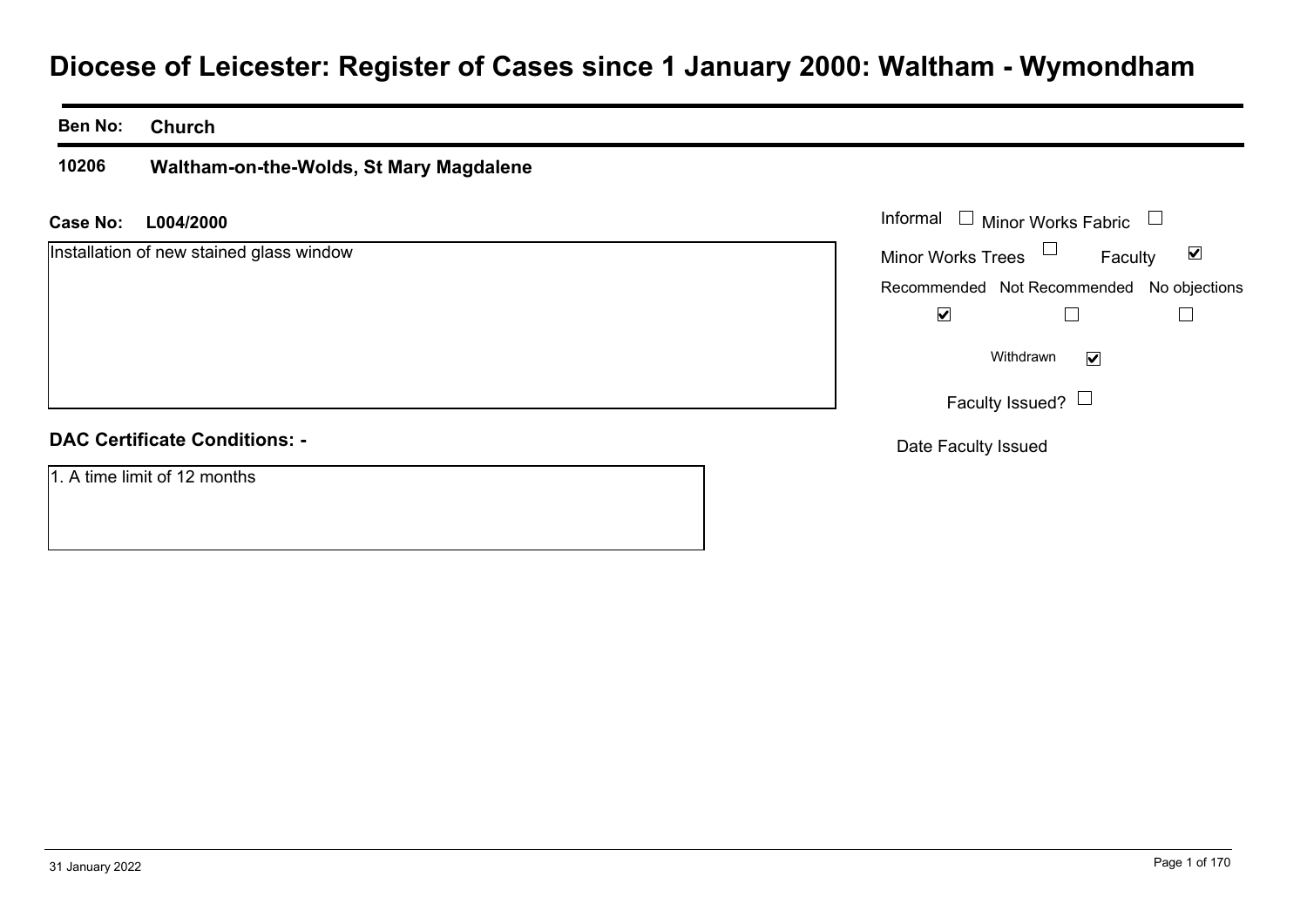| Case No:<br>L024/2000                                                                                  | Informal $\Box$ Minor Works Fabric $\Box$                      |
|--------------------------------------------------------------------------------------------------------|----------------------------------------------------------------|
| Removal of 2 pews in the rear North Aisle and creation of crèche / safe area                           | $\Box$<br>$\blacktriangledown$<br>Faculty<br>Minor Works Trees |
|                                                                                                        | Recommended Not Recommended No objections                      |
|                                                                                                        | $\blacktriangledown$<br>$\Box$                                 |
|                                                                                                        | Withdrawn                                                      |
|                                                                                                        | Faculty Issued? Ø                                              |
| <b>DAC Certificate Conditions: -</b>                                                                   | Date Faculty Issued<br>30/08/2000                              |
| 1. A time limit of 12 months                                                                           |                                                                |
| <b>Case No:</b><br>L047/2001                                                                           | Informal $\Box$ Minor Works Fabric $\Box$                      |
| Installation of stained glass window dedicated to St Hubert, east of and adjacent to the South Door of | Minor Works Trees<br>$\blacktriangledown$<br>Faculty           |
| the church                                                                                             | Recommended Not Recommended No objections                      |
|                                                                                                        | $\blacktriangledown$<br>П                                      |
|                                                                                                        | Withdrawn                                                      |
|                                                                                                        | Faculty Issued? Ø                                              |
| <b>DAC Certificate Conditions: -</b>                                                                   | Date Faculty Issued<br>03/12/2002                              |
| 1. A time limit of 12 months                                                                           |                                                                |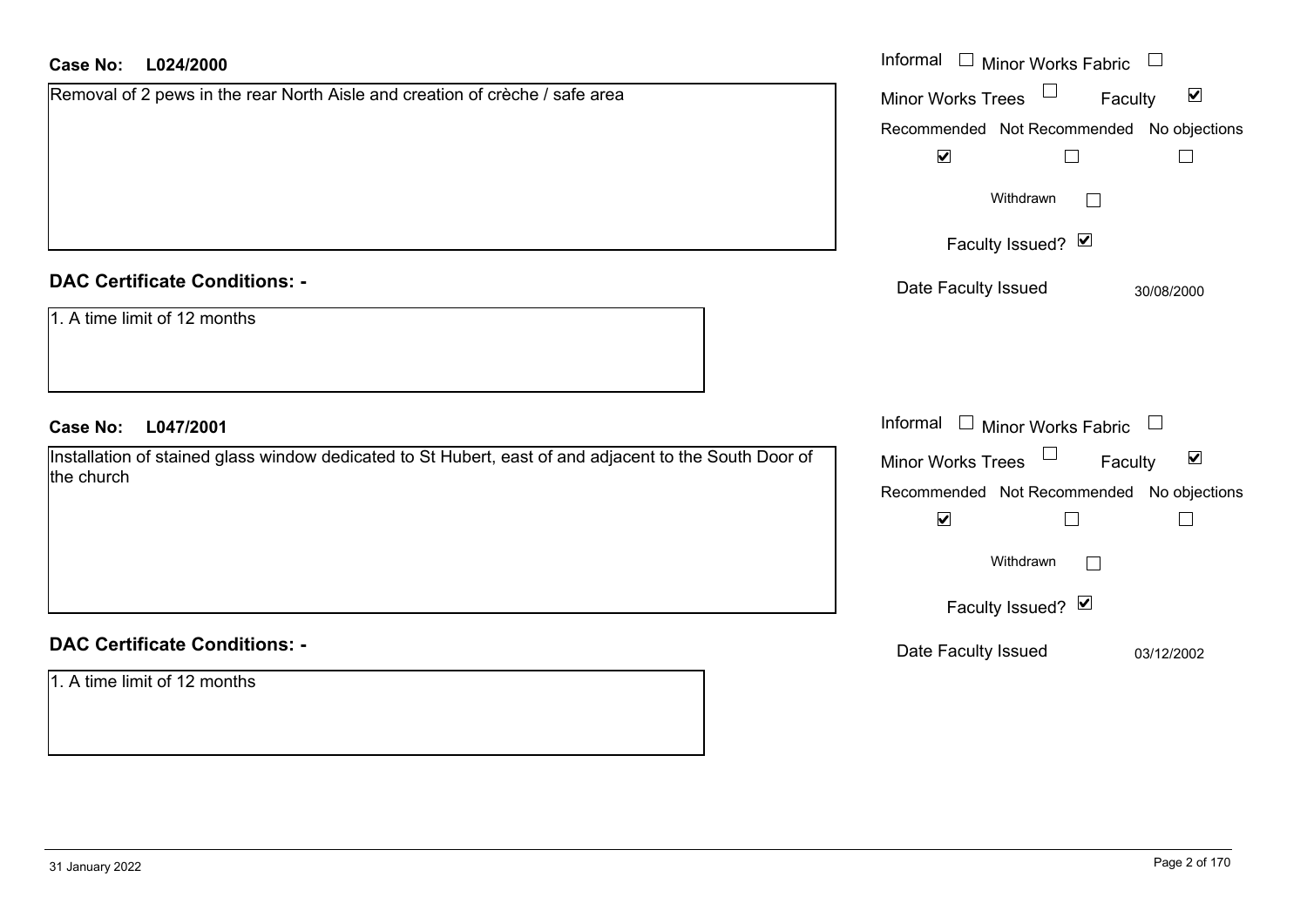#### **L119/2003Case No:**

| <b>Case No:</b><br>L119/2003                                                                                                                                                                                                                                                             | Informal I Minor Works Fabric                               |  |
|------------------------------------------------------------------------------------------------------------------------------------------------------------------------------------------------------------------------------------------------------------------------------------------|-------------------------------------------------------------|--|
| Installation of Sound and Induction Loop System                                                                                                                                                                                                                                          | $\blacktriangledown$<br><b>Minor Works Trees</b><br>Faculty |  |
|                                                                                                                                                                                                                                                                                          | Recommended Not Recommended No objections                   |  |
|                                                                                                                                                                                                                                                                                          |                                                             |  |
|                                                                                                                                                                                                                                                                                          | Withdrawn                                                   |  |
|                                                                                                                                                                                                                                                                                          | Faculty Issued? Ø                                           |  |
| <b>DAC Certificate Conditions: -</b>                                                                                                                                                                                                                                                     | Date Faculty Issued<br>08/03/2004                           |  |
| 1. A time limit of 12 months<br>2. That all wiring should be as unobtrusive as possible and of an appropriate colour to<br>blend with the background                                                                                                                                     |                                                             |  |
| <b>Case No:</b><br>L091/2005                                                                                                                                                                                                                                                             | Informal $\Box$ Minor Works Fabric $\Box$                   |  |
| 1. Enclose side area (as shown on Plan C) to make separate, but integral, room using glass and wood<br>screening                                                                                                                                                                         | $\blacktriangledown$<br><b>Minor Works Trees</b><br>Faculty |  |
| 2. To create a raised area at the front of the nave (level with the area under the tower) (Removed for a<br>separate application)<br>(3. To dispose of 12 pews as marked on Plan A and move 'poppy head' choir pews to sides of new<br>raised area {Removed for a separate application}) | Recommended Not Recommended No objections                   |  |
|                                                                                                                                                                                                                                                                                          | Withdrawn<br>$\blacktriangledown$                           |  |
|                                                                                                                                                                                                                                                                                          | Faculty Issued? $\Box$                                      |  |
| <b>DAC Certificate Conditions: -</b>                                                                                                                                                                                                                                                     | Date Faculty Issued                                         |  |
| 1. A time limit of 12 months                                                                                                                                                                                                                                                             |                                                             |  |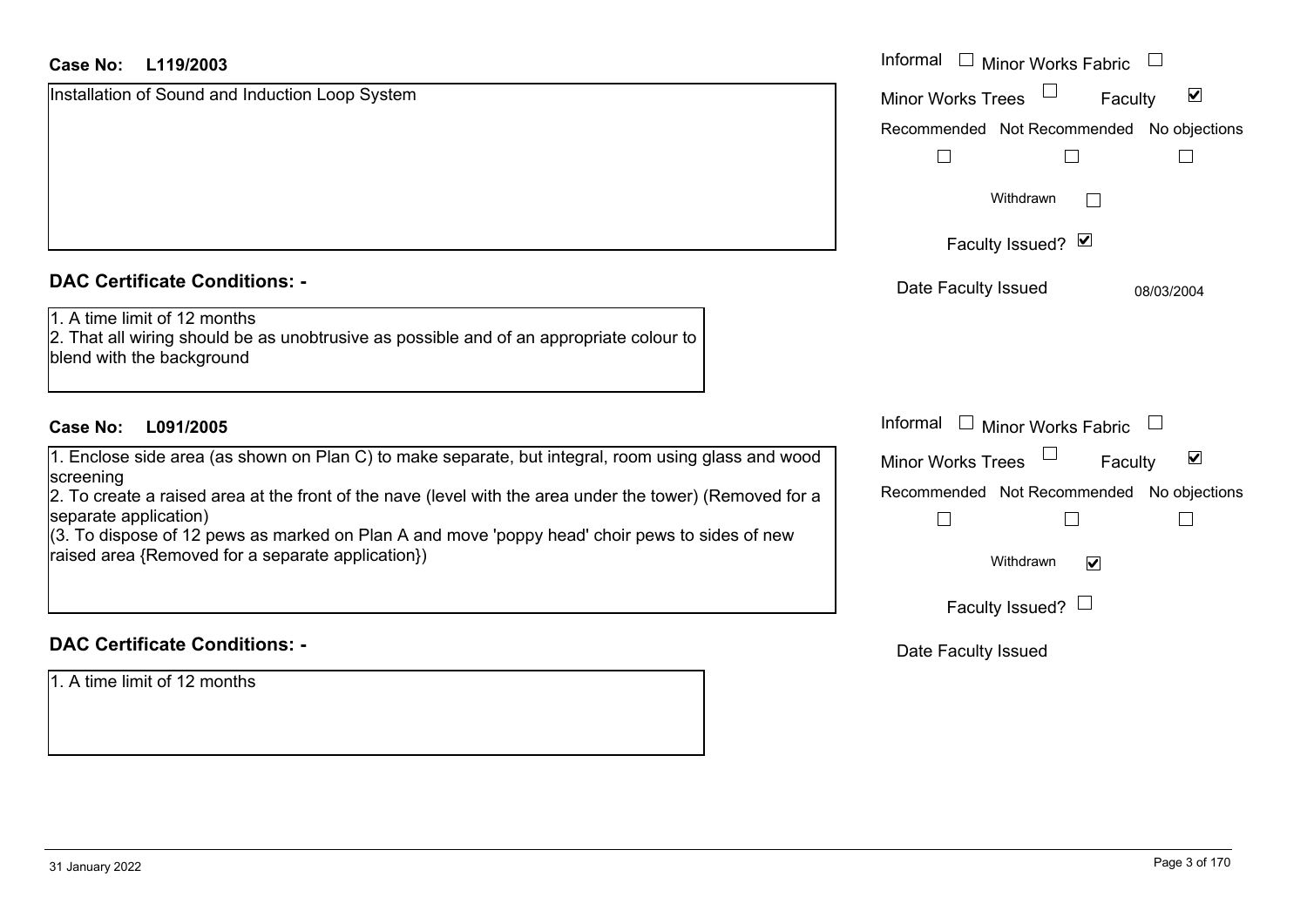| L025/2005<br><b>Case No:</b>                                                                                  | Informal<br>$\Box$ Minor Works Fabric                             |
|---------------------------------------------------------------------------------------------------------------|-------------------------------------------------------------------|
| 1. Remove bell 3 (cracked) - lower to ground level and transport to Soundweld<br>2. Sandblast bell and repair | Minor Works Trees <sup>1</sup><br>$\blacktriangledown$<br>Faculty |
| 3. Re-fit and re-hang                                                                                         | Recommended Not Recommended No objections                         |
|                                                                                                               | $\blacktriangledown$<br>$\Box$<br>$\Box$                          |
|                                                                                                               | Withdrawn<br>$\perp$                                              |
|                                                                                                               | Faculty Issued? Ø                                                 |
| <b>DAC Certificate Conditions: -</b>                                                                          | Date Faculty Issued<br>07/04/2005                                 |
| 1. A time limit of 12 months                                                                                  |                                                                   |
| <b>Case No:</b><br>L026/2005                                                                                  | Informal<br>$\Box$ Minor Works Fabric $\Box$                      |
| Tree Scheme for the churchyard                                                                                | $\Box$<br>$\blacktriangledown$<br>Minor Works Trees<br>Faculty    |
|                                                                                                               | Recommended Not Recommended No objections                         |
|                                                                                                               | $\blacktriangledown$<br>$\Box$<br>$\Box$                          |
|                                                                                                               | Withdrawn<br>$\perp$                                              |
|                                                                                                               | Faculty Issued? Ø                                                 |
| <b>DAC Certificate Conditions: -</b>                                                                          | Date Faculty Issued<br>07/04/2005                                 |
| 1. A time limit of 12 months                                                                                  |                                                                   |
|                                                                                                               |                                                                   |
|                                                                                                               |                                                                   |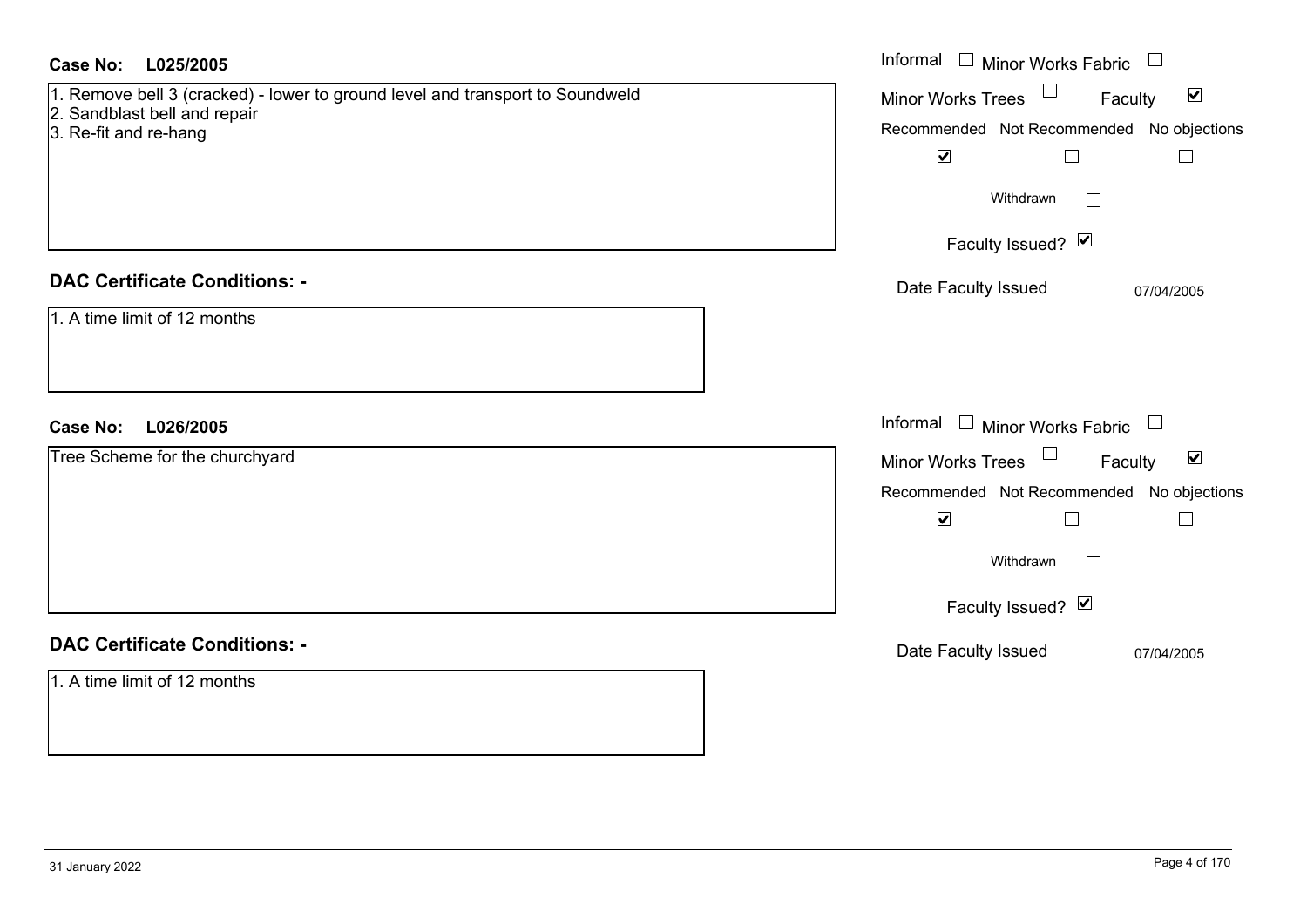#### **L024/2005Case No:**

| Case No:<br>L024/2005                                                                                                                                                                                                 | Informal $\Box$ Minor Works Fabric                          |
|-----------------------------------------------------------------------------------------------------------------------------------------------------------------------------------------------------------------------|-------------------------------------------------------------|
| Installation of double-bunded oil tank                                                                                                                                                                                | $\blacktriangledown$<br>Minor Works Trees<br>Faculty        |
|                                                                                                                                                                                                                       | Recommended Not Recommended No objections                   |
|                                                                                                                                                                                                                       | $\blacktriangledown$                                        |
|                                                                                                                                                                                                                       | Withdrawn                                                   |
|                                                                                                                                                                                                                       | Faculty Issued? Ø                                           |
| <b>DAC Certificate Conditions: -</b>                                                                                                                                                                                  | Date Faculty Issued<br>07/04/2005                           |
| 1. A time limit of 12 months                                                                                                                                                                                          |                                                             |
| <b>Case No:</b><br>L146/2005                                                                                                                                                                                          | Informal<br>$\Box$ Minor Works Fabric<br>$\Box$             |
| 1. Remove up to 12 pews                                                                                                                                                                                               | $\blacktriangledown$<br><b>Minor Works Trees</b><br>Faculty |
| 2. Move 'poppy head' choir pews to form a platform across the front of the Nave - these pews to be re-<br>located at the sides of the dais in the same order as they are now with one set in front of the 'St Hubert' | Recommended Not Recommended No objections                   |
| window and one set adjacent to the Organ<br>3. Creation of a Nave platform                                                                                                                                            | $\blacktriangledown$                                        |
|                                                                                                                                                                                                                       | Withdrawn<br>$\mathbf{L}$                                   |
|                                                                                                                                                                                                                       | Faculty Issued? Ø                                           |
| <b>DAC Certificate Conditions: -</b>                                                                                                                                                                                  | Date Faculty Issued<br>17/01/2006                           |
| 1. A time limit of 12 months                                                                                                                                                                                          |                                                             |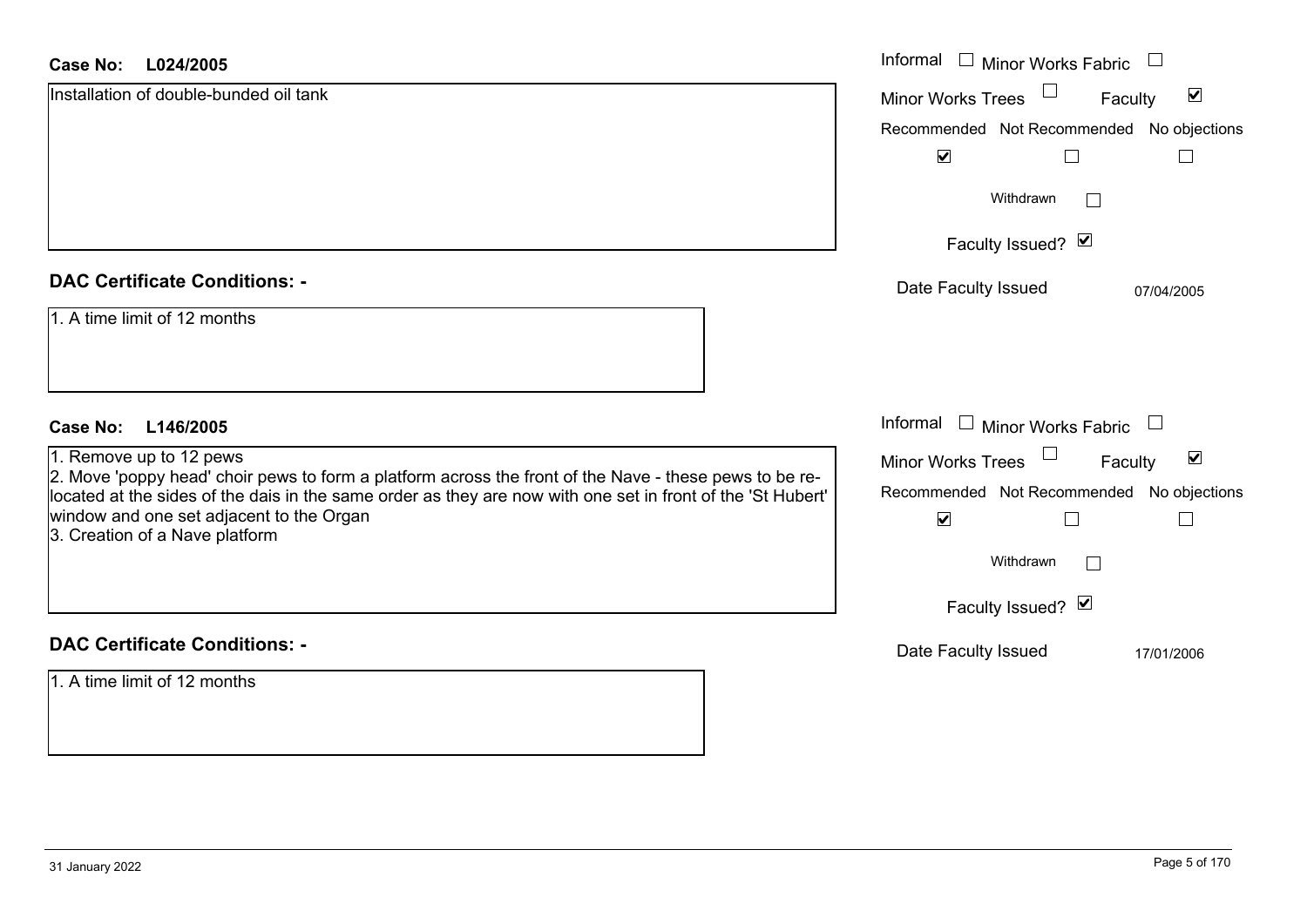| <b>Case No:</b><br>L109/2007                                                                                                 | Informal □ Minor Works Fabric                                                               |
|------------------------------------------------------------------------------------------------------------------------------|---------------------------------------------------------------------------------------------|
| 1. Removal and disposal of 4 pews: -                                                                                         | $\blacktriangledown$<br><b>Minor Works Trees</b><br>Faculty                                 |
| a) 3 at the back of the north side aisle<br>b) 1 at the back of the rows of pews on the north side of the nave               | Recommended Not Recommended No objections                                                   |
| 2. Replace the pew platform vacated by the pews with stone slabs to match the existing stone slabs of                        | $\blacktriangledown$<br>$\Box$<br>$\Box$                                                    |
| the nave floor                                                                                                               |                                                                                             |
| 3. Re-move the disused heating pipe                                                                                          | Withdrawn                                                                                   |
|                                                                                                                              | Faculty Issued? Ø                                                                           |
|                                                                                                                              |                                                                                             |
| <b>DAC Certificate Conditions: -</b>                                                                                         | Date Faculty Issued<br>20/08/2007                                                           |
| 1. A time limit of 12 months                                                                                                 |                                                                                             |
|                                                                                                                              |                                                                                             |
|                                                                                                                              |                                                                                             |
|                                                                                                                              |                                                                                             |
| <b>Case No:</b><br>L188/2007                                                                                                 | Informal<br>$\Box$ Minor Works Fabric                                                       |
| 1. Repairs to the boundary wall to churchyard                                                                                | $\blacktriangledown$<br><b>Minor Works Trees</b><br>Faculty                                 |
| 2. Repairs to tiles on Lych Gate roof                                                                                        |                                                                                             |
|                                                                                                                              |                                                                                             |
|                                                                                                                              | Recommended Not Recommended No objections<br>$\blacktriangledown$<br>$\Box$<br>$\mathbb{L}$ |
|                                                                                                                              |                                                                                             |
|                                                                                                                              | Withdrawn                                                                                   |
|                                                                                                                              |                                                                                             |
|                                                                                                                              | Faculty Issued? Ø                                                                           |
| <b>DAC Certificate Conditions: -</b>                                                                                         | Date Faculty Issued<br>10/01/2008                                                           |
| 1. A time limit of 12 months                                                                                                 |                                                                                             |
| 2. That a sample comprising of two new stones and one square metre of re-pointing<br>be prepared and checked by an architect |                                                                                             |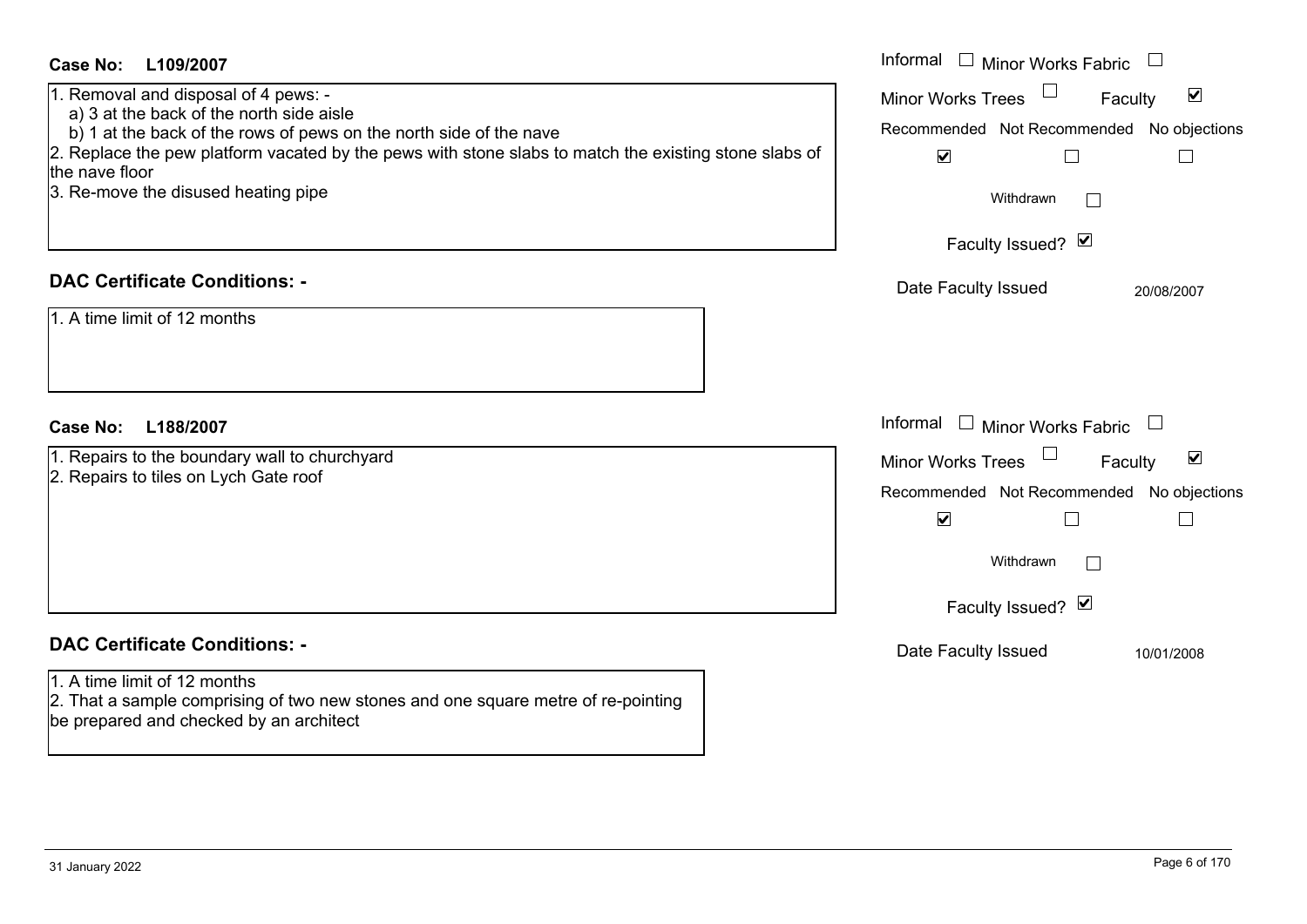#### **L118/2007Case No:**

| <b>Case No:</b><br>L118/2007                                           | Informal □ Minor Works Fabric ☑                             |
|------------------------------------------------------------------------|-------------------------------------------------------------|
| Replacement of existing Flagpole                                       | Minor Works Trees<br>$\Box$<br>Faculty                      |
|                                                                        | Recommended Not Recommended No objections                   |
|                                                                        | $\Box$<br>$\Box$<br>$\Box$                                  |
|                                                                        | Withdrawn<br>$\mathbb{R}^n$                                 |
|                                                                        | Faculty Issued? $\Box$                                      |
| <b>DAC Certificate Conditions: -</b>                                   | Date Faculty Issued                                         |
|                                                                        |                                                             |
| <b>Case No:</b><br>L185/2007                                           | Informal $\Box$ Minor Works Fabric $\Box$                   |
| Loan of Nuremberg Chalice to the Goldsmith's Company for an exhibition | Minor Works Trees $\Box$<br>$\blacktriangledown$<br>Faculty |
|                                                                        | Recommended Not Recommended No objections                   |
|                                                                        | $\blacktriangledown$<br>$\Box$<br>$\overline{\phantom{a}}$  |
|                                                                        | Withdrawn                                                   |
|                                                                        | Faculty Issued? Ø                                           |
| <b>DAC Certificate Conditions: -</b>                                   | Date Faculty Issued<br>07/02/2008                           |
| 1. A time limit of 12 months                                           |                                                             |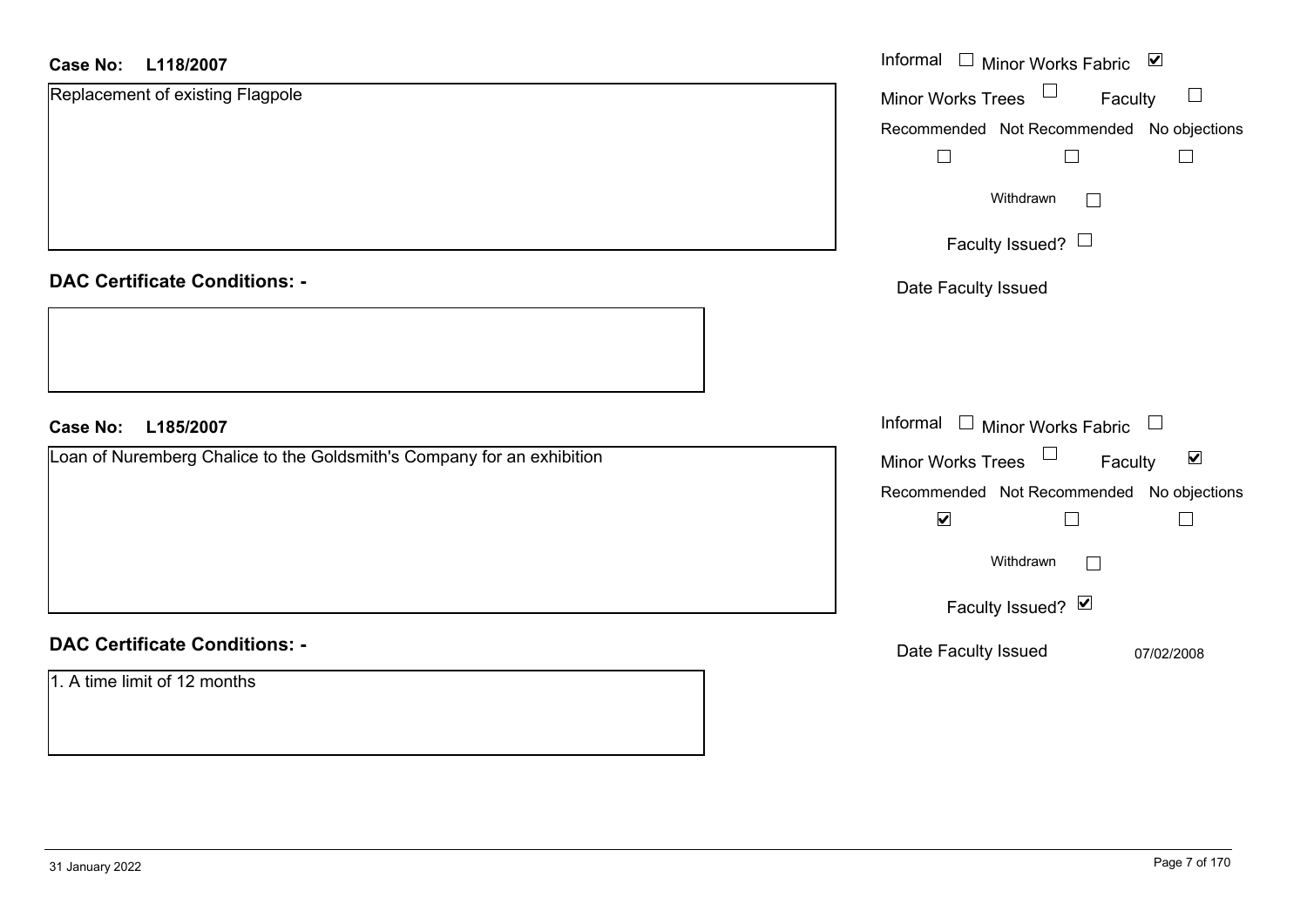| <b>Case No:</b><br>L099/2007                                                                                                                                                  | Informal ⊠ Minor Works Fabric                               |
|-------------------------------------------------------------------------------------------------------------------------------------------------------------------------------|-------------------------------------------------------------|
| Installation of Data Projector and Screen                                                                                                                                     | $\blacktriangledown$<br><b>Minor Works Trees</b><br>Faculty |
|                                                                                                                                                                               | Recommended Not Recommended No objections                   |
|                                                                                                                                                                               | $\blacktriangledown$                                        |
|                                                                                                                                                                               | Withdrawn                                                   |
|                                                                                                                                                                               | Faculty Issued? $\Box$                                      |
| <b>DAC Certificate Conditions: -</b>                                                                                                                                          | Date Faculty Issued                                         |
| 1. A time limit of 12 months<br>2. That, where possible, all fixings should be made into joints, not stonework, using<br>stainless steel or non-ferrous screws in fibre plugs |                                                             |
| L052/2007<br><b>Case No:</b>                                                                                                                                                  | Informal<br>Minor Works Fabric ⊠<br>$\Box$                  |
| Repair to guttering and drainpipe to west of church Porch                                                                                                                     | <b>Minor Works Trees</b><br>$\Box$<br>Faculty               |
|                                                                                                                                                                               | Recommended Not Recommended No objections                   |
|                                                                                                                                                                               | Г                                                           |
|                                                                                                                                                                               | Withdrawn<br>$\Box$                                         |
|                                                                                                                                                                               | Faculty Issued? $\Box$                                      |
| <b>DAC Certificate Conditions: -</b>                                                                                                                                          | Date Faculty Issued                                         |
| 1. A time limit of 12 months                                                                                                                                                  |                                                             |
| 2. That, where possible, all fixings should be made into joints, not stonework, using<br>stainless steel or non-ferrous screws in fibre plugs                                 |                                                             |

L.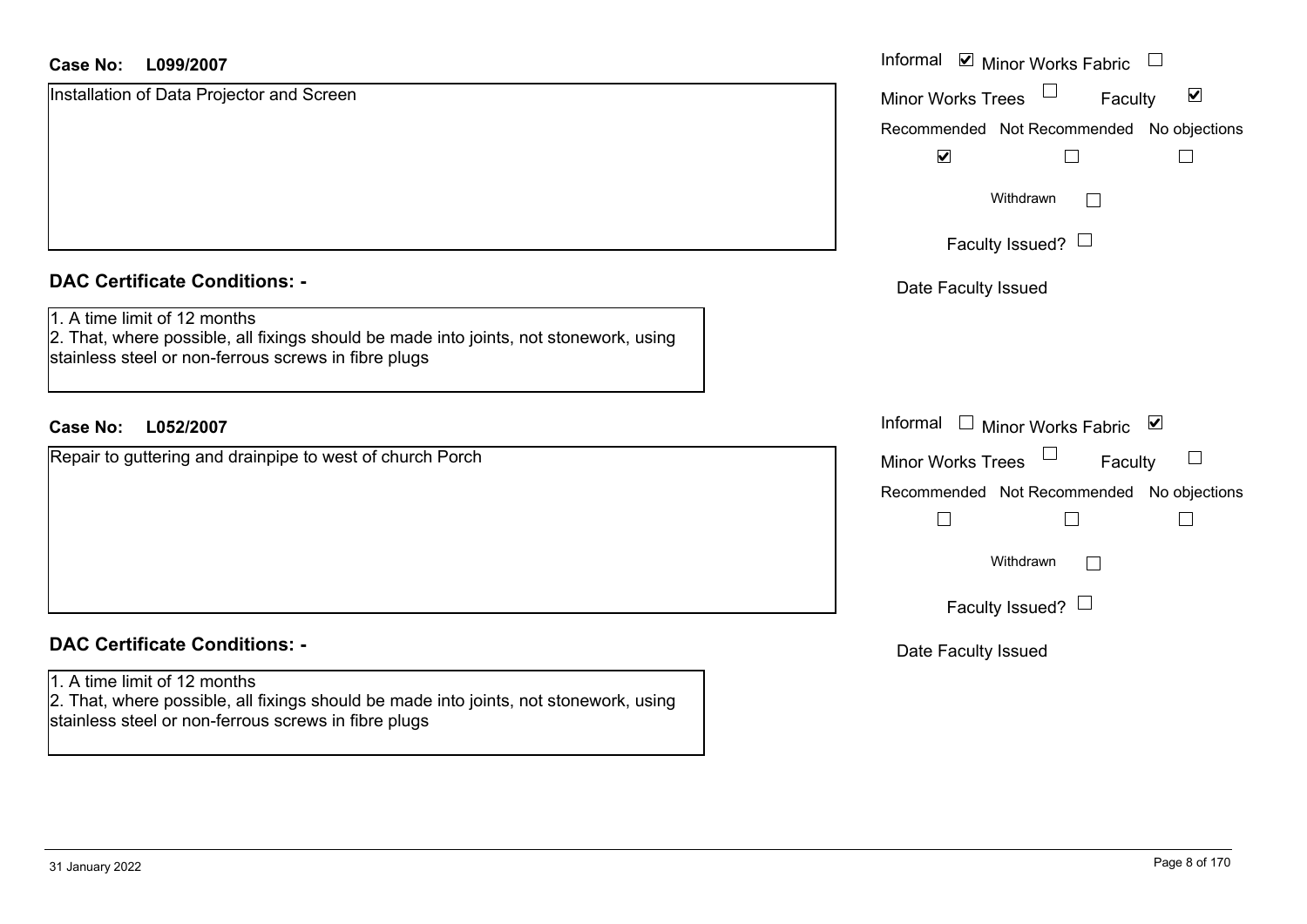| 1. A time limit of 12 months<br>2. That the works are recorded in the Log Book so that a record is kept of what has<br>been done                     |  |
|------------------------------------------------------------------------------------------------------------------------------------------------------|--|
|                                                                                                                                                      |  |
| <b>Case No:</b><br>L011/2009                                                                                                                         |  |
| 1. Disposal of mid-20th Century Altar Frontal cupboard in Vestry<br>2. Disposal of 4 coloured Altar Frontals<br>3. Introduction of new Altar Frontal |  |
| <b>DAC Certificate Conditions: -</b>                                                                                                                 |  |

1. Spire

| Case No:<br>L105/2008                                                                                                            | Informal □ Minor Works Fabric                                  |
|----------------------------------------------------------------------------------------------------------------------------------|----------------------------------------------------------------|
| CONFIRMATORY FACULTY for works undertaken with Chancellor's Consent: -<br>Following recent earthquake, repairs to: -             | $\blacktriangledown$<br><b>Minor Works Trees</b><br>Faculty    |
| 1. Spire                                                                                                                         | Recommended Not Recommended No objections                      |
| 2. West gable cross                                                                                                              | $\blacktriangledown$                                           |
| 3. Chancel roof and gutter                                                                                                       |                                                                |
|                                                                                                                                  | Withdrawn                                                      |
|                                                                                                                                  | Faculty Issued? Ø                                              |
| <b>DAC Certificate Conditions: -</b>                                                                                             | Date Faculty Issued<br>03/10/2008                              |
| 1. A time limit of 12 months<br>2. That the works are recorded in the Log Book so that a record is kept of what has<br>been done |                                                                |
| L011/2009<br>Case No:                                                                                                            | Informal <b>☑</b> Minor Works Fabric                           |
| 1. Disposal of mid-20th Century Altar Frontal cupboard in Vestry                                                                 | $\blacktriangledown$<br>$\Box$<br>Minor Works Trees<br>Faculty |
| 2. Disposal of 4 coloured Altar Frontals                                                                                         |                                                                |
| 3. Introduction of new Altar Frontal                                                                                             | Recommended Not Recommended No objections                      |
|                                                                                                                                  | $\blacktriangledown$<br>$\Box$                                 |
|                                                                                                                                  | Withdrawn                                                      |
|                                                                                                                                  | Faculty Issued? Ø                                              |
| <b>DAC Certificate Conditions: -</b>                                                                                             | Date Faculty Issued<br>28/05/2009                              |
| 1. A time limit of 12 months                                                                                                     |                                                                |
| 2. That details of the works are entered in the Log Book so that a record is kept of                                             |                                                                |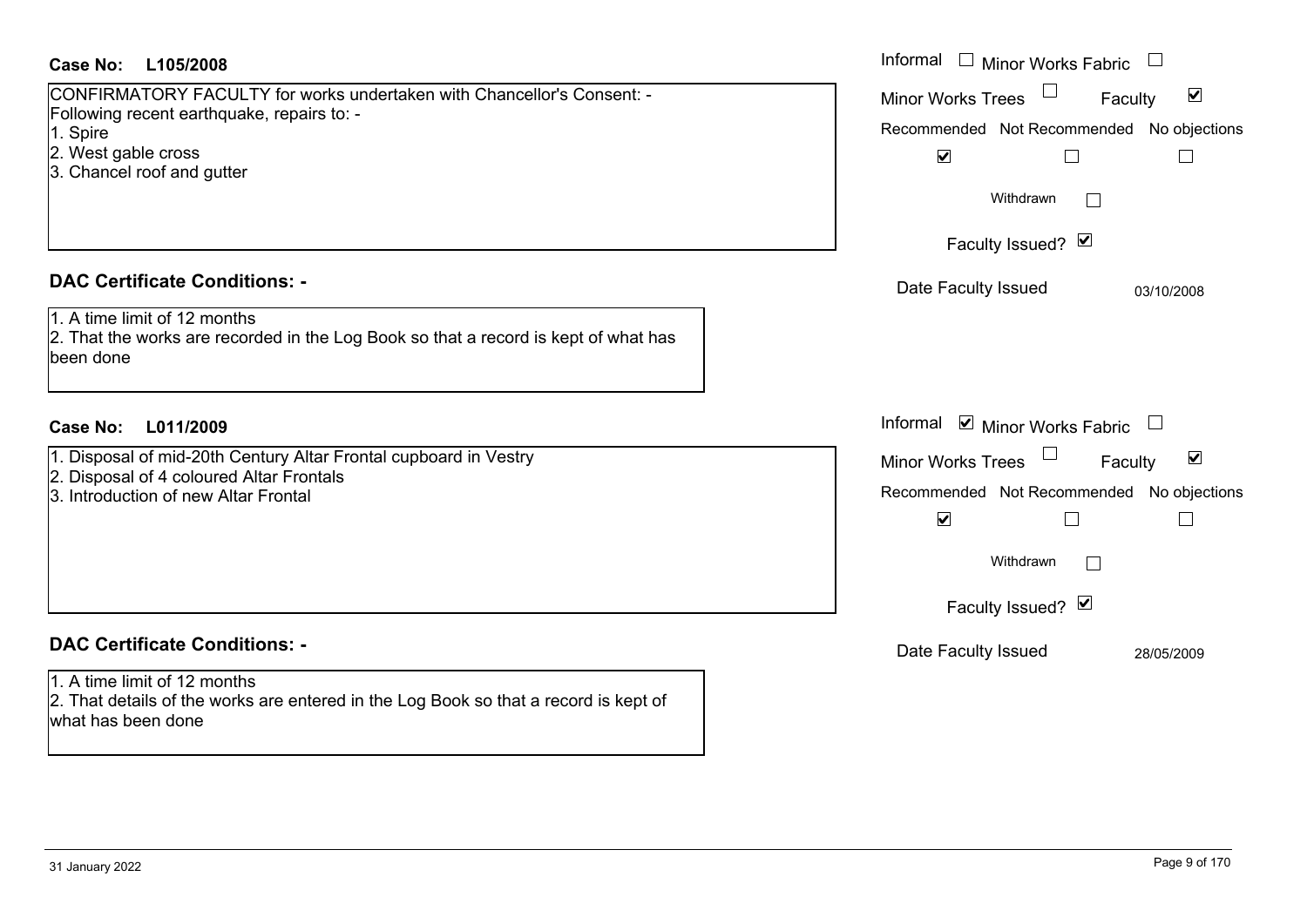| Case No:<br>L087/2010                                                                                                                                                                                                               | Informal<br>$\overline{\phantom{a}}$<br>$\blacktriangledown$<br>Minor Works Fabric                                                                                                                               |
|-------------------------------------------------------------------------------------------------------------------------------------------------------------------------------------------------------------------------------------|------------------------------------------------------------------------------------------------------------------------------------------------------------------------------------------------------------------|
| In the Vestry: -<br>1. Installation of storage cupboards with Oak veneered counter top<br>2. Veneer existing sliding wall cupboard doors to match<br>3. Re-decoration                                                               | <b>Minor Works Trees</b><br>Faculty<br>Recommended Not Recommended No objections<br>$\blacktriangledown$<br>$\sqcup$<br>$\Box$<br>Withdrawn                                                                      |
|                                                                                                                                                                                                                                     | $\Box$<br>Faculty Issued? $\Box$                                                                                                                                                                                 |
| <b>DAC Certificate Conditions: -</b>                                                                                                                                                                                                | Date Faculty Issued                                                                                                                                                                                              |
| 1. That details of the works are entered in the Log Book so that a record is kept of<br>what has been done                                                                                                                          |                                                                                                                                                                                                                  |
| <b>Case No:</b><br>L221/2011                                                                                                                                                                                                        | Informal ☑ Minor Works Fabric<br>$\Box$                                                                                                                                                                          |
| South Aisle improvements comprising: -<br>1. Re-plastering of the wall by the porch<br>2. Re-painting the South Aisle wall<br>3. Installation of the War Memorial from the closed Methodist chapel                                  | $\blacktriangledown$<br><b>Minor Works Trees</b><br>Faculty<br>Recommended Not Recommended<br>No objections<br>$\blacktriangledown$<br>$\overline{\phantom{a}}$<br>L<br>Withdrawn<br>$\Box$<br>Faculty Issued? Ø |
| <b>DAC Certificate Conditions: -</b>                                                                                                                                                                                                | Date Faculty Issued<br>04/05/2012                                                                                                                                                                                |
| 1. A time limit of 12 months<br>2. That details of the works are entered in the Log Book so that a record is kept of<br>what has been done<br>3. That, where possible, all fixings should be made into joints, not stonework, using |                                                                                                                                                                                                                  |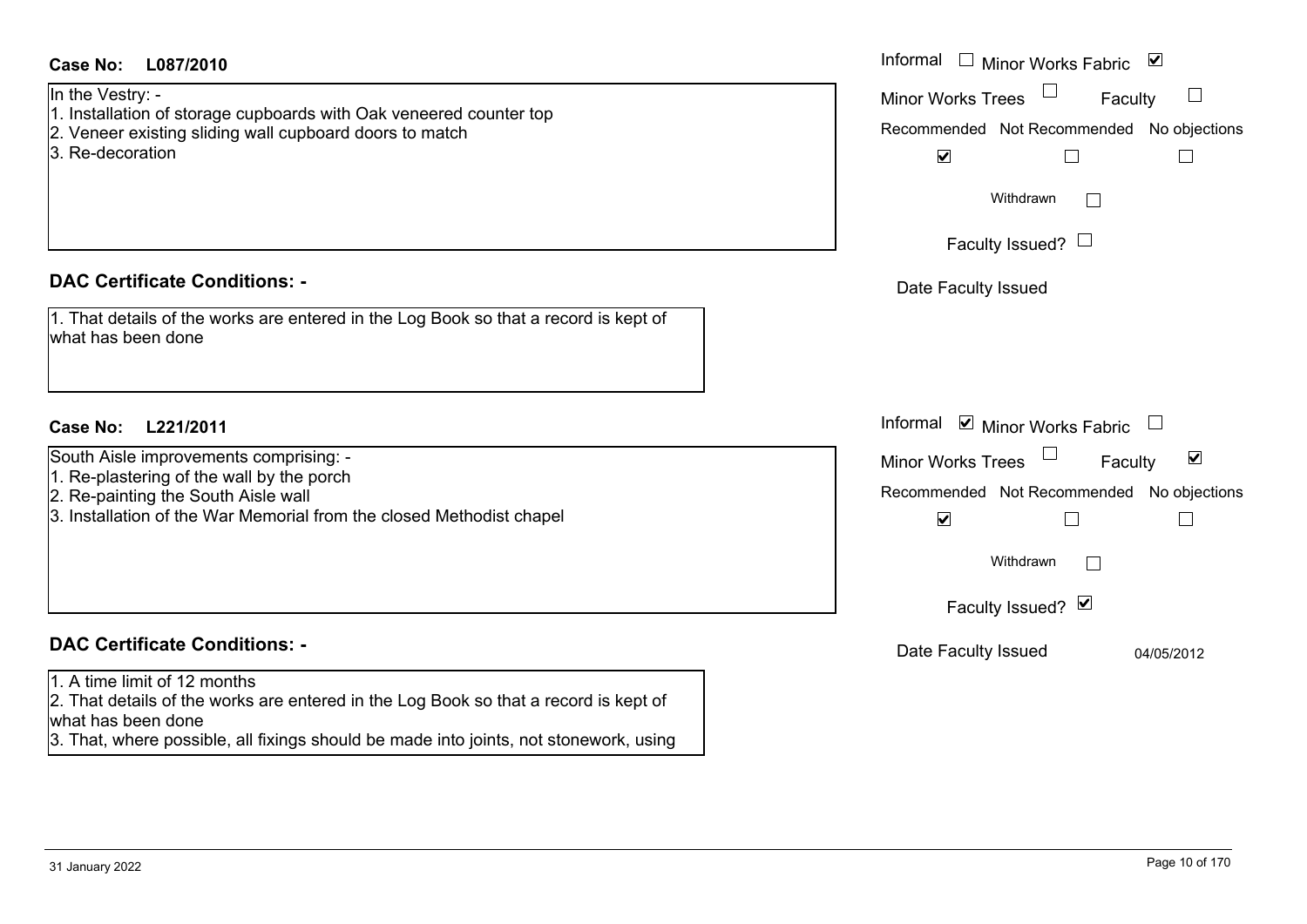| <b>Case No:</b><br>L145/2011                                                                                                                                                                                     | Informal<br><b>Minor Works Fabric</b>                       |
|------------------------------------------------------------------------------------------------------------------------------------------------------------------------------------------------------------------|-------------------------------------------------------------|
| Creation of supplementary Garden of Remembrance                                                                                                                                                                  | $\blacktriangledown$<br><b>Minor Works Trees</b><br>Faculty |
|                                                                                                                                                                                                                  | Recommended Not Recommended No objections                   |
|                                                                                                                                                                                                                  | $\blacktriangledown$                                        |
|                                                                                                                                                                                                                  | Withdrawn                                                   |
|                                                                                                                                                                                                                  | Faculty Issued? $\Box$                                      |
| <b>DAC Certificate Conditions: -</b>                                                                                                                                                                             | Date Faculty Issued                                         |
| 1. A time limit of 12 months<br>2. That details of the works are entered in the Log Book so that a record is kept of<br>what has been done<br>3. That the Archdeacon of Leicester approve the style of memorials |                                                             |
| <b>Case No:</b><br>L134/2011                                                                                                                                                                                     | Informal<br><b>Minor Works Fabric</b><br>$\Box$             |
| Remove and dispose of 2 x Prie Dieu                                                                                                                                                                              | $\blacktriangledown$<br><b>Minor Works Trees</b><br>Faculty |
|                                                                                                                                                                                                                  | Recommended Not Recommended No objections                   |
|                                                                                                                                                                                                                  | $\blacktriangledown$                                        |
|                                                                                                                                                                                                                  | Withdrawn<br>$\Box$                                         |
|                                                                                                                                                                                                                  | Faculty Issued? Ø                                           |
| <b>DAC Certificate Conditions: -</b>                                                                                                                                                                             | Date Faculty Issued<br>06/03/2012                           |
| 1. A time limit of 12 months<br>2. That details of the works are entered in the Log Book so that a record is kept of<br>what has been done                                                                       |                                                             |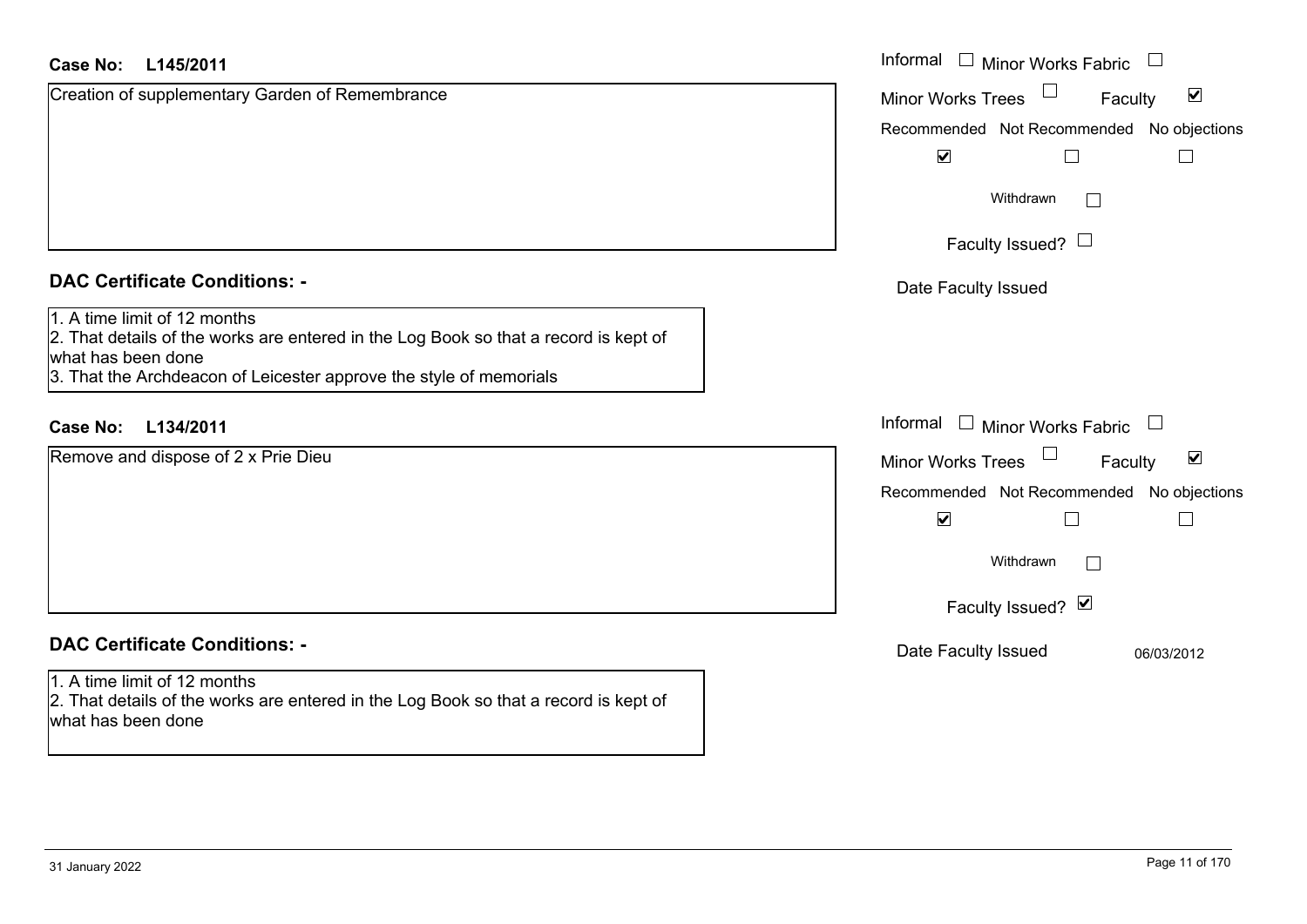#### **L036/2012Case No:**

| Case No:<br>L036/2012                                                                                 | Informal ⊠ Minor Works Fabric             |
|-------------------------------------------------------------------------------------------------------|-------------------------------------------|
| Re-ordering and renovation project comprising: -                                                      | <b>Minor Works Trees</b><br>Faculty       |
| 11. Removal of: -                                                                                     |                                           |
| a) All Pews and Pew Platforms in North & South Aises                                                  | Recommended Not Recommended No objections |
| b) 4 Pews and Pew Platform in northwest corner of the Nave                                            | $\blacktriangledown$                      |
| c) 2nd & 3rd westernmost Pews and Pew Platform form the southwest corner of the Nave                  |                                           |
| d) Re-location of westernmost Pew to retain the symmetry of the Pews                                  | Withdrawn                                 |
| 2. Levelling of the floor in the North and South Aisles to match the Nave floor                       |                                           |
| 3. Fix poppy head Pews to the side walls of the south and north side of the church and re-use poppy   |                                           |
| head Pew frontals within the project if possible                                                      | Faculty Issued? Ø                         |
| 4. Re-location of crèche from west end of the North Aisle to the west end of the South Aisle          |                                           |
| 5. Installation of: -                                                                                 |                                           |
| a) Accessible WC                                                                                      |                                           |
| b) Servery                                                                                            |                                           |
| at west end of North Aisle                                                                            |                                           |
| 6. Conerning the Font: -                                                                              |                                           |
| a) Removal of the bottom-most step but retaining the Victorian tiles for re-use                       |                                           |
| b) Re-location of Font and officiating minister's stone step to east end of North Aisle to create new |                                           |
| Baptistery opposite the South Porch entrance                                                          |                                           |
| 7. Conversion of children's area at the east end of South Aisle into a separate screened room         |                                           |
| 8. Re-decorate remaining areas of the church (Chancel, Vestry and open side aisle already completed)  |                                           |

### **DAC Certificate Conditions: -**

1. That details of the works are entered in the Log Book so that a record is kept of what has been done

 2. That the PCC causes the enclosed advertisement to be published on the Diocesan website and submits to the Diocesan Registrar a copy of the Advertisement as it was

Date Faculty Issued 30/06/2015

 $\overline{ }$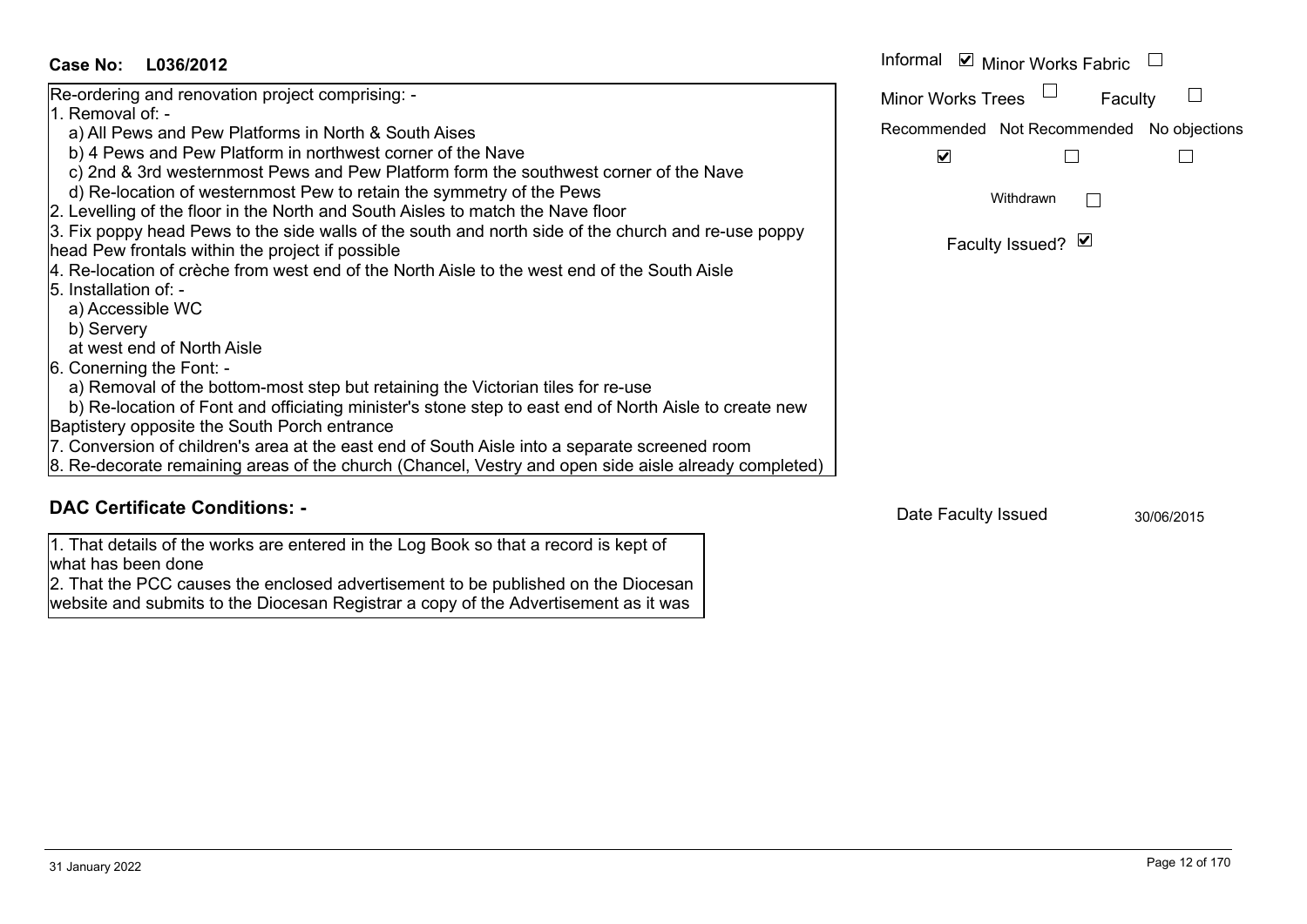| <b>Case No:</b> | L104/2014 |
|-----------------|-----------|
|-----------------|-----------|

- 1. Repairs to the North Aisle roof 2. Replacement of South Porch guttering and hopper
- 
- 3. Replacement of South Aisle guttering
- 4. Installation of 18m apron to South Aisle roof

#### **DAC Certificate Conditions: -**

1. A time limit of 12 months

2. That details of the works are entered in the Log Book so that a record is kept of what has been done

3. That the replacement hopper should be in cast iron to match the rest of the church

## **L152/2014Case No:** Informal

To fell self-seeded Ash Tree

## **DAC Certificate Conditions: -**

#### 1. A time limit of 12 months

2. That details of the works are entered in the Log Book so that a record is kept of what has been done

3. That the PCC ensures, and submits written confirmation, that consent has been

| L104/2014                                                                                                                                                                                     | Informal □ Minor Works Fabric<br>⊻                                                                                                                              |
|-----------------------------------------------------------------------------------------------------------------------------------------------------------------------------------------------|-----------------------------------------------------------------------------------------------------------------------------------------------------------------|
| s to the North Aisle roof<br>cement of South Porch guttering and hopper<br>cement of South Aisle guttering<br>ation of 18m apron to South Aisle roof                                          | $\overline{\phantom{a}}$<br><b>Minor Works Trees</b><br>Faculty<br>Recommended Not Recommended No objections<br>$\blacktriangledown$                            |
|                                                                                                                                                                                               | Withdrawn<br>$\mathbf{I}$                                                                                                                                       |
|                                                                                                                                                                                               | Faculty Issued? $\Box$                                                                                                                                          |
| rtificate Conditions: -                                                                                                                                                                       | Date Faculty Issued                                                                                                                                             |
| limit of 12 months<br>etails of the works are entered in the Log Book so that a record is kept of<br>been done<br>e replacement hopper should be in cast iron to match the rest of the church |                                                                                                                                                                 |
| L152/2014                                                                                                                                                                                     | Informal □ Minor Works Fabric                                                                                                                                   |
| <b>If-seeded Ash Tree</b>                                                                                                                                                                     | Minor Works Trees <sup>1</sup><br>$\Box$<br>Faculty<br>Recommended Not Recommended No objections<br>$\blacktriangledown$<br>Withdrawn<br>Faculty Issued? $\Box$ |
| rtificate Conditions: -                                                                                                                                                                       | Date Faculty Issued                                                                                                                                             |
| limit of 12 months                                                                                                                                                                            |                                                                                                                                                                 |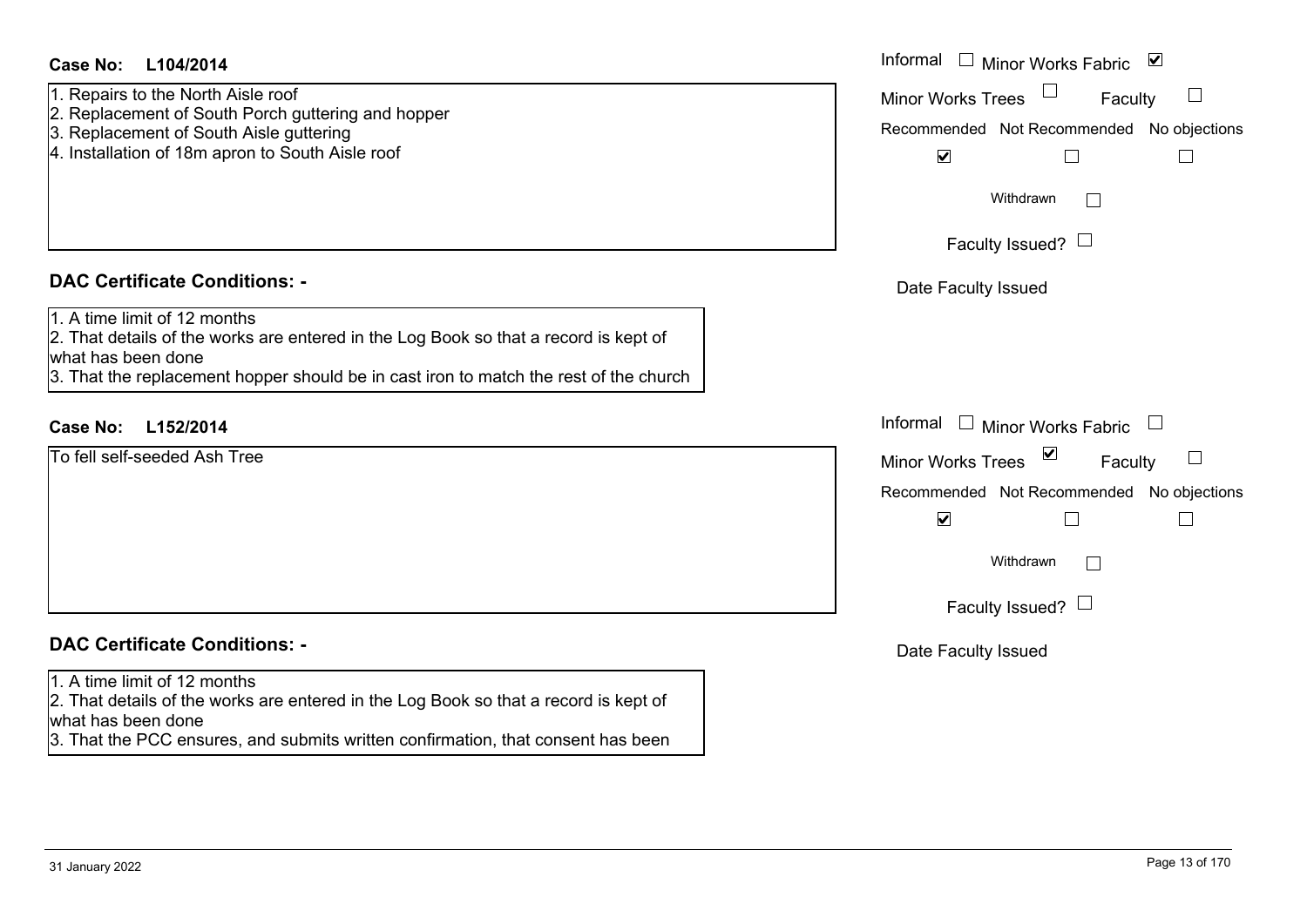#### **L125/2015Case No:**

| <b>Case No:</b><br>L125/2015                                                                                                               | Informal |
|--------------------------------------------------------------------------------------------------------------------------------------------|----------|
| Trimming of Cherry Tree                                                                                                                    | Minor W  |
|                                                                                                                                            | Recomm   |
|                                                                                                                                            |          |
|                                                                                                                                            |          |
|                                                                                                                                            |          |
|                                                                                                                                            |          |
| <b>DAC Certificate Conditions: -</b>                                                                                                       | Date I   |
| 1. A time limit of 12 months<br>2. That details of the works are entered in the Log Book so that a record is kept of<br>what has been done |          |

## **Case No:**

To make permanent the works permitted by Archdeacon's Licence: -

- 1. Disposal of:
	- a) 9 Nave pews
- b) 2 poppy head pew frontals
- 2. Installation of 60 chairs in total, 20 with arms

## **DAC Certificate Conditions: -**

1. That details of the works are entered in the Log Book so that a record is kept of what has been done

2. That the design of the chairs, which ought to be un-upholstered because of the Bat roosts in the church, should be agreed with the new incumbent and the DAC

| L125/2015                                                                                                                                               | Informal □ Minor Works Fabric ⊠                                                                                                                         |
|---------------------------------------------------------------------------------------------------------------------------------------------------------|---------------------------------------------------------------------------------------------------------------------------------------------------------|
| of Cherry Tree                                                                                                                                          | Minor Works Trees<br>Faculty<br>$\Box$                                                                                                                  |
|                                                                                                                                                         | Recommended Not Recommended No objections                                                                                                               |
|                                                                                                                                                         | Withdrawn                                                                                                                                               |
|                                                                                                                                                         | Faculty Issued? $\Box$                                                                                                                                  |
| rtificate Conditions: -                                                                                                                                 | Date Faculty Issued                                                                                                                                     |
| limit of 12 months<br>etails of the works are entered in the Log Book so that a record is kept of<br>been done                                          |                                                                                                                                                         |
|                                                                                                                                                         | Informal $\Box$ Minor Works Fabric $\Box$                                                                                                               |
| permanent the works permitted by Archdeacon's Licence: -<br>al of: -<br>ave pews<br>pppy head pew frontals<br>ation of 60 chairs in total, 20 with arms | $\blacktriangledown$<br><b>Minor Works Trees</b><br>Faculty<br>Recommended Not Recommended No objections<br>$\blacktriangledown$<br>$\Box$<br>Withdrawn |
|                                                                                                                                                         | Faculty Issued? Ø                                                                                                                                       |
| rtificate Conditions: -                                                                                                                                 | Date Faculty Issued<br>18/01/2018                                                                                                                       |
| etails of the works are entered in the Log Book so that a record is kept of                                                                             |                                                                                                                                                         |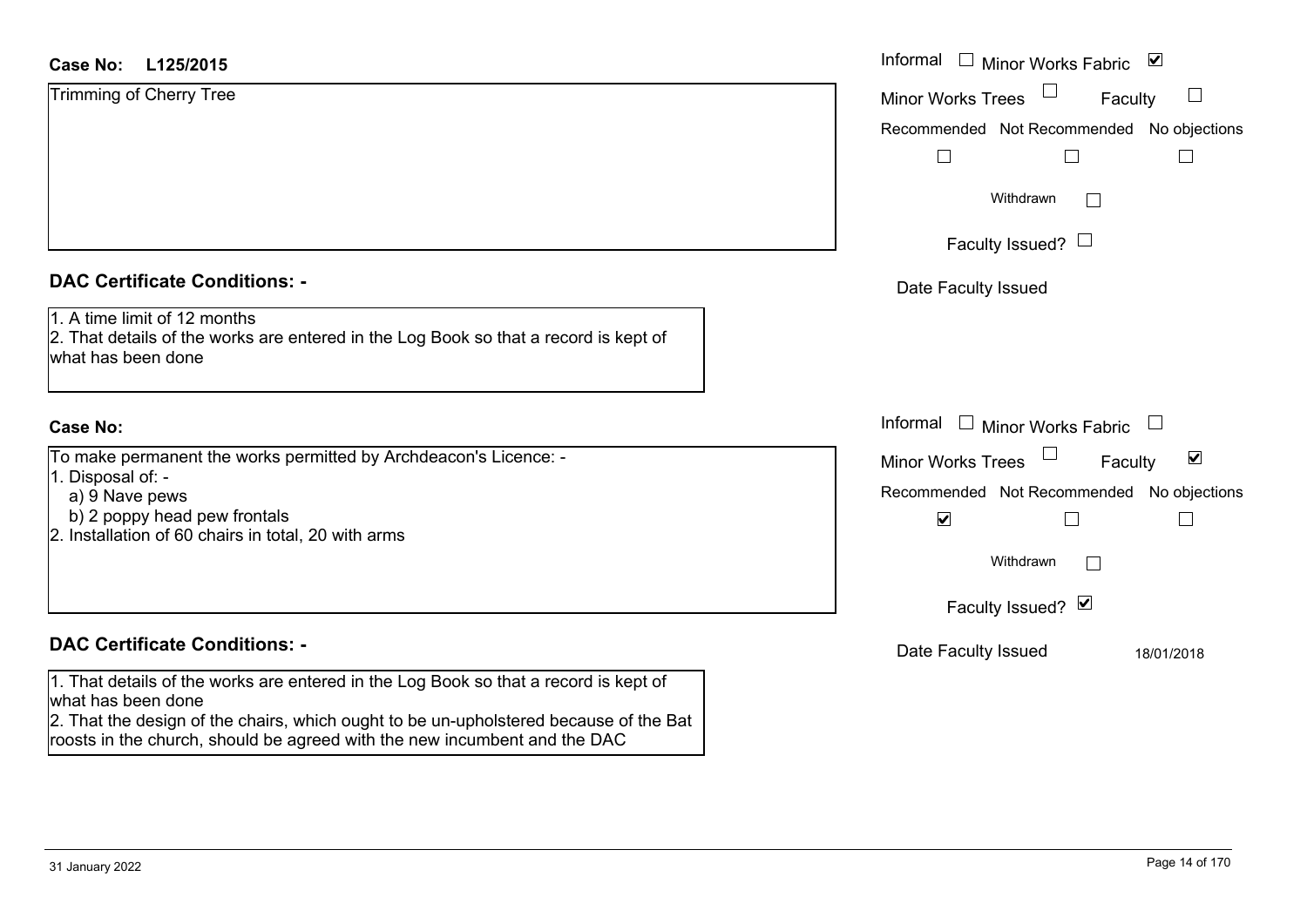| <b>Case No:</b>                                                                                                                                                                                                                                                                          | Informal $\Box$ Minor Works Fabric $\Box$                   |
|------------------------------------------------------------------------------------------------------------------------------------------------------------------------------------------------------------------------------------------------------------------------------------------|-------------------------------------------------------------|
| Installation of a Roof Alarm                                                                                                                                                                                                                                                             | Minor Works Trees<br>ப<br>Faculty                           |
|                                                                                                                                                                                                                                                                                          | Recommended Not Recommended No objections                   |
|                                                                                                                                                                                                                                                                                          | $\blacktriangledown$                                        |
|                                                                                                                                                                                                                                                                                          | Withdrawn                                                   |
|                                                                                                                                                                                                                                                                                          | Faculty Issued? $\Box$                                      |
| <b>DAC Certificate Conditions: -</b>                                                                                                                                                                                                                                                     | Date Faculty Issued                                         |
| 1. That details of the works are entered in the Log Book so that a record is kept of<br>what has been done<br>2. That, in line with the requirement and advice of the Ecclesiastical Insurance Group,<br>the installation and/or testing must be carried out by an electrician who is an |                                                             |
| <b>Case No:</b>                                                                                                                                                                                                                                                                          | Informal<br>$\Box$ Minor Works Fabric $\Box$                |
| Installation of a memorial to Anthony Pawsey (Stuart)                                                                                                                                                                                                                                    | $\blacktriangledown$<br><b>Minor Works Trees</b><br>Faculty |
|                                                                                                                                                                                                                                                                                          | Recommended Not Recommended No objections                   |
|                                                                                                                                                                                                                                                                                          | $\blacktriangledown$<br>$\Box$                              |
|                                                                                                                                                                                                                                                                                          | Withdrawn                                                   |
|                                                                                                                                                                                                                                                                                          | Faculty Issued? $\Box$                                      |
| <b>DAC Certificate Conditions: -</b>                                                                                                                                                                                                                                                     | Date Faculty Issued<br>01/10/2019                           |
| 1. That details of the works are entered in the Log Book so that a record is kept of<br>what has been done<br>2. That consideration be given to separating the images of the bird and the book                                                                                           |                                                             |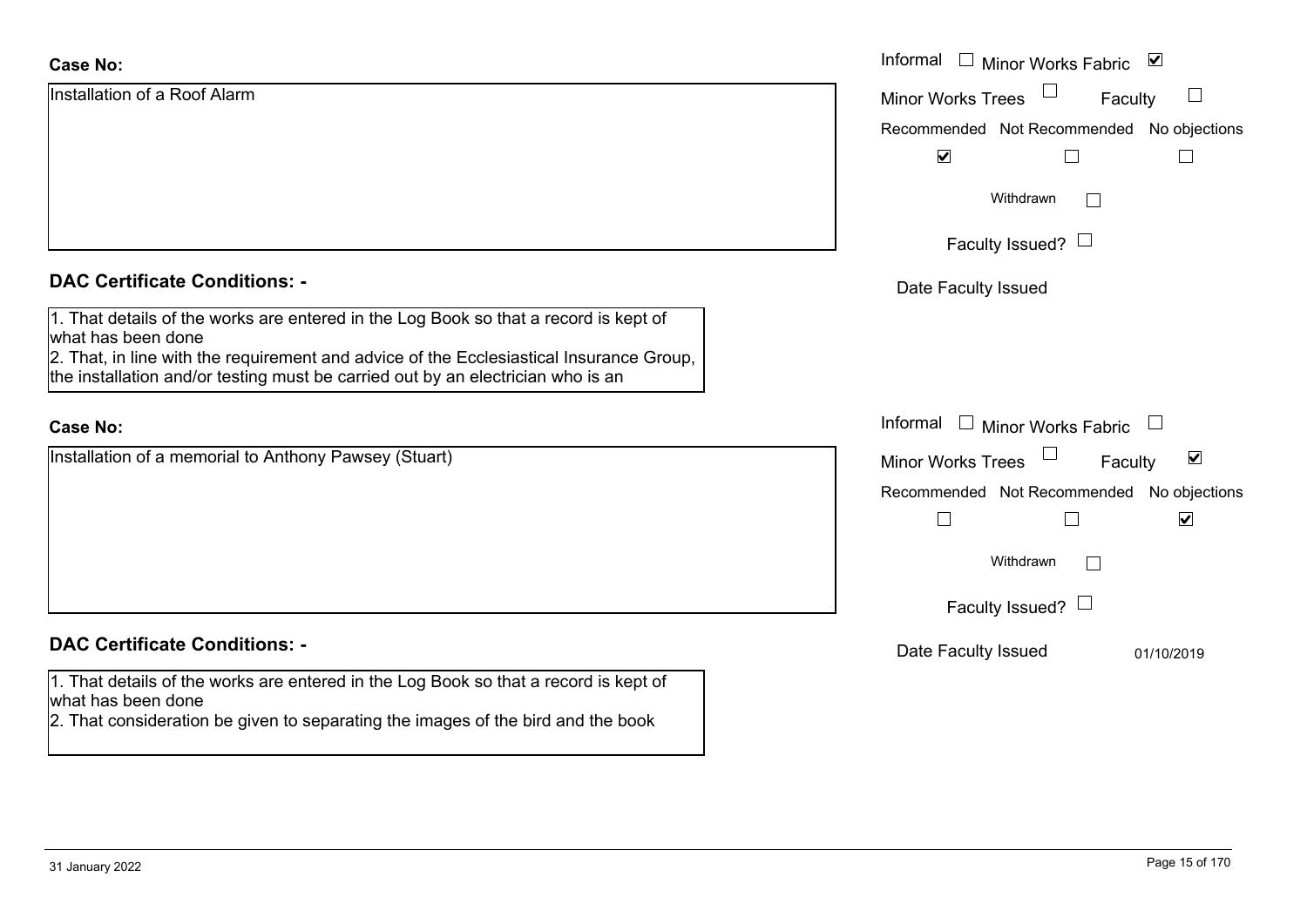#### **Ben No: Church**

#### **20101Walton-le-Wolds, St Mary**

| Case No:<br>L073/2006                                                                                                                                                                | Informal $\blacksquare$ Minor Works Fabric                    |  |
|--------------------------------------------------------------------------------------------------------------------------------------------------------------------------------------|---------------------------------------------------------------|--|
| Repairs comprising of: -                                                                                                                                                             | <b>Minor Works Trees</b><br>$\vert\mathbf{v}\vert$<br>Faculty |  |
| 1. Nave roof - Slating repairs and replacement of flashings, removal and re-setting of copings<br>2. Chancel roof - Repairs to the slating                                           | Recommended Not Recommended No objections                     |  |
| 3. Repairs to coping stones                                                                                                                                                          | M                                                             |  |
| 4. Replacement of weathered brickwork to e elevation of nave<br>5. Removal of redundant chimney stack on s-w corner of nave<br>6. Removal of plinth rendering to s elevation of nave | Withdrawn                                                     |  |
| In accordance with schedule of works from Parkinson & Dodson Associates, April 2006, amended<br>August 2006.                                                                         | Faculty Issued? Ø                                             |  |
| <b>DAC Certificate Conditions: -</b>                                                                                                                                                 | Dota Foculty Iccupal<br>101070007                             |  |

1. A time limit of 12 months

2. That the PCC ensures a bat survey is undertaken

3. That the PCC supplies a photograph showing the current extent of the rendering

before it is removed

Date Faculty Issued 12/07/2007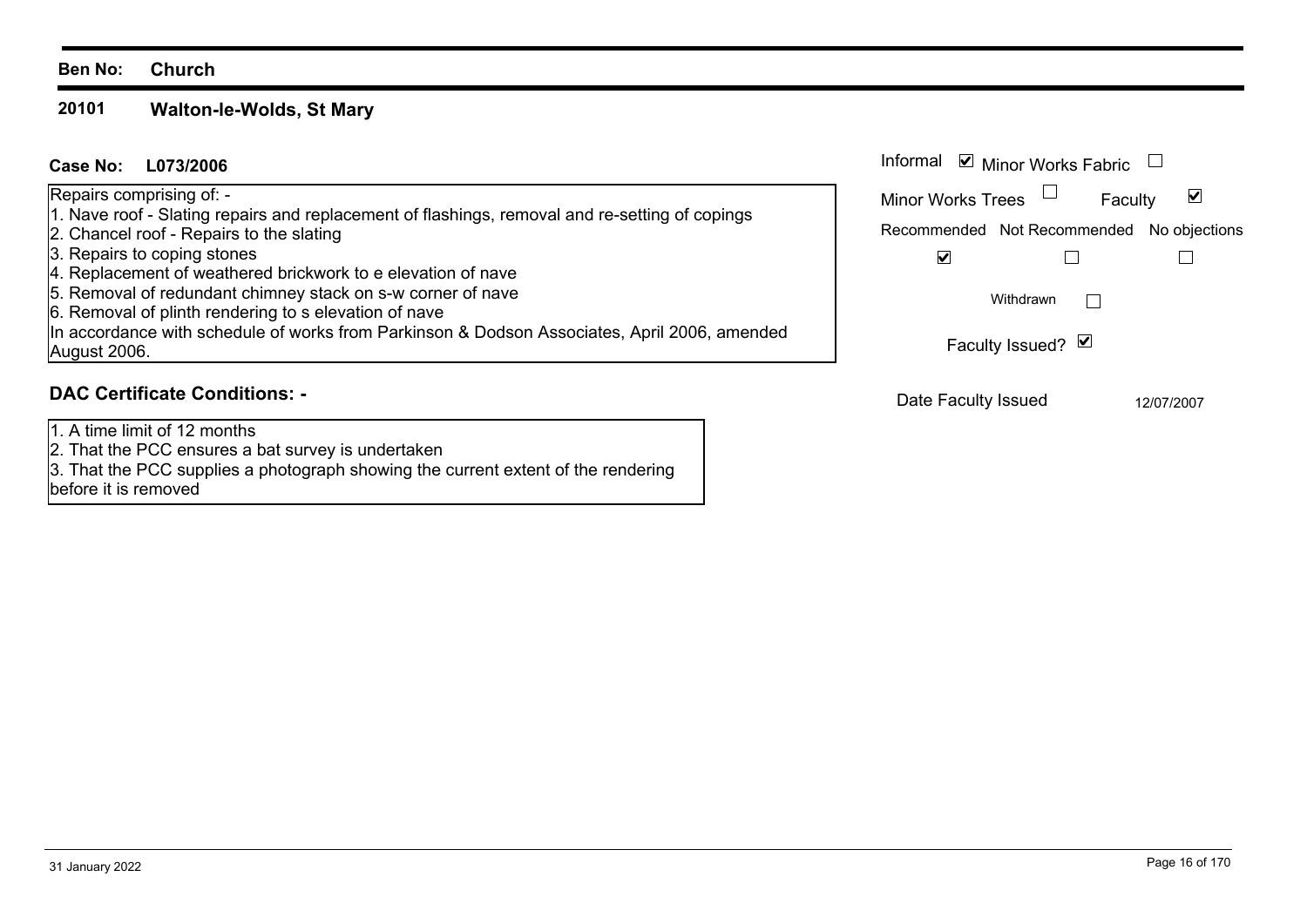| <b>Case No:</b><br>L190/2009                                                                                                                                                                                                                                           | Informal □ Minor Works Fabric                                                                                                                                                                      |
|------------------------------------------------------------------------------------------------------------------------------------------------------------------------------------------------------------------------------------------------------------------------|----------------------------------------------------------------------------------------------------------------------------------------------------------------------------------------------------|
| 1. Removal and disposal of existing external Noticeboard<br>2. Installation of new Noticeboard to existing concrete godfathers                                                                                                                                         | $\blacktriangledown$<br><b>Minor Works Trees</b><br>Faculty<br>Recommended Not Recommended No objections<br>$\blacktriangledown$<br>$\mathbf{L}$<br>$\mathbf{I}$<br>Withdrawn<br>Faculty Issued? Ø |
|                                                                                                                                                                                                                                                                        |                                                                                                                                                                                                    |
| <b>DAC Certificate Conditions: -</b><br>1. A time limit of 12 months<br>2. That details of the works are entered in the Log Book so that a record is kept of<br>what has been done<br>3. That the designer follows the requirements contained in the Diocesan Advisory | Date Faculty Issued<br>18/02/2010                                                                                                                                                                  |
| Case No:<br>L119/2011                                                                                                                                                                                                                                                  | Informal<br>$\Box$<br>Minor Works Fabric                                                                                                                                                           |
| 1. Plaster repairs to: -<br>a) Nave east, south and soutwest<br>b) Chancel Southeast and eastern south<br>c) Vestry eastern north<br>walls<br>2. Re-decoration of plaster                                                                                              | $\blacktriangledown$<br><b>Minor Works Trees</b><br>Faculty<br>Recommended Not Recommended<br>No objections<br>$\blacktriangledown$<br>$\Box$<br>$\Box$<br>Withdrawn<br>Faculty Issued? Ø          |
| <b>DAC Certificate Conditions: -</b>                                                                                                                                                                                                                                   | Date Faculty Issued<br>08/09/2011                                                                                                                                                                  |
| 1. A time limit of 12 months<br>2. That details of the works are entered in the Log Book so that a record is kept of<br>what has been done<br>3. That the plaster should contain goat hair in the mix and be applied in a number of                                    |                                                                                                                                                                                                    |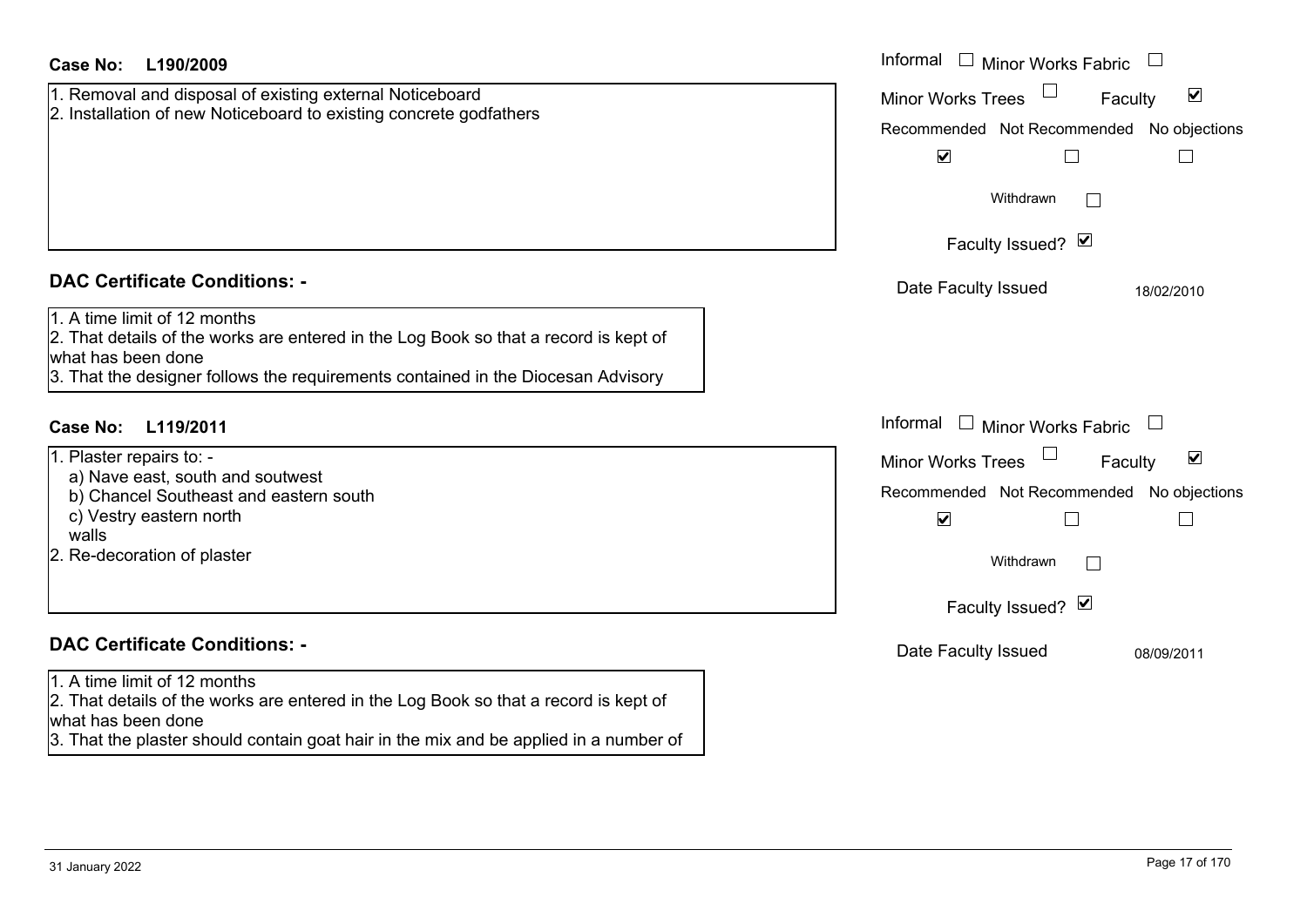| Case No: | L216/2012 |  |
|----------|-----------|--|
|          |           |  |

| Decoration of the plasterwork repaired under Faculty (dated 9 September 2011) with soft distemper |  |
|---------------------------------------------------------------------------------------------------|--|
|                                                                                                   |  |
|                                                                                                   |  |
|                                                                                                   |  |
|                                                                                                   |  |

### **DAC Certificate Conditions: -**

#### 1. A time limit of 12 months

2. That details of the works are entered in the Log Book so that a record is kept of what has been done

## **L041/2014Case No:** Informal

Installation of a composting accessible WC in the churchyard

### **DAC Certificate Conditions: -**

1. That details of the works are entered in the Log Book so that a record is kept of what has been done

| L216/2012                                                                                                      | Informal □ Minor Works Fabric ☑           |
|----------------------------------------------------------------------------------------------------------------|-------------------------------------------|
| on of the plasterwork repaired under Faculty (dated 9 September 2011) with soft distemper                      | Minor Works Trees<br>Faculty              |
|                                                                                                                | Recommended Not Recommended No objections |
|                                                                                                                | $\blacktriangledown$                      |
|                                                                                                                | Withdrawn                                 |
|                                                                                                                | Faculty Issued?                           |
| rtificate Conditions: -                                                                                        | Date Faculty Issued                       |
| limit of 12 months<br>etails of the works are entered in the Log Book so that a record is kept of<br>been done |                                           |
| L041/2014                                                                                                      | Informal ⊠ Minor Works Fabric □           |
| on of a composting accessible WC in the churchyard                                                             | Minor Works Trees<br>Faculty              |
|                                                                                                                | Recommended Not Recommended No objections |
|                                                                                                                | $\Box$                                    |
|                                                                                                                | Withdrawn<br>$\blacktriangledown$         |
|                                                                                                                | Faculty Issued? $\Box$                    |
| rtificate Conditions: -                                                                                        | Date Faculty Issued                       |
|                                                                                                                |                                           |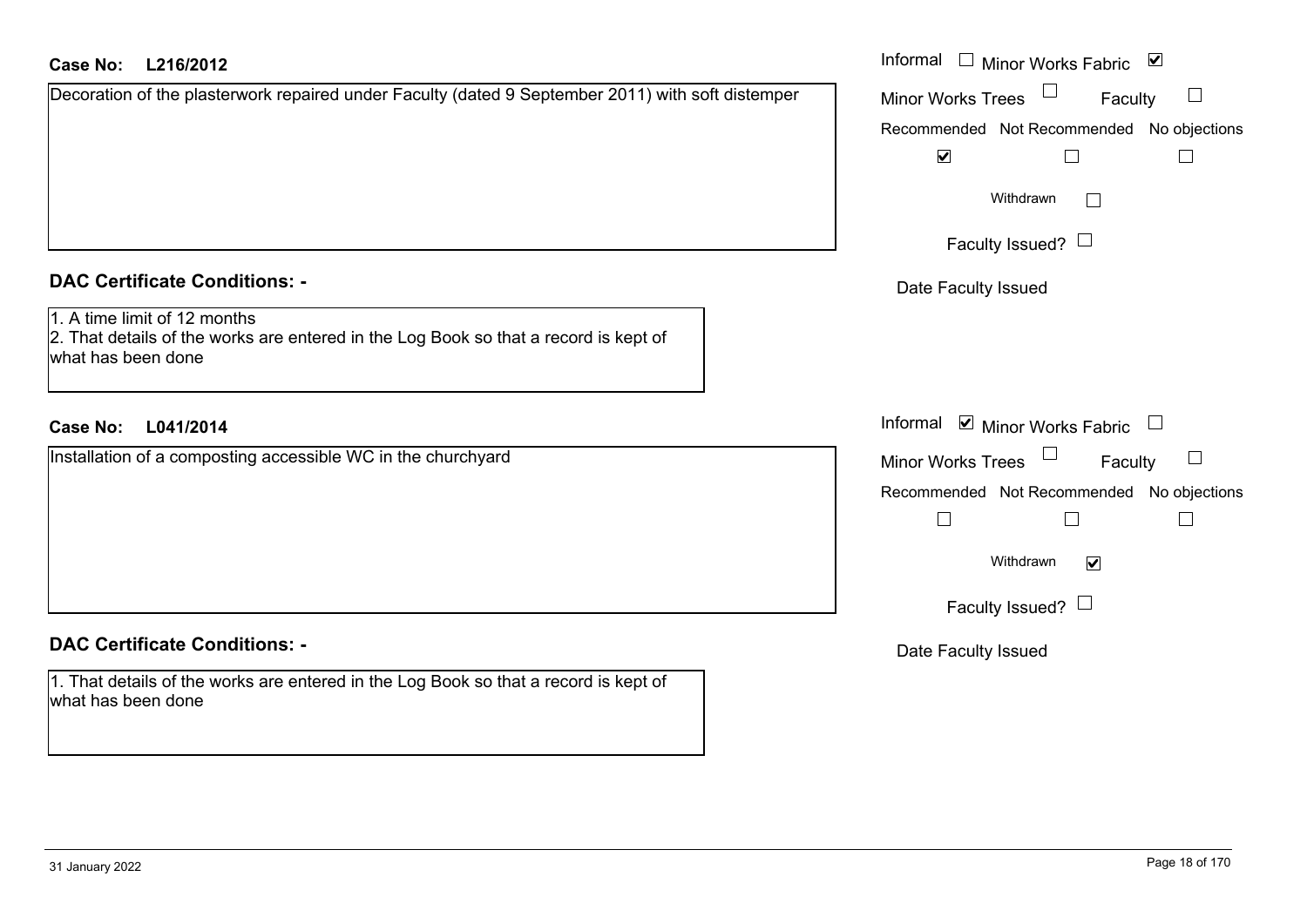| <b>Case No:</b>                                                                                             | Informal $\Box$<br><b>Minor Works Fabric</b>                |
|-------------------------------------------------------------------------------------------------------------|-------------------------------------------------------------|
| Conversion of the Clock to auto-winding                                                                     | $\blacktriangledown$<br><b>Minor Works Trees</b><br>Faculty |
|                                                                                                             | Recommended Not Recommended No objections                   |
|                                                                                                             | $\blacktriangledown$                                        |
|                                                                                                             | Withdrawn                                                   |
|                                                                                                             | Faculty Issued? Ø                                           |
| <b>DAC Certificate Conditions: -</b>                                                                        | Date Faculty Issued<br>20/06/2016                           |
| 1. That details of the works are entered in the Log Book so that a record is kept of<br>what has been done  |                                                             |
| <b>Case No:</b>                                                                                             | Informal □ Minor Works Fabric                               |
| 1. CONFIRMATORY APPLICATION for works undertaken: -<br>a) Partial demolition of unsafe churchyard wall      | $\blacktriangledown$<br><b>Minor Works Trees</b><br>Faculty |
| 2. Re-building of two sections of churchyard wall                                                           | Recommended Not Recommended No objections                   |
|                                                                                                             | $\blacktriangledown$<br>$\Box$                              |
|                                                                                                             | Withdrawn<br>$\mathbf{L}$                                   |
|                                                                                                             | Faculty Issued? $\Box$                                      |
| <b>DAC Certificate Conditions: -</b>                                                                        | Date Faculty Issued                                         |
| 1. That details of the works are entered in the Log Book so that a record is kept of                        |                                                             |
| what has been done<br>2. That no works shall take place until the PCC, after consultation with the Diocesan |                                                             |
| Archaeological Adviser, has secured the implementation of a programme of                                    |                                                             |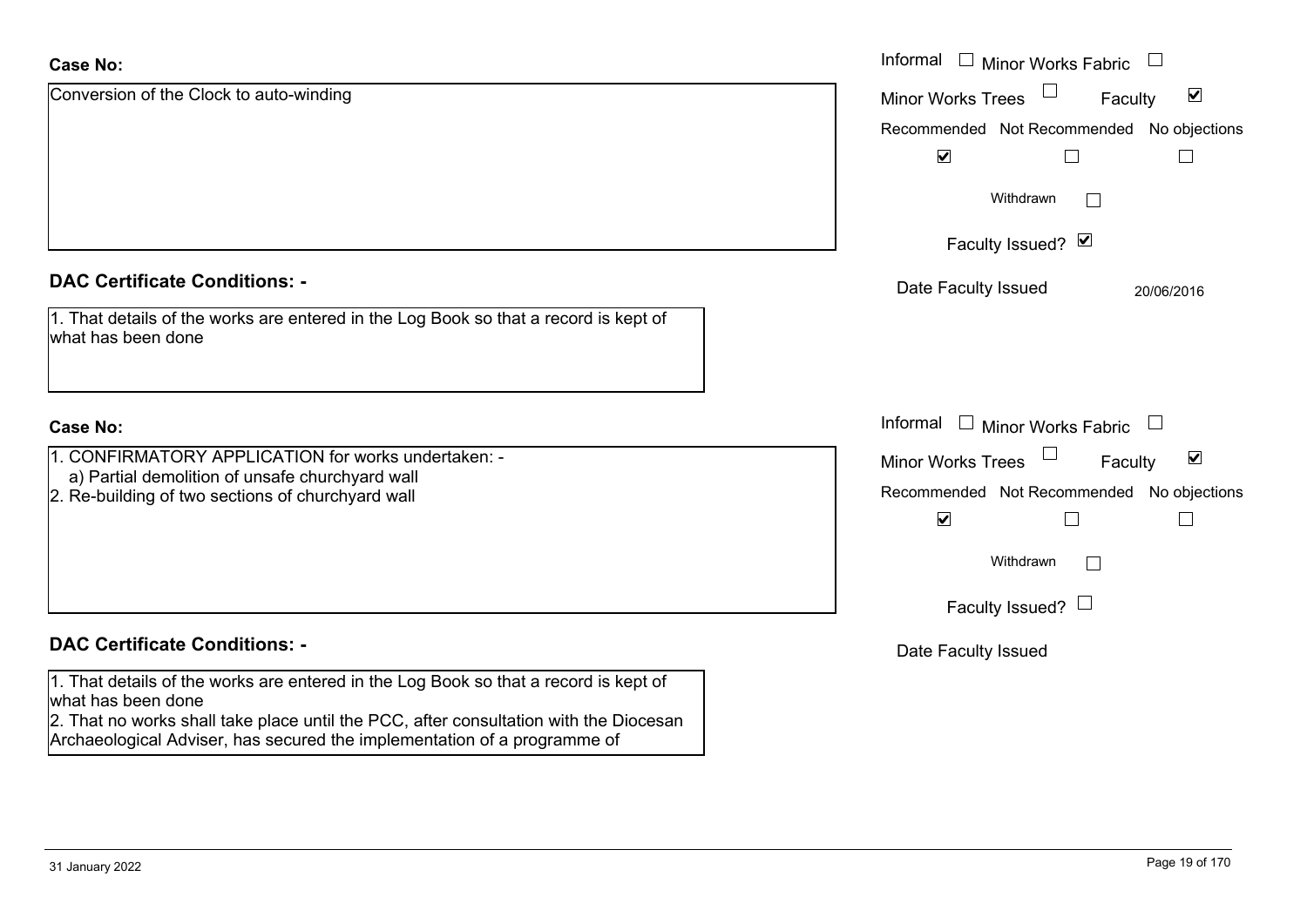#### **Case No:**

| CONFIRMATORY APPLICATION for works undertaken: - |  |
|--------------------------------------------------|--|
|--------------------------------------------------|--|

To fell 2 Trees: -

1. Cypress

2. Ash

#### **DAC Certificate Conditions: -**

1. That details of the works are entered in the Log Book so that a record is kept of what has been done

2. That the Council details any proposed re-planting

#### **Case No:**

Patch pointing and general repairs following ivy removal to the stone boundary wall fronting New to left hand side of entrance gate

## **DAC Certificate Conditions: -**

1. That details of the works are entered in the Log Book so that a record is kept of what has been done

2. That the Conservation Officer agrees the extent of the works, a sample panel of repointing, the mortar mix and any replacement stonework

|                                                                                                                                        | Informal $\square$<br>Minor Works Fabric                                                                                                 |
|----------------------------------------------------------------------------------------------------------------------------------------|------------------------------------------------------------------------------------------------------------------------------------------|
| MATORY APPLICATION for works undertaken: -                                                                                             | $\blacktriangledown$<br>Minor Works Trees<br>Faculty                                                                                     |
| Trees: -<br>SS.                                                                                                                        | Recommended Not Recommended No objections<br>$\Box$<br>Withdrawn                                                                         |
|                                                                                                                                        | Faculty Issued? $\Box$                                                                                                                   |
| rtificate Conditions: -                                                                                                                | Date Faculty Issued                                                                                                                      |
| etails of the works are entered in the Log Book so that a record is kept of<br>been done<br>e Council details any proposed re-planting |                                                                                                                                          |
|                                                                                                                                        | Informal<br>□ Minor Works Fabric $\vert \mathbf{v} \vert$                                                                                |
| inting and general repairs following ivy removal to the stone boundary wall fronting New Lane<br>nd side of entrance gate              | Minor Works Trees<br>Faculty<br>Recommended Not Recommended No objections<br>$\blacktriangledown$<br>Withdrawn<br>Faculty Issued? $\Box$ |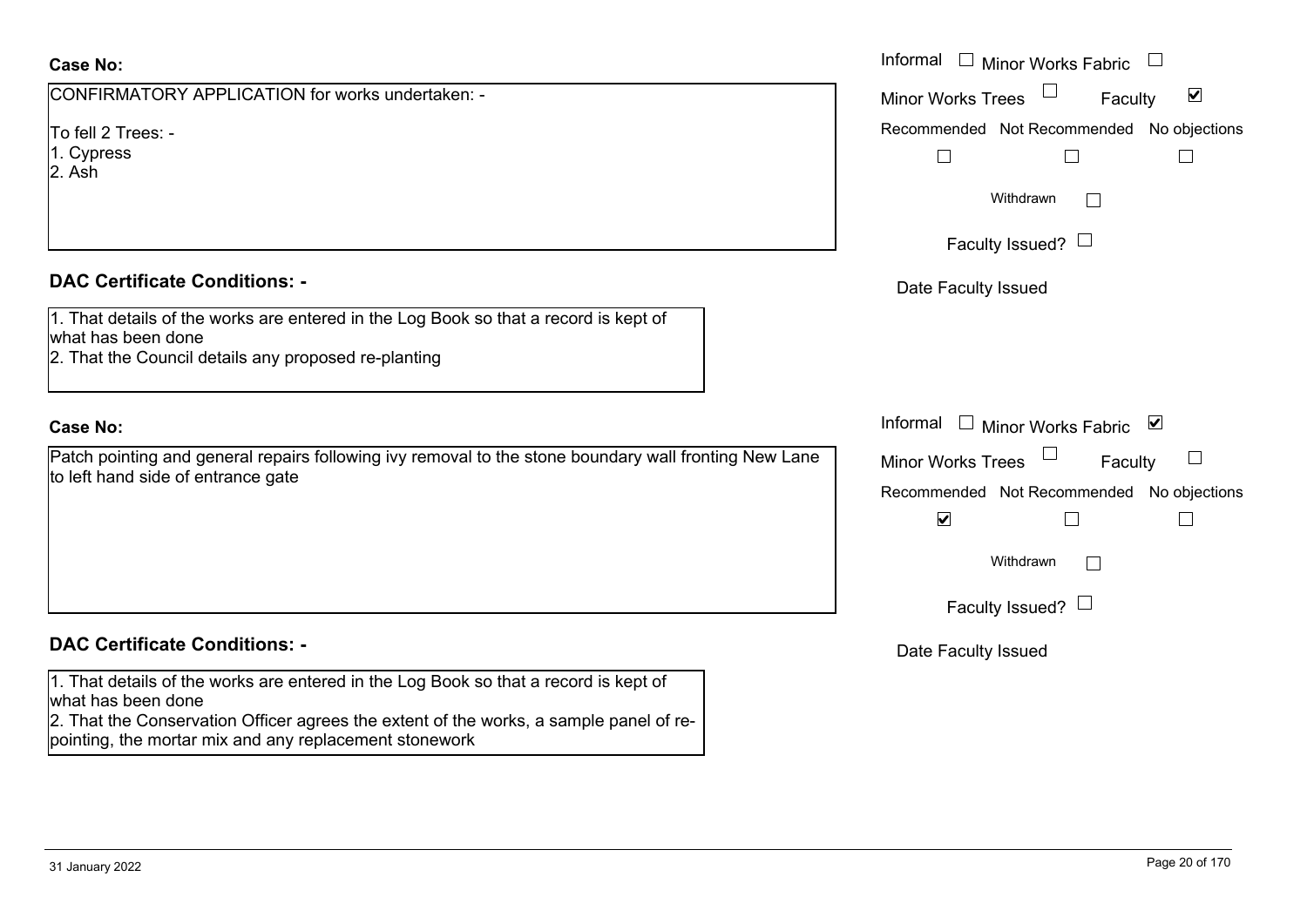| <b>Case No:</b>                                                                                            | Informal $\Box$ Minor Works Fabric $\Box$ |
|------------------------------------------------------------------------------------------------------------|-------------------------------------------|
| Installation of Induction Loop Hearing System                                                              | Minor Works Trees<br>$\Box$<br>Faculty    |
|                                                                                                            | Recommended Not Recommended No objections |
|                                                                                                            | $\mathbb{R}^n$                            |
|                                                                                                            | Withdrawn<br>$\sim$                       |
|                                                                                                            | Faculty Issued? $\Box$                    |
| <b>DAC Certificate Conditions: -</b>                                                                       | Date Faculty Issued                       |
| 1. That details of the works are entered in the Log Book so that a record is kept of<br>what has been done |                                           |
|                                                                                                            |                                           |
| <b>Case No:</b>                                                                                            | Informal □ Minor Works Fabric ⊠           |
| Repair of damaged tiles around the Altar                                                                   | Minor Works Trees<br>$\Box$<br>Faculty    |
|                                                                                                            | Recommended Not Recommended No objections |
|                                                                                                            | $\blacktriangledown$                      |
|                                                                                                            | Withdrawn<br>$\mathcal{L}^{\mathcal{A}}$  |
|                                                                                                            | Faculty Issued? $\Box$                    |
| <b>DAC Certificate Conditions: -</b>                                                                       | Date Faculty Issued                       |
| 1. That details of the works are entered in the Log Book so that a record is kept of<br>what has been done |                                           |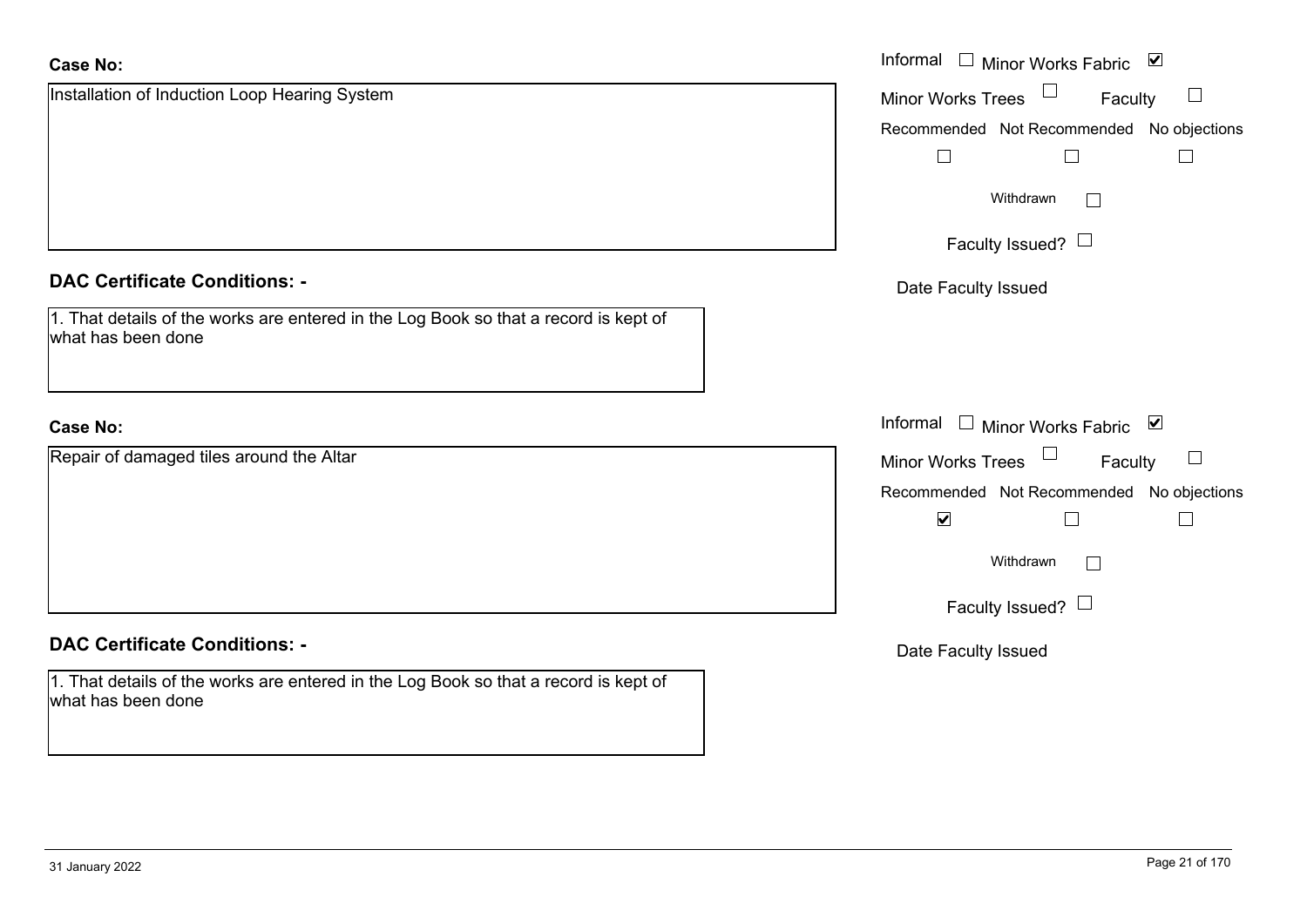## **Case No:**

Work to the base of the Tower

|  |  | <b>DAC Certificate Conditions: -</b> |
|--|--|--------------------------------------|
|--|--|--------------------------------------|

1. That details of the works are entered in the Log Book so that a record is kept of what has been done

 2. That any trenches should be dug by hand and the DAC Archaeological Adviser invited to be present during the excavations

|                      | Informal $\Box$ Minor Works Fabric $\Box$ |  |  |
|----------------------|-------------------------------------------|--|--|
| he base of the Tower | Minor Works Trees $\Box$<br>Faculty       |  |  |
|                      | Recommended Not Recommended No objections |  |  |
|                      |                                           |  |  |
|                      | Withdrawn                                 |  |  |
|                      | Faculty Issued? $\Box$                    |  |  |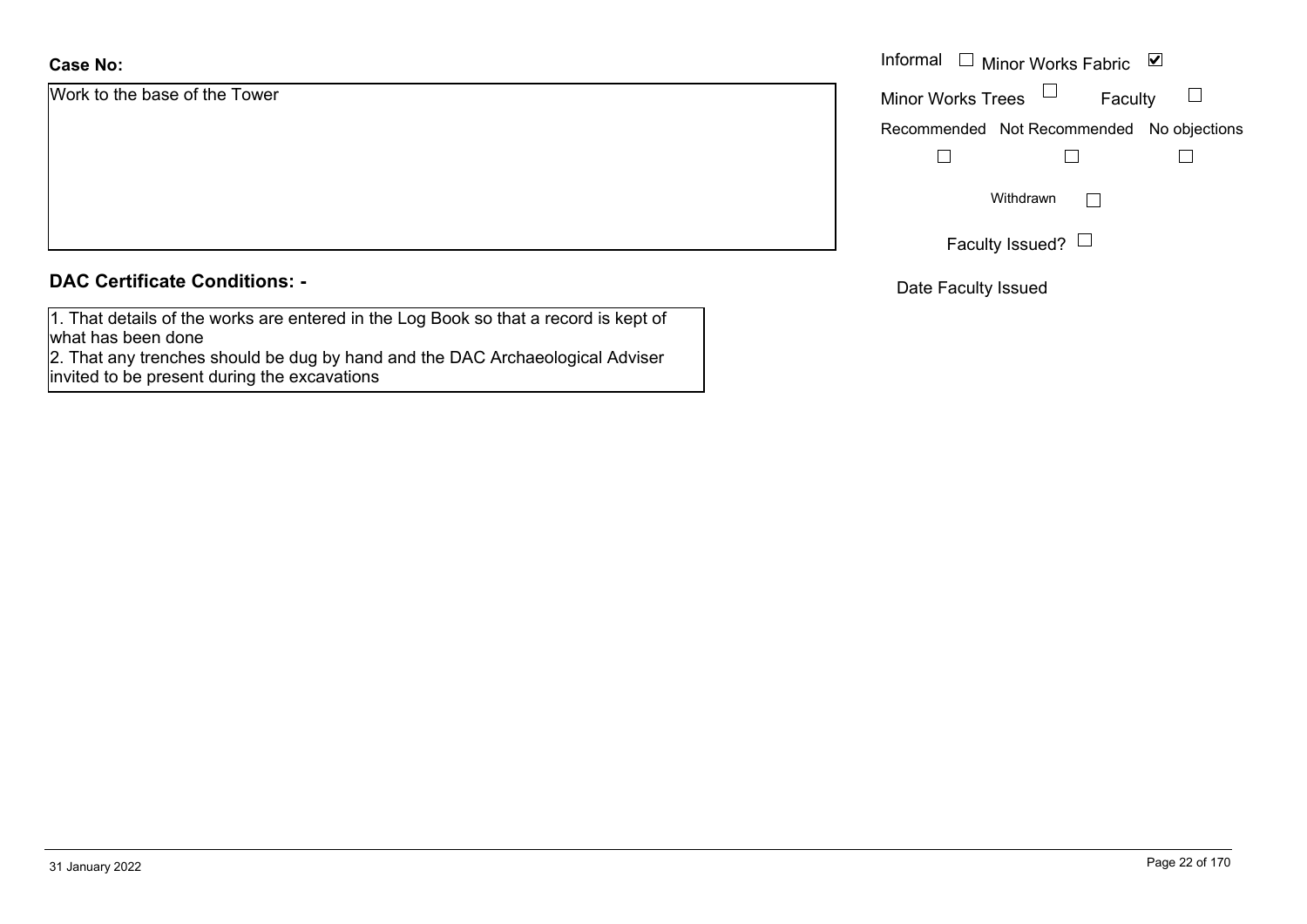#### **Ben No: Church**

#### **10507Wanlip, Our Lady and St Nicholas**

#### **L056/2002Case No:** Informal

1. Installation of set of rope guides to aid bell hanging 2. Installation of Sound and Induction Loop System

## **DAC Certificate Conditions: -**

1. A time limit of 12 months

 2. That all fixings should be made into joints, not stonework, using stainless steel or non-ferrous screws in fibre plugs

3. That the wiring and speakers should be as unobtrusive as possible and of an

| Informal $\;\;\Box\;$ Minor Works Fabric  |                        |         |   |
|-------------------------------------------|------------------------|---------|---|
| <b>Minor Works Trees</b>                  |                        | Faculty | M |
| Recommended Not Recommended No objections |                        |         |   |
|                                           |                        |         |   |
|                                           | Withdrawn              |         |   |
|                                           | Faculty Issued? $\Box$ |         |   |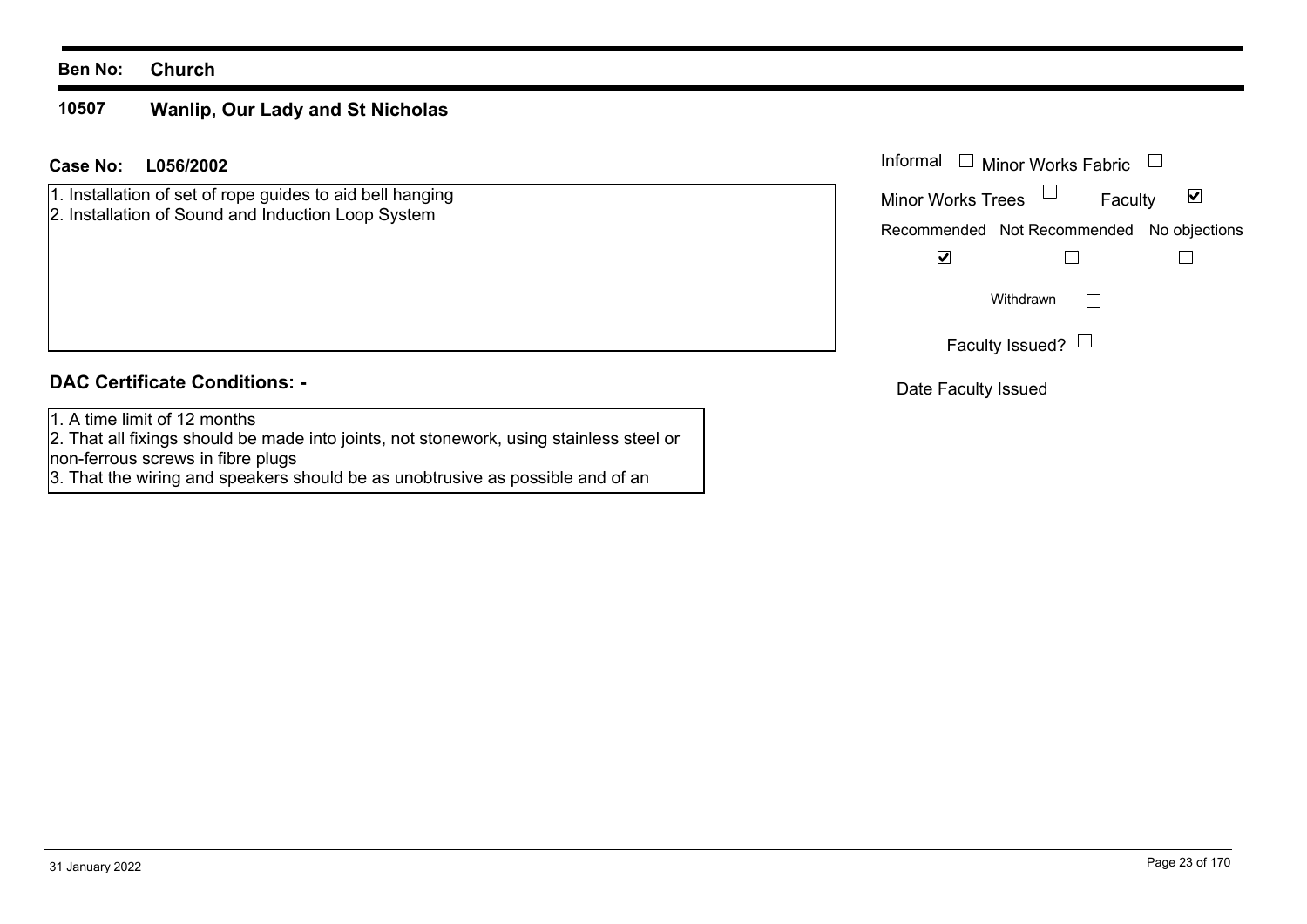| <b>Case No:</b><br>L011/2002                                                                                           | Informal $\Box$ Minor Works Fabric $\Box$                                                                                                                                                      |
|------------------------------------------------------------------------------------------------------------------------|------------------------------------------------------------------------------------------------------------------------------------------------------------------------------------------------|
| 1. Creation of Garden of Remembrance within the churchyard<br>2. Introduction of a Book of Remembrance into the church | Minor Works Trees<br>$\blacktriangledown$<br>Faculty<br>Recommended Not Recommended No objections<br>$\blacktriangledown$<br>$\Box$<br>$\Box$<br>Withdrawn<br>$\Box$<br>Faculty Issued? $\Box$ |
| <b>DAC Certificate Conditions: -</b>                                                                                   | Date Faculty Issued                                                                                                                                                                            |
| 1. A time limit of 12 months                                                                                           |                                                                                                                                                                                                |
| L144/2004<br><b>Case No:</b>                                                                                           | Informal<br>$\Box$ Minor Works Fabric $\Box$                                                                                                                                                   |
| Roof repairs to Nave and South Aisle                                                                                   | Minor Works Trees<br>$\blacktriangledown$<br>Faculty<br>Recommended Not Recommended No objections<br>$\blacktriangledown$<br>$\perp$<br>$\Box$<br>Withdrawn<br>$\Box$<br>Faculty Issued? Ø     |
| <b>DAC Certificate Conditions: -</b>                                                                                   | Date Faculty Issued<br>05/01/2005                                                                                                                                                              |
| 1. A time limit of 12 months<br>2. That all leadwork be carried out under a "hot work" permit                          |                                                                                                                                                                                                |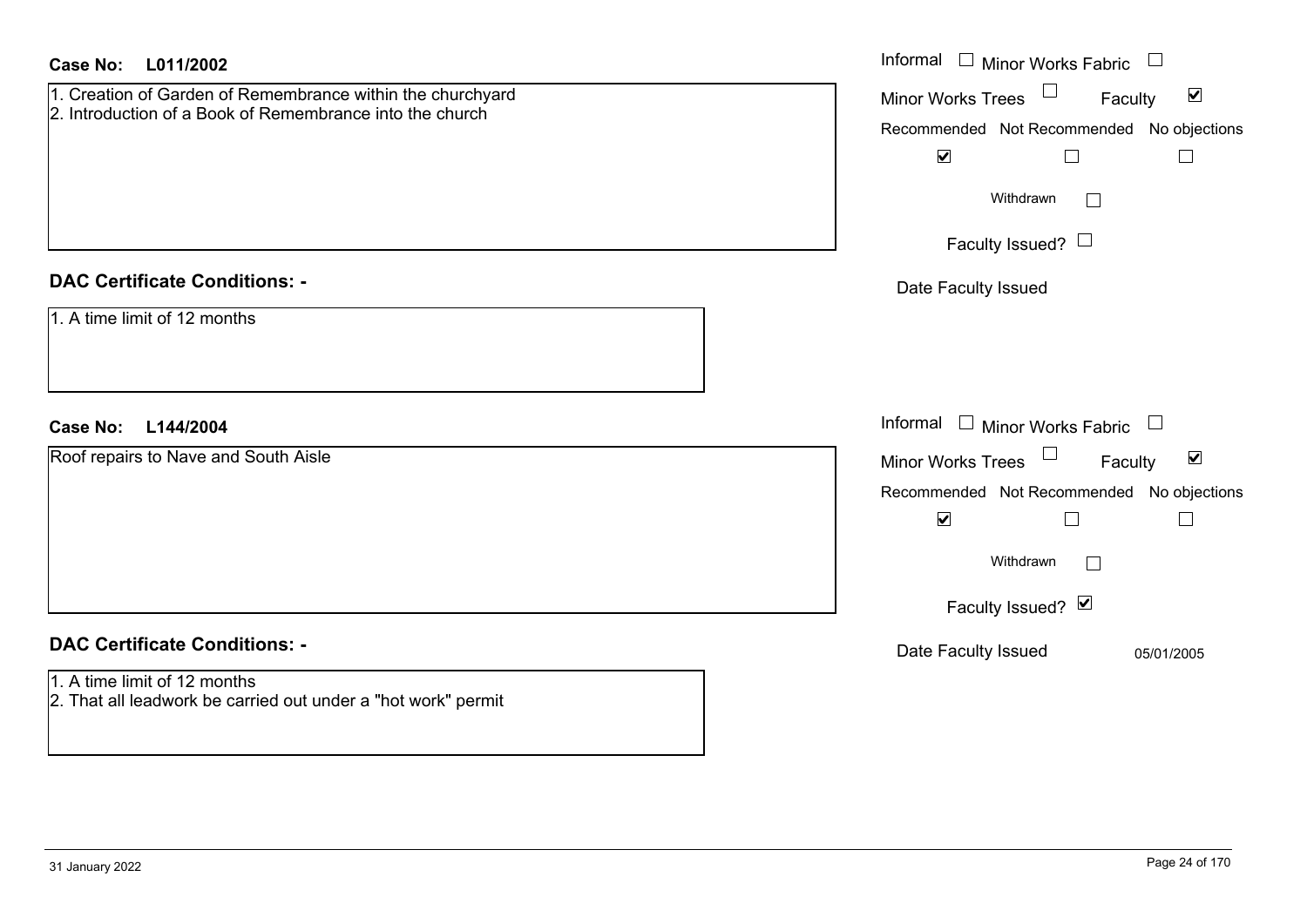| <b>Case No:</b><br>L019/2009                                                                                                               | Informal $\Box$ Minor Works Fabric $\Box$                          |  |  |
|--------------------------------------------------------------------------------------------------------------------------------------------|--------------------------------------------------------------------|--|--|
| In the entrance area: -<br>Replacement of area of damaged floor tiles with like-for-like stone flooring                                    | $\mathcal{L}_{\mathcal{A}}$<br><b>Minor Works Trees</b><br>Faculty |  |  |
|                                                                                                                                            | Recommended Not Recommended No objections                          |  |  |
|                                                                                                                                            | $\blacktriangledown$<br>$\Box$<br>$\Box$                           |  |  |
|                                                                                                                                            | Withdrawn<br>$\Box$                                                |  |  |
|                                                                                                                                            | Faculty Issued? $\Box$                                             |  |  |
| <b>DAC Certificate Conditions: -</b>                                                                                                       | Date Faculty Issued                                                |  |  |
| 1. That details of the works are entered in the Log Book so that a record is kept of<br>what has been done                                 |                                                                    |  |  |
| <b>Case No:</b><br>L075/2011                                                                                                               | Informal $\Box$ Minor Works Fabric $\Box$                          |  |  |
| 1. Conservation                                                                                                                            | $\blacktriangledown$<br>Faculty<br><b>Minor Works Trees</b>        |  |  |
| 2. Mounting<br>of Houseling Cloth (dated 1816)                                                                                             | Recommended Not Recommended No objections                          |  |  |
|                                                                                                                                            | $\Box$<br>$\Box$<br>$\Box$                                         |  |  |
|                                                                                                                                            | Withdrawn<br>$\overline{\mathbf{v}}$                               |  |  |
|                                                                                                                                            | Faculty Issued? $\Box$                                             |  |  |
| <b>DAC Certificate Conditions: -</b>                                                                                                       | Date Faculty Issued                                                |  |  |
| 1. A time limit of 12 months<br>2. That details of the works are entered in the Log Book so that a record is kept of<br>what has been done |                                                                    |  |  |
|                                                                                                                                            |                                                                    |  |  |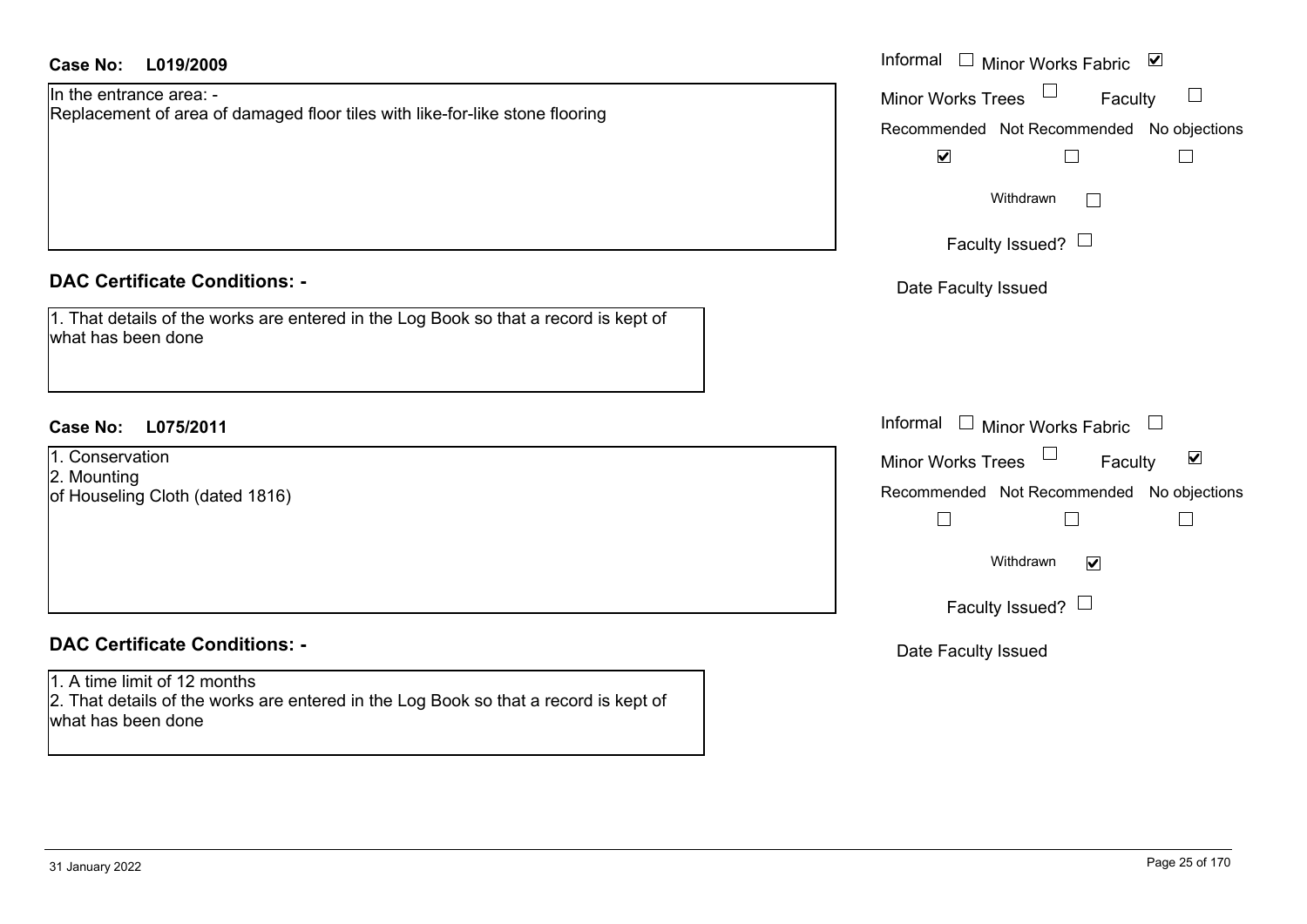| <b>Case No:</b> | L224/2012 |
|-----------------|-----------|
|-----------------|-----------|

| Disposal of Piano |  |  |
|-------------------|--|--|
|-------------------|--|--|

### **DAC Certificate Conditions: -**

#### **DAC Certificate Conditions: -**

1. A time limit of 12 months 2. That details of the works are entered in the Log Book so that a record is kept of what has been done

| Case No:<br>L224/2012                                                                                                                                                              | Informal □ Minor Works Fabric ☑                                                                                                                                             |  |  |
|------------------------------------------------------------------------------------------------------------------------------------------------------------------------------------|-----------------------------------------------------------------------------------------------------------------------------------------------------------------------------|--|--|
| Disposal of Piano                                                                                                                                                                  | Minor Works Trees $\Box$<br>Faculty<br>$\Box$<br>Recommended Not Recommended No objections<br>$\blacktriangledown$<br>Withdrawn<br>$\mathbb{R}^n$<br>Faculty Issued? $\Box$ |  |  |
| <b>DAC Certificate Conditions: -</b><br>1. A time limit of 12 months<br>2. That details of the works are entered in the Log Book so that a record is kept of<br>what has been done | Date Faculty Issued                                                                                                                                                         |  |  |
| <b>Case No:</b><br>L035/2015                                                                                                                                                       | Informal □ Minor Works Fabric ⊠                                                                                                                                             |  |  |
| Repairs to the roof covering of the South Aisle                                                                                                                                    | Minor Works Trees $\Box$<br>Faculty<br>$\Box$<br>Recommended Not Recommended No objections<br>$\blacktriangledown$<br>Withdrawn<br>Faculty Issued? $\Box$                   |  |  |
| <b>DAC Certificate Conditions: -</b>                                                                                                                                               | Date Faculty Issued                                                                                                                                                         |  |  |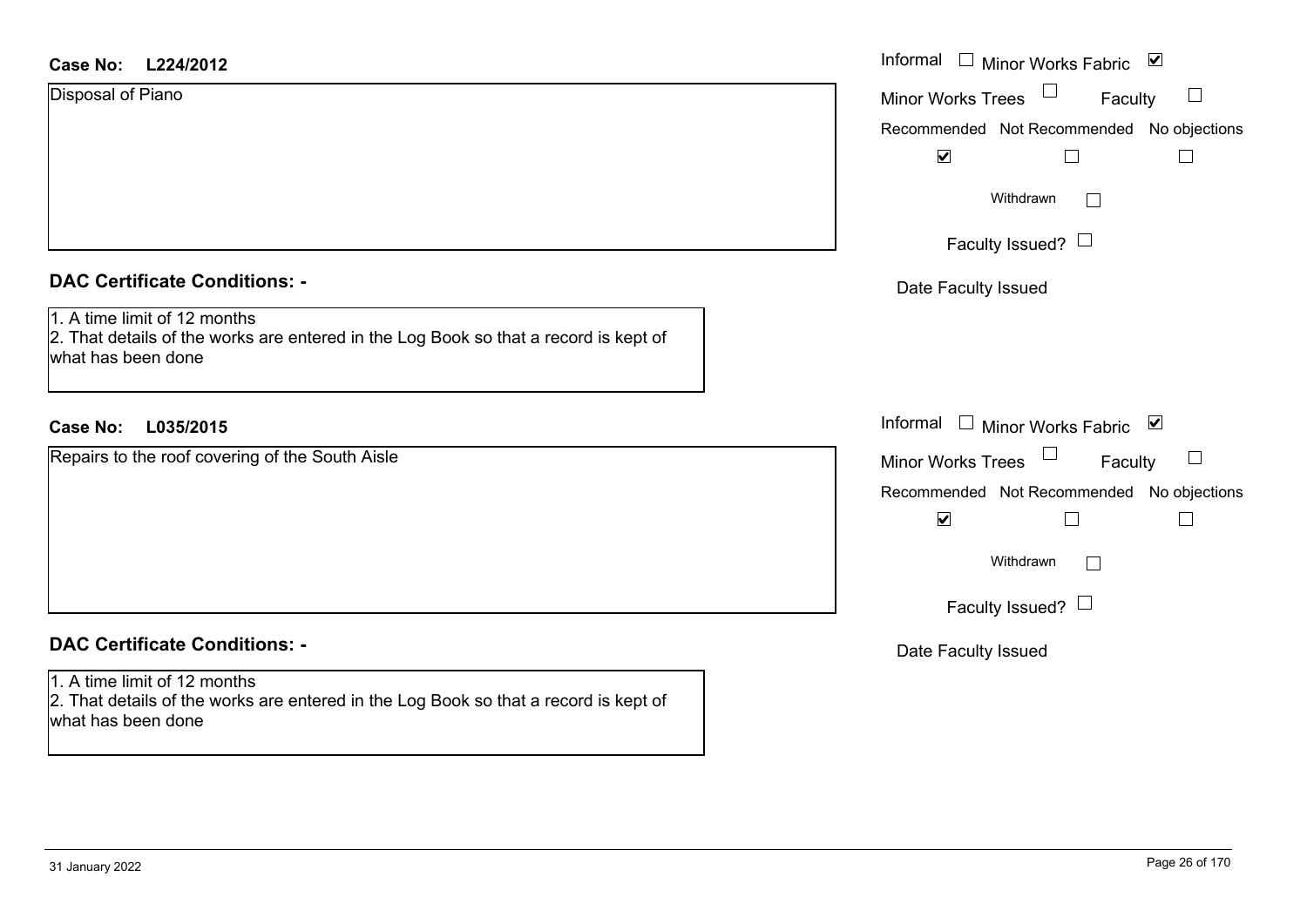## **Case No:**

Introduction into the churchyard of a Bench

#### **DAC Certificate Conditions: -**

1. That details of the works are entered in the Log Book so that a record is kept of what has been done

|                                    | Informal $\Box$ Minor Works Fabric $\Box$ |                                           |  |
|------------------------------------|-------------------------------------------|-------------------------------------------|--|
| ion into the churchyard of a Bench | <b>Minor Works Trees</b>                  | Faculty                                   |  |
|                                    |                                           | Recommended Not Recommended No objections |  |
|                                    | $\blacktriangledown$                      |                                           |  |
|                                    |                                           | Withdrawn                                 |  |
|                                    |                                           | Faculty Issued? L                         |  |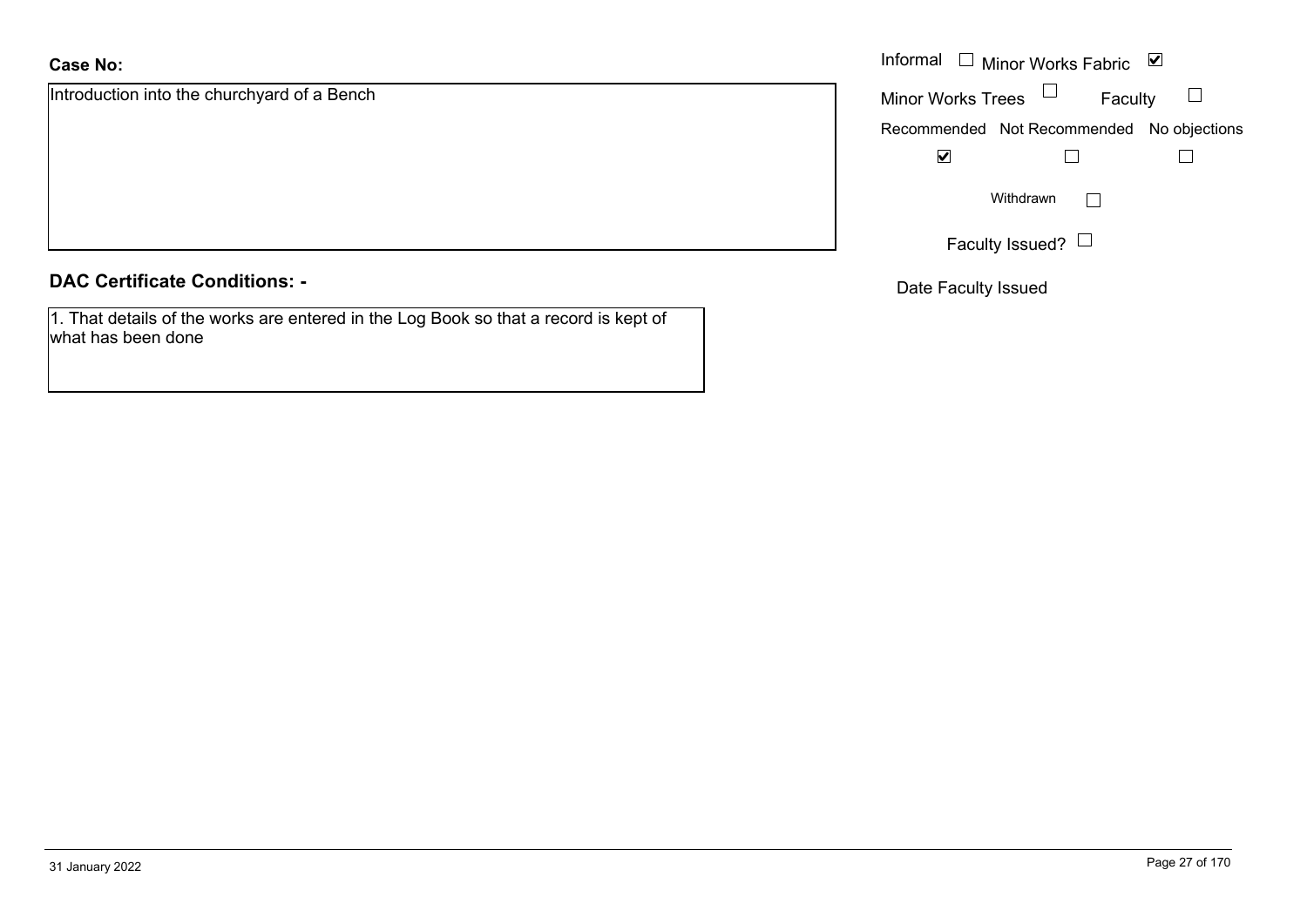#### **Ben No: Church**

#### **10212 Wartnaby, St Michael and All Angels**

**L064/2001 Case No:** Informal

| Restoration of Medieval wall paintings | <b>Minor Works Trees</b><br>Faculty       |
|----------------------------------------|-------------------------------------------|
|                                        | Recommended Not Recommended No objections |
|                                        |                                           |
|                                        | Withdrawn                                 |
|                                        | Faculty Issued? $\Box$                    |
| <b>DAC Certificate Conditions: -</b>   | Date Faculty Issued                       |

1. A time limit of 12 months

Minor Works Fabric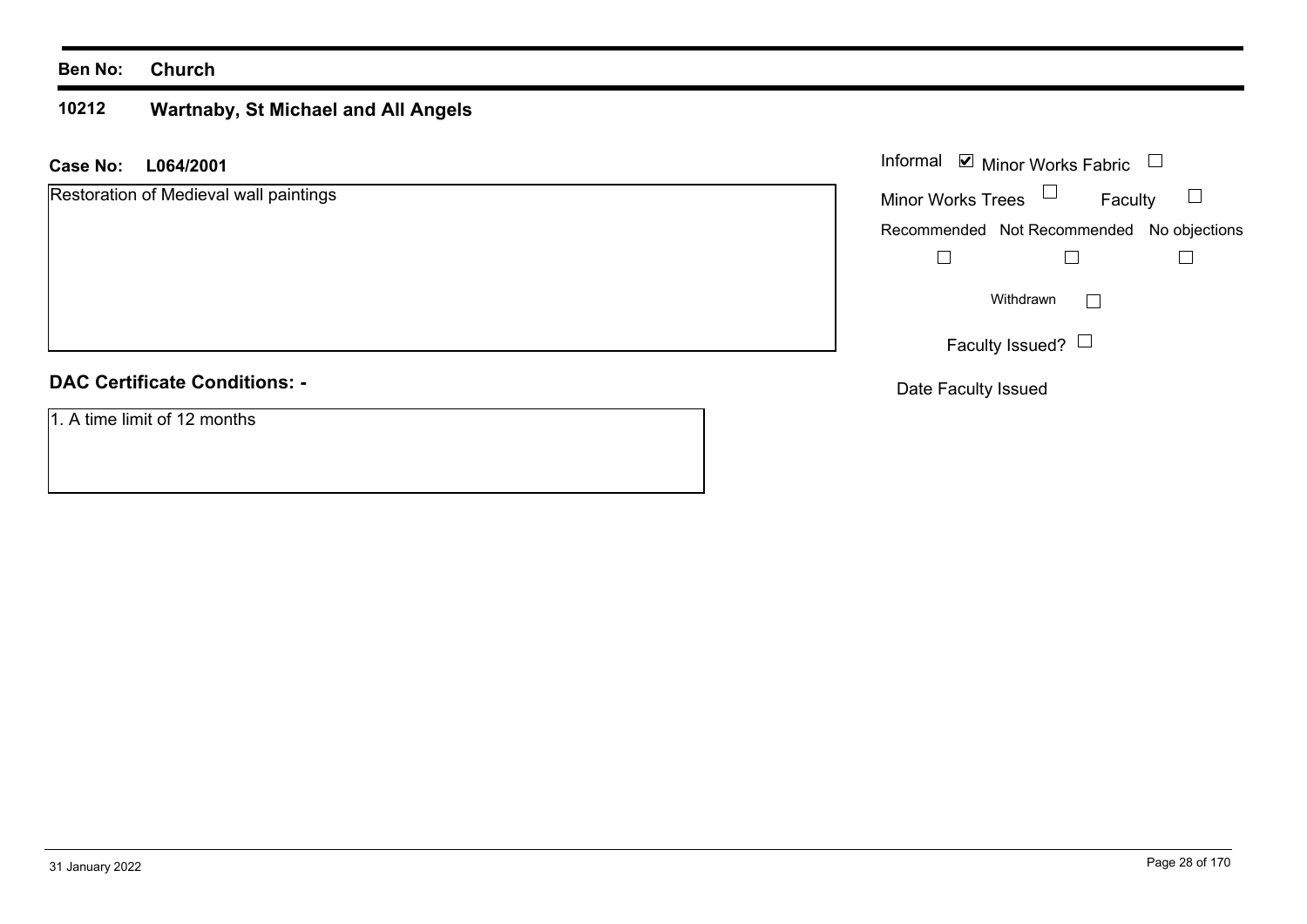| <b>Case No:</b><br>L176/2007                                                                                                               | Informal $\blacksquare$ Minor Works Fabric $\Box$                                                 |
|--------------------------------------------------------------------------------------------------------------------------------------------|---------------------------------------------------------------------------------------------------|
| 1. Removal and disposal of existing wrought iron Lectern<br>2. Introduction of Lectern from Leicester, St Augustine                        | $\blacktriangledown$<br>Minor Works Trees<br>Faculty<br>Recommended Not Recommended No objections |
|                                                                                                                                            | $\blacktriangledown$<br>$\Box$<br>$\Box$                                                          |
|                                                                                                                                            | Withdrawn                                                                                         |
|                                                                                                                                            | Faculty Issued? Ø                                                                                 |
| <b>DAC Certificate Conditions: -</b>                                                                                                       | Date Faculty Issued<br>10/01/2008                                                                 |
| 1. A time limit of 12 months                                                                                                               |                                                                                                   |
| <b>Case No:</b><br>L167/2008                                                                                                               | Informal $\blacksquare$ Minor Works Fabric $\Box$                                                 |
| <b>Restoration of the Bell Tower</b>                                                                                                       | Minor Works Trees<br>Faculty                                                                      |
|                                                                                                                                            | Recommended Not Recommended No objections                                                         |
|                                                                                                                                            | $\Box$<br>$\Box$<br>$\overline{\phantom{a}}$                                                      |
|                                                                                                                                            | Withdrawn                                                                                         |
|                                                                                                                                            | Faculty Issued? $\Box$                                                                            |
| <b>DAC Certificate Conditions: -</b>                                                                                                       | Date Faculty Issued                                                                               |
| 1. A time limit of 12 months<br>2. That details of the works are entered in the Log Book so that a record is kept of<br>what has been done |                                                                                                   |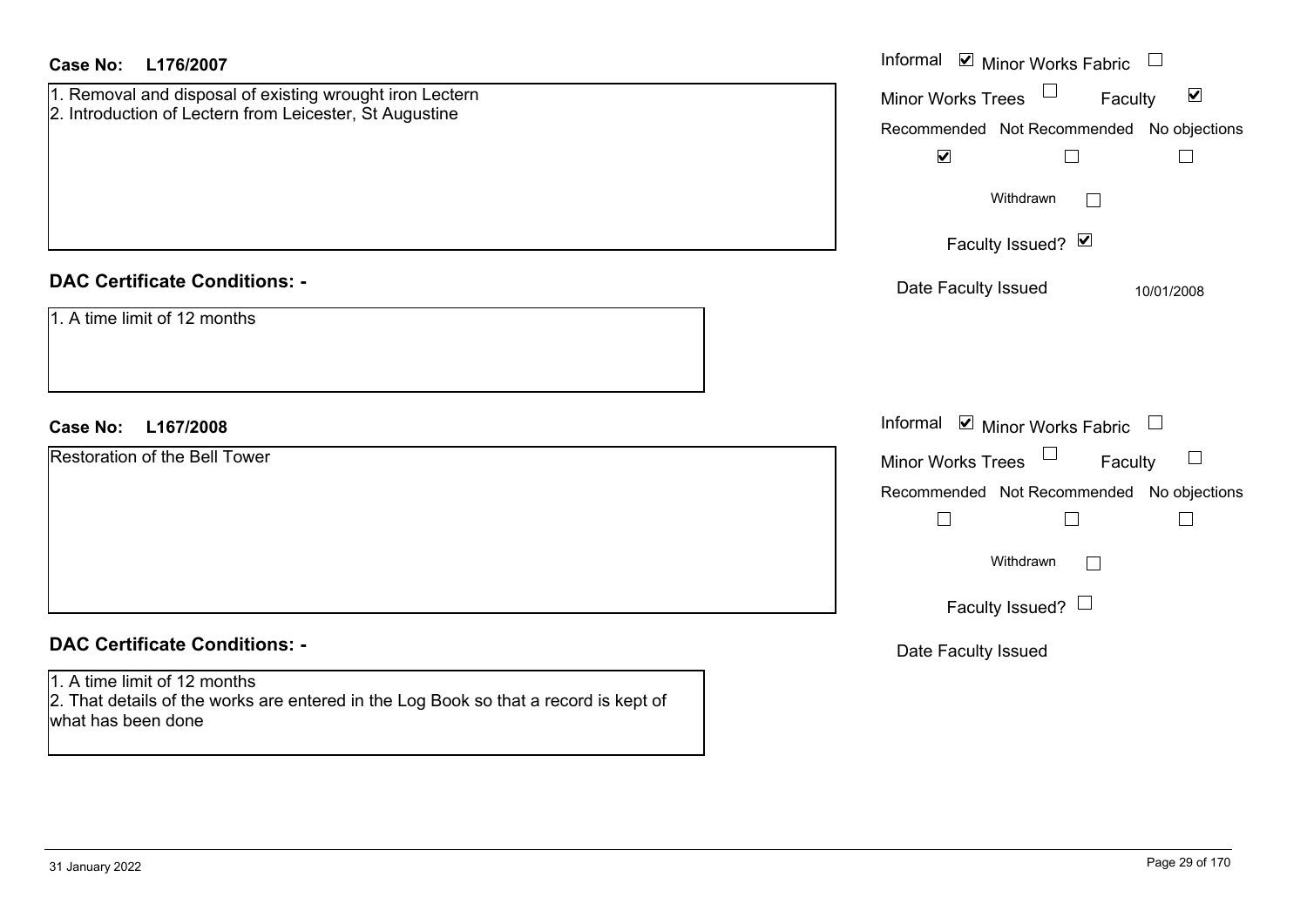| Case No:<br>L117/2008                                                                                                                                                                                                               | Informal $\Box$ Minor Works Fabric<br>$\blacktriangledown$                                                                                                                                                        |
|-------------------------------------------------------------------------------------------------------------------------------------------------------------------------------------------------------------------------------------|-------------------------------------------------------------------------------------------------------------------------------------------------------------------------------------------------------------------|
| Disposal of: -<br>1. 19 x Large print copies of Hymns Ancient & Modern revised<br>2. 19 x thin blue rexine kneelers                                                                                                                 | ⊔<br><b>Minor Works Trees</b><br>Faculty<br>Recommended Not Recommended No objections<br>$\blacktriangledown$<br>$\Box$<br>$\Box$                                                                                 |
|                                                                                                                                                                                                                                     | Withdrawn<br>Faculty Issued? $\Box$                                                                                                                                                                               |
| <b>DAC Certificate Conditions: -</b>                                                                                                                                                                                                | Date Faculty Issued                                                                                                                                                                                               |
| 1. That details of the works are entered in the Log Book so that a record is kept of<br>what has been done                                                                                                                          |                                                                                                                                                                                                                   |
| <b>Case No:</b><br>L216/2011                                                                                                                                                                                                        | Informal ☑ Minor Works Fabric<br>$\begin{array}{c} \hline \end{array}$                                                                                                                                            |
| 1. Extensive repairs<br>2. Installation of rainwater goods<br>as per the specification by Peter Rogan                                                                                                                               | Minor Works Trees<br>$\blacktriangledown$<br>Faculty<br>Recommended Not Recommended No objections<br>$\blacktriangledown$<br>$\Box$<br>$\overline{\phantom{a}}$<br>Withdrawn<br>$\mathbf{L}$<br>Faculty Issued? Ø |
| <b>DAC Certificate Conditions: -</b>                                                                                                                                                                                                | Date Faculty Issued<br>05/03/2012                                                                                                                                                                                 |
| 1. A time limit of 12 months<br>2. That details of the works are entered in the Log Book so that a record is kept of<br>what has been done<br>3. That no works shall take place until the PCC, after consultation with the Diocesan |                                                                                                                                                                                                                   |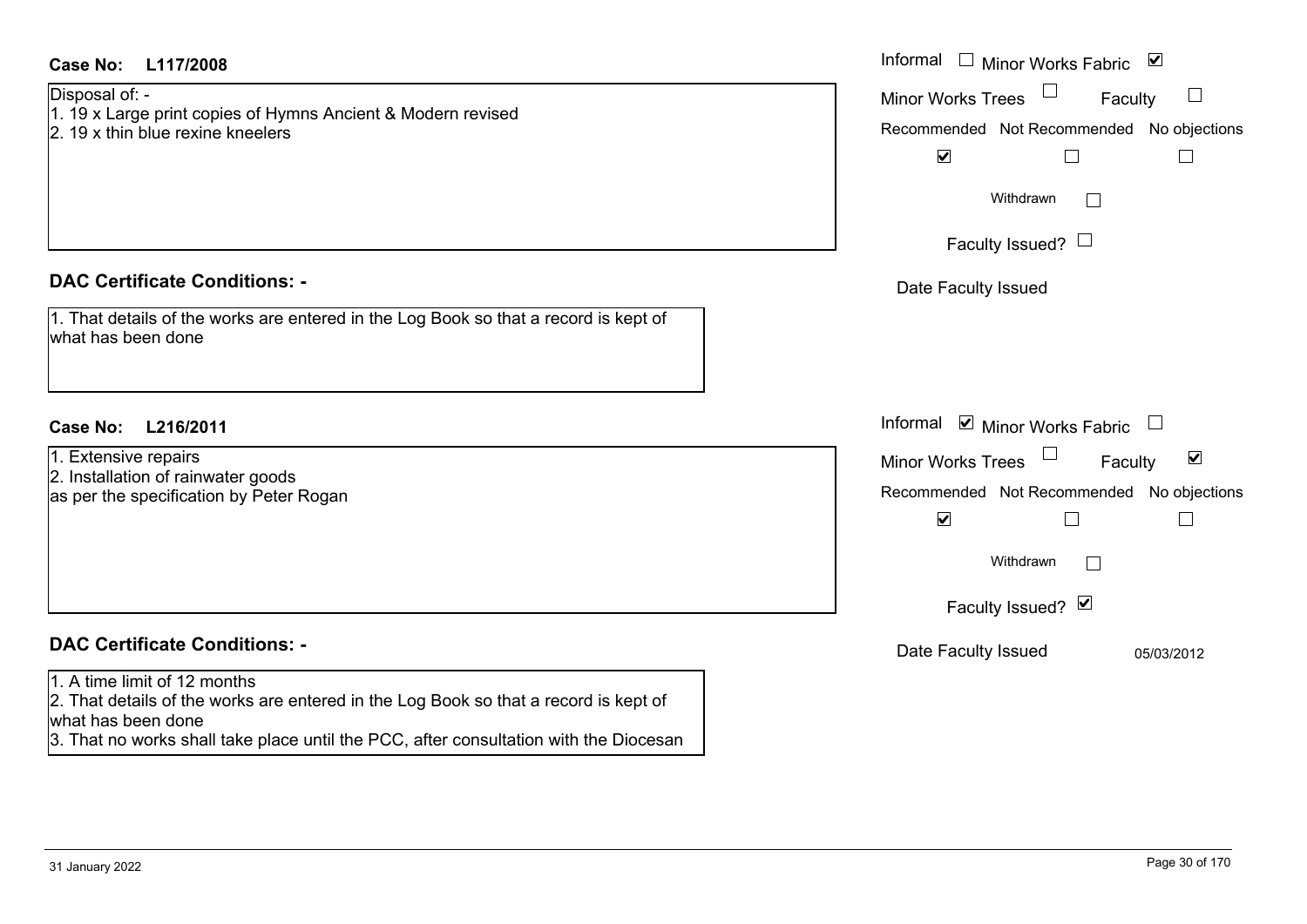#### **Ben No: Church**

#### **10205 Welby, St Bartholomew**

| L/1999<br><b>Case No:</b>            | Informal $\Box$ Minor Works Fabric                          |
|--------------------------------------|-------------------------------------------------------------|
| New church door                      | Minor Works Trees $\Box$<br>$\blacktriangledown$<br>Faculty |
|                                      | Recommended Not Recommended No objections                   |
|                                      |                                                             |
|                                      | Withdrawn                                                   |
|                                      | Faculty Issued? $\boxed{\triangleright}$                    |
| <b>DAC Certificate Conditions: -</b> | Date Faculty Issued<br>23/08/2000                           |
| 1. A time limit of 12 months         |                                                             |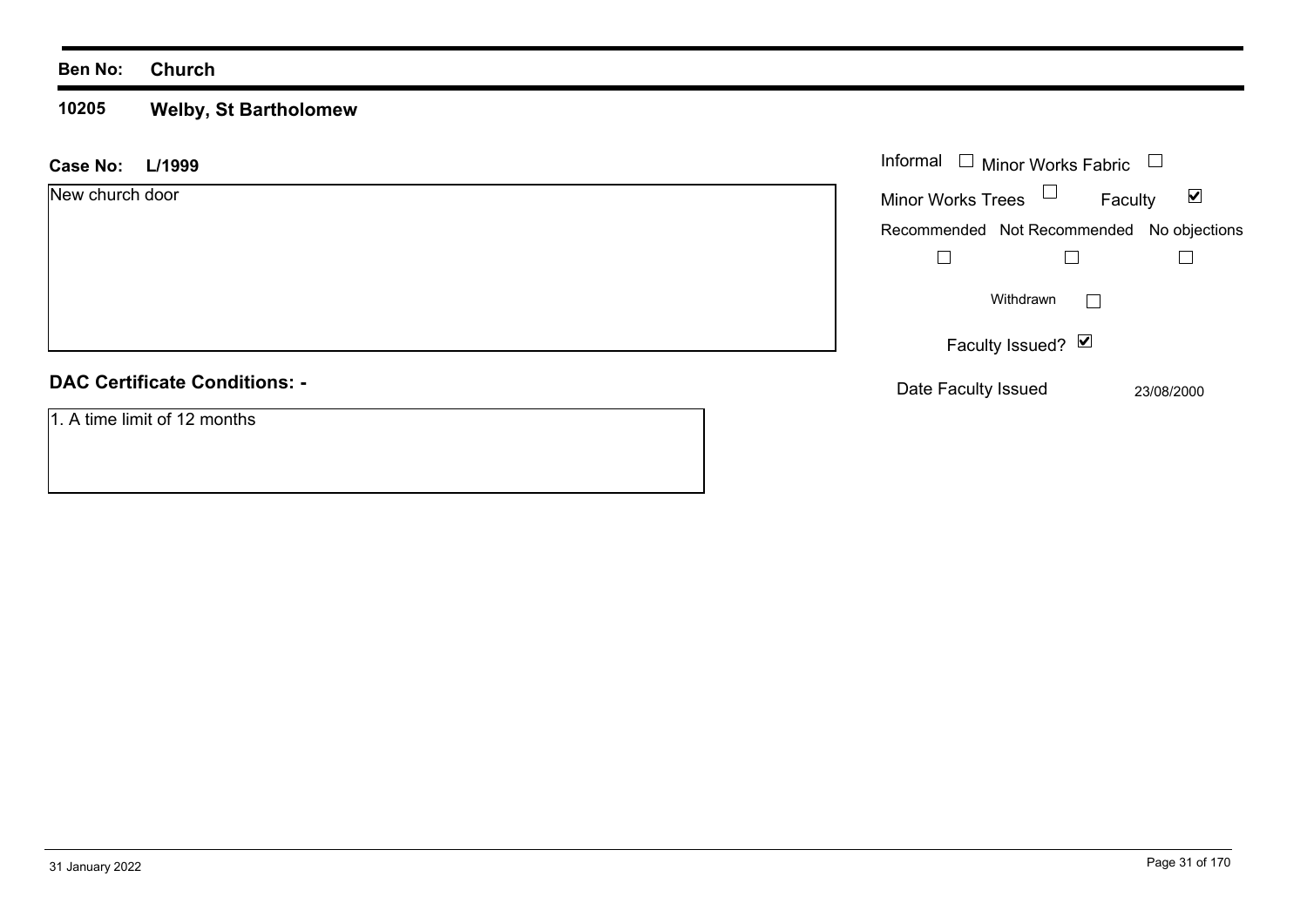| <b>Case No:</b><br>L072/2002                                                                                                               | Informal<br>$\Box$ Minor Works Fabric<br>$\Box$             |
|--------------------------------------------------------------------------------------------------------------------------------------------|-------------------------------------------------------------|
| Installation of polycarbonate window guards                                                                                                | $\blacktriangledown$<br><b>Minor Works Trees</b><br>Faculty |
|                                                                                                                                            | Recommended Not Recommended No objections                   |
|                                                                                                                                            | $\blacktriangledown$                                        |
|                                                                                                                                            | Withdrawn<br>$\sim$                                         |
|                                                                                                                                            | Faculty Issued? $\Box$                                      |
| <b>DAC Certificate Conditions: -</b>                                                                                                       | Date Faculty Issued                                         |
| 1. A time limit of 12 months 2. That all fixings should be made into mortar joints,<br>where possible, not stonework using fibre plugs     |                                                             |
| <b>Case No:</b><br>L210/2010                                                                                                               | Informal<br>$\Box$ Minor Works Fabric<br>$\Box$             |
| Installation of new Noticeboard                                                                                                            | $\blacktriangledown$<br><b>Minor Works Trees</b><br>Faculty |
|                                                                                                                                            | Recommended Not Recommended No objections                   |
|                                                                                                                                            | $\blacktriangledown$                                        |
|                                                                                                                                            | Withdrawn<br>Г                                              |
|                                                                                                                                            | Faculty Issued? Ø                                           |
| <b>DAC Certificate Conditions: -</b>                                                                                                       | Date Faculty Issued<br>06/04/2011                           |
| 1. A time limit of 12 months<br>2. That details of the works are entered in the Log Book so that a record is kept of<br>what has been done |                                                             |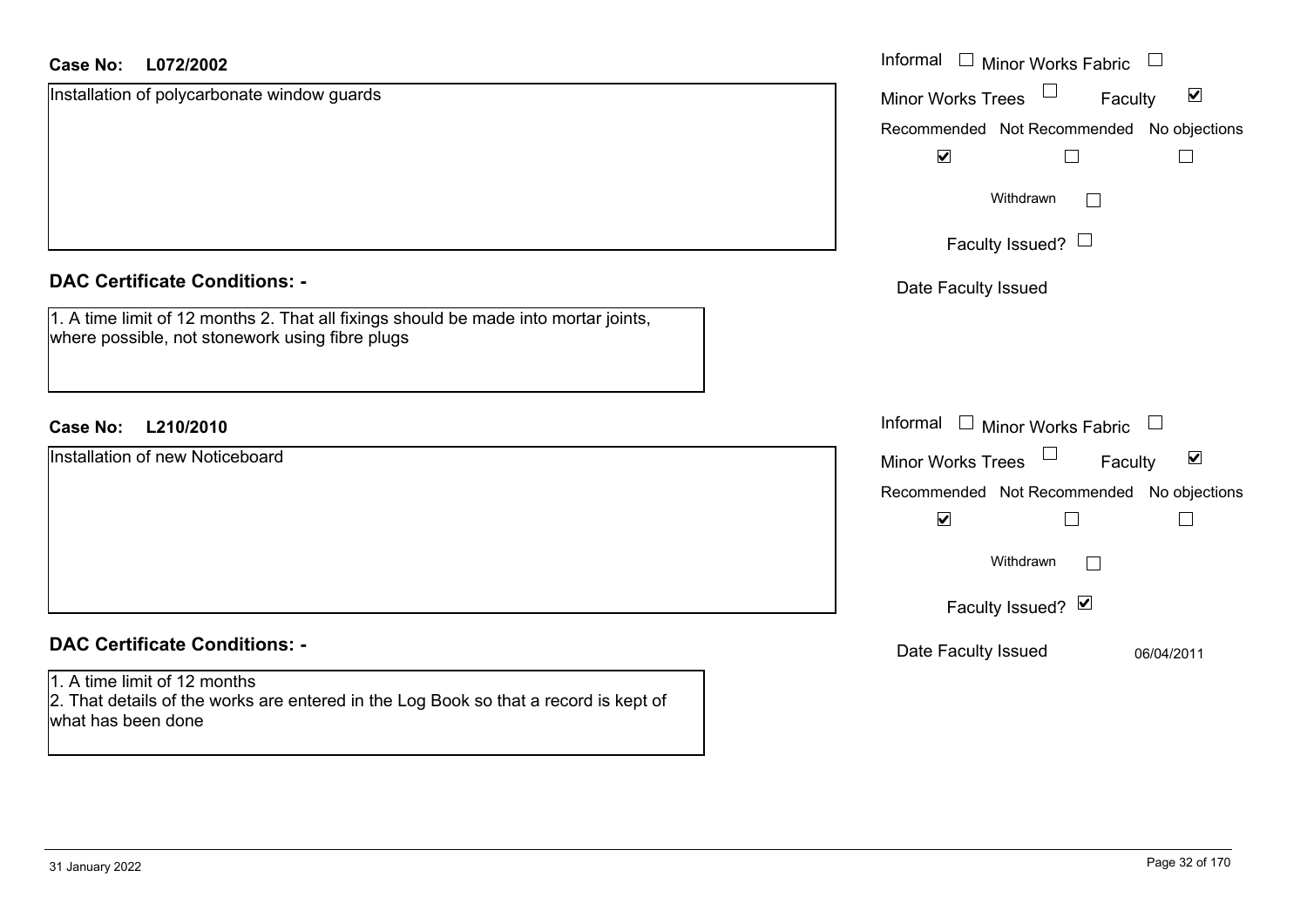| <b>DAC Certificate Conditions: -</b> |  |
|--------------------------------------|--|
|--------------------------------------|--|

## **DAC Certificate Conditions: -**

#### 1. A time limit of 12 months

2. That details of the works are entered in the Log Book so that a record is kept of what has been done

3. That a separate application be made for the remedial works required

| <b>Case No:</b><br>L195/2011                                                                                                               | Informal $\Box$ Minor Works Fabric $\Box$                                                                |
|--------------------------------------------------------------------------------------------------------------------------------------------|----------------------------------------------------------------------------------------------------------|
| Repair of Porch roof                                                                                                                       | $\blacktriangledown$<br><b>Minor Works Trees</b><br>Faculty<br>Recommended Not Recommended No objections |
|                                                                                                                                            | Withdrawn<br>$\Box$                                                                                      |
|                                                                                                                                            | Faculty Issued? Ø                                                                                        |
| <b>DAC Certificate Conditions: -</b>                                                                                                       | Date Faculty Issued<br>05/10/2011                                                                        |
| 1. A time limit of 12 months<br>2. That details of the works are entered in the Log Book so that a record is kept of<br>what has been done |                                                                                                          |
| L192/2013<br><b>Case No:</b>                                                                                                               | Informal $\Box$ Minor Works Fabric $\Box$                                                                |
| Investigation works necessary to comply with the grant offer from the Heritage Lottery Fund                                                | $\blacktriangledown$<br><b>Minor Works Trees</b><br>Faculty                                              |
|                                                                                                                                            | Recommended Not Recommended No objections<br>$\blacktriangledown$                                        |
|                                                                                                                                            | Withdrawn                                                                                                |
|                                                                                                                                            | Faculty Issued? Ø                                                                                        |
| <b>DAC Certificate Conditions: -</b>                                                                                                       | Date Faculty Issued<br>27/01/2014                                                                        |
| 1. A time limit of 12 months<br>2. That dataile of the worke are optered in the Lea Rook eo that a record is kopt of                       |                                                                                                          |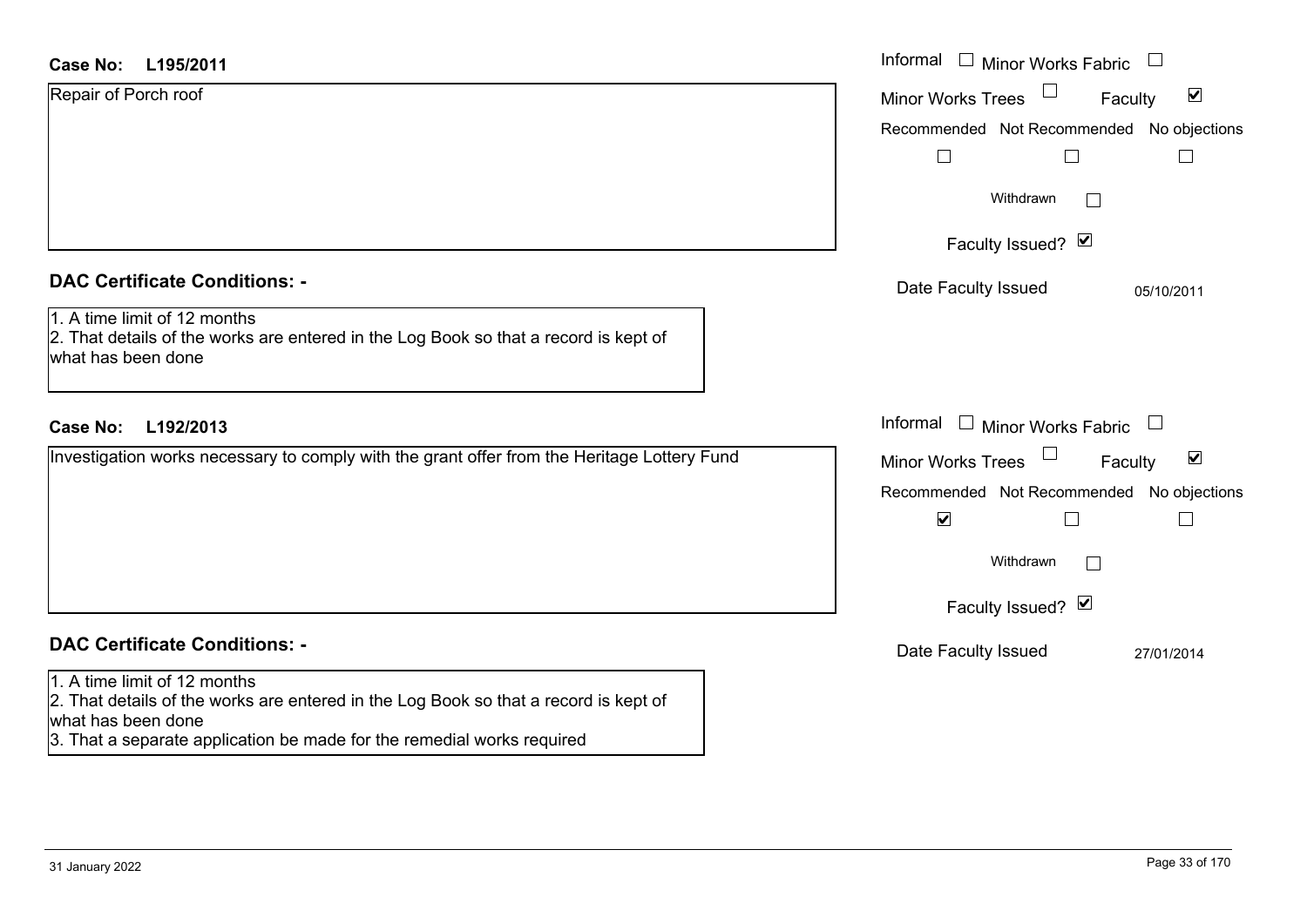#### Informal  $\vee$  Minor Works Fabric  $\Box$ **L051/2013Case No:** Informal QI Repairs and installation of Facilities comprising: -  $\blacktriangledown$ Faculty Minor Works Trees 1. Re-slating of the Nave and Chancel roofs 2. a) Stonework re-pointing Recommended Not Recommended No objections b) Consolidation and re-pointing works  $\overline{\mathbf{v}}$  $\Box$  $\Box$  c) Some stonework renewal d) Stitching of movement cracks caused by poor drainage Withdrawn $\Box$ 3. Installation of new: a) Rainwater goods to Nave, Chancel and Porch roofs Faculty Issued? Ø b) Below-ground drainage c) Gravel to replace ground level gutters 4. Re-plastering of Nave and Chancel ceilings and other local plaster repairs 5. Electrical repairs and installation of additional uplighters to Nave and Chancel ceilings 6. Construction of extension to accommodate accessible WC, including re-opening the old North Door and relocating the Font

## **DAC Certificate Conditions: -**

1. That details of the works are entered in the Log Book so that a record is kept of what has been done

2. That the PCC causes the enclosed advertisement to be published on the Diocesan website and submits to the Diocesan Registrar a copy of the Advertisement as it was

Date Faculty Issued 12/11/2014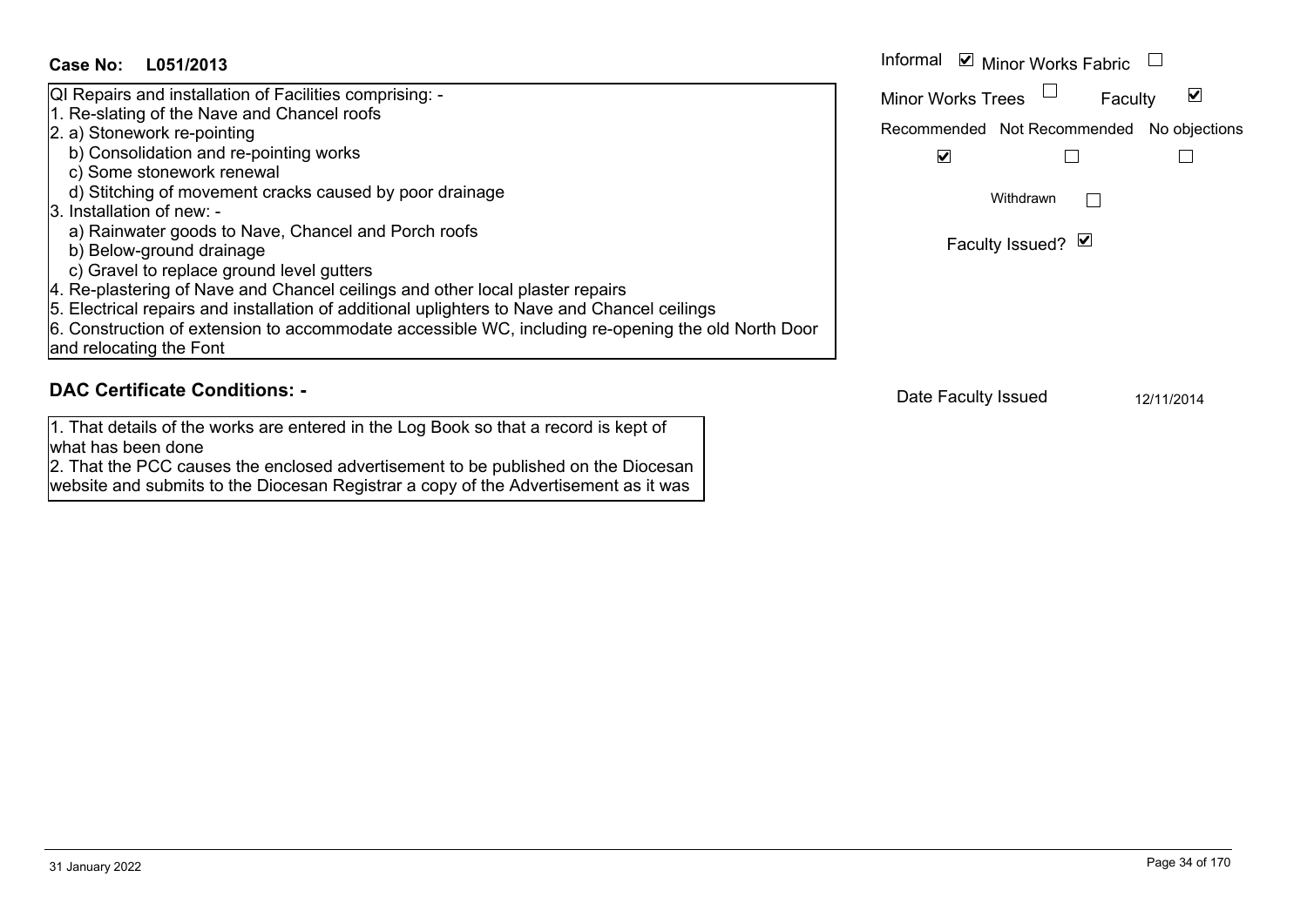| <b>Case No:</b><br>L038/2013                                                                                                                                                                        | Informal $\Box$ Minor Works Fabric                   |
|-----------------------------------------------------------------------------------------------------------------------------------------------------------------------------------------------------|------------------------------------------------------|
| Creation of a Garden of Remembrance east of the east wall of the Chancel                                                                                                                            | Minor Works Trees<br>$\blacktriangledown$<br>Faculty |
|                                                                                                                                                                                                     | Recommended Not Recommended No objections            |
|                                                                                                                                                                                                     | $\blacktriangledown$                                 |
|                                                                                                                                                                                                     | Withdrawn                                            |
|                                                                                                                                                                                                     | Faculty Issued? Ø                                    |
| <b>DAC Certificate Conditions: -</b>                                                                                                                                                                | Date Faculty Issued<br>24/07/2013                    |
| 1. A time limit of 12 months<br>2. That details of the works are entered in the Log Book so that a record is kept of<br>what has been done                                                          |                                                      |
| <b>Case No:</b>                                                                                                                                                                                     | Informal $\Box$ Minor Works Fabric                   |
| Mounting of Perspex plaque to acknowledge HLF funding on inside wall of South Porch                                                                                                                 | $\blacktriangledown$<br>Minor Works Trees<br>Faculty |
|                                                                                                                                                                                                     | Recommended Not Recommended No objections            |
|                                                                                                                                                                                                     | $\blacktriangledown$                                 |
|                                                                                                                                                                                                     | Withdrawn<br>$\overline{\mathbf{v}}$                 |
|                                                                                                                                                                                                     | Faculty Issued? $\Box$                               |
| <b>DAC Certificate Conditions: -</b>                                                                                                                                                                | Date Faculty Issued                                  |
| 1. That details of the works are entered in the Log Book so that a record is kept of<br>what has been done<br>2. That, where possible, all fixings should be made into joints, not stonework, using |                                                      |

stainless steel or non-ferrous screws in fibre plugs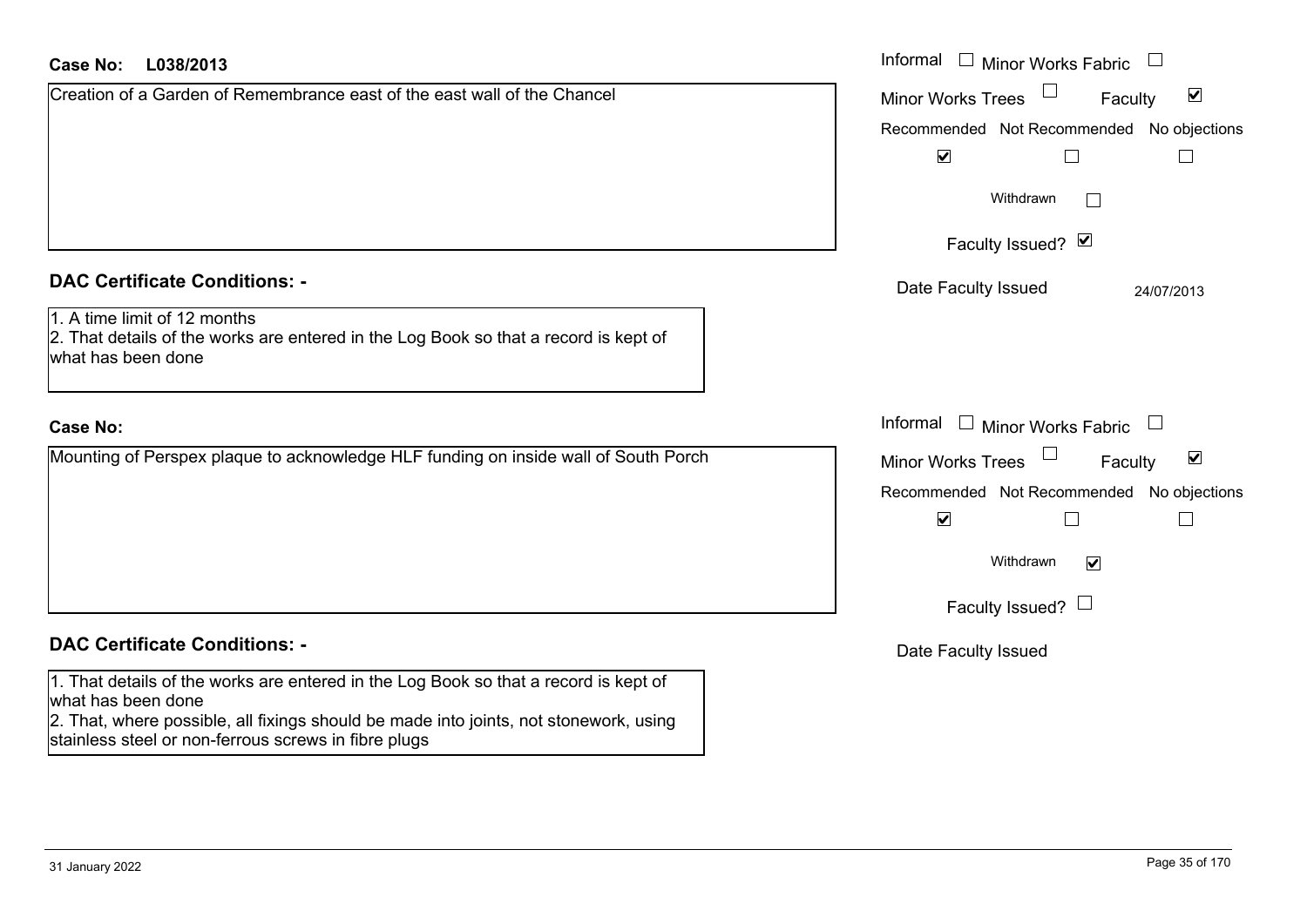| <b>Case No:</b>                                                                                                                                                                                                                                                             | Informal $\Box$ Minor Works Fabric                                    |
|-----------------------------------------------------------------------------------------------------------------------------------------------------------------------------------------------------------------------------------------------------------------------------|-----------------------------------------------------------------------|
| To fell two trees in the churchyard                                                                                                                                                                                                                                         | $\blacktriangledown$<br><b>Minor Works Trees</b><br>$\Box$<br>Faculty |
|                                                                                                                                                                                                                                                                             | Recommended Not Recommended No objections                             |
|                                                                                                                                                                                                                                                                             | $\blacktriangledown$                                                  |
|                                                                                                                                                                                                                                                                             | Withdrawn<br>$\Box$                                                   |
|                                                                                                                                                                                                                                                                             | Faculty Issued? $\Box$                                                |
| <b>DAC Certificate Conditions: -</b>                                                                                                                                                                                                                                        | Date Faculty Issued                                                   |
| 1. That details of the works are entered in the Log Book so that a record is kept of<br>what has been done<br>2. Felling during the summer months is not advised as birds nesting etc and the trees<br>should be monitored for bat activity prior to work being carried out |                                                                       |
| <b>Case No:</b>                                                                                                                                                                                                                                                             | Informal $\Box$ Minor Works Fabric $\Box$                             |
| Repairs to Porch roof following vandalism                                                                                                                                                                                                                                   | Minor Works Trees<br>$\blacktriangledown$<br>Faculty                  |
|                                                                                                                                                                                                                                                                             | Recommended Not Recommended No objections                             |
|                                                                                                                                                                                                                                                                             | $\mathbf{I}$<br>$\overline{\phantom{a}}$                              |
|                                                                                                                                                                                                                                                                             | Withdrawn<br>$\Box$                                                   |
|                                                                                                                                                                                                                                                                             | Faculty Issued? $\Box$                                                |
| <b>DAC Certificate Conditions: -</b>                                                                                                                                                                                                                                        | Date Faculty Issued                                                   |
| 1. That details of the works are entered in the Log Book so that a record is kept of<br>what has been done                                                                                                                                                                  |                                                                       |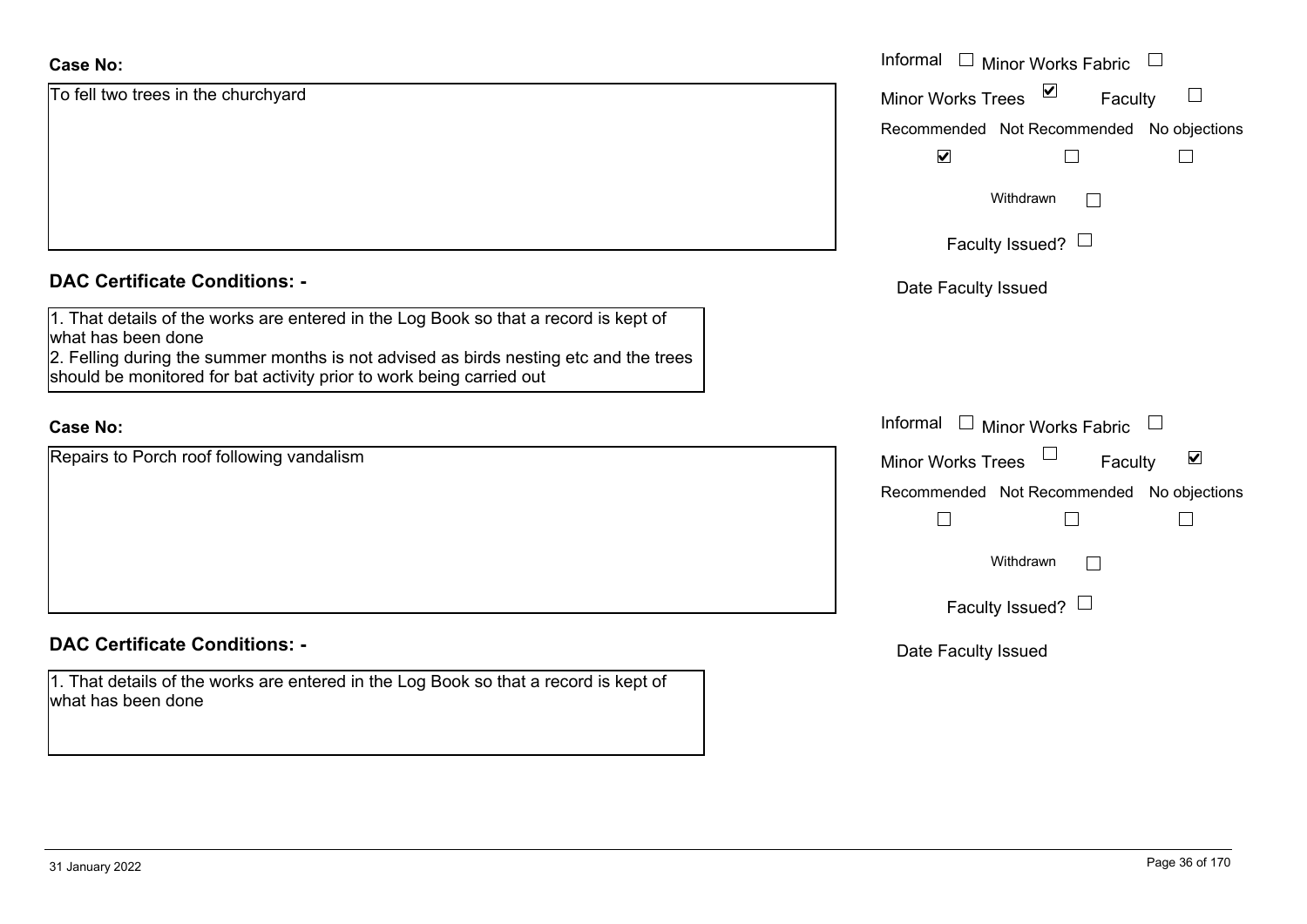| <b>Case No:</b>                                                                                                                                                                              | Informal □ Minor Works Fabric                                                          |
|----------------------------------------------------------------------------------------------------------------------------------------------------------------------------------------------|----------------------------------------------------------------------------------------|
| CONFIRMATORY APPLICATION for works undertaken with Interim Faculty: -                                                                                                                        | $\Box$<br>$\blacktriangledown$<br><b>Minor Works Trees</b><br>Faculty                  |
| Repairs to the Porch roof following theft of flashings                                                                                                                                       | Recommended Not Recommended No objections<br>$\blacktriangledown$<br>$\vert \ \ \vert$ |
|                                                                                                                                                                                              | Withdrawn<br>$\perp$                                                                   |
|                                                                                                                                                                                              | Faculty Issued? $\Box$                                                                 |
| <b>DAC Certificate Conditions: -</b>                                                                                                                                                         | Date Faculty Issued<br>09/02/2021                                                      |
| 1. That details of the works are entered in the Log Book so that a record is kept of<br>what has been done                                                                                   |                                                                                        |
| <b>Case No:</b>                                                                                                                                                                              | Informal $\Box$ Minor Works Fabric                                                     |
| 1. Installation of new Lectern - in memory of Amalia Emma Hanbury                                                                                                                            | Minor Works Trees<br>$\blacktriangledown$<br>Faculty                                   |
| 2. Removal and disposal old Lectern - presented in 1904                                                                                                                                      | Recommended Not Recommended No objections                                              |
|                                                                                                                                                                                              | $\blacktriangledown$<br>$\vert \ \ \vert$                                              |
|                                                                                                                                                                                              | Withdrawn<br>$\perp$                                                                   |
|                                                                                                                                                                                              | Faculty Issued? $\Box$                                                                 |
| <b>DAC Certificate Conditions: -</b>                                                                                                                                                         | Date Faculty Issued<br>18/03/2021                                                      |
| 1. That details of the works are entered in the Log Book so that a record is kept of<br>what has been done<br>2. That the plaque on the old Lectern should be retained in the church records |                                                                                        |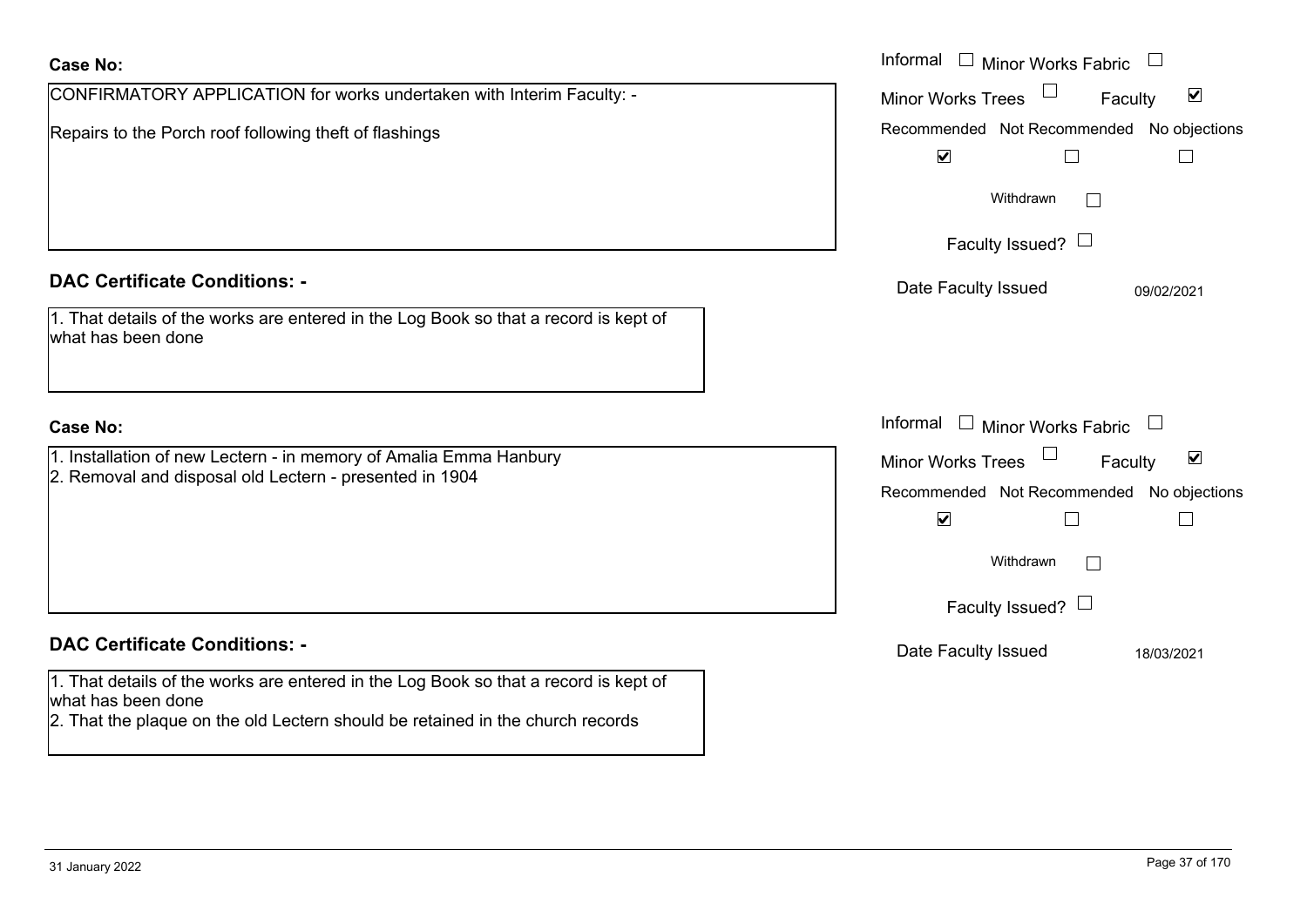| <b>Case No:</b><br>Roof and Drainage Works comprising: -<br>1. Supply and install cast iron gutters and downpipes to each side of tower roof<br>2. Patch point open joints under ridge tiles, max 1m cumulative total<br>3. Check flashings abutting tower and patch open joints in stonework over in lime mortar<br>4. Install Code 5 lead weatherings to cill of belfry east windows<br>5. Adjust/rotate western section of Nave north gutter by adding longer bobbins to the downpipe brackets<br>6. Allow for 2m length ground level repointing of stonework<br>7. Install stone slabs (Yorkstone) & concrete benching around ground level gulleys, slate against walls<br>8. Reslate both slopes of the tower roof reusing existing slates onto new battens over Type 1F<br>bituminous underlay | Informal $\Box$ Minor Works Fabric<br>$\blacktriangledown$<br><b>Minor Works Trees</b><br>Faculty<br>Recommended Not Recommended No objections<br>$\blacktriangledown$<br>Withdrawn<br>Faculty Issued? |
|------------------------------------------------------------------------------------------------------------------------------------------------------------------------------------------------------------------------------------------------------------------------------------------------------------------------------------------------------------------------------------------------------------------------------------------------------------------------------------------------------------------------------------------------------------------------------------------------------------------------------------------------------------------------------------------------------------------------------------------------------------------------------------------------------|--------------------------------------------------------------------------------------------------------------------------------------------------------------------------------------------------------|
| <b>DAC Certificate Conditions: -</b><br>1. That details of the works are entered in the Log Book so that a record is kept of<br>what has been done<br>2. That, where possible, all fixings should be made into joints, not stonework, using<br>stainless steel or non-ferrous screws in fibre plugs                                                                                                                                                                                                                                                                                                                                                                                                                                                                                                  | Date Faculty Issued<br>14/10/2020                                                                                                                                                                      |
| Case No:                                                                                                                                                                                                                                                                                                                                                                                                                                                                                                                                                                                                                                                                                                                                                                                             | Informal $\square$<br><b>Minor Works Fabric</b>                                                                                                                                                        |
| Replacement of freestanding chairs/benches with 24 stackable chairs                                                                                                                                                                                                                                                                                                                                                                                                                                                                                                                                                                                                                                                                                                                                  | ☑<br><b>Minor Works Trees</b><br>Faculty<br>Recommended Not Recommended No objections<br>$\blacktriangledown$<br>Withdrawn<br>$\Box$<br>Faculty Issued? Ø                                              |
| <b>DAC Certificate Conditions: -</b>                                                                                                                                                                                                                                                                                                                                                                                                                                                                                                                                                                                                                                                                                                                                                                 | Date Faculty Issued<br>13/10/2021                                                                                                                                                                      |
| 1. That details of the works are entered in the Log Book so that a record is kept of<br>what has been done                                                                                                                                                                                                                                                                                                                                                                                                                                                                                                                                                                                                                                                                                           |                                                                                                                                                                                                        |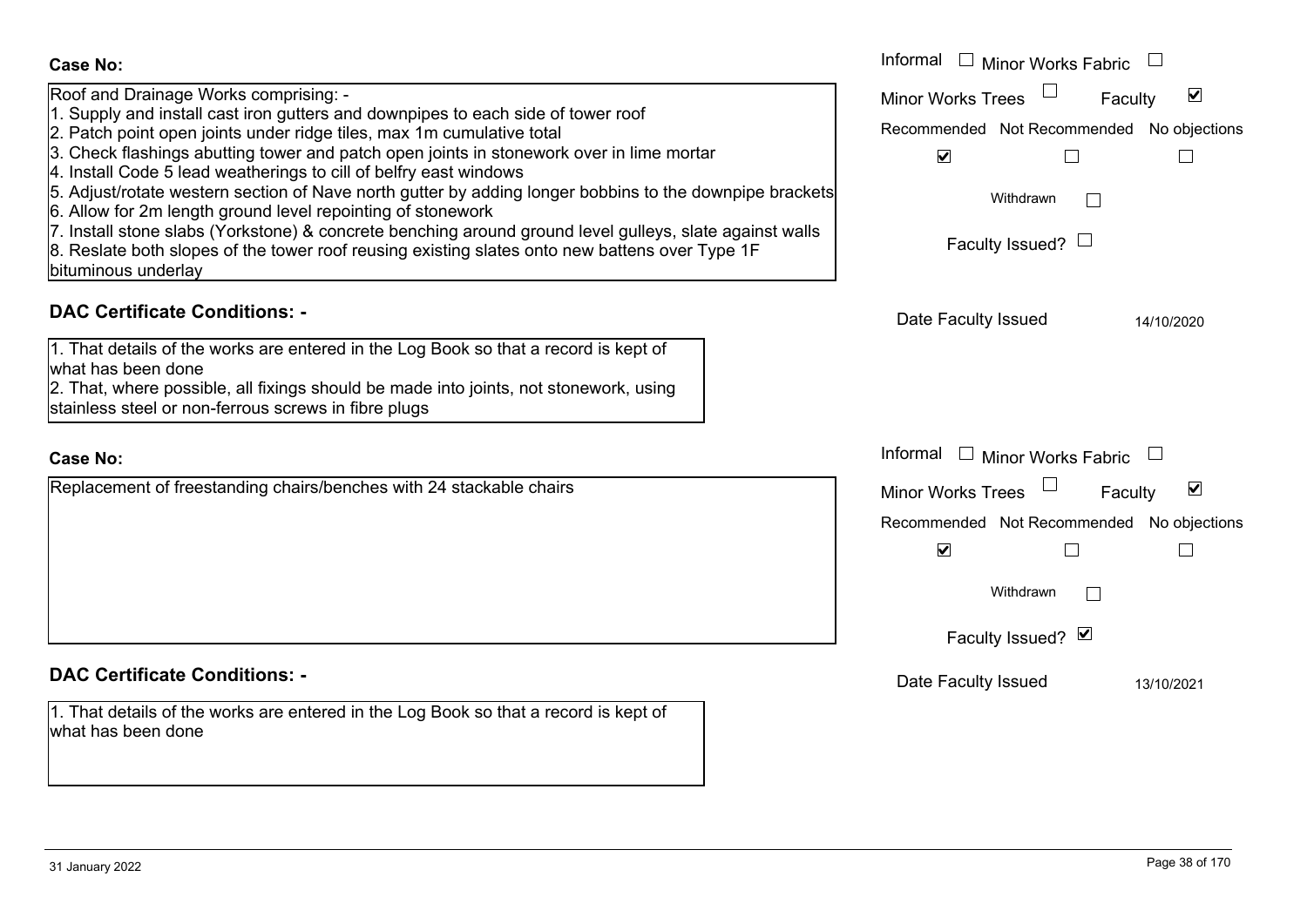#### **10302 Welham, St Andrew**

| <b>Case No:</b><br>L/1999            | Informal $\Box$ Minor Works Fabric $\Box$                   |
|--------------------------------------|-------------------------------------------------------------|
| Repairs to roof and Rainwater Goods  | Minor Works Trees $\Box$<br>$\blacktriangledown$<br>Faculty |
|                                      | Recommended Not Recommended No objections                   |
|                                      |                                                             |
|                                      | Withdrawn<br>L                                              |
|                                      | Faculty Issued? Ø                                           |
| <b>DAC Certificate Conditions: -</b> | Date Faculty Issued<br>04/08/2001                           |
| 1. A time limit of 12 months         |                                                             |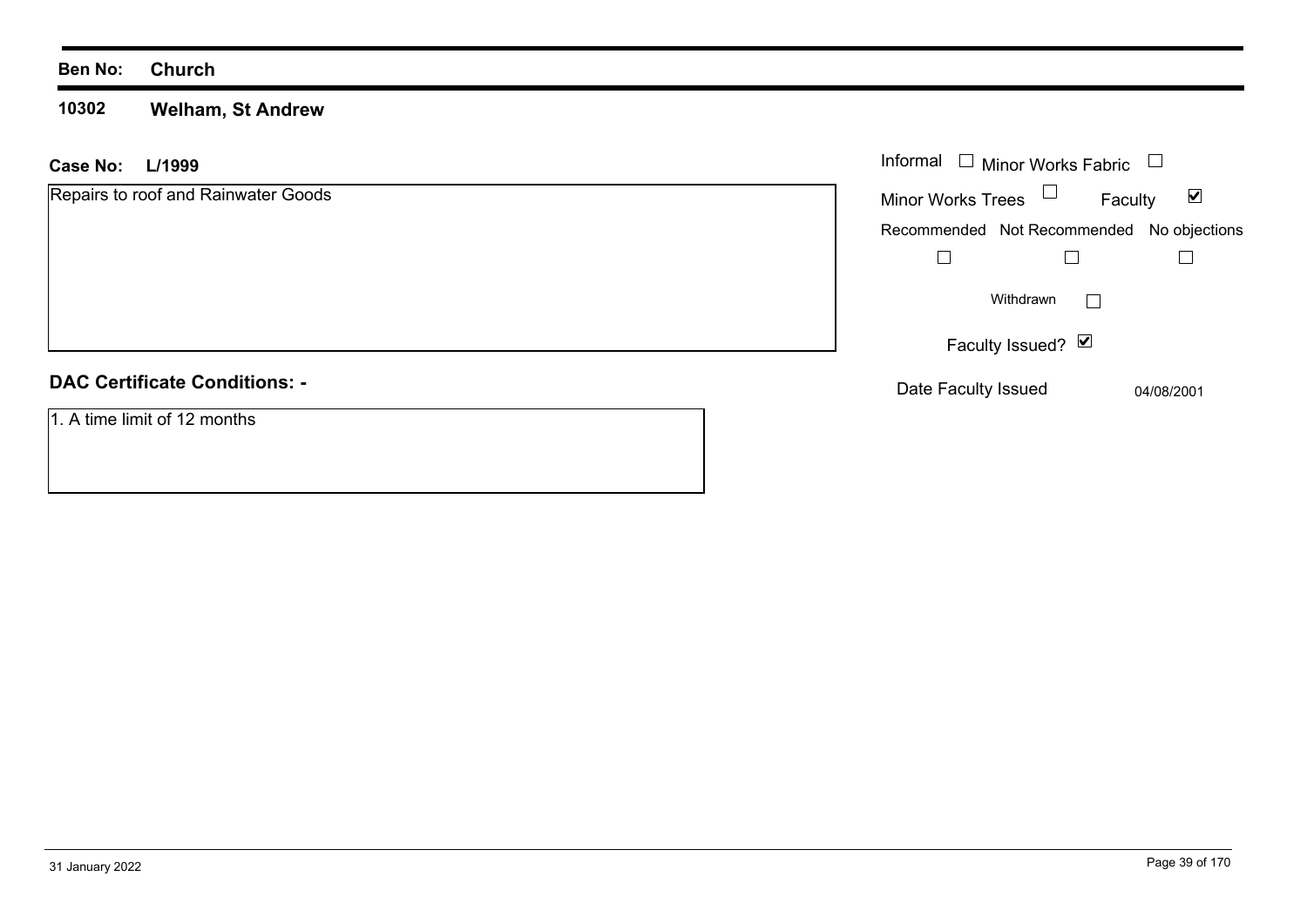| <b>Case No:</b><br>L133/2000                                                                               | Informal □ Minor Works Fabric □                      |
|------------------------------------------------------------------------------------------------------------|------------------------------------------------------|
| Leadwork repairs ro roof of Mausoleum                                                                      | Minor Works Trees<br>$\blacktriangledown$<br>Faculty |
|                                                                                                            | Recommended Not Recommended No objections            |
|                                                                                                            | $\blacktriangledown$<br>$\Box$                       |
|                                                                                                            | Withdrawn<br>I.                                      |
|                                                                                                            | Faculty Issued? $\Box$                               |
| <b>DAC Certificate Conditions: -</b>                                                                       | Date Faculty Issued                                  |
| 1. A time limit of 12 months                                                                               |                                                      |
| <b>Case No:</b>                                                                                            | Informal $\Box$ Minor Works Fabric $\Box$            |
| Installation of Clock DC Toller and Pendulum                                                               | Minor Works Trees<br>$\blacktriangledown$<br>Faculty |
|                                                                                                            | Recommended Not Recommended No objections            |
|                                                                                                            | $\blacktriangledown$<br>$\Box$                       |
|                                                                                                            | Withdrawn<br>I.                                      |
|                                                                                                            | Faculty Issued? Ø                                    |
| <b>DAC Certificate Conditions: -</b>                                                                       | Date Faculty Issued<br>10/05/2017                    |
| 1. That details of the works are entered in the Log Book so that a record is kept of<br>what has been done |                                                      |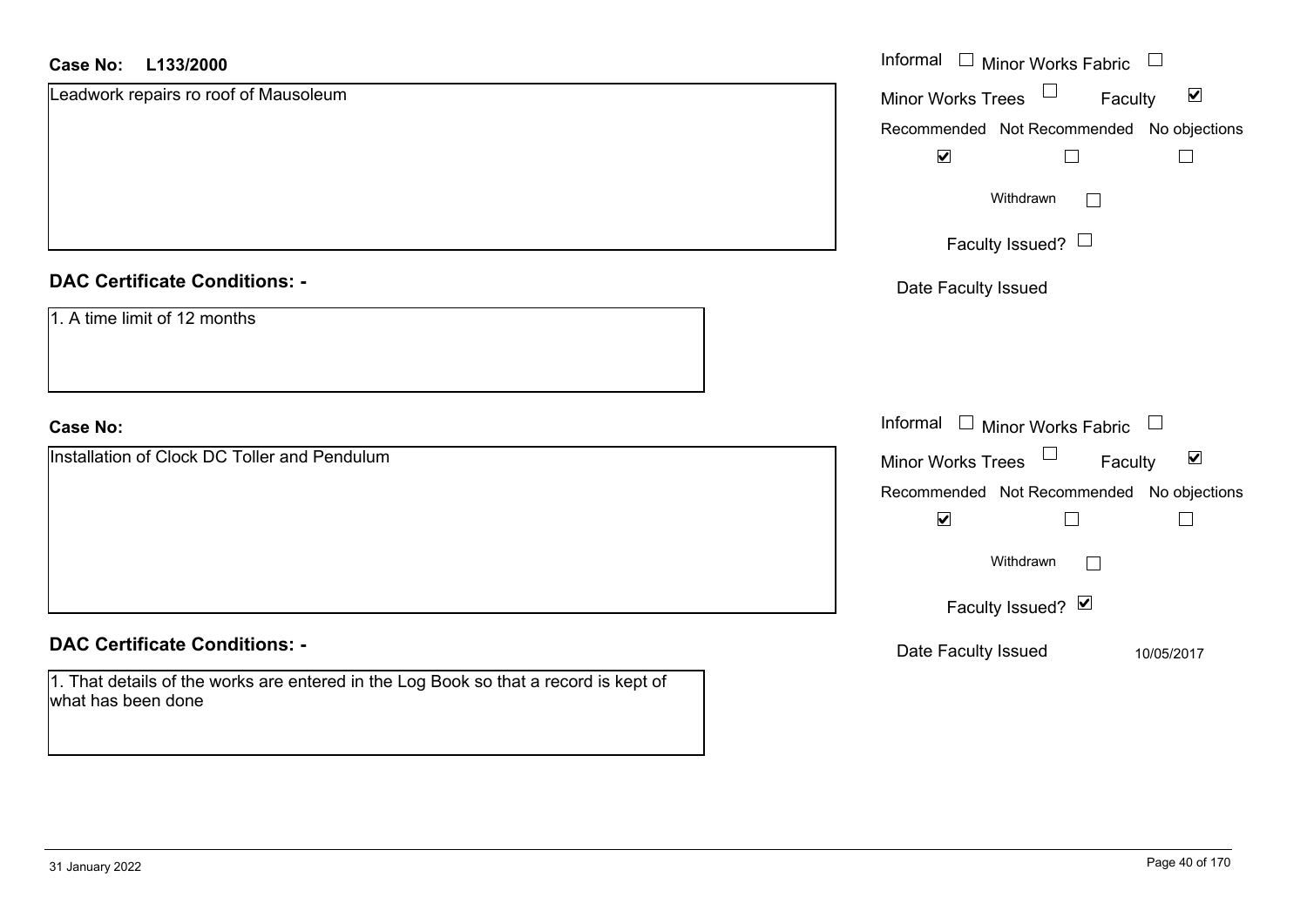Replacement of roof covering of the North Transept Mausoleum

**DAC Certificate Conditions: -**

1. That details of the works are entered in the Log Book so that a record is kept of what has been done

|                                                       | Informal $\Box$ Minor Works Fabric $\Box$                   |  |
|-------------------------------------------------------|-------------------------------------------------------------|--|
| nent of roof covering of the North Transept Mausoleum | Minor Works Trees $\Box$<br>$\blacktriangledown$<br>Faculty |  |
|                                                       | Recommended Not Recommended No objections                   |  |
|                                                       | $\blacktriangledown$                                        |  |
|                                                       | Withdrawn                                                   |  |
|                                                       | Faculty Issued? Ø                                           |  |
| rtificate Conditions: -                               | Date Faculty Issued<br>02/08/2016                           |  |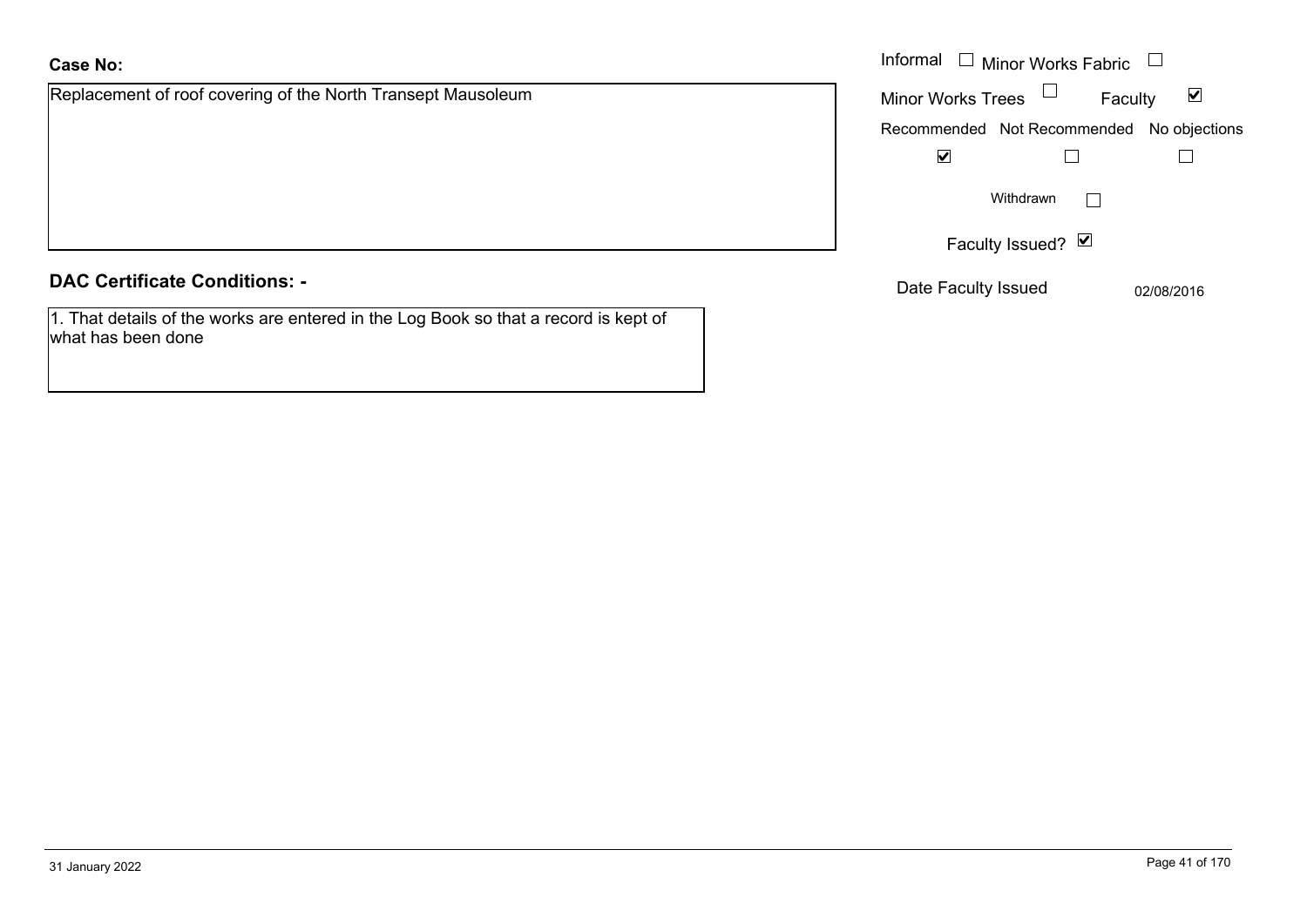#### **20305 Whetstone, St Peter**

| L030/2001<br>Case No:                              | Informal $\Box$ Minor Works Fabric                          |
|----------------------------------------------------|-------------------------------------------------------------|
| Replacement of existing chairs with 160 new chairs | Minor Works Trees $\Box$<br>$\blacktriangledown$<br>Faculty |
|                                                    | Recommended Not Recommended No objections                   |
|                                                    | ☑                                                           |
|                                                    | Withdrawn                                                   |
|                                                    | Faculty Issued? $\boxed{\triangleright}$                    |
| <b>DAC Certificate Conditions: -</b>               | Date Faculty Issued<br>29/06/2001                           |
| 1. A time limit of 12 months                       |                                                             |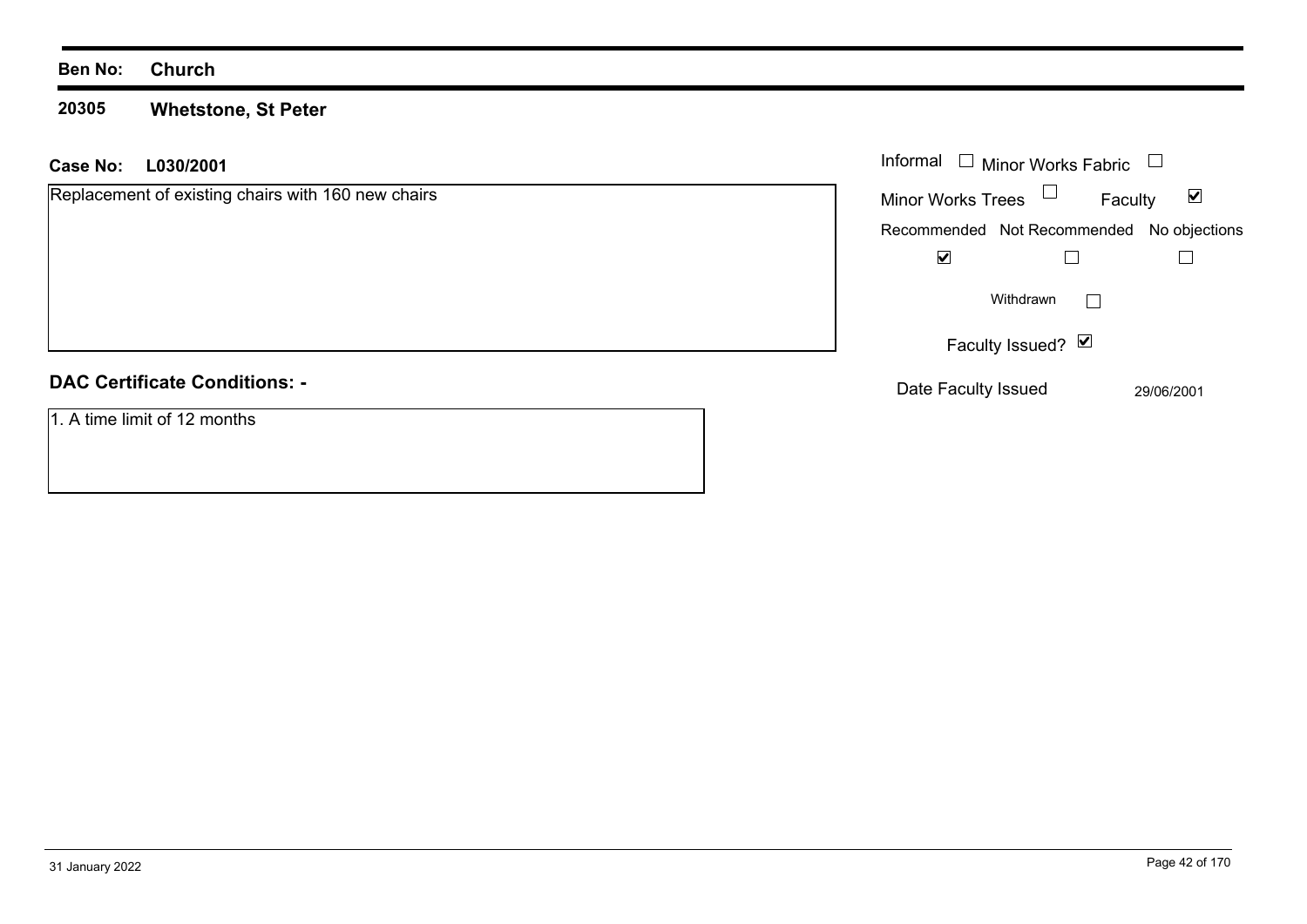## **L012/2002Case No:** Informal

1. Restoration of the bells including replacement of existing poor toned tenor bell of 1824 with Taylor bell of 1902

2. Re-tuning of all bells

3. Provision of new fifth and sixth bells and hang old poor toned 1640 bell "dead" above the other for use as a service bell. Painting of bell frame

4. Installation of brass commemorative plaque at the west end of nave.

# **DAC Certificate Conditions: -**

1. A time limit of 12 months

## **L132/2004Case No:** Informal

Re-wire church to current standards, maintaining existing light and power fittings unless found to be unsatisfactory

# **DAC Certificate Conditions: -**

1. A time limit of 12 months2. That all wiring should be as unobtrusive as possible and of an appropriate colour to blend with the background

|   | Informal<br><b>Minor Works Fabric</b>                                |
|---|----------------------------------------------------------------------|
| r | $\blacktriangledown$<br><b>Minor Works Trees</b><br>Faculty          |
| r | Recommended Not Recommended No objections<br>$\overline{\mathbf{v}}$ |
|   | Withdrawn                                                            |
|   | Faculty Issued? $\Box$                                               |
|   | Date Faculty Issued                                                  |
|   |                                                                      |
|   |                                                                      |
|   | Informal<br><b>Minor Works Fabric</b>                                |
|   | ☑<br><b>Minor Works Trees</b><br>Faculty                             |
|   | Recommended Not Recommended No objections<br>$\blacktriangledown$    |
|   | Withdrawn                                                            |
|   | Faculty Issued? Ø                                                    |
|   | Date Faculty Issued<br>01/12/2004                                    |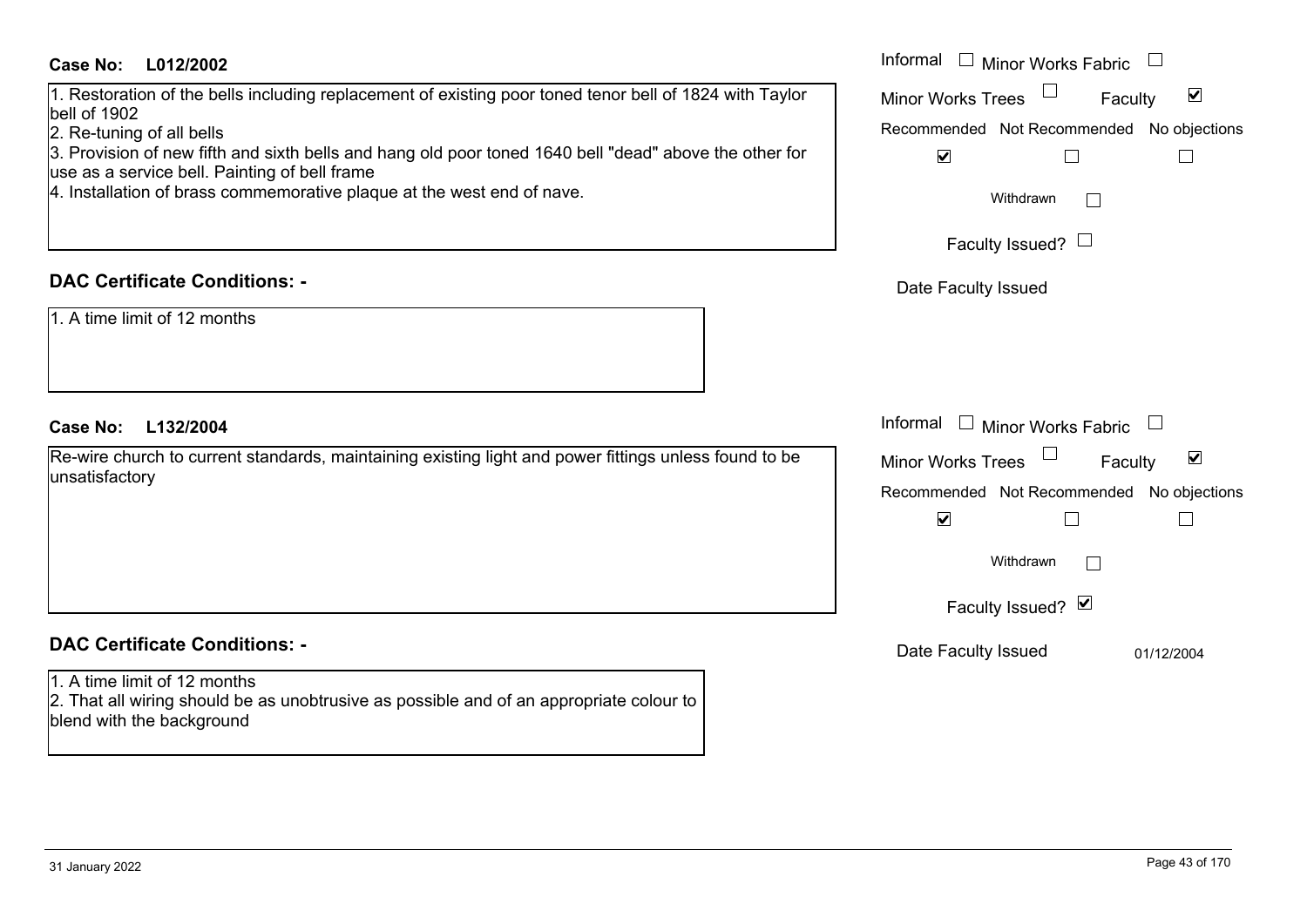| <b>Case No:</b><br>L080/2005                                                                                                                                                                                                 | Informal $\Box$ Minor Works Fabric $\Box$                                                                                                                                                                  |
|------------------------------------------------------------------------------------------------------------------------------------------------------------------------------------------------------------------------------|------------------------------------------------------------------------------------------------------------------------------------------------------------------------------------------------------------|
| 1. Repair to wall forming part of the west boundary<br>2. Replacement of coping stones to boundary wall on the north side<br>3. Repairs to footpath near east entrance                                                       | $\blacktriangledown$<br><b>Minor Works Trees</b><br>Faculty<br>Recommended Not Recommended No objections<br>$\Box$<br>⊔<br>$\Box$<br>Withdrawn<br>$\blacktriangledown$<br>Faculty Issued? $\Box$           |
| <b>DAC Certificate Conditions: -</b>                                                                                                                                                                                         | Date Faculty Issued                                                                                                                                                                                        |
| 1. A time limit of 12 months                                                                                                                                                                                                 |                                                                                                                                                                                                            |
| <b>Case No:</b><br>L059/2009                                                                                                                                                                                                 | Informal<br>$\mathrel{\boxdot}$ Minor Works Fabric $\mathrel{\boxdot}$                                                                                                                                     |
| 1. Up-grading of existing Sound System<br>2. Installation of Induction Loop System                                                                                                                                           | Minor Works Trees<br>$\blacktriangledown$<br>Faculty<br>Recommended Not Recommended No objections<br>$\blacktriangledown$<br>$\Box$<br>$\mathbf{I}$<br>Withdrawn<br>$\vert \ \ \vert$<br>Faculty Issued? Ø |
| <b>DAC Certificate Conditions: -</b>                                                                                                                                                                                         | Date Faculty Issued<br>28/05/2009                                                                                                                                                                          |
| 1. A time limit of 12 months<br>2. That details of the works are entered in the Log Book so that a record is kept of<br>what has been done<br>3. That the PCC ensures the contractor complies with the DAC Conditions on the |                                                                                                                                                                                                            |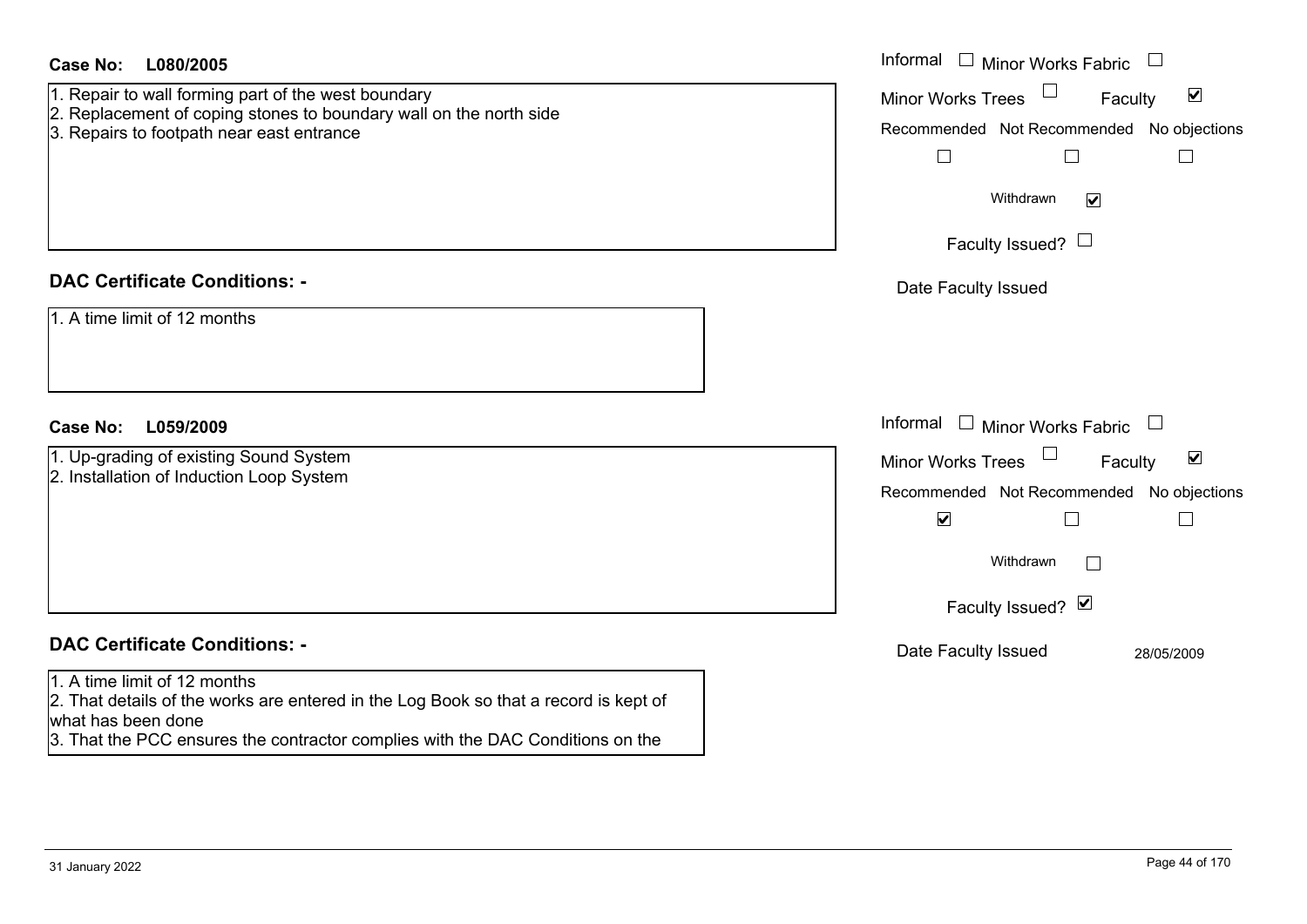| Case No:<br>L032/2009                                                                                                                                                              | Informal $\Box$ Minor Works Fabric $\Box$                                                                                                                                             |
|------------------------------------------------------------------------------------------------------------------------------------------------------------------------------------|---------------------------------------------------------------------------------------------------------------------------------------------------------------------------------------|
| To the church clock: -<br>1. Repairs<br>2. Installation of autowinding system and pendulum regulator                                                                               | Minor Works Trees<br>$\blacktriangledown$<br>Faculty<br>Recommended Not Recommended No objections<br>$\blacktriangledown$<br>$\Box$                                                   |
|                                                                                                                                                                                    | Withdrawn                                                                                                                                                                             |
|                                                                                                                                                                                    | Faculty Issued? Ø                                                                                                                                                                     |
| <b>DAC Certificate Conditions: -</b><br>1. A time limit of 12 months<br>2. That details of the works are entered in the Log Book so that a record is kept of<br>what has been done | Date Faculty Issued<br>06/04/2009                                                                                                                                                     |
| <b>Case No:</b><br>L008/2010                                                                                                                                                       | Informal<br>$\Box$ Minor Works Fabric $\Box$                                                                                                                                          |
| Installation of: -<br>1. Hinged central section to Communion Rail<br>2. New external Noticeboard                                                                                   | Minor Works Trees<br>$\blacktriangledown$<br>Faculty<br>Recommended Not Recommended No objections<br>$\blacktriangledown$<br>П<br>$\vert \ \ \vert$<br>Withdrawn<br>Faculty Issued? Ø |
| <b>DAC Certificate Conditions: -</b>                                                                                                                                               | Date Faculty Issued<br>12/05/2010                                                                                                                                                     |
| 1. A time limit of 12 months<br>2. That details of the works are entered in the Log Book so that a record is kept of<br>what has been done                                         |                                                                                                                                                                                       |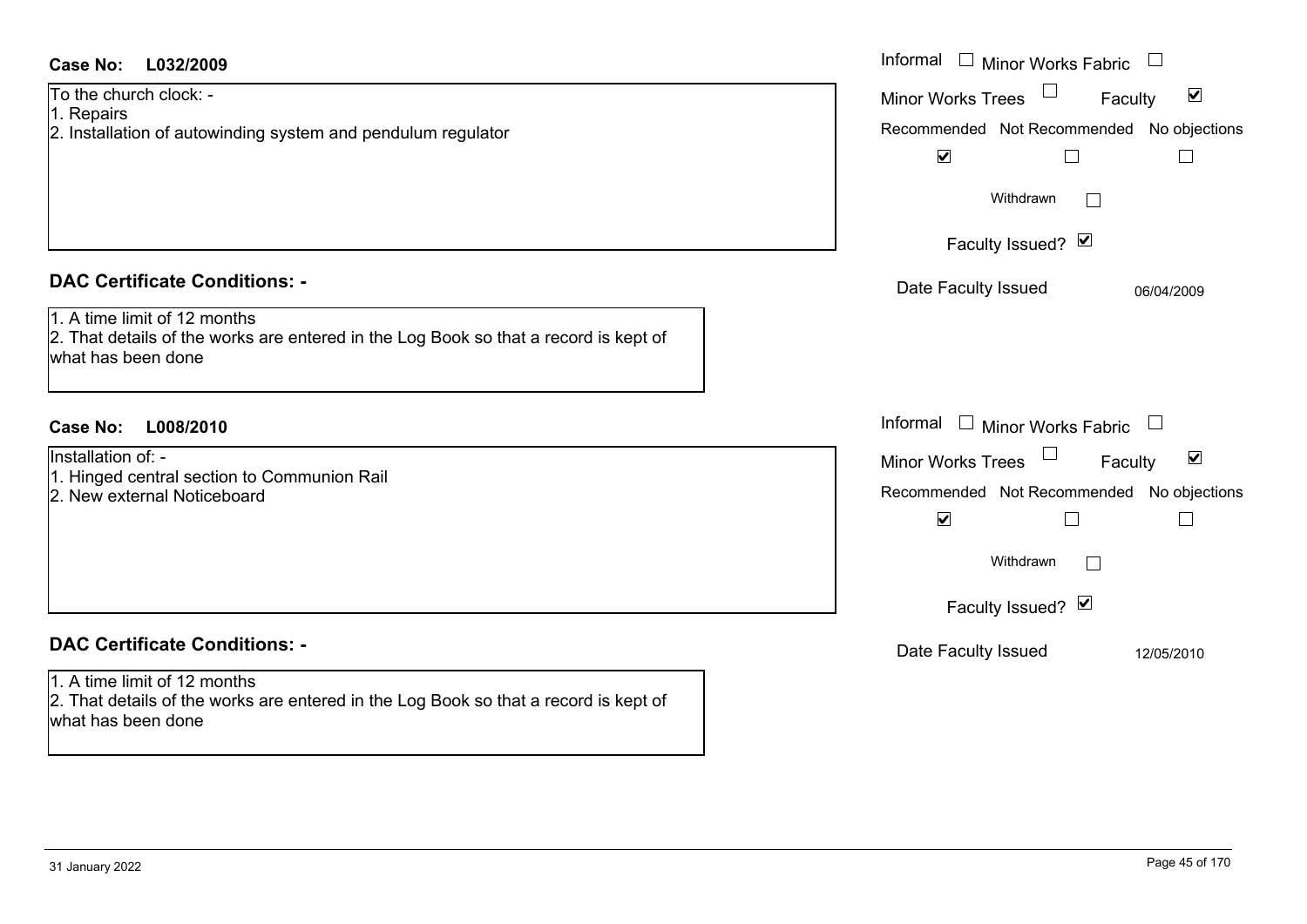| <b>Case No:</b><br>L146/2011                                                                                                                                                                                                                                                                                                     | Informal $\Box$ Minor Works Fabric $\Box$                                                                                                                                         |
|----------------------------------------------------------------------------------------------------------------------------------------------------------------------------------------------------------------------------------------------------------------------------------------------------------------------------------|-----------------------------------------------------------------------------------------------------------------------------------------------------------------------------------|
| 1. Replace South Aisle and Vestry roof with similar type<br>2. Replace plastic guttering on north and south edges of the main roof with cast metal guttering                                                                                                                                                                     | $\blacktriangledown$<br><b>Minor Works Trees</b><br>Faculty<br>Recommended Not Recommended No objections<br>$\Box$<br>Withdrawn<br>$\blacktriangledown$<br>Faculty Issued? $\Box$ |
| <b>DAC Certificate Conditions: -</b>                                                                                                                                                                                                                                                                                             | Date Faculty Issued                                                                                                                                                               |
| 1. A time limit of 12 months<br>2. That details of the works are entered in the Log Book so that a record is kept of<br>what has been done                                                                                                                                                                                       |                                                                                                                                                                                   |
| <b>Case No:</b><br>L206/2013                                                                                                                                                                                                                                                                                                     | Informal<br>$\Box$ Minor Works Fabric $\Box$                                                                                                                                      |
| Repairs and Improvements to roofs and drainage of: -<br>1. South Aisle<br>2. Organ Chamber<br>3. Vestry<br>4. North Porch<br>as per specification from Acanthus Clews                                                                                                                                                            | $\blacktriangledown$<br><b>Minor Works Trees</b><br>Faculty<br>Recommended Not Recommended No objections<br>$\blacktriangledown$<br>$\Box$<br>Withdrawn                           |
|                                                                                                                                                                                                                                                                                                                                  | Faculty Issued? Ø                                                                                                                                                                 |
| <b>DAC Certificate Conditions: -</b><br>1. That details of the works are entered in the Log Book so that a record is kept of<br>what has been done<br>2. That any plumbers marks found on existing lead should be photographed, identified<br>and cut-out, then retained or spot-welded back into the new lead work according to | Date Faculty Issued<br>28/07/2014                                                                                                                                                 |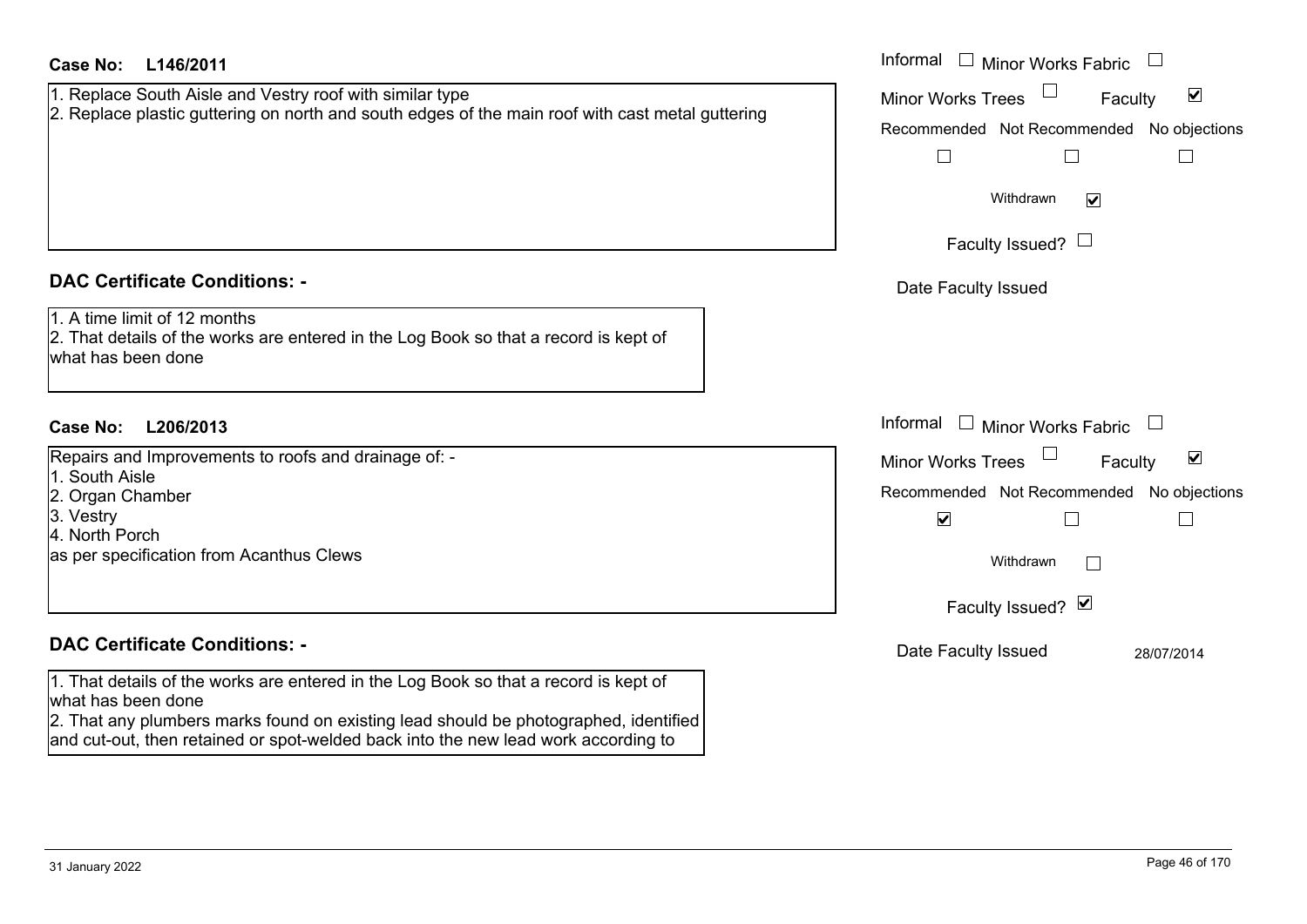| <b>Case No:</b><br>L112/2014                                                                                                                                  | Informal $\Box$ Minor Works Fabric                          |
|---------------------------------------------------------------------------------------------------------------------------------------------------------------|-------------------------------------------------------------|
| 1. Like for like renewal of roof covering to south side of Nave and Chancel roofs following storm damage                                                      | $\blacktriangledown$<br><b>Minor Works Trees</b><br>Faculty |
| 2. Renewal of fascia boarding to south side of Nave and Chancel roof<br>3. Replacement of rainwater goods to east end of south side of Nave and Chancel roofs | Recommended Not Recommended No objections                   |
| 4. Decoration of replaced fascia boarding and rainwater goods                                                                                                 | $\Box$<br>$\mathbb{R}^n$<br>$\Box$                          |
|                                                                                                                                                               | Withdrawn                                                   |
|                                                                                                                                                               | Faculty Issued? Ø                                           |
| <b>DAC Certificate Conditions: -</b>                                                                                                                          | Date Faculty Issued<br>14/05/2014                           |
| 1. A time limit of 12 months                                                                                                                                  |                                                             |
| 2. That details of the works are entered in the Log Book so that a record is kept of<br>what has been done                                                    |                                                             |
|                                                                                                                                                               |                                                             |
| <b>Case No:</b>                                                                                                                                               | Informal<br>$\Box$ Minor Works Fabric                       |
| Alterations to the Pipe Organ and Vestry comprising: -                                                                                                        | $\blacktriangledown$<br><b>Minor Works Trees</b><br>Faculty |
| 1. Removal of existing Pipe Organ<br>2. Installation of Digital Organ                                                                                         | Recommended Not Recommended No objections                   |
|                                                                                                                                                               | $\blacktriangledown$<br>$\Box$<br>$\overline{\phantom{a}}$  |
|                                                                                                                                                               | Withdrawn                                                   |
|                                                                                                                                                               | Faculty Issued? Ø                                           |
| <b>DAC Certificate Conditions: -</b>                                                                                                                          | Date Faculty Issued<br>09/01/2018                           |
| 1. That details of the works are entered in the Log Book so that a record is kept of<br>what has been done                                                    |                                                             |
| 2. That the installation of the cupboards as per the drawing submitted or undertake                                                                           |                                                             |
| alterations to the servery/kitchen be the subject of a separate application                                                                                   |                                                             |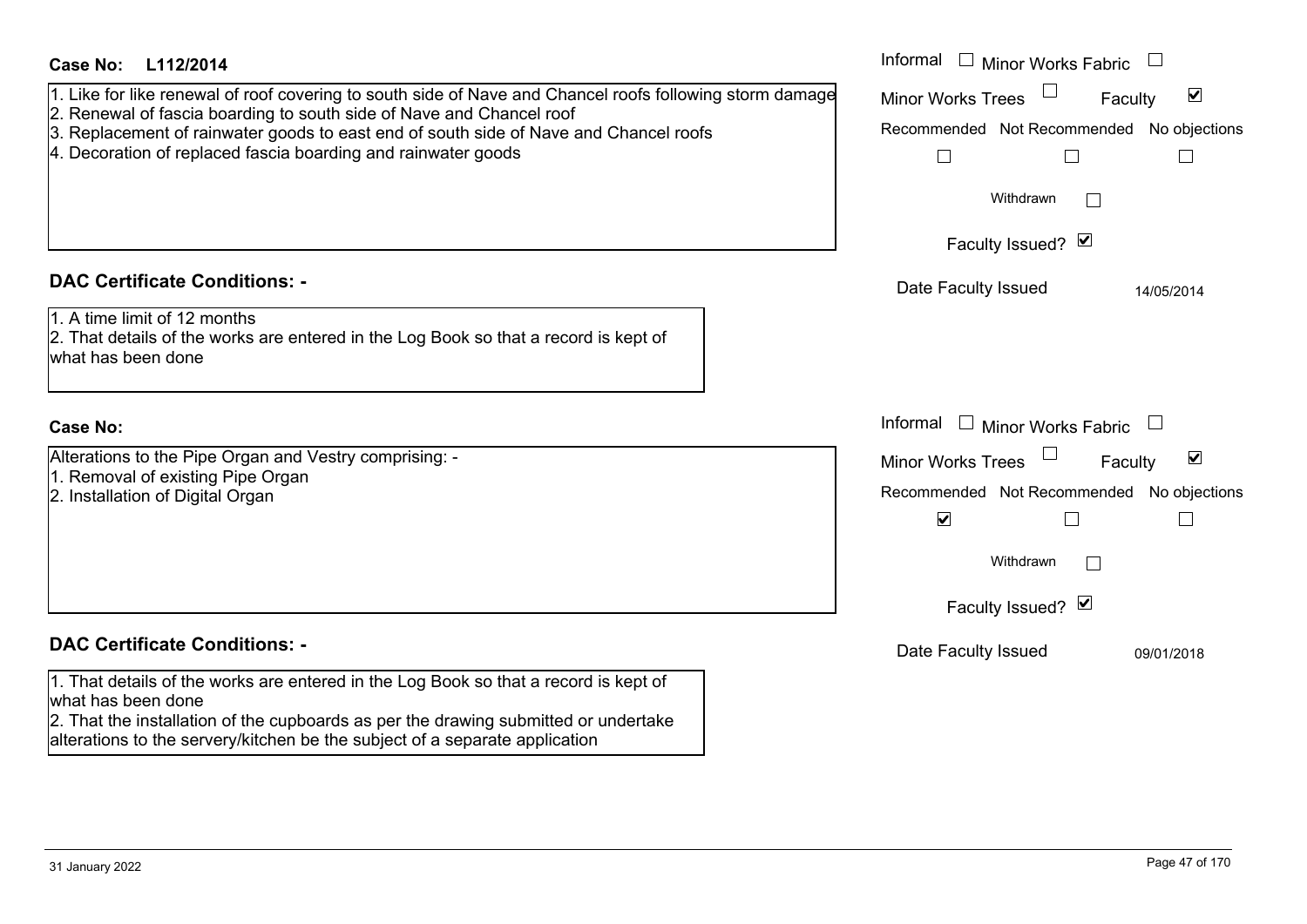| 1. Replacement of the north side of the roof (installed in 1951) |  |
|------------------------------------------------------------------|--|
| 2. Associated stonework repairs                                  |  |

# **DAC Certificate Conditions: -**

1. That details of the works are entered in the Log Book so that a record is kept of what has been done

2. That the PCC considers installing (separate application required) a roof alarm

## **Case No:**

Repairs to internal plaster and subsequent re-decoration

# **DAC Certificate Conditions: -**

1. That details of the works are entered in the Log Book so that a record is kept of what has been done

2. That any renovating plaster should be removed

|                                                                                                                                                                      | Informal <u>I</u> Minor Works Fabric ⊠                                                        |
|----------------------------------------------------------------------------------------------------------------------------------------------------------------------|-----------------------------------------------------------------------------------------------|
| cement of the north side of the roof (installed in 1951)<br>ated stonework repairs                                                                                   | $\Box$<br>Minor Works Trees<br>Faculty                                                        |
|                                                                                                                                                                      | Recommended Not Recommended No objections                                                     |
|                                                                                                                                                                      | $\blacktriangledown$                                                                          |
|                                                                                                                                                                      | Withdrawn                                                                                     |
|                                                                                                                                                                      | Faculty Issued? $\Box$                                                                        |
| rtificate Conditions: -                                                                                                                                              | Date Faculty Issued                                                                           |
| etails of the works are entered in the Log Book so that a record is kept of<br>been done<br>ne PCC considers installing (separate application required) a roof alarm |                                                                                               |
|                                                                                                                                                                      | Informal<br>□ Minor Works Fabric $\vert \mathbf{v} \vert$                                     |
| o internal plaster and subsequent re-decoration                                                                                                                      | Minor Works Trees $\Box$<br>$\Box$<br>Faculty                                                 |
|                                                                                                                                                                      | Recommended Not Recommended No objections<br>$\blacktriangledown$<br>$\overline{\phantom{a}}$ |
|                                                                                                                                                                      | Withdrawn                                                                                     |
|                                                                                                                                                                      | Faculty Issued? $\Box$                                                                        |
| rtificate Conditions: -                                                                                                                                              | Date Faculty Issued                                                                           |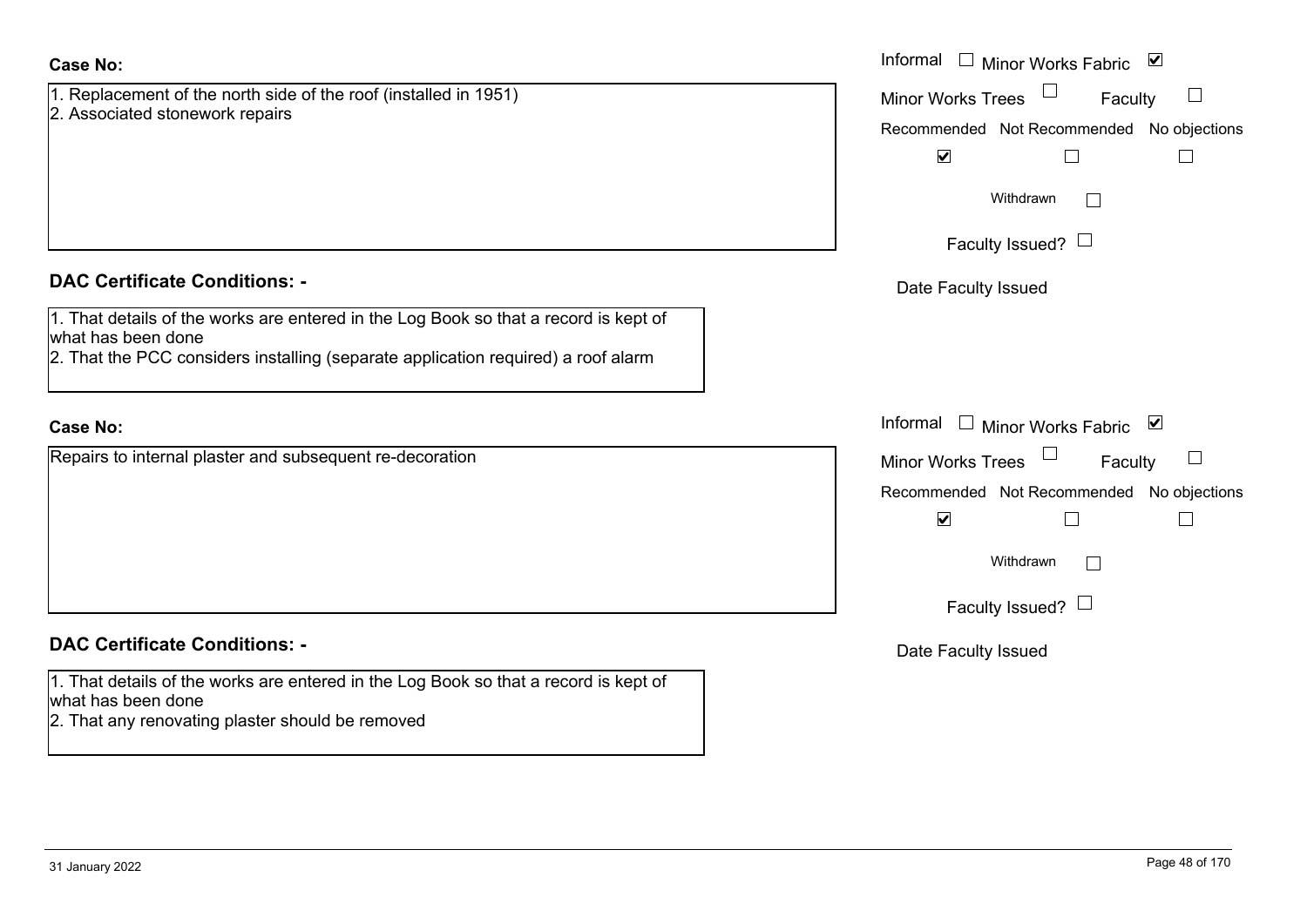| <b>Case No:</b>                                                                                            | Informal<br>$\begin{array}{c} \boxed{1} \\ \boxed{1} \end{array}$<br><b>Minor Works Fabric</b> |
|------------------------------------------------------------------------------------------------------------|------------------------------------------------------------------------------------------------|
| Introduce a brass memorial plaque                                                                          | $\blacktriangledown$<br><b>Minor Works Trees</b><br>Faculty                                    |
|                                                                                                            | Recommended Not Recommended No objections                                                      |
|                                                                                                            | $\blacktriangledown$                                                                           |
|                                                                                                            | Withdrawn<br>$\perp$                                                                           |
|                                                                                                            | Faculty Issued? Ø                                                                              |
| <b>DAC Certificate Conditions: -</b>                                                                       | Date Faculty Issued<br>16/05/2019                                                              |
| 1. That details of the works are entered in the Log Book so that a record is kept of<br>what has been done |                                                                                                |
| <b>Case No:</b>                                                                                            | Informal<br>$\Box$<br>Minor Works Fabric $\Box$                                                |
| CONFIRMATORY APPLICATION for works undertaken with Interim Faculty: -                                      |                                                                                                |
|                                                                                                            | $\blacktriangledown$<br>Minor Works Trees<br>Faculty                                           |
| Repairs to the: -                                                                                          | Recommended Not Recommended No objections                                                      |
| 1. External South Door                                                                                     | $\blacktriangledown$<br>$\Box$                                                                 |
| 2. Internal Vestry door<br>following break-in                                                              | Withdrawn<br>$\perp$                                                                           |
|                                                                                                            | Faculty Issued? $\Box$                                                                         |
| <b>DAC Certificate Conditions: -</b>                                                                       | Date Faculty Issued<br>06/02/2020                                                              |
| 1. That details of the works are entered in the Log Book so that a record is kept of<br>what has been done |                                                                                                |

 $\sim$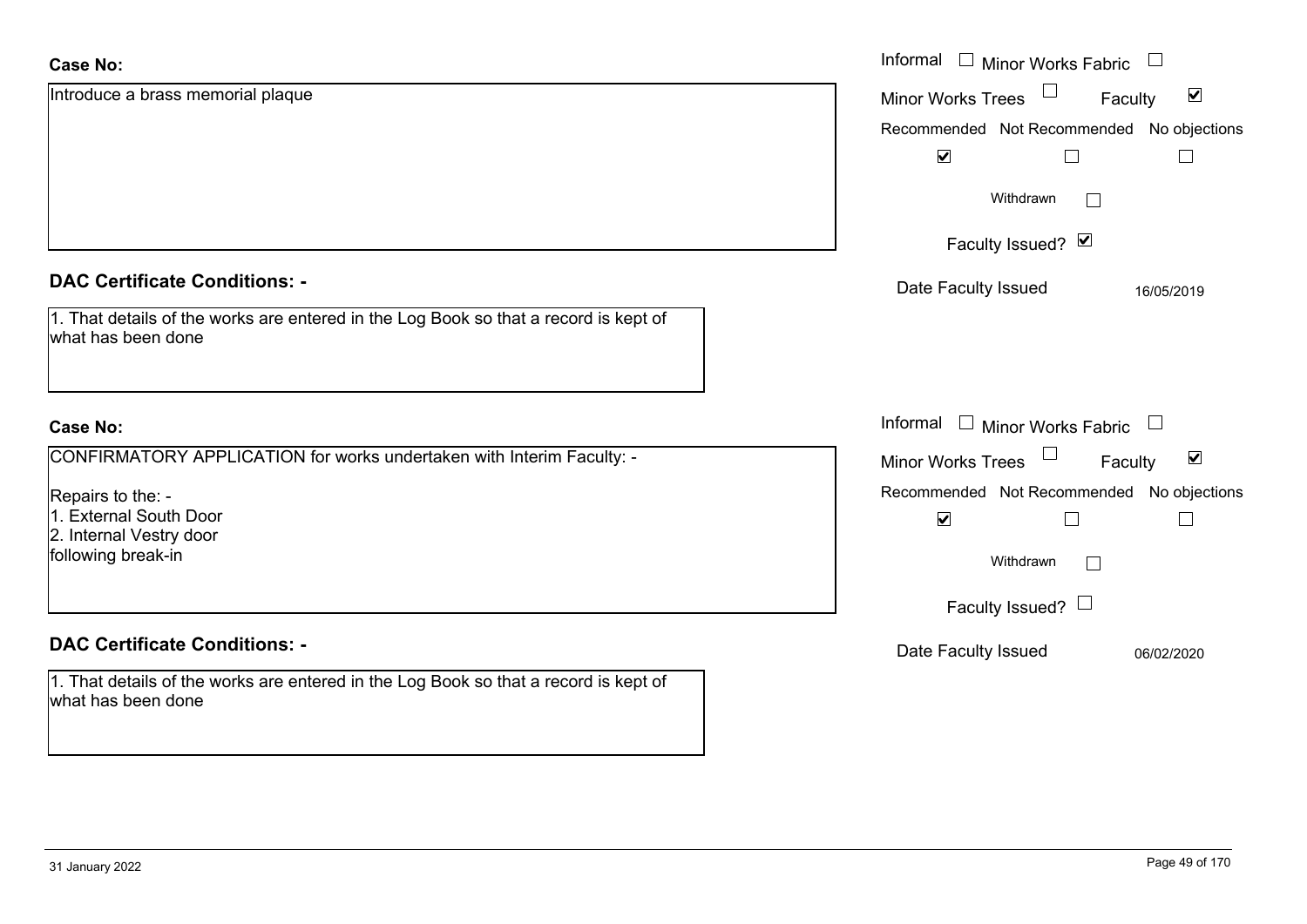| <b>Case No:</b>                                                                                                                                                                                       | Informal $\Box$ Minor Works Fabric $\Box$                   |
|-------------------------------------------------------------------------------------------------------------------------------------------------------------------------------------------------------|-------------------------------------------------------------|
| Installation of a Roof Alarm                                                                                                                                                                          | Minor Works Trees<br>$\Box$<br>Faculty                      |
|                                                                                                                                                                                                       | Recommended Not Recommended No objections                   |
|                                                                                                                                                                                                       | $\blacktriangledown$                                        |
|                                                                                                                                                                                                       | Withdrawn                                                   |
|                                                                                                                                                                                                       | Faculty Issued? $\Box$                                      |
| <b>DAC Certificate Conditions: -</b>                                                                                                                                                                  | Date Faculty Issued                                         |
| 1. That details of the works are entered in the Log Book so that a record is kept of<br>what has been done<br>2. That, in line with the requirement and advice of the Ecclesiastical Insurance Group, |                                                             |
| the installation and/or testing must be carried out by an electrician who is an                                                                                                                       |                                                             |
| <b>Case No:</b>                                                                                                                                                                                       | Informal<br>$\Box$ Minor Works Fabric $\Box$                |
| Replacement of the Treble and Second Bells                                                                                                                                                            | $\blacktriangledown$<br><b>Minor Works Trees</b><br>Faculty |
|                                                                                                                                                                                                       | Recommended Not Recommended No objections                   |
|                                                                                                                                                                                                       | $\blacktriangledown$<br>П                                   |
|                                                                                                                                                                                                       | Withdrawn                                                   |
|                                                                                                                                                                                                       | Faculty Issued? Ø                                           |
| <b>DAC Certificate Conditions: -</b>                                                                                                                                                                  | Date Faculty Issued<br>15/10/2021                           |
| 1. That details of the works are entered in the Log Book so that a record is kept of<br>what has been done                                                                                            |                                                             |
|                                                                                                                                                                                                       |                                                             |

ш.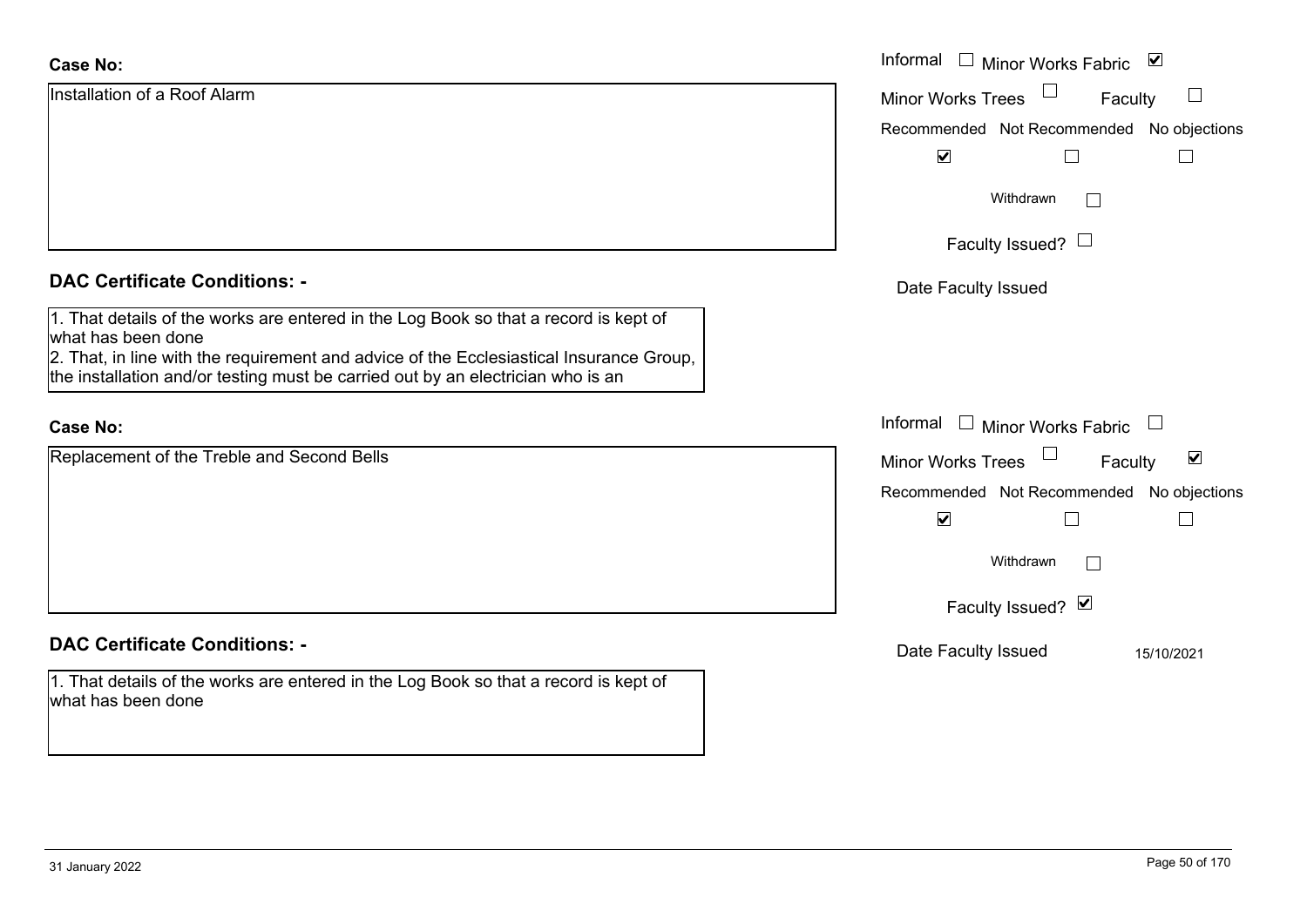# **Whitwick, Church Lane (Local Authority) Cemetery**

| L076/2007<br>Case No:                | Informal $\Box$ Minor Works Fabric                          |
|--------------------------------------|-------------------------------------------------------------|
| To lay down 72 headstones            | Minor Works Trees $\Box$<br>$\blacktriangledown$<br>Faculty |
|                                      | Recommended Not Recommended No objections                   |
|                                      |                                                             |
|                                      | Withdrawn                                                   |
|                                      | Faculty Issued? $\boxed{\triangleright}$                    |
| <b>DAC Certificate Conditions: -</b> | Date Faculty Issued<br>01/11/2007                           |
| 1. A time limit of 12 months         |                                                             |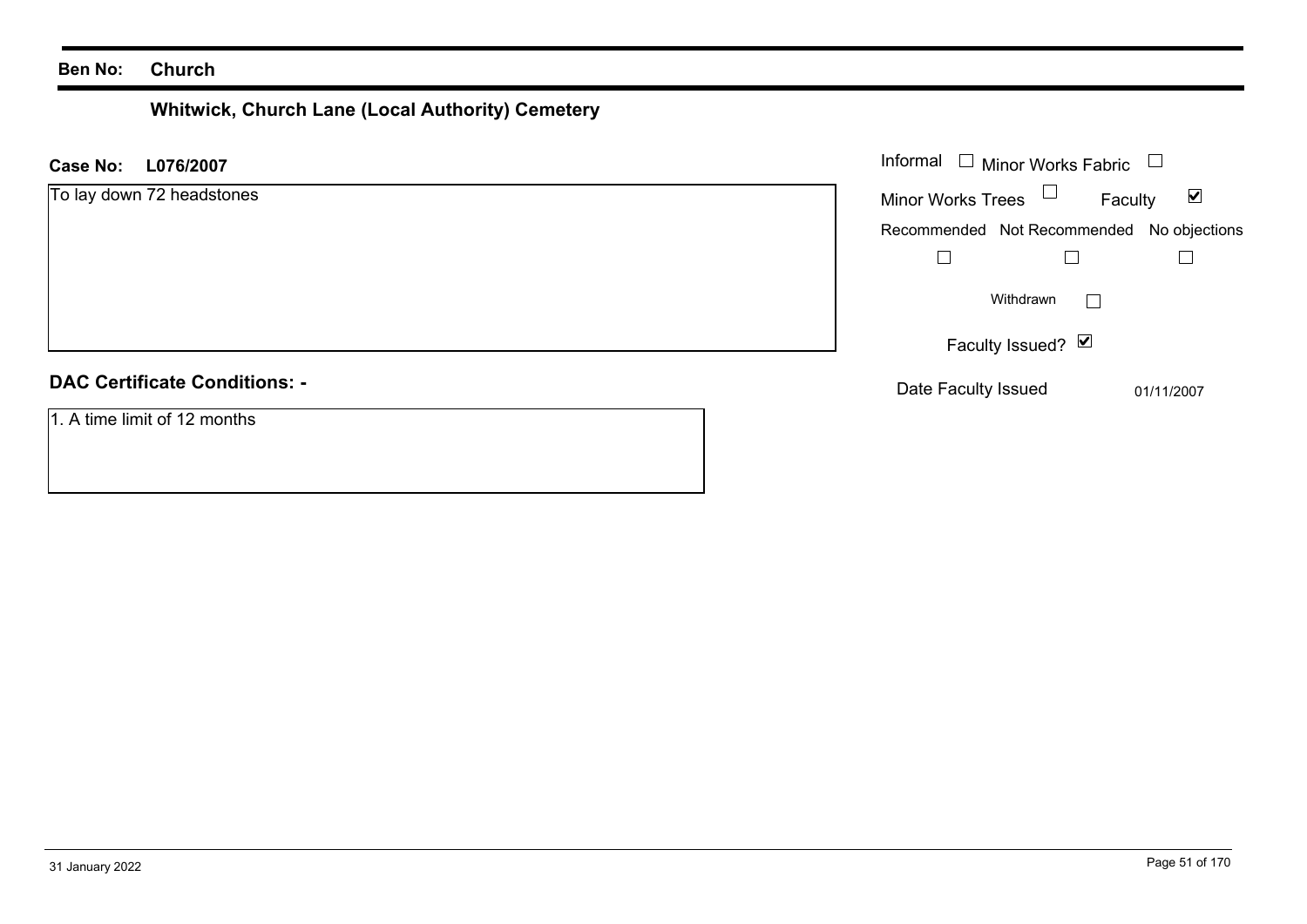#### **20205 Whitwick, St John the Baptist**

| L048/2001<br><b>Case No:</b>         | Informal $\Box$ Minor Works Fabric                          |
|--------------------------------------|-------------------------------------------------------------|
| Erection of Mothers' Union Banner    | Minor Works Trees $\Box$<br>$\blacktriangledown$<br>Faculty |
|                                      | Recommended Not Recommended No objections                   |
|                                      | ☑                                                           |
|                                      | Withdrawn<br>$\vert$ $\vert$                                |
|                                      | Faculty Issued? Ø                                           |
| <b>DAC Certificate Conditions: -</b> | Date Faculty Issued<br>06/11/2001                           |
| 1. A time limit of 12 months         |                                                             |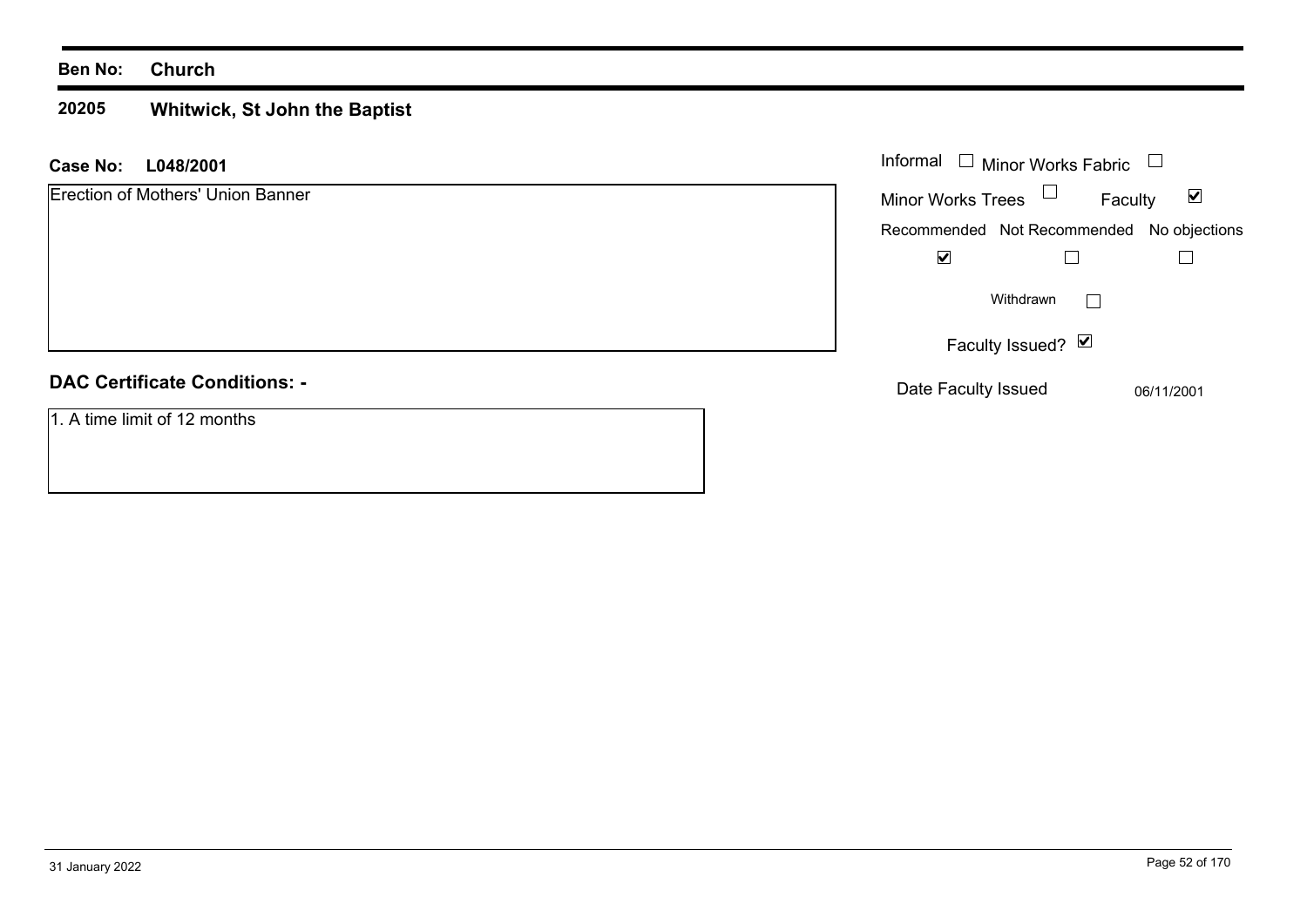#### **L100/2004Case No:**

| L100/2004<br><b>Case No:</b>                                            | Informal Ø Minor Works Fabric □                                |
|-------------------------------------------------------------------------|----------------------------------------------------------------|
| Extension to form toilets and first floor store                         | $\Box$<br>$\blacktriangledown$<br>Minor Works Trees<br>Faculty |
|                                                                         | Recommended Not Recommended No objections                      |
|                                                                         | $\blacktriangledown$<br>$\Box$<br>$\overline{\phantom{a}}$     |
|                                                                         | Withdrawn                                                      |
|                                                                         | Faculty Issued? Ø                                              |
| <b>DAC Certificate Conditions: -</b>                                    | Date Faculty Issued<br>06/03/2007                              |
| 1. A time limit of 12 months                                            |                                                                |
| <b>Case No:</b><br>L156/2005                                            | Informal □ Minor Works Fabric □                                |
| Replacement boiler (after inspection by the DAC Chairman and Secretary) | $\Box$<br>$\blacktriangledown$<br>Minor Works Trees<br>Faculty |
|                                                                         | Recommended Not Recommended No objections                      |
|                                                                         | $\blacktriangledown$<br>$\Box$<br>$\Box$                       |
|                                                                         | Withdrawn<br>$\Box$                                            |
|                                                                         | Faculty Issued? $\Box$                                         |
| <b>DAC Certificate Conditions: -</b>                                    | Date Faculty Issued                                            |
| 1. A time limit of 12 months                                            |                                                                |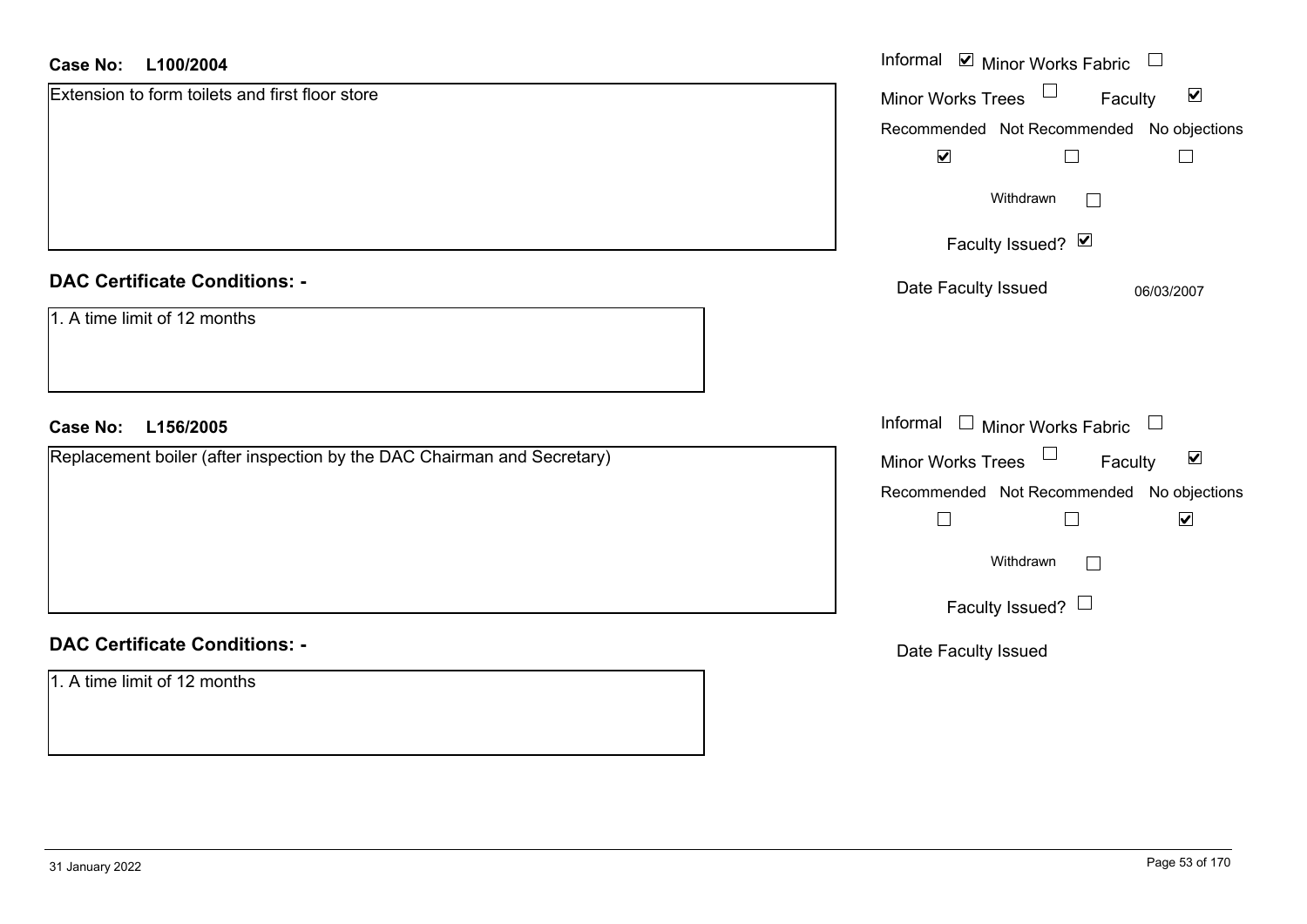| <b>Case No:</b><br>L077/2006                                                                                                                                                                          | Informal $\Box$ Minor Works Fabric                                                                                                                                                                                   |
|-------------------------------------------------------------------------------------------------------------------------------------------------------------------------------------------------------|----------------------------------------------------------------------------------------------------------------------------------------------------------------------------------------------------------------------|
| To re-hang the Bells                                                                                                                                                                                  | $\blacktriangledown$<br><b>Minor Works Trees</b><br>Faculty<br>Recommended Not Recommended No objections<br>$\blacktriangledown$<br>Г<br>Withdrawn<br>Faculty Issued? Ø                                              |
| <b>DAC Certificate Conditions: -</b><br>1. A time limit of 12 months                                                                                                                                  | Date Faculty Issued<br>28/06/2006                                                                                                                                                                                    |
| <b>Case No:</b><br>L022/2007<br>Further to L100/2004: -<br>1. Internal works to form Vestry, crèche and moveable counter<br>2. Re-position font and memorial board of former incumbents of the parish | Informal $\blacksquare$ Minor Works Fabric $\blacksquare$<br>$\blacktriangledown$<br>Minor Works Trees<br>Faculty<br>Recommended Not Recommended No objections<br>L<br>$\Box$<br>Withdrawn<br>Faculty Issued? $\Box$ |
| <b>DAC Certificate Conditions: -</b><br>1. A time limit of 12 months                                                                                                                                  | Date Faculty Issued                                                                                                                                                                                                  |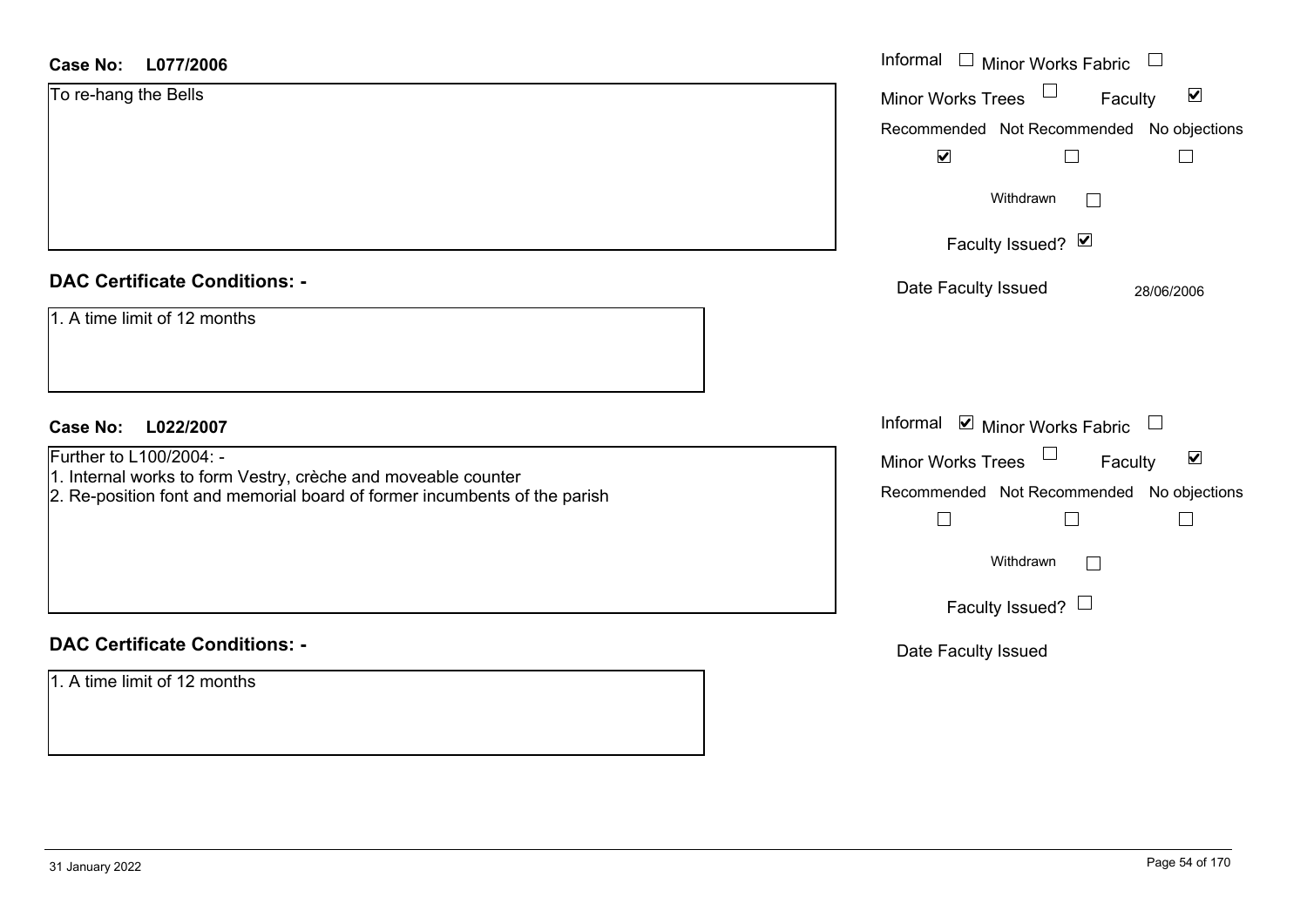| <b>Case No:</b><br>L167/2007                                                                                                                                                                                                                                                                                     | Informal □ Minor Works Fabric                                                                                                                                |
|------------------------------------------------------------------------------------------------------------------------------------------------------------------------------------------------------------------------------------------------------------------------------------------------------------------|--------------------------------------------------------------------------------------------------------------------------------------------------------------|
| 1. Re-wire the church<br>2. Install: -<br>a) New mains supply<br>b) 2 additional spotlights in the Chancel                                                                                                                                                                                                       | $\blacktriangledown$<br><b>Minor Works Trees</b><br>Faculty<br>Recommended Not Recommended No objections<br>$\blacktriangledown$                             |
|                                                                                                                                                                                                                                                                                                                  | Withdrawn<br>Faculty Issued? Ø                                                                                                                               |
| <b>DAC Certificate Conditions: -</b><br>1. A time limit of 12 months<br>2. That, where possible, all fixings should be made into joints, not stonework, using<br>stainless steel or non-ferrous screws in fibre plugs<br>3. That all wiring should be as unobtrusive as possible and of an appropriate colour to | Date Faculty Issued<br>16/01/2008                                                                                                                            |
| <b>Case No:</b><br>L130/2008                                                                                                                                                                                                                                                                                     | Informal $\Box$ Minor Works Fabric<br>⊻                                                                                                                      |
| Application of "Smartwater"                                                                                                                                                                                                                                                                                      | Minor Works Trees<br>$\Box$<br>Faculty<br>Recommended Not Recommended No objections<br>$\blacktriangledown$<br>Withdrawn<br>$\Box$<br>Faculty Issued? $\Box$ |
| <b>DAC Certificate Conditions: -</b>                                                                                                                                                                                                                                                                             | Date Faculty Issued                                                                                                                                          |
| 1. A time limit of 12 months<br>2. That details of the works are entered in the Log Book so that a record is kept of<br>what has been done                                                                                                                                                                       |                                                                                                                                                              |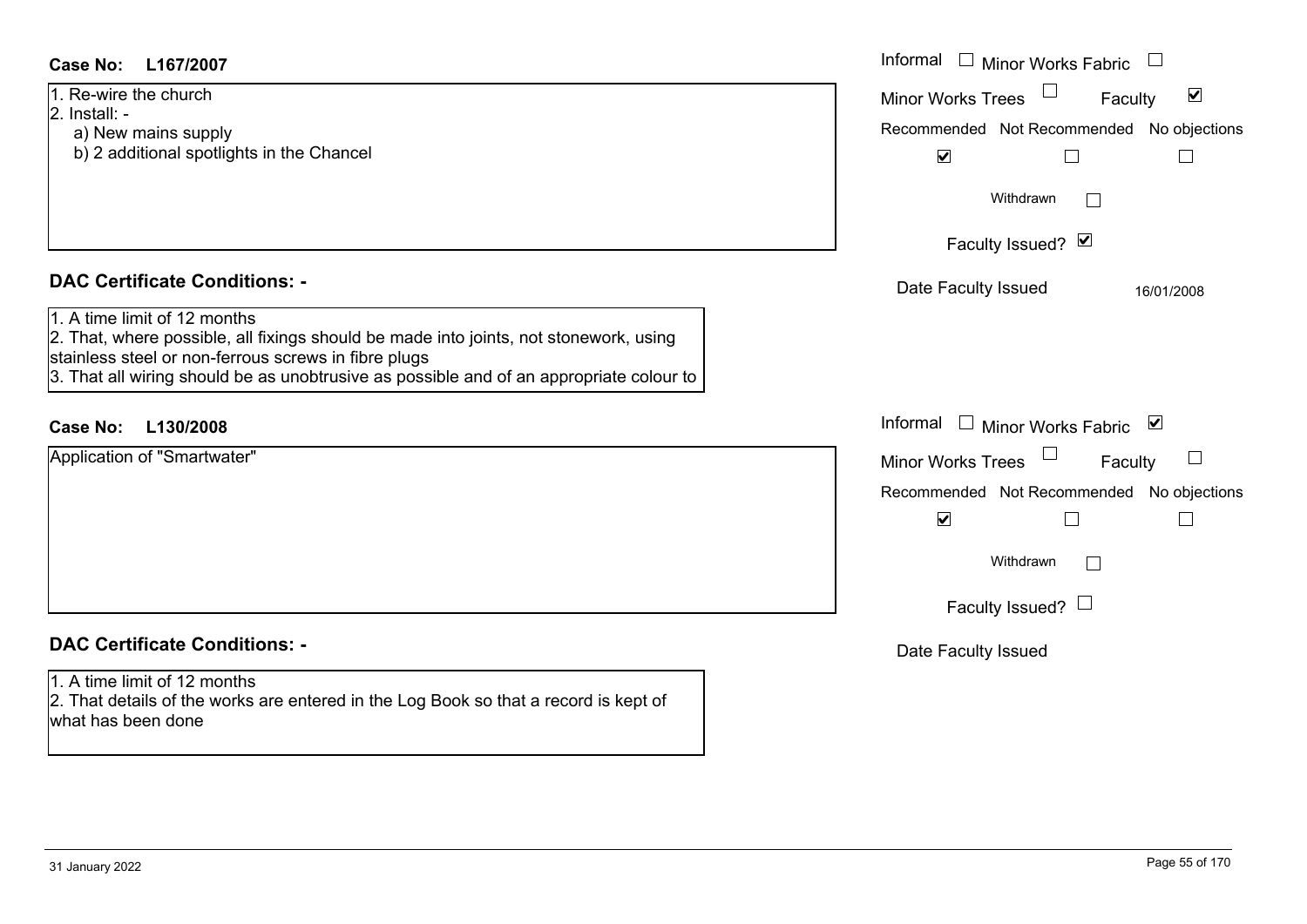| <b>Case No:</b><br>L207/2008                                                                                                               | Informal $\Box$ Minor Works Fabric $\Box$                                             |
|--------------------------------------------------------------------------------------------------------------------------------------------|---------------------------------------------------------------------------------------|
| CONFIRMATORY FACULTY: -                                                                                                                    | $\blacktriangleright$<br>Faculty<br><b>Minor Works Trees</b>                          |
| On the first floor of the existing extension, installation of: -<br>1. Additional WC<br>2. Kitchenette                                     | Recommended Not Recommended No objections<br>$\Box$<br>$\blacktriangledown$<br>$\Box$ |
|                                                                                                                                            | Withdrawn<br>$\perp$                                                                  |
|                                                                                                                                            | Faculty Issued? Ø                                                                     |
| <b>DAC Certificate Conditions: -</b>                                                                                                       | Date Faculty Issued<br>09/01/2009                                                     |
| 1. A time limit of 12 months<br>2. That details of the works are entered in the Log Book so that a record is kept of<br>what has been done |                                                                                       |
| Case No:<br>L060/2008                                                                                                                      | Informal<br>$\Box$ Minor Works Fabric                                                 |
| 1. Repairs to the roofs of the: -<br>a) North Aisle                                                                                        | $\blacktriangledown$<br><b>Minor Works Trees</b><br>Faculty                           |
| b) Nave                                                                                                                                    | Recommended Not Recommended No objections                                             |
| c) Bell Tower<br>d) South Aisle                                                                                                            | $\blacktriangledown$<br>L<br>$\mathbb{R}^n$                                           |
| 2. Installation of security device                                                                                                         | Withdrawn                                                                             |
|                                                                                                                                            | Faculty Issued? Ø                                                                     |
| <b>DAC Certificate Conditions: -</b>                                                                                                       | Date Faculty Issued<br>29/05/2008                                                     |
| 1. A time limit of 12 months<br>2. That details of the works are entered in the Log Book so that a record is kept of<br>what has been done |                                                                                       |
| 3. That all lead work must take place under a "Hot Work" Permit                                                                            |                                                                                       |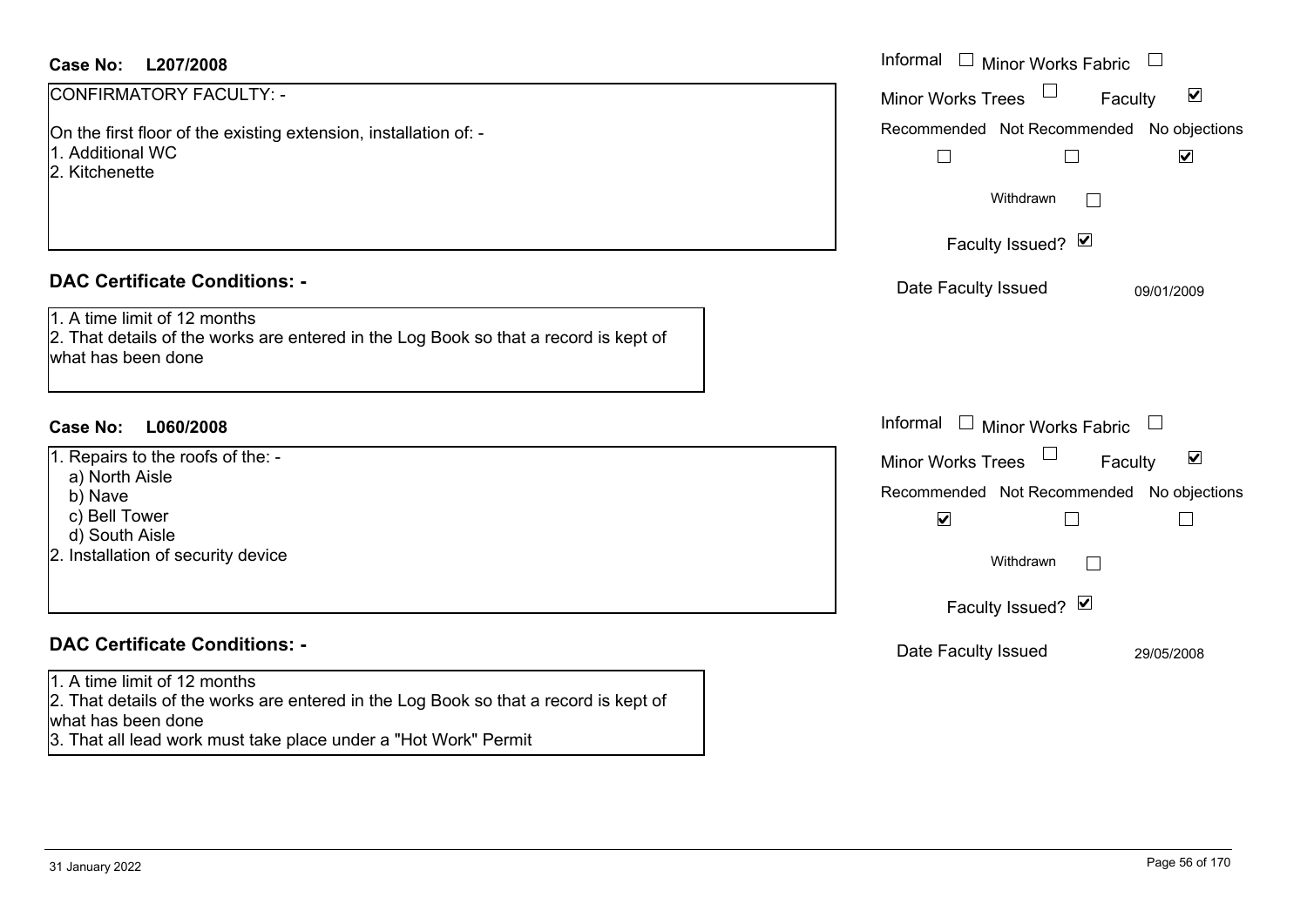| <b>Case No:</b> | L022/2009 |
|-----------------|-----------|
|-----------------|-----------|

Re-decoration

| <b>DAC Certificate Conditions: -</b> |  |  |
|--------------------------------------|--|--|
|--------------------------------------|--|--|

1. A time limit of 12 months

2. That details of the works are entered in the Log Book so that a record is kept of what has been done

# **L006/2008Case No:** Informal

Installation of telecommunications equipment by NET Telecommunications

# **DAC Certificate Conditions: -**

#### 1. A time limit of 12 months

2. That details of the works are entered in the Log Book so that a record is kept of what has been done

3. That, where possible, all fixings should be made into joints, not stonework, using

| L022/2009                                                                                                      | Informal □ Minor Works Fabric ☑                         |
|----------------------------------------------------------------------------------------------------------------|---------------------------------------------------------|
| ation <sup>.</sup>                                                                                             | $\Box$<br><b>Minor Works Trees</b><br>$\Box$<br>Faculty |
|                                                                                                                | Recommended Not Recommended No objections               |
|                                                                                                                | Г                                                       |
|                                                                                                                | Withdrawn                                               |
|                                                                                                                | Faculty Issued? $\Box$                                  |
| rtificate Conditions: -                                                                                        | Date Faculty Issued                                     |
| limit of 12 months<br>etails of the works are entered in the Log Book so that a record is kept of<br>been done |                                                         |
| L006/2008                                                                                                      | Informal $\Box$ Minor Works Fabric $\Box$               |
| on of telecommunications equipment by NET Telecommunications                                                   | Minor Works Trees<br>$\blacktriangledown$<br>Faculty    |
|                                                                                                                | Recommended Not Recommended No objections               |
|                                                                                                                | $\blacktriangledown$                                    |
|                                                                                                                | Withdrawn<br>$\mathbf{I}$                               |
|                                                                                                                | Faculty Issued? Ø                                       |
| rtificate Conditions: -                                                                                        | Date Faculty Issued<br>03/12/2010                       |
| limit of 12 months                                                                                             |                                                         |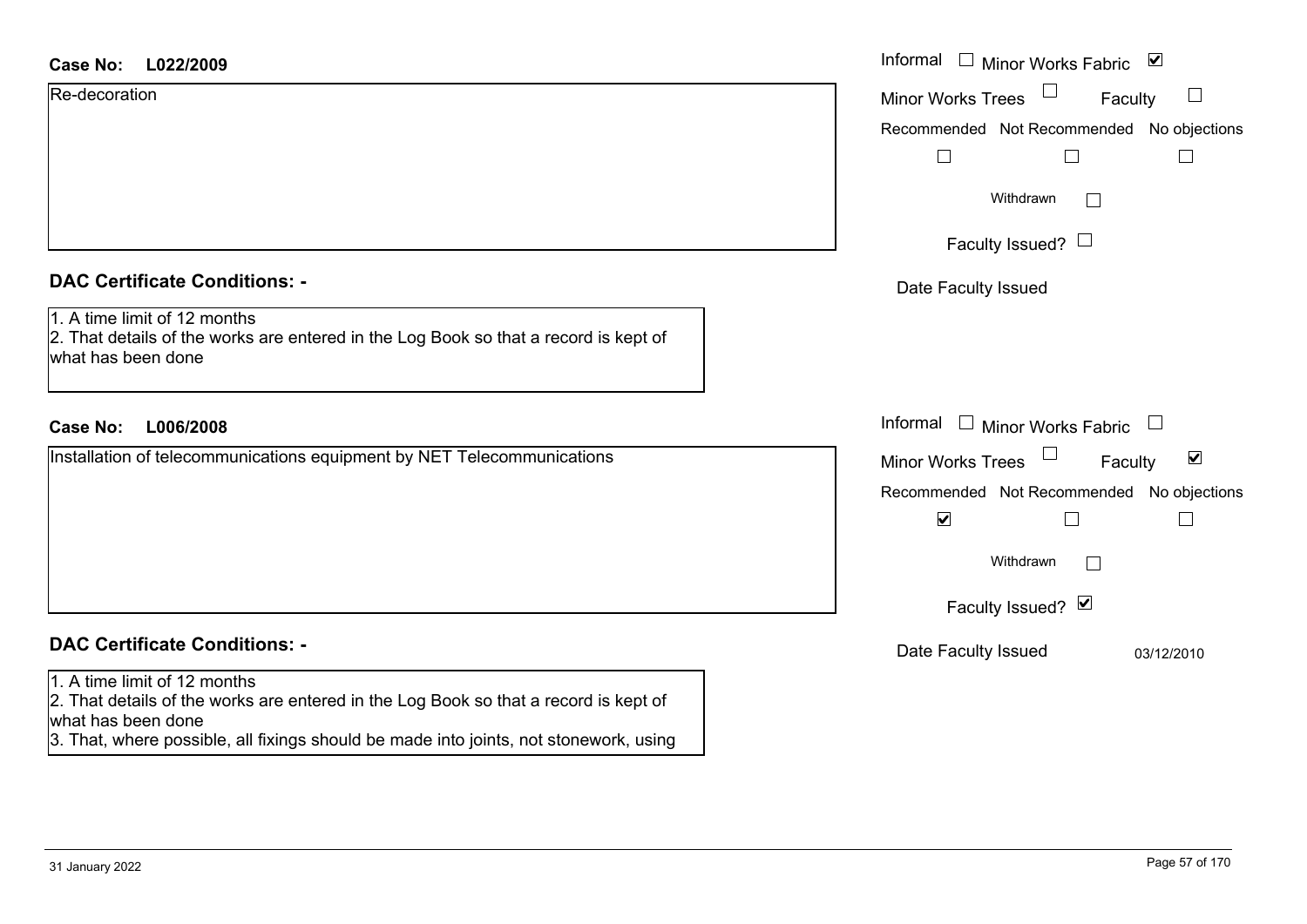| <b>Case No:</b><br>L094/2014                                                                                                                                                                                                   | Informal $\Box$ Minor Works Fabric $\Box$                                                                                 |
|--------------------------------------------------------------------------------------------------------------------------------------------------------------------------------------------------------------------------------|---------------------------------------------------------------------------------------------------------------------------|
| Refurbishment of the War Memorial                                                                                                                                                                                              | $\Box$<br>Faculty<br><b>Minor Works Trees</b>                                                                             |
|                                                                                                                                                                                                                                | Recommended Not Recommended No objections                                                                                 |
|                                                                                                                                                                                                                                | $\blacktriangledown$                                                                                                      |
|                                                                                                                                                                                                                                | Withdrawn                                                                                                                 |
|                                                                                                                                                                                                                                | Faculty Issued? $\Box$                                                                                                    |
| <b>DAC Certificate Conditions: -</b>                                                                                                                                                                                           | Date Faculty Issued                                                                                                       |
| 1. A time limit of 12 months<br>2. That details of the works are entered in the Log Book so that a record is kept of<br>what has been done<br>3. That the ammonium compound referreds to in the estimate should not be applied |                                                                                                                           |
| L168/2015<br>Case No:                                                                                                                                                                                                          | Informal $\Box$ Minor Works Fabric $\Box$                                                                                 |
| Repair and conservation work: -<br>1. Re-slating north slope of Chancel roof<br>2. North Aisle gutter, lead repair / hopper repairs, internal repair and decoration<br>3. North Chancel gutter and RWP replacement             | $\blacktriangledown$<br>Minor Works Trees<br>Faculty<br>Recommended Not Recommended No objections<br>$\blacktriangledown$ |
|                                                                                                                                                                                                                                | Withdrawn                                                                                                                 |
|                                                                                                                                                                                                                                | Faculty Issued? Ø                                                                                                         |
| <b>DAC Certificate Conditions: -</b>                                                                                                                                                                                           | Date Faculty Issued<br>09/11/2015                                                                                         |
| 1. That details of the works are entered in the Log Book so that a record is kept of<br>lwhat has been done                                                                                                                    |                                                                                                                           |

Tyvek

2. That, as bats use the building, the specification be amended to avoid the use of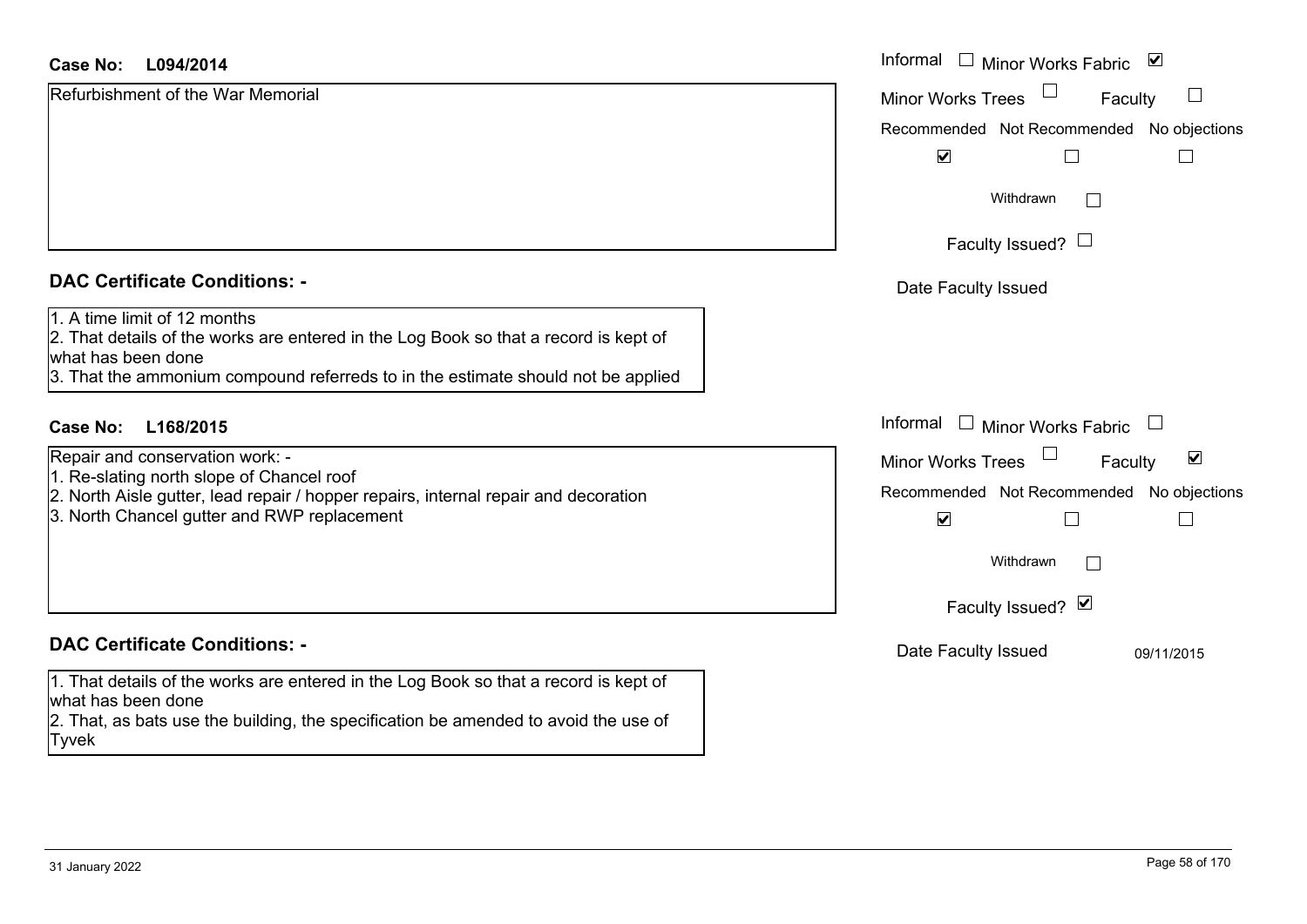| <b>Case No:</b> | L101/2015 |
|-----------------|-----------|
|-----------------|-----------|

| Installation of telecommunications equipment by NET Telecommunications (Previous Faculty having |  |
|-------------------------------------------------------------------------------------------------|--|
| expired)                                                                                        |  |

## **DAC Certificate Conditions: -**

1. That details of the works are entered in the Log Book so that a record is kept of what has been done 2. That, where possible, all fixings should be made into joints, not stonework, using

stainless steel or non-ferrous screws in fibre plugs

### **Case No:**

The excavation of investigation pits to ascertain the structural basis of the South Porch

# **DAC Certificate Conditions: -**

1. That details of the works are entered in the Log Book so that a record is kept of what has been done

2. That no works shall take place until the PCC, after consultation with the Diocesan Archaeological Adviser, has secured the implementation of a programme of

| L101/2015                                                                                                                  | Informal $\Box$ Minor Works Fabric $\Box$                   |
|----------------------------------------------------------------------------------------------------------------------------|-------------------------------------------------------------|
| on of telecommunications equipment by NET Telecommunications (Previous Faculty having                                      | $\blacktriangledown$<br><b>Minor Works Trees</b><br>Faculty |
|                                                                                                                            | Recommended Not Recommended No objections                   |
|                                                                                                                            | $\overline{\mathbf{v}}$                                     |
|                                                                                                                            | Withdrawn                                                   |
|                                                                                                                            | Faculty Issued? Ø                                           |
| rtificate Conditions: -                                                                                                    | Date Faculty Issued<br>29/11/2016                           |
| etails of the works are entered in the Log Book so that a record is kept of<br>been done                                   |                                                             |
| vhere possible, all fixings should be made into joints, not stonework, using<br>steel or non-ferrous screws in fibre plugs |                                                             |
|                                                                                                                            | Informal $\Box$ Minor Works Fabric $\Box$                   |
| ivation of investigation pits to ascertain the structural basis of the South Porch                                         | $\blacktriangledown$<br>Minor Works Trees<br>Faculty        |
|                                                                                                                            | Recommended Not Recommended No objections                   |
|                                                                                                                            | $\blacktriangledown$<br>L                                   |
|                                                                                                                            | Withdrawn                                                   |
|                                                                                                                            | Faculty Issued? Ø                                           |
| rtificate Conditions: -                                                                                                    | Date Faculty Issued<br>05/07/2016                           |
| etails of the works are entered in the Log Book so that a record is kept of<br>heen done                                   |                                                             |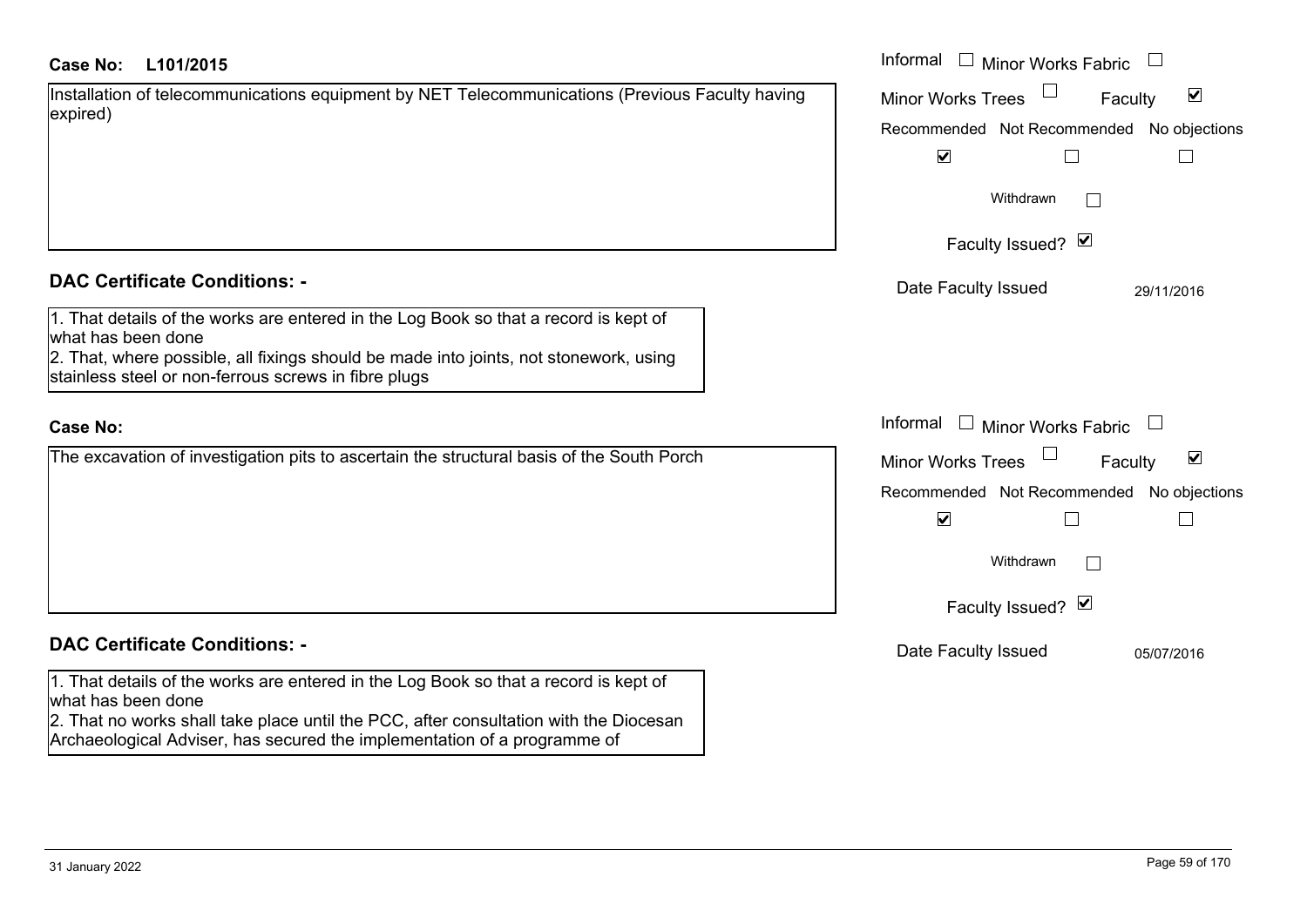# **Case No:**

| 1. CONFIRMATORY APPLICATION for works undertaken with Chancellor's Licence: - |
|-------------------------------------------------------------------------------|
| a) Making safe of                                                             |
| 2. Repairs to                                                                 |
| the South Porch                                                               |
|                                                                               |
|                                                                               |
|                                                                               |
|                                                                               |
|                                                                               |

## **DAC Certificate Conditions: -**

| 1. That details of the works are entered in the Log Book so that a record is kept of |  |
|--------------------------------------------------------------------------------------|--|
| what has been done                                                                   |  |

## **Case No:**

| 1. Restoration of                 |
|-----------------------------------|
| 2. Installation of autowinding to |
| the Tower Clock                   |

# **DAC Certificate Conditions: -**

1. That details of the works are entered in the Log Book so that a record is kept of what has been done

2. That the whole clock should be refurbished, rather than just the time train, whilst it is dismantled and in the contractor's workshop. And perhaps even the replacement of

|                                                                                                                  | Informal $\Box$ Minor Works Fabric $\Box$                                                                                        |
|------------------------------------------------------------------------------------------------------------------|----------------------------------------------------------------------------------------------------------------------------------|
| <b>IRMATORY APPLICATION for works undertaken with Chancellor's Licence: -</b><br>cing safe of<br>s to<br>า Porch | $\blacktriangledown$<br><b>Minor Works Trees</b><br>Faculty<br>Recommended Not Recommended No objections<br>$\blacktriangledown$ |
|                                                                                                                  | Withdrawn<br>$\vert \ \ \vert$                                                                                                   |
|                                                                                                                  | Faculty Issued? Ø                                                                                                                |
| rtificate Conditions: -                                                                                          | Date Faculty Issued<br>07/02/2018                                                                                                |
| etails of the works are entered in the Log Book so that a record is kept of<br>been done                         |                                                                                                                                  |
|                                                                                                                  | Informal $\Box$ Minor Works Fabric $\Box$                                                                                        |
| ation of<br>ation of autowinding to<br>r Clock                                                                   | Minor Works Trees<br>$\blacktriangledown$<br>Faculty<br>Recommended Not Recommended No objections<br>$\blacktriangledown$        |
|                                                                                                                  | Withdrawn<br>$\vert \ \ \vert$                                                                                                   |
|                                                                                                                  | Faculty Issued? Ø                                                                                                                |
| rtificate Conditions: -                                                                                          | Date Faculty Issued<br>10/12/2018                                                                                                |
| etails of the works are entered in the Log Book so that a record is kept of                                      |                                                                                                                                  |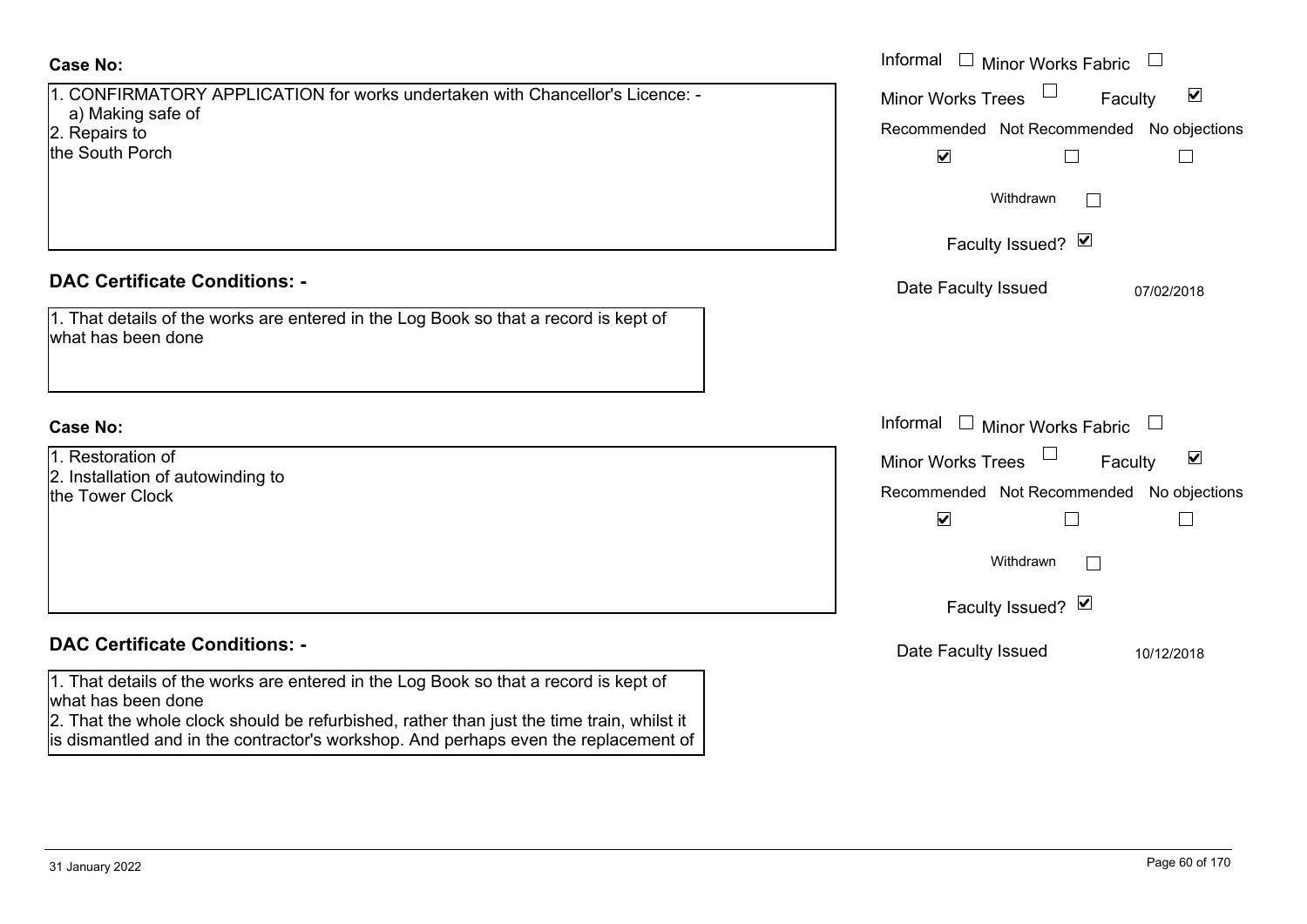| <b>Case No:</b>                                                                                                                                                                                                                                    | Informal □ Minor Works Fabric ☑                             |
|----------------------------------------------------------------------------------------------------------------------------------------------------------------------------------------------------------------------------------------------------|-------------------------------------------------------------|
| Repair to coping stone west parapet wall of South Aisle roof                                                                                                                                                                                       | <b>Minor Works Trees</b><br>Faculty                         |
|                                                                                                                                                                                                                                                    | Recommended Not Recommended No objections                   |
|                                                                                                                                                                                                                                                    | $\blacktriangledown$<br>$\Box$                              |
|                                                                                                                                                                                                                                                    | Withdrawn                                                   |
|                                                                                                                                                                                                                                                    | Faculty Issued?                                             |
| <b>DAC Certificate Conditions: -</b>                                                                                                                                                                                                               | Date Faculty Issued                                         |
| 1. That details of the works are entered in the Log Book so that a record is kept of<br>what has been done                                                                                                                                         |                                                             |
| <b>Case No:</b>                                                                                                                                                                                                                                    | Informal $\Box$ Minor Works Fabric $\Box$                   |
| Creation of car park in the churchyard                                                                                                                                                                                                             | $\blacktriangledown$<br><b>Minor Works Trees</b><br>Faculty |
|                                                                                                                                                                                                                                                    | Recommended Not Recommended No objections                   |
|                                                                                                                                                                                                                                                    | $\mathbb{R}^n$                                              |
|                                                                                                                                                                                                                                                    | Withdrawn                                                   |
|                                                                                                                                                                                                                                                    | Faculty Issued? $\Box$                                      |
| <b>DAC Certificate Conditions: -</b>                                                                                                                                                                                                               | Date Faculty Issued                                         |
| 1. That details of the works are entered in the Log Book so that a record is kept of<br>what has been done<br>2. That, prior to commencing works, the Historic Environemtn Record (HER) should<br>be consulted concerning earlier activity on site |                                                             |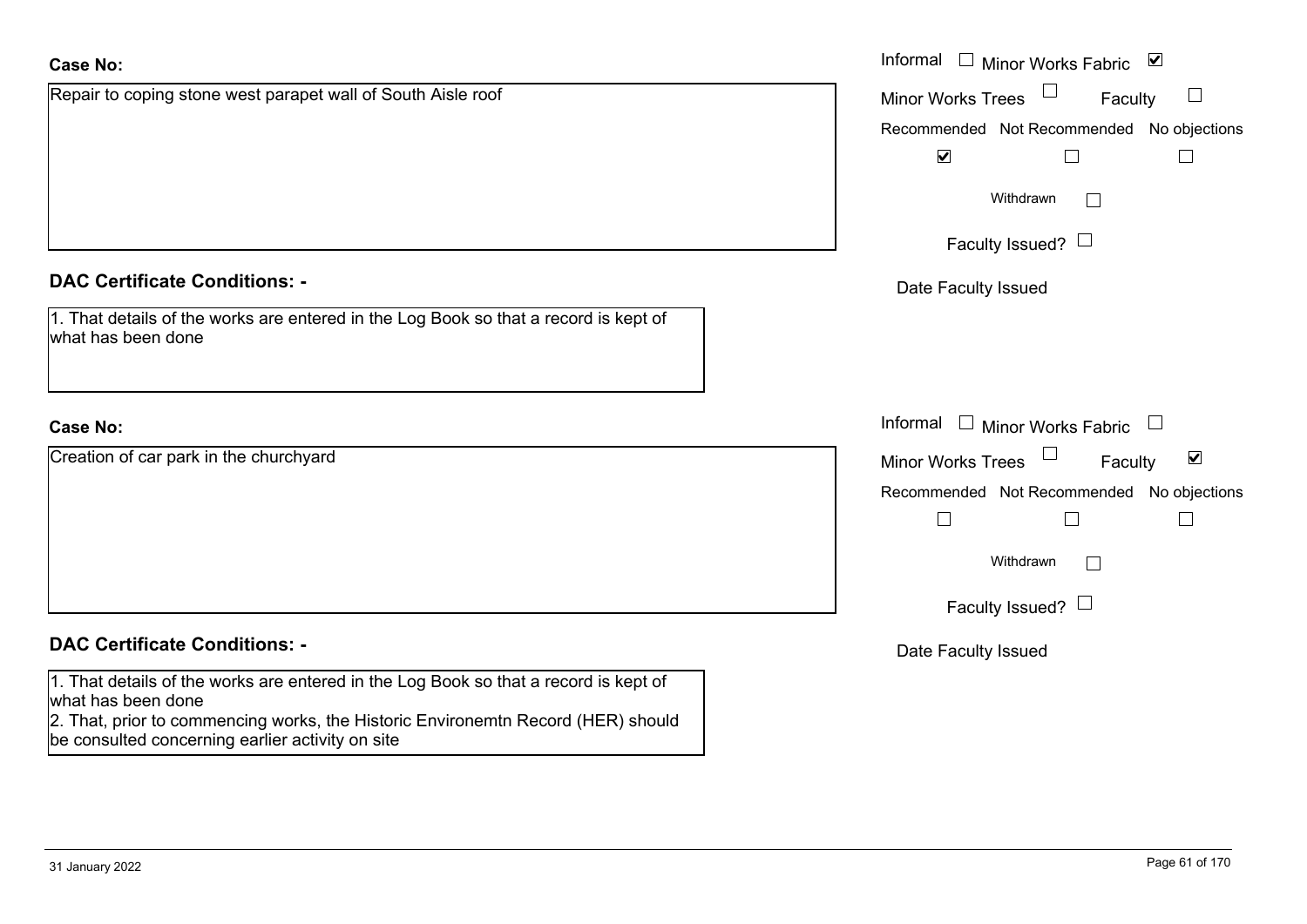# **Case No:**

Removal of the existing Vodafone telecommunications equipment

# **DAC Certificate Conditions: -**

- 1. That details of the works are entered in the Log Book so that a record is kept of what has been done
- 2. That no ugly wiring should be left behind
- 3. That any redundant holes be made good

|                                                       | Informal $\Box$ Minor Works Fabric                             |
|-------------------------------------------------------|----------------------------------------------------------------|
| of the existing Vodafone telecommunications equipment | $\overline{\mathbf{v}}$<br><b>Minor Works Trees</b><br>Faculty |
|                                                       | Recommended Not Recommended No objections                      |
|                                                       | ☑                                                              |
|                                                       | Withdrawn<br>$\mathbf{I}$                                      |
|                                                       | Faculty Issued? Ø                                              |
| rtificate Conditions: -                               | Date Faculty Issued<br>30/04/2021                              |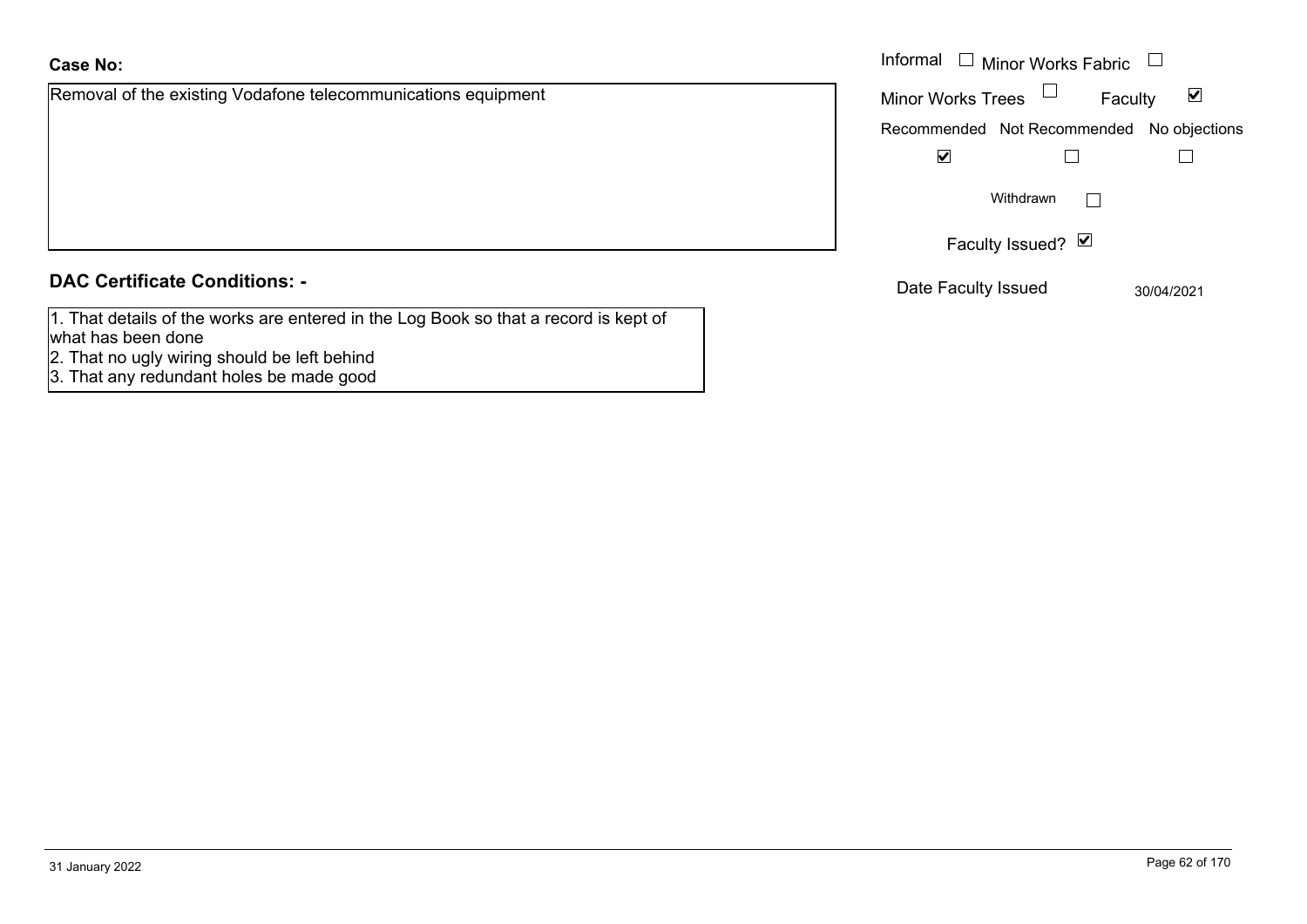#### **20304Wibtoft, The Assumption of our Lady**

**L106/2002 Case No:** Informal

Installation of domestic sized wind turbine in church field

# **DAC Certificate Conditions: -**

1. A time limit of 12 months

| Informal<br>$\blacksquare$ Minor Works Fabric |                                           |  |
|-----------------------------------------------|-------------------------------------------|--|
| <b>Minor Works Trees</b>                      | Faculty                                   |  |
|                                               | Recommended Not Recommended No objections |  |
|                                               |                                           |  |
| Withdrawn                                     |                                           |  |
| Faculty Issued?                               |                                           |  |

Date Faculty Issued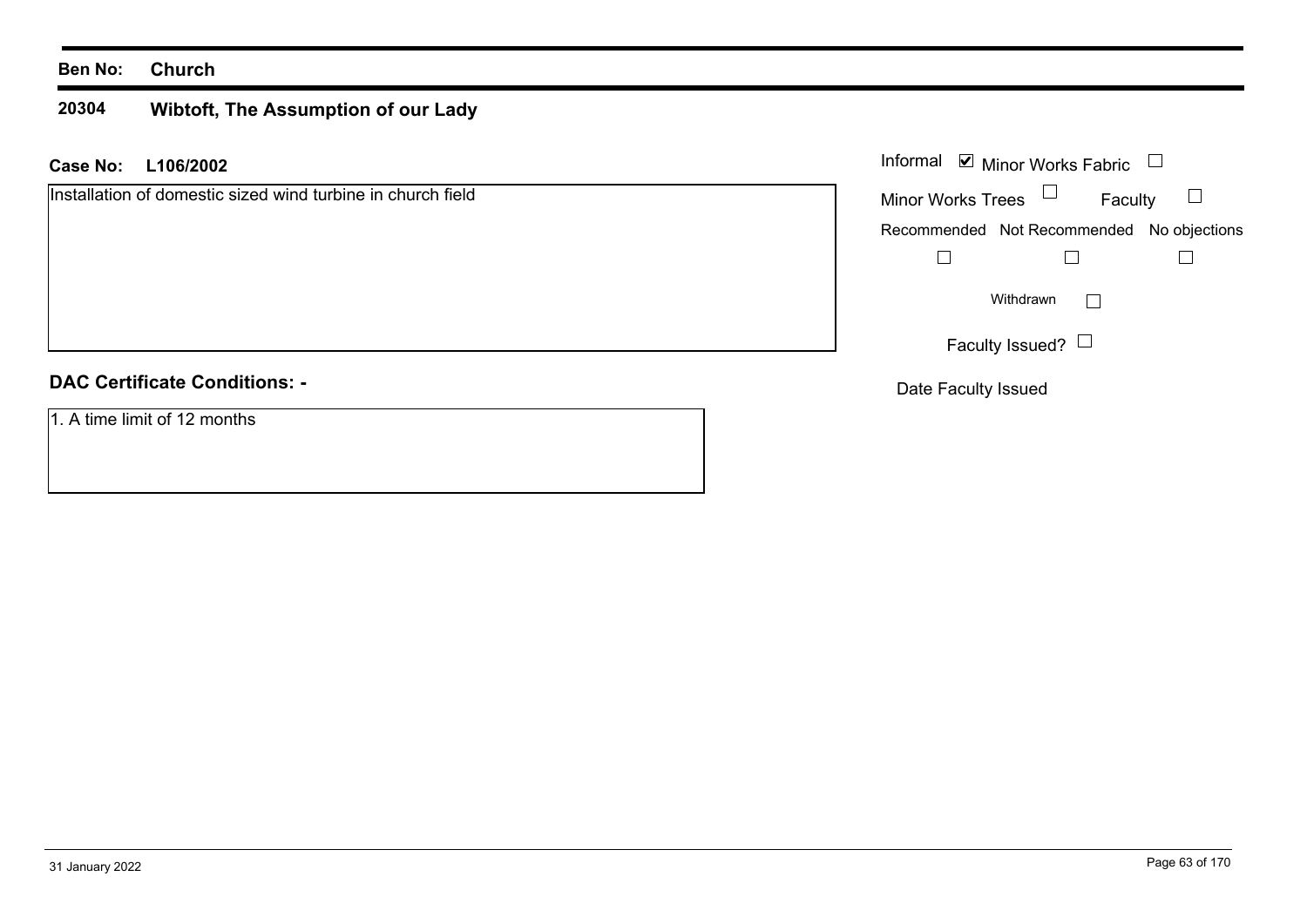# **L041/2006Case No:** Informal

| <b>Case No:</b><br>L041/2006                                                                                                               | Informal $\Box$ Minor Works Fabric $\Box$                      |
|--------------------------------------------------------------------------------------------------------------------------------------------|----------------------------------------------------------------|
| <b>Restoration of Chancel east window</b>                                                                                                  | $\Box$<br>$\blacktriangledown$<br>Minor Works Trees<br>Faculty |
|                                                                                                                                            | Recommended Not Recommended No objections                      |
|                                                                                                                                            | $\blacktriangledown$                                           |
|                                                                                                                                            | Withdrawn<br>$\Box$                                            |
|                                                                                                                                            | Faculty Issued? Ø                                              |
| <b>DAC Certificate Conditions: -</b>                                                                                                       | Date Faculty Issued<br>02/05/2006                              |
| 1. A time limit of 12 months                                                                                                               |                                                                |
| <b>Case No:</b><br>L024/2009                                                                                                               | Informal Ø Minor Works Fabric □                                |
| Treatment of woodworm infestation comprising: -                                                                                            | $\Box$<br>$\blacktriangledown$<br>Minor Works Trees<br>Faculty |
| 1. Replacement of infested floor timbers and associated joists<br>2. Chemical treatment of sound timbers                                   | Recommended Not Recommended No objections                      |
|                                                                                                                                            | $\blacktriangledown$                                           |
|                                                                                                                                            | Withdrawn<br>$\sim$                                            |
|                                                                                                                                            | Faculty Issued? Ø                                              |
| <b>DAC Certificate Conditions: -</b>                                                                                                       | Date Faculty Issued<br>09/07/2009                              |
| 1. A time limit of 12 months<br>2. That details of the works are entered in the Log Book so that a record is kept of<br>what has been done |                                                                |

3. That the joist ends set into the walls should be wrapped in a DPC material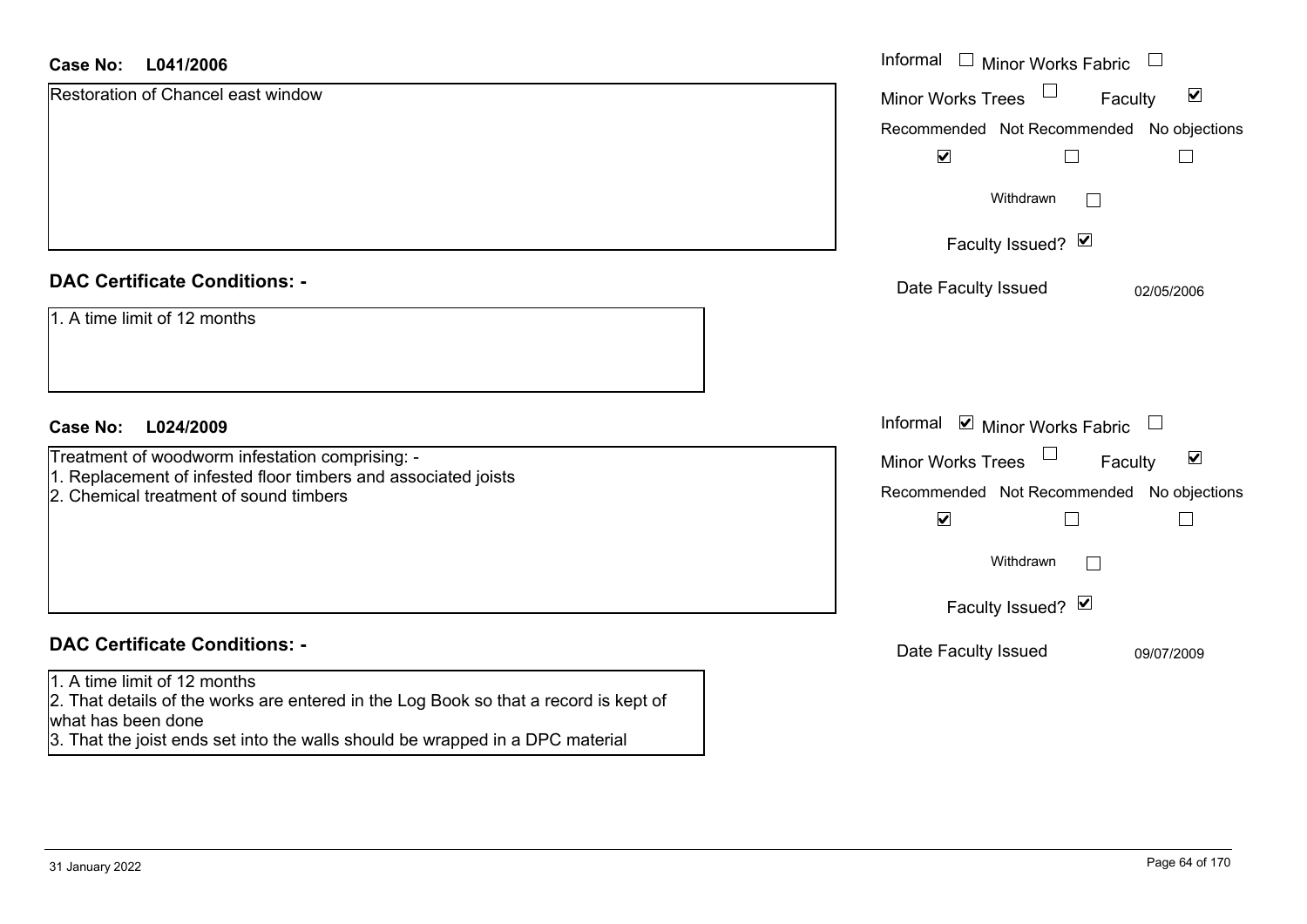| <b>Case No:</b><br>L023/2015                                                                                                                                                         | Informal $\Box$ Minor Works Fabric $\Box$                                                                                                                                    |
|--------------------------------------------------------------------------------------------------------------------------------------------------------------------------------------|------------------------------------------------------------------------------------------------------------------------------------------------------------------------------|
| 1. Remove and shorten 7 Pews and 1 Pew front<br>2. Re-point north and east external walls<br>3. Re-plaster north internal wall<br>4. Decorate renewed plaster on internal north wall | $\Box$<br>$\blacktriangledown$<br>Minor Works Trees<br>Faculty<br>Recommended Not Recommended No objections<br>$\blacktriangledown$<br>$\Box$                                |
|                                                                                                                                                                                      | Withdrawn<br>$\vert \ \ \vert$                                                                                                                                               |
|                                                                                                                                                                                      | Faculty Issued? Ø                                                                                                                                                            |
| <b>DAC Certificate Conditions: -</b><br>1. That details of the works are entered in the Log Book so that a record is kept of<br>what has been done                                   | Date Faculty Issued<br>18/05/2015                                                                                                                                            |
| <b>Case No:</b>                                                                                                                                                                      | Informal $\Box$ Minor Works Fabric $\Box$                                                                                                                                    |
| Internal plastering, external down pipes and guttering                                                                                                                               | $\blacktriangledown$<br><b>Minor Works Trees</b><br>Faculty<br>Recommended Not Recommended No objections<br>$\blacktriangledown$<br>П<br>Withdrawn<br>Faculty Issued? $\Box$ |
| <b>DAC Certificate Conditions: -</b>                                                                                                                                                 | Date Faculty Issued<br>06/05/2021                                                                                                                                            |
| 1. That details of the works are entered in the Log Book so that a record is kept of<br>what has been done                                                                           |                                                                                                                                                                              |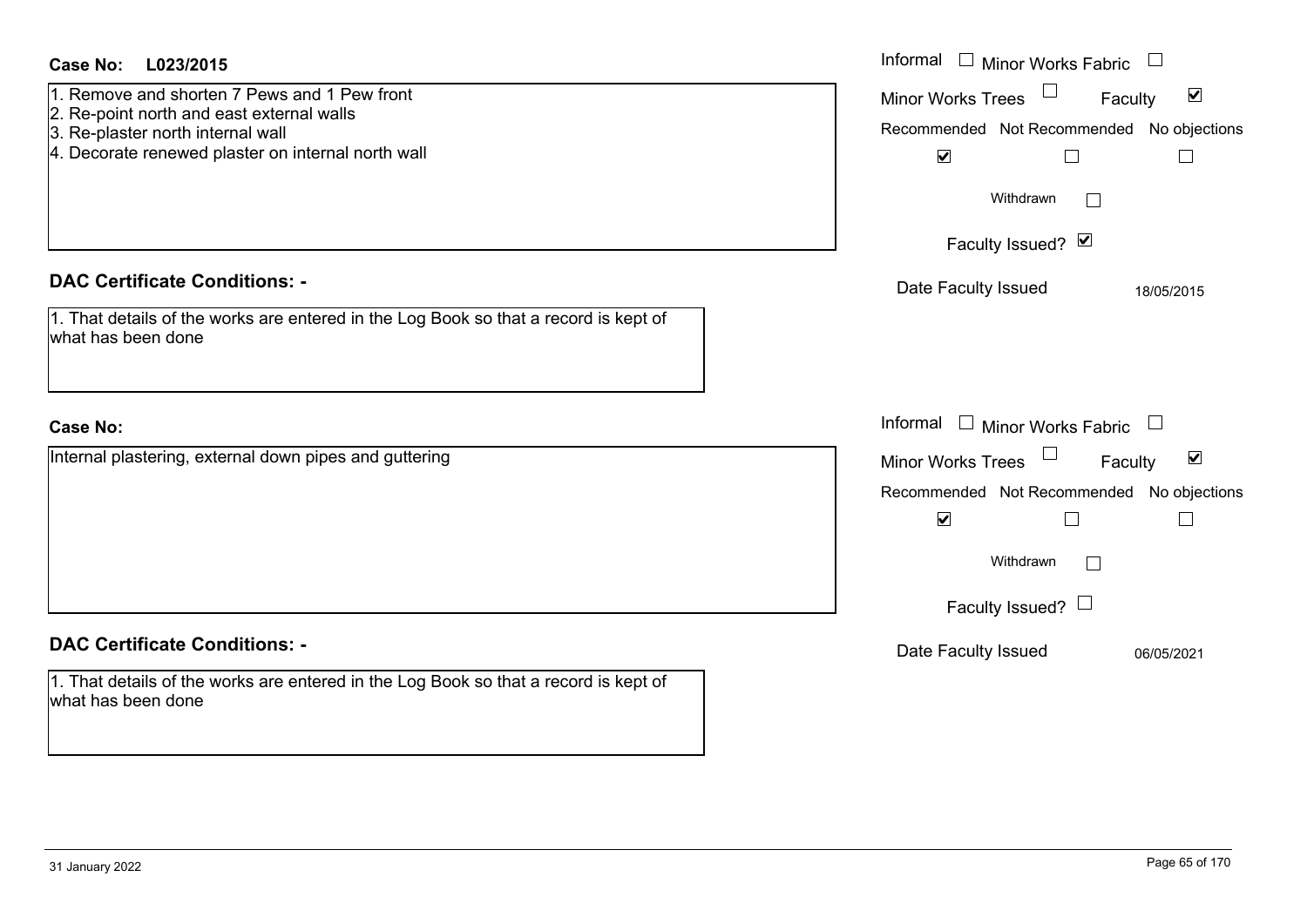#### **10411Wigston Magna, All Saints**

# **L/1998 Case No:** Informal

1. Erection of flagpole on the north side of the Chancel roof (N.B. Original proposal was for the south side)

2. Affix aluminium ladder to east end of South Aisle to give access to the Chancel roof

# **DAC Certificate Conditions: -**

1. A time limit of 12 months

| Informal                 | □ Minor Works Fabric                      |         |
|--------------------------|-------------------------------------------|---------|
| <b>Minor Works Trees</b> |                                           | Faculty |
|                          | Recommended Not Recommended No objections |         |
|                          |                                           |         |
|                          | Withdrawn                                 |         |
|                          | Faculty Issued?                           |         |

Date Faculty Issued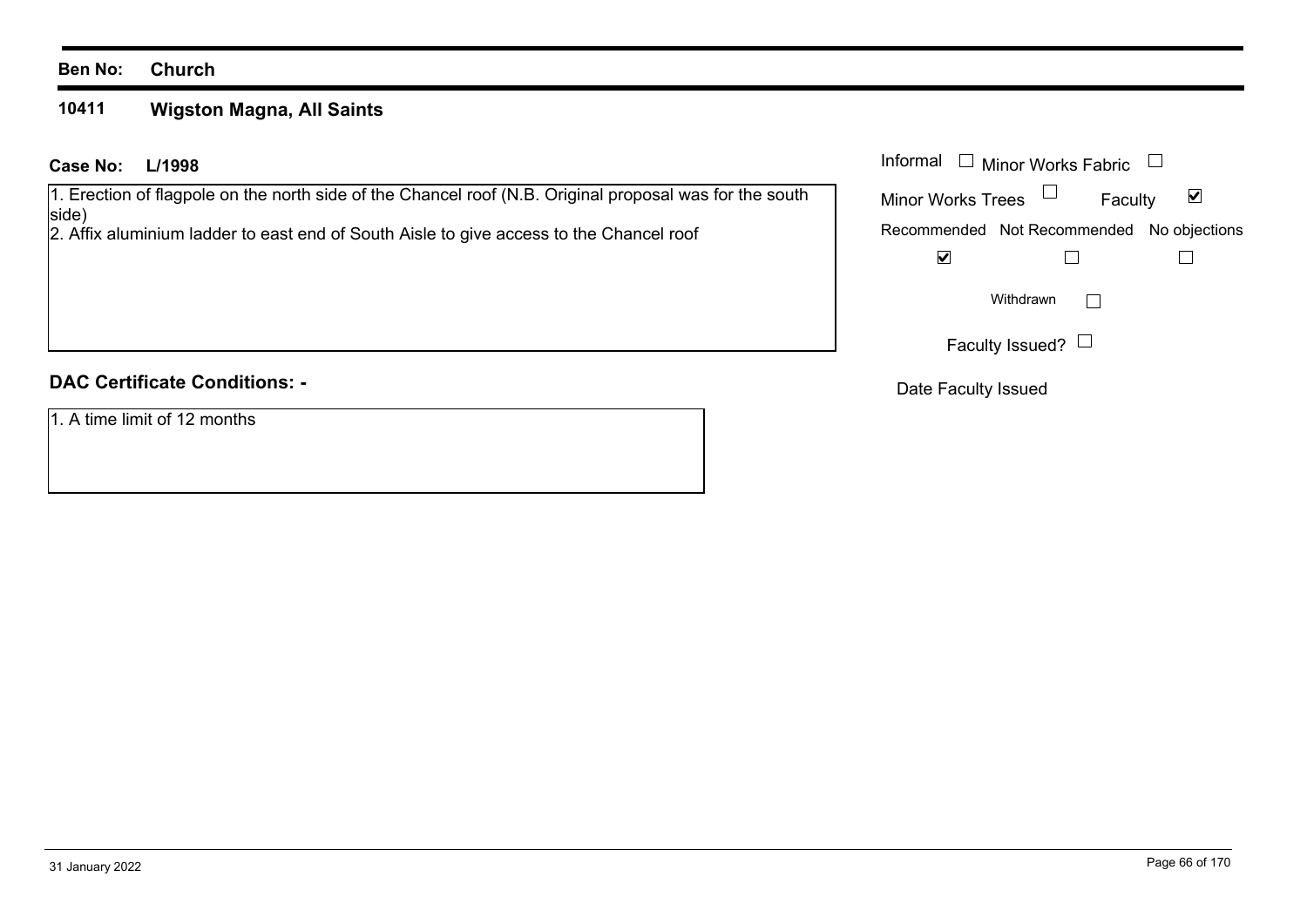| <b>Case No:</b><br>L057/2003                                    | Informal □ Minor Works Fabric □                             |
|-----------------------------------------------------------------|-------------------------------------------------------------|
| Partial re-placement and augmentation of Sound System           | Minor Works Trees $\Box$<br>$\blacktriangledown$<br>Faculty |
|                                                                 | Recommended Not Recommended No objections                   |
|                                                                 | $\blacktriangledown$<br>$\Box$<br>$\Box$                    |
|                                                                 | Withdrawn<br>$\Box$                                         |
|                                                                 | Faculty Issued?                                             |
| <b>DAC Certificate Conditions: -</b>                            | Date Faculty Issued                                         |
| 1. A time limit of 12 months                                    |                                                             |
|                                                                 |                                                             |
| L092/2006<br><b>Case No:</b>                                    | Informal Minor Works Fabric V                               |
| To bond the metal bellframe to the external lightning conductor | Minor Works Trees<br>$\Box$<br>Faculty                      |
|                                                                 | Recommended Not Recommended No objections                   |
|                                                                 | $\Box$<br>$\sqcup$                                          |
|                                                                 | Withdrawn<br>$\Box$                                         |
|                                                                 | Faculty Issued? $\Box$                                      |
| <b>DAC Certificate Conditions: -</b>                            | Date Faculty Issued                                         |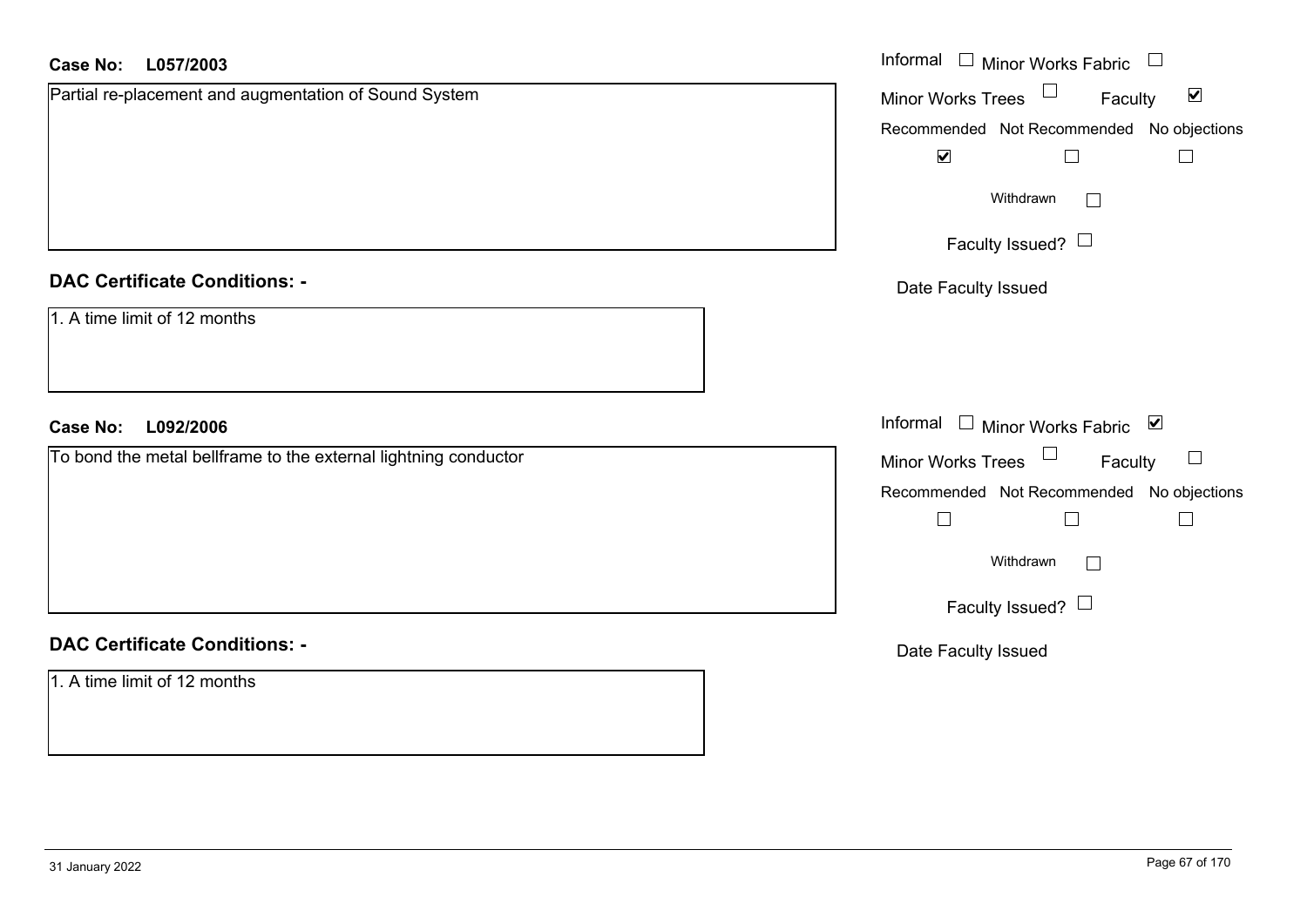| <b>Case No:</b><br>L100/2006                                   | Informal $\Box$ Minor Works Fabric $\Box$                                   |
|----------------------------------------------------------------|-----------------------------------------------------------------------------|
| Repairs to: -<br>1. Lead roof                                  | Minor Works Trees<br>$\blacktriangledown$<br>Faculty                        |
| 2. Masonry                                                     | Recommended Not Recommended No objections                                   |
| 3. Tower parapet door                                          | $\blacktriangledown$<br>$\Box$<br>$\Box$                                    |
|                                                                | Withdrawn                                                                   |
|                                                                | Faculty Issued? Ø                                                           |
| <b>DAC Certificate Conditions: -</b>                           | Date Faculty Issued<br>06/09/2006                                           |
| 1. A time limit of 12 months                                   |                                                                             |
|                                                                |                                                                             |
|                                                                |                                                                             |
|                                                                |                                                                             |
| Case No: L122/2006                                             | Informal $\Box$ Minor Works Fabric $\Box$                                   |
| Make safe North Porch door and frame coming away from the wall | $\Box$<br>Faculty                                                           |
|                                                                | Minor Works Trees $\Box$                                                    |
|                                                                | Recommended Not Recommended No objections<br>$\blacktriangledown$<br>$\Box$ |
|                                                                | Withdrawn<br>$\Box$                                                         |
|                                                                | Faculty Issued?                                                             |
| <b>DAC Certificate Conditions: -</b>                           | Date Faculty Issued                                                         |
| 1. A time limit of 12 months                                   |                                                                             |
|                                                                |                                                                             |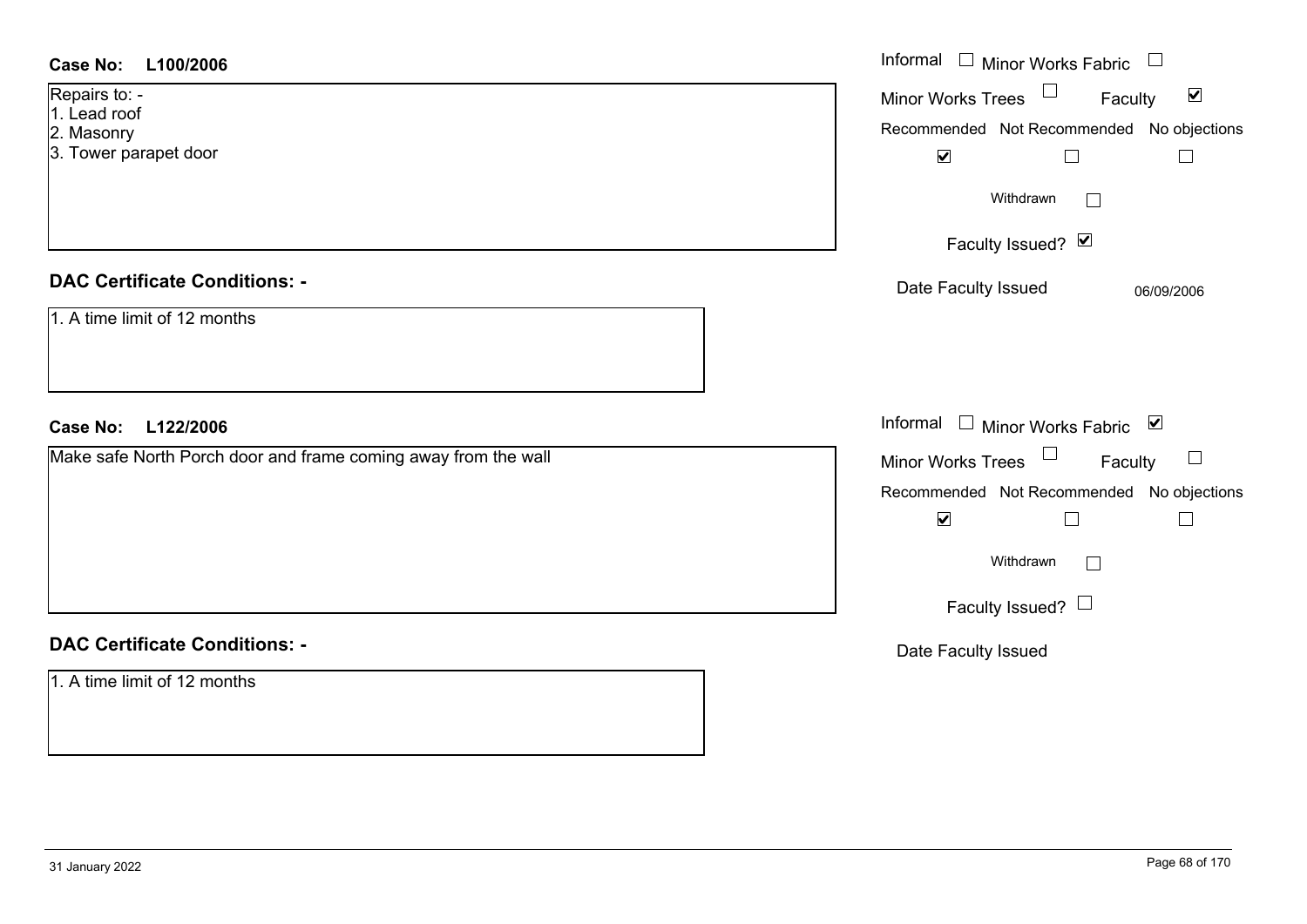| <b>Case No:</b><br>L151/2007                                                                                                            | Informal $\blacksquare$ Minor Works Fabric $\blacksquare$                                                                                                                                 |
|-----------------------------------------------------------------------------------------------------------------------------------------|-------------------------------------------------------------------------------------------------------------------------------------------------------------------------------------------|
| 1. Repairs to South Aisle roof following theft of lead<br>2. To install new carpeting for the Vestry                                    | Minor Works Trees<br>$\blacktriangledown$<br>Faculty<br>Recommended Not Recommended No objections<br>$\blacktriangledown$<br>$\Box$<br>$\Box$                                             |
|                                                                                                                                         | Withdrawn<br>$\overline{\phantom{a}}$                                                                                                                                                     |
|                                                                                                                                         | Faculty Issued? Ø                                                                                                                                                                         |
| <b>DAC Certificate Conditions: -</b><br>1. A time limit of 12 months<br>2. That all lead work must take place under a "Hot Work" Permit | Date Faculty Issued<br>20/11/2007                                                                                                                                                         |
| <b>Case No:</b><br>L157/2007                                                                                                            | Informal $\Box$ Minor Works Fabric $\Box$                                                                                                                                                 |
| Repair & Restoration of the bell frame                                                                                                  | Minor Works Trees<br>$\blacktriangledown$<br>Faculty<br>Recommended Not Recommended No objections<br>$\blacktriangledown$<br>$\Box$<br>$\Box$<br>Withdrawn<br>$\Box$<br>Faculty Issued? Ø |
| <b>DAC Certificate Conditions: -</b>                                                                                                    | Date Faculty Issued<br>20/11/2007                                                                                                                                                         |
| 1. A time limit of 12 months                                                                                                            |                                                                                                                                                                                           |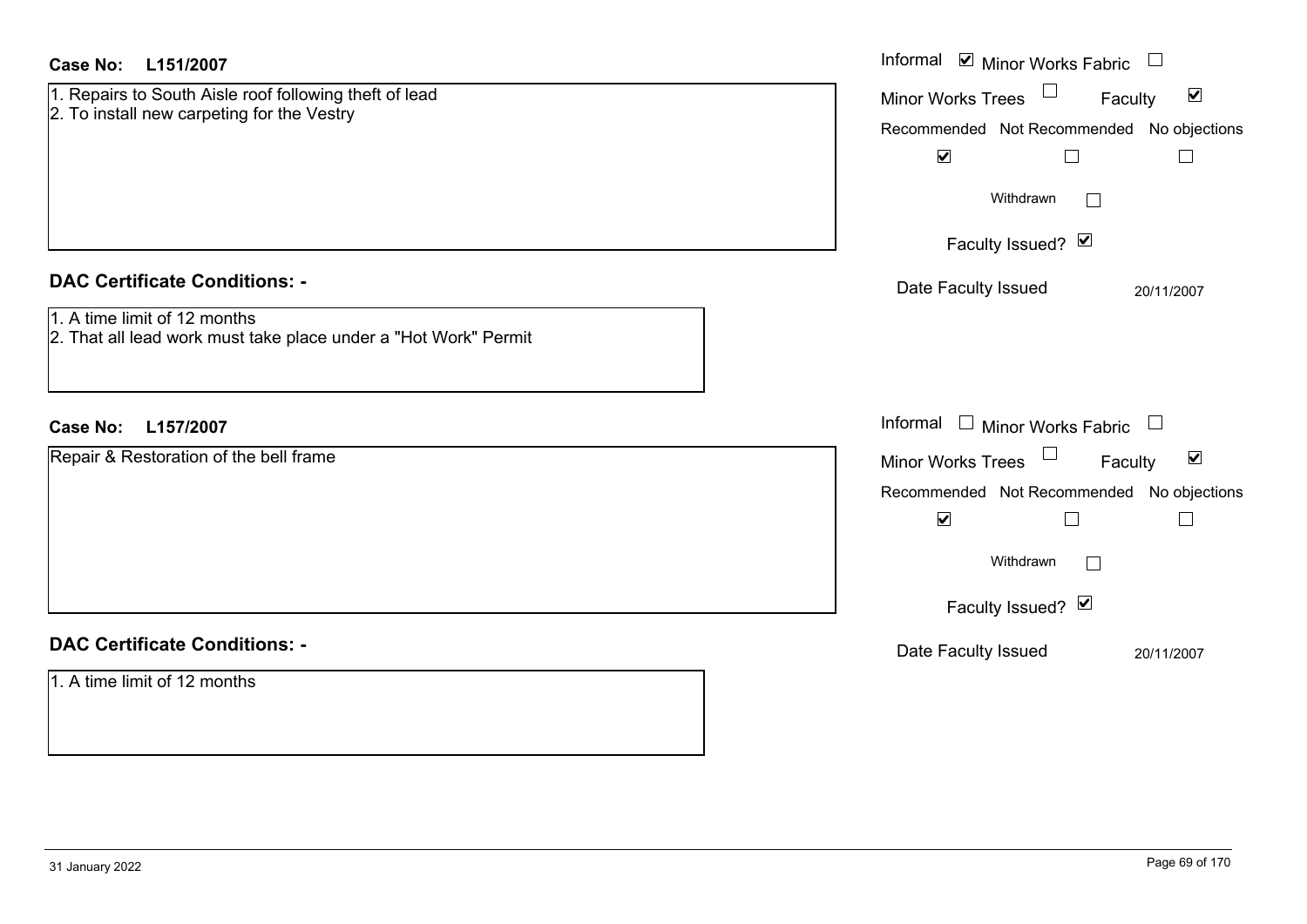| Case No: | L223/2010 |
|----------|-----------|
|----------|-----------|

| <b>DAC Certificate Conditions: -</b>                                                                                                       |  |  |  |
|--------------------------------------------------------------------------------------------------------------------------------------------|--|--|--|
| 1. A time limit of 12 months<br>2. That details of the works are entered in the Log Book so that a record is kept of<br>what has been done |  |  |  |

# **DAC Certificate Conditions: -**

1. That details of the works are entered in the Log Book so that a record is kept of what has been done

| <b>Case No:</b><br>L223/2010                                                                                                               | Informal $\Box$ Minor Works Fabric $\Box$                                                                                       |
|--------------------------------------------------------------------------------------------------------------------------------------------|---------------------------------------------------------------------------------------------------------------------------------|
| Repairs to the roofs                                                                                                                       | $\Box$<br><b>Minor Works Trees</b><br>Faculty<br>Recommended Not Recommended No objections<br>$\blacktriangledown$<br>$\Box$    |
|                                                                                                                                            | Withdrawn<br>$\Box$                                                                                                             |
|                                                                                                                                            | Faculty Issued? $\Box$                                                                                                          |
| <b>DAC Certificate Conditions: -</b>                                                                                                       | Date Faculty Issued                                                                                                             |
| 1. A time limit of 12 months<br>2. That details of the works are entered in the Log Book so that a record is kept of<br>what has been done |                                                                                                                                 |
| L106/2010<br>Case No:                                                                                                                      | Informal $\Box$ Minor Works Fabric $\Box$                                                                                       |
| Repairs to roofs: -<br>1. North Porch<br>2. South Porch                                                                                    | $\Box$<br>$\Box$<br>Minor Works Trees<br>Faculty<br>Recommended Not Recommended No objections<br>$\blacktriangledown$<br>$\Box$ |
|                                                                                                                                            | Withdrawn<br>$\Box$                                                                                                             |
|                                                                                                                                            | Faculty Issued? $\Box$                                                                                                          |
| <b>DAC Certificate Conditions: -</b>                                                                                                       | Date Faculty Issued                                                                                                             |
| 1. That details of the works are entered in the Log Book so that a record is kept of                                                       |                                                                                                                                 |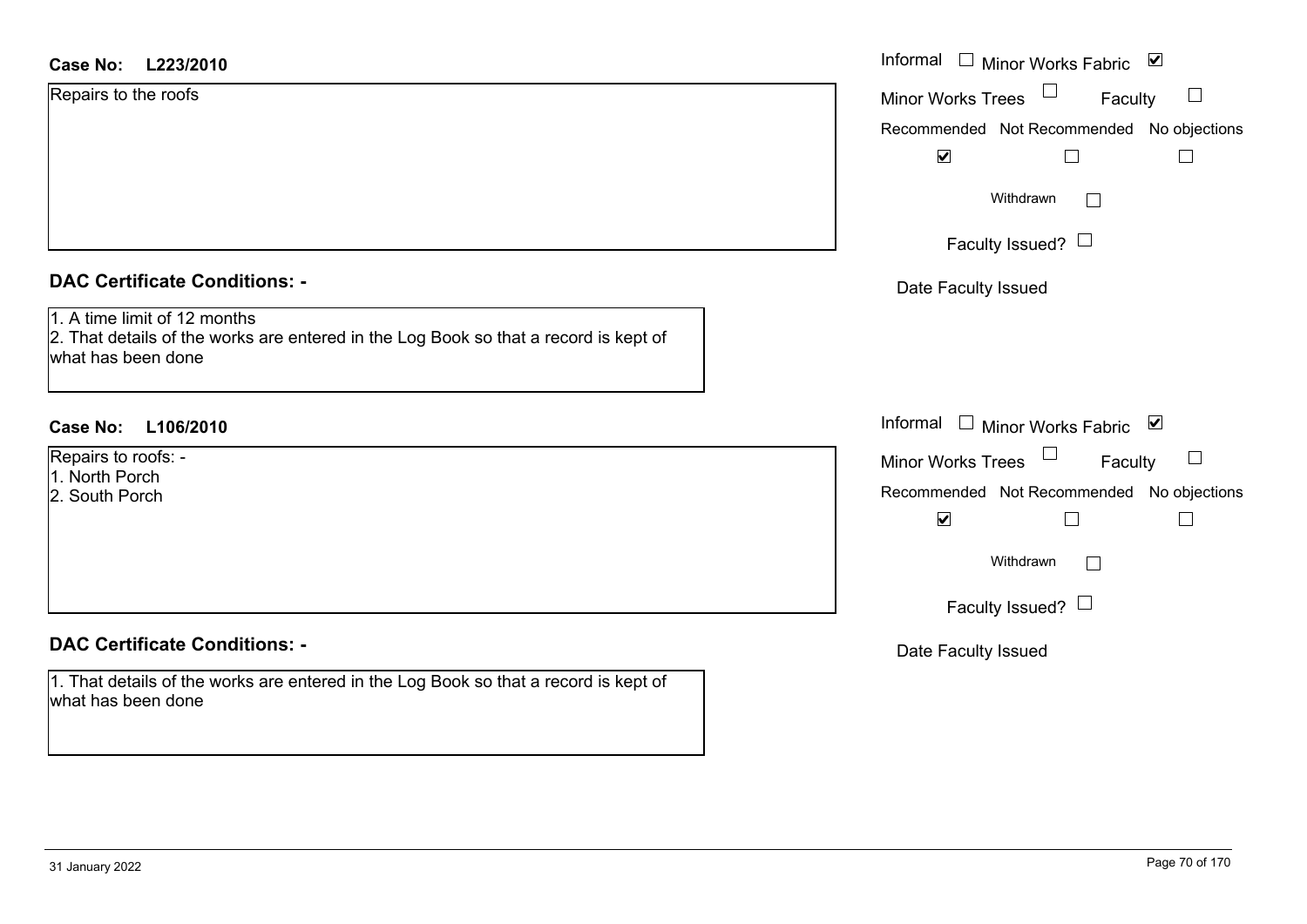| <b>Case No:</b><br>L091/2010                                                                                                                                              | Informal $\quad \Box$ Minor Works Fabric<br>⊻               |
|---------------------------------------------------------------------------------------------------------------------------------------------------------------------------|-------------------------------------------------------------|
| Repairs to the South Porch roof                                                                                                                                           | $\Box$<br><b>Minor Works Trees</b><br>Faculty               |
|                                                                                                                                                                           | Recommended Not Recommended No objections                   |
|                                                                                                                                                                           | $\blacktriangledown$                                        |
|                                                                                                                                                                           | Withdrawn<br>$\Box$                                         |
|                                                                                                                                                                           | Faculty Issued? $\Box$                                      |
| <b>DAC Certificate Conditions: -</b>                                                                                                                                      | Date Faculty Issued                                         |
| 1. That details of the works are entered in the Log Book so that a record is kept of<br>what has been done<br>2. The PCC to submit a quotation from the chosen contractor |                                                             |
| <b>Case No:</b><br>L181/2012                                                                                                                                              | Informal □ Minor Works Fabric                               |
| Repairs to roofs: -<br>1. Organ Chamber                                                                                                                                   | $\blacktriangledown$<br><b>Minor Works Trees</b><br>Faculty |
| 2. East end of: -                                                                                                                                                         | Recommended Not Recommended No objections                   |
| a) South Aisle<br>b) North Aisle                                                                                                                                          | $\blacktriangledown$                                        |
|                                                                                                                                                                           | Withdrawn<br>$\Box$                                         |
|                                                                                                                                                                           | Faculty Issued? Ø                                           |
| <b>DAC Certificate Conditions: -</b>                                                                                                                                      | Date Faculty Issued<br>13/11/2012                           |
| 1. A time limit of 12 months<br>2. That details of the works are entered in the Log Book so that a record is kept of<br>what has been done                                |                                                             |
| 3. That any plumbers marks found on existing lead should be photographed, identified                                                                                      |                                                             |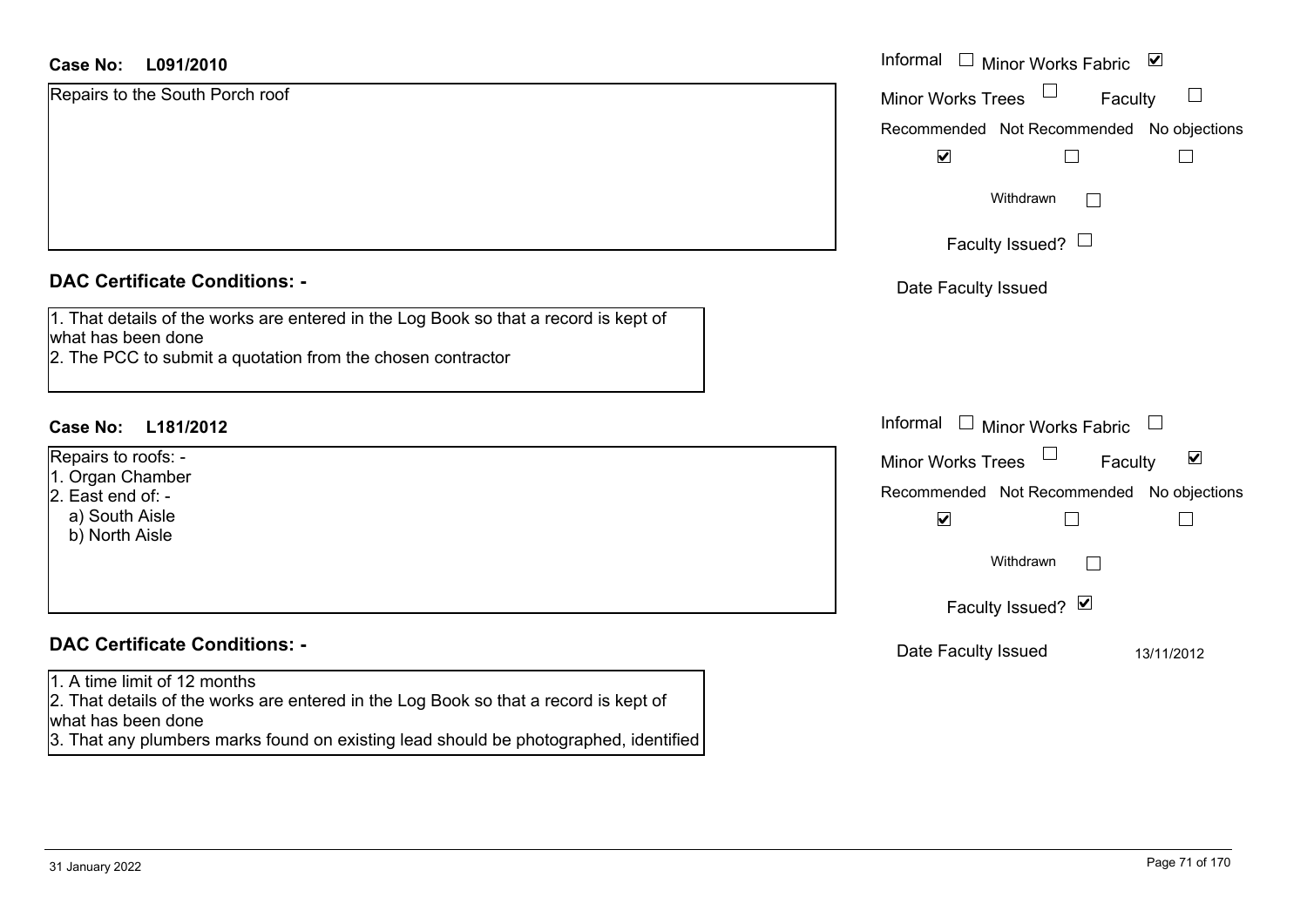| <b>Case No:</b><br>L059/2015                                                                                                                                                                                                        | Informal<br>⊻<br><b>Minor Works Fabric</b>                                     |
|-------------------------------------------------------------------------------------------------------------------------------------------------------------------------------------------------------------------------------------|--------------------------------------------------------------------------------|
| Installation of Broadband into the Choir Vestry                                                                                                                                                                                     | <b>Minor Works Trees</b><br>Faculty                                            |
|                                                                                                                                                                                                                                     | Recommended Not Recommended No objections                                      |
|                                                                                                                                                                                                                                     | $\blacktriangledown$                                                           |
|                                                                                                                                                                                                                                     | Withdrawn<br>$\Box$                                                            |
|                                                                                                                                                                                                                                     | Faculty Issued? $\Box$                                                         |
| <b>DAC Certificate Conditions: -</b>                                                                                                                                                                                                | Date Faculty Issued                                                            |
| 1. A time limit of 12 months<br>2. That details of the works are entered in the Log Book so that a record is kept of<br>what has been done<br>3. That, where possible, all fixings should be made into joints, not stonework, using |                                                                                |
| <b>Case No:</b><br>L189/2015                                                                                                                                                                                                        | Informal<br><b>Minor Works Fabric</b><br>$\begin{array}{c} \hline \end{array}$ |
| 1. Repairs to roofs: -                                                                                                                                                                                                              | $\blacktriangledown$<br><b>Minor Works Trees</b><br>Faculty                    |
| a) South Porch<br>b) North Porch                                                                                                                                                                                                    | Recommended Not Recommended No objections                                      |
| c) South Aisle                                                                                                                                                                                                                      | $\blacktriangledown$<br>$\mathbf{L}$<br>$\mathbf{I}$                           |
| 2. Repairs to Rainwater Goods<br>3. Installation of Roof Alarm                                                                                                                                                                      | Withdrawn<br>$\Box$                                                            |
|                                                                                                                                                                                                                                     | Faculty Issued? Ø                                                              |
| <b>DAC Certificate Conditions: -</b>                                                                                                                                                                                                | Date Faculty Issued<br>27/01/2016                                              |
| 1. That details of the works are entered in the Log Book so that a record is kept of                                                                                                                                                |                                                                                |
| what has been done                                                                                                                                                                                                                  |                                                                                |
| 2. That, as part of the work, the PCC arranges for a CCTV drainage survey to be<br>undertaken                                                                                                                                       |                                                                                |

 $\sim$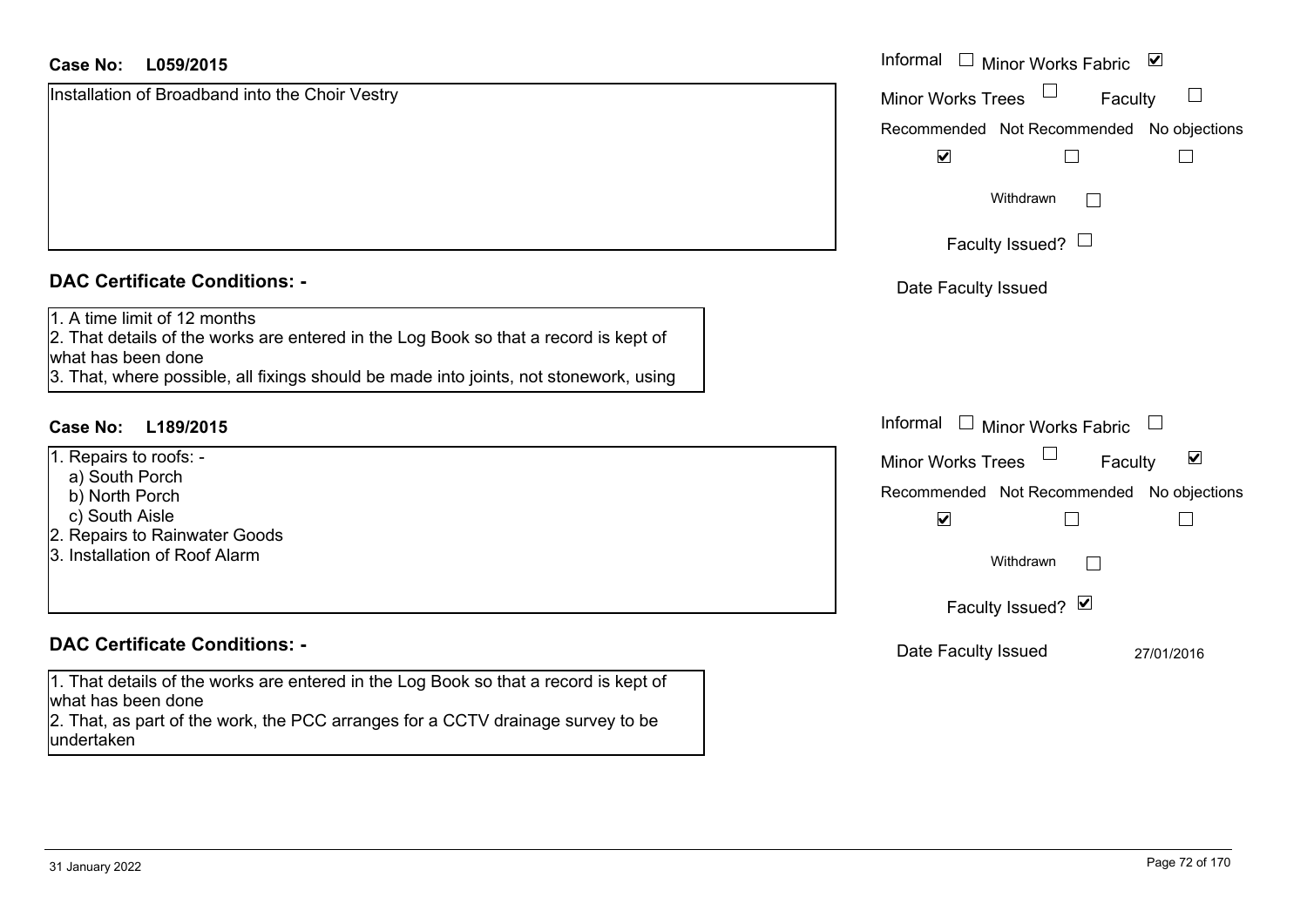| <b>Case No:</b>                                                                                                              | Informal □ Minor Works Fabric                                                          |
|------------------------------------------------------------------------------------------------------------------------------|----------------------------------------------------------------------------------------|
| CONFIRMATORY APPLICATION for works undertaken with Interim Faculty: -                                                        | $\blacktriangledown$<br><b>Minor Works Trees</b><br>Faculty                            |
| Urgent Repairs to the churchyard wall                                                                                        | Recommended Not Recommended No objections<br>$\blacktriangledown$<br>$\vert \ \ \vert$ |
|                                                                                                                              | Withdrawn<br>$\Box$                                                                    |
|                                                                                                                              | Faculty Issued? Ø                                                                      |
| <b>DAC Certificate Conditions: -</b><br>1. That details of the works are entered in the Log Book so that a record is kept of | Date Faculty Issued<br>13/08/2018                                                      |
| what has been done                                                                                                           |                                                                                        |
| <b>Case No:</b>                                                                                                              | Informal<br>□ Minor Works Fabric $\vert \blacktriangleright$                           |
| Replacement of Safe                                                                                                          | Minor Works Trees<br>Faculty<br>$\Box$                                                 |
|                                                                                                                              | Recommended Not Recommended No objections                                              |
|                                                                                                                              | $\blacktriangledown$<br>$\mathsf{L}$                                                   |
|                                                                                                                              | Withdrawn<br>$\perp$                                                                   |
|                                                                                                                              | Faculty Issued? $\Box$                                                                 |
| <b>DAC Certificate Conditions: -</b>                                                                                         | Date Faculty Issued                                                                    |
| 1. That details of the works are entered in the Log Book so that a record is kept of<br>what has been done                   |                                                                                        |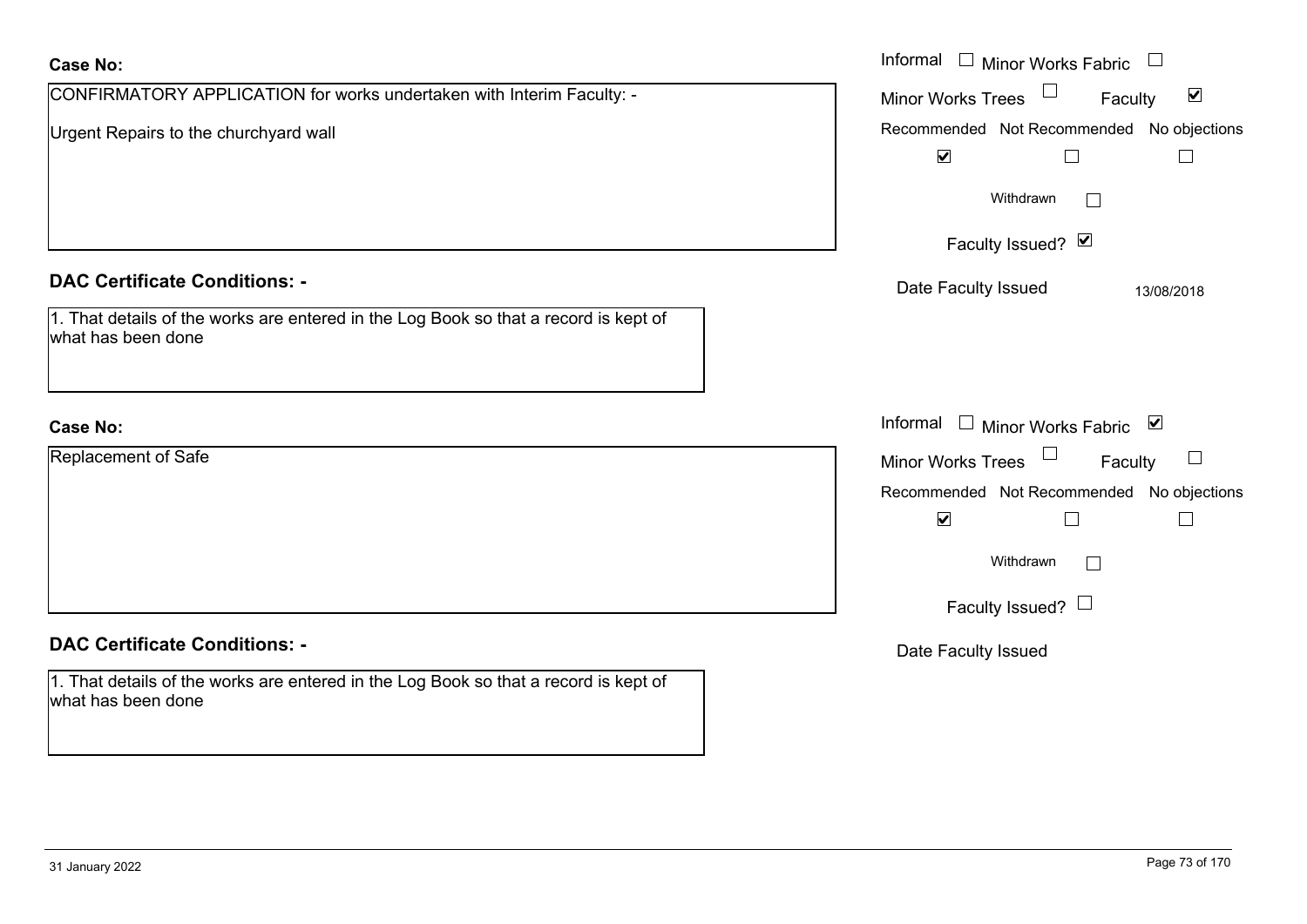| <b>Case No:</b>                                                                                                                                                                                                   | Informal □ Minor Works Fabric ⊠                             |
|-------------------------------------------------------------------------------------------------------------------------------------------------------------------------------------------------------------------|-------------------------------------------------------------|
| Replacement of the Boiler                                                                                                                                                                                         | Minor Works Trees<br>Faculty                                |
|                                                                                                                                                                                                                   | Recommended Not Recommended No objections                   |
|                                                                                                                                                                                                                   | $\blacktriangledown$<br>H                                   |
|                                                                                                                                                                                                                   | Withdrawn                                                   |
|                                                                                                                                                                                                                   | Faculty Issued? $\Box$                                      |
| <b>DAC Certificate Conditions: -</b>                                                                                                                                                                              | Date Faculty Issued                                         |
| 1. That details of the works are entered in the Log Book so that a record is kept of<br>what has been done<br>2. The PCC confirms that the proposed boiler output has been checked against the<br>existing system |                                                             |
| <b>Case No:</b>                                                                                                                                                                                                   | Informal $\Box$ Minor Works Fabric $\Box$                   |
| Repairs to Chancel & sacristy following break in                                                                                                                                                                  | $\blacktriangledown$<br><b>Minor Works Trees</b><br>Faculty |
|                                                                                                                                                                                                                   | Recommended Not Recommended No objections                   |
|                                                                                                                                                                                                                   | $\Box$<br>$\Box$<br>$\overline{\phantom{a}}$                |
|                                                                                                                                                                                                                   | Withdrawn                                                   |
|                                                                                                                                                                                                                   | Faculty Issued? $\Box$                                      |
| <b>DAC Certificate Conditions: -</b>                                                                                                                                                                              | Date Faculty Issued                                         |
| 1. That details of the works are entered in the Log Book so that a record is kept of<br>what has been done                                                                                                        |                                                             |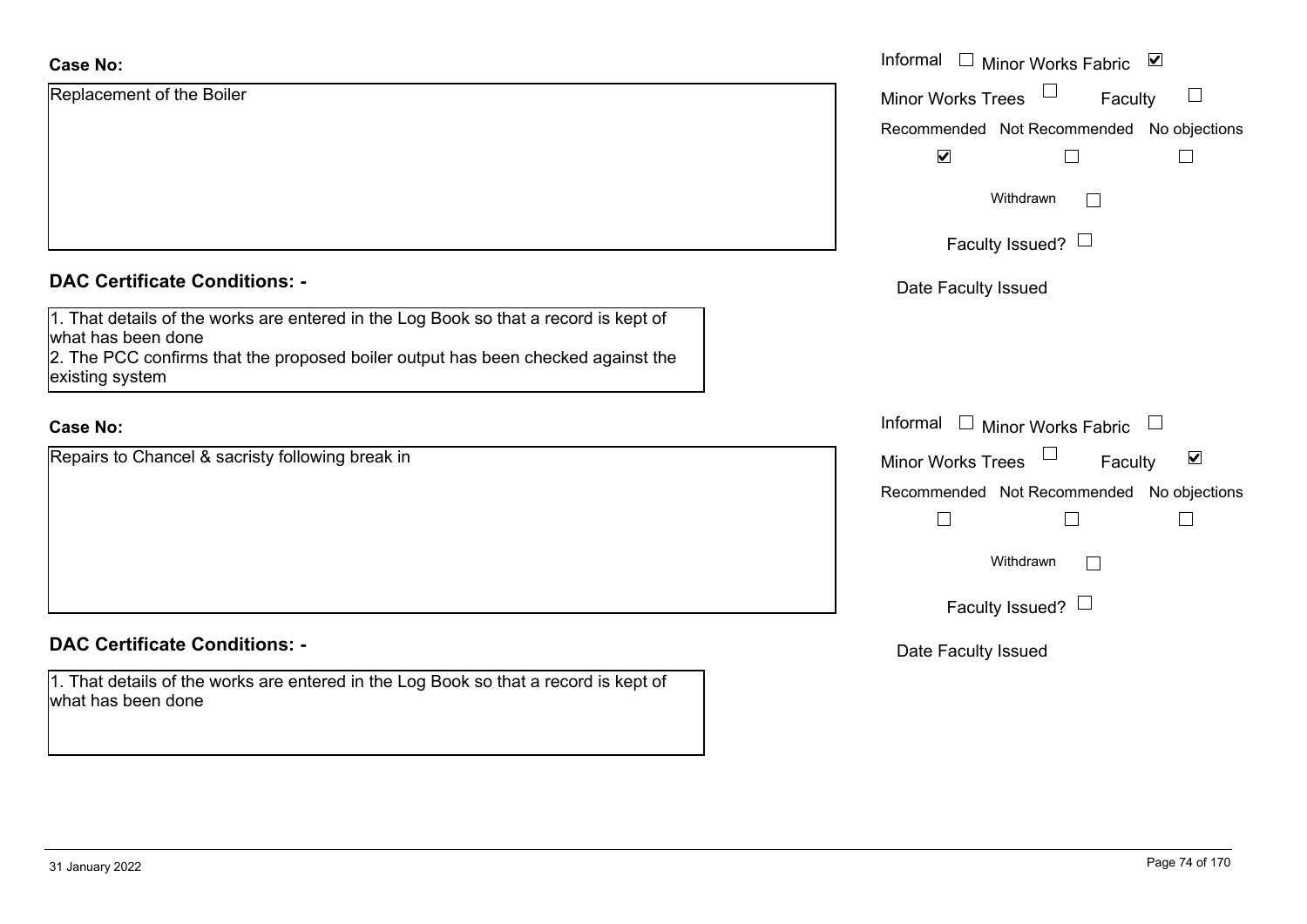CONFIRMATORY APPLICATION for works undertaken: -

Repairs to Chancel door

## **DAC Certificate Conditions: -**

1. That details of the works are entered in the Log Book so that a record is kept of what has been done

|                                            | Informal $\Box$ Minor Works Fabric $\Box$ |
|--------------------------------------------|-------------------------------------------|
| MATORY APPLICATION for works undertaken: - | Minor Works Trees $\Box$<br>Faculty<br>⊻  |
| o Chancel door                             | Recommended Not Recommended No objections |
|                                            |                                           |
|                                            | Withdrawn<br>$\blacktriangledown$         |
|                                            | Faculty Issued? L                         |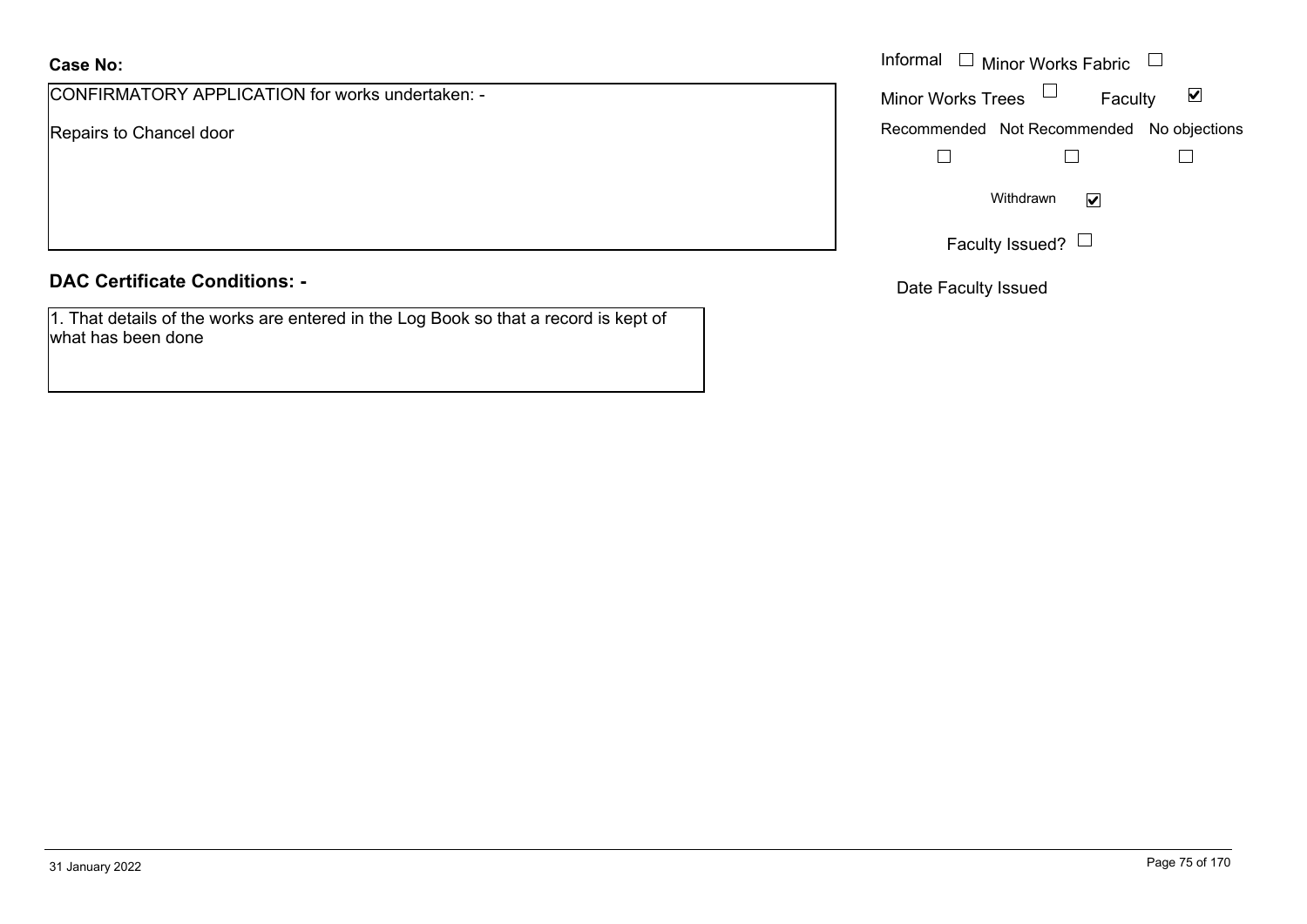#### **10411 Wigston Magna, St Wistan**

| <b>Case No:</b><br>L111/2005                                                                     | Informal<br><b>Minor Works Fabric</b>                       |
|--------------------------------------------------------------------------------------------------|-------------------------------------------------------------|
| Works to the trees as listed in the letter, 12 October 2005, from the Borough of Oadby & Wigston | <b>Minor Works Trees</b><br>$\blacktriangledown$<br>Faculty |
|                                                                                                  | Recommended Not Recommended No objections                   |
|                                                                                                  | $\blacktriangledown$                                        |
|                                                                                                  | Withdrawn<br>$\mathbf{I}$                                   |
|                                                                                                  | Faculty Issued? Ø                                           |
| <b>DAC Certificate Conditions: -</b>                                                             | Date Faculty Issued<br>03/01/2006                           |
| 1. A time limit of 12 months                                                                     |                                                             |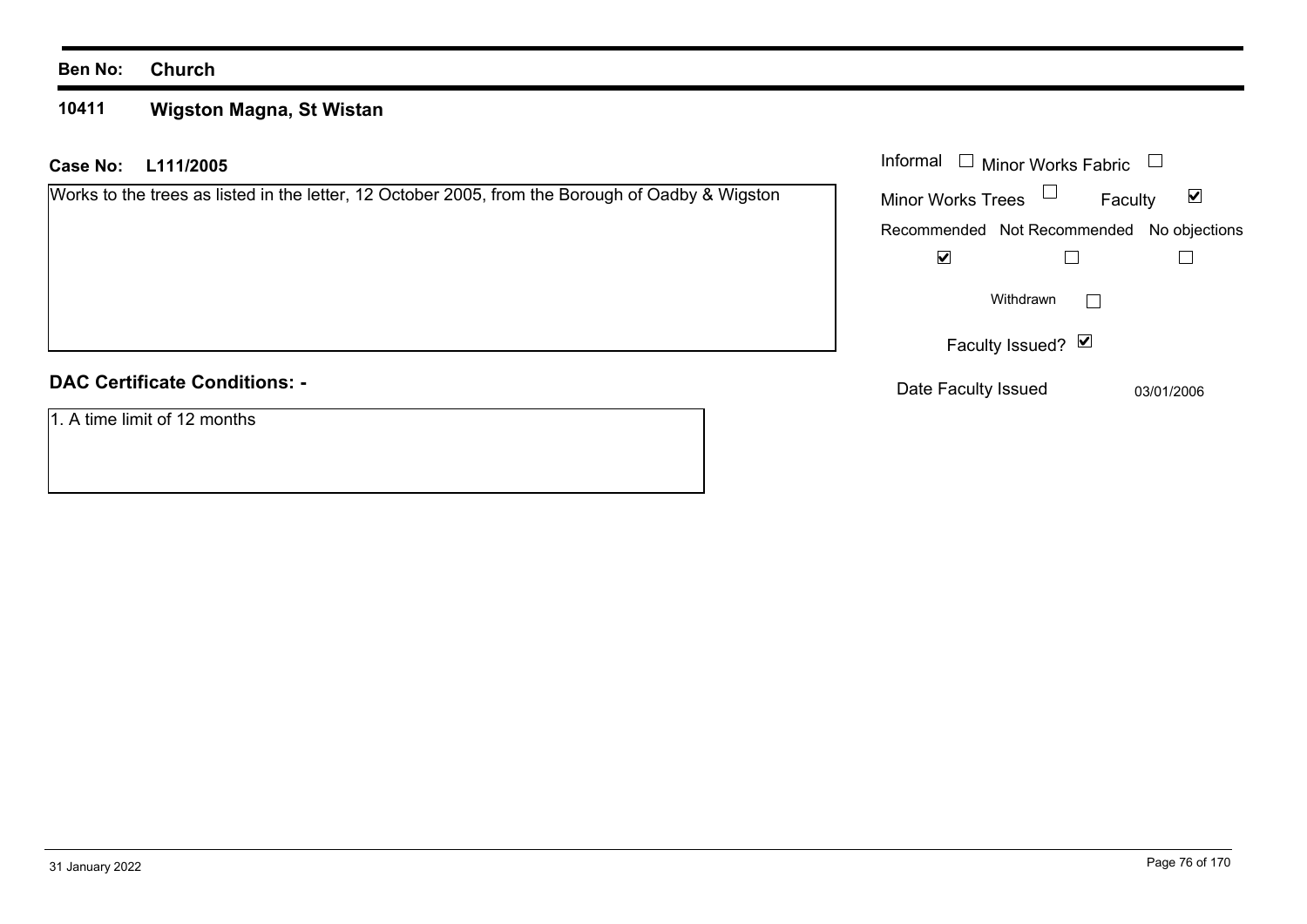| Case No:<br>L118/2005                                              | Informal<br>$\Box$ Minor Works Fabric $\;\cup\;$     |
|--------------------------------------------------------------------|------------------------------------------------------|
| Refurbishment of existing path from Church Nook to the church      | Minor Works Trees<br>$\blacktriangledown$<br>Faculty |
|                                                                    | Recommended Not Recommended No objections            |
|                                                                    | $\blacktriangledown$<br>$\Box$<br>$\Box$             |
|                                                                    | Withdrawn                                            |
|                                                                    | Faculty Issued? Ø                                    |
| <b>DAC Certificate Conditions: -</b>                               | Date Faculty Issued<br>03/01/2006                    |
| 1. A time limit of 12 months                                       |                                                      |
|                                                                    |                                                      |
|                                                                    |                                                      |
| <b>Case No:</b><br>L101/2006                                       | Informal $\Box$ Minor Works Fabric $\Box$            |
| 1. Repair of tower parapet door                                    | Minor Works Trees<br>$\blacktriangledown$<br>Faculty |
| 2. Replacement of bird guards<br>3. Easing of tower access hatches | Recommended Not Recommended No objections            |
| 4. Replacement of rainwater goods                                  | $\blacktriangledown$<br>$\Box$<br>$\Box$             |
| 5. Repairs to slate roof<br>6. Masonry re-pointing                 | Withdrawn                                            |
|                                                                    | Faculty Issued? Ø                                    |
| <b>DAC Certificate Conditions: -</b>                               | Date Faculty Issued<br>06/09/2006                    |
| 1. A time limit of 12 months                                       |                                                      |
|                                                                    |                                                      |
|                                                                    |                                                      |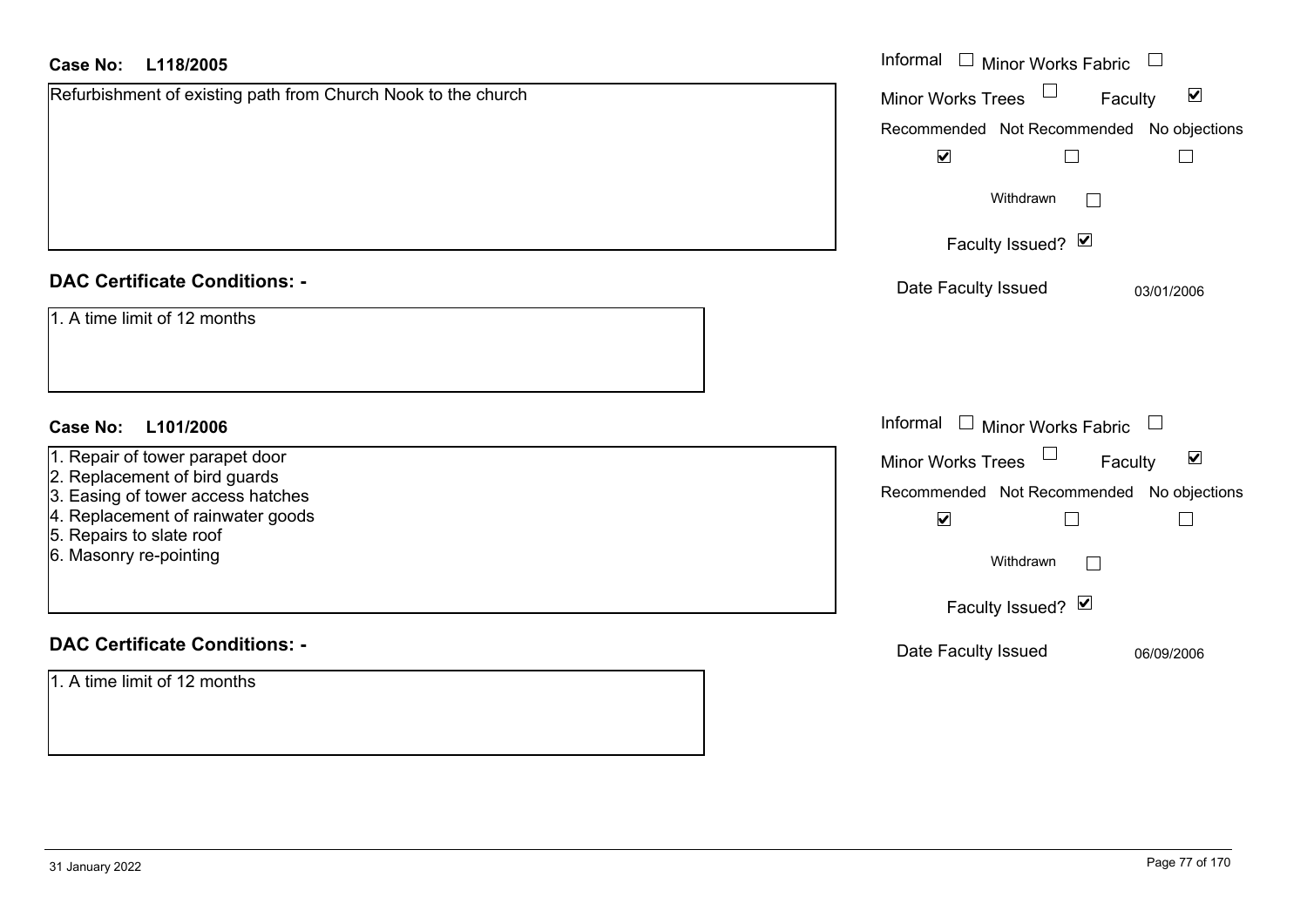| Case No:<br>L049/2007                                                                                                                                                                                                               | Informal $\Box$ Minor Works Fabric $\Box$            |
|-------------------------------------------------------------------------------------------------------------------------------------------------------------------------------------------------------------------------------------|------------------------------------------------------|
| Re-decoration of internal walls of church in broken white colour                                                                                                                                                                    | Minor Works Trees<br>Faculty                         |
|                                                                                                                                                                                                                                     | Recommended Not Recommended No objections            |
|                                                                                                                                                                                                                                     | $\overline{\phantom{a}}$                             |
|                                                                                                                                                                                                                                     | Withdrawn<br>$\mathbf{L}$                            |
|                                                                                                                                                                                                                                     | Faculty Issued? $\Box$                               |
| <b>DAC Certificate Conditions: -</b>                                                                                                                                                                                                | Date Faculty Issued                                  |
| 1. A time limit of 12 months                                                                                                                                                                                                        |                                                      |
| <b>Case No:</b><br>L138/2008                                                                                                                                                                                                        | Informal ⊠ Minor Works Fabric □                      |
| 1. Removal $of:-$                                                                                                                                                                                                                   | $\blacktriangledown$<br>Minor Works Trees<br>Faculty |
| a) 3 existing wall mounted Quartz ray heaters                                                                                                                                                                                       | Recommended Not Recommended No objections            |
| b) 4 exisitng wall mounted Infrared heaters<br>2. Installation of 6 Redring Sunquartz 3.0KW heaters                                                                                                                                 | $\blacktriangledown$<br>$\Box$                       |
| 3. Modification / replacement of wiring as necessary                                                                                                                                                                                |                                                      |
| 4. Removal of time-switch and switch fuses for existing heaters and modification of the existing heating<br>distribution board as necessary                                                                                         | Withdrawn                                            |
|                                                                                                                                                                                                                                     | Faculty Issued? Ø                                    |
| <b>DAC Certificate Conditions: -</b>                                                                                                                                                                                                | Date Faculty Issued<br>03/11/2008                    |
| 1. A time limit of 12 months<br>2. That details of the works are entered in the Log Book so that a record is kept of<br>what has been done<br>3. That, where possible, all fixings should be made into joints, not stonework, using |                                                      |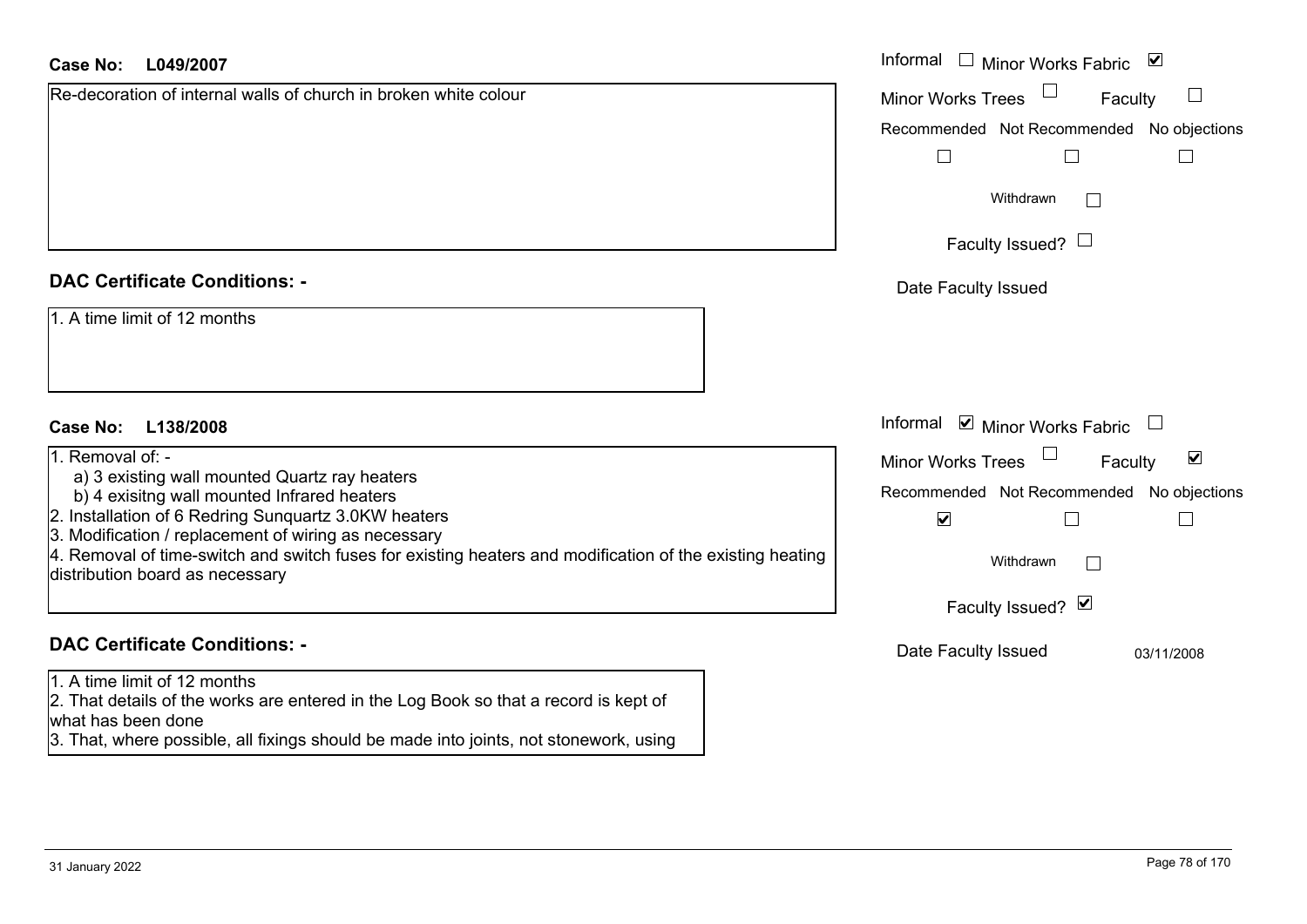# Re-pollarding of 7 Lime Trees along the northern boundary **Case No:**Informal

# **DAC Certificate Conditions: -**

1. That details of the works are entered in the Log Book so that a record is kept of what has been done

2. Work should avoid disturbance to nesting birds. Birds can nest in many places including buildings, trees, shrubs dense ivy, and bramble/rose scrub. Nesting birds

## **Case No:**

Repairs to: -

- 1. Rainwater Disposal System
- 2. Churchyard Wall

# **DAC Certificate Conditions: -**

1. That details of the works are entered in the Log Book so that a record is kept of what has been done

|                                                                                                                                                                                                                                                   | Informal □ Minor Works Fabric                 |
|---------------------------------------------------------------------------------------------------------------------------------------------------------------------------------------------------------------------------------------------------|-----------------------------------------------|
| ding of 7 Lime Trees along the northern boundary                                                                                                                                                                                                  | $\vee$<br><b>Minor Works Trees</b><br>Faculty |
|                                                                                                                                                                                                                                                   | Recommended Not Recommended No objections     |
|                                                                                                                                                                                                                                                   | $\blacktriangledown$                          |
|                                                                                                                                                                                                                                                   | Withdrawn                                     |
|                                                                                                                                                                                                                                                   | Faculty Issued? $\Box$                        |
| rtificate Conditions: -                                                                                                                                                                                                                           | Date Faculty Issued                           |
| etails of the works are entered in the Log Book so that a record is kept of<br>been done<br>should avoid disturbance to nesting birds. Birds can nest in many places<br>buildings, trees, shrubs dense ivy, and bramble/rose scrub. Nesting birds |                                               |
|                                                                                                                                                                                                                                                   | Informal □ Minor Works Fabric ⊠               |
| 0:                                                                                                                                                                                                                                                | <b>Minor Works Trees</b><br>Faculty           |
| ater Disposal System<br>าyard Wall                                                                                                                                                                                                                | Recommended Not Recommended No objections     |
|                                                                                                                                                                                                                                                   | $\blacktriangledown$                          |
|                                                                                                                                                                                                                                                   | Withdrawn                                     |
|                                                                                                                                                                                                                                                   | Faculty Issued? $\Box$                        |
| rtificate Conditions: -                                                                                                                                                                                                                           | Date Faculty Issued                           |
| etails of the works are entered in the Log Book so that a record is kept of                                                                                                                                                                       |                                               |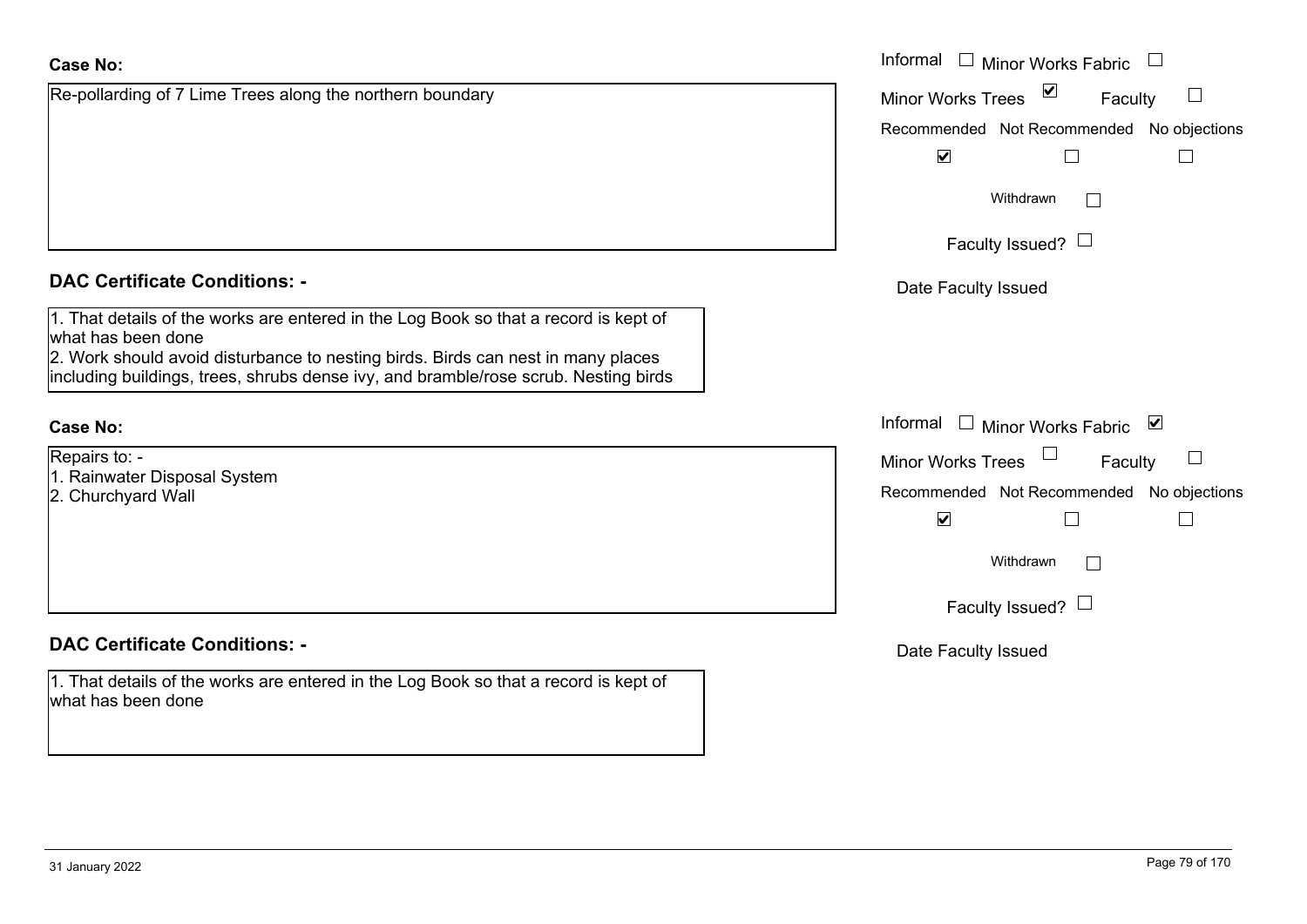Retrospective / Confirmatory application: -

High priority tree works to common Lime (Tilia x europaea) comprising releasing the failed stem and pollarding the remaining stem to 6m

## **DAC Certificate Conditions: -**

| 1. That details of the works are entered in the Log Book so that a record is kept of |  |
|--------------------------------------------------------------------------------------|--|
| what has been done                                                                   |  |

## **Case No:**

Re-building of collapsed south Chancel wall

## **DAC Certificate Conditions: -**

1. That details of the works are entered in the Log Book so that a record is kept of what has been done

2. Any stone that is replaced should be checked for signs of re-use, masons' marks, graffiti etc. and if any are identified, contact the Diocesan Archaeological Advisor.

|                                                                                                                          | Informal $\square$<br>Minor Works Fabric $\Box$                   |
|--------------------------------------------------------------------------------------------------------------------------|-------------------------------------------------------------------|
| ctive / Confirmatory application: -                                                                                      | $\blacktriangledown$<br>Minor Works Trees<br>Faculty              |
| rity tree works to common Lime (Tilia x europaea) comprising releasing the failed stem and<br>g the remaining stem to 6m | Recommended Not Recommended No objections                         |
|                                                                                                                          | Withdrawn                                                         |
|                                                                                                                          | Faculty Issued? $\Box$                                            |
| rtificate Conditions: -                                                                                                  | Date Faculty Issued                                               |
| etails of the works are entered in the Log Book so that a record is kept of<br>been done                                 |                                                                   |
|                                                                                                                          | Informal $\Box$<br>Minor Works Fabric ⊠                           |
| ng of collapsed south Chancel wall                                                                                       | Minor Works Trees<br>Faculty                                      |
|                                                                                                                          | Recommended Not Recommended No objections<br>$\blacktriangledown$ |
|                                                                                                                          | Withdrawn                                                         |
|                                                                                                                          | Faculty Issued? $\Box$                                            |
| rtificate Conditions: -                                                                                                  | Date Faculty Issued                                               |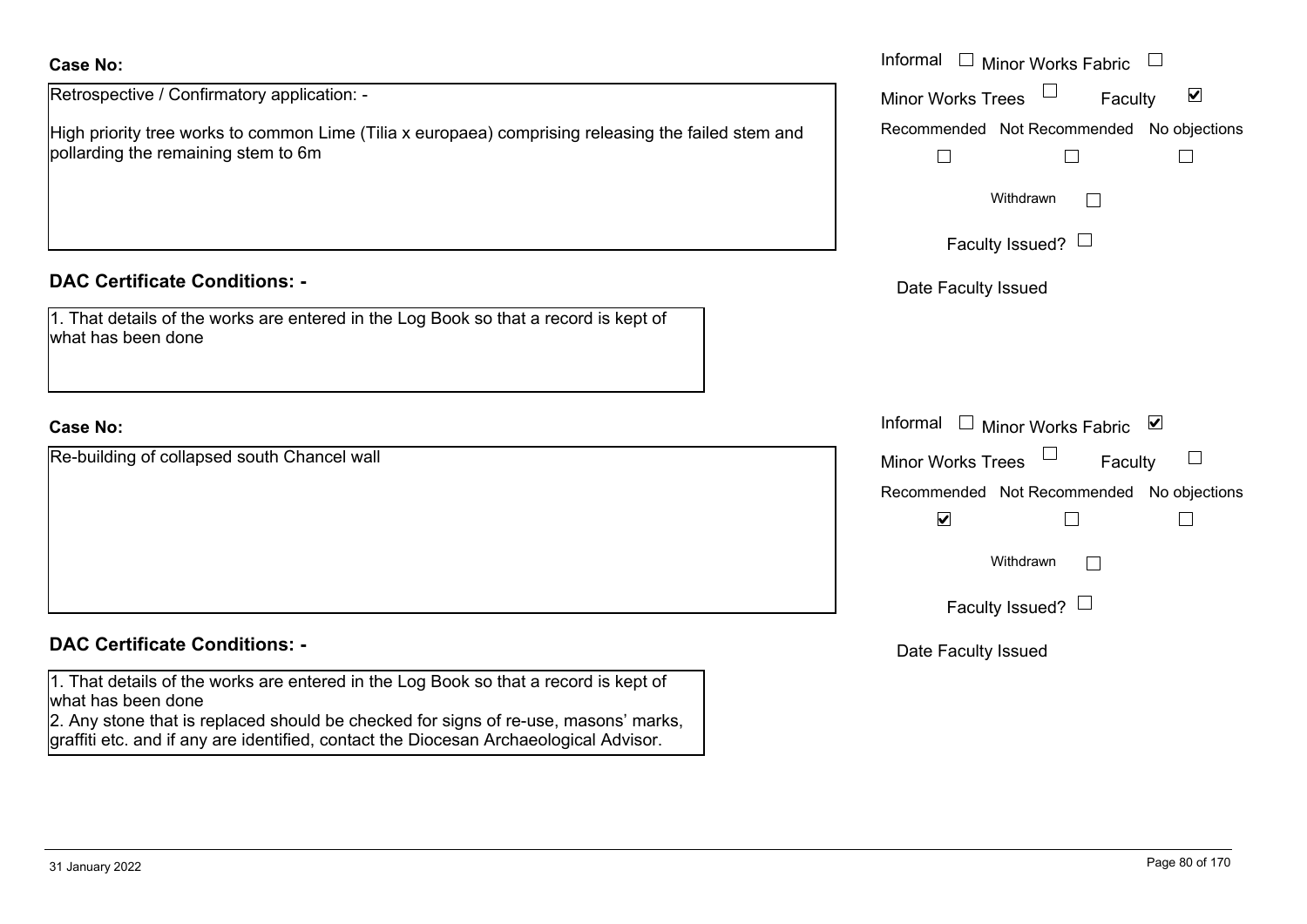#### **20411 Wigston Parva, St Mary the Virgin**

| Case No:<br>L062/2010                                                                                                                      | Informal<br><b>Minor Works Fabric</b>        |
|--------------------------------------------------------------------------------------------------------------------------------------------|----------------------------------------------|
| 1. Demolish and re-build Bellcote                                                                                                          | ☑<br>Minor Works Trees<br>Faculty            |
| 2. Repair roof structure and tiling                                                                                                        | Recommended Not Recommended<br>No objections |
|                                                                                                                                            | ⊻                                            |
|                                                                                                                                            | Withdrawn                                    |
|                                                                                                                                            | Faculty Issued? Ø                            |
| <b>DAC Certificate Conditions: -</b>                                                                                                       | Date Faculty Issued<br>21/07/2010            |
| 1. A time limit of 12 months<br>2. That details of the works are entered in the Log Book so that a record is kept of<br>what has been done |                                              |

3. That a photographic record of the bellcote must be undertaken prior to its removal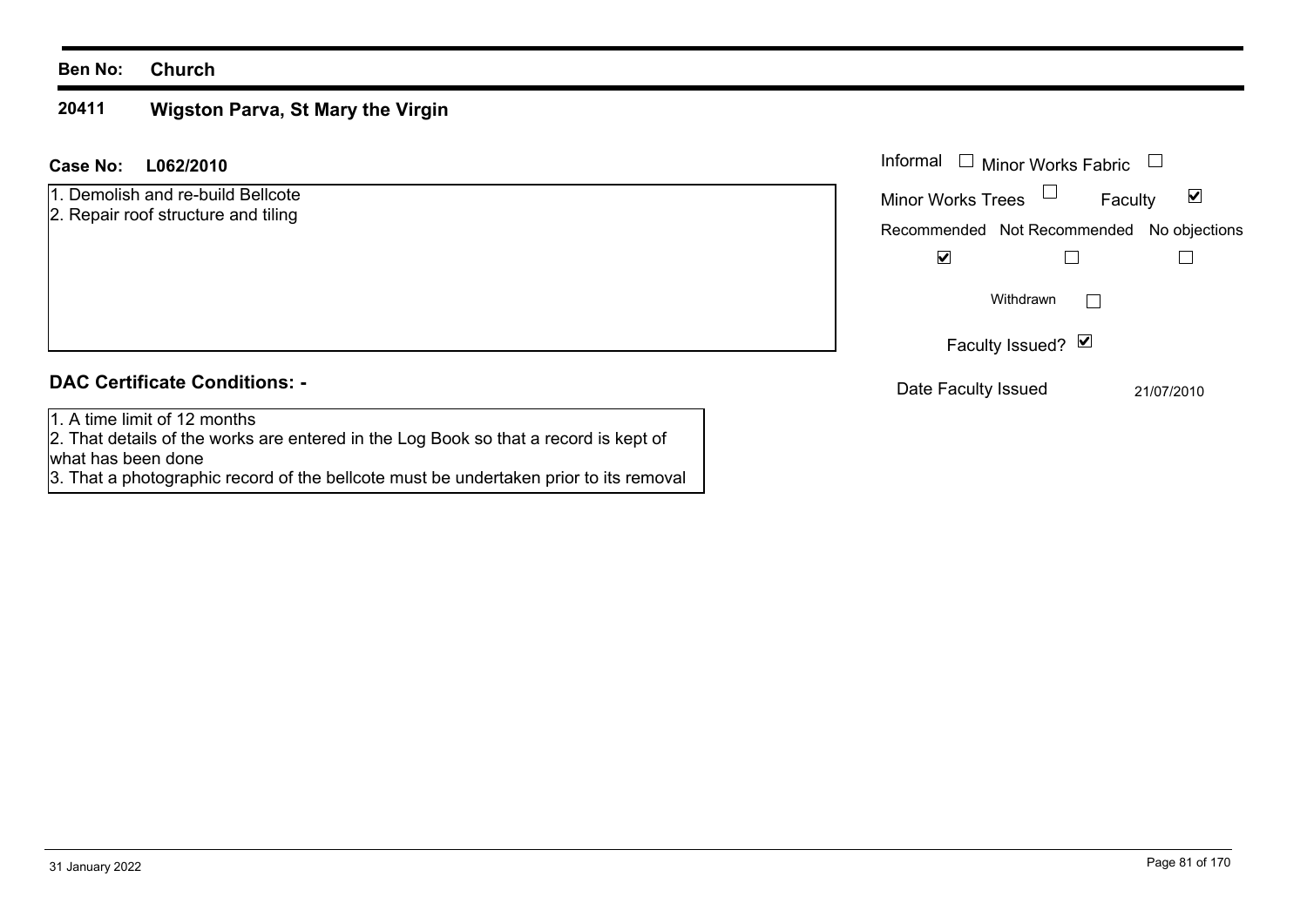| <b>Case No:</b>                                                                                                                                                                                 | Informal □ Minor Works Fabric                                                            |
|-------------------------------------------------------------------------------------------------------------------------------------------------------------------------------------------------|------------------------------------------------------------------------------------------|
| Renewal of the Electrical System                                                                                                                                                                | $\blacktriangledown$<br>Minor Works Trees<br>Faculty                                     |
|                                                                                                                                                                                                 | Recommended Not Recommended No objections                                                |
|                                                                                                                                                                                                 | $\blacktriangledown$                                                                     |
|                                                                                                                                                                                                 | Withdrawn<br>$\mathbb{R}^n$                                                              |
|                                                                                                                                                                                                 | Faculty Issued? Ø                                                                        |
| <b>DAC Certificate Conditions: -</b>                                                                                                                                                            | Date Faculty Issued<br>15/02/2018                                                        |
| 1. That details of the works are entered in the Log Book so that a record is kept of<br>what has been done                                                                                      |                                                                                          |
| 2. That an updated Electrical Condition Report is commissioned, and submitted to the<br>DAC Secretary, after the installation                                                                   |                                                                                          |
| <b>Case No:</b>                                                                                                                                                                                 | Informal<br>$\Box$<br><b>Minor Works Fabric</b><br>$\begin{array}{c} \hline \end{array}$ |
| CONFIRMATORY APPLICATION for works undertaken: -                                                                                                                                                | $\blacktriangledown$<br><b>Minor Works Trees</b><br>Faculty                              |
| Re-decoration of the church interior                                                                                                                                                            | Recommended Not Recommended No objections                                                |
|                                                                                                                                                                                                 | $\overline{\mathbf{v}}$                                                                  |
|                                                                                                                                                                                                 | Withdrawn<br>$\overline{a}$                                                              |
|                                                                                                                                                                                                 | Faculty Issued? $\Box$                                                                   |
| <b>DAC Certificate Conditions: -</b>                                                                                                                                                            | Date Faculty Issued<br>26/07/2019                                                        |
| 1. That details of the works are entered in the Log Book so that a record is kept of<br>what has been done<br>2. That the PCC monitors the performance of the re-decoration and reports back to |                                                                                          |
| the DAC on a regular basis                                                                                                                                                                      |                                                                                          |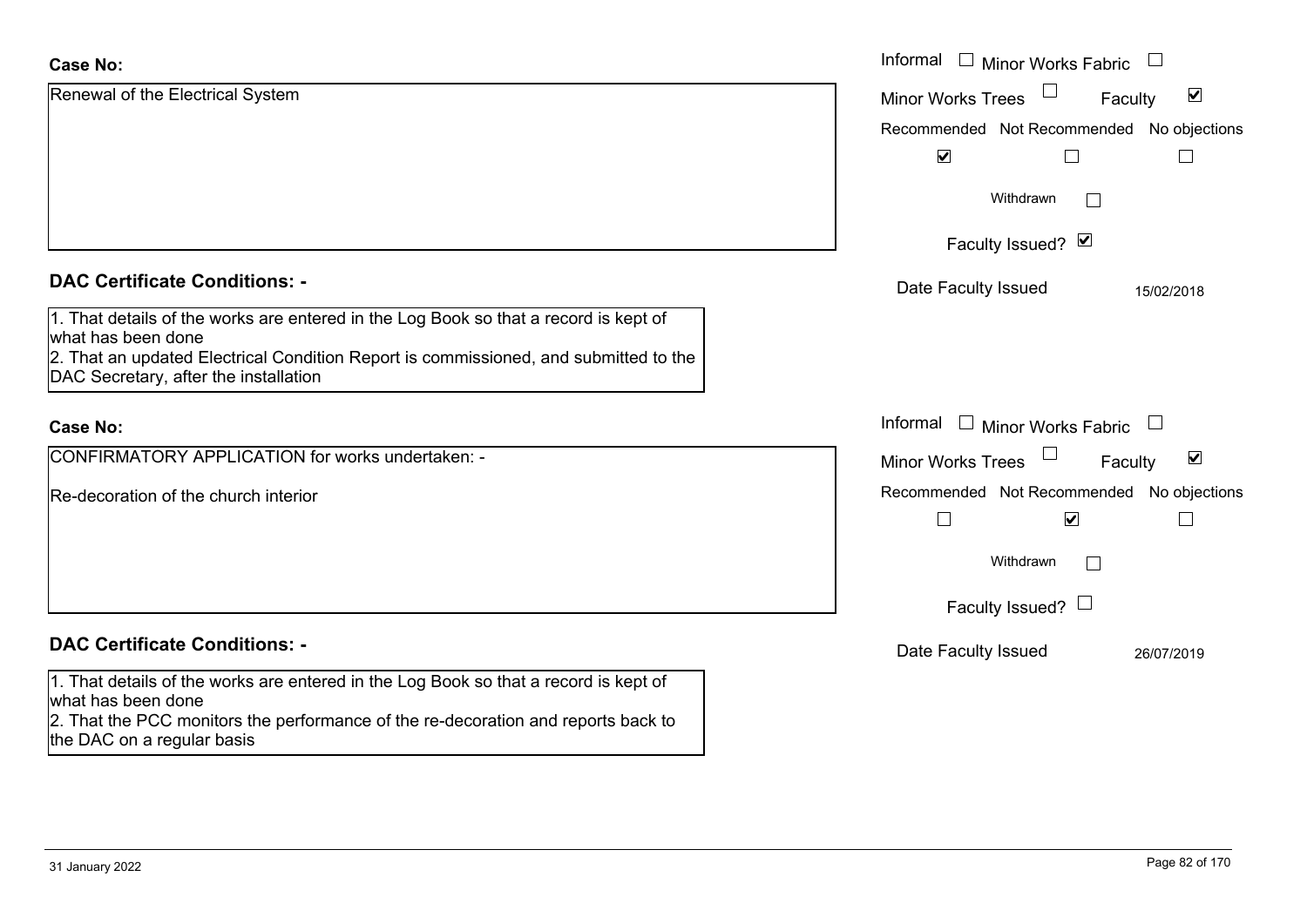# **Wigston, Welford Road (Local Authority) Cemetery**

|  | No applications for minor Works / Informal Advice / Faculty have been made |  |  |  |  |  |  |  |  |
|--|----------------------------------------------------------------------------|--|--|--|--|--|--|--|--|
|--|----------------------------------------------------------------------------|--|--|--|--|--|--|--|--|

## **DAC Certificate Conditions: -**

1. A time limit of 12 months

|                                                                    | Informal $\Box$ Minor Works Fabric $\Box$ |  |  |
|--------------------------------------------------------------------|-------------------------------------------|--|--|
| cations for minor Works / Informal Advice / Faculty have been made | Minor Works Trees $\Box$<br>Faculty       |  |  |
|                                                                    | Recommended Not Recommended No objections |  |  |
|                                                                    |                                           |  |  |
|                                                                    | Withdrawn<br>$\mathbf{L}$                 |  |  |
|                                                                    | Faculty Issued? $\Box$                    |  |  |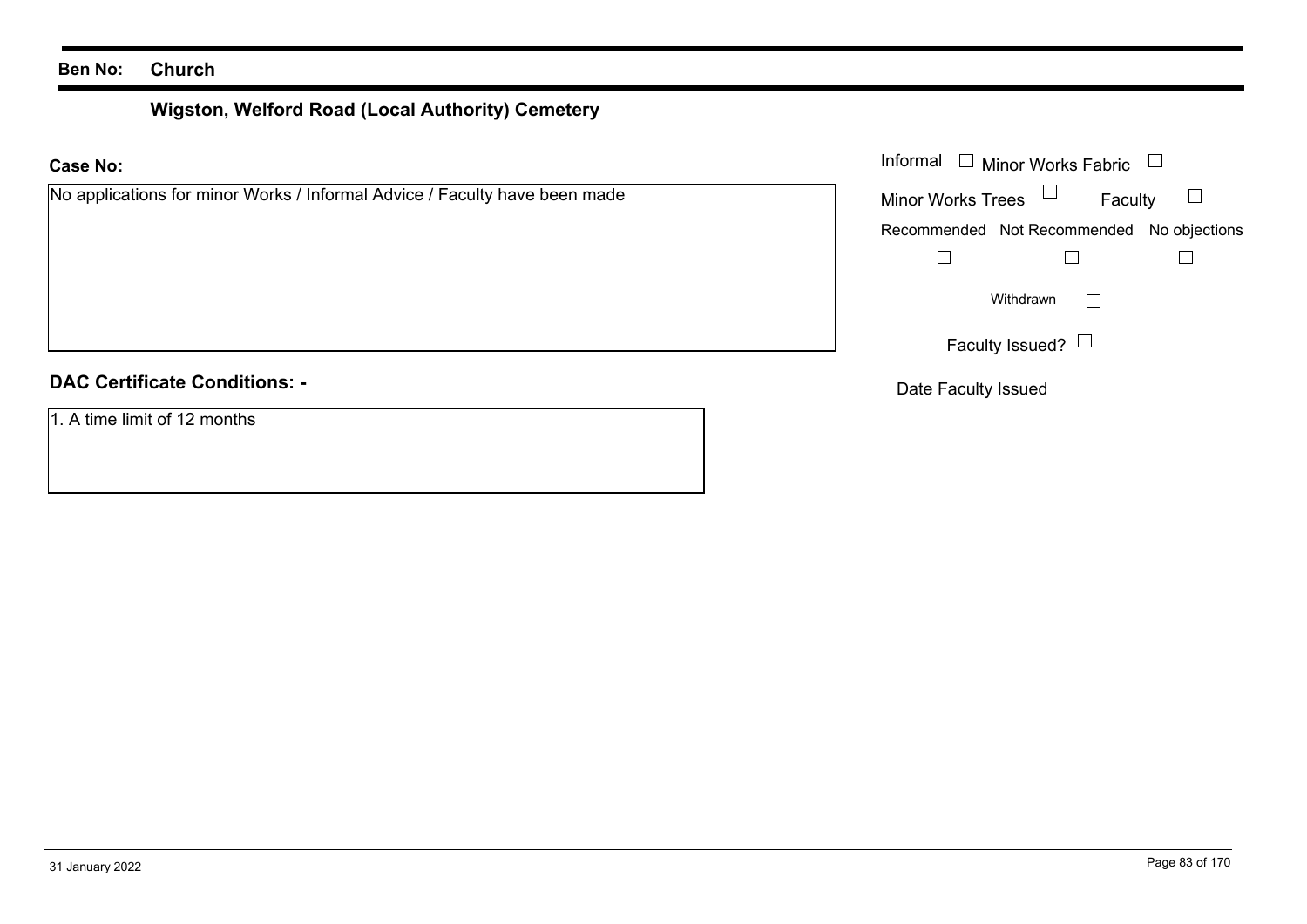## **Willesley, St Thomas**

**Case No:**

|  | No application for List A / List B / Faculty received |  |  |  |  |  |
|--|-------------------------------------------------------|--|--|--|--|--|
|--|-------------------------------------------------------|--|--|--|--|--|

## **DAC Certificate Conditions: -**

1. That details of the works are entered in the Log Book so that a record is kept of what has been done

|                                               | Informal $\Box$ Minor Works Fabric $\Box$ |
|-----------------------------------------------|-------------------------------------------|
| cation for List A / List B / Faculty received | Faculty<br>Minor Works Trees              |
|                                               | Recommended Not Recommended No objections |
|                                               |                                           |
|                                               | Withdrawn                                 |
|                                               | Faculty Issued? $\Box$                    |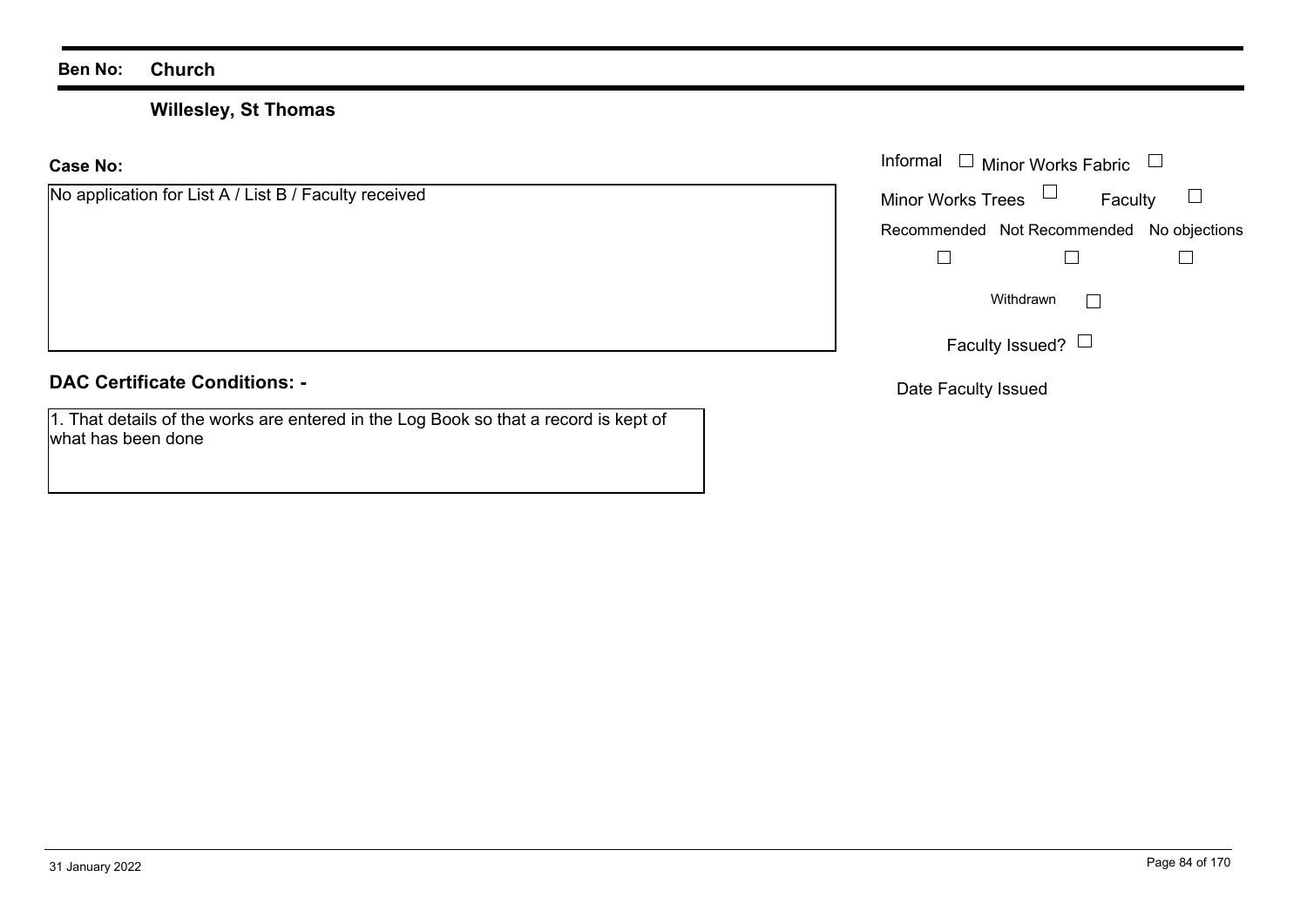Regarding the old gravestones at St Thomas Church, Willesley currently laid flat: -

- 1. The lifting
- 2. Repairing
- 3. Attaching them to the outside face of the old courtyard wall

## **DAC Certificate Conditions: -**

1. That details of the works are entered in the Log Book so that a record is kept of what has been done

|                                                                             | Informal $\Box$ Minor Works Fabric $\Box$ |
|-----------------------------------------------------------------------------|-------------------------------------------|
| g the old gravestones at St Thomas Church, Willesley currently laid flat: - | ⊻<br><b>Minor Works Trees</b><br>Faculty  |
| ting<br>ing<br>ing them to the outside face of the old courtyard wall       | Recommended Not Recommended No objections |
|                                                                             | Withdrawn                                 |
|                                                                             | Faculty Issued?                           |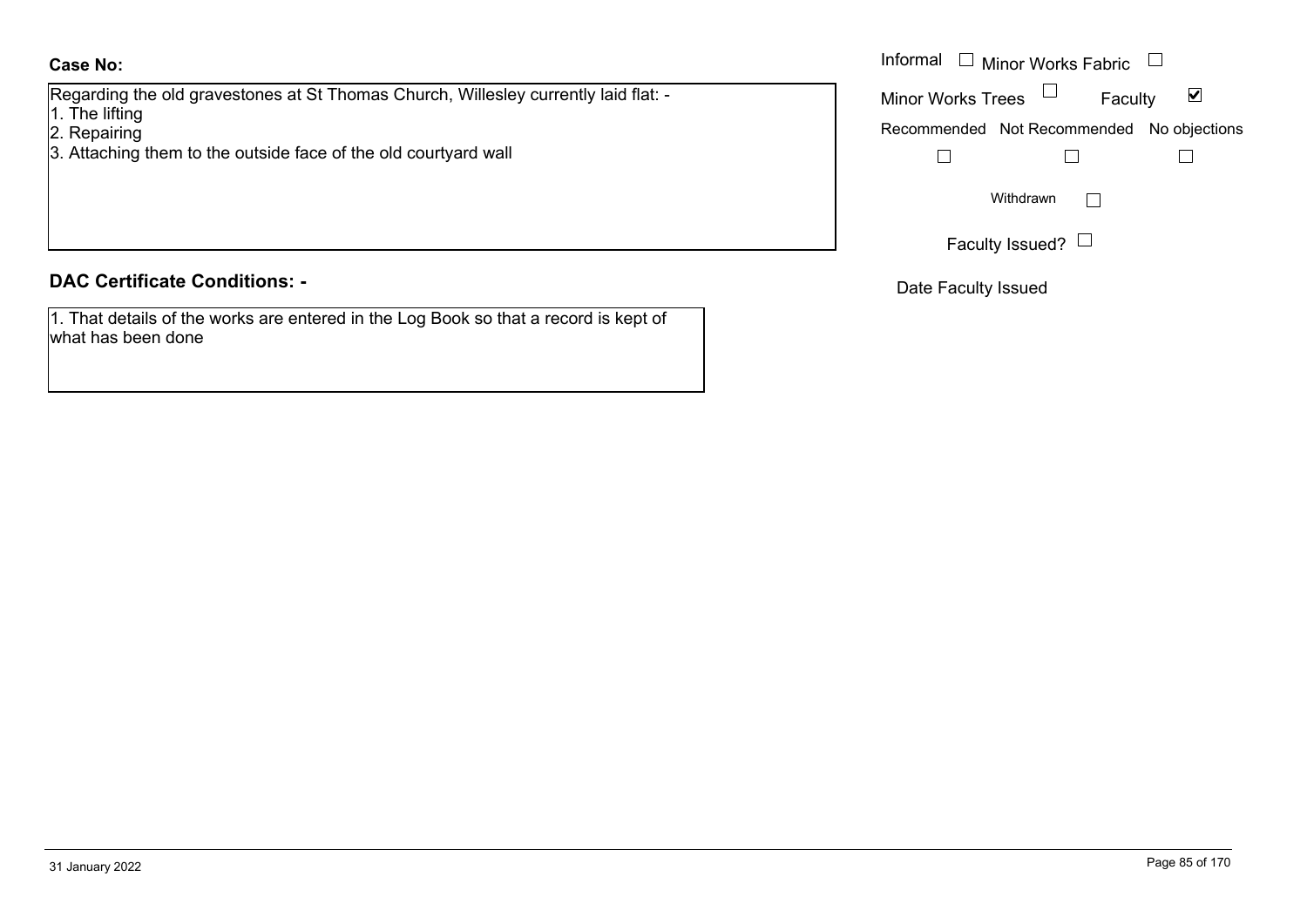#### **20311 Willoughby Waterleys, St Mary**

| L056/2004<br>Case No:                                                                                 | Informal <b>☑</b> Minor Works Fabric      |         |            |
|-------------------------------------------------------------------------------------------------------|-------------------------------------------|---------|------------|
| Repairs as identified in the Quinquennial Inspection of May 2000: -<br>1. High level works (Tower): - | Minor Works Trees                         | Faculty | ☑          |
| a) upper sections of masonry below battlement                                                         | Recommended Not Recommended No objections |         |            |
| b) Battlement repair                                                                                  | $\blacktriangledown$                      |         |            |
| c) Belfry window and louvre repairs                                                                   |                                           |         |            |
| d)Tower Walls - re-pointing and stone replacement<br>e) Tower roof leadwork repair                    | Withdrawn                                 |         |            |
| 2. Lower level works: -<br>a) Re-pointing of walling                                                  | Faculty Issued? Ø                         |         |            |
| b) Replacement of copings                                                                             |                                           |         |            |
| c) Window stonework                                                                                   |                                           |         |            |
| d) Window glazing                                                                                     |                                           |         |            |
| e) Window ferramenta                                                                                  |                                           |         |            |
| f) Internal treatment and repair                                                                      |                                           |         |            |
| <b>DAC Certificate Conditions: -</b>                                                                  | Date Faculty Issued                       |         | 04/08/2004 |
| 1. A time limit of 12 months                                                                          |                                           |         |            |
| 2. That any plumbers marks found on existing lead should be identified and cut-out,                   |                                           |         |            |
| then retained or spot-welded back into the new leadwork according to the advice of                    |                                           |         |            |

the church architect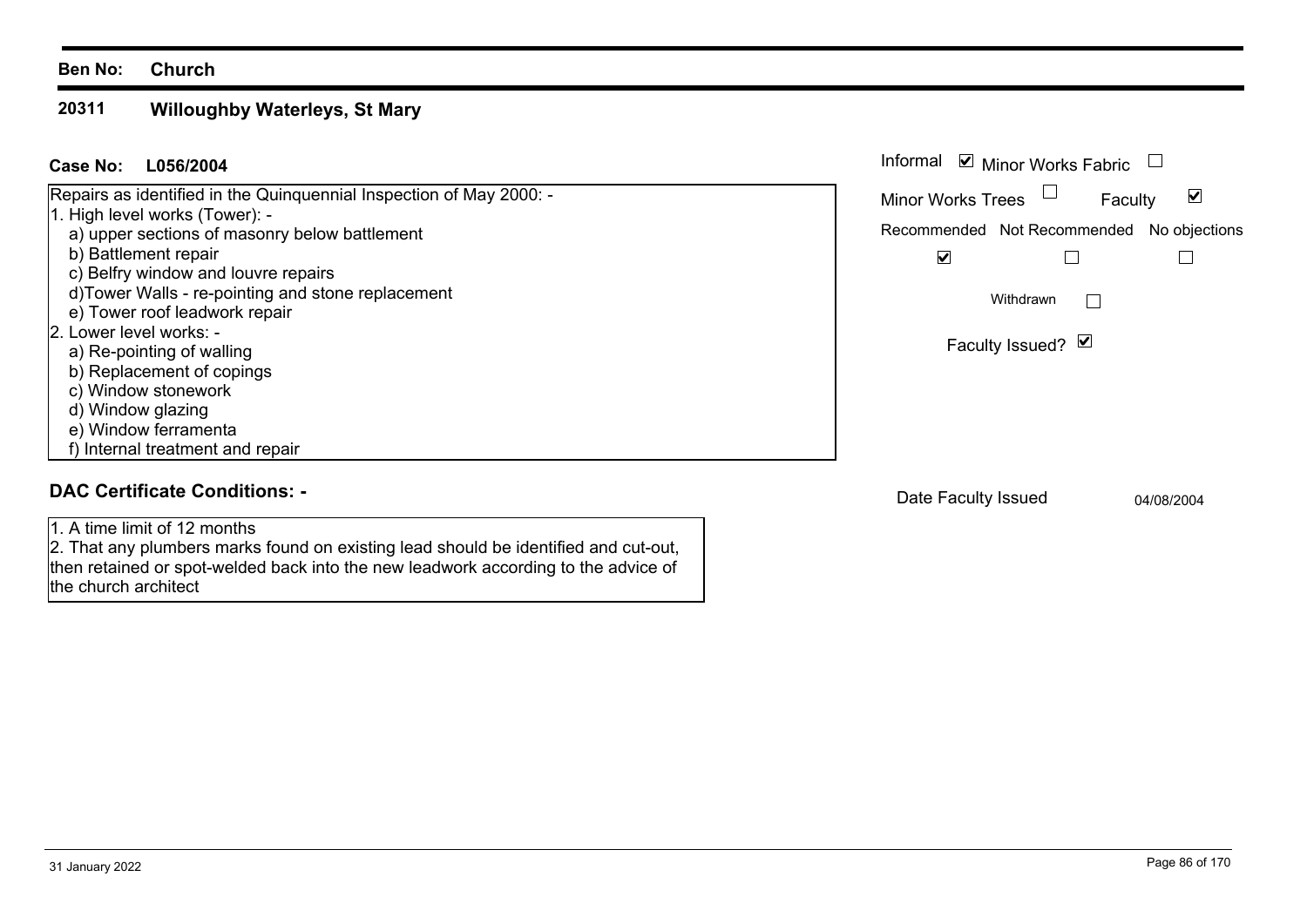| Case No: L137/2009                                                                                                                                                                                                                | Informal □ Minor Works Fabric                                                                                             |
|-----------------------------------------------------------------------------------------------------------------------------------------------------------------------------------------------------------------------------------|---------------------------------------------------------------------------------------------------------------------------|
| 1. New Heating system comprising: -<br>a) 4 x Drugasar art 10 balanced flue heaters<br>b) 1 x Drugasar art 8 balanced flue heater                                                                                                 | $\blacktriangledown$<br><b>Minor Works Trees</b><br>Faculty<br>Recommended Not Recommended No objections                  |
| c) 8 x Tubular under-pew heaters<br>2. Replacement of Nave floor<br>3. New lighting system comprising: -<br>a) 6x MIG51 F Ice 3 x 55w TC-L LE Lamps                                                                               | $\blacktriangledown$<br>Withdrawn<br>$\mathbf{1}$                                                                         |
| b) $4 \times MIG51$ F Ice $3 \times 40$ w TC-L LE Lamps<br>c) Internal and external lights for the porch<br>4. Re-point Nave and Chancel above the plaster line                                                                   | Faculty Issued? Ø                                                                                                         |
| 5. Re-decoration of the Nave<br><b>DAC Certificate Conditions: -</b>                                                                                                                                                              |                                                                                                                           |
| 1. A time limit of 12 months<br>2. That details of the works are entered in the Log Book so that a record is kept of<br>what has been done<br>3. That all external flue terminals and guards should be finished to match external | Date Faculty Issued<br>18/01/2010                                                                                         |
| <b>Case No:</b><br>L176/2012                                                                                                                                                                                                      | Informal $\Box$ Minor Works Fabric $\Box$                                                                                 |
| Installation of an Ellacombe apparatus to the Bell Frame with the operating frame in the ringing chamber                                                                                                                          | Minor Works Trees<br>$\blacktriangledown$<br>Faculty<br>Recommended Not Recommended No objections<br>$\blacktriangledown$ |
|                                                                                                                                                                                                                                   | Withdrawn<br>$\Box$                                                                                                       |
|                                                                                                                                                                                                                                   | Faculty Issued? $\Box$                                                                                                    |
| <b>DAC Certificate Conditions: -</b>                                                                                                                                                                                              | Date Faculty Issued                                                                                                       |
| 1. A time limit of 12 months<br>2. That details of the works are entered in the Log Book so that a record is kept of<br>what has been done                                                                                        |                                                                                                                           |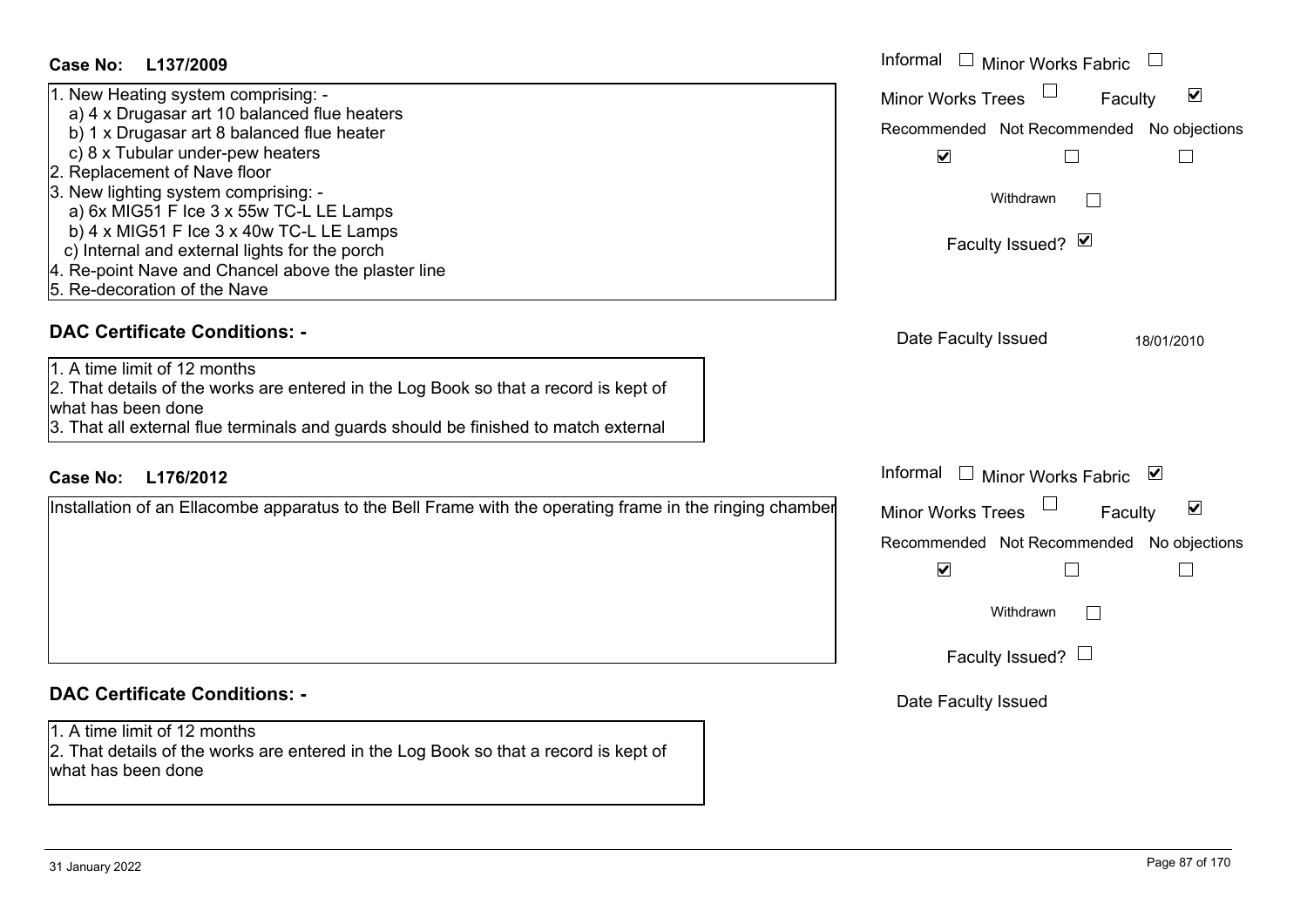| <b>Case No:</b><br>L244/2015                                                                                                                                                                                                                | Informal $\Box$ Minor Works Fabric<br>$\Box$                |
|---------------------------------------------------------------------------------------------------------------------------------------------------------------------------------------------------------------------------------------------|-------------------------------------------------------------|
| Removal of low overhanging branches on two trees in the churchyard                                                                                                                                                                          | $\sum$<br><b>Minor Works Trees</b><br>Faculty<br>$\Box$     |
|                                                                                                                                                                                                                                             | Recommended Not Recommended No objections                   |
|                                                                                                                                                                                                                                             | $\Box$<br>$\Box$                                            |
|                                                                                                                                                                                                                                             | Withdrawn                                                   |
|                                                                                                                                                                                                                                             | Faculty Issued? $\Box$                                      |
| <b>DAC Certificate Conditions: -</b>                                                                                                                                                                                                        | Date Faculty Issued                                         |
| 1. A time limit of 12 months<br>2. That details of the works are entered in the Log Book so that a record is kept of<br>what has been done                                                                                                  |                                                             |
| <b>Case No:</b>                                                                                                                                                                                                                             | Informal<br>$\Box$ Minor Works Fabric<br>$\Box$             |
| Installation of security lighting                                                                                                                                                                                                           | $\blacktriangledown$<br><b>Minor Works Trees</b><br>Faculty |
|                                                                                                                                                                                                                                             | Recommended Not Recommended No objections                   |
|                                                                                                                                                                                                                                             |                                                             |
|                                                                                                                                                                                                                                             | Withdrawn                                                   |
|                                                                                                                                                                                                                                             | Faculty Issued? $\Box$                                      |
| <b>DAC Certificate Conditions: -</b>                                                                                                                                                                                                        | Date Faculty Issued                                         |
| 1. That details of the works are entered in the Log Book so that a record is kept of<br>what has been done<br>2. That an updated Electrical Condition Report is commissioned, and submitted to the<br>DAC Secretary, after the installation |                                                             |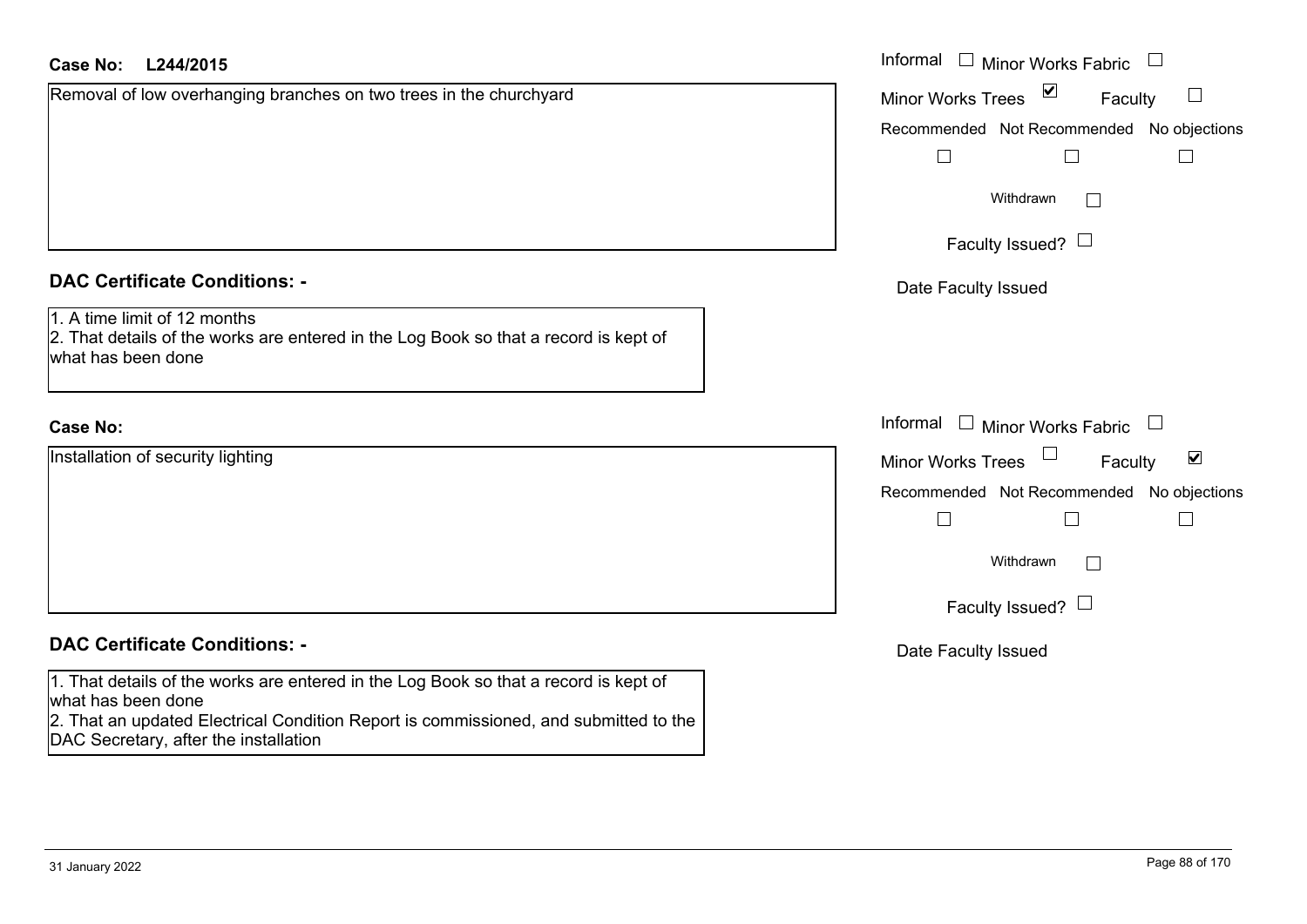| <b>Case No:</b>                                                                                                               | Informal<br>$\mathbb{R}^n$<br>⊻<br><b>Minor Works Fabric</b>         |
|-------------------------------------------------------------------------------------------------------------------------------|----------------------------------------------------------------------|
| Installation of a Roof Alarm                                                                                                  | $\Box$<br><b>Minor Works Trees</b><br>Faculty                        |
|                                                                                                                               | Recommended Not Recommended No objections                            |
|                                                                                                                               | $\blacktriangledown$                                                 |
|                                                                                                                               | Withdrawn<br>$\perp$                                                 |
|                                                                                                                               | Faculty Issued? $\Box$                                               |
| <b>DAC Certificate Conditions: -</b>                                                                                          | Date Faculty Issued                                                  |
| 1. That details of the works are entered in the Log Book so that a record is kept of<br>what has been done                    |                                                                      |
| 2. That an updated Electrical Condition Report is commissioned, and submitted to the<br>DAC Secretary, after the installation |                                                                      |
| Case No:                                                                                                                      | Informal $\square$<br>Minor Works Fabric<br>$\overline{\phantom{a}}$ |
| 1. Re-covering Nave roof covering (part)                                                                                      | $\blacktriangledown$<br><b>Minor Works Trees</b><br>Faculty          |
| 2. Replacing stonework                                                                                                        | Recommended Not Recommended No objections                            |
|                                                                                                                               | $\blacktriangledown$<br>Г                                            |
|                                                                                                                               | Withdrawn<br>$\Box$                                                  |
|                                                                                                                               | Faculty Issued? $\Box$                                               |
| <b>DAC Certificate Conditions: -</b>                                                                                          | Date Faculty Issued<br>25/06/2019                                    |
| 1. That details of the works are entered in the Log Book so that a record is kept of<br>what has been done                    |                                                                      |
| 2. That protection of Organ should refer to need for oversight by the organ<br>builder/maintainer to satisfy insurers         |                                                                      |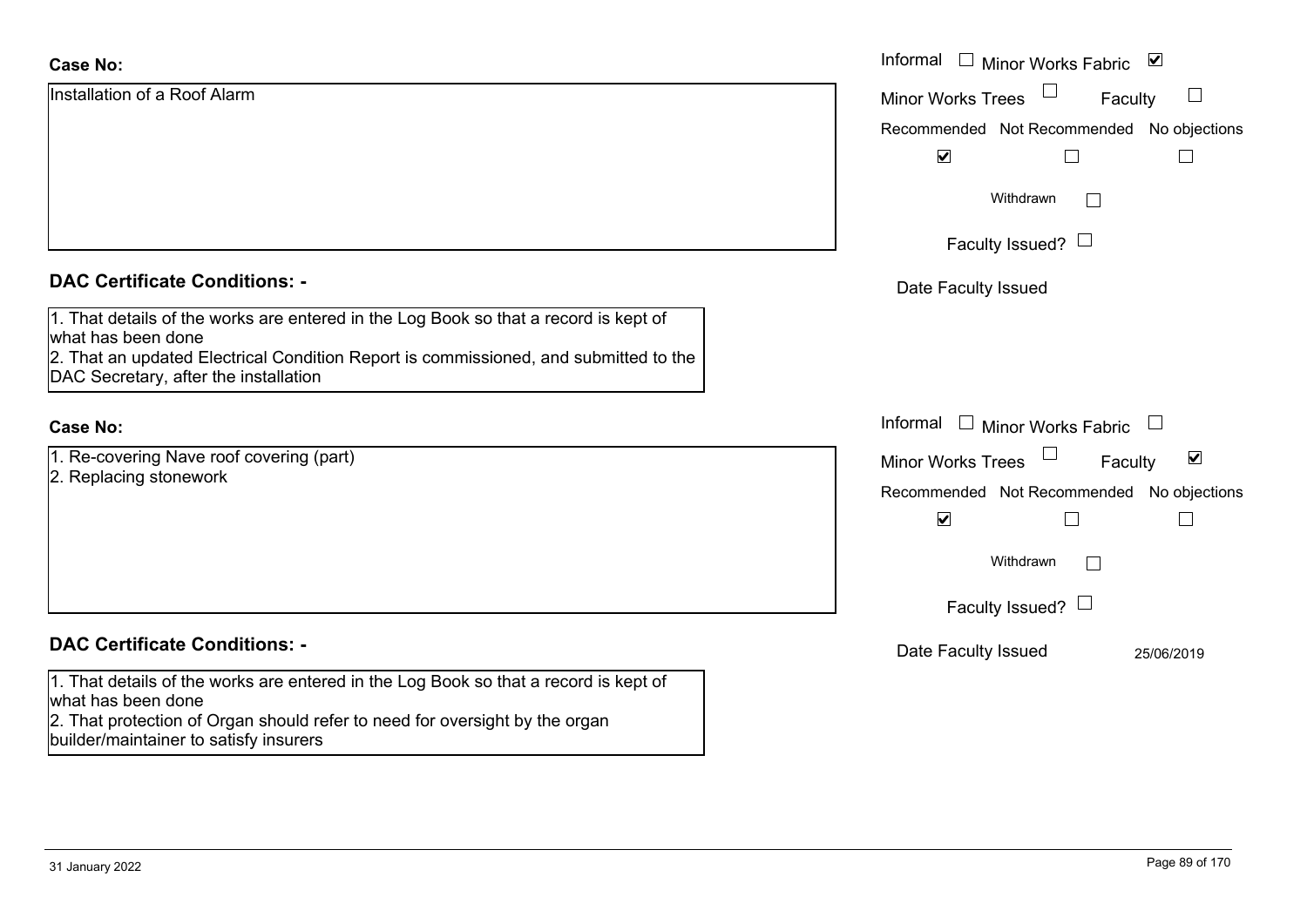| <b>Case No:</b>                                                                                                            | Informal<br>Minor Works Fabric ⊠                                                      |
|----------------------------------------------------------------------------------------------------------------------------|---------------------------------------------------------------------------------------|
| Felling of Sorbus Tree within the Churchyard                                                                               | <b>Minor Works Trees</b><br>$\Box$<br>Faculty                                         |
|                                                                                                                            | Recommended Not Recommended No objections                                             |
|                                                                                                                            | $\blacktriangledown$<br>$\Box$                                                        |
|                                                                                                                            | Withdrawn                                                                             |
|                                                                                                                            | Faculty Issued? $\Box$                                                                |
| <b>DAC Certificate Conditions: -</b>                                                                                       | Date Faculty Issued                                                                   |
| 1. That details of the works are entered in the Log Book so that a record is kept of<br>what has been done                 |                                                                                       |
| <b>Case No:</b>                                                                                                            | Informal □ Minor Works Fabric ⊠                                                       |
| To replace                                                                                                                 | $\Box$<br><b>Minor Works Trees</b><br>Faculty                                         |
| 4 x Drugasar Art 10 (10.7 kW) LPG-fired heaters in the Nave<br>1 x Drugasar Art 8 (9.5 kW) LPG-fired heater in the Chancel | Recommended Not Recommended No objections<br>$\blacktriangledown$<br>$\Box$<br>$\Box$ |
| with                                                                                                                       | Withdrawn<br>$\Box$                                                                   |
| 4 x Kestrel 400 11.7 kW Super Economy heaters in the Nave<br>1 x Kestrel 250S 7.3 kW heater in the Chancel                 | Faculty Issued? $\Box$                                                                |
| <b>DAC Certificate Conditions: -</b>                                                                                       | Date Faculty Issued                                                                   |
| 1. That details of the works are entered in the Log Book so that a record is kept of<br>what has been done                 |                                                                                       |
|                                                                                                                            |                                                                                       |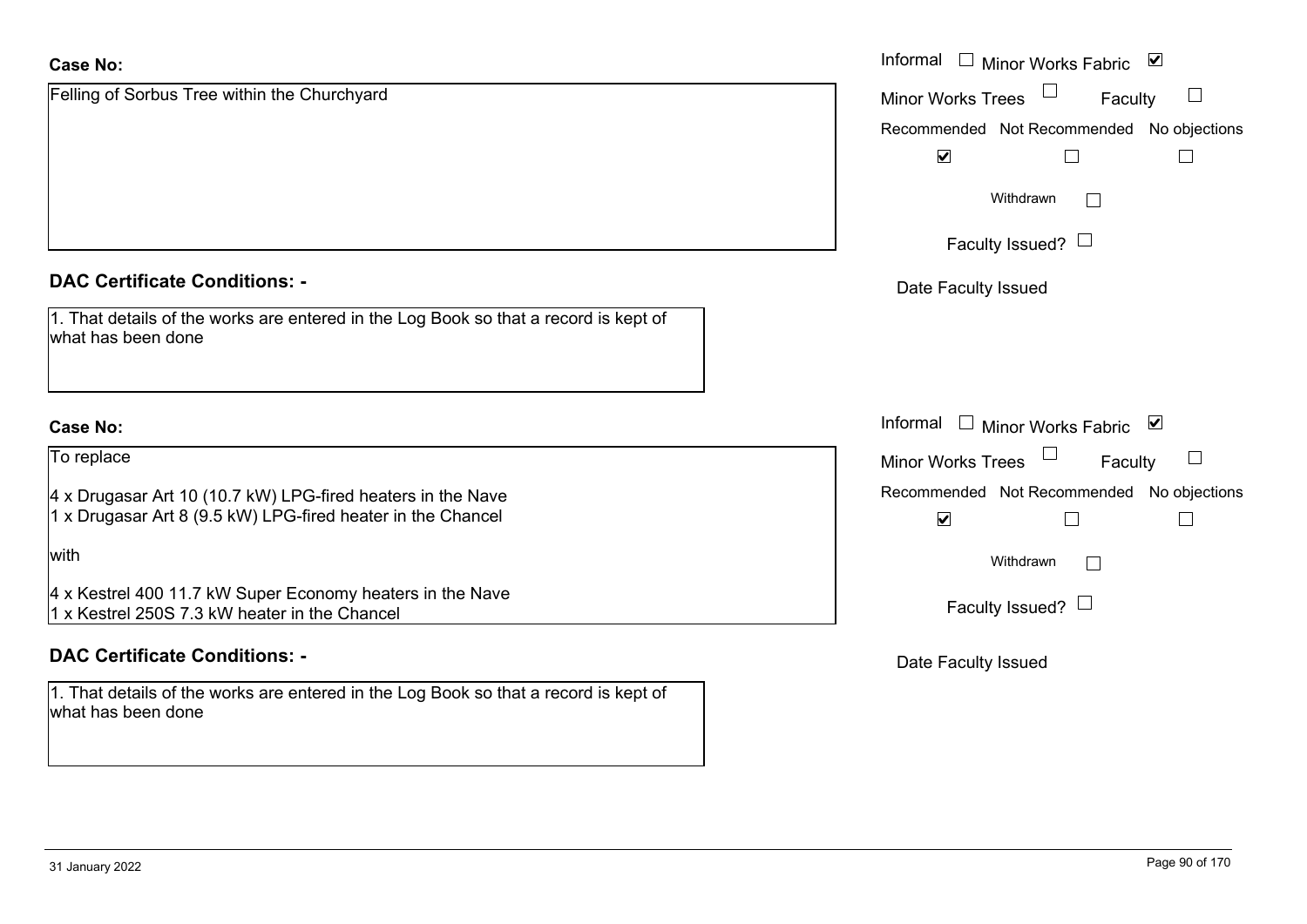Repairs to the stonework of the Chancel

## **DAC Certificate Conditions: -**

1. That details of the works are entered in the Log Book so that a record is kept of what has been done

2. That, where possible, all fixings should be made into joints, not stonework, using stainless steel or non-ferrous screws in fibre plugs

|                                | Informal $\Box$ Minor Works Fabric $\Box$ |
|--------------------------------|-------------------------------------------|
| o the stonework of the Chancel | Minor Works Trees $\quad \Box$<br>Faculty |
|                                | Recommended Not Recommended No objections |
|                                | ⊻                                         |
|                                | Withdrawn                                 |
|                                | Faculty Issued? $\Box$                    |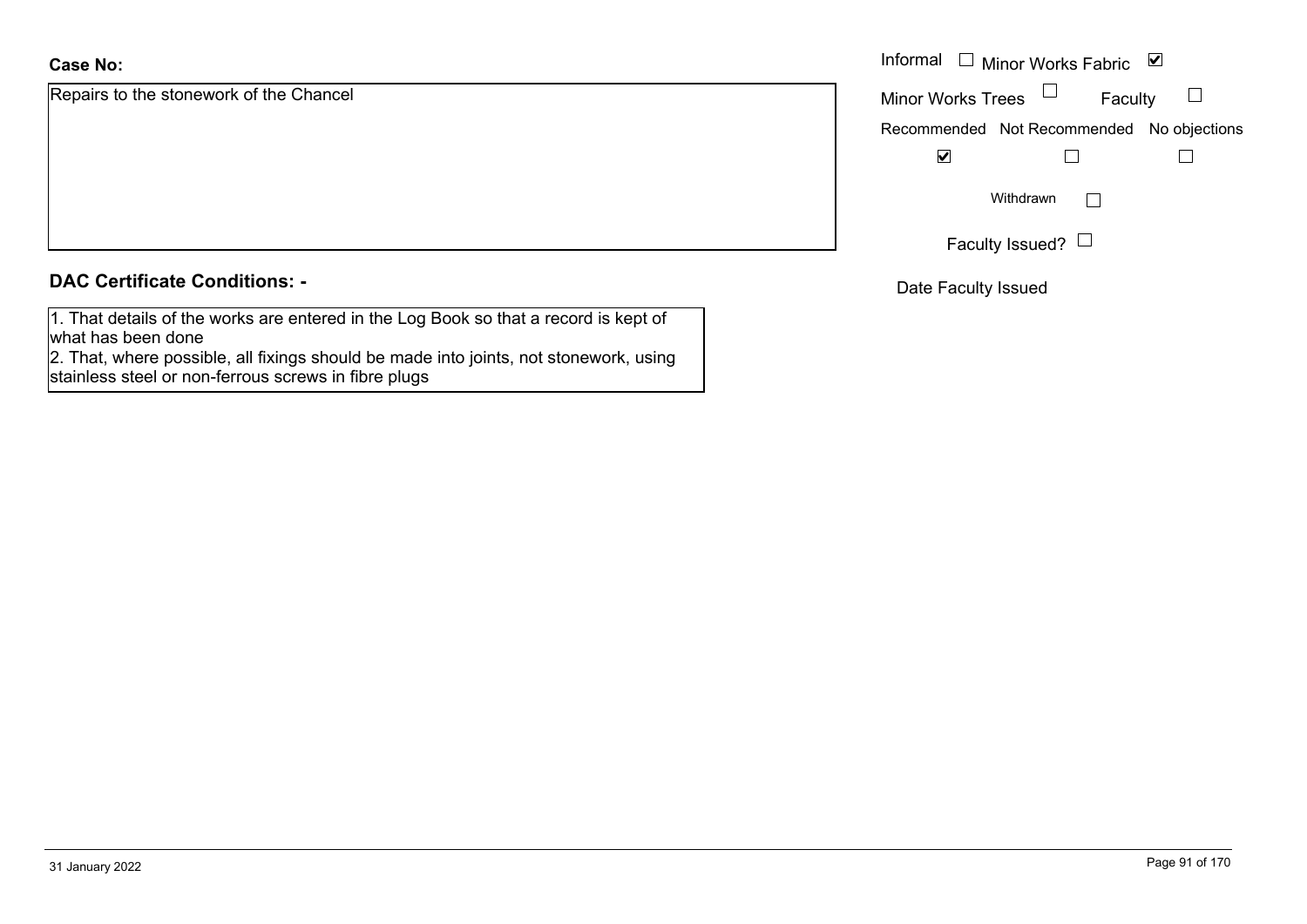#### **10401Wistow, St Wistan**

## **L060/2000Case No:** Informal

Provision of internal access into two enclosed areas which form part of the church by means of two new doorways, one from the vestry and one between the areas concerned

## **DAC Certificate Conditions: -**

1. A time limit of 12 months

| Informal                 | Minor Works Fabric                        |   |
|--------------------------|-------------------------------------------|---|
| <b>Minor Works Trees</b> | Faculty                                   | M |
|                          | Recommended Not Recommended No objections |   |
|                          |                                           |   |
|                          | Withdrawn                                 |   |
|                          | Faculty Issued?                           |   |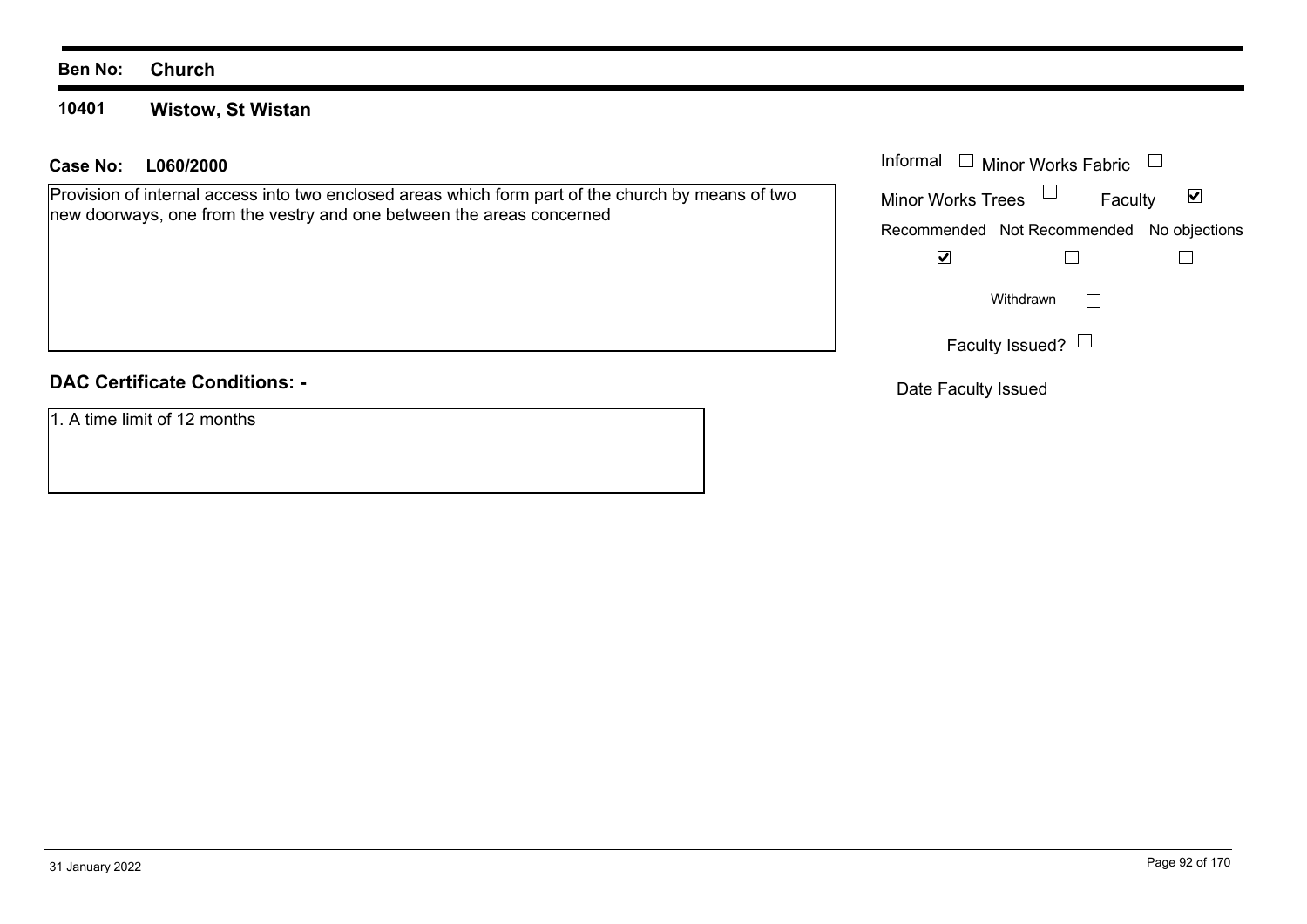## **L116/2003Case No:** Informal

- 1. Installation of two doorways between vestry & meeting room and meeting room & utility room
- 2. Re-open blocked-up windows
- 3. Re-lay stone slabs to provide traditional floor covering
- 4. Repairs to ceiling joists
- 5. Installation of electrical light fittings and sockets

## **DAC Certificate Conditions: -**

1. A time limit of 12 months

#### Informal  $\vee$  Minor Works Fabric  $\Box$ Faculty  $\blacktriangledown$ Minor Works Trees Recommended Not Recommended No objections  $\Box$  $\Box$  $\Box$  $\Box$ Withdrawn Faculty Issued?  $\Box$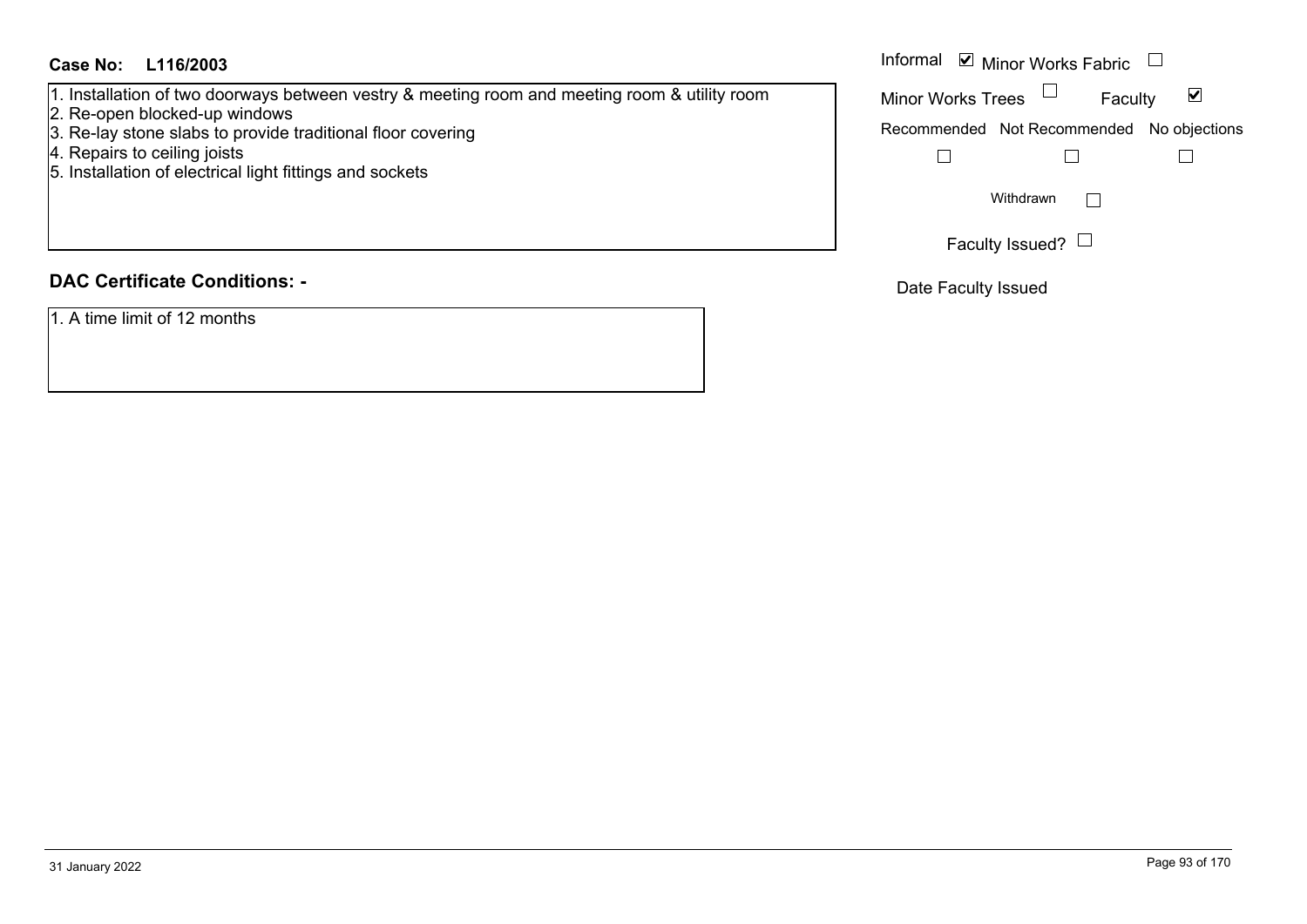what has been done

## **Withcote, St Andrew**

2. That no works shall take place until the PCC, after consultation with the Diocesan

Archaeological Adviser, has secured the implementation of a programme of

**Case No:**Informal

| Digging of 3 trial pits to investigate structural movement                           | <b>Minor Works Trees</b> | Faculty                                   | ⊻          |
|--------------------------------------------------------------------------------------|--------------------------|-------------------------------------------|------------|
|                                                                                      |                          | Recommended Not Recommended No objections |            |
|                                                                                      | ⊻                        |                                           |            |
|                                                                                      |                          | Withdrawn                                 |            |
|                                                                                      |                          | Faculty Issued? $\Box$                    |            |
| <b>DAC Certificate Conditions: -</b>                                                 | Date Faculty Issued      |                                           | 28/04/2020 |
| 1. That details of the works are entered in the Log Book so that a record is kept of |                          |                                           |            |

Minor Works Fabric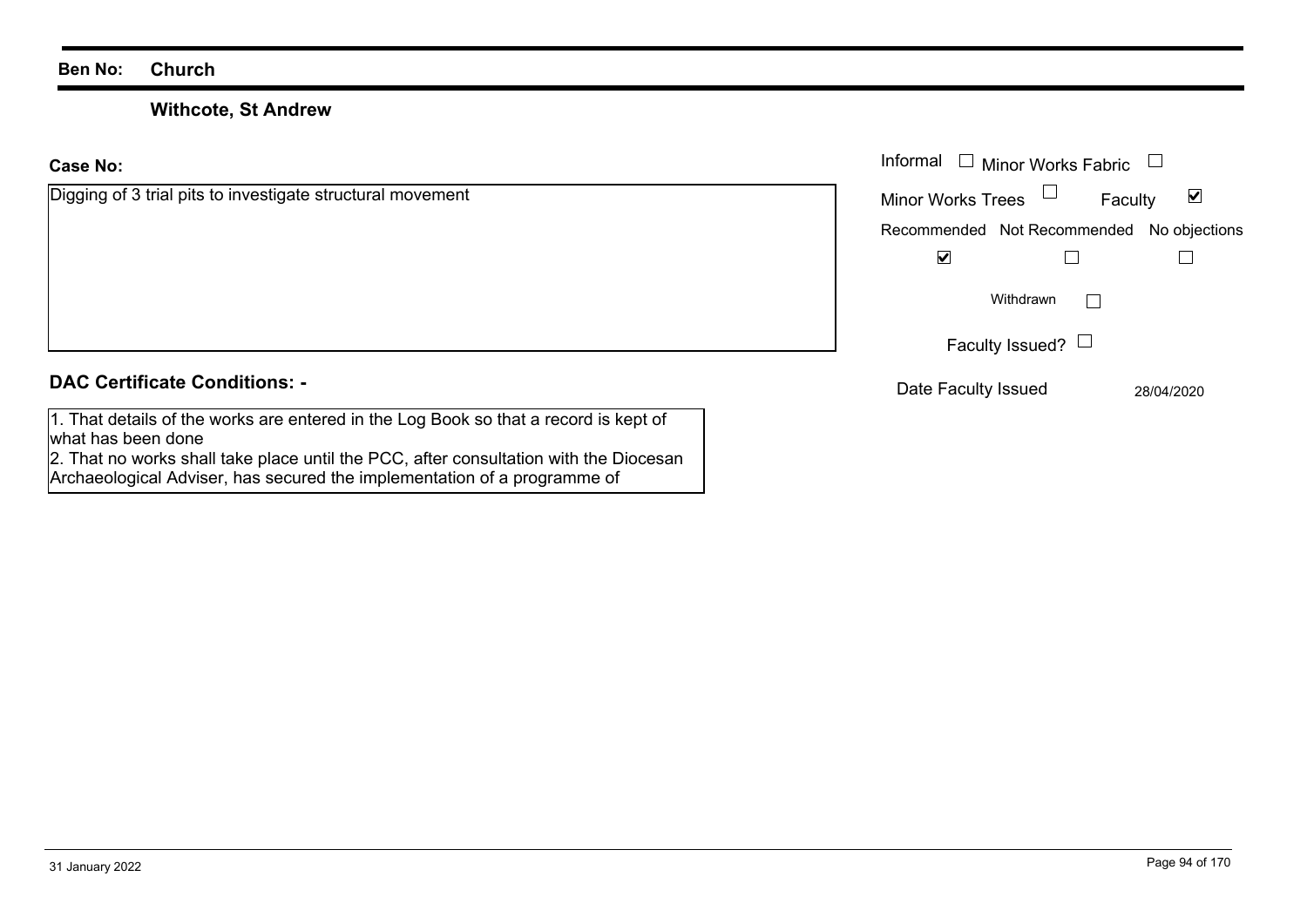#### **20412Witherley, St Peter**

## **L127/2000Case No:** Informal

1. Repairs to Tower and Spire, general fabric, windows

- 2. New window guards
- 3. Timber treatment

## **DAC Certificate Conditions: -**

1. A time limit of 12 months

| Informal                 | <b>Minor Works Fabric</b> |                                           |
|--------------------------|---------------------------|-------------------------------------------|
| <b>Minor Works Trees</b> |                           | M<br>Faculty                              |
|                          |                           | Recommended Not Recommended No objections |
|                          |                           |                                           |
|                          | Withdrawn                 |                                           |
|                          | Faculty Issued? Ø         |                                           |
| Date Faculty Issued      |                           | 05/02/2001                                |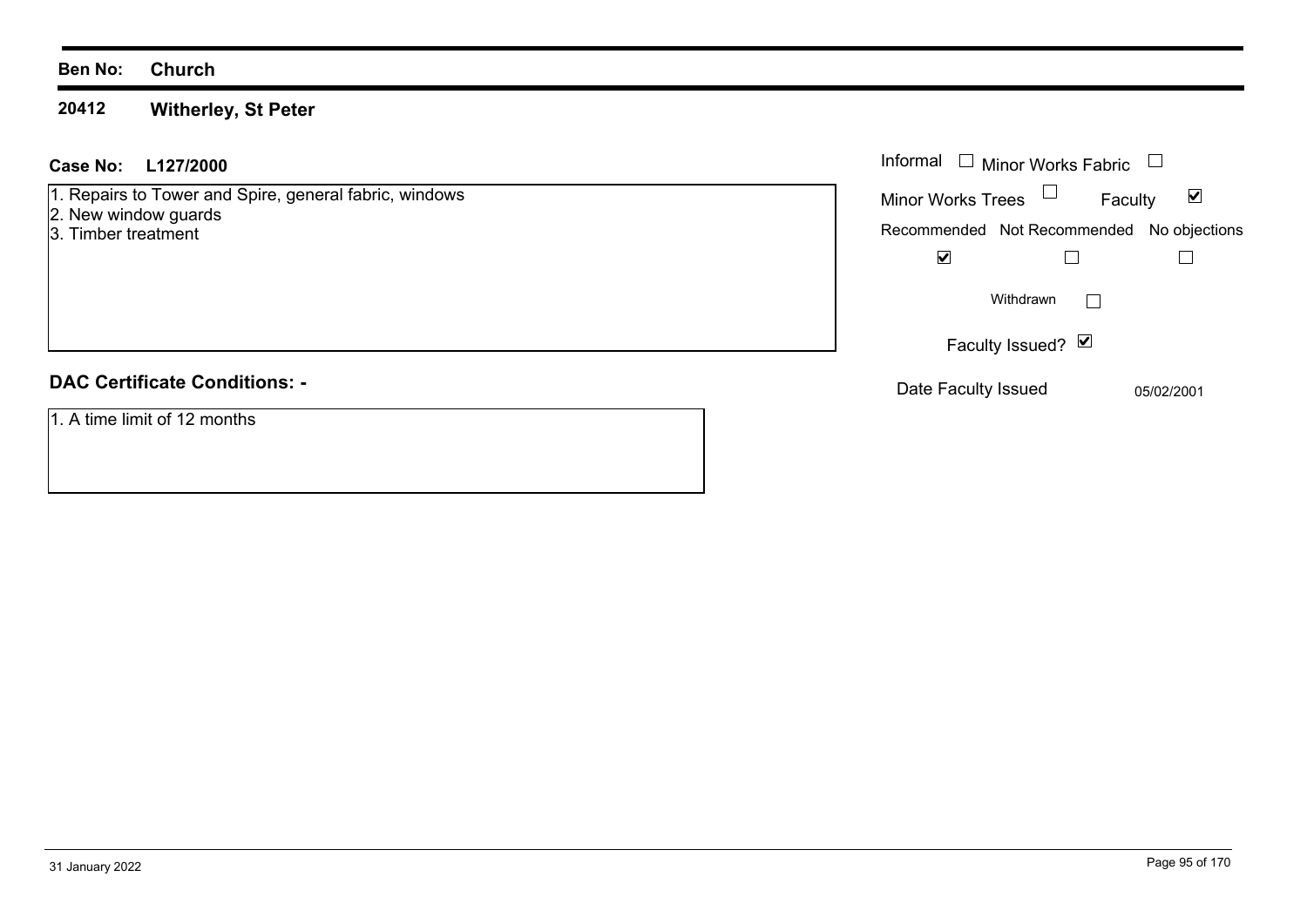| L020/2002<br><b>Case No:</b>                                                                         | Informal $\Box$ Minor Works Fabric $\Box$                         |  |  |
|------------------------------------------------------------------------------------------------------|-------------------------------------------------------------------|--|--|
| Restoration of Witherley chest tomb in the churchyard. The tomb is listed Grade II in its own right. | Minor Works Trees <sup>1</sup><br>$\blacktriangledown$<br>Faculty |  |  |
|                                                                                                      | Recommended Not Recommended No objections                         |  |  |
|                                                                                                      | $\blacktriangledown$<br>$\Box$<br>$\Box$                          |  |  |
|                                                                                                      | Withdrawn<br>$\Box$                                               |  |  |
|                                                                                                      | Faculty Issued? $\Box$                                            |  |  |
| <b>DAC Certificate Conditions: -</b>                                                                 | Date Faculty Issued                                               |  |  |
| 1. A time limit of 12 months                                                                         |                                                                   |  |  |
| L046/2002<br><b>Case No:</b>                                                                         | Informal $\Box$ Minor Works Fabric $\Box$                         |  |  |
| Restoration of church Organ                                                                          | Minor Works Trees $\Box$<br>$\blacktriangledown$<br>Faculty       |  |  |
|                                                                                                      | Recommended Not Recommended No objections                         |  |  |
|                                                                                                      | $\blacktriangledown$<br>$\Box$<br>$\Box$                          |  |  |
|                                                                                                      | Withdrawn                                                         |  |  |
|                                                                                                      | Faculty Issued? $\Box$                                            |  |  |
| <b>DAC Certificate Conditions: -</b>                                                                 | Date Faculty Issued                                               |  |  |
| 1. A time limit of 12 months                                                                         |                                                                   |  |  |
|                                                                                                      |                                                                   |  |  |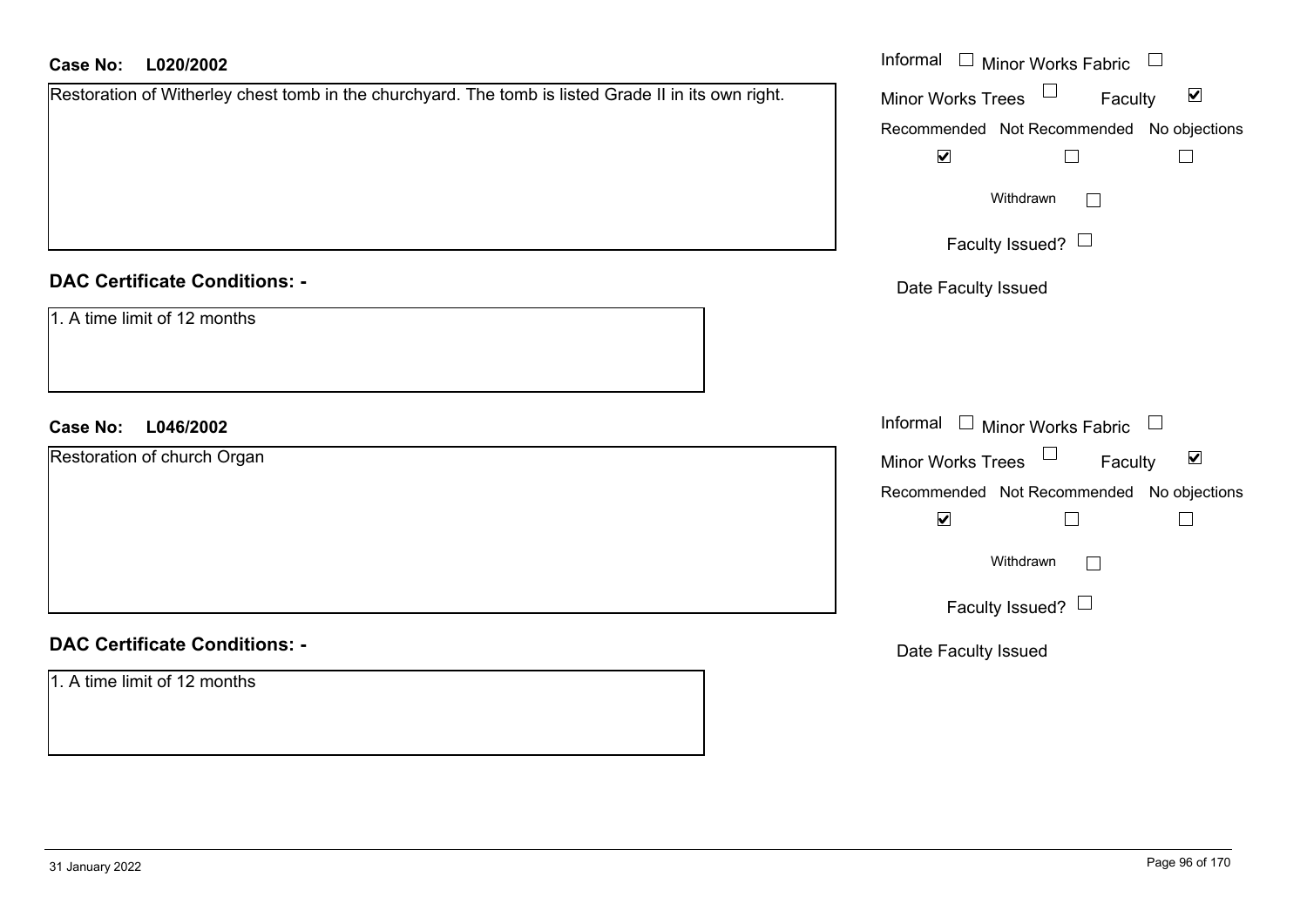| <b>Case No:</b><br>L097/2003                                                                                                                                                                                                                                        | Informal<br>$\Box$ Minor Works Fabric $\Box$                                                             |
|---------------------------------------------------------------------------------------------------------------------------------------------------------------------------------------------------------------------------------------------------------------------|----------------------------------------------------------------------------------------------------------|
| 1. To construct a raised ringing chamber floor in the Tower, and convert the lower area to provide toilet<br>and kitchen facilities & facilitate disabled access<br>2. Removal of two rows of pews behind Font and six on opposite aisle to create a community area | $\blacktriangledown$<br><b>Minor Works Trees</b><br>Faculty<br>Recommended Not Recommended No objections |
|                                                                                                                                                                                                                                                                     | $\blacktriangledown$<br>$\Box$                                                                           |
|                                                                                                                                                                                                                                                                     | Withdrawn<br>$\perp$                                                                                     |
|                                                                                                                                                                                                                                                                     | Faculty Issued? Ø                                                                                        |
| <b>DAC Certificate Conditions: -</b>                                                                                                                                                                                                                                | Date Faculty Issued<br>14/07/2004                                                                        |
| 1. A time limit of 12 months 2. That the work be the subject of an archaeological<br>watching brief in accordance with paragraph 4 of the attached archaeological<br>conditions                                                                                     |                                                                                                          |
| L141/2003<br><b>Case No:</b>                                                                                                                                                                                                                                        | Informal $\Box$ Minor Works Fabric $\Box$                                                                |
| New electric Heating System                                                                                                                                                                                                                                         | Minor Works Trees<br>$\blacktriangledown$<br>Faculty                                                     |
|                                                                                                                                                                                                                                                                     | Recommended Not Recommended No objections                                                                |
|                                                                                                                                                                                                                                                                     |                                                                                                          |
|                                                                                                                                                                                                                                                                     | Withdrawn<br>$\Box$                                                                                      |
|                                                                                                                                                                                                                                                                     | Faculty Issued? $\Box$                                                                                   |
|                                                                                                                                                                                                                                                                     |                                                                                                          |
| <b>DAC Certificate Conditions: -</b>                                                                                                                                                                                                                                | Date Faculty Issued                                                                                      |
| 1. A time limit of 12 months                                                                                                                                                                                                                                        |                                                                                                          |
|                                                                                                                                                                                                                                                                     |                                                                                                          |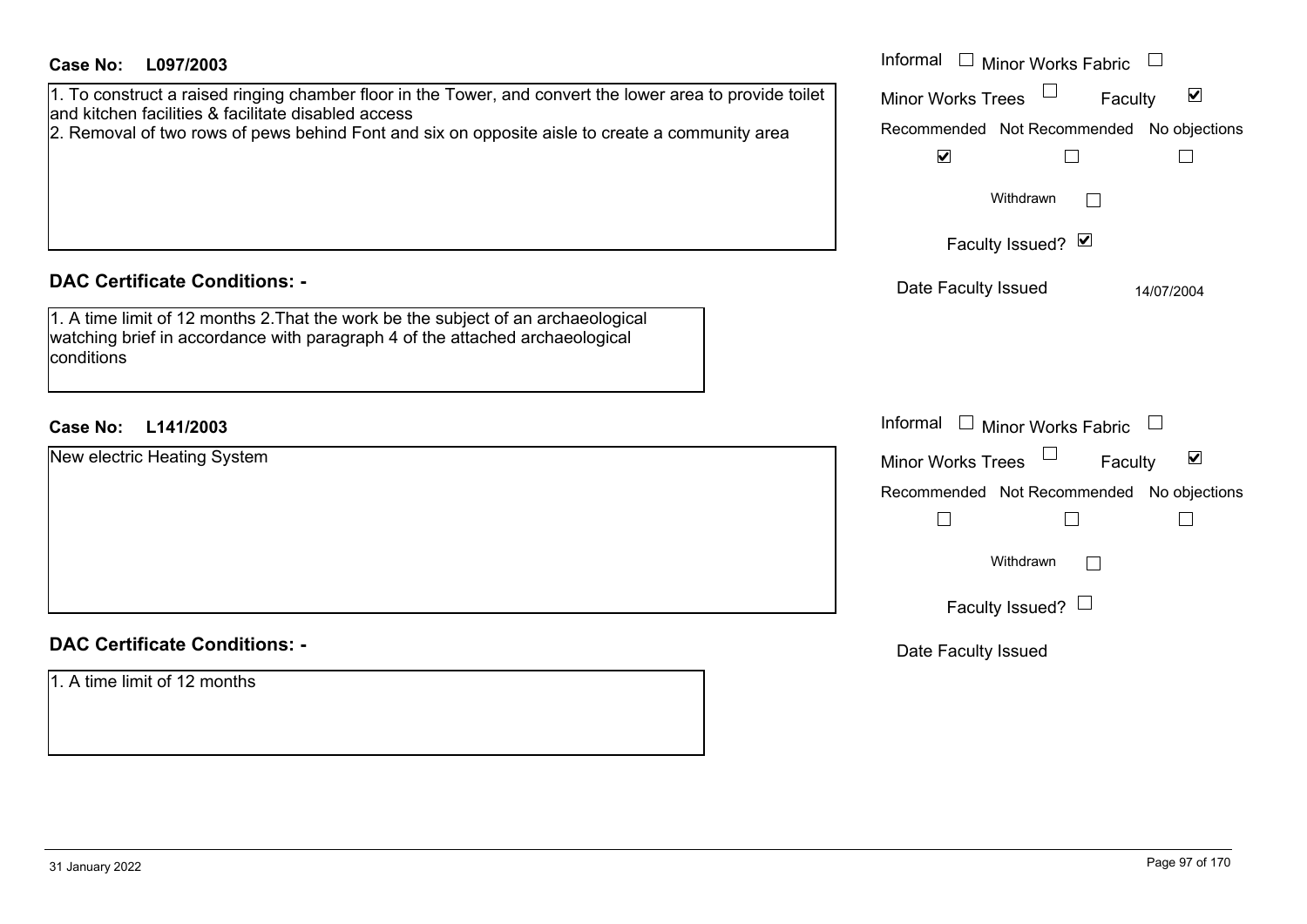## **DAC Certificate Conditions: -**

## **DAC Certificate Conditions: -**

## 1. A time limit of 12 months

2. That details of the works are entered in the Log Book so that a record is kept of what has been done

3. That, where possible, all fixings should be made into joints, not stonework, using

| <b>Case No:</b><br>L170/2009                                                                                                                                                                                                                                                                                        | Informal Informal Minor Works Fabric                                                              |
|---------------------------------------------------------------------------------------------------------------------------------------------------------------------------------------------------------------------------------------------------------------------------------------------------------------------|---------------------------------------------------------------------------------------------------|
| Repairs identified in the QIR (2005) comprising: -<br>1. Repair and re-decorate interior Chancel roof<br>2. Replacement of Nave pew platforms                                                                                                                                                                       | $\blacktriangledown$<br>Minor Works Trees<br>Faculty<br>Recommended Not Recommended No objections |
|                                                                                                                                                                                                                                                                                                                     | $\blacktriangledown$<br>Withdrawn                                                                 |
|                                                                                                                                                                                                                                                                                                                     | Faculty Issued? Ø                                                                                 |
| <b>DAC Certificate Conditions: -</b>                                                                                                                                                                                                                                                                                | Date Faculty Issued<br>07/04/2010                                                                 |
| 1. A time limit of 12 months<br>2. That details of the works are entered in the Log Book so that a record is kept of<br>what has been done<br>3. That any layers of archaeology that will be disturbed be done so under                                                                                             |                                                                                                   |
| L161/2010<br><b>Case No:</b>                                                                                                                                                                                                                                                                                        | Informal $\Box$ Minor Works Fabric $\Box$                                                         |
| Intallation of 2 x brass plaque memorials, mounted on wood, on the wall of the Bell Ringing Chamber of<br>the Tower: -                                                                                                                                                                                              | $\blacktriangledown$<br>Minor Works Trees<br>Faculty                                              |
| 1. John Henry Wilson<br>2. Sidney Parker                                                                                                                                                                                                                                                                            | Recommended Not Recommended No objections<br>$\blacktriangledown$                                 |
|                                                                                                                                                                                                                                                                                                                     | Withdrawn                                                                                         |
|                                                                                                                                                                                                                                                                                                                     | Faculty Issued? Ø                                                                                 |
| <b>DAC Certificate Conditions: -</b>                                                                                                                                                                                                                                                                                | Date Faculty Issued<br>20/10/2010                                                                 |
| 1. A time limit of 12 months<br>$\cap$ . The statistic state $\cap$ for the $\cap$<br>to a consideration of the constitution of the construction of the constitution of the construction of the construction of the construction of the construction of the construction of the construction of the construction of |                                                                                                   |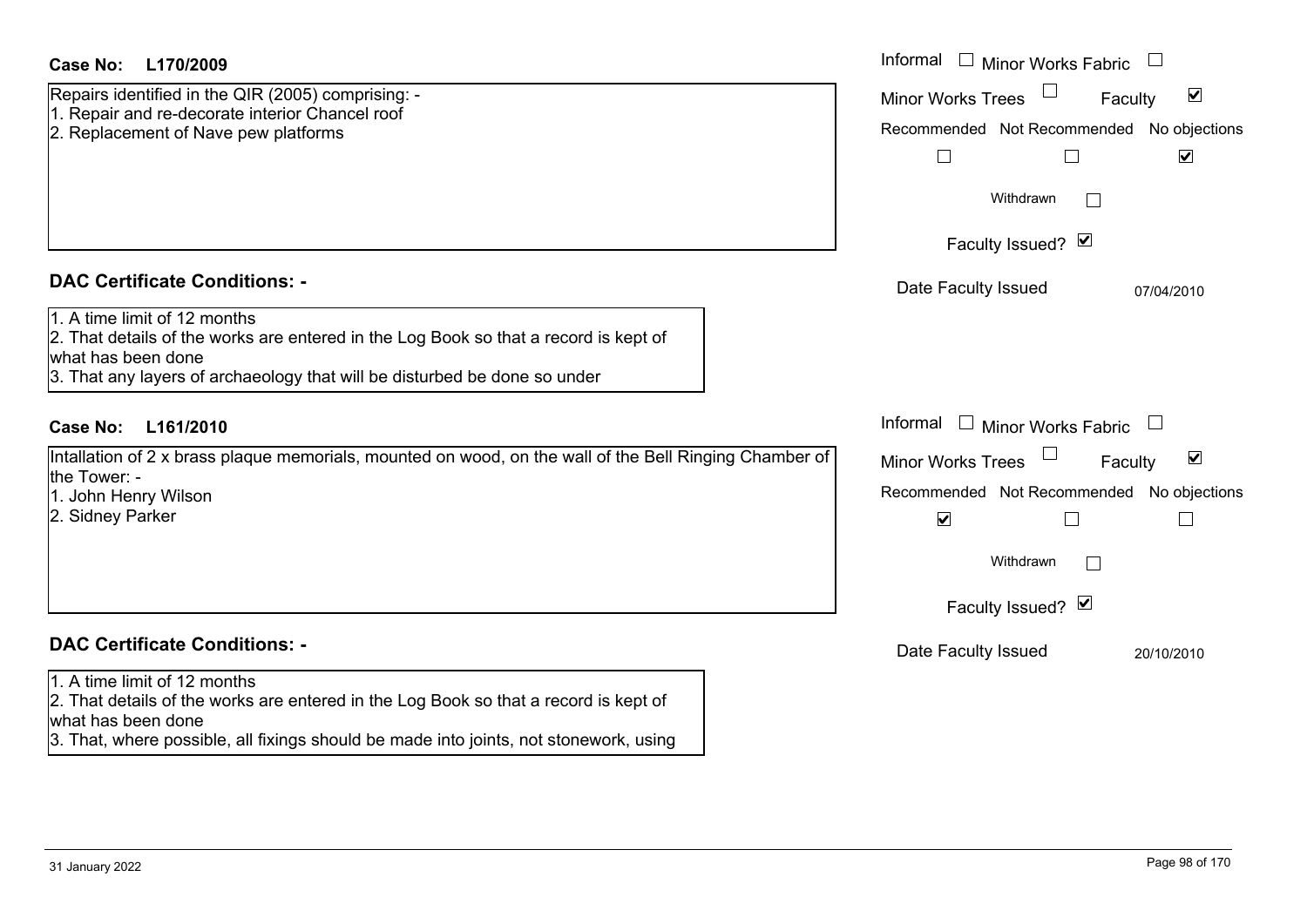## **L158/2012Case No:** Informal

|  | Following the 2011 QI Report, repairs to the South Porch as per the specification by John Dodson |  |
|--|--------------------------------------------------------------------------------------------------|--|
|  |                                                                                                  |  |
|  |                                                                                                  |  |
|  |                                                                                                  |  |
|  |                                                                                                  |  |
|  |                                                                                                  |  |

## **DAC Certificate Conditions: -**

# 1. A time limit of 12 months

2. That details of the works are entered in the Log Book so that a record is kept of what has been done

## **L102/2012Case No:** Informal

Repairs following the 2011 Quinquennial Report as per the specification by John Dodson

# **DAC Certificate Conditions: -**

1. A time limit of 12 months 2. That details of the works are entered in the Log Book so that a record is kept of what has been done

| Informal<br>$\overline{\mathbf{v}}$<br>Minor Works Fabric         |
|-------------------------------------------------------------------|
| <b>Minor Works Trees</b><br>Faculty                               |
| Recommended Not Recommended No objections<br>$\blacktriangledown$ |
| Withdrawn                                                         |
| Faculty Issued? $\Box$                                            |
| Date Faculty Issued                                               |
|                                                                   |
| Informal<br><b>Minor Works Fabric</b>                             |
| ⊻<br><b>Minor Works Trees</b><br>Faculty                          |
| Recommended Not Recommended No objections<br>$\blacktriangledown$ |
| Withdrawn                                                         |
| Faculty Issued? Ø                                                 |
| Date Faculty Issued<br>24/07/2012                                 |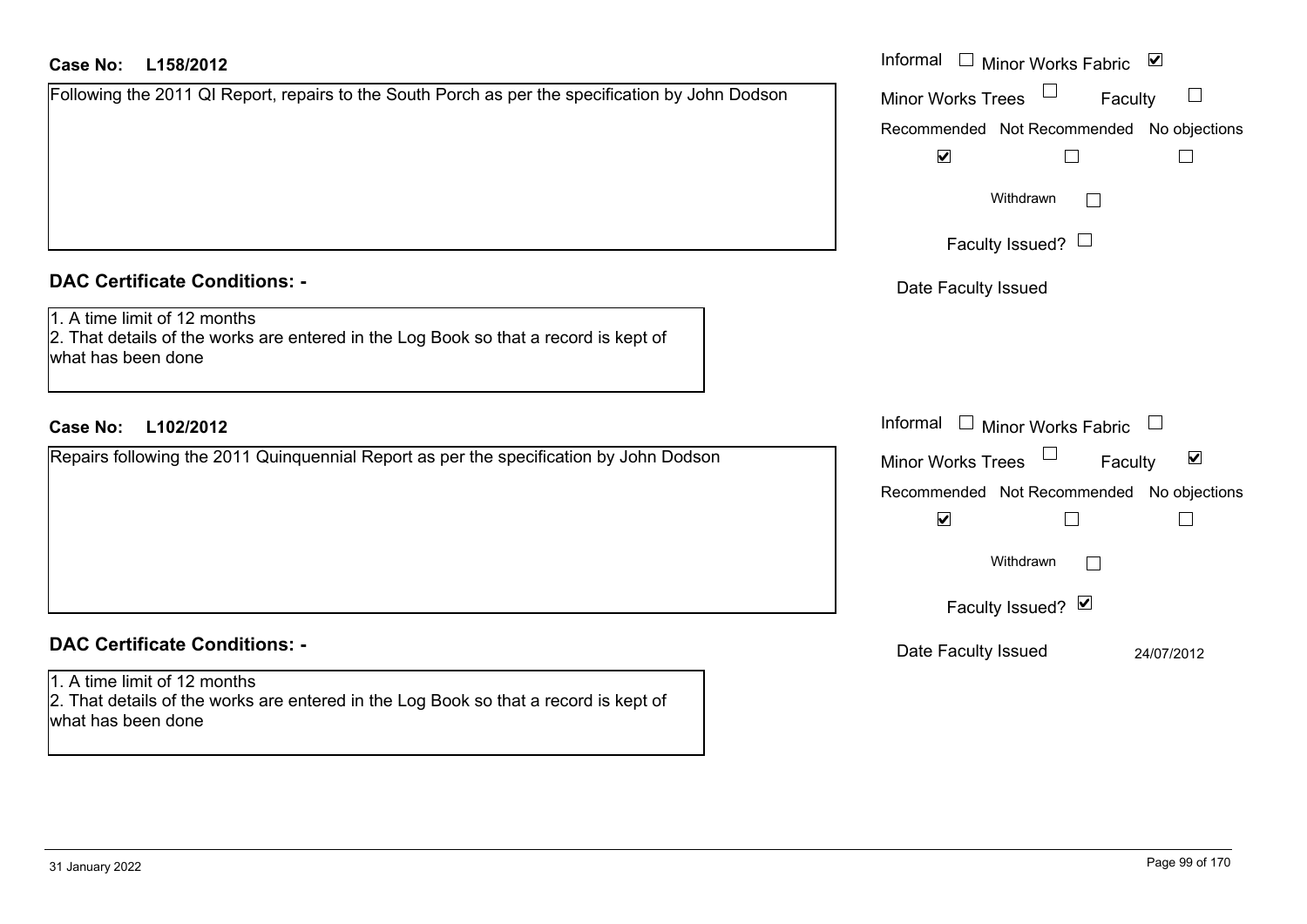| <b>Case No:</b><br>L218/2015                                                                                                                                                                                                                             | Informal □ Minor Works Fabric                               |
|----------------------------------------------------------------------------------------------------------------------------------------------------------------------------------------------------------------------------------------------------------|-------------------------------------------------------------|
| Reduce Prunus avium (Cherry Tree) to ground level                                                                                                                                                                                                        | $\sum$<br>$\Box$<br><b>Minor Works Trees</b><br>Faculty     |
|                                                                                                                                                                                                                                                          | Recommended Not Recommended No objections                   |
|                                                                                                                                                                                                                                                          |                                                             |
|                                                                                                                                                                                                                                                          | Withdrawn                                                   |
|                                                                                                                                                                                                                                                          | Faculty Issued? $\Box$                                      |
| <b>DAC Certificate Conditions: -</b>                                                                                                                                                                                                                     | Date Faculty Issued                                         |
| 1. A time limit of 12 months<br>2. That details of the works are entered in the Log Book so that a record is kept of<br>what has been done                                                                                                               |                                                             |
| <b>Case No:</b>                                                                                                                                                                                                                                          | Informal<br>$\Box$ Minor Works Fabric $\Box$                |
| Replacement of Churchyard Noticeboard                                                                                                                                                                                                                    | $\blacktriangledown$<br>Faculty<br><b>Minor Works Trees</b> |
|                                                                                                                                                                                                                                                          | Recommended Not Recommended No objections                   |
|                                                                                                                                                                                                                                                          | $\blacktriangledown$                                        |
|                                                                                                                                                                                                                                                          | Withdrawn                                                   |
|                                                                                                                                                                                                                                                          | Faculty Issued? Ø                                           |
| <b>DAC Certificate Conditions: -</b>                                                                                                                                                                                                                     | Date Faculty Issued<br>04/05/2016                           |
| 1. That details of the works are entered in the Log Book so that a record is kept of<br>what has been done<br>2. That the Diocesan logo be incorporated into the design<br>3. That any trenches should be dug by hand and the DAC Archaeological Adviser |                                                             |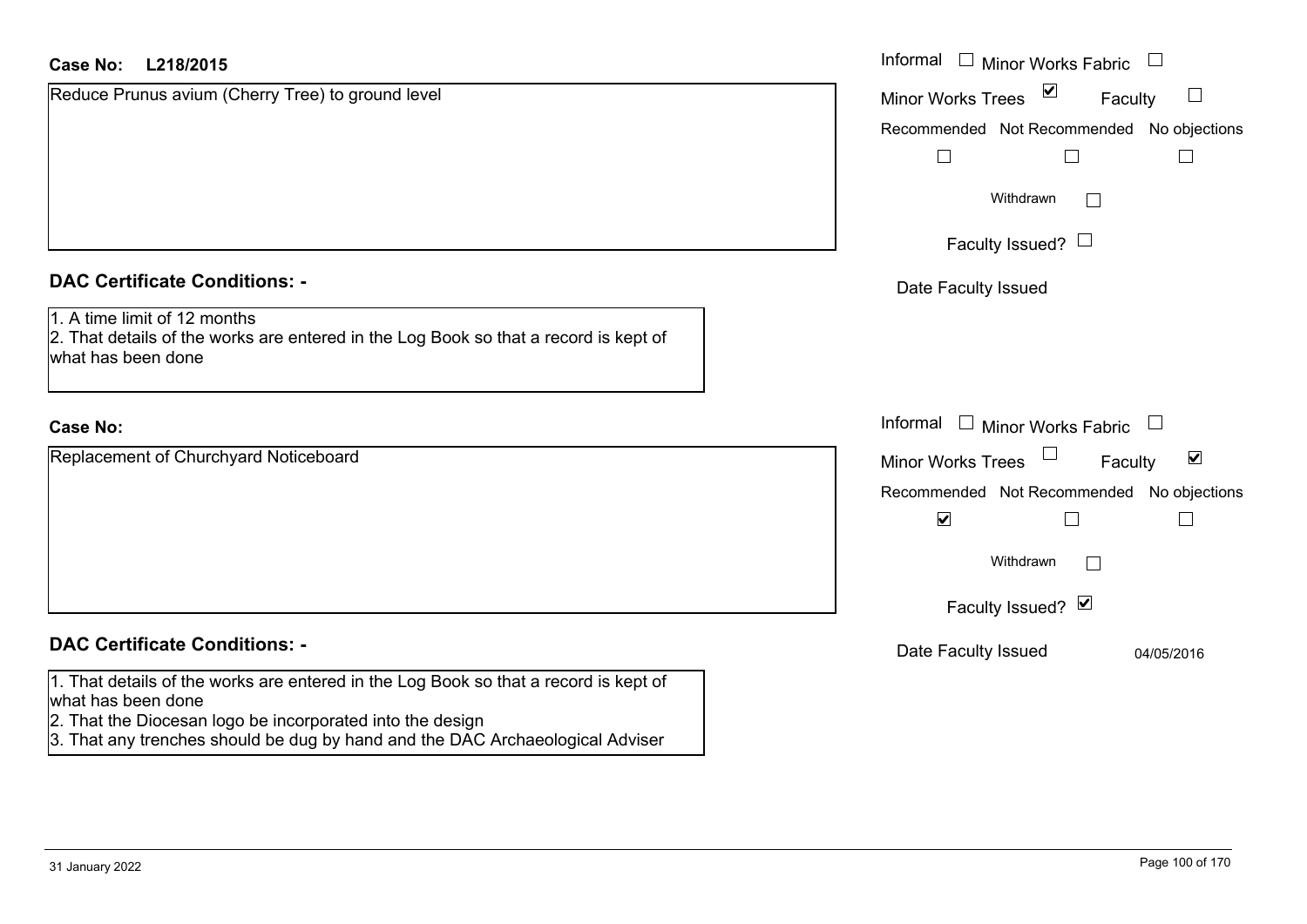Introduction of: -1. A bronze Welcoming Christ statue 2. Oak shelf

## **DAC Certificate Conditions: -**

| 1. That details of the works are entered in the Log Book so that a record is kept of  |
|---------------------------------------------------------------------------------------|
| what has been done                                                                    |
| 2. That, where possible, all fixings should be made into joints, not stonework, using |
| stainless steel or non-ferrous screws in fibre plugs                                  |

## **Case No:**

Following the 2016 QI Report: -

- 1. Pinning of kneeler and repair to base stones
- 2. Re-pointing
- 3. Stone replacements

## **DAC Certificate Conditions: -**

1. That details of the works are entered in the Log Book so that a record is kept of what has been done

|                                                                                                                                                                                                                        | Informal $\Box$ Minor Works Fabric                                                                                             |
|------------------------------------------------------------------------------------------------------------------------------------------------------------------------------------------------------------------------|--------------------------------------------------------------------------------------------------------------------------------|
| ion of: -<br>ze Welcoming Christ statue<br>าelf                                                                                                                                                                        | $\blacktriangledown$<br>Minor Works Trees<br>Faculty<br>Recommended Not Recommended No objections<br>$\blacktriangledown$<br>Г |
|                                                                                                                                                                                                                        | Withdrawn<br>Faculty Issued? $\Box$                                                                                            |
| rtificate Conditions: -                                                                                                                                                                                                | Date Faculty Issued<br>04/05/2017                                                                                              |
| etails of the works are entered in the Log Book so that a record is kept of<br>been done<br>vhere possible, all fixings should be made into joints, not stonework, using<br>steel or non-ferrous screws in fibre plugs |                                                                                                                                |
|                                                                                                                                                                                                                        | Informal<br>□ Minor Works Fabric                                                                                               |
| the 2016 QI Report: -<br>g of kneeler and repair to base stones<br>inting<br>replacements                                                                                                                              | Minor Works Trees<br>$\sqcup$<br>Faculty<br>Recommended Not Recommended No objections<br>$\blacktriangledown$                  |
|                                                                                                                                                                                                                        | Withdrawn                                                                                                                      |
|                                                                                                                                                                                                                        | Faculty Issued? $\Box$                                                                                                         |
| rtificate Conditions: -                                                                                                                                                                                                | Date Faculty Issued                                                                                                            |
| etails of the works are entered in the Log Book so that a record is kept of                                                                                                                                            |                                                                                                                                |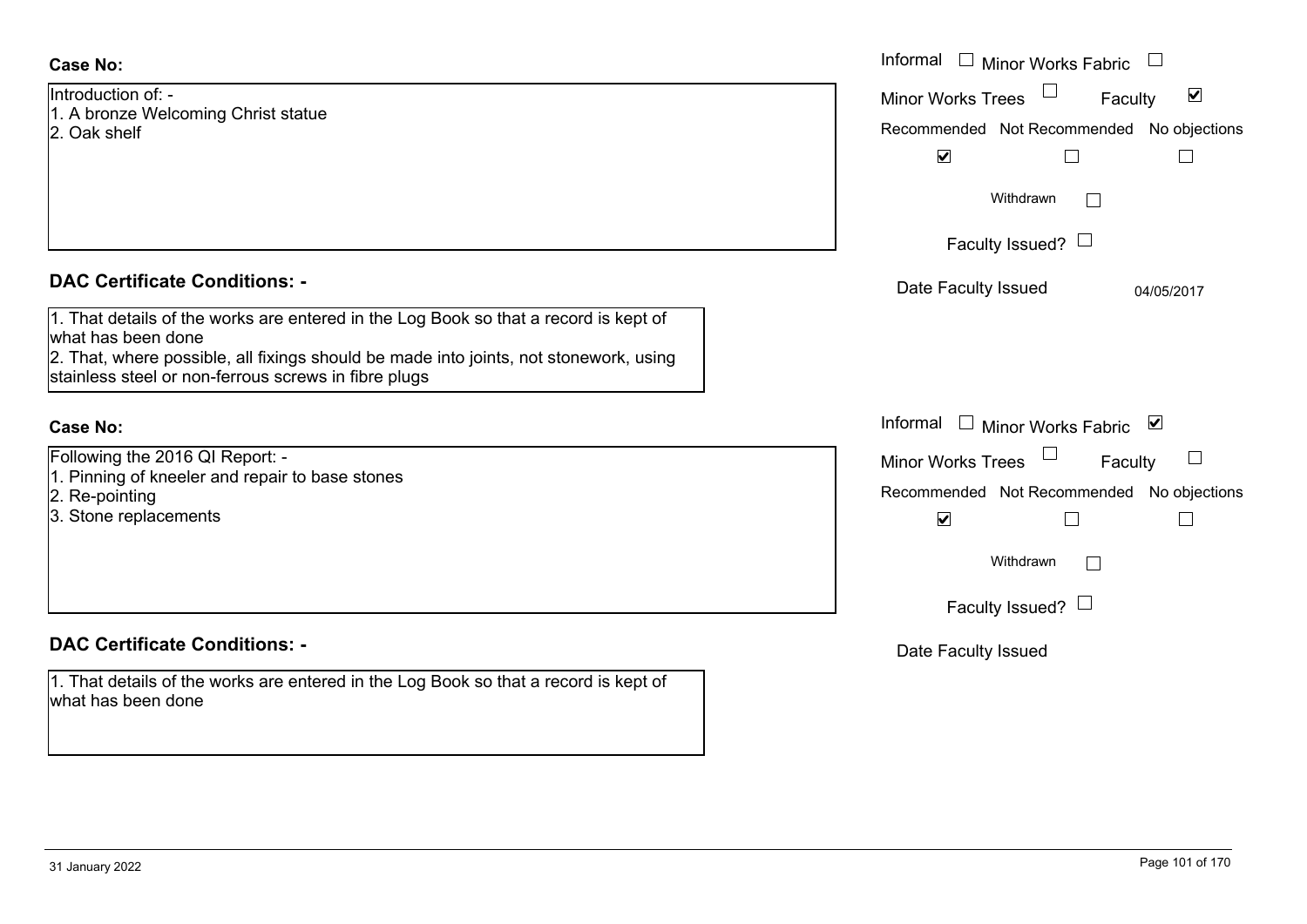Works to Trees comprising: -

- 1. Ringing and removing ivy
- 2. Pruning
- 3. Removing dead branches
- 4. Raising canopies
- 5. Removing three trees to ground level (numbers 896, 900 and 901)

## **DAC Certificate Conditions: -**

| 1. That details of the works are entered in the Log Book so that a record is kept of                                                                                                                                           |  |  |  |
|--------------------------------------------------------------------------------------------------------------------------------------------------------------------------------------------------------------------------------|--|--|--|
| what has been done                                                                                                                                                                                                             |  |  |  |
| 0. Third direction is a company of the solid of the basic control of the set of the set of the set of the set of the set of the set of the set of the set of the set of the set of the set of the set of the set of the set of |  |  |  |

2. That the tree stumps should not be poisoned

## **Case No:**

Following the 2016 QI Report: - Defrassing of stone work - west Tower

## **DAC Certificate Conditions: -**

1. That details of the works are entered in the Log Book so that a record is kept of what has been done

2. That any re-pointing that is subsequently discovered to be necessary must be carried out with lime mortar not containing any cement

| Trees comprising: -<br>g and removing ivy<br>ving dead branches                                                                  | Informal □ Minor Works Fabric<br>$\triangledown$<br>$\overline{\phantom{a}}$<br>Minor Works Trees<br>Faculty<br>Recommended Not Recommended No objections<br>$\blacktriangledown$<br>$\Box$ |
|----------------------------------------------------------------------------------------------------------------------------------|---------------------------------------------------------------------------------------------------------------------------------------------------------------------------------------------|
| g canopies<br>ving three trees to ground level (numbers 896, 900 and 901)                                                        | Withdrawn<br>Faculty Issued? $\Box$                                                                                                                                                         |
| rtificate Conditions: -                                                                                                          | Date Faculty Issued                                                                                                                                                                         |
| etails of the works are entered in the Log Book so that a record is kept of<br>been done<br>e tree stumps should not be poisoned |                                                                                                                                                                                             |
|                                                                                                                                  | Informal<br>⊻<br>$\mathrel{\boxdot}$ Minor Works Fabric                                                                                                                                     |
| the 2016 QI Report: -<br>ng of stone work - west Tower                                                                           | $\mathcal{L}_{\mathcal{A}}$<br>Minor Works Trees<br>Faculty<br>Recommended Not Recommended No objections<br>$\blacktriangledown$<br>Withdrawn                                               |
| rtificate Conditions: -                                                                                                          | Faculty Issued? $\Box$                                                                                                                                                                      |
|                                                                                                                                  | Date Faculty Issued                                                                                                                                                                         |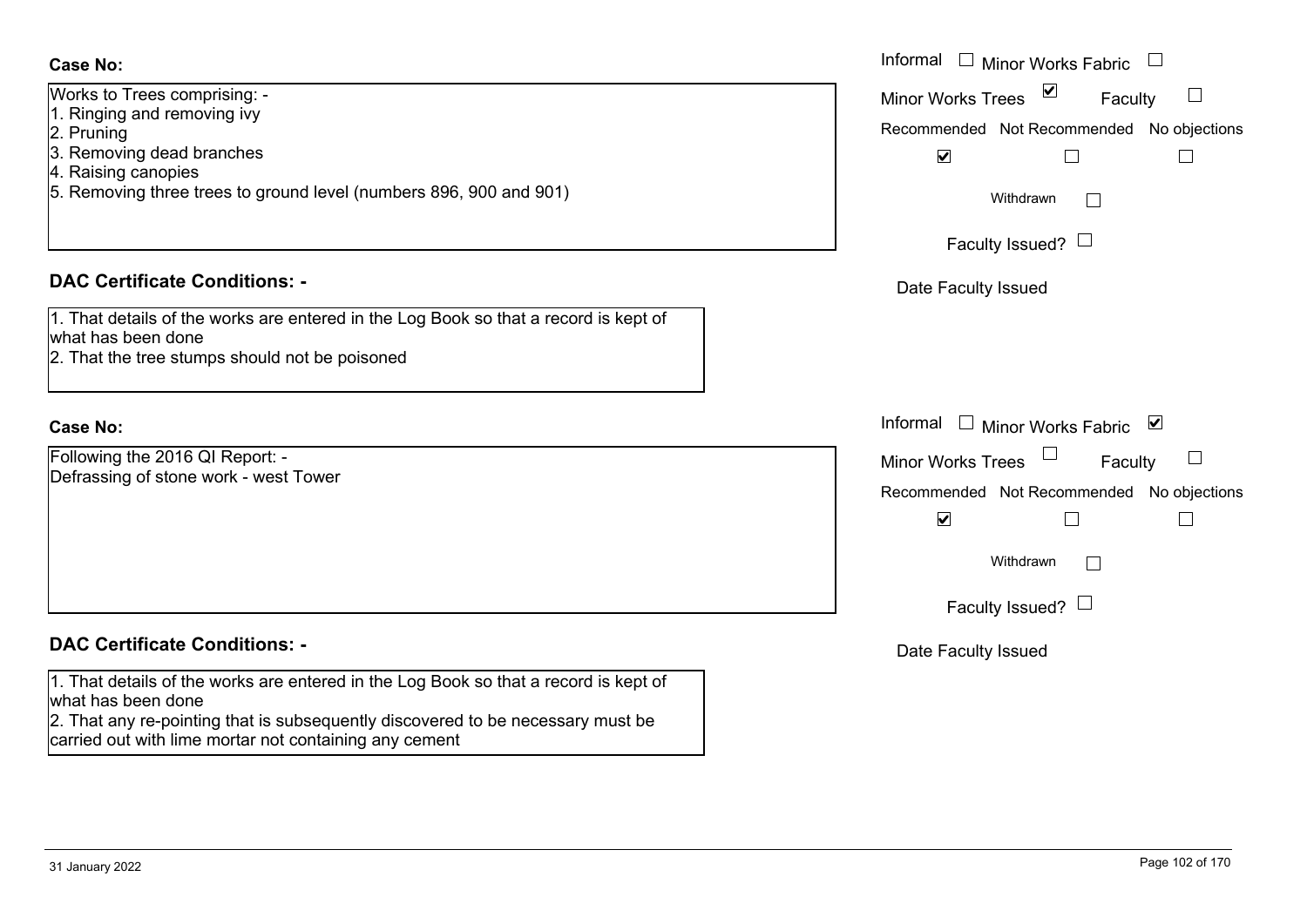| <b>Case No:</b>                                                                                            | Informal $\Box$ Minor Works Fabric $\Box$                                             |
|------------------------------------------------------------------------------------------------------------|---------------------------------------------------------------------------------------|
| CONFIRMATORY APPLICATION for works undertaken: -                                                           | Minor Works Trees<br>$\blacktriangledown$<br>Faculty                                  |
| Replacement of damaged carpet in Bell Ringing area and stairs                                              | Recommended Not Recommended No objections<br>$\blacktriangledown$<br>$\Box$<br>$\Box$ |
|                                                                                                            | Withdrawn                                                                             |
|                                                                                                            | Faculty Issued? $\Box$                                                                |
| <b>DAC Certificate Conditions: -</b>                                                                       | Date Faculty Issued                                                                   |
| 1. That details of the works are entered in the Log Book so that a record is kept of<br>what has been done |                                                                                       |
| <b>Case No:</b>                                                                                            | Informal □ Minor Works Fabric 凶                                                       |
| 1. Improvements to underfloor ventilation                                                                  | Minor Works Trees<br>$\Box$<br>Faculty                                                |
| 2. Like-for-like repairs to flooring                                                                       | Recommended Not Recommended No objections                                             |
|                                                                                                            | $\blacktriangledown$<br>L                                                             |
|                                                                                                            | Withdrawn                                                                             |
|                                                                                                            | Faculty Issued? $\Box$                                                                |
| <b>DAC Certificate Conditions: -</b>                                                                       | Date Faculty Issued                                                                   |
| 1. That details of the works are entered in the Log Book so that a record is kept of<br>what has been done |                                                                                       |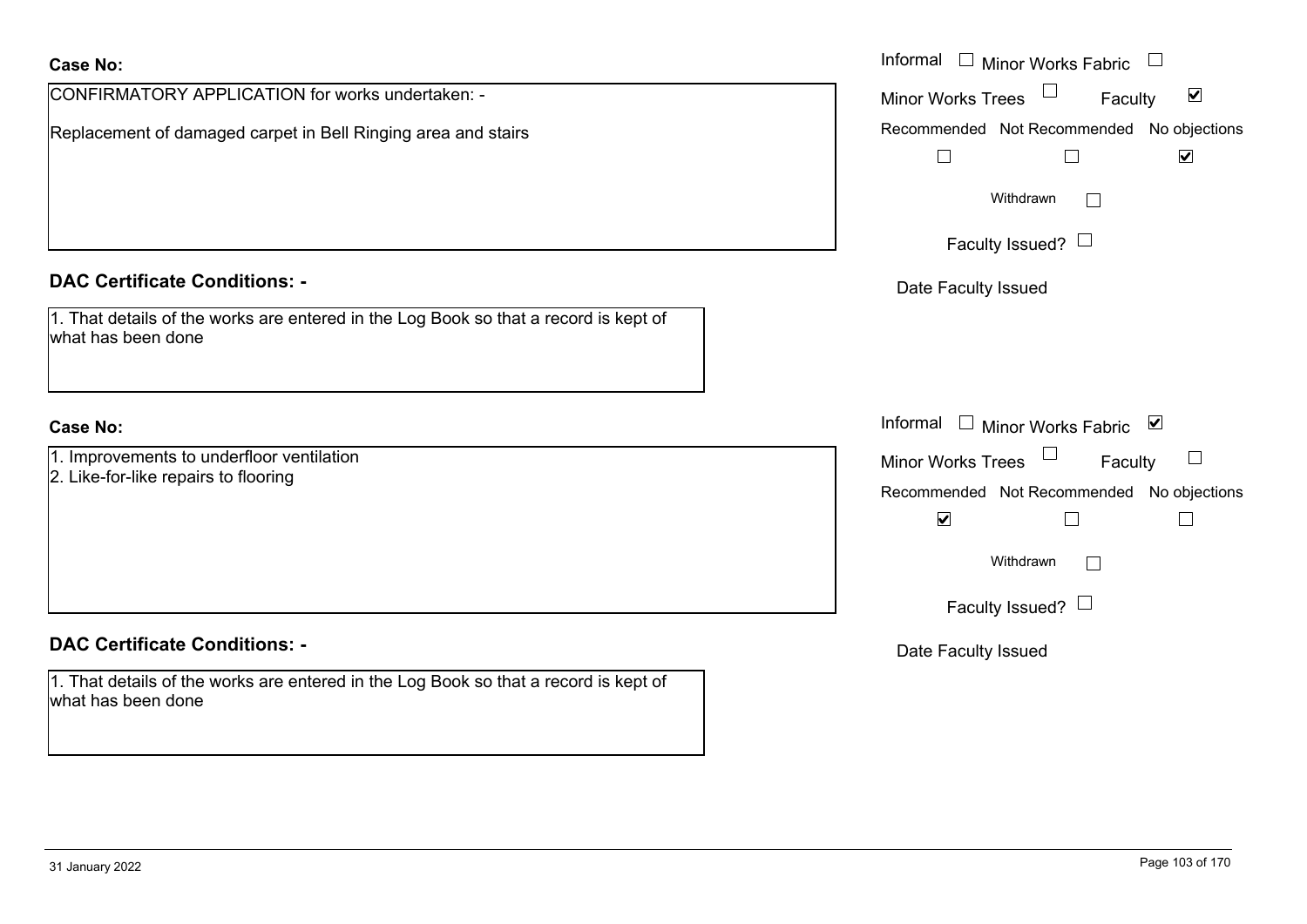what has been done

**Case No:**

|                                                                                                                                                                                                                                             | $\blacktriangledown$                      |                           |                                       |  |
|---------------------------------------------------------------------------------------------------------------------------------------------------------------------------------------------------------------------------------------------|-------------------------------------------|---------------------------|---------------------------------------|--|
|                                                                                                                                                                                                                                             | Withdrawn                                 |                           |                                       |  |
|                                                                                                                                                                                                                                             | Faculty Issued? Ø                         |                           |                                       |  |
| <b>DAC Certificate Conditions: -</b>                                                                                                                                                                                                        | Date Faculty Issued                       |                           | 05/06/2018                            |  |
| 1. That details of the works are entered in the Log Book so that a record is kept of<br>what has been done<br>2. That an updated Electrical Condition Report is commissioned, and submitted to the<br>DAC Secretary, after the installation |                                           |                           |                                       |  |
| <b>Case No:</b>                                                                                                                                                                                                                             | Informal                                  | $\Box$ Minor Works Fabric | $\begin{array}{c} \hline \end{array}$ |  |
| Felling of Monkey Puzzle Tree                                                                                                                                                                                                               | Minor Works Trees ⊠                       |                           | Faculty                               |  |
|                                                                                                                                                                                                                                             | Recommended Not Recommended No objections |                           |                                       |  |
|                                                                                                                                                                                                                                             | $\blacktriangledown$                      |                           |                                       |  |
|                                                                                                                                                                                                                                             | Withdrawn                                 | $\mathbf{L}$              |                                       |  |
|                                                                                                                                                                                                                                             | Faculty Issued? $\Box$                    |                           |                                       |  |
| <b>DAC Certificate Conditions: -</b>                                                                                                                                                                                                        | Date Faculty Issued                       |                           |                                       |  |
| 1. That details of the works are entered in the Log Book so that a record is kept of                                                                                                                                                        |                                           |                           |                                       |  |

Informal

Installation of a lantern and memorial brass plaque in the Porch

Faculty  $\Box$ 

Recommended Not Recommended No objections

Minor Works Fabric

Minor Works Trees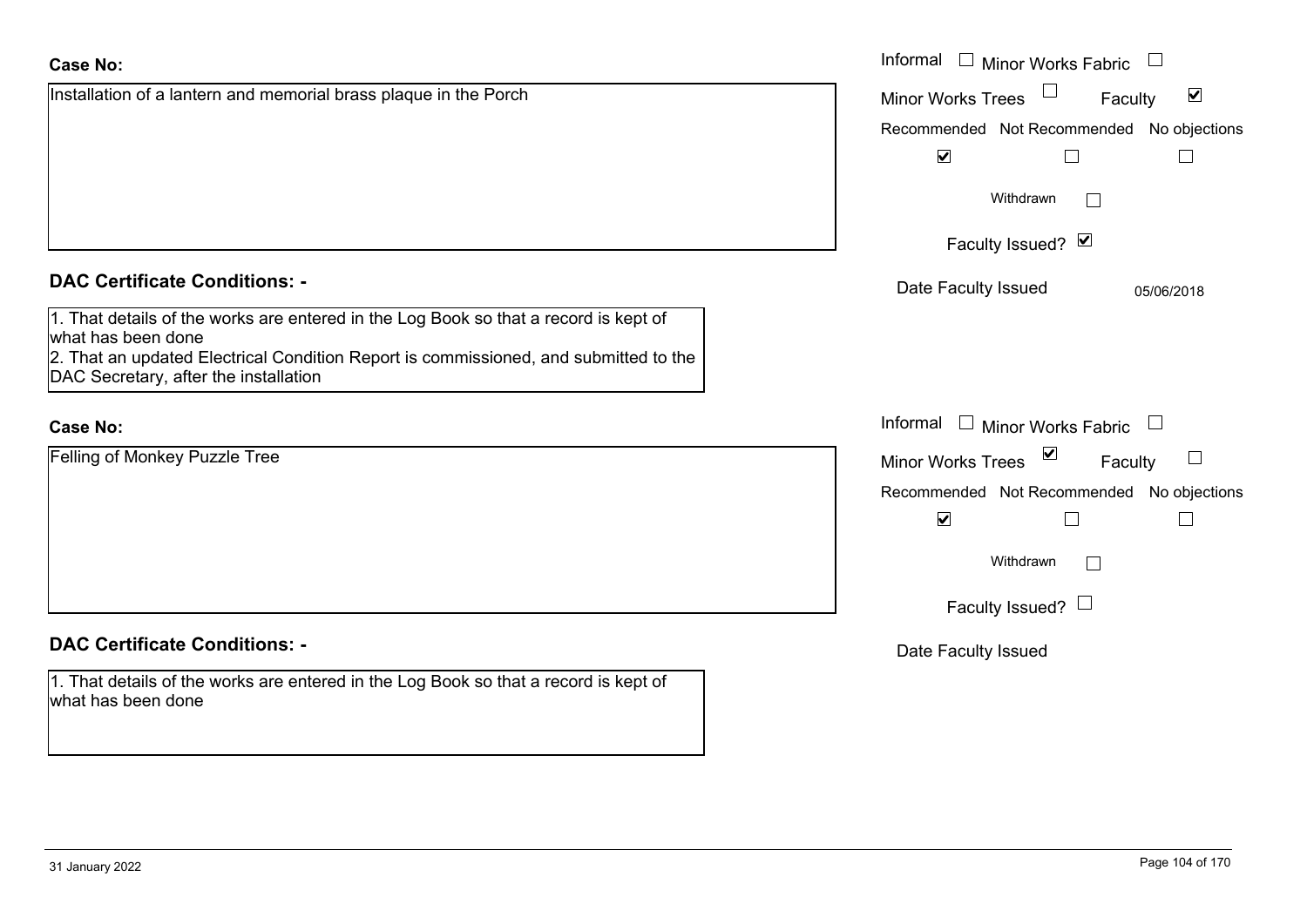**DAC Certificate Conditions: -**

1. That details of the works are entered in the Log Book so that a record is kept of what has been done

2. If it is decided to amplify any part of a service, the PCC must install an assistive hearing system to comply with the requirements of the Equality Act 2010 (formerly

**Case No:**

The installation of a Sound Reinforcement System and Loop System

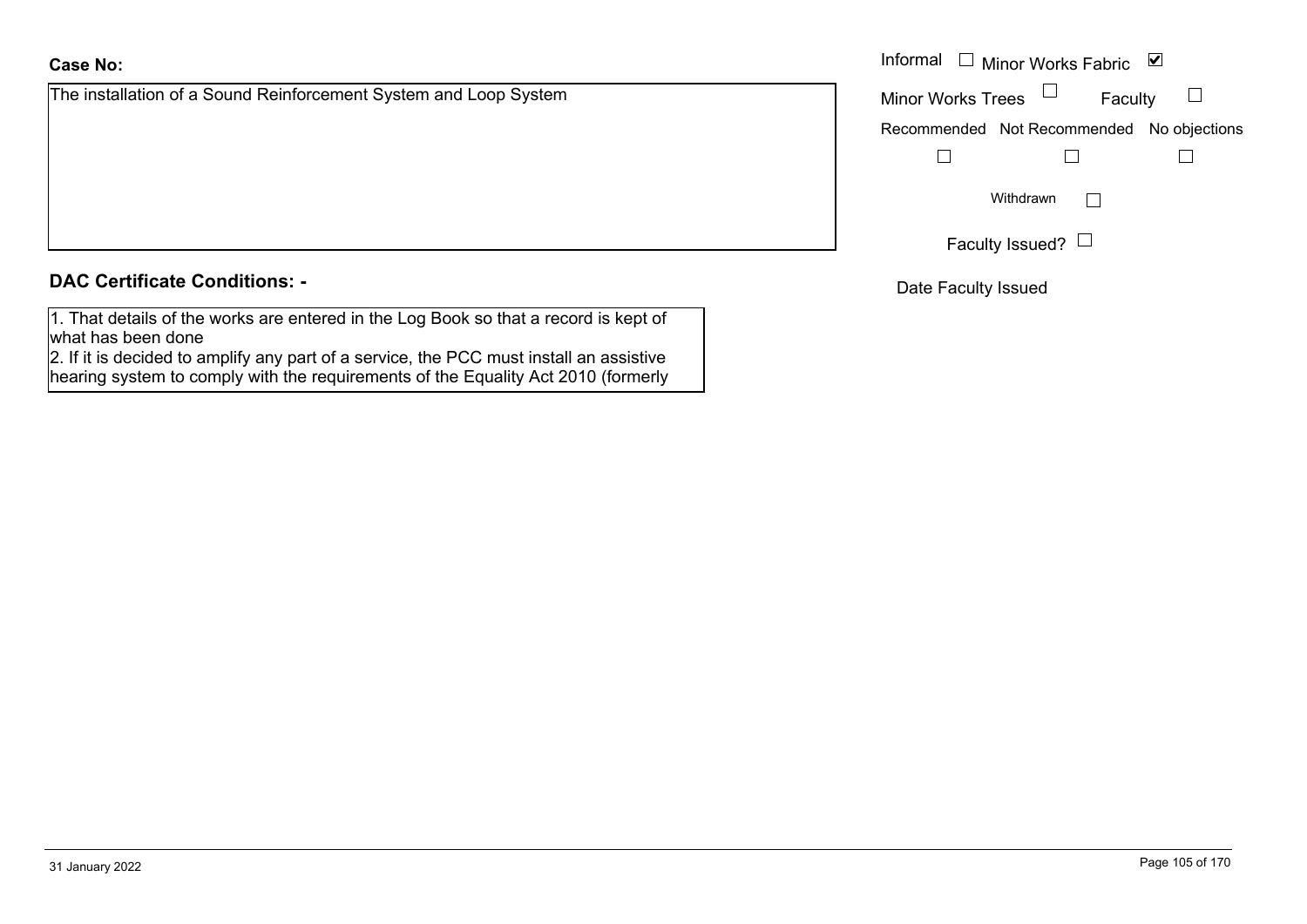#### **20110Woodhouse Eaves, St Paul**

## **L071/2003Case No:** Informal

| Installation of Sound and Induction Loop System | ⊻<br><b>Minor Works Trees</b><br>Faculty  |
|-------------------------------------------------|-------------------------------------------|
|                                                 | Recommended Not Recommended No objections |
|                                                 | ⊻                                         |
|                                                 | Withdrawn                                 |
|                                                 | Faculty Issued? $\Box$                    |
| <b>DAC Certificate Conditions: -</b>            | Dota Foouth Loouad                        |

1. A time limit of 12 months

 2. That the wiring and speakers should be as unobtrusive as possible an of an appropriate colour to blend with the background

Date Faculty Issued

Minor Works Fabric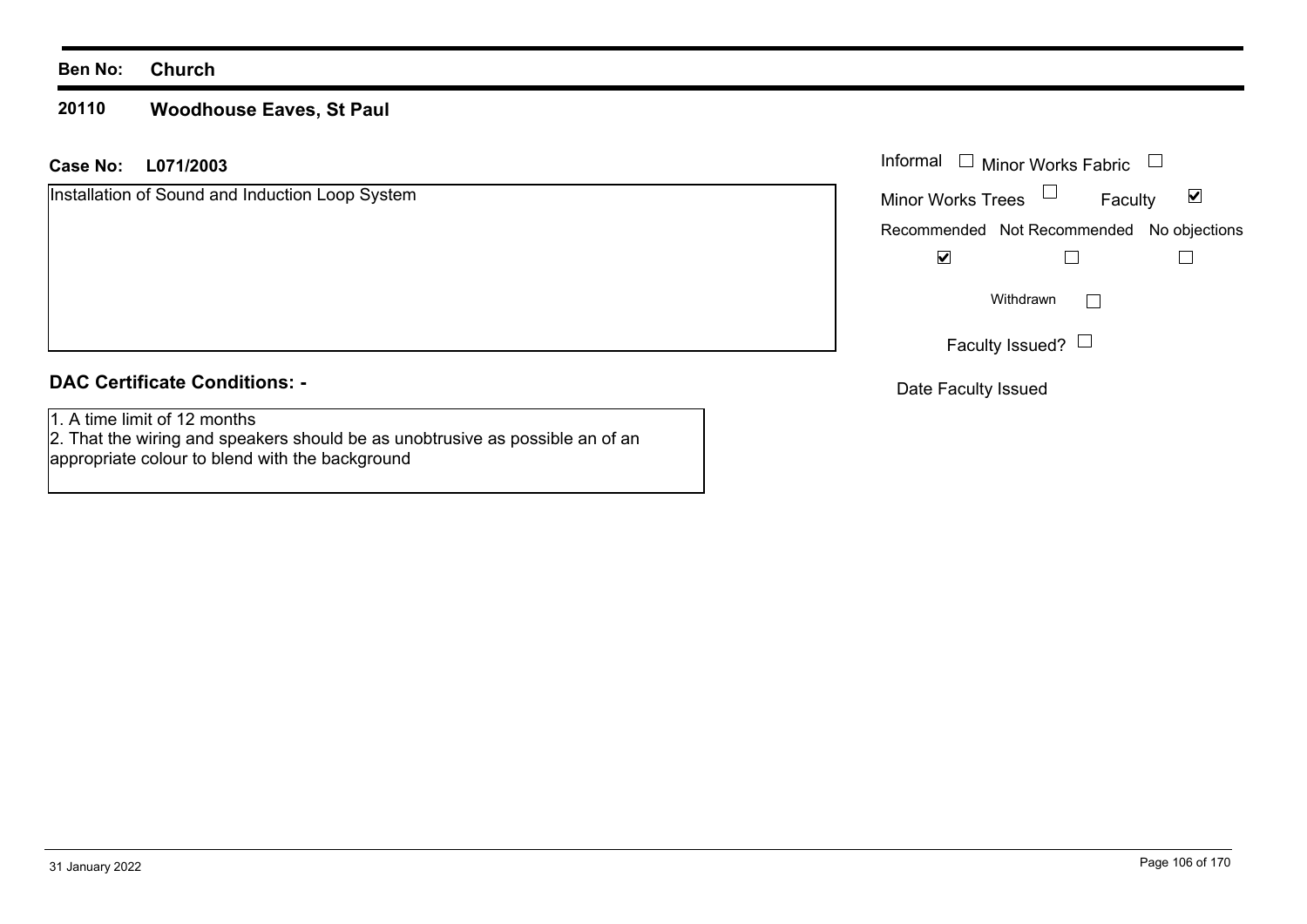| M                                         |  |
|-------------------------------------------|--|
|                                           |  |
| Recommended Not Recommended No objections |  |
|                                           |  |
|                                           |  |
|                                           |  |
|                                           |  |
| Faculty Issued?                           |  |
|                                           |  |
|                                           |  |
|                                           |  |
|                                           |  |
|                                           |  |
|                                           |  |
|                                           |  |

## **DAC Certificate Conditions: -**

1. A time limit of 12 months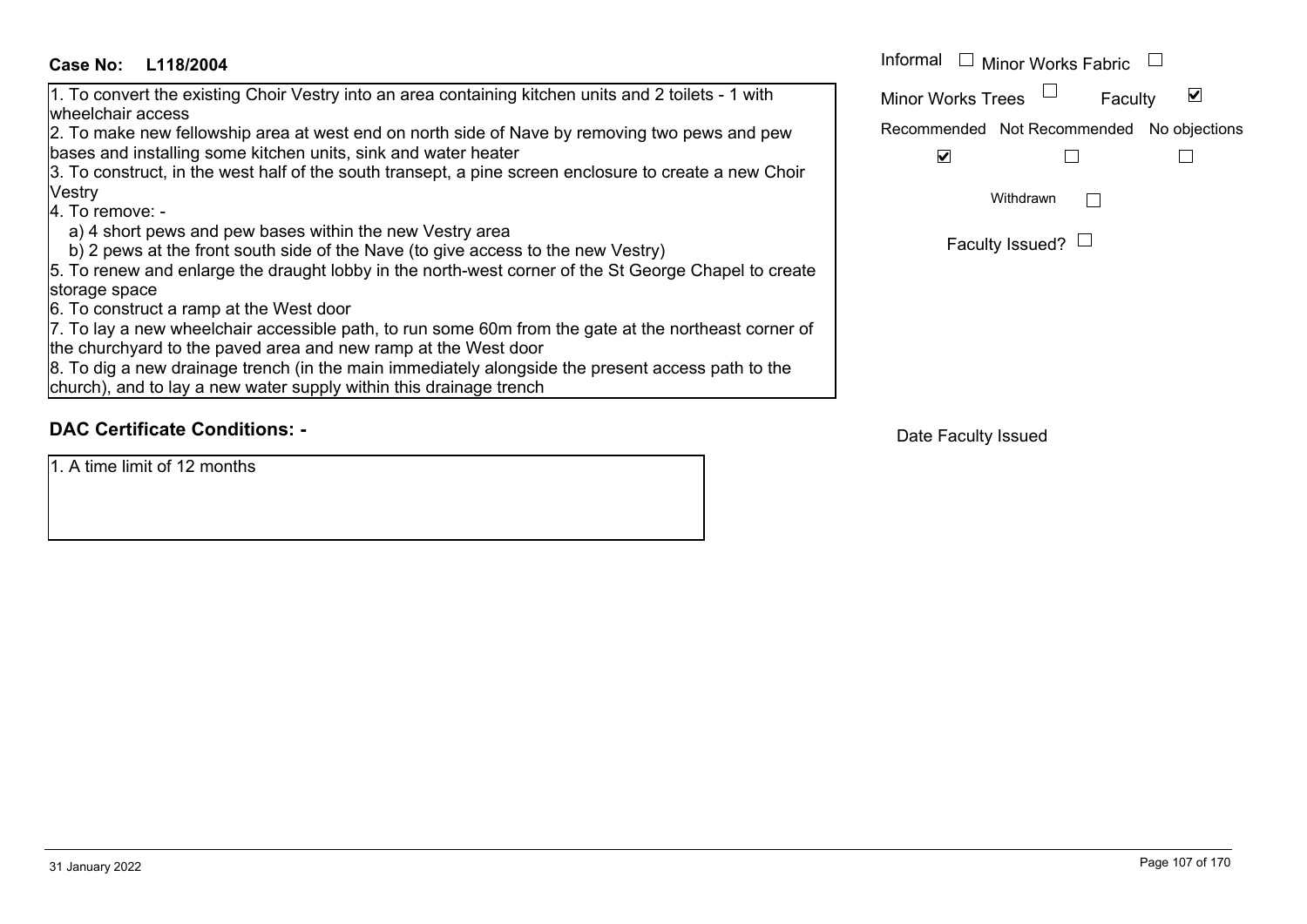| <b>Case No:</b><br>L163/2005                                                                                                                                                                                                                                                                                                                                                                                                                                                   | Informal ☑ Minor Works Fabric                                                                                                                                                                               |
|--------------------------------------------------------------------------------------------------------------------------------------------------------------------------------------------------------------------------------------------------------------------------------------------------------------------------------------------------------------------------------------------------------------------------------------------------------------------------------|-------------------------------------------------------------------------------------------------------------------------------------------------------------------------------------------------------------|
| 1. To dismantle and re-build the right-hand stone pier at the northeast entrance to the churchyard such<br>that the gap between the piers will be 2.1m<br>2. Install new double oak gate that will match the existing gates to the cemetery and the lych-gate<br>3. Construct wheelchair accessible footpath<br>4. Install external lighting (recessed brick lights to both piers & 4 bollard lights illuminating wheelchair<br>accessible pathway to west entrance of church) | $\blacktriangledown$<br><b>Minor Works Trees</b><br>Faculty<br>Recommended Not Recommended No objections<br>$\blacktriangledown$<br>$\Box$<br>Withdrawn                                                     |
|                                                                                                                                                                                                                                                                                                                                                                                                                                                                                | Faculty Issued? Ø                                                                                                                                                                                           |
| <b>DAC Certificate Conditions: -</b><br>1. A time limit of 12 months<br>2. That the PCC considers whether the gates, when open with the lights on, will cause<br>the path to be in shadow                                                                                                                                                                                                                                                                                      | Date Faculty Issued<br>01/03/2007                                                                                                                                                                           |
| <b>Case No:</b><br>L081/2006                                                                                                                                                                                                                                                                                                                                                                                                                                                   | Informal<br>$\Box$ Minor Works Fabric<br>$\mathcal{L}$                                                                                                                                                      |
| Addendum to Faculty granted in 2005 {L118/2004}: -<br>1. Re-carpet sanctuary and centre aisle<br>2. Carpet new exposed areas front left and right nave seating where pews removed<br>3. Carpet new exposed areas back left and right nave seating - fellowship area<br>4. Carpet porch area<br>5. Replace worn carpeting in north and south transept areas with existing patterned carpeting taken<br>from sanctuary and centre aisle                                          | $\blacktriangledown$<br><b>Minor Works Trees</b><br>Faculty<br>Recommended Not Recommended No objections<br>$\blacktriangledown$<br>$\Box$<br>$\Box$<br>Withdrawn<br>$\vert \ \ \vert$<br>Faculty Issued? Ø |
| <b>DAC Certificate Conditions: -</b><br>1. A time limit of 12 months<br>2. That the underlay to be used is breathable to avoid costly damp problems<br>underneath the carpets                                                                                                                                                                                                                                                                                                  | Date Faculty Issued<br>03/10/2006                                                                                                                                                                           |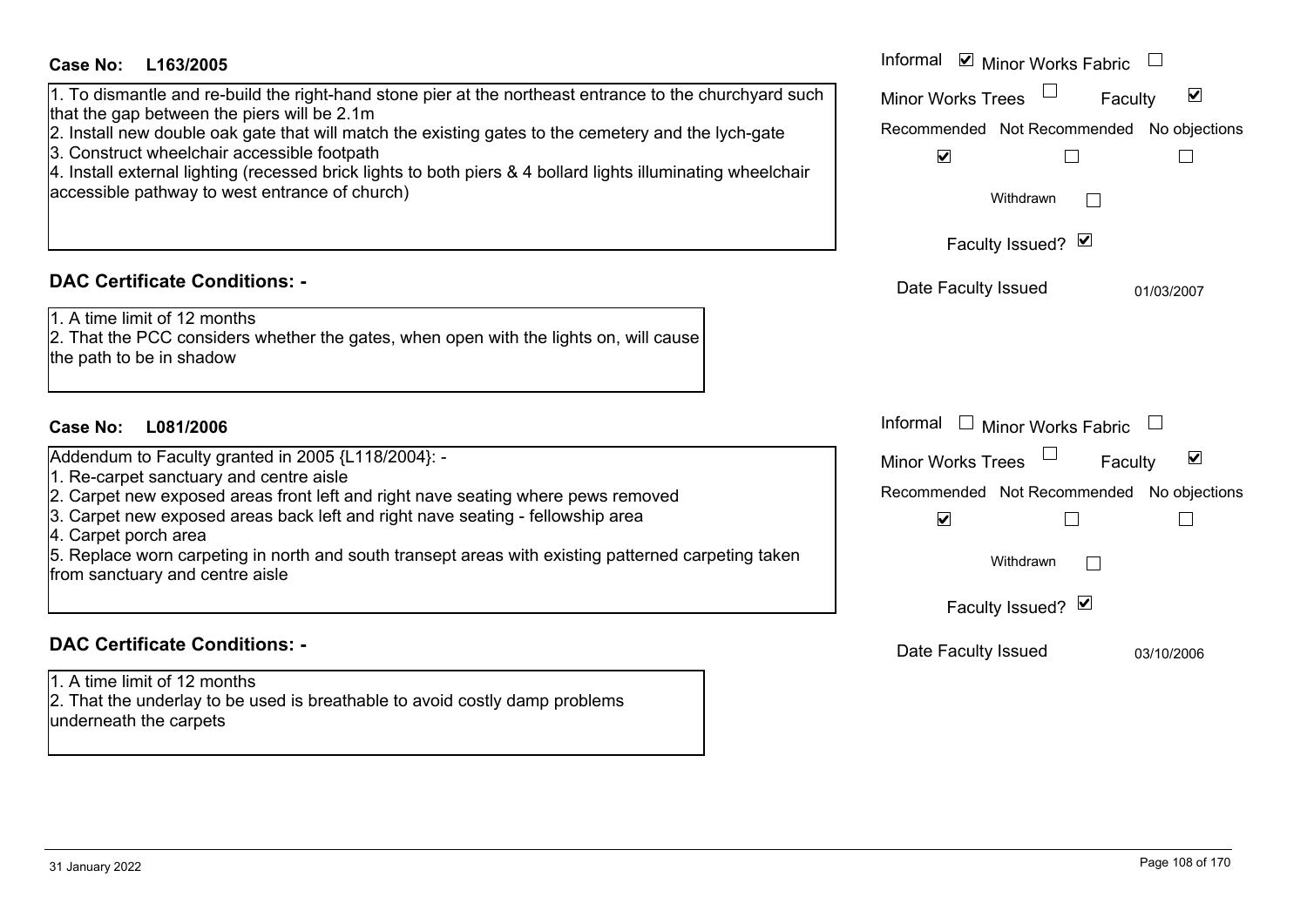| L077/2008<br><b>Case No:</b>                                                                                                                                                                                                    | Informal<br>$\begin{array}{c} \hline \end{array}$<br><b>Minor Works Fabric</b>                                                                                |
|---------------------------------------------------------------------------------------------------------------------------------------------------------------------------------------------------------------------------------|---------------------------------------------------------------------------------------------------------------------------------------------------------------|
| Concerning the Tower: -<br>1. Repairs to 4 pinnacles and internal face of parapet<br>2. Improvements to the access arrangements<br>3. Installation of lightning conductor<br>4. Installation of flagpole                        | $\blacktriangledown$<br><b>Minor Works Trees</b><br>Faculty<br>Recommended Not Recommended No objections<br>$\blacktriangledown$<br>Withdrawn<br>$\mathbf{1}$ |
|                                                                                                                                                                                                                                 | Faculty Issued? Ø                                                                                                                                             |
| <b>DAC Certificate Conditions: -</b>                                                                                                                                                                                            | Date Faculty Issued<br>10/07/2008                                                                                                                             |
| 1. A time limit of 12 months<br>2. That details of the works are entered in the Log Book so that a record is kept of<br>what has been done<br>3. That the PCC providesthe DAC Archaeological Adviser with details of the trench |                                                                                                                                                               |
| <b>Case No:</b><br>L203/2008                                                                                                                                                                                                    | Informal $\square$<br><b>Minor Works Fabric</b><br>$\Box$                                                                                                     |
| To make permanent the removal, and to dispose of, 2 choir-pew front pews permitted under<br><b>Archdeacon's Licence</b>                                                                                                         | $\blacktriangledown$<br>Minor Works Trees<br>Faculty<br>Recommended Not Recommended No objections<br>$\blacktriangledown$<br>Withdrawn<br>$\mathbf{1}$        |
|                                                                                                                                                                                                                                 | Faculty Issued? Ø                                                                                                                                             |
| <b>DAC Certificate Conditions: -</b>                                                                                                                                                                                            | Date Faculty Issued<br>21/01/2009                                                                                                                             |
| 1. A time limit of 12 months<br>2. That details of the works are entered in the Log Book so that a record is kept of                                                                                                            |                                                                                                                                                               |

what has been done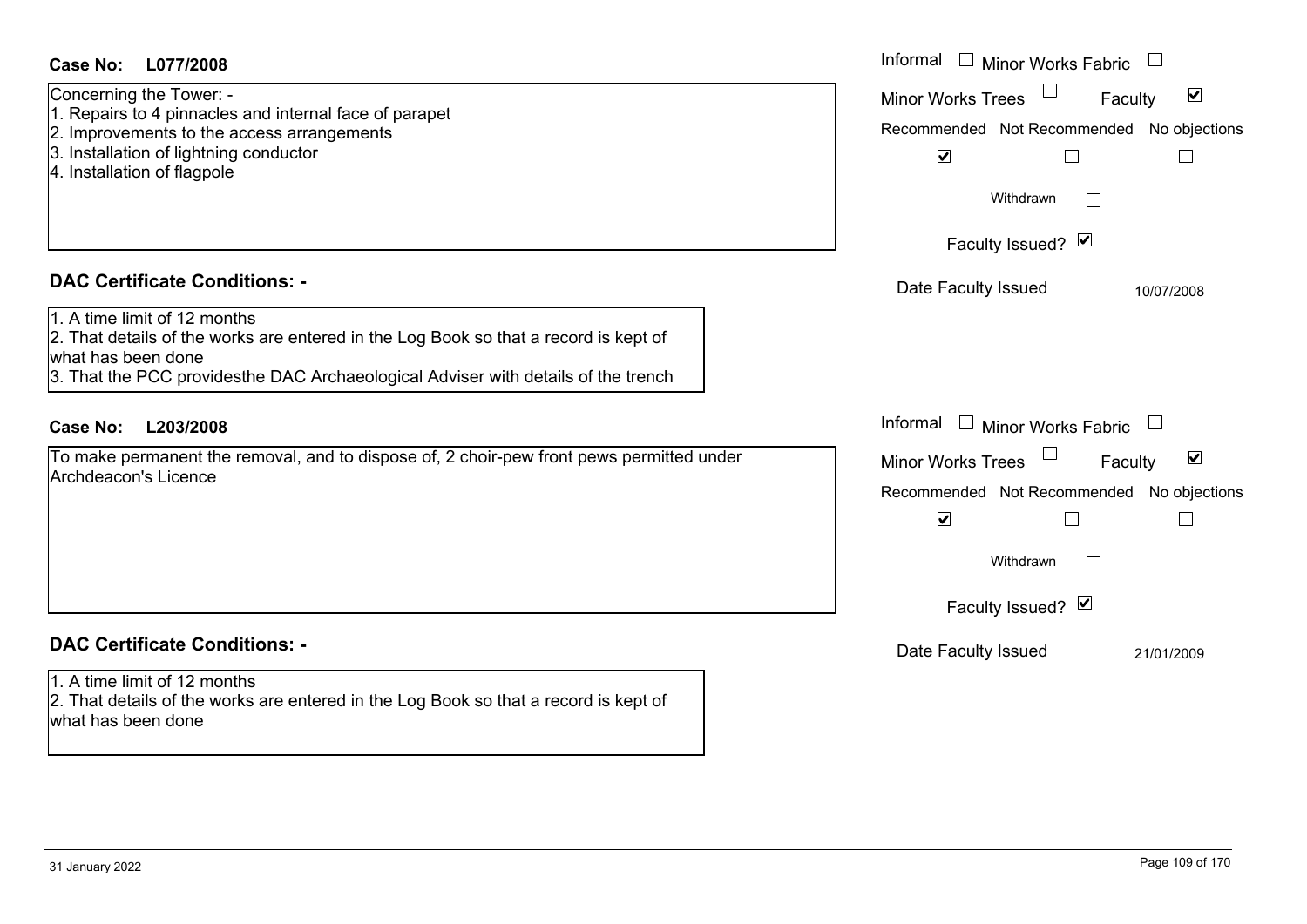#### **L037/2009Case No:** Informal

- 1. Removal of deadwood
- 2. Installation of cable support
- 3. Limb shortening & pruning

## **DAC Certificate Conditions: -**

|                    |  | 1. That details of the works are entered in the Log Book so that a record is kept of |
|--------------------|--|--------------------------------------------------------------------------------------|
| what has been done |  |                                                                                      |

## **L024/2010Case No:** Informal

In the churchyard: -

- 1. Make safe 9 headstones on the bank perimeter
- 2. Re-location of 28 headstones currently standing against the walls of the church

# **DAC Certificate Conditions: -**

#### 1. A time limit of 12 months

2. That details of the works are entered in the Log Book so that a record is kept of what has been done

3. That Charnwood Borough Council publish the necessary notices in the local press

| Informal<br>Minor Works Fabric            |
|-------------------------------------------|
| ⊻<br><b>Minor Works Trees</b><br>Faculty  |
| Recommended Not Recommended No objections |
| $\blacktriangledown$                      |
| Withdrawn                                 |
| Faculty Issued?                           |
| Date Faculty Issued                       |
|                                           |
|                                           |
|                                           |
| Informal<br><b>Minor Works Fabric</b>     |
| ⊻<br><b>Minor Works Trees</b><br>Faculty  |
| Recommended Not Recommended No objections |
| $\blacktriangledown$                      |
| Withdrawn                                 |
| Faculty Issued? Ø                         |
| Date Faculty Issued<br>21/07/2010         |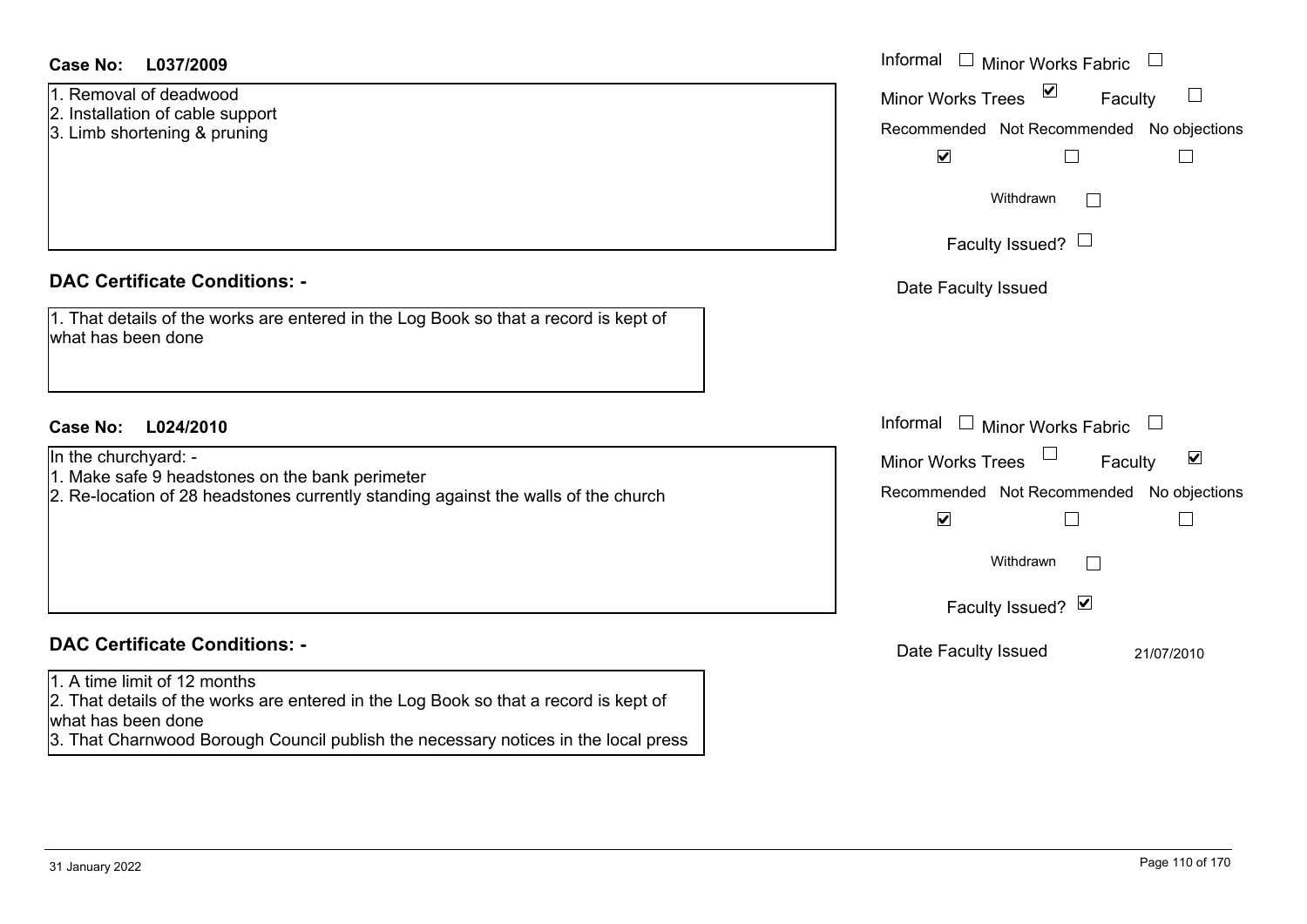### **L067/2011Case No:** Informal

1. Repairs to damaged South Porch oak door stiles 2. Replacement of locks following break-in

## **DAC Certificate Conditions: -**

1. A time limit of 12 months 2. That details of the works are entered in the Log Book so that a record is kept of what has been done

## **L056/2011Case No:** Informal

Repairs to the Vestry Roof

# **DAC Certificate Conditions: -**

1. A time limit of 12 months 2. That details of the works are entered in the Log Book so that a record is kept of what has been done

| Informal<br>⊻<br><b>Minor Works Fabric</b>                         |
|--------------------------------------------------------------------|
| <b>Minor Works Trees</b><br>Faculty                                |
| Recommended Not Recommended No objections                          |
| $\blacktriangledown$                                               |
| Withdrawn                                                          |
| Faculty Issued? L                                                  |
| Date Faculty Issued                                                |
|                                                                    |
|                                                                    |
|                                                                    |
| Informal<br><b>Minor Works Fabric</b>                              |
| $\vert\bm{\mathsf{v}}\vert$<br><b>Minor Works Trees</b><br>Faculty |
| Recommended Not Recommended No objections                          |
|                                                                    |
| Withdrawn                                                          |
| Faculty Issued? L                                                  |
| Date Faculty Issued                                                |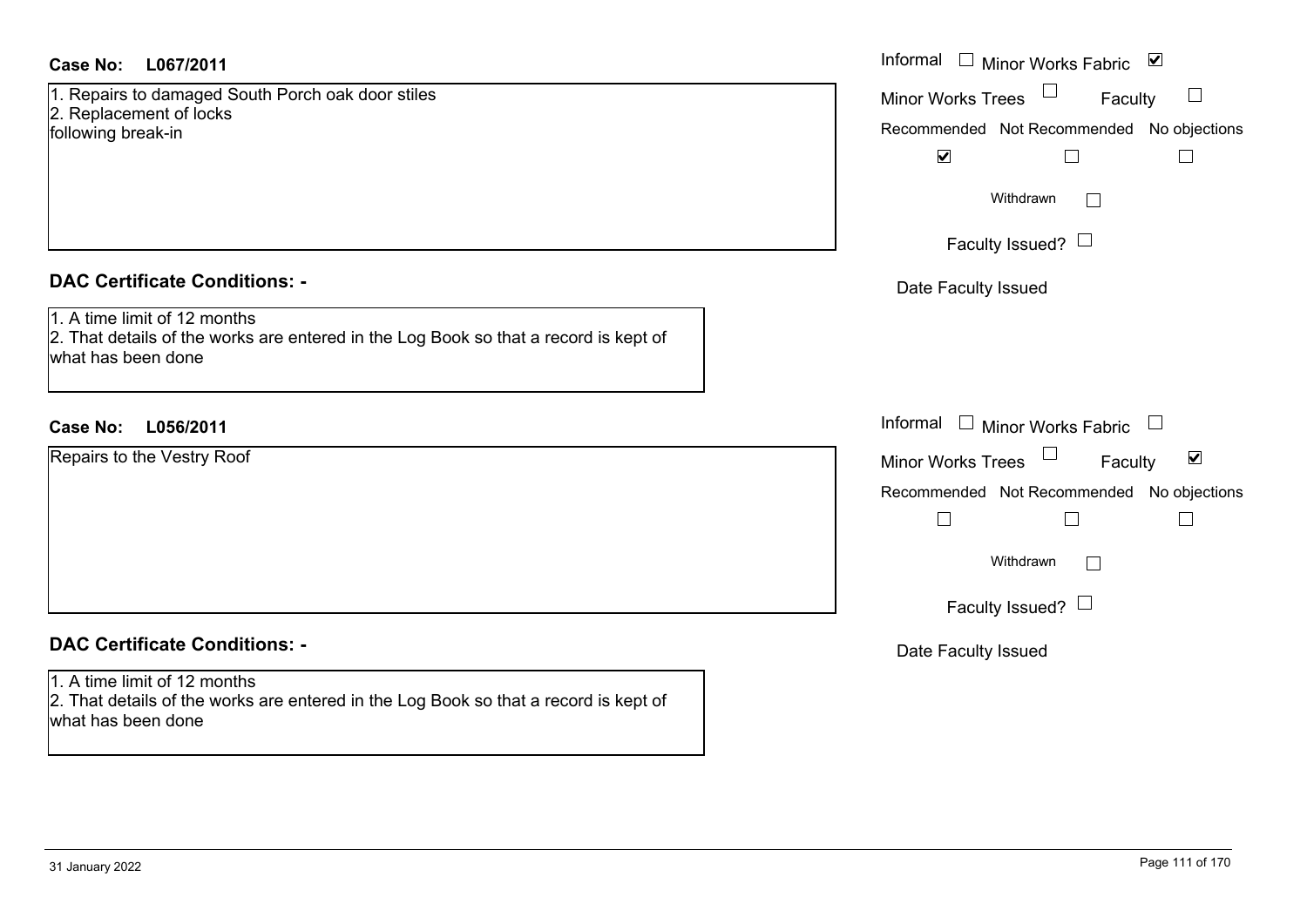#### **L140/2012Case No:**

| <b>Case No:</b><br>L140/2012                                                                                                                                                                                                           | Informal ⊠ Minor Works Fabric □                                   |
|----------------------------------------------------------------------------------------------------------------------------------------------------------------------------------------------------------------------------------------|-------------------------------------------------------------------|
| Underpinning of the Chancel walls                                                                                                                                                                                                      | Minor Works Trees<br>$\Box$<br>Faculty                            |
|                                                                                                                                                                                                                                        | Recommended Not Recommended No objections                         |
|                                                                                                                                                                                                                                        | $\blacktriangledown$                                              |
|                                                                                                                                                                                                                                        | Withdrawn                                                         |
|                                                                                                                                                                                                                                        | Faculty Issued? Ø                                                 |
| <b>DAC Certificate Conditions: -</b>                                                                                                                                                                                                   | Date Faculty Issued<br>24/07/2013                                 |
| 1. A time limit of 12 months<br>2. 2. That details of the works are entered in the Log Book so that a record is kept of<br>what has been done<br>3. That no works shall take place until the PCC, after consultation with the Diocesan |                                                                   |
| <b>Case No:</b><br>L206/2014                                                                                                                                                                                                           | Informal □ Minor Works Fabric ⊠                                   |
| Repair / refurbishment of stained glass Choir Vestry window                                                                                                                                                                            | <b>Minor Works Trees</b><br>Faculty                               |
|                                                                                                                                                                                                                                        | Recommended Not Recommended No objections<br>$\blacktriangledown$ |
|                                                                                                                                                                                                                                        | Withdrawn                                                         |
|                                                                                                                                                                                                                                        | Faculty Issued? $\Box$                                            |
| <b>DAC Certificate Conditions: -</b>                                                                                                                                                                                                   | Date Faculty Issued                                               |
| 1. A time limit of 12 months<br>2. That details of the works are entered in the Log Book so that a record is kept of<br>what has been done                                                                                             |                                                                   |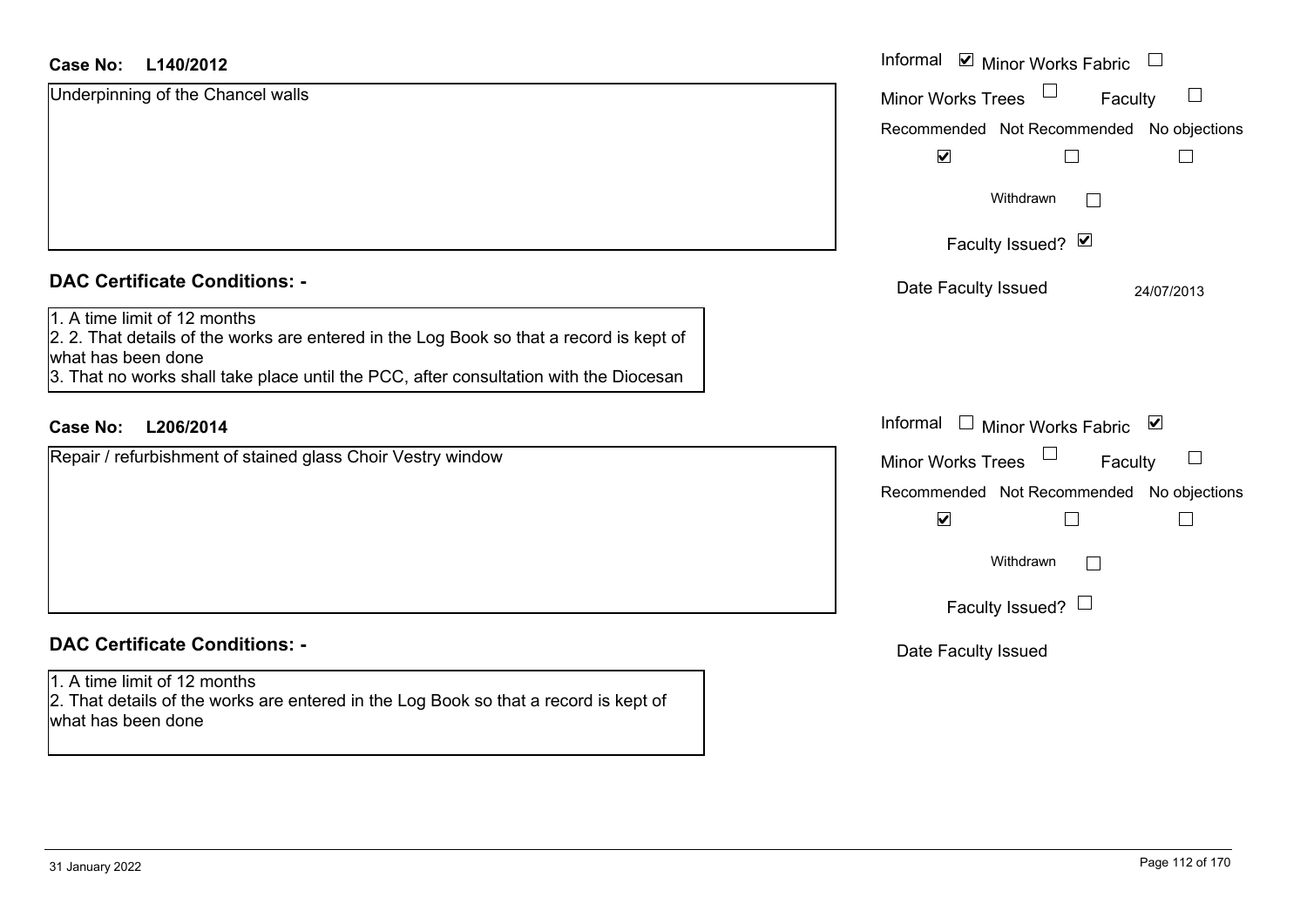#### **L190/2015Case No:**

| <b>Case No:</b><br>L190/2015                                                                                                                  | Informal<br>Minor Works Fabric                              |
|-----------------------------------------------------------------------------------------------------------------------------------------------|-------------------------------------------------------------|
| Installation in the Chancel of: -                                                                                                             | $\blacktriangledown$<br><b>Minor Works Trees</b><br>Faculty |
| 1. Aumbry<br>2. Sanctuary Lamp                                                                                                                | Recommended Not Recommended No objections                   |
|                                                                                                                                               | $\blacktriangledown$                                        |
|                                                                                                                                               | Withdrawn<br>$\Box$                                         |
|                                                                                                                                               | Faculty Issued? Ø                                           |
| <b>DAC Certificate Conditions: -</b>                                                                                                          | Date Faculty Issued<br>25/01/2016                           |
| 1. That details of the works are entered in the Log Book so that a record is kept of<br>what has been done                                    |                                                             |
| 2. That, where possible, all fixings should be made into joints, not stonework, using<br>stainless steel or non-ferrous screws in fibre plugs |                                                             |
| <b>Case No:</b><br>L235/2015                                                                                                                  | Informal<br>$\mathbf{I}$<br><b>Minor Works Fabric</b>       |
| Excavation of 2 Test Pits: -                                                                                                                  | $\blacktriangledown$<br><b>Minor Works Trees</b><br>Faculty |
| 1. $1 \times$ north<br>$2.1x$ south                                                                                                           | Recommended Not Recommended No objections                   |
| side of the Chancel                                                                                                                           | $\blacktriangledown$<br>$\Box$                              |
|                                                                                                                                               | Withdrawn<br>$\Box$                                         |
|                                                                                                                                               | Faculty Issued? Ø                                           |
| <b>DAC Certificate Conditions: -</b>                                                                                                          | Date Faculty Issued<br>08/02/2016                           |
| 1. That details of the works are entered in the Log Book so that a record is kept of<br>what has been done                                    |                                                             |
| 2. That any trenches should be dug by hand and the DAC Archaeological Adviser                                                                 |                                                             |

invited to be present during the excavations

 $\overline{\phantom{0}}$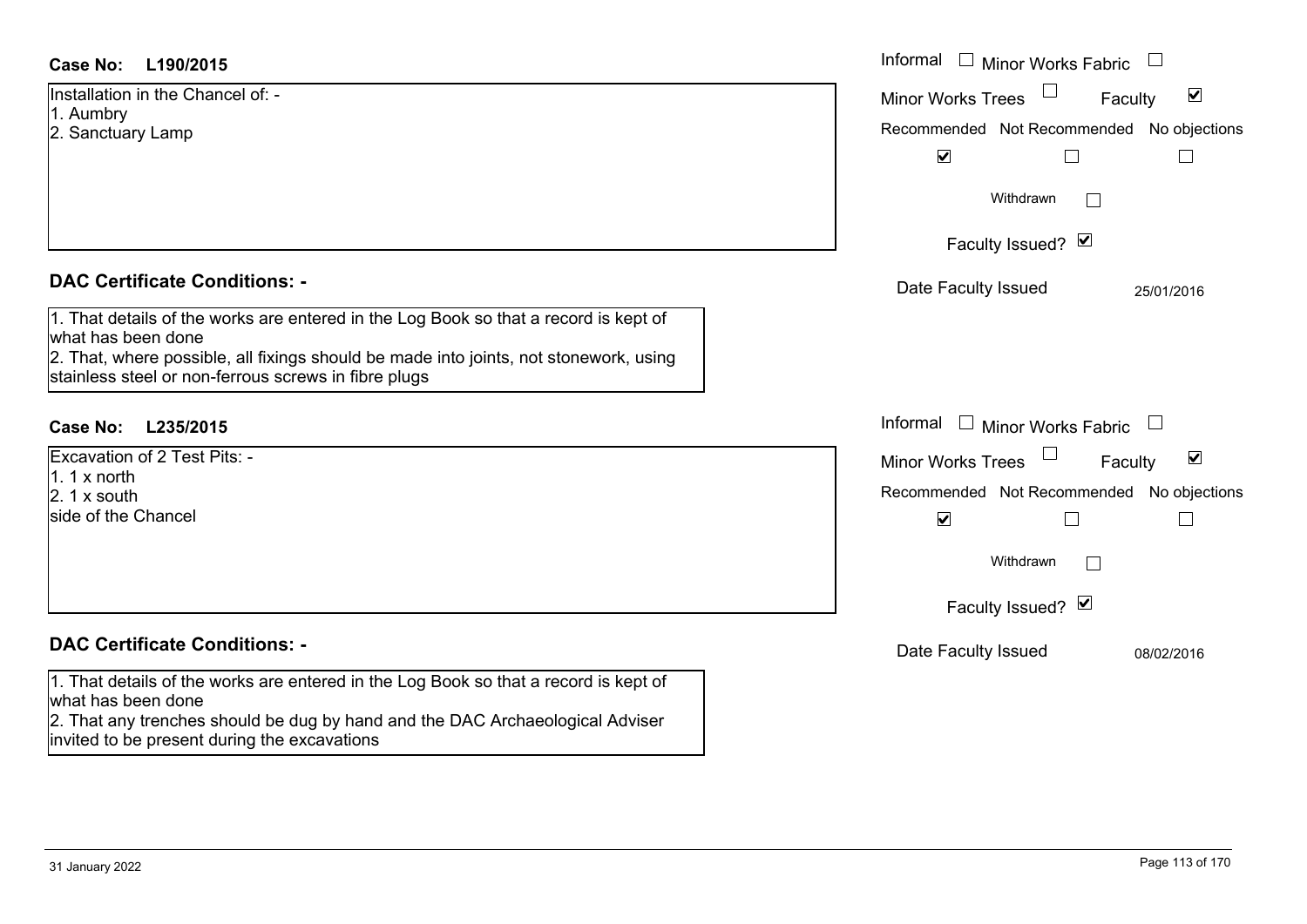| <b>Case No:</b><br>L112/2015                                                                                                                                      | Informal<br>$\Box$ Minor Works Fabric $\Box$                |
|-------------------------------------------------------------------------------------------------------------------------------------------------------------------|-------------------------------------------------------------|
| Repairs to the Chancel walls comprising: -                                                                                                                        | $\blacktriangledown$<br><b>Minor Works Trees</b><br>Faculty |
| 1. Stitching the walls back to the original fabric<br>2. Repairing the plaster or replacing in places                                                             | Recommended Not Recommended No objections                   |
|                                                                                                                                                                   | $\blacktriangledown$                                        |
|                                                                                                                                                                   | Withdrawn<br>$\Box$                                         |
|                                                                                                                                                                   | Faculty Issued? Ø                                           |
| <b>DAC Certificate Conditions: -</b>                                                                                                                              | Date Faculty Issued<br>28/07/2017                           |
| 1. That details of the works are entered in the Log Book so that a record is kept of<br>what has been done                                                        |                                                             |
| 2. That no works shall take place until the PCC, after consultation with the Diocesan<br>Archaeological Adviser, has secured the implementation of a programme of |                                                             |
| <b>Case No:</b><br>L167/2015                                                                                                                                      | Informal<br>$\Box$ Minor Works Fabric $\Box$                |
| Replacement of the failed 18mm chipboard infill in the floor with preservative treated softwood approx<br>69 x 69mm with 25mm BB plywood                          | Minor Works Trees<br>Faculty                                |
|                                                                                                                                                                   | Recommended Not Recommended No objections                   |
|                                                                                                                                                                   | $\blacktriangledown$                                        |
|                                                                                                                                                                   | Withdrawn                                                   |
|                                                                                                                                                                   | Faculty Issued? $\Box$                                      |
| <b>DAC Certificate Conditions: -</b>                                                                                                                              | Date Faculty Issued                                         |
| 1. A time limit of 12 months<br>2. That details of the works are entered in the Log Book so that a record is kept of<br>what has been done                        |                                                             |
|                                                                                                                                                                   |                                                             |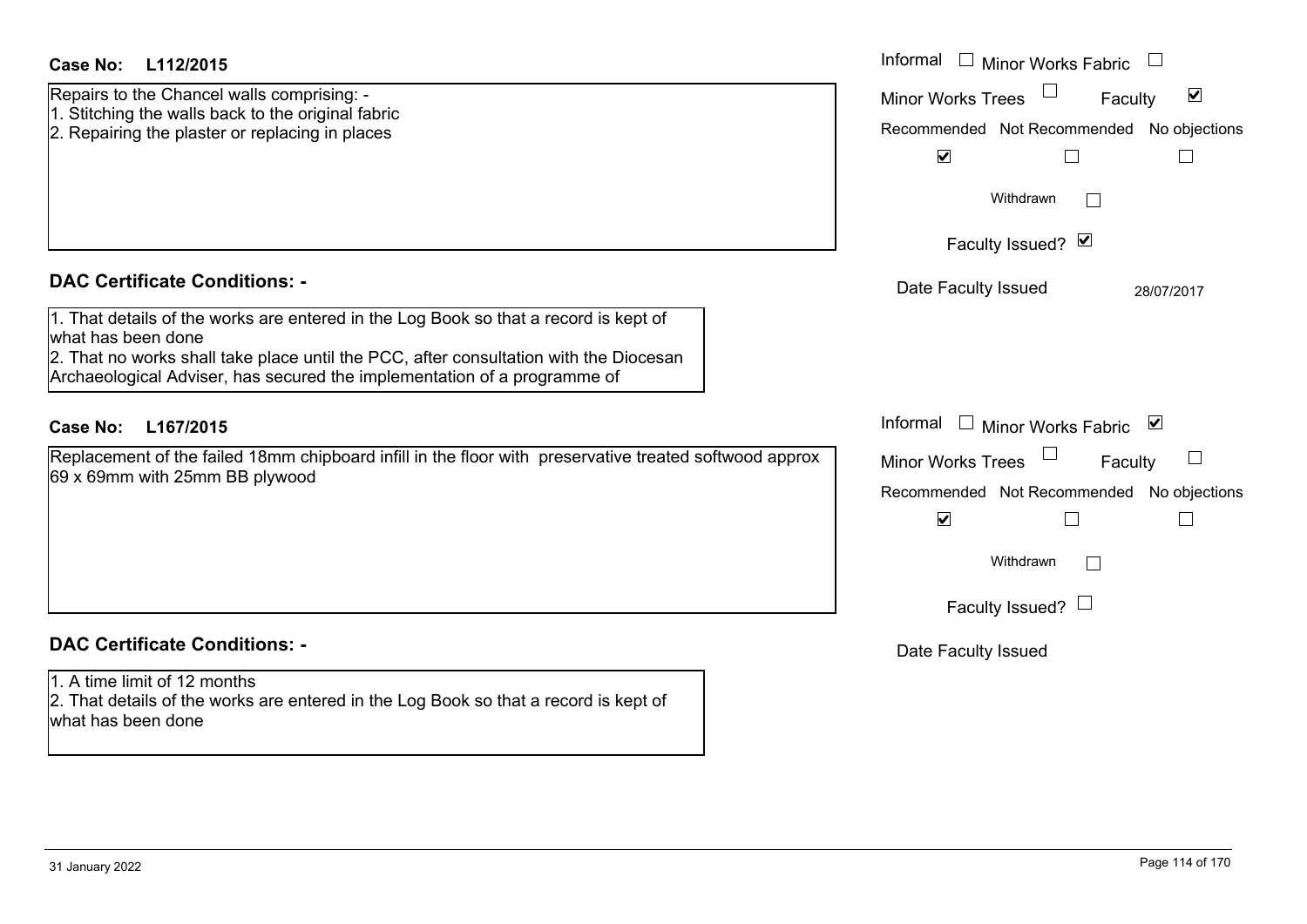| Case No: L145/2015<br>Arboricultural works to: -<br>1. Beech tree (T2973) - Stabilisation of elongated limb<br>2. Scots Pine Tree (T2971) - Pruning back of deformed branch                                                                                                                                                                                                                                                                                        | Informal<br><b>Minor Works Fabric</b><br>Minor Works Trees <b>▽</b><br>Faculty<br>Recommended Not Recommended No objections<br>$\Box$                                                                                                     |
|--------------------------------------------------------------------------------------------------------------------------------------------------------------------------------------------------------------------------------------------------------------------------------------------------------------------------------------------------------------------------------------------------------------------------------------------------------------------|-------------------------------------------------------------------------------------------------------------------------------------------------------------------------------------------------------------------------------------------|
|                                                                                                                                                                                                                                                                                                                                                                                                                                                                    | Withdrawn<br>Faculty Issued? $\Box$                                                                                                                                                                                                       |
| <b>DAC Certificate Conditions: -</b><br>1. A time limit of 12 months<br>2. That details of the works are entered in the Log Book so that a record is kept of<br>what has been done                                                                                                                                                                                                                                                                                 | Date Faculty Issued                                                                                                                                                                                                                       |
| Case No:<br>L141/2015<br>CONFIRMATORY APPLICATION for works undertaken: -<br>Repairs to the Bells and Bell Frame and Clock Chiming comprising: -<br>1. Repairs to Hammers on Tenor Bell<br>2. Repairs to Quarter Hammer<br>3. Repairs to Strike Hammer<br>4. Repairs to Long Bar lever for the Strike<br>5. Replacement of four Outer Top Angles<br>6. Replacement of 4 Angles and Cross Bracings<br>7. Re-build the Clappers<br>8. Scrape and paint the Bellframe | Informal<br><b>Minor Works Fabric</b><br>$\perp$<br>Minor Works Trees<br>$\blacktriangledown$<br>Faculty<br>Recommended Not Recommended No objections<br>$\Box$<br>$\blacktriangledown$<br>Withdrawn<br>$\mathbb{R}$<br>Faculty Issued? Ø |
| <b>DAC Certificate Conditions: -</b><br>1. That details of the works are entered in the Log Book so that a record is kept of<br>what has been done                                                                                                                                                                                                                                                                                                                 | Date Faculty Issued<br>22/09/2015                                                                                                                                                                                                         |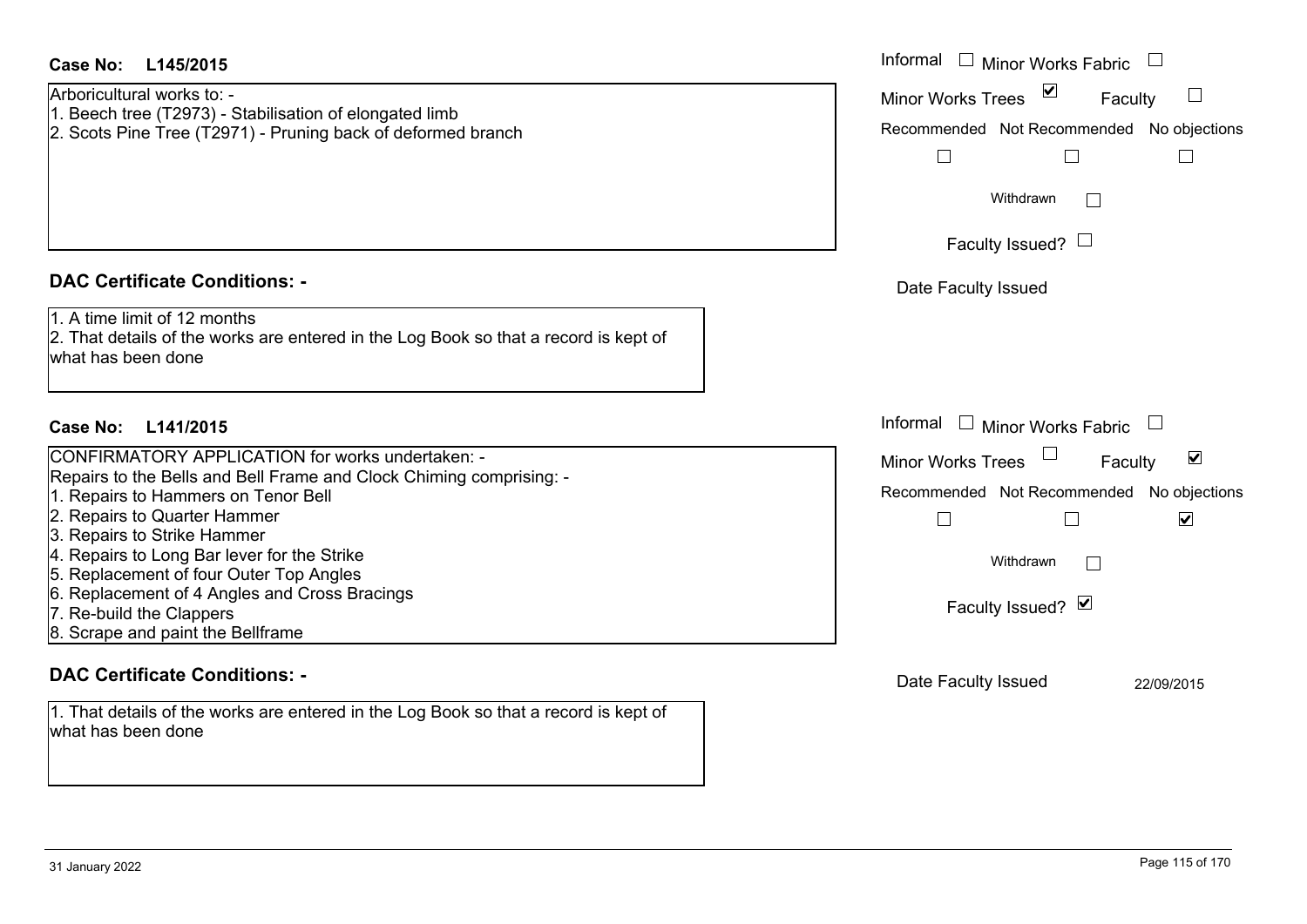| <b>Case No:</b>                                                                                            | Informal $\Box$ Minor Works Fabric $\Box$                         |
|------------------------------------------------------------------------------------------------------------|-------------------------------------------------------------------|
| Installation of new Hardwood Rollers & Sealed Unit Bearings                                                | Minor Works Trees<br>Faculty<br>$\sqcup$                          |
|                                                                                                            | Recommended Not Recommended No objections                         |
|                                                                                                            | $\blacktriangleright$<br>$\overline{\phantom{a}}$                 |
|                                                                                                            | Withdrawn                                                         |
|                                                                                                            | Faculty Issued? $\Box$                                            |
| <b>DAC Certificate Conditions: -</b>                                                                       | Date Faculty Issued                                               |
| 1. That details of the works are entered in the Log Book so that a record is kept of<br>what has been done |                                                                   |
| <b>Case No:</b>                                                                                            | Informal $\Box$ Minor Works Fabric $\Box$                         |
| Fell and clear diseased Beech Tree                                                                         | $\overline{\mathbf{v}}$<br>$\Box$<br>Minor Works Trees<br>Faculty |
|                                                                                                            | No objections<br>Recommended Not Recommended                      |
|                                                                                                            | $\blacktriangledown$<br>$\Box$                                    |
|                                                                                                            | Withdrawn<br>$\Box$                                               |
|                                                                                                            | Faculty Issued? $\Box$                                            |
| <b>DAC Certificate Conditions: -</b>                                                                       | Date Faculty Issued                                               |
| 1. That details of the works are entered in the Log Book so that a record is kept of<br>what has been done |                                                                   |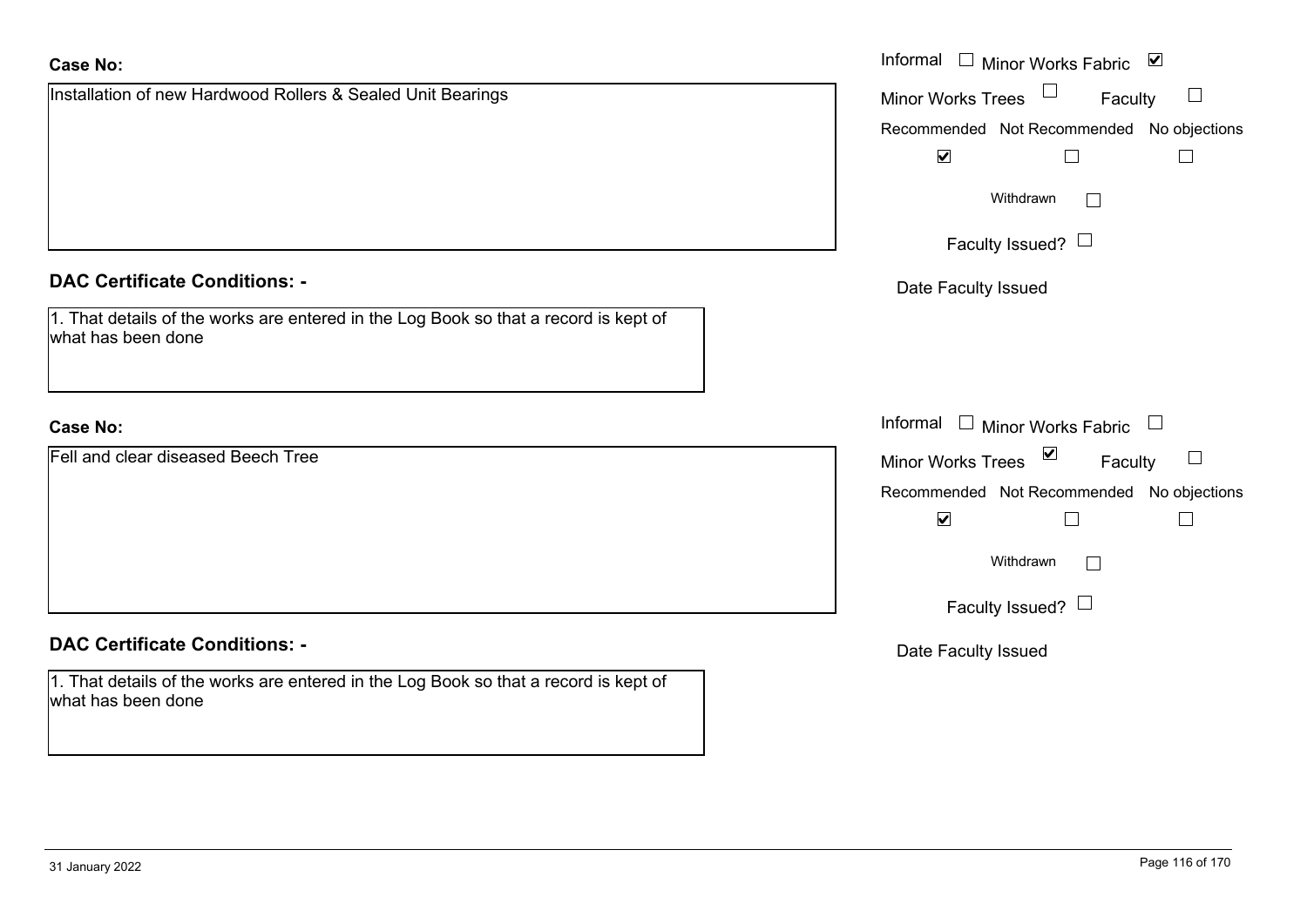| <b>Case No:</b>                                                                                                                                                                                                 | Informal<br><b>Minor Works Fabric</b><br>$\Box$             |
|-----------------------------------------------------------------------------------------------------------------------------------------------------------------------------------------------------------------|-------------------------------------------------------------|
| Creation of third Garden of Remembrance                                                                                                                                                                         | $\blacktriangledown$<br><b>Minor Works Trees</b><br>Faculty |
|                                                                                                                                                                                                                 | Recommended Not Recommended No objections                   |
|                                                                                                                                                                                                                 | $\blacktriangledown$                                        |
|                                                                                                                                                                                                                 | Withdrawn<br>$\mathbb{R}^n$                                 |
|                                                                                                                                                                                                                 | Faculty Issued? Ø                                           |
| <b>DAC Certificate Conditions: -</b>                                                                                                                                                                            | Date Faculty Issued<br>26/01/2017                           |
| 1. That details of the works are entered in the Log Book so that a record is kept of<br>what has been done                                                                                                      |                                                             |
| <b>Case No:</b>                                                                                                                                                                                                 | Informal<br>$\Box$ Minor Works Fabric                       |
| 1. Granting of a licence to John Quinlan to use the gap previously created in the churchyard wall until                                                                                                         | $\blacktriangledown$<br>Faculty<br><b>Minor Works Trees</b> |
| such times as he no longer resides at 24 Church Hill, Woodhouse Eaves, Loughborough, LE12 8RT<br>2. Upon the termination of the licence, to re-build the wall such as to close the gap in Churchyard Wall       | Recommended Not Recommended No objections                   |
|                                                                                                                                                                                                                 | $\blacktriangledown$                                        |
|                                                                                                                                                                                                                 | Withdrawn                                                   |
|                                                                                                                                                                                                                 | Faculty Issued? Ø                                           |
| <b>DAC Certificate Conditions: -</b>                                                                                                                                                                            | Date Faculty Issued<br>20/09/2016                           |
| 1. That details of the works are entered in the Log Book so that a record is kept of<br>what has been done<br>2. That the Conservation Officer must agree a sample of stonework and a test panel<br>of pointing |                                                             |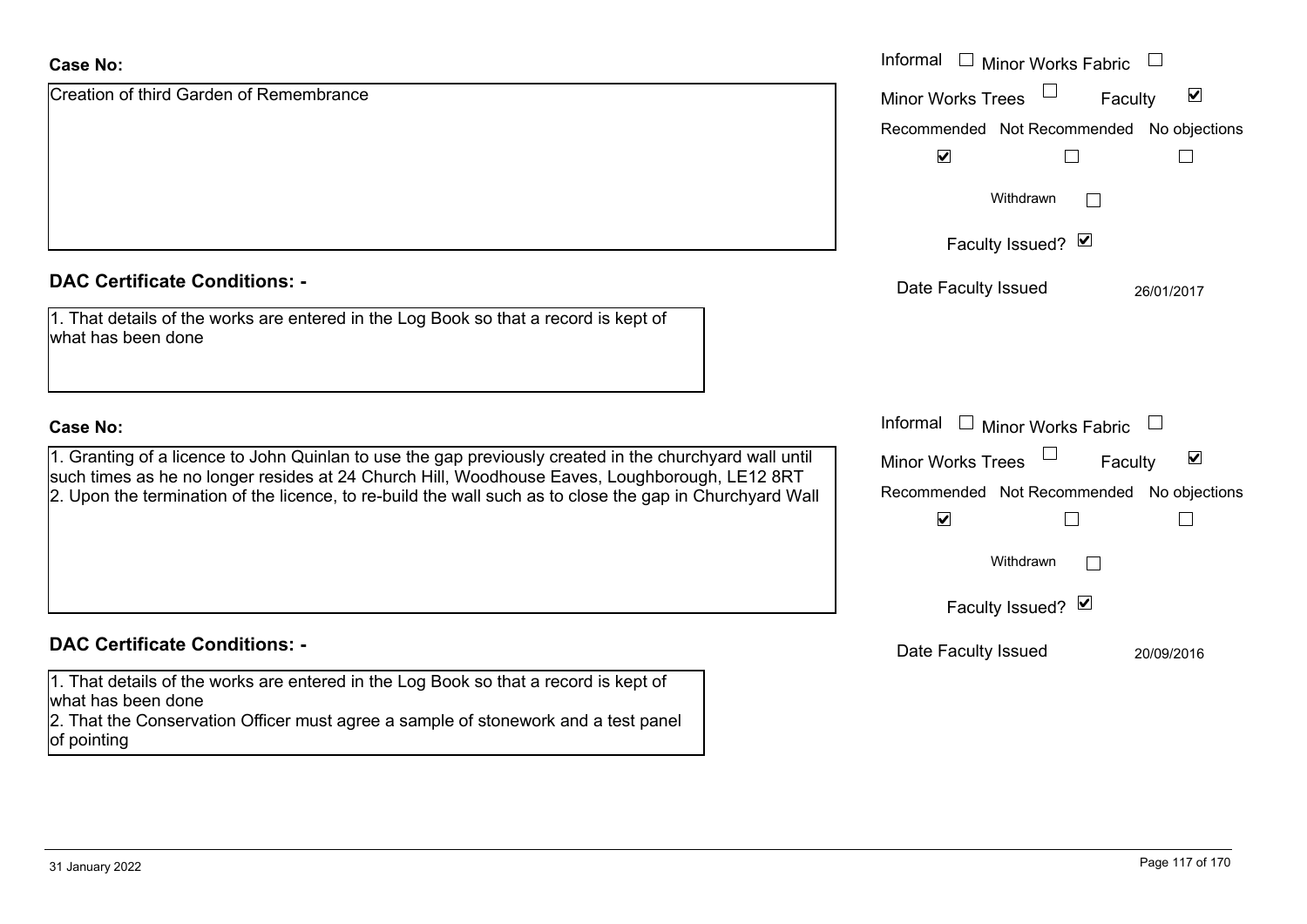Replacement of Rainwater Goods to the: - 1. Nave2. Lady Chapel

#### **DAC Certificate Conditions: -**

1. That details of the works are entered in the Log Book so that a record is kept of what has been done 2. That, where possible, all fixings should be made into joints, not stonework, using

stainless steel or non-ferrous screws in fibre plugs

## **Case No:**

Installation in the WC area of new cupboards

### **DAC Certificate Conditions: -**

1. That details of the works are entered in the Log Book so that a record is kept of what has been done

|                                                                                                                                                                                                                        | Informal □ Minor Works Fabric ⊠                                                                                                            |
|------------------------------------------------------------------------------------------------------------------------------------------------------------------------------------------------------------------------|--------------------------------------------------------------------------------------------------------------------------------------------|
| nent of Rainwater Goods to the: -                                                                                                                                                                                      | <b>Minor Works Trees</b><br>Faculty                                                                                                        |
| Chapel                                                                                                                                                                                                                 | Recommended Not Recommended No objections<br>$\blacktriangledown$                                                                          |
|                                                                                                                                                                                                                        | Withdrawn<br>$\vert \ \ \vert$                                                                                                             |
|                                                                                                                                                                                                                        | Faculty Issued? $\Box$                                                                                                                     |
| rtificate Conditions: -                                                                                                                                                                                                | Date Faculty Issued                                                                                                                        |
| etails of the works are entered in the Log Book so that a record is kept of<br>been done<br>vhere possible, all fixings should be made into joints, not stonework, using<br>steel or non-ferrous screws in fibre plugs |                                                                                                                                            |
|                                                                                                                                                                                                                        | Informal<br>□ Minor Works Fabric $\vert \mathbf{v} \vert$                                                                                  |
| on in the WC area of new cupboards                                                                                                                                                                                     | <b>Minor Works Trees</b><br>Faculty<br>Recommended Not Recommended No objections<br>$\blacktriangledown$<br>Withdrawn<br>$\vert \ \ \vert$ |
|                                                                                                                                                                                                                        | Faculty Issued? $\Box$                                                                                                                     |
| rtificate Conditions: -                                                                                                                                                                                                | Date Faculty Issued                                                                                                                        |
| etails of the works are entered in the Log Book so that a record is kept of                                                                                                                                            |                                                                                                                                            |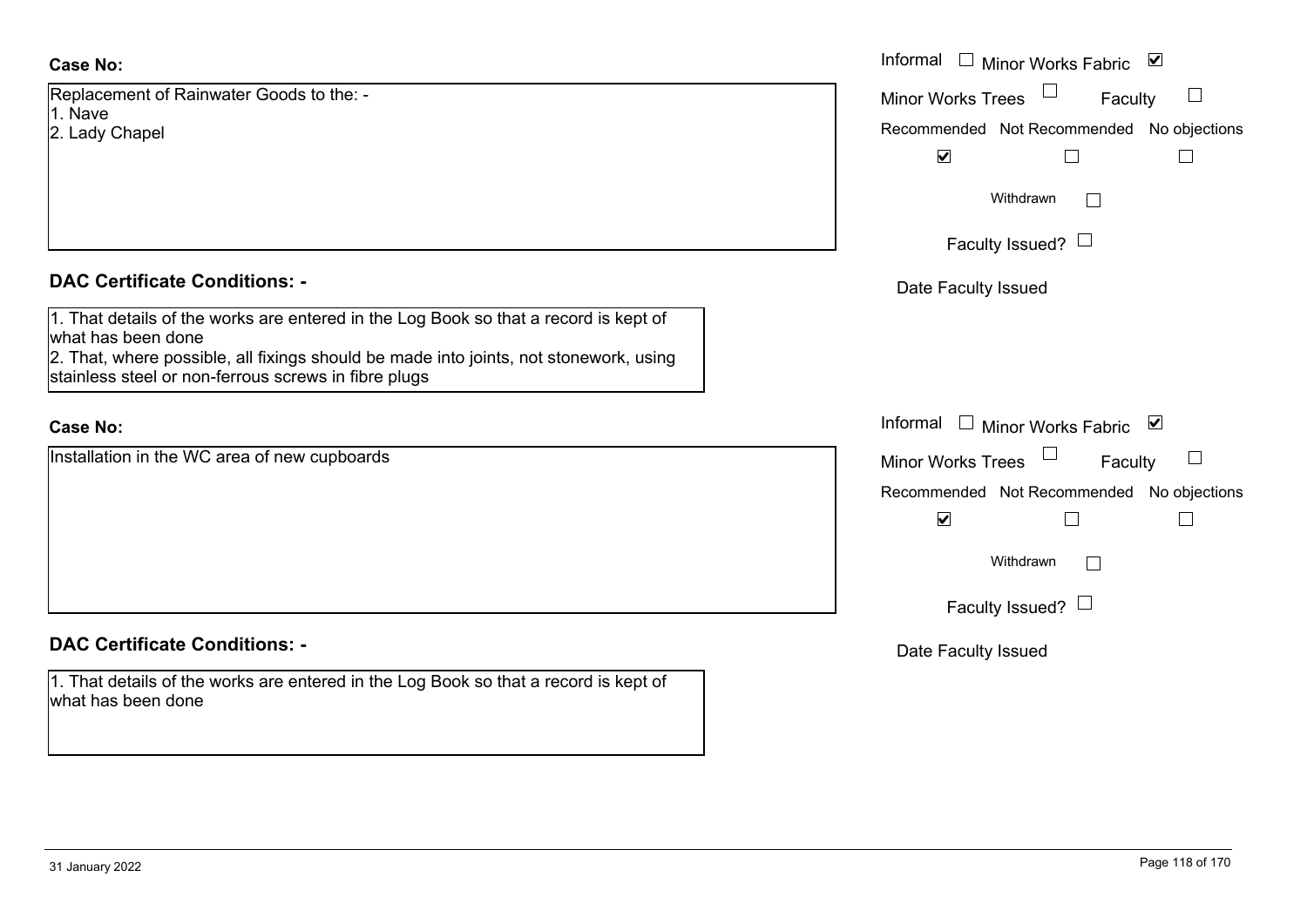| <b>Case No:</b>                                                                                                                                                                                                                               | Informal □ Minor Works Fabric                                                                                                                                      |
|-----------------------------------------------------------------------------------------------------------------------------------------------------------------------------------------------------------------------------------------------|--------------------------------------------------------------------------------------------------------------------------------------------------------------------|
| 1. Removal of three pews at the front of the north side of the Nave<br>2. Replacement of the sink at the west end                                                                                                                             | $\blacktriangledown$<br><b>Minor Works Trees</b><br>Faculty<br>Recommended Not Recommended No objections<br>$\blacktriangledown$<br>$\Box$<br>Withdrawn<br>$\perp$ |
|                                                                                                                                                                                                                                               | Faculty Issued? Ø                                                                                                                                                  |
| <b>DAC Certificate Conditions: -</b>                                                                                                                                                                                                          | Date Faculty Issued<br>17/10/2017                                                                                                                                  |
| 1. That details of the works are entered in the Log Book so that a record is kept of<br>what has been done<br>2. That the PCC makes a separate application for the removal of the redundant Pew<br>platform should that prove to be necessary |                                                                                                                                                                    |
| <b>Case No:</b>                                                                                                                                                                                                                               | Informal<br>$\Box$ Minor Works Fabric $\Box$                                                                                                                       |
| Provision of a Ramp access to the Chancel                                                                                                                                                                                                     | $\blacktriangledown$<br><b>Minor Works Trees</b><br>Faculty                                                                                                        |
|                                                                                                                                                                                                                                               | Recommended Not Recommended No objections                                                                                                                          |
|                                                                                                                                                                                                                                               | $\blacktriangledown$<br>$\Box$<br>$\Box$                                                                                                                           |
|                                                                                                                                                                                                                                               | Withdrawn                                                                                                                                                          |
|                                                                                                                                                                                                                                               | Faculty Issued? Ø                                                                                                                                                  |
| <b>DAC Certificate Conditions: -</b>                                                                                                                                                                                                          | Date Faculty Issued<br>28/07/2017                                                                                                                                  |
| 1. That details of the works are entered in the Log Book so that a record is kept of<br>what has been done                                                                                                                                    |                                                                                                                                                                    |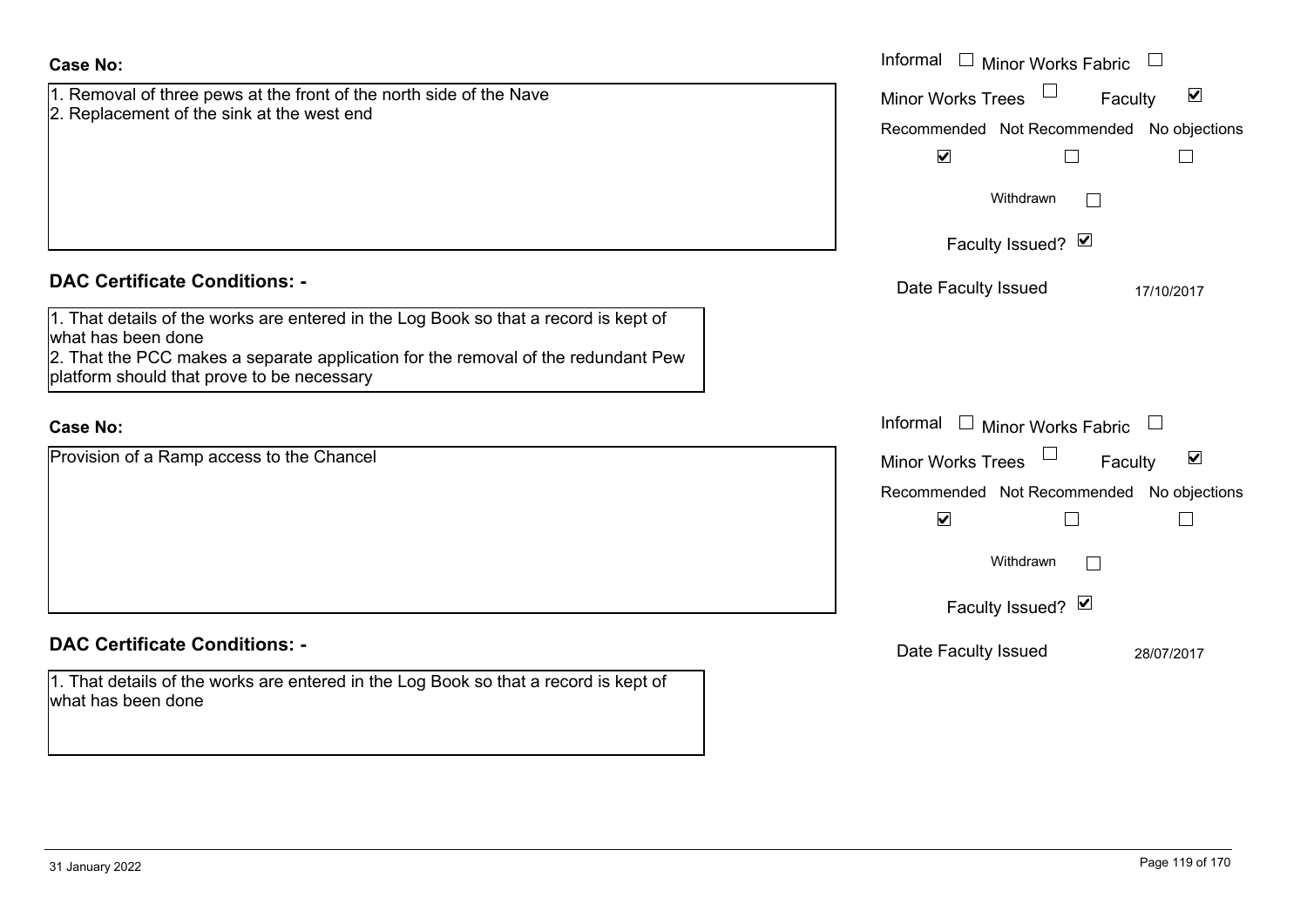| <b>Case No:</b>                                                                                            | Informal<br>□ Minor Works Fabric □                                |
|------------------------------------------------------------------------------------------------------------|-------------------------------------------------------------------|
| 1. To remove eight wooden panels from Clock Cabinet to reveal the Clock mechanism                          | $\blacktriangledown$<br><b>Minor Works Trees</b><br>Faculty       |
| 2. To install a Web-Cam in the Bell Tower to allow the bells to be watched as they ring                    | Recommended Not Recommended No objections                         |
|                                                                                                            | $\blacktriangledown$<br>$\Box$                                    |
|                                                                                                            | Withdrawn                                                         |
|                                                                                                            | Faculty Issued? Ø                                                 |
| <b>DAC Certificate Conditions: -</b>                                                                       | Date Faculty Issued<br>28/07/2017                                 |
| 1. That details of the works are entered in the Log Book so that a record is kept of<br>what has been done |                                                                   |
| 2. That the wooden panels be replaced with flat toughened glass                                            |                                                                   |
| 3. That the PCC takes the steps necessary to increase on the internal side the                             |                                                                   |
| <b>Case No:</b>                                                                                            | Informal<br>$\Box$ Minor Works Fabric<br>$\overline{\phantom{a}}$ |
| Felling of diseased Lime Tree                                                                              | $\sum$<br>Minor Works Trees<br>Faculty                            |
|                                                                                                            | Recommended Not Recommended No objections                         |
|                                                                                                            | $\blacktriangledown$                                              |
|                                                                                                            | Withdrawn                                                         |
|                                                                                                            | Faculty Issued? $\Box$                                            |
| <b>DAC Certificate Conditions: -</b>                                                                       | Date Faculty Issued                                               |
| 1. That details of the works are entered in the Log Book so that a record is kept of<br>what has been done |                                                                   |
|                                                                                                            |                                                                   |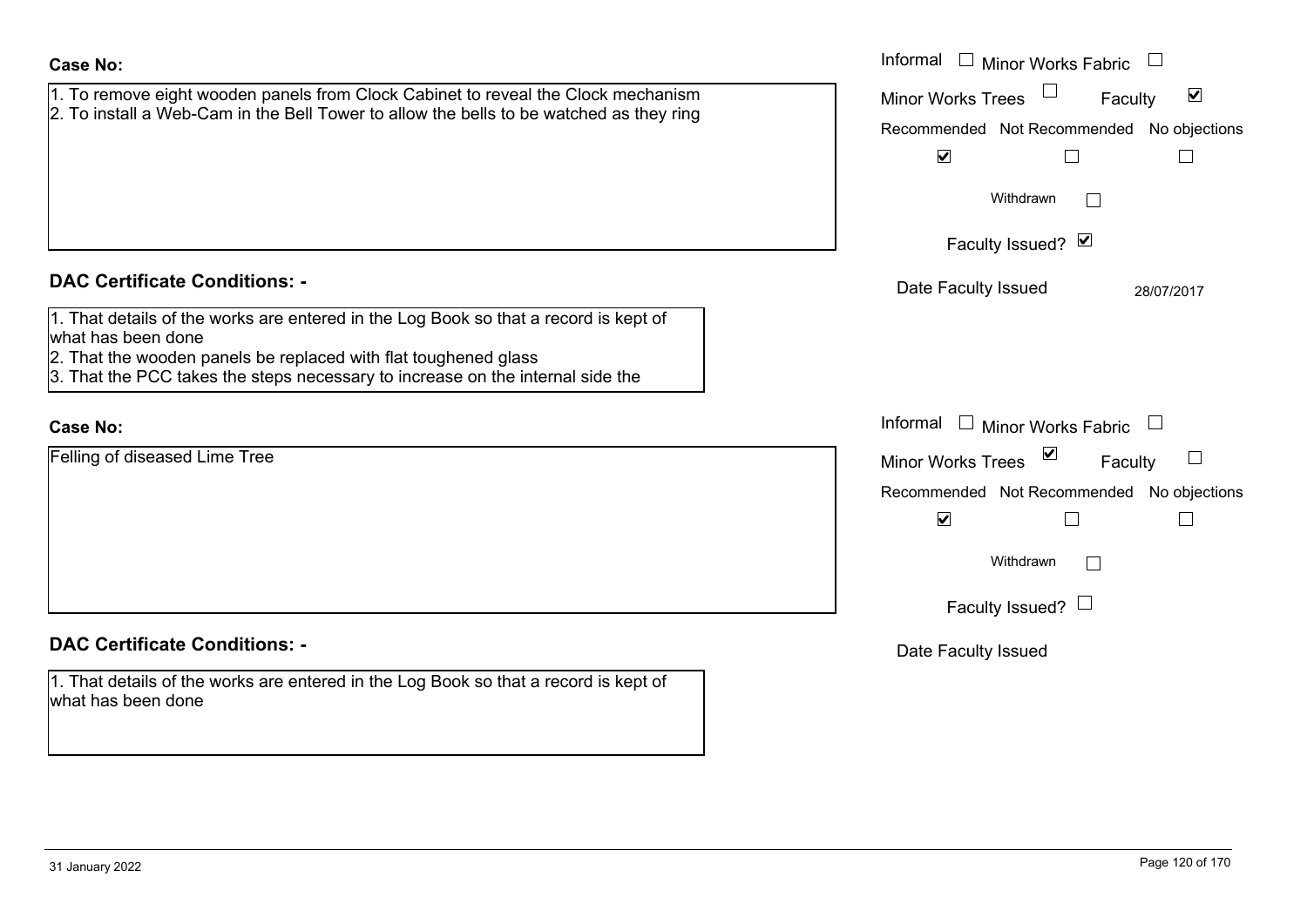| <b>Case No:</b>                                                                                                                                                                | Informal $\square$<br>⊻<br>Minor Works Fabric |
|--------------------------------------------------------------------------------------------------------------------------------------------------------------------------------|-----------------------------------------------|
| Re-decoration of the St George's Chapel                                                                                                                                        | $\Box$<br><b>Minor Works Trees</b><br>Faculty |
|                                                                                                                                                                                | Recommended Not Recommended No objections     |
|                                                                                                                                                                                | $\blacktriangledown$                          |
|                                                                                                                                                                                | Withdrawn                                     |
|                                                                                                                                                                                | Faculty Issued? $\Box$                        |
| <b>DAC Certificate Conditions: -</b>                                                                                                                                           | Date Faculty Issued                           |
| 1. That details of the works are entered in the Log Book so that a record is kept of<br>what has been done                                                                     |                                               |
| 2. That, if not already done, the PCC / architect should approach Dave Smith at Keim<br>on 07712 062 190 to arrange a visit to the church to look at the existing condition of |                                               |
| <b>Case No:</b>                                                                                                                                                                | Informal $\Box$ Minor Works Fabric $\Box$     |
| QQI Electrical Inspection Report 2018 remedial works comprising: -                                                                                                             | <b>Minor Works Trees</b><br>Faculty           |
| 1. Supply and fit new 3 phase consumer unit with RCBO protection<br>2. With Surge Protection and Enclosure                                                                     | Recommended Not Recommended No objections     |
| 3. Toilet consumer unit supply and fit 2x new MCB's due to the wrong rating<br>4. Wire from switch to the light in bell room spur off spur in Bell Tower"                      | $\blacktriangledown$                          |
|                                                                                                                                                                                | Withdrawn                                     |
|                                                                                                                                                                                | Faculty Issued? $\Box$                        |
| <b>DAC Certificate Conditions: -</b>                                                                                                                                           | Date Faculty Issued                           |
| 1. That details of the works are entered in the Log Book so that a record is kept of<br>what has been done                                                                     |                                               |
| 2. That an updated Electrical Condition Report is commissioned, and submitted to the<br>DAC Secretary, after the installation                                                  |                                               |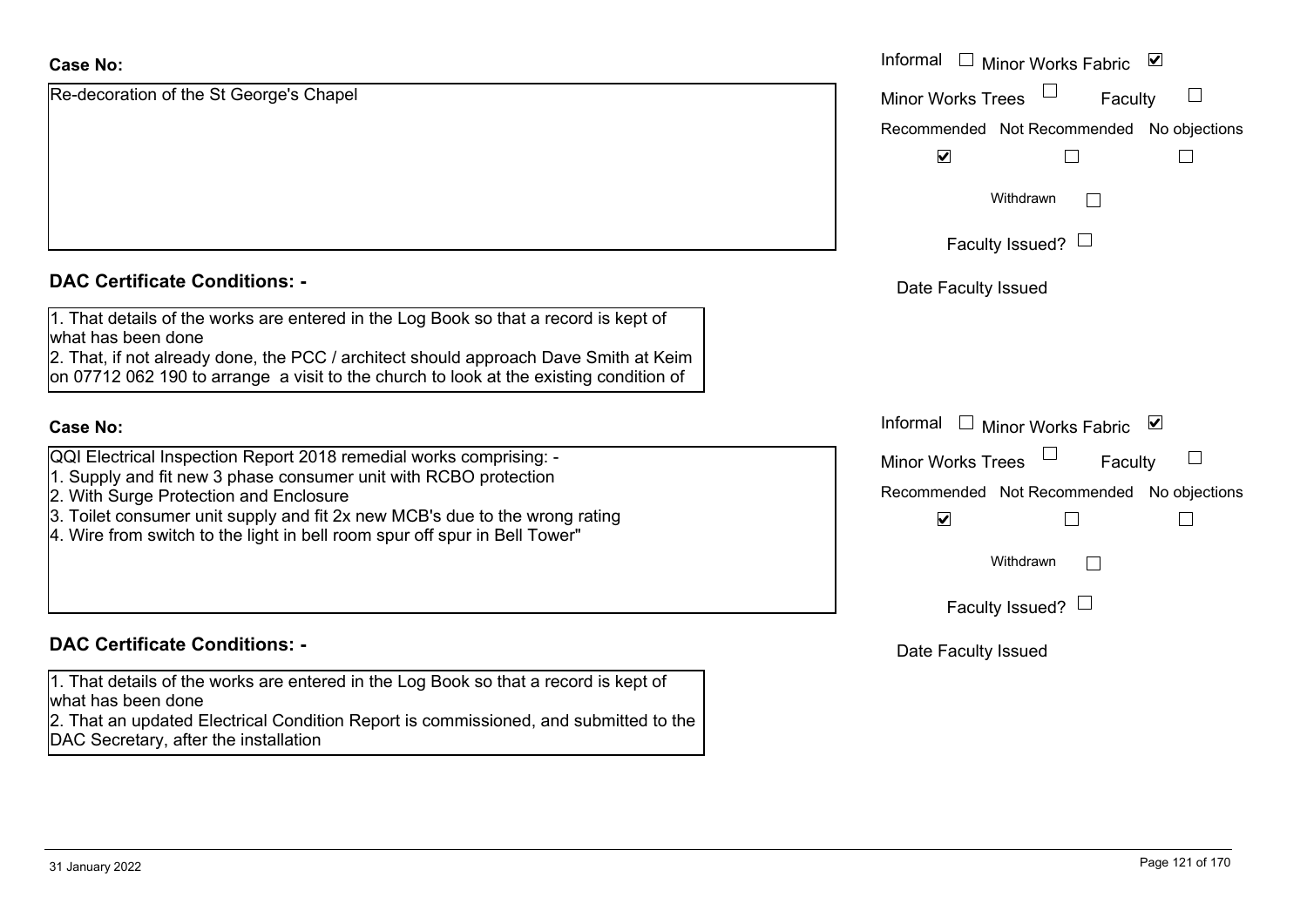| <b>Case No:</b>                                                                                                                               | Informal<br>$\perp$<br><b>Minor Works Fabric</b>            |
|-----------------------------------------------------------------------------------------------------------------------------------------------|-------------------------------------------------------------|
| Erection of 4 Heritage Interpretation Display Boards                                                                                          | $\blacktriangledown$<br><b>Minor Works Trees</b><br>Faculty |
|                                                                                                                                               | Recommended Not Recommended No objections                   |
|                                                                                                                                               | $\blacktriangledown$                                        |
|                                                                                                                                               | Withdrawn<br>$\mathbf{1}$                                   |
|                                                                                                                                               | Faculty Issued? Ø                                           |
| <b>DAC Certificate Conditions: -</b>                                                                                                          | Date Faculty Issued<br>20/08/2018                           |
| 1. That details of the works are entered in the Log Book so that a record is kept of<br>what has been done                                    |                                                             |
| 2. That, where possible, all fixings should be made into joints, not stonework, using<br>stainless steel or non-ferrous screws in fibre plugs |                                                             |
| <b>Case No:</b>                                                                                                                               | Informal<br>$\mathbf{1}$<br>Minor Works Fabric<br>$\Box$    |
| Erection of Commemorative Swithland Slate Plaque in the churchyard below the East Window                                                      | $\blacktriangledown$<br><b>Minor Works Trees</b><br>Faculty |
|                                                                                                                                               | Recommended Not Recommended No objections                   |
|                                                                                                                                               | $\blacktriangledown$                                        |
|                                                                                                                                               | Withdrawn                                                   |
|                                                                                                                                               | Faculty Issued? $\blacksquare$                              |
| <b>DAC Certificate Conditions: -</b>                                                                                                          | Date Faculty Issued<br>12/12/2018                           |
| 1. That details of the works are entered in the Log Book so that a record is kept of<br>what has been done                                    |                                                             |
| 2. That the plaque ought to be fixed to the east wall of the church and not just left<br>free-standing' albeit on a plinth                    |                                                             |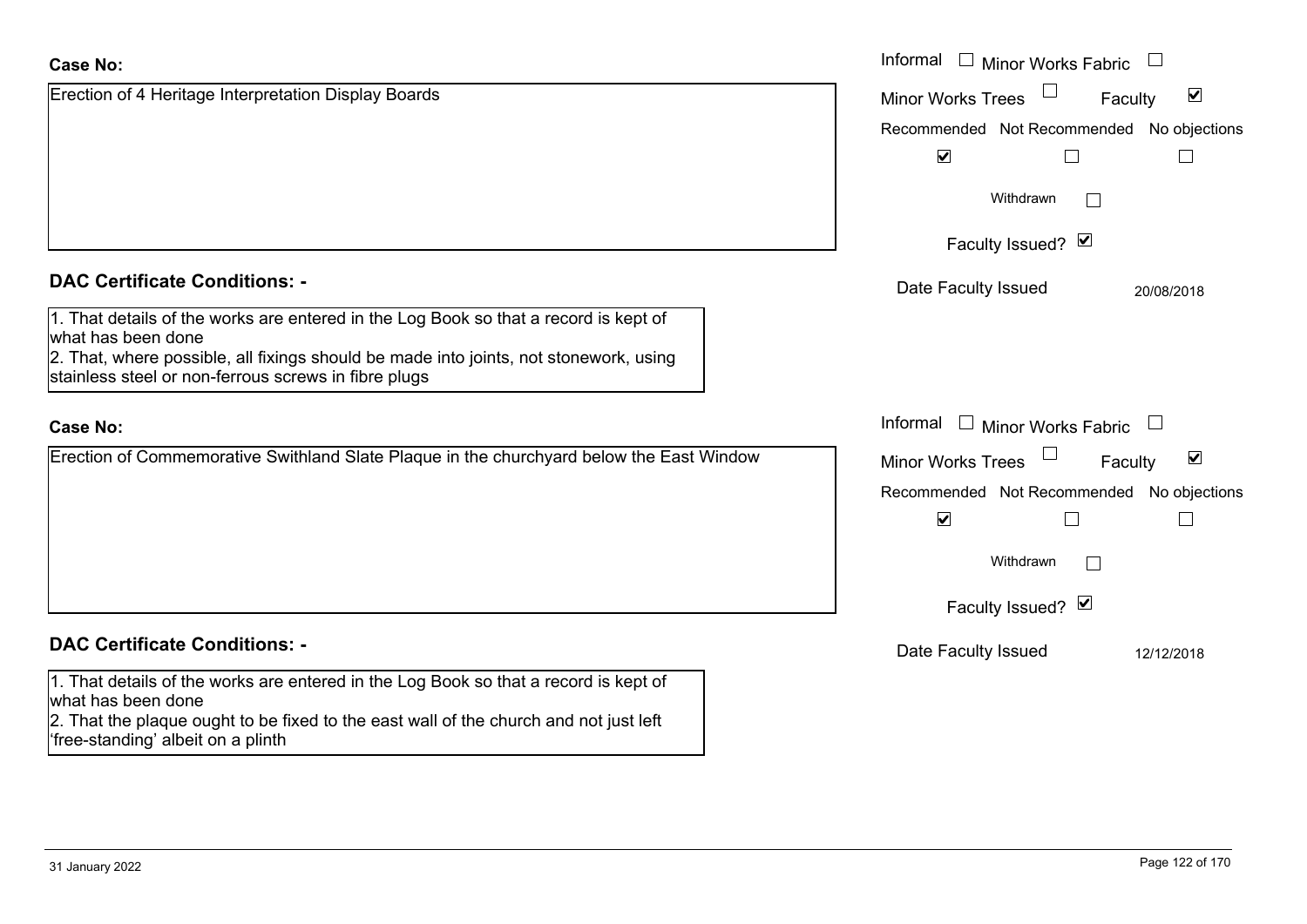| <b>Case No:</b>                                                                                                                                                                                                                                                                 | Informal<br>$\Box$<br><b>Minor Works Fabric</b>                        |
|---------------------------------------------------------------------------------------------------------------------------------------------------------------------------------------------------------------------------------------------------------------------------------|------------------------------------------------------------------------|
| Remove Redundant Pews Platform in the Nave                                                                                                                                                                                                                                      | $\blacktriangledown$<br><b>Minor Works Trees</b><br>Faculty            |
|                                                                                                                                                                                                                                                                                 | Recommended Not Recommended No objections                              |
|                                                                                                                                                                                                                                                                                 | $\blacktriangledown$                                                   |
|                                                                                                                                                                                                                                                                                 | Withdrawn<br>$\mathbf{I}$                                              |
|                                                                                                                                                                                                                                                                                 | Faculty Issued? Ø                                                      |
| <b>DAC Certificate Conditions: -</b>                                                                                                                                                                                                                                            | Date Faculty Issued<br>04/01/2019                                      |
| 1. That details of the works are entered in the Log Book so that a record is kept of<br>what has been done                                                                                                                                                                      |                                                                        |
| <b>Case No:</b>                                                                                                                                                                                                                                                                 | Informal □ Minor Works Fabric<br>$\begin{array}{c} \hline \end{array}$ |
| Erection of an external Metal Store to the southwest of the Church Building                                                                                                                                                                                                     | $\blacktriangledown$<br><b>Minor Works Trees</b><br>Faculty            |
|                                                                                                                                                                                                                                                                                 | Recommended Not Recommended No objections                              |
|                                                                                                                                                                                                                                                                                 | $\blacktriangledown$<br>$\Box$                                         |
|                                                                                                                                                                                                                                                                                 | Withdrawn<br>$\blacktriangledown$                                      |
|                                                                                                                                                                                                                                                                                 | Faculty Issued? $\Box$                                                 |
| <b>DAC Certificate Conditions: -</b>                                                                                                                                                                                                                                            | Date Faculty Issued<br>18/11/2020                                      |
| 1. That details of the works are entered in the Log Book so that a record is kept of<br>what has been done<br>2. That, in the event of there being necessary preparatory ground works, the<br>contractors should be aware of the possibility of fragmentary human remains being |                                                                        |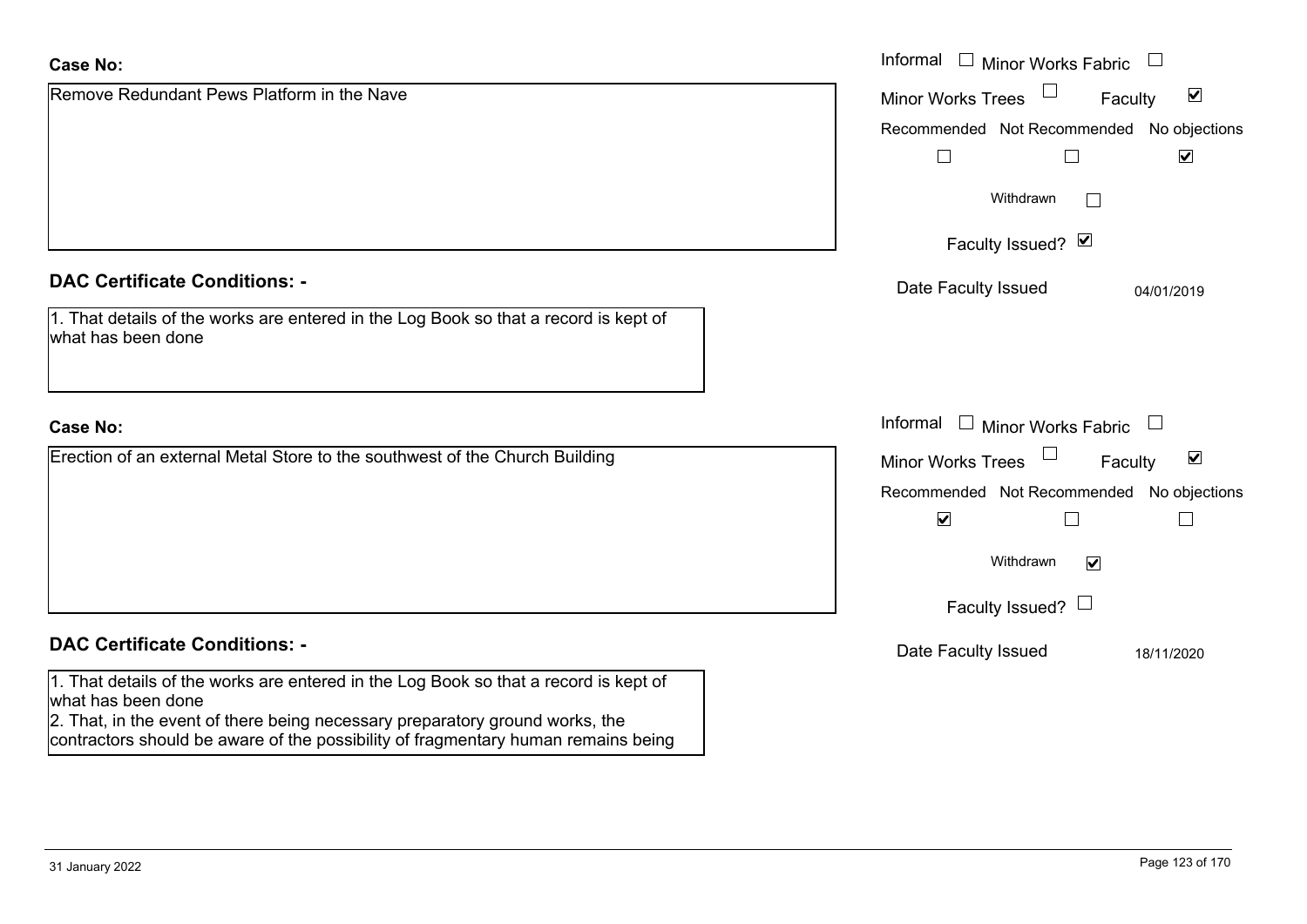| <b>Case No:</b>                                                                                                                                                                                                                                             | Informal $\Box$<br>⊻<br><b>Minor Works Fabric</b> |
|-------------------------------------------------------------------------------------------------------------------------------------------------------------------------------------------------------------------------------------------------------------|---------------------------------------------------|
| Installation of a Defibrillator in the church                                                                                                                                                                                                               | $\Box$<br><b>Minor Works Trees</b><br>Faculty     |
|                                                                                                                                                                                                                                                             | Recommended Not Recommended No objections         |
|                                                                                                                                                                                                                                                             | $\blacktriangledown$                              |
|                                                                                                                                                                                                                                                             | Withdrawn<br>$\perp$                              |
|                                                                                                                                                                                                                                                             | Faculty Issued? $\Box$                            |
| <b>DAC Certificate Conditions: -</b>                                                                                                                                                                                                                        | Date Faculty Issued                               |
| 1. That details of the works are entered in the Log Book so that a record is kept of<br>what has been done<br>2. That, where possible, all fixings should be made into joints, not stonework, using<br>stainless steel or non-ferrous screws in fibre plugs |                                                   |
| <b>Case No:</b>                                                                                                                                                                                                                                             | Informal □ Minor Works Fabric<br>⊻                |
| 1. Hammer Repairs                                                                                                                                                                                                                                           | $\Box$<br><b>Minor Works Trees</b><br>Faculty     |
| 2. Installation of automatic Night Silencing                                                                                                                                                                                                                | Recommended Not Recommended No objections         |
|                                                                                                                                                                                                                                                             | $\blacktriangledown$<br>$\Box$                    |
|                                                                                                                                                                                                                                                             | Withdrawn<br>$\Box$                               |
|                                                                                                                                                                                                                                                             | Faculty Issued? $\Box$                            |
| <b>DAC Certificate Conditions: -</b>                                                                                                                                                                                                                        | Date Faculty Issued                               |
| 1. That details of the works are entered in the Log Book so that a record is kept of<br>what has been done<br>2. That an updated Electrical Condition Report is commissioned, and submitted to the<br>DAC Secretary, after the installation                 |                                                   |
|                                                                                                                                                                                                                                                             |                                                   |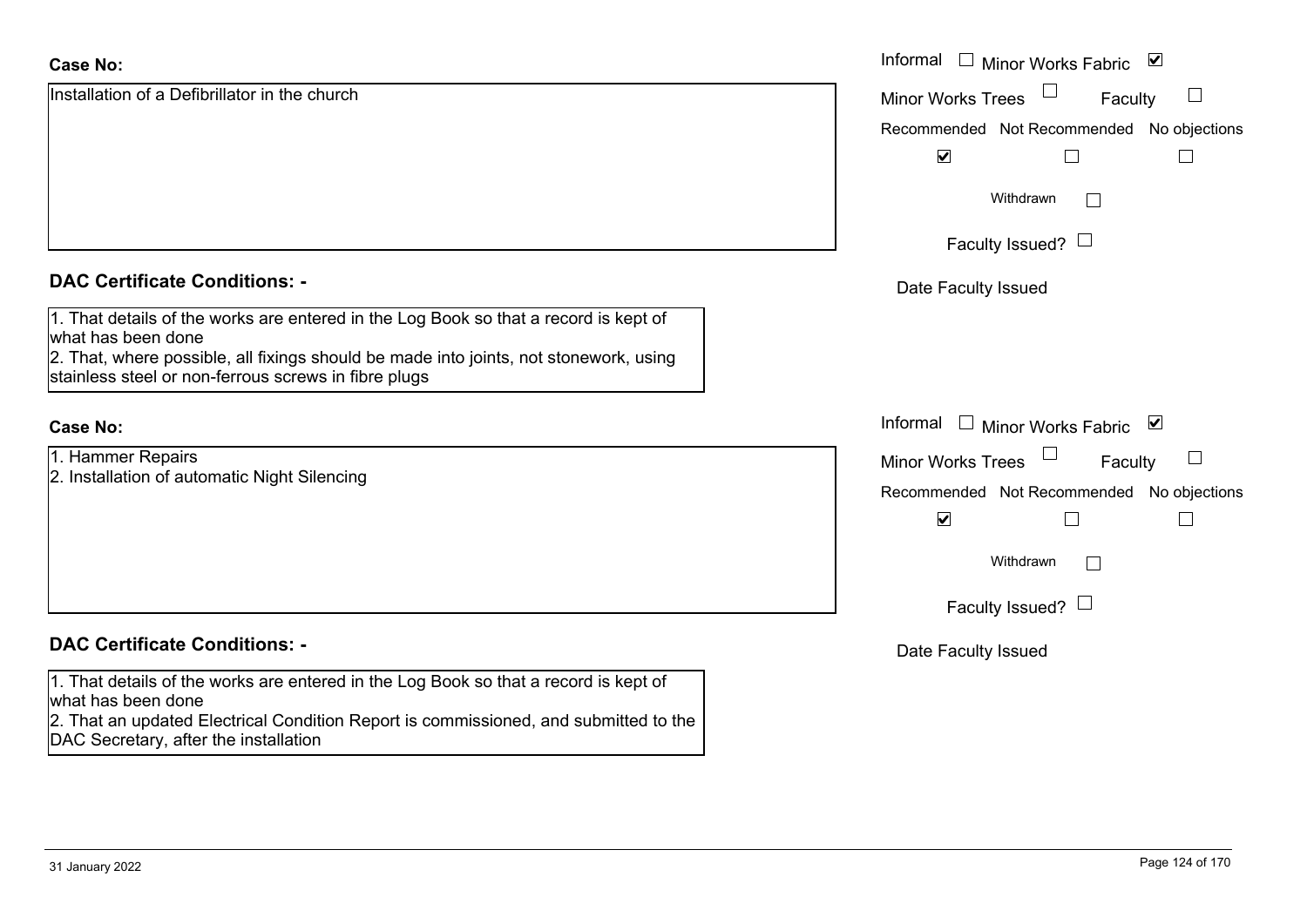| <b>Case No:</b>                                                                                                                                                                                                                               | Informal □ Minor Works Fabric                               |
|-----------------------------------------------------------------------------------------------------------------------------------------------------------------------------------------------------------------------------------------------|-------------------------------------------------------------|
| Re-instatement of floodlit external Stone Crosses to Nave & Chancel gables                                                                                                                                                                    | $\blacktriangledown$<br>Minor Works Trees<br>Faculty        |
|                                                                                                                                                                                                                                               | Recommended Not Recommended No objections                   |
|                                                                                                                                                                                                                                               | $\blacktriangledown$                                        |
|                                                                                                                                                                                                                                               | Withdrawn<br>$\mathbb{R}^n$                                 |
|                                                                                                                                                                                                                                               | Faculty Issued? $\Box$                                      |
| <b>DAC Certificate Conditions: -</b>                                                                                                                                                                                                          | Date Faculty Issued<br>19/05/2020                           |
| 01. That details of the works are entered in the Log Book so that a record is kept of<br>what has been done<br>02. That an updated Electrical Condition Report is commissioned, and submitted to<br>the DAC Secretary, after the installation |                                                             |
| <b>Case No:</b>                                                                                                                                                                                                                               | Informal<br>$\Box$ Minor Works Fabric $\Box$                |
| To reduce the size of the existing Memorial Garden in the Graveyard Extension                                                                                                                                                                 | $\blacktriangledown$<br><b>Minor Works Trees</b><br>Faculty |
|                                                                                                                                                                                                                                               | Recommended Not Recommended No objections                   |
|                                                                                                                                                                                                                                               | $\blacktriangledown$                                        |
|                                                                                                                                                                                                                                               | Withdrawn<br>$\Box$                                         |
|                                                                                                                                                                                                                                               | Faculty Issued? $\Box$                                      |
| <b>DAC Certificate Conditions: -</b>                                                                                                                                                                                                          | Date Faculty Issued<br>07/05/2021                           |
| 1. That details of the works are entered in the Log Book so that a record is kept of<br>what has been done                                                                                                                                    |                                                             |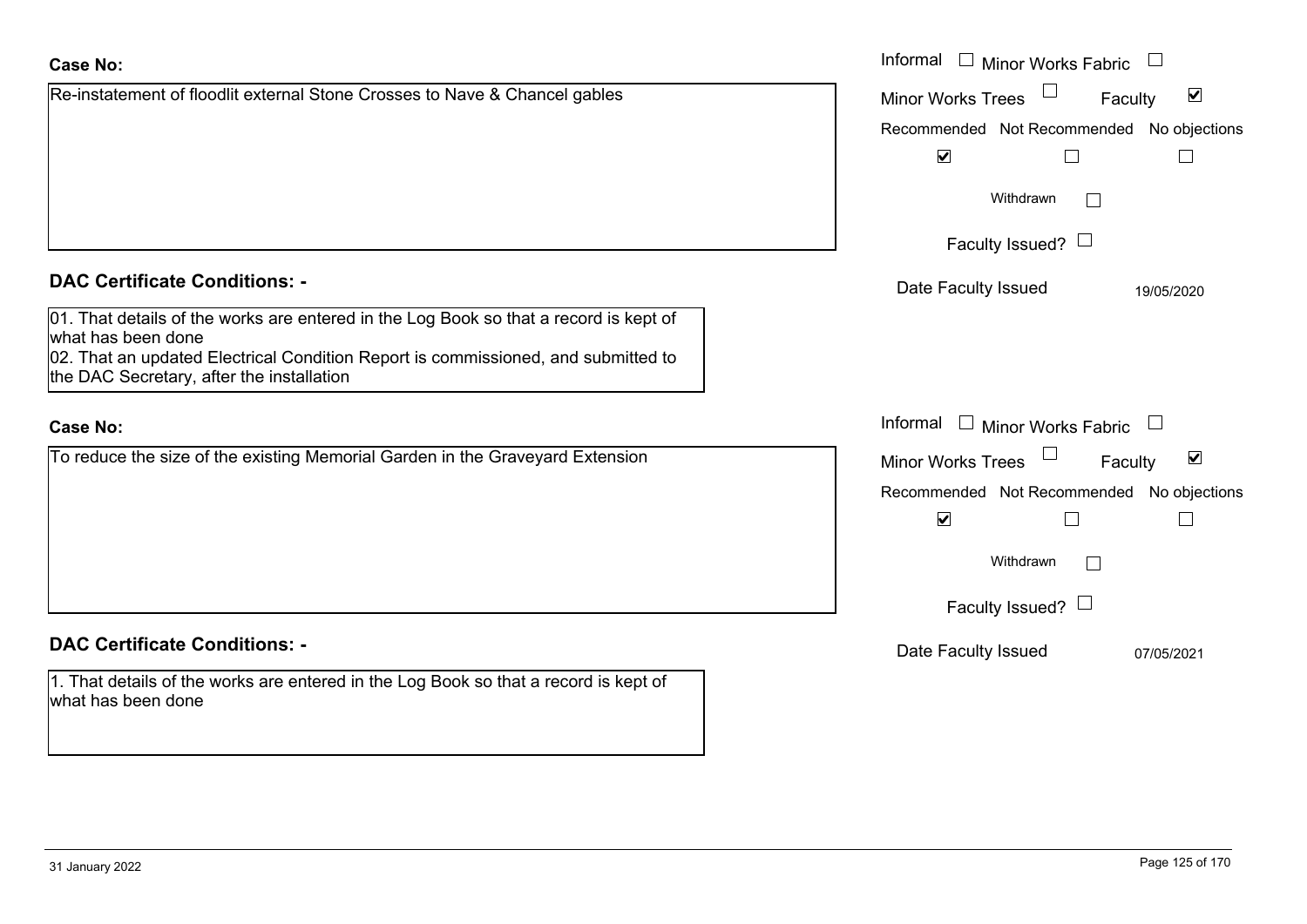1. Installation of a fibre telephone line with two supporting poles 2. Trimming back of trees

in the detached cemetery

## **DAC Certificate Conditions: -**

1. That details of the works are entered in the Log Book so that a record is kept of what has been done

2. That the contractors take care that no memorials are damaged in accessing the site for the installation of the pole

|                                                                                | Informal $\Box$<br>$\vdash$ Minor Works Fabric $\;\;\sqcup\;\;$ |
|--------------------------------------------------------------------------------|-----------------------------------------------------------------|
| ation of a fibre telephone line with two supporting poles<br>ing back of trees | Minor Works Trees $\quad \Box$<br>⊻<br>Faculty                  |
| tached cemetery                                                                | Recommended Not Recommended No objections                       |
|                                                                                | $\blacktriangledown$                                            |
|                                                                                | Withdrawn                                                       |
|                                                                                | Faculty Issued? $\Box$                                          |

Date Faculty Issued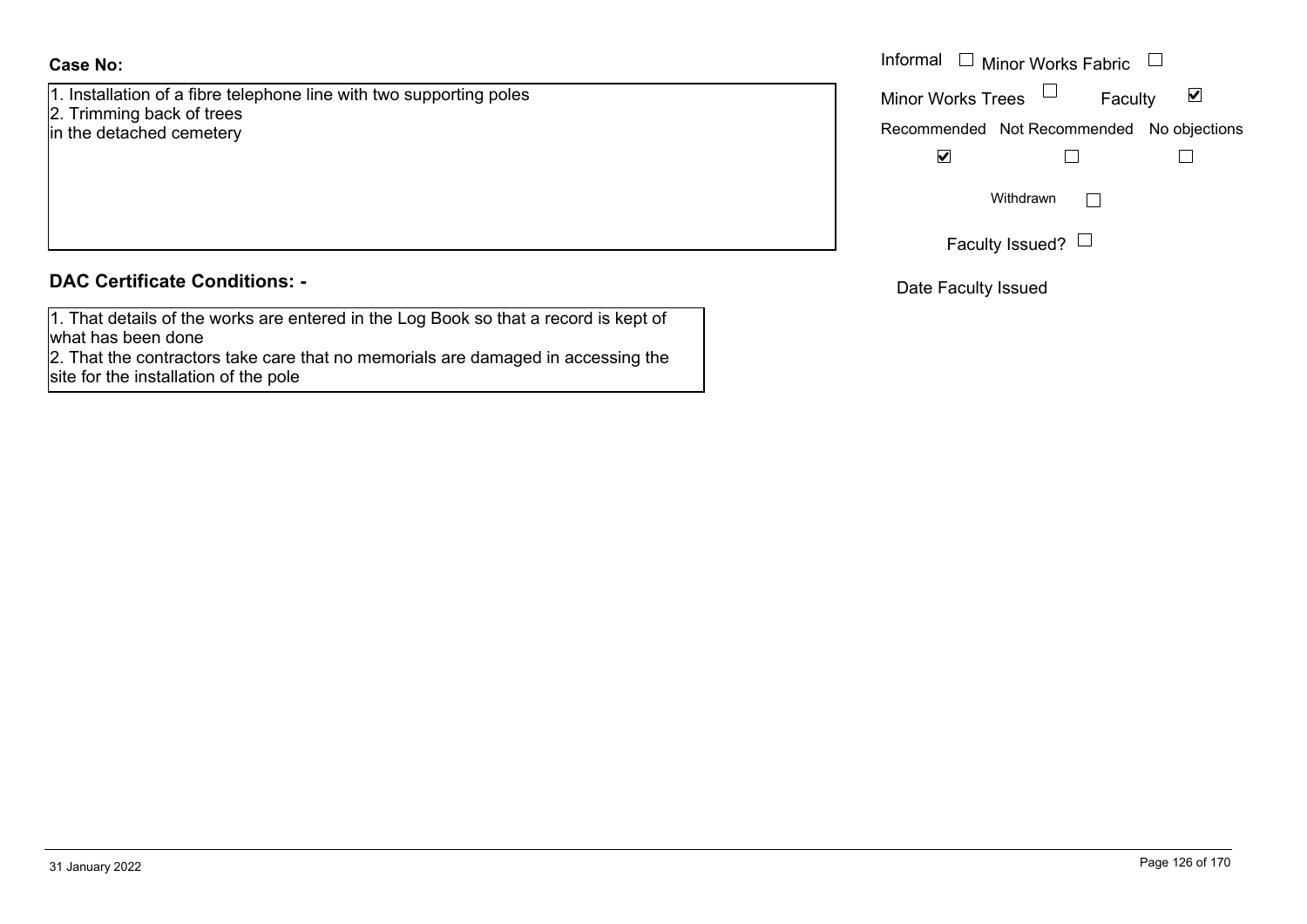#### **20110 Woodhouse, St Mary-in-the-Elms**

**L095/2001 Case No:** Informal

| Re-roofing and associated works |
|---------------------------------|
|                                 |
|                                 |

## **DAC Certificate Conditions: -**

1. A time limit of 12 months

| Informal<br>Minor Works Fabric |                                           |                      |
|--------------------------------|-------------------------------------------|----------------------|
| <b>Minor Works Trees</b>       | Faculty                                   | $\blacktriangledown$ |
|                                | Recommended Not Recommended No objections |                      |
|                                |                                           |                      |
| Withdrawn                      |                                           |                      |
|                                | Faculty Issued?                           |                      |

Date Faculty Issued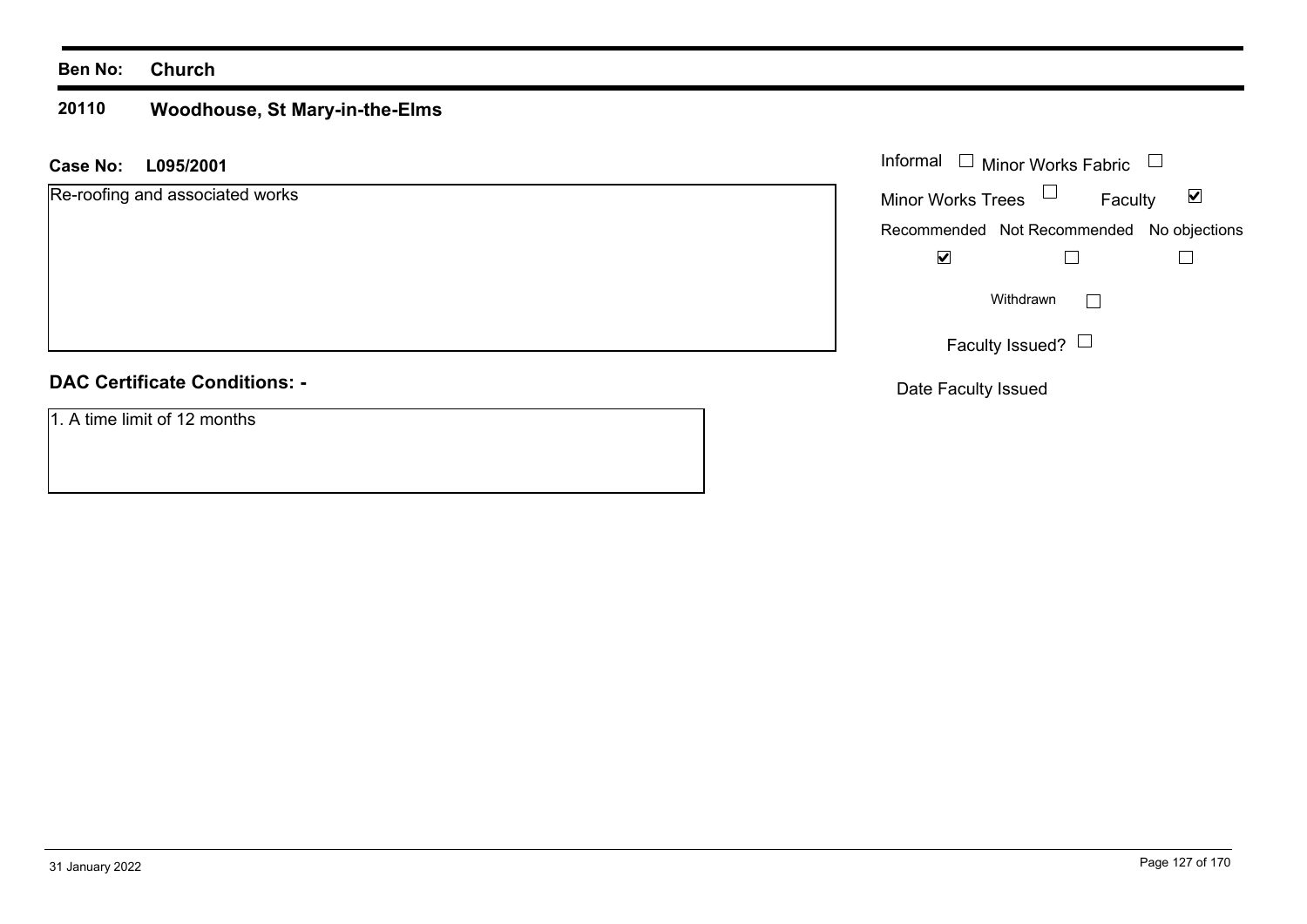| <b>Case No:</b><br>L118/2002 & L005/2005                                                                                                                                                                                                                   | Informal ☑ Minor Works Fabric                               |
|------------------------------------------------------------------------------------------------------------------------------------------------------------------------------------------------------------------------------------------------------------|-------------------------------------------------------------|
| Construction of a meeting room to cater for 30 people, complete with toilet facilities and kitchen, to be<br>attached to the church at the west end, with access from outside and to the 19th Century vestry                                               | $\blacktriangledown$<br><b>Minor Works Trees</b><br>Faculty |
|                                                                                                                                                                                                                                                            | Recommended Not Recommended No objections                   |
|                                                                                                                                                                                                                                                            | $\blacktriangledown$                                        |
|                                                                                                                                                                                                                                                            | Withdrawn                                                   |
|                                                                                                                                                                                                                                                            | Faculty Issued? Ø                                           |
| <b>DAC Certificate Conditions: -</b>                                                                                                                                                                                                                       | Date Faculty Issued<br>28/09/2005                           |
| 1. A time limit of 12 months<br>2. That the works will require a programme of archaeological evaluation followed by a<br>professional Archaeological Watching Brief<br>3. That the Diocesan Archaeological Adviser, Mr Michael Hawkes, is given 15 working |                                                             |
| Case No: L129/2003                                                                                                                                                                                                                                         | Informal $\Box$ Minor Works Fabric                          |
| Install a Sound and Induction Loop System                                                                                                                                                                                                                  | Minor Works Trees<br>$\blacktriangledown$<br>Faculty        |
|                                                                                                                                                                                                                                                            | Recommended Not Recommended No objections                   |
|                                                                                                                                                                                                                                                            | $\blacktriangledown$                                        |
|                                                                                                                                                                                                                                                            | Withdrawn                                                   |
|                                                                                                                                                                                                                                                            | Faculty Issued? Ø                                           |
| <b>DAC Certificate Conditions: -</b>                                                                                                                                                                                                                       | Date Faculty Issued<br>05/04/2004                           |
| 1. A time limit of 12 months                                                                                                                                                                                                                               |                                                             |
|                                                                                                                                                                                                                                                            |                                                             |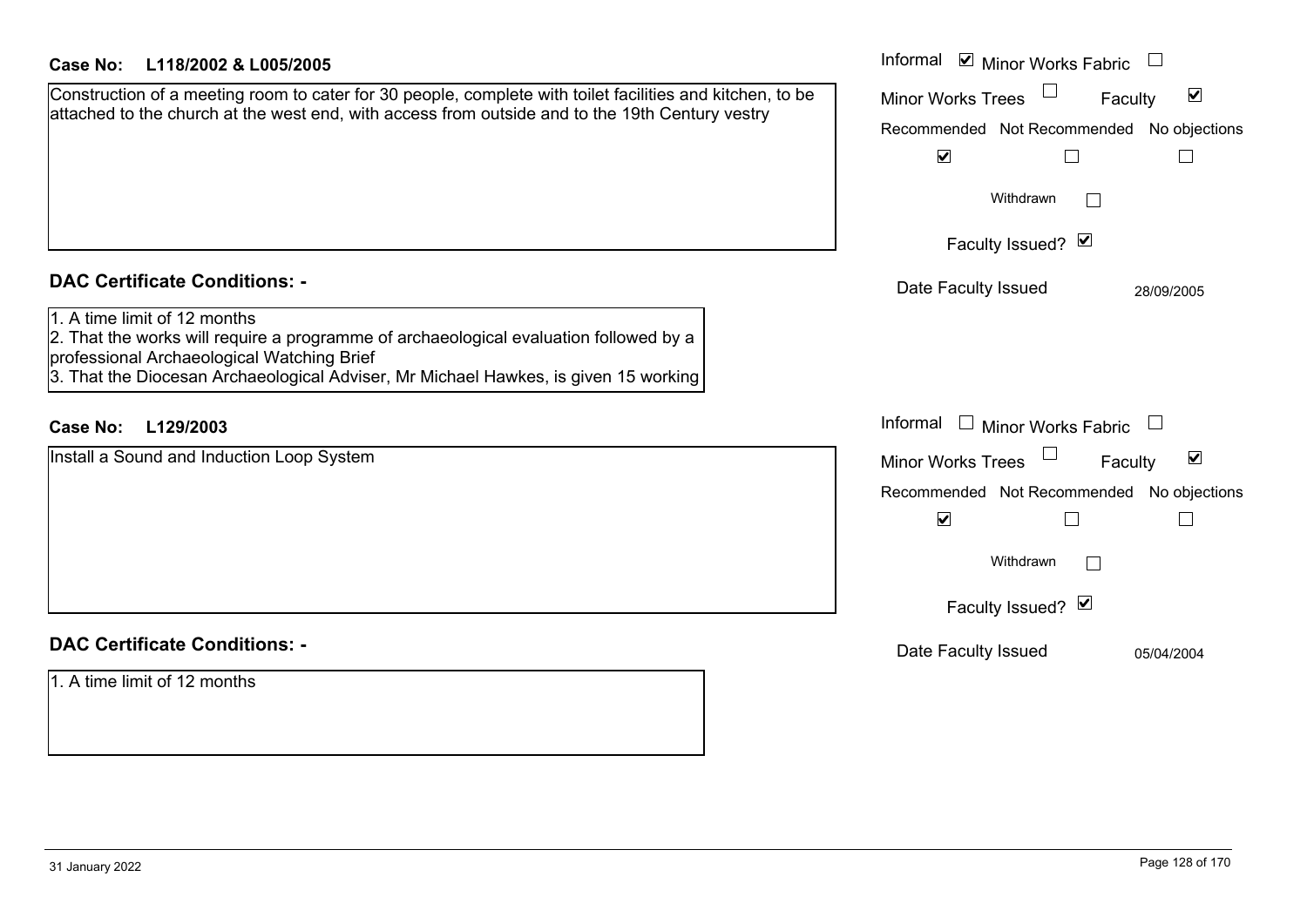| Case No:<br>L059/2005                                                                                                                                                                                           | Informal $\Box$ Minor Works Fabric $\Box$                                                                                                                                                               |
|-----------------------------------------------------------------------------------------------------------------------------------------------------------------------------------------------------------------|---------------------------------------------------------------------------------------------------------------------------------------------------------------------------------------------------------|
| 1. Remove 6 damaged stained glass windows<br>2. Temporary glaze openings<br>3. Take windows away, repair as required<br>4. Return the windows and re-fix                                                        | $\blacktriangledown$<br><b>Minor Works Trees</b><br>Faculty<br>Recommended Not Recommended No objections<br>$\blacktriangledown$<br>$\Box$<br>$\mathcal{L}_{\mathcal{A}}$                               |
|                                                                                                                                                                                                                 | Withdrawn<br>Faculty Issued? Ø                                                                                                                                                                          |
| <b>DAC Certificate Conditions: -</b><br>1. A time limit of 12 months                                                                                                                                            | Date Faculty Issued<br>01/03/2006                                                                                                                                                                       |
| <b>Case No:</b><br>L082/2006                                                                                                                                                                                    | Informal $\Box$ Minor Works Fabric $\Box$                                                                                                                                                               |
| Replacement of existing central heating system                                                                                                                                                                  | $\blacktriangledown$<br><b>Minor Works Trees</b><br>Faculty<br>Recommended Not Recommended<br>No objections<br>$\blacktriangledown$<br>$\mathbf{L}$<br>$\mathbb{R}^n$<br>Withdrawn<br>Faculty Issued? Ø |
| <b>DAC Certificate Conditions: -</b><br>1. A time limit of 12 months<br>2. That the existing heating plant must be removed, taken to an appropriate site for<br>disposal and the necessary certificate obtained | Date Faculty Issued<br>03/08/2006                                                                                                                                                                       |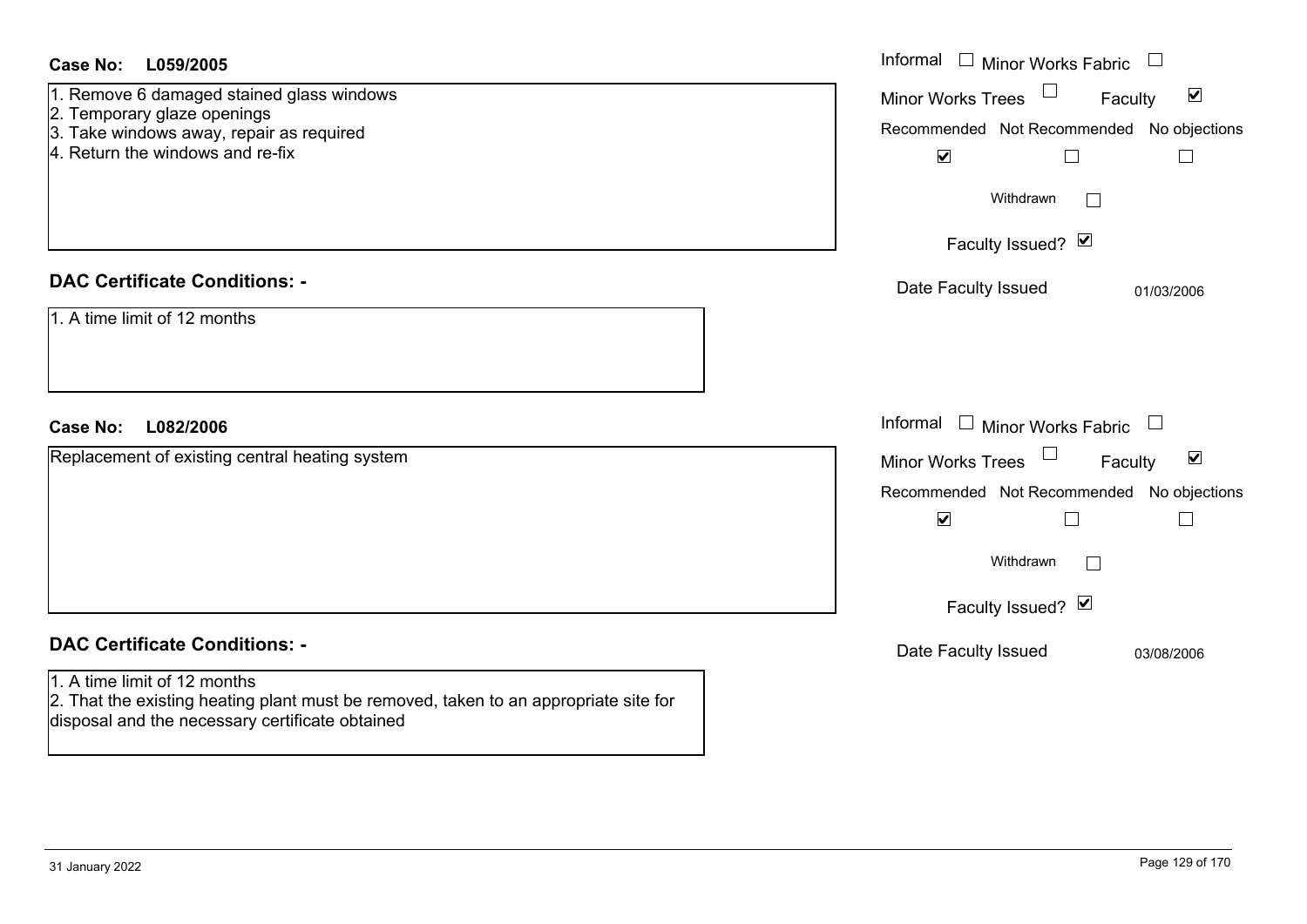| <b>Case No:</b><br>L028/2009                                                                                                                                                                                                        | Informal $\Box$ Minor Works Fabric $\Box$                                                                                                                               |
|-------------------------------------------------------------------------------------------------------------------------------------------------------------------------------------------------------------------------------------|-------------------------------------------------------------------------------------------------------------------------------------------------------------------------|
| 1. Construction of extension with new doorway at west end of the North Aisle to provide WC<br>2. Removal of 2 or 3 pews and associated pew platform                                                                                 | $\blacktriangledown$<br><b>Minor Works Trees</b><br>Faculty<br>Recommended Not Recommended No objections<br>$\blacktriangledown$<br>$\mathsf{L}$                        |
|                                                                                                                                                                                                                                     | Withdrawn<br>Faculty Issued? $\Box$                                                                                                                                     |
| <b>DAC Certificate Conditions: -</b>                                                                                                                                                                                                | Date Faculty Issued                                                                                                                                                     |
| 1. A time limit of 12 months<br>2. That details of the works are entered in the Log Book so that a record is kept of<br>what has been done<br>3. That no works shall take place until the PCC, after consultation with the Diocesan |                                                                                                                                                                         |
| L159/2012<br><b>Case No:</b>                                                                                                                                                                                                        | Informal<br>$\Box$ Minor Works Fabric                                                                                                                                   |
| 1. Upgrading of the interior Lighting System<br>2. Replacement of 2sqm of plaster on west wall                                                                                                                                      | $\blacktriangledown$<br><b>Minor Works Trees</b><br>Faculty<br>Recommended Not Recommended No objections<br>$\blacktriangledown$<br>Г<br>Withdrawn<br>Faculty Issued? Ø |
| <b>DAC Certificate Conditions: -</b>                                                                                                                                                                                                | Date Faculty Issued<br>26/11/2012                                                                                                                                       |
| 1. A time limit of 12 months<br>2. That details of the works are entered in the Log Book so that a record is kept of<br>what has been done<br>3. That the works be undertaken by an electrical contractor who is NICEIC, ECA or     |                                                                                                                                                                         |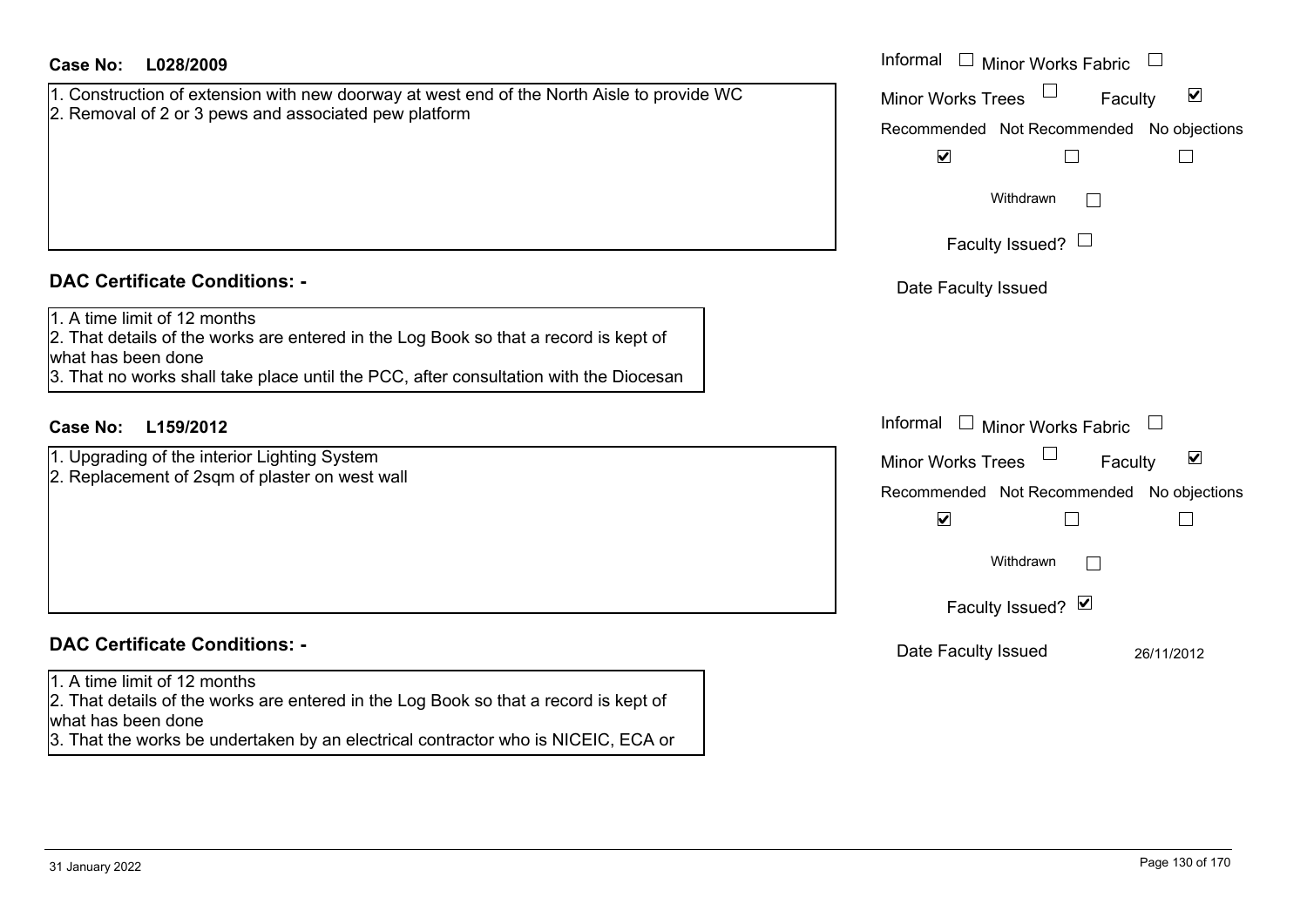| L067/2014<br>Case No:                                                                                                                                                                                                                                                         | Informal □ Minor Works Fabric                                  |
|-------------------------------------------------------------------------------------------------------------------------------------------------------------------------------------------------------------------------------------------------------------------------------|----------------------------------------------------------------|
| To clean, restore and repair the Organ                                                                                                                                                                                                                                        | $\Box$<br>$\blacktriangledown$<br>Minor Works Trees<br>Faculty |
|                                                                                                                                                                                                                                                                               | Recommended Not Recommended No objections                      |
|                                                                                                                                                                                                                                                                               | $\blacktriangledown$                                           |
|                                                                                                                                                                                                                                                                               | Withdrawn<br>$\mathbf{L}$                                      |
|                                                                                                                                                                                                                                                                               | Faculty Issued? Ø                                              |
| <b>DAC Certificate Conditions: -</b>                                                                                                                                                                                                                                          | Date Faculty Issued<br>18/08/2014                              |
| 1. That details of the works are entered in the Log Book so that a record is kept of<br>what has been done                                                                                                                                                                    |                                                                |
| <b>Case No:</b>                                                                                                                                                                                                                                                               | Informal<br>$\Box$ Minor Works Fabric<br>$\Box$                |
| Works as set out in the Arboricultural Survey recommendations                                                                                                                                                                                                                 | $\vee$<br><b>Minor Works Trees</b><br>Faculty                  |
|                                                                                                                                                                                                                                                                               | Recommended Not Recommended No objections                      |
|                                                                                                                                                                                                                                                                               | $\blacktriangledown$<br>$\sim$                                 |
|                                                                                                                                                                                                                                                                               | Withdrawn<br>$\Box$                                            |
|                                                                                                                                                                                                                                                                               | Faculty Issued? $\Box$                                         |
| <b>DAC Certificate Conditions: -</b>                                                                                                                                                                                                                                          | Date Faculty Issued                                            |
| 1. That details of the works are entered in the Log Book so that a record is kept of<br>what has been done<br>2. That Tree T5 should not be felled but the failing limb should be removed<br>3. That a simple survey checking for bats and nesting birds should be undertaken |                                                                |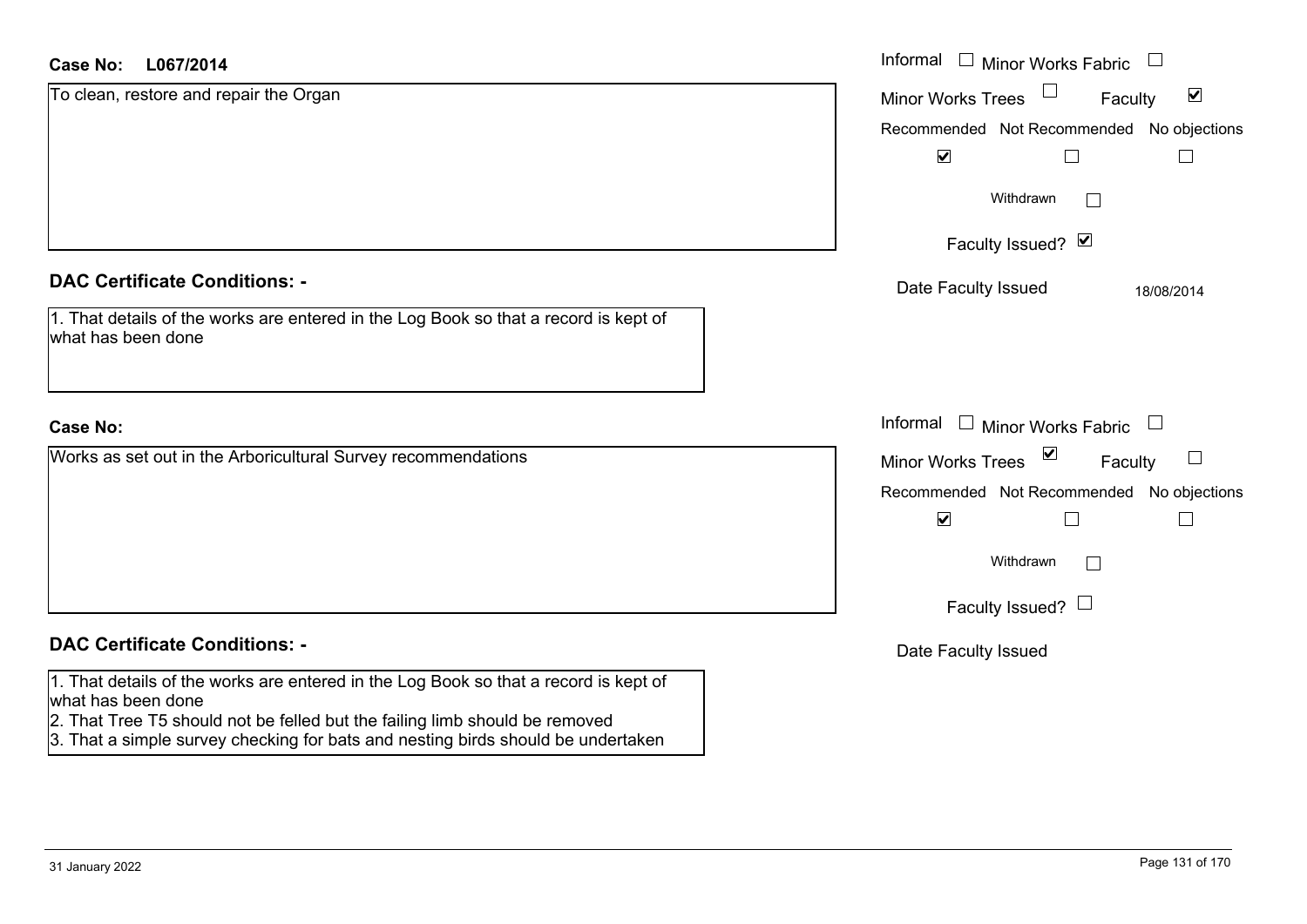| Replacement of the bellows to the Pipe Organ<br>$\blacktriangledown$<br>Minor Works Trees<br>Faculty<br>$\blacktriangledown$<br>Withdrawn<br>Faculty Issued? Ø<br><b>DAC Certificate Conditions: -</b><br>Date Faculty Issued<br>18/01/2019<br>1. That details of the works are entered in the Log Book so that a record is kept of<br>what has been done<br>Informal<br>□ Minor Works Fabric<br><b>Case No:</b><br>Replacement slates to steeply pitched Tower roof<br>Minor Works Trees<br>$\sqcup$<br>Faculty<br>$\blacktriangledown$<br>Withdrawn<br>Faculty Issued? $\Box$<br><b>DAC Certificate Conditions: -</b><br>Date Faculty Issued<br>1. That details of the works are entered in the Log Book so that a record is kept of<br>what has been done<br>2. That the work should be carried out at the direction of the church architect | <b>Case No:</b> | Informal<br>$\Box$<br><b>Minor Works Fabric</b> |
|-------------------------------------------------------------------------------------------------------------------------------------------------------------------------------------------------------------------------------------------------------------------------------------------------------------------------------------------------------------------------------------------------------------------------------------------------------------------------------------------------------------------------------------------------------------------------------------------------------------------------------------------------------------------------------------------------------------------------------------------------------------------------------------------------------------------------------------------------|-----------------|-------------------------------------------------|
|                                                                                                                                                                                                                                                                                                                                                                                                                                                                                                                                                                                                                                                                                                                                                                                                                                                 |                 |                                                 |
|                                                                                                                                                                                                                                                                                                                                                                                                                                                                                                                                                                                                                                                                                                                                                                                                                                                 |                 | Recommended Not Recommended No objections       |
|                                                                                                                                                                                                                                                                                                                                                                                                                                                                                                                                                                                                                                                                                                                                                                                                                                                 |                 |                                                 |
|                                                                                                                                                                                                                                                                                                                                                                                                                                                                                                                                                                                                                                                                                                                                                                                                                                                 |                 |                                                 |
|                                                                                                                                                                                                                                                                                                                                                                                                                                                                                                                                                                                                                                                                                                                                                                                                                                                 |                 |                                                 |
|                                                                                                                                                                                                                                                                                                                                                                                                                                                                                                                                                                                                                                                                                                                                                                                                                                                 |                 |                                                 |
|                                                                                                                                                                                                                                                                                                                                                                                                                                                                                                                                                                                                                                                                                                                                                                                                                                                 |                 |                                                 |
|                                                                                                                                                                                                                                                                                                                                                                                                                                                                                                                                                                                                                                                                                                                                                                                                                                                 |                 |                                                 |
|                                                                                                                                                                                                                                                                                                                                                                                                                                                                                                                                                                                                                                                                                                                                                                                                                                                 |                 |                                                 |
|                                                                                                                                                                                                                                                                                                                                                                                                                                                                                                                                                                                                                                                                                                                                                                                                                                                 |                 | Recommended Not Recommended No objections       |
|                                                                                                                                                                                                                                                                                                                                                                                                                                                                                                                                                                                                                                                                                                                                                                                                                                                 |                 |                                                 |
|                                                                                                                                                                                                                                                                                                                                                                                                                                                                                                                                                                                                                                                                                                                                                                                                                                                 |                 |                                                 |
|                                                                                                                                                                                                                                                                                                                                                                                                                                                                                                                                                                                                                                                                                                                                                                                                                                                 |                 |                                                 |
|                                                                                                                                                                                                                                                                                                                                                                                                                                                                                                                                                                                                                                                                                                                                                                                                                                                 |                 |                                                 |
|                                                                                                                                                                                                                                                                                                                                                                                                                                                                                                                                                                                                                                                                                                                                                                                                                                                 |                 |                                                 |

3. That the scaffolding must be protected as required by the insurer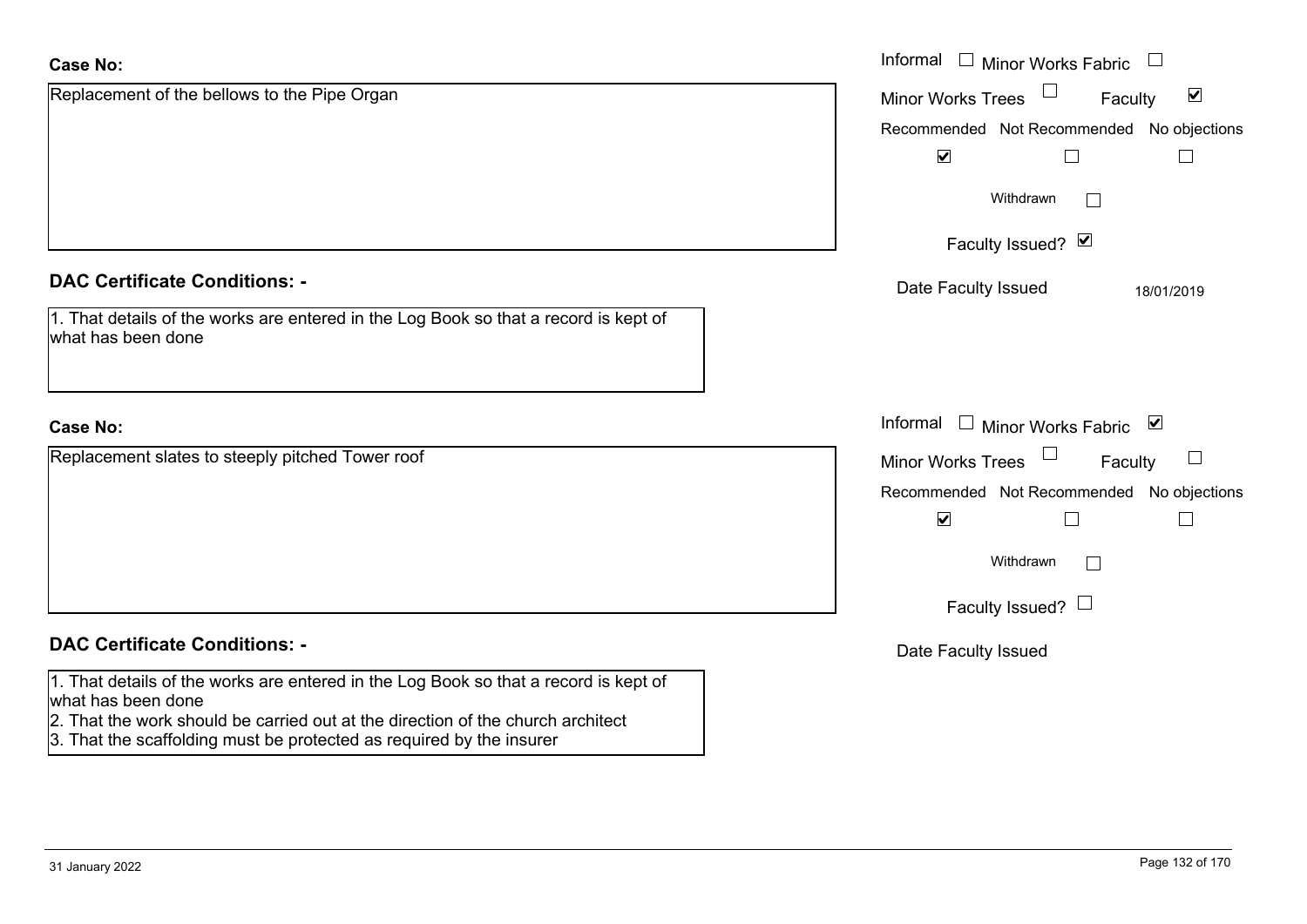1. That details of the works are entered in the Log Book so that a record is kept of what has been done 2. That once the casement has been opened, a report on what is required be submited to the DAC for its approval

#### **Case No:**

Replacement, where necessary, of the guttering to the Tower

# **DAC Certificate Conditions: -**

1. That details of the works are entered in the Log Book so that a record is kept of what has been done

2. That the guttering must be replaced with exactly the same material as used at present

|                                                                                                  | Informal $\square$<br>⊻<br><b>Minor Works Fabric</b>                         |
|--------------------------------------------------------------------------------------------------|------------------------------------------------------------------------------|
| o the electrical illumination of St Margaret Window framed inside                                | Minor Works Trees<br>Faculty<br>$\begin{array}{c} \hline \end{array}$        |
|                                                                                                  | Recommended Not Recommended No objections                                    |
|                                                                                                  | $\blacktriangledown$                                                         |
|                                                                                                  | Withdrawn                                                                    |
|                                                                                                  | Faculty Issued? $\Box$                                                       |
| rtificate Conditions: -                                                                          | Date Faculty Issued                                                          |
| etails of the works are entered in the Log Book so that a record is kept of<br>been done         |                                                                              |
| nce the casement has been opened, a report on what is required be<br>to the DAC for its approval |                                                                              |
|                                                                                                  | Informal<br>⊻<br>$\mathcal{L}^{\text{max}}$<br>Minor Works Fabric            |
| nent, where necessary, of the guttering to the Tower                                             | <b>Minor Works Trees</b><br>$\begin{array}{c} \hline \end{array}$<br>Faculty |
|                                                                                                  | Recommended Not Recommended No objections                                    |
|                                                                                                  | $\blacktriangledown$<br>$\Box$<br>$\Box$                                     |
|                                                                                                  | Withdrawn<br>$\Box$                                                          |
|                                                                                                  | Faculty Issued? $\Box$                                                       |
| rtificate Conditions: -                                                                          | Date Faculty Issued                                                          |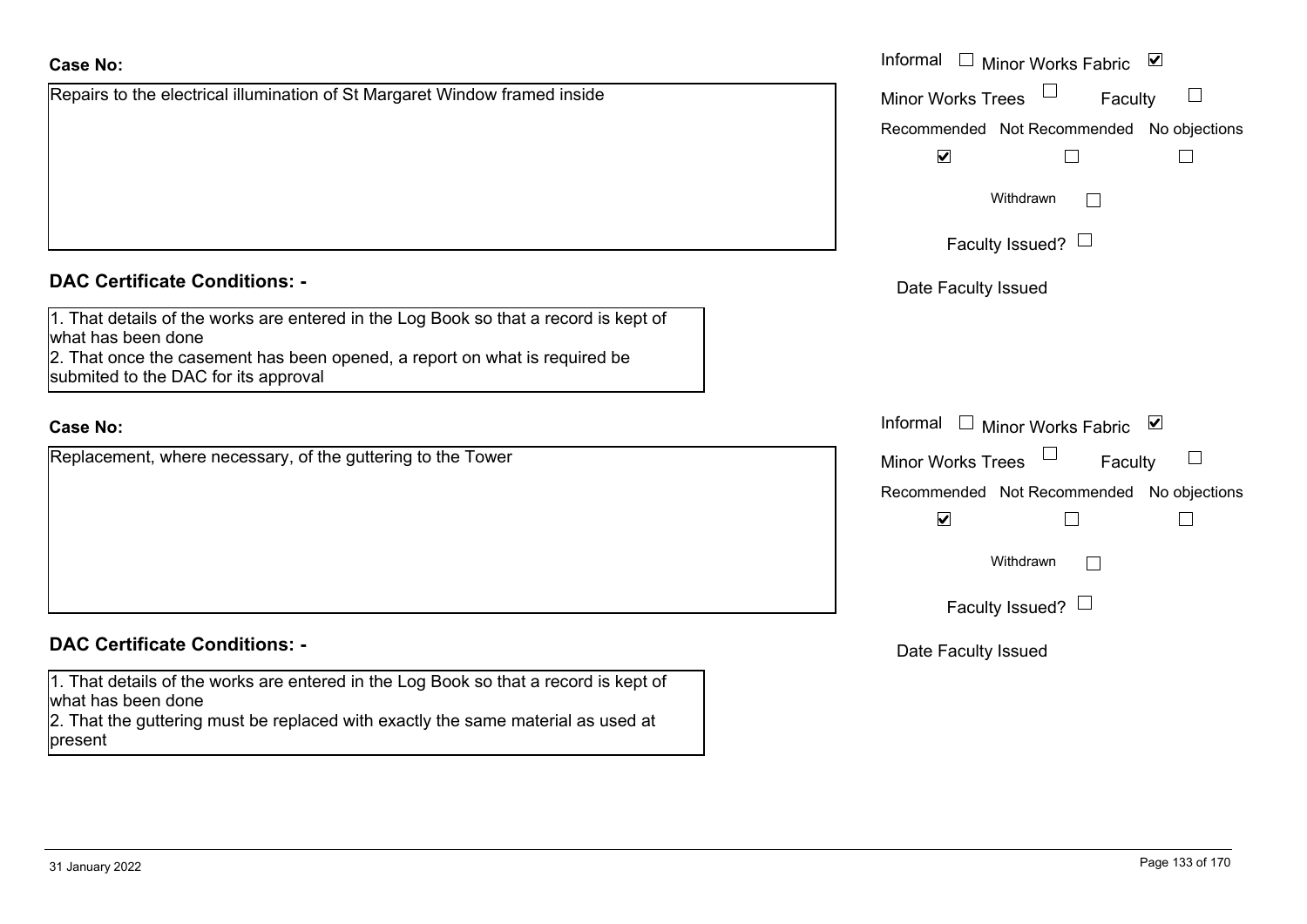| <b>Case No:</b>                                                                                            | Informal <u>I</u> Minor Works Fabric <b>⊻</b> |
|------------------------------------------------------------------------------------------------------------|-----------------------------------------------|
| Installation of a memorial bench in the churchyard                                                         | $\sqcup$<br>Minor Works Trees<br>Faculty      |
|                                                                                                            | Recommended Not Recommended No objections     |
|                                                                                                            | $\blacktriangledown$                          |
|                                                                                                            | Withdrawn<br>$\overline{\phantom{a}}$         |
|                                                                                                            | Faculty Issued? $\Box$                        |
| <b>DAC Certificate Conditions: -</b>                                                                       | Date Faculty Issued                           |
| 1. That details of the works are entered in the Log Book so that a record is kept of<br>what has been done |                                               |
| <b>Case No:</b>                                                                                            | Informal □ Minor Works Fabric ⊠               |
| 1. New pulley wheels                                                                                       | $\Box$<br><b>Minor Works Trees</b><br>Faculty |
| 2. Replacement of worn clappers<br>for the Bells                                                           | Recommended Not Recommended No objections     |
|                                                                                                            | $\blacktriangledown$                          |
|                                                                                                            | Withdrawn<br>$\mathbf{L}$                     |
|                                                                                                            | Faculty Issued? $\Box$                        |
| <b>DAC Certificate Conditions: -</b>                                                                       | Date Faculty Issued                           |
| 1. That details of the works are entered in the Log Book so that a record is kept of<br>what has been done |                                               |

 $\sim$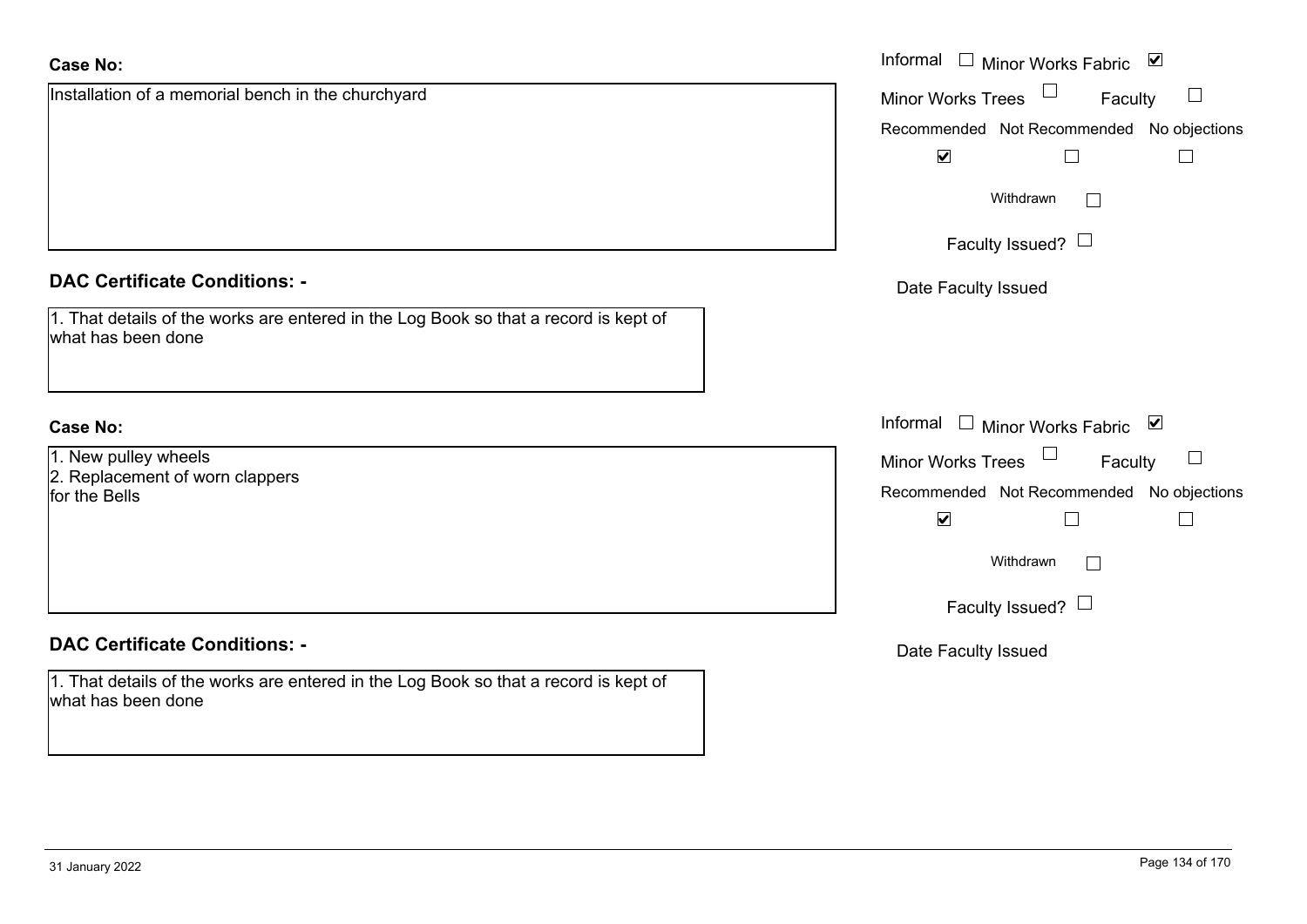|                                                                                                                                                                                                                       | Recomm   |
|-----------------------------------------------------------------------------------------------------------------------------------------------------------------------------------------------------------------------|----------|
|                                                                                                                                                                                                                       |          |
| <b>DAC Certificate Conditions: -</b>                                                                                                                                                                                  | Date I   |
| 1. That details of the works are entered in the Log Book so that a record is kept of<br>what has been done<br>2. That the PCC makes a record of the inscription on the headstone to be laid flat so it<br>is not lost |          |
| <b>Case No:</b>                                                                                                                                                                                                       | Informal |
| Repairs to Stained Glass Windows: -<br>S12, S13, S14 & S15                                                                                                                                                            | Minor W  |
| N <sub>2</sub> & N <sub>3</sub>                                                                                                                                                                                       | Recomm   |
|                                                                                                                                                                                                                       |          |
|                                                                                                                                                                                                                       |          |

To facilitate the extension of the churchyard by creating a gap in the existing churchyard wall

### **DAC Certificate Conditions: -**

1. That details of the works are entered in the Log Book so that a record is kept of what has been done

|                                                                                                                                                                            | Informal $\Box$ Minor Works Fabric $\Box$                   |
|----------------------------------------------------------------------------------------------------------------------------------------------------------------------------|-------------------------------------------------------------|
| ate the extension of the churchyard by creating a gap in the existing churchyard wall                                                                                      | $\blacktriangledown$<br><b>Minor Works Trees</b><br>Faculty |
|                                                                                                                                                                            | Recommended Not Recommended No objections                   |
|                                                                                                                                                                            |                                                             |
|                                                                                                                                                                            | Withdrawn                                                   |
|                                                                                                                                                                            | Faculty Issued? $\Box$                                      |
| rtificate Conditions: -                                                                                                                                                    | Date Faculty Issued                                         |
| etails of the works are entered in the Log Book so that a record is kept of<br>been done<br>e PCC makes a record of the inscription on the headstone to be laid flat so it |                                                             |
|                                                                                                                                                                            | Informal<br>$\Box$ Minor Works Fabric $\Box$                |
| o Stained Glass Windows: -                                                                                                                                                 | $\blacktriangledown$<br>Minor Works Trees<br>Faculty        |
| I, S14 & S15                                                                                                                                                               | Recommended Not Recommended No objections                   |
|                                                                                                                                                                            | $\blacktriangledown$                                        |
|                                                                                                                                                                            | Withdrawn                                                   |
|                                                                                                                                                                            | Faculty Issued? $\Box$                                      |
| rtificate Conditions: -                                                                                                                                                    | Date Faculty Issued<br>22/03/2021                           |
| etails of the works are entered in the Log Book so that a record is kept of                                                                                                |                                                             |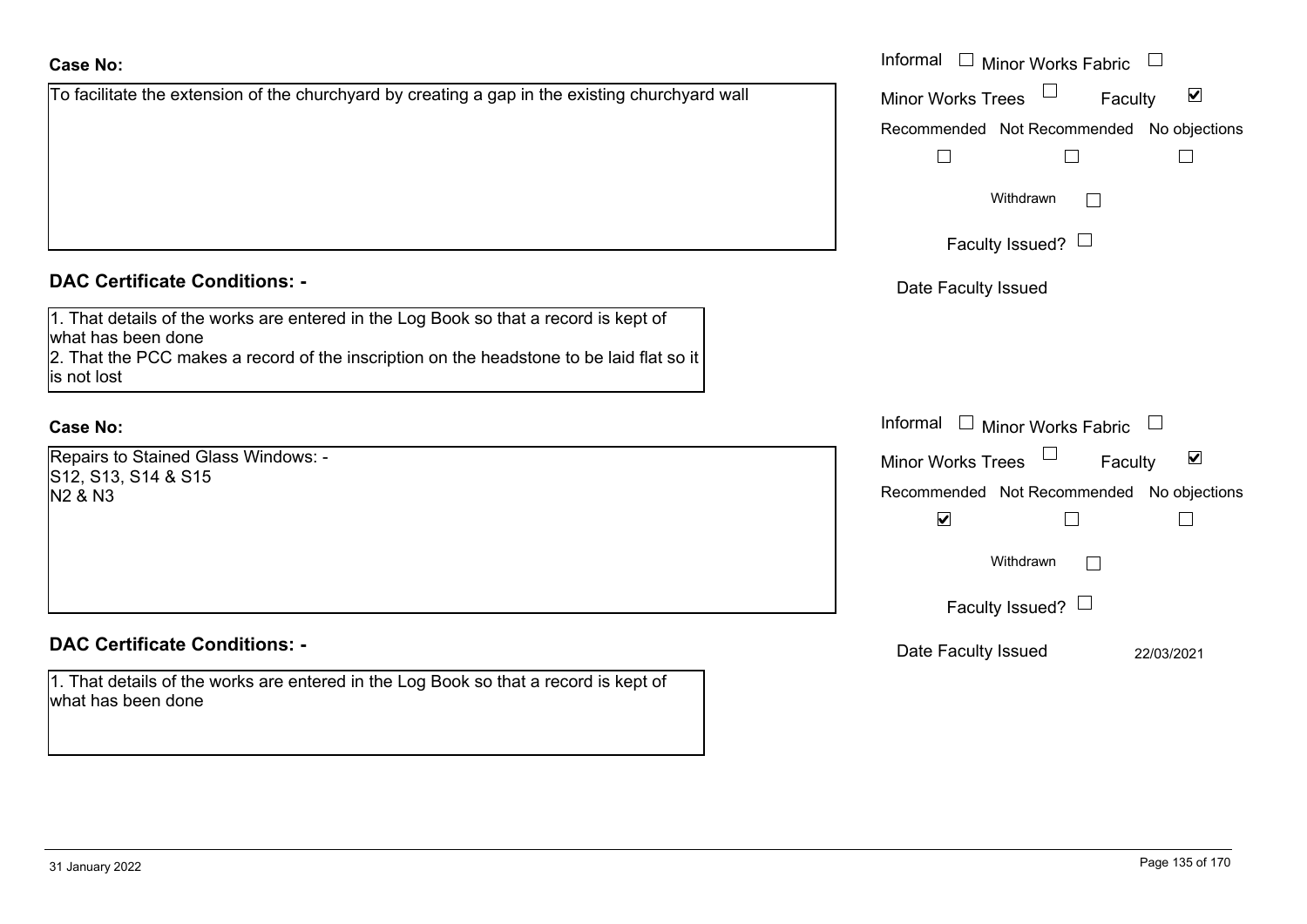#### **20208 Woodville, St Stephen the Martyr**

#### **L034/2002 Case No:** Informal

Installation of Sound and Induction Loop System

# **DAC Certificate Conditions: -**

1. A time limit of 12 months

| Informal<br>$\Box$ Minor Works Fabric |                                           |   |
|---------------------------------------|-------------------------------------------|---|
| <b>Minor Works Trees</b>              | Faculty                                   | V |
|                                       | Recommended Not Recommended No objections |   |
|                                       |                                           |   |
|                                       | Withdrawn                                 |   |
|                                       | Faculty Issued?                           |   |

Date Faculty Issued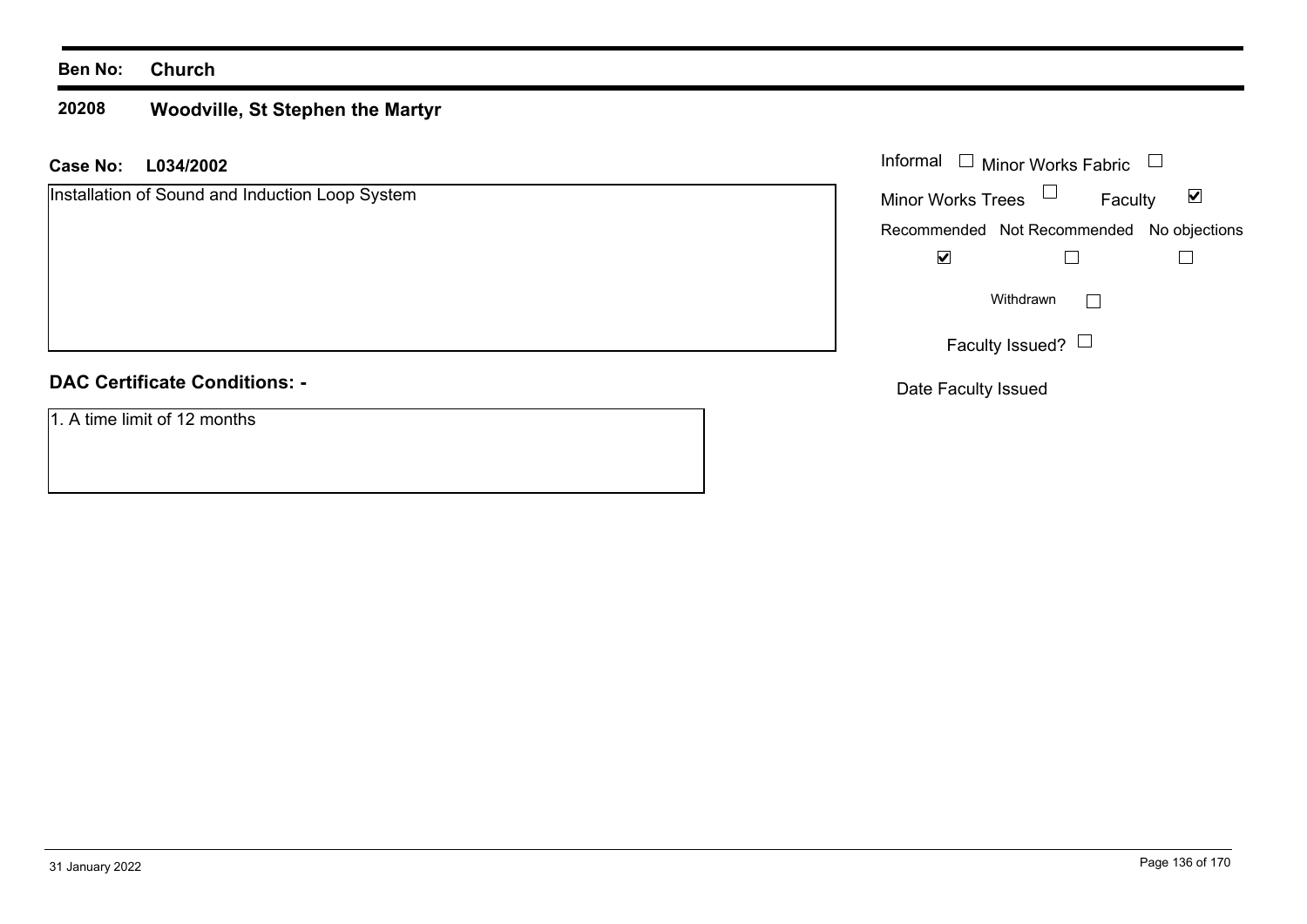| <b>Case No:</b><br>L139/2003                                                                                                                                      | Informal <b>☑</b> Minor Works Fabric          |
|-------------------------------------------------------------------------------------------------------------------------------------------------------------------|-----------------------------------------------|
| Removal of Pews to create a meeting area                                                                                                                          | Faculty<br>$\Box$<br><b>Minor Works Trees</b> |
|                                                                                                                                                                   | Recommended Not Recommended No objections     |
|                                                                                                                                                                   |                                               |
|                                                                                                                                                                   | Withdrawn                                     |
|                                                                                                                                                                   | Faculty Issued? $\Box$                        |
| <b>DAC Certificate Conditions: -</b>                                                                                                                              | Date Faculty Issued                           |
| 1. A time limit of 12 months<br>L196/2007<br>Case No:                                                                                                             | Informal Ø Minor Works Fabric U               |
| 1. QI Repairs                                                                                                                                                     | Minor Works Trees<br>Faculty<br>$\Box$        |
| 2. Provision of Facilities at the west end of the church comprising: -                                                                                            |                                               |
| a) Re-location of the Font<br>b) Removal of Organ console<br>c) Creation of new Sacristy and store on north side of the Nave                                      | Recommended Not Recommended No objections     |
| d) Removal of 9 Pews on the south side of the Nave and associated pew platform<br>e) Removal of pew platform on the north side of the Nave                        | Withdrawn                                     |
| f) Upgrading of Heating System<br>g) Installation of accessible WC and Servery with Trench-arch Drainage System in the churchyard<br>h) Disposal of Eagle Lectern | Faculty Issued? $\Box$                        |
| <b>DAC Certificate Conditions: -</b>                                                                                                                              | Date Faculty Issued                           |

what has been done

1. That details of the works are entered in the Log Book so that a record is kept of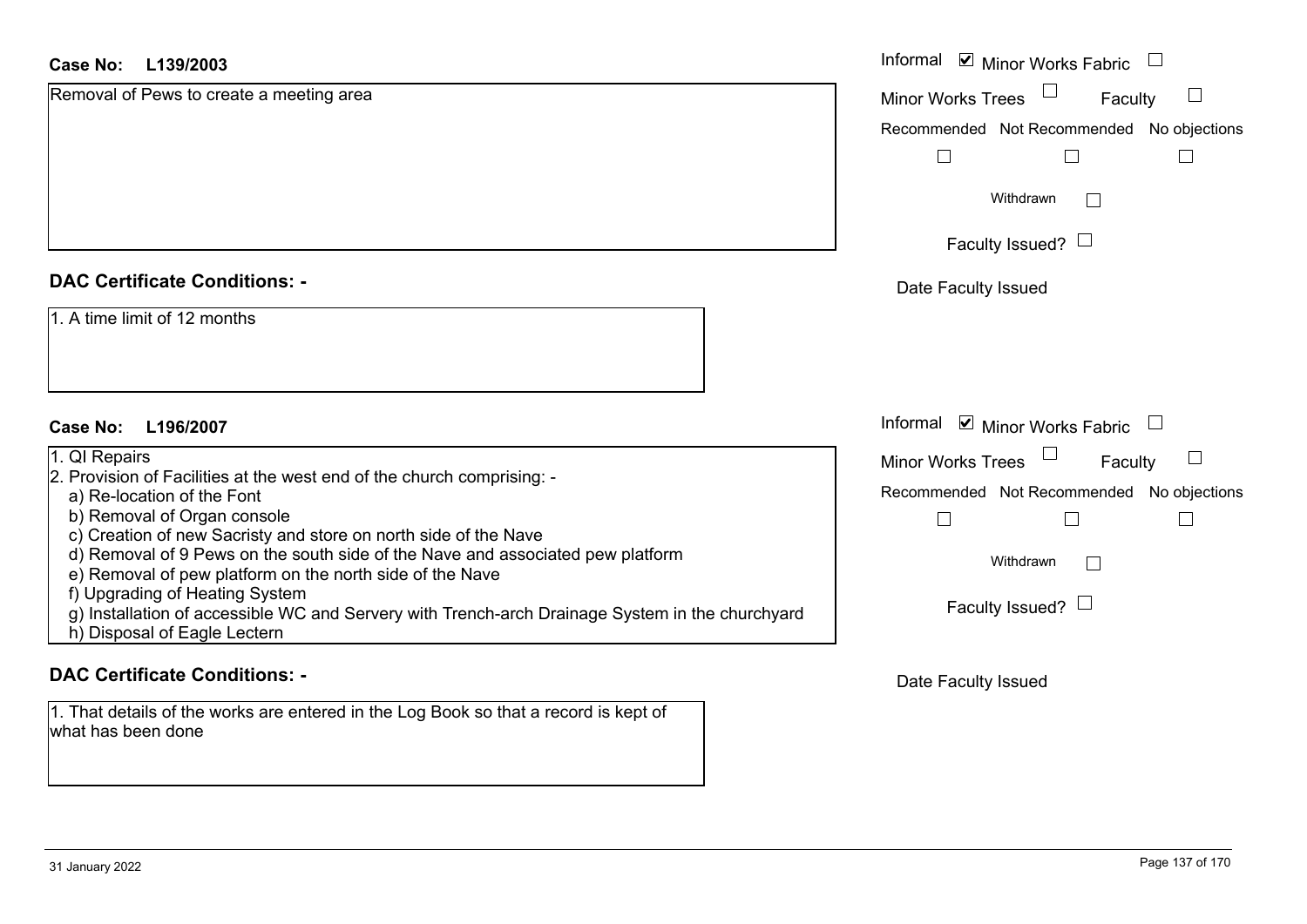Installation of new Mains Water supply Informal **DAC Certificate Conditions: -**

1. That details of the works are entered in the Log Book so that a record is kept of what has been done

2. That no works shall take place until the PCC, after consultation with the Diocesan Archaeological Adviser, has secured the implementation of a programme of

| Informal<br>$\Box$ Minor Works Fabric     |            |
|-------------------------------------------|------------|
| <b>Minor Works Trees</b><br>Faculty       |            |
| Recommended Not Recommended No objections |            |
|                                           |            |
| Withdrawn                                 |            |
| Faculty Issued? Ø                         |            |
| Date Faculty Issued                       | 20/09/2016 |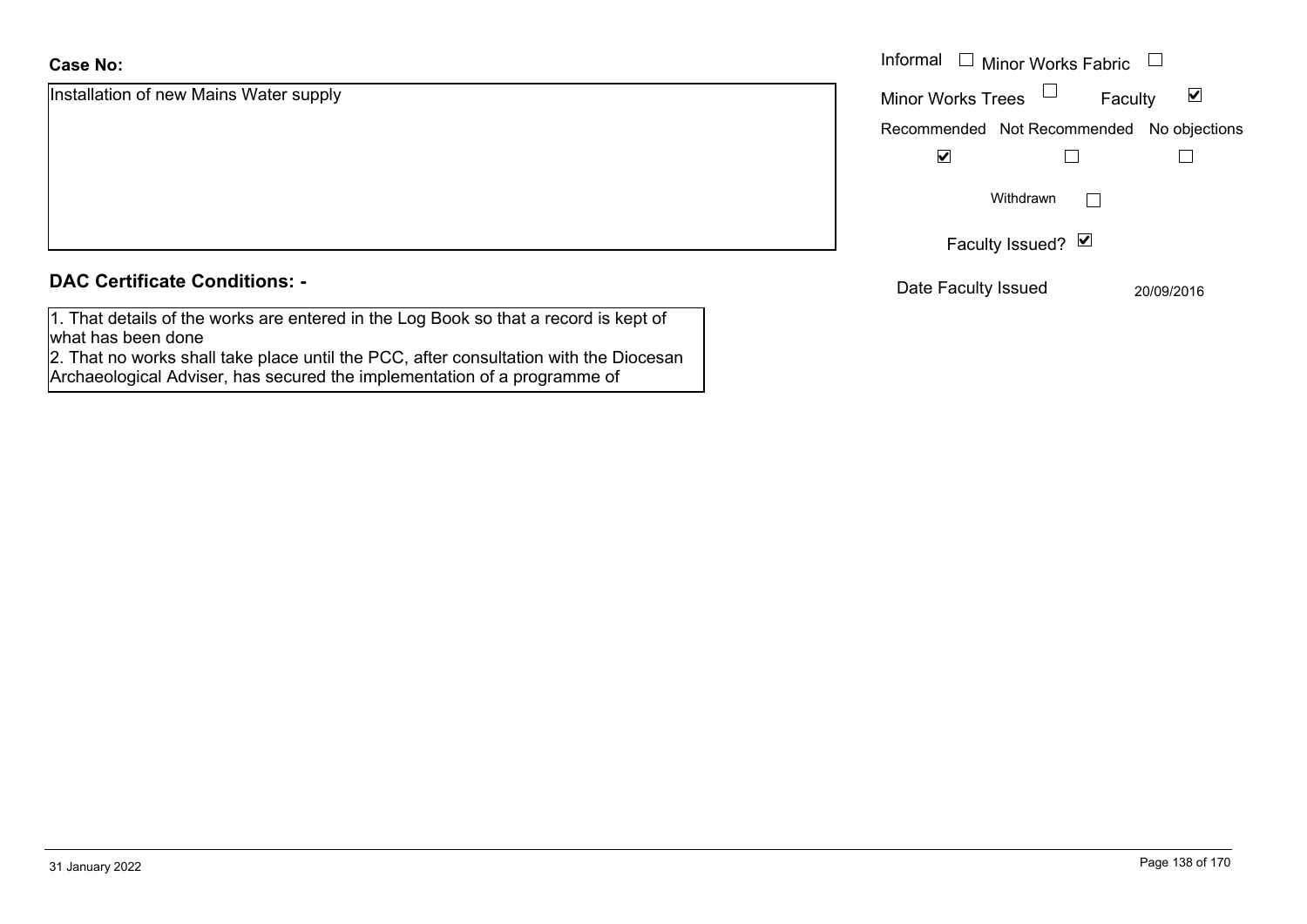#### **20207Worthington, St Matthew**

| Case No: L185/2013 | Informal |
|--------------------|----------|
|--------------------|----------|

1. Provision of accessible pathway around west end of the church and demolition and filling in of existing Boiler House

- 2. Re-opening of previous bricked-up North Door
- 3. Works at the west end of the Nave comprising: -
- a) In the northwest corner creation of new Vestry and Servery
- b) Removal existing brick structure and insertion of steel work support for Bellcote
- c) In the southwest corner, installation of accessible WC cubicle and Flower Arrangers' sink
- 4. Re-location of Font

## **DAC Certificate Conditions: -**

1. That details of the works are entered in the Log Book so that a record is kept of what has been done

2. That no works shall take place until the PCC, after consultation with the Diocesan Archaeological Adviser, has secured the implementation of a programme of

| Informal<br>$\triangleright$ Minor Works Fabric |         |            |
|-------------------------------------------------|---------|------------|
| <b>Minor Works Trees</b>                        | Faculty |            |
| Recommended Not Recommended No objections       |         |            |
|                                                 |         |            |
| Withdrawn                                       |         |            |
| Faculty Issued? Ø                               |         |            |
| Date Faculty Issued                             |         | 10/06/2015 |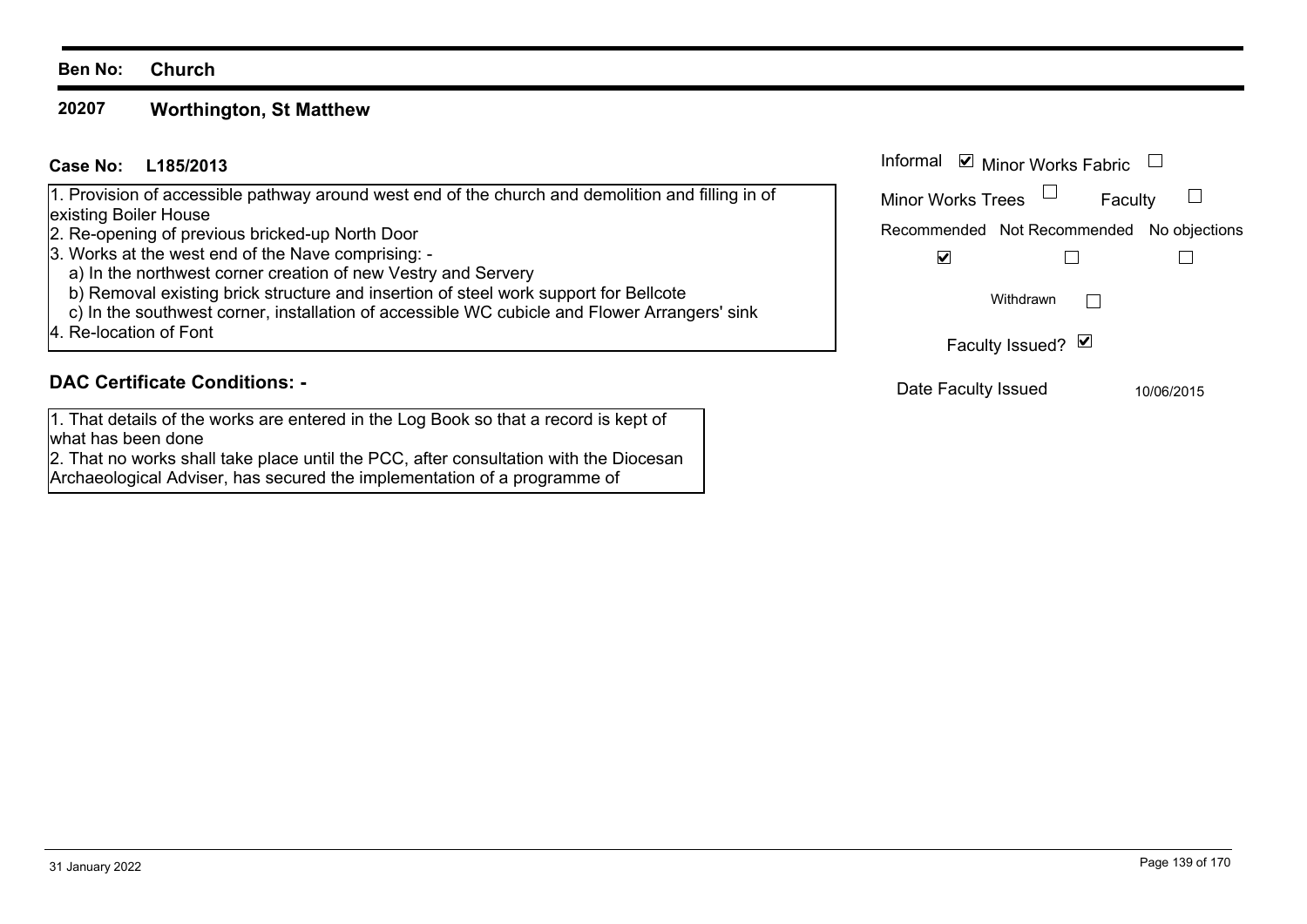| Case No:                                                                                                                                                                                                            | Informal □ Minor Works Fabric ⊠                                                                    |
|---------------------------------------------------------------------------------------------------------------------------------------------------------------------------------------------------------------------|----------------------------------------------------------------------------------------------------|
| Upgrading of the: -<br>1. Lighting in the Porch<br>2. Light over the sink at the west end of the church                                                                                                             | Minor Works Trees<br>$\Box$<br>Faculty<br>Recommended Not Recommended No objections<br>$\Box$<br>⊔ |
|                                                                                                                                                                                                                     | Withdrawn                                                                                          |
|                                                                                                                                                                                                                     | Faculty Issued? $\Box$                                                                             |
| <b>DAC Certificate Conditions: -</b>                                                                                                                                                                                | Date Faculty Issued                                                                                |
| 1. That details of the works are entered in the Log Book so that a record is kept of<br>what has been done                                                                                                          |                                                                                                    |
| <b>Case No:</b>                                                                                                                                                                                                     | Informal $\Box$ Minor Works Fabric $\Box$                                                          |
| Introduction into the churchyard of a memorial to Brian Gordon Hollings                                                                                                                                             | Minor Works Trees<br>$\blacktriangledown$<br>Faculty                                               |
|                                                                                                                                                                                                                     | Recommended Not Recommended No objections                                                          |
|                                                                                                                                                                                                                     | $\blacktriangledown$<br>$\Box$                                                                     |
|                                                                                                                                                                                                                     | Withdrawn<br>$\Box$                                                                                |
|                                                                                                                                                                                                                     | Faculty Issued? Ø                                                                                  |
| <b>DAC Certificate Conditions: -</b>                                                                                                                                                                                | Date Faculty Issued<br>31/05/2019                                                                  |
| 1. Committee agreed, on pastoral grounds, to recommend the proposals to complete<br>the row and area in question, subject to the Churchyard Regulations being rigorously<br>applied in the new churchyard extension |                                                                                                    |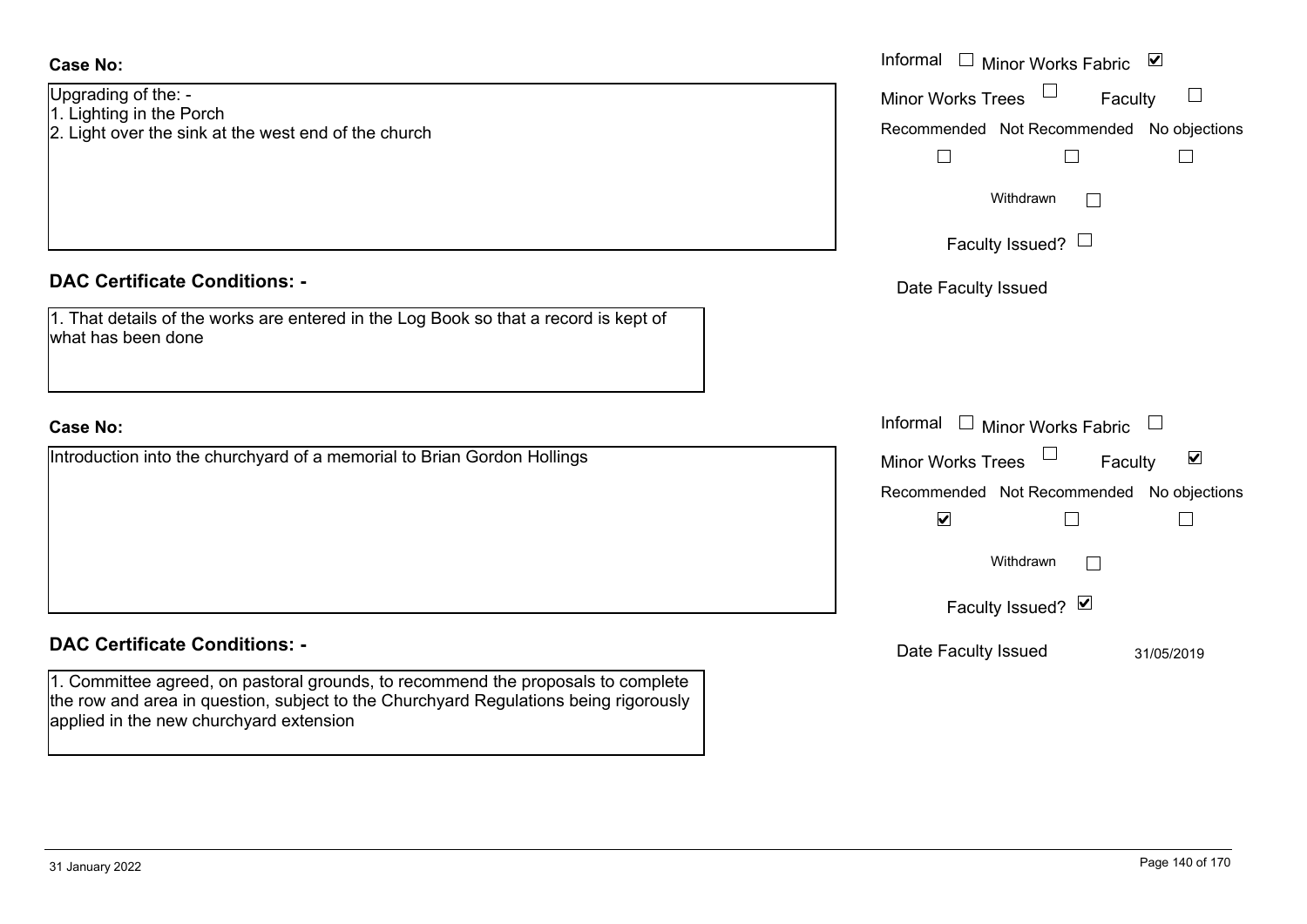| Case No: |  |
|----------|--|
|          |  |

| <b>Case No:</b>                                                                                            | Informal □ Minor Works Fabric □                      |
|------------------------------------------------------------------------------------------------------------|------------------------------------------------------|
| Introduction into the churchyard of a memorial to Lavinia Grace Mann                                       | Minor Works Trees<br>$\blacktriangledown$<br>Faculty |
|                                                                                                            | Recommended Not Recommended No objections            |
|                                                                                                            | $\blacktriangledown$<br>$\Box$<br>$\Box$             |
|                                                                                                            | Withdrawn                                            |
|                                                                                                            | Faculty Issued? $\Box$                               |
| <b>DAC Certificate Conditions: -</b>                                                                       | Date Faculty Issued<br>09/06/2020                    |
| 1. That details of the works are entered in the Log Book so that a record is kept of<br>what has been done |                                                      |
| <b>Case No:</b>                                                                                            | Informal $\Box$ Minor Works Fabric $\Box$            |
| Application for the approval of Local Churchyard Regulations                                               | Minor Works Trees<br>$\blacktriangledown$<br>Faculty |
|                                                                                                            | Recommended Not Recommended No objections            |
|                                                                                                            | $\Box$<br>$\mathbb{R}$                               |
|                                                                                                            | Withdrawn                                            |
|                                                                                                            | Faculty Issued? Ø                                    |
| <b>DAC Certificate Conditions: -</b>                                                                       | Date Faculty Issued<br>26/02/2021                    |
| 1. That details of the works are entered in the Log Book so that a record is kept of<br>what has been done |                                                      |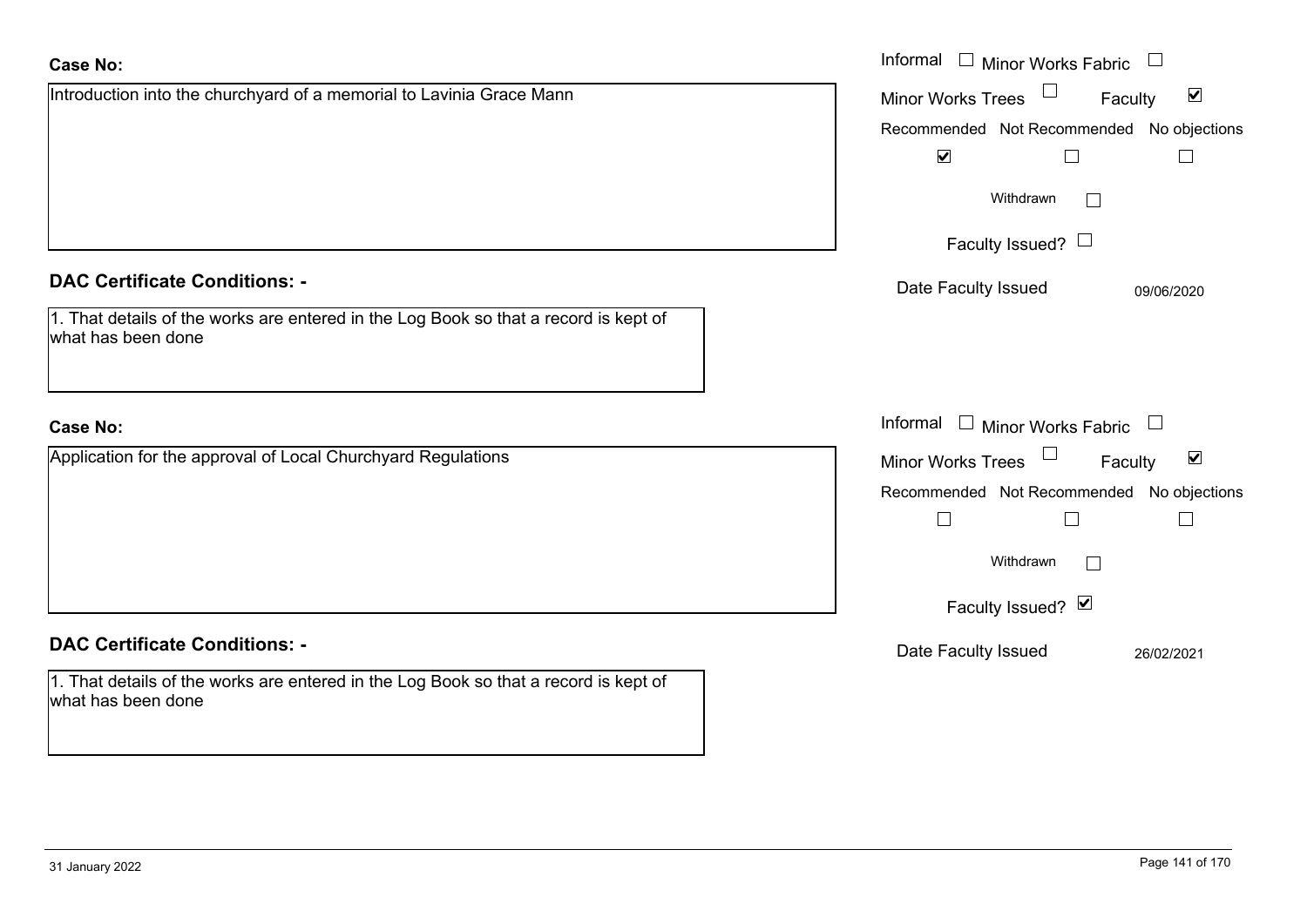| <b>Case No:</b>                                                                                            | Informal<br>$\Box$ Minor Works Fabric $\Box$                                          |
|------------------------------------------------------------------------------------------------------------|---------------------------------------------------------------------------------------|
| CONFIRMATORY APPLICATION for works undertaken: -                                                           | $\blacktriangledown$<br><b>Minor Works Trees</b><br>Faculty                           |
| Installation of defibrillator on the external wall of the South Porch                                      | Recommended Not Recommended No objections<br>$\blacktriangledown$<br>$\Box$<br>$\Box$ |
|                                                                                                            | Withdrawn                                                                             |
|                                                                                                            | Faculty Issued? Ø                                                                     |
| <b>DAC Certificate Conditions: -</b>                                                                       | Date Faculty Issued<br>10/12/2021                                                     |
| 1. That details of the works are entered in the Log Book so that a record is kept of<br>what has been done |                                                                                       |
| <b>Case No:</b>                                                                                            | Informal $\Box$ Minor Works Fabric $\Box$                                             |
| Installation of a memorial to Josephine Mary Wardle                                                        | Minor Works Trees<br>$\blacktriangledown$<br>Faculty                                  |
|                                                                                                            | Recommended Not Recommended No objections                                             |
|                                                                                                            | $\blacktriangledown$                                                                  |
|                                                                                                            | Withdrawn<br>$\perp$                                                                  |
|                                                                                                            | Faculty Issued? $\Box$                                                                |
| <b>DAC Certificate Conditions: -</b>                                                                       | Date Faculty Issued<br>12/03/2021                                                     |
| 1. That details of the works are entered in the Log Book so that a record is kept of<br>what has been done |                                                                                       |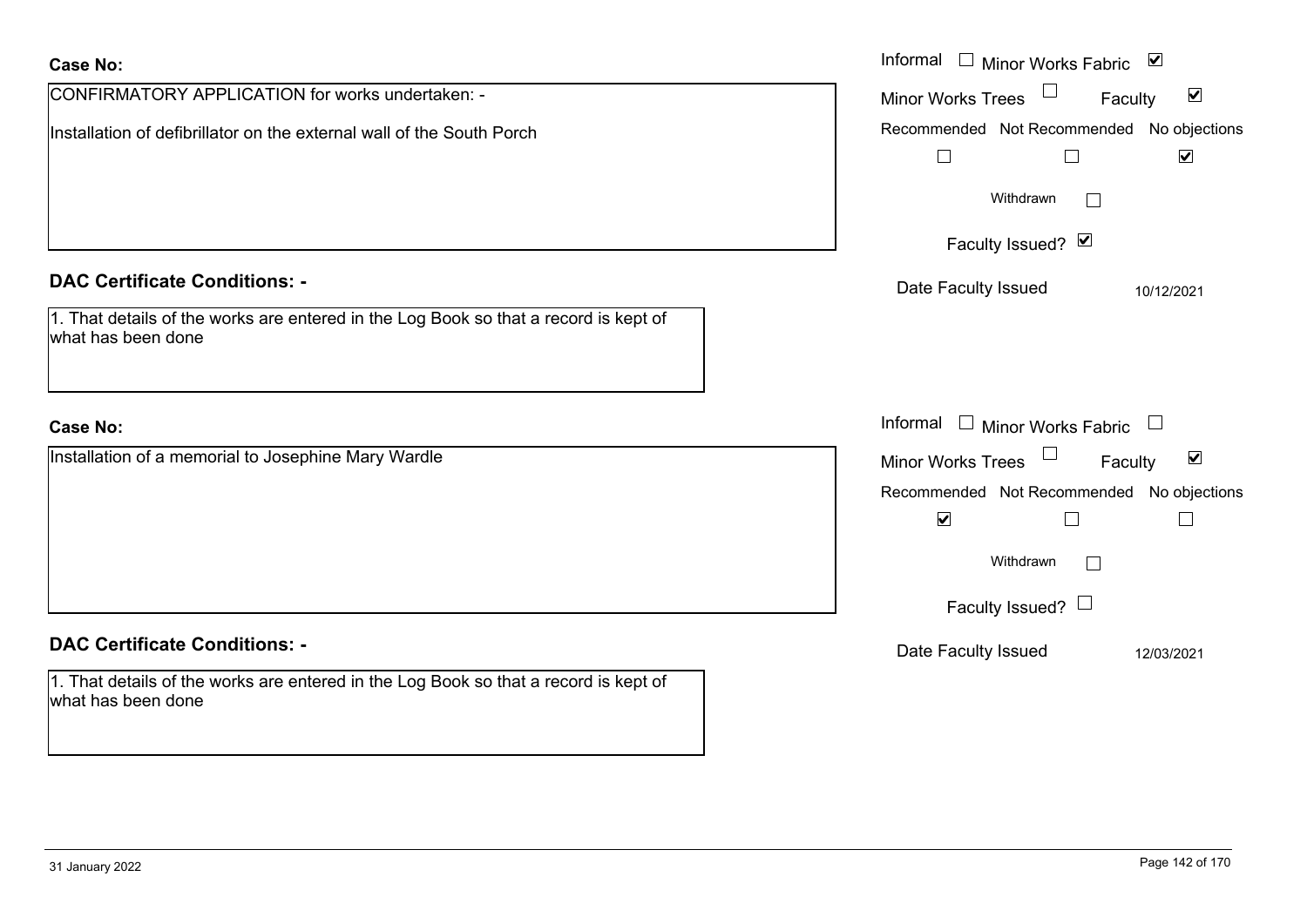#### **10210Wyfordby, St Mary**

#### **L134/2006Case No:** Informal

| Repairs following the 2005 Quinquennial Inspection | ⊻<br><b>Minor Works Trees</b><br>Faculty  |  |
|----------------------------------------------------|-------------------------------------------|--|
|                                                    | Recommended Not Recommended No objections |  |
|                                                    | $\blacktriangledown$                      |  |
|                                                    | Withdrawn                                 |  |
|                                                    | Faculty Issued? Ø                         |  |
| <b>DAC Certificate Conditions: -</b>               | Date Faculty Issued<br>30/11/2006         |  |
| 1. A time limit of 12 months                       |                                           |  |

- 1. A time limit of 12 months 2. That the work should be carried out at the direction of the church architect 3. That all lead work must take place under a "Hot Work" Permit
- 
- 4. That any plumbers marks found on existing lead should be identified and cut-out,

Minor Works Fabric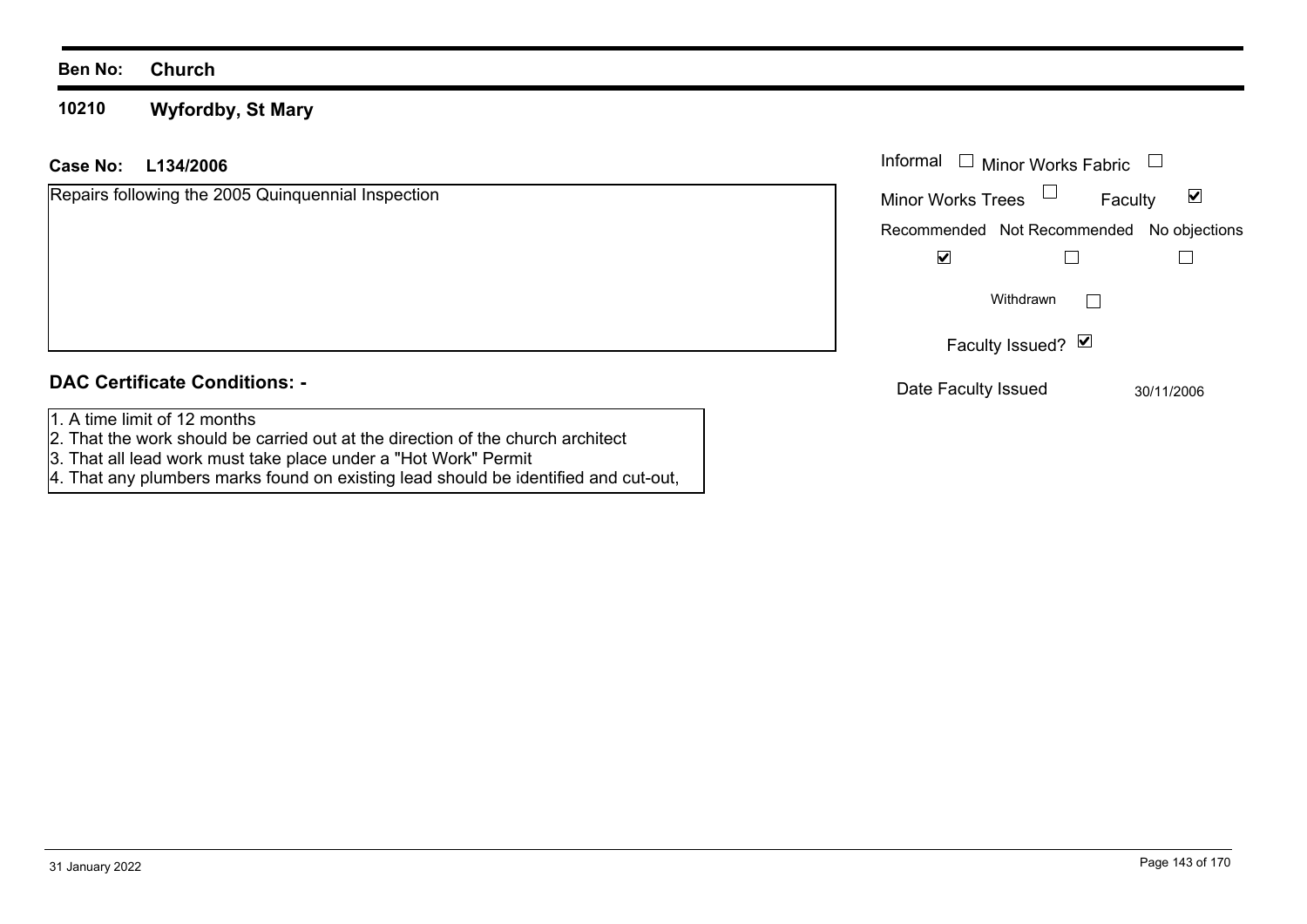| Case No: L119/2010                                                                                                                                                                                                                                                                                                 | Informal<br>$\Box$ Minor Works Fabric                                                                                                                                   |
|--------------------------------------------------------------------------------------------------------------------------------------------------------------------------------------------------------------------------------------------------------------------------------------------------------------------|-------------------------------------------------------------------------------------------------------------------------------------------------------------------------|
| Replacement of the Heating System comprising the installation of: -<br>1. 2 x Dimplex QXD1500 Quartzray heaters in the Nave<br>2. 1 x Dimplex QXD1500 Quartzray heaters in the Chancel<br>3. Wiring in North and South Aisles to allow for future heaters<br>4. 1 x existing Convector heater adjcent to the organ | $\blacktriangledown$<br><b>Minor Works Trees</b><br>Faculty<br>Recommended Not Recommended No objections<br>$\blacktriangledown$<br>$\Box$<br>$\mathbf{I}$<br>Withdrawn |
|                                                                                                                                                                                                                                                                                                                    | Faculty Issued? Ø                                                                                                                                                       |
| <b>DAC Certificate Conditions: -</b><br>1. A time limit of 12 months<br>2. That details of the works are entered in the Log Book so that a record is kept of<br>what has been done<br>3. That the works be undertaken by an electrical contractor who is NICEIC, ECA or                                            | Date Faculty Issued<br>29/09/2010                                                                                                                                       |
| <b>Case No:</b>                                                                                                                                                                                                                                                                                                    | Informal<br>$\Box$ Minor Works Fabric<br>$\Box$                                                                                                                         |
| 1. CONFIRMATORY APPLICATION for works undertaken:<br>a) Removal of the Bells<br>2. Re-hanging of the Bells                                                                                                                                                                                                         | $\blacktriangledown$<br>Minor Works Trees<br>Faculty<br>Recommended Not Recommended No objections<br>$\Box$<br>$\Box$<br>$\Box$<br>Withdrawn<br>Faculty Issued? $\Box$  |
| <b>DAC Certificate Conditions: -</b>                                                                                                                                                                                                                                                                               | Date Faculty Issued                                                                                                                                                     |
| 1. That details of the works are entered in the Log Book so that a record is kept of<br>what has been done                                                                                                                                                                                                         |                                                                                                                                                                         |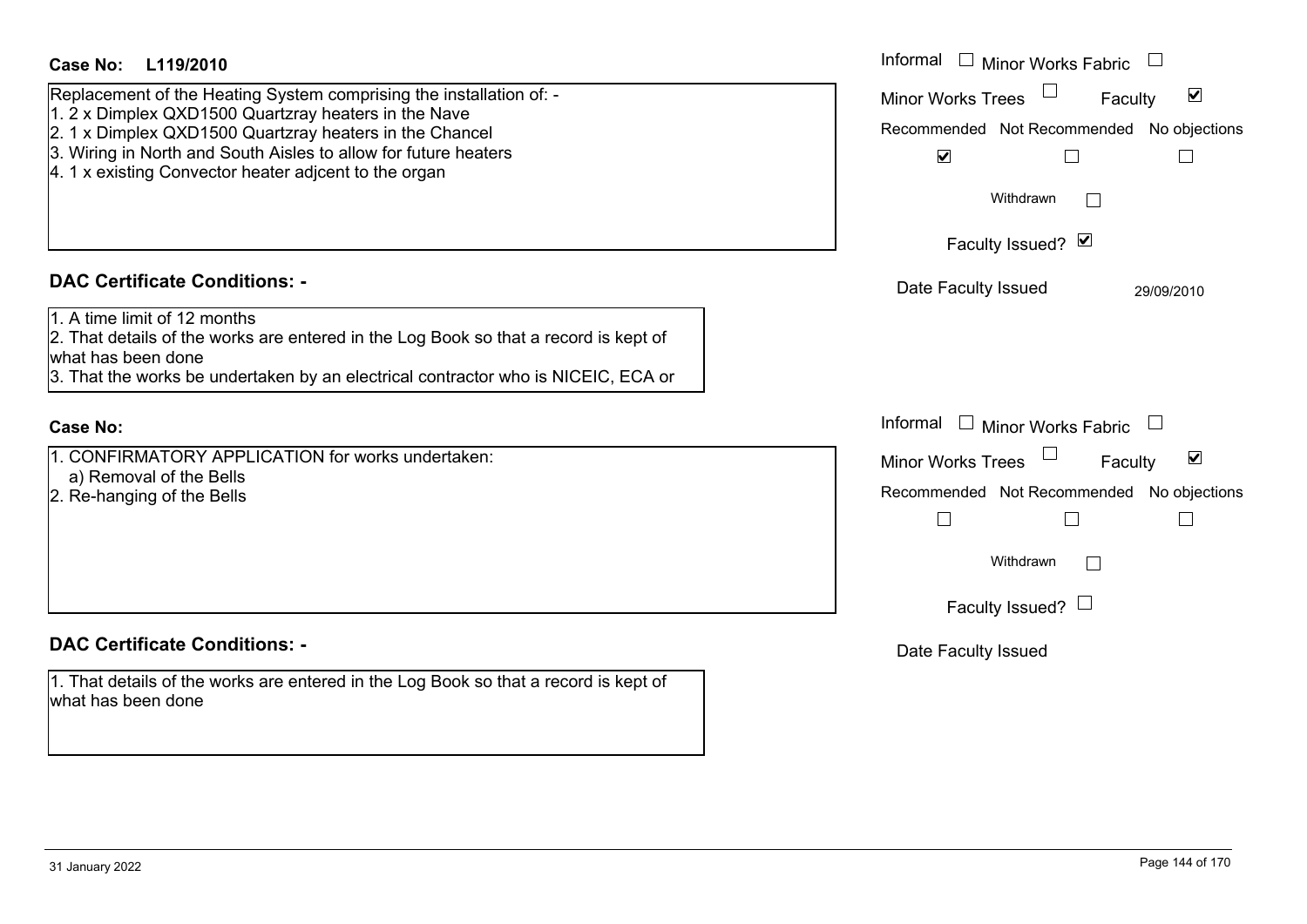## **Case No:**

Replacement to the roof covering of the: - 1. Nave

2. North & South Aisles

### **DAC Certificate Conditions: -**

1. That details of the works are entered in the Log Book so that a record is kept of what has been done

2. That any remaining lead is to be checked for the presence of any plumbers' marks, inscriptions and graffiti. If any are found they are to be recorded photographically, cut

|                                     | Informal<br>Minor Works Fabric $\Box$<br>$\Box$             |
|-------------------------------------|-------------------------------------------------------------|
| nent to the roof covering of the: - | Minor Works Trees $\Box$<br>Faculty<br>$\blacktriangledown$ |
| & South Aisles                      | Recommended Not Recommended No objections                   |
|                                     | $\blacktriangledown$                                        |
|                                     | Withdrawn                                                   |
|                                     | Faculty Issued? Ø                                           |
| rtificate Conditions: -             | Date Faculty Issued<br>21/10/2021                           |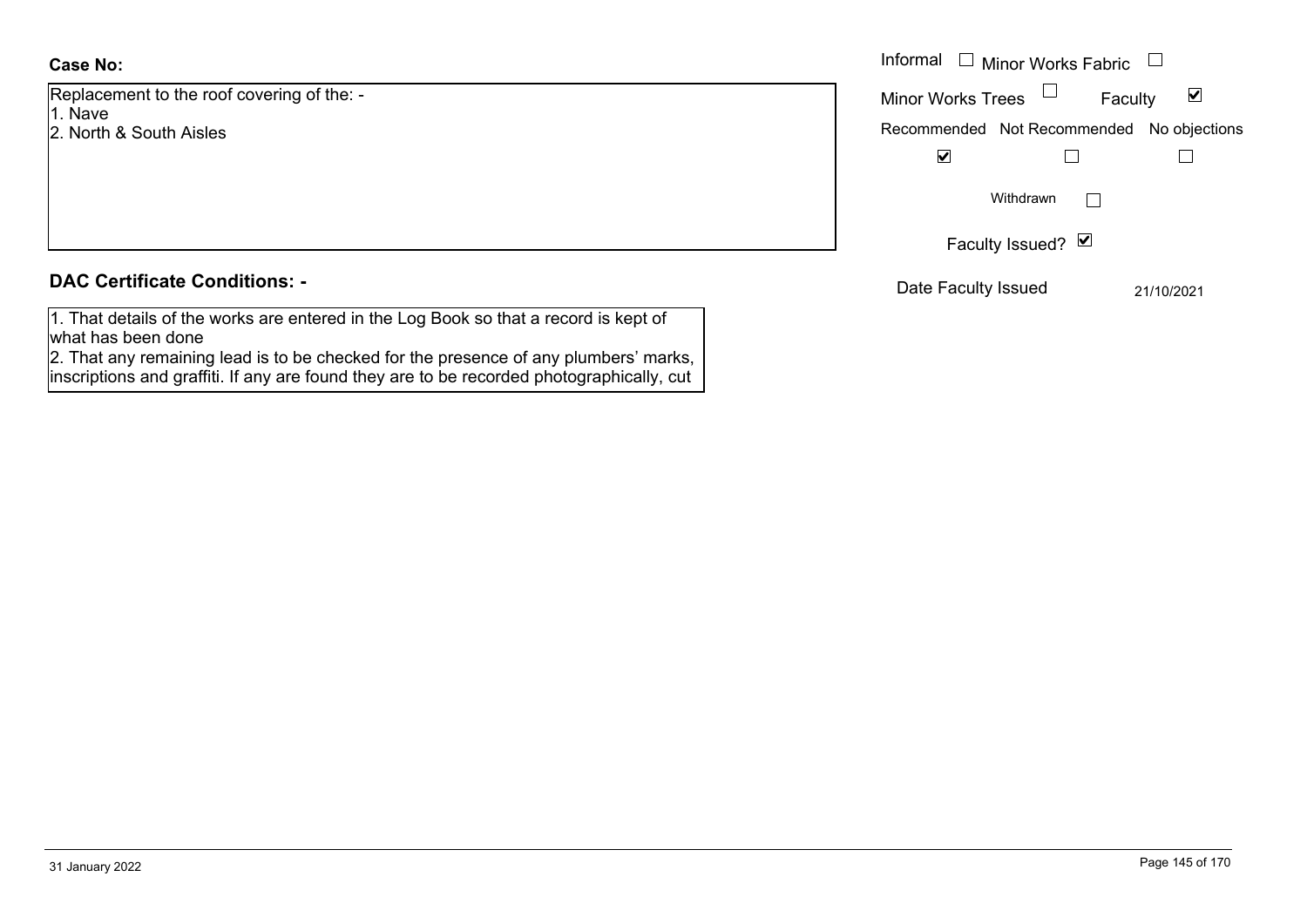### **Ben No: Church**

### **20112 Wymeswold, St Mary**

| L065/2001<br><b>Case No:</b>         | Informal $\Box$ Minor Works Fabric                          |
|--------------------------------------|-------------------------------------------------------------|
| Stonework repairs                    | Minor Works Trees $\Box$<br>$\blacktriangledown$<br>Faculty |
|                                      | Recommended Not Recommended No objections                   |
|                                      | $\blacktriangledown$                                        |
|                                      | Withdrawn                                                   |
|                                      | Faculty Issued? $\vee$                                      |
| <b>DAC Certificate Conditions: -</b> | Date Faculty Issued<br>17/09/2001                           |
| 1. A time limit of 12 months         |                                                             |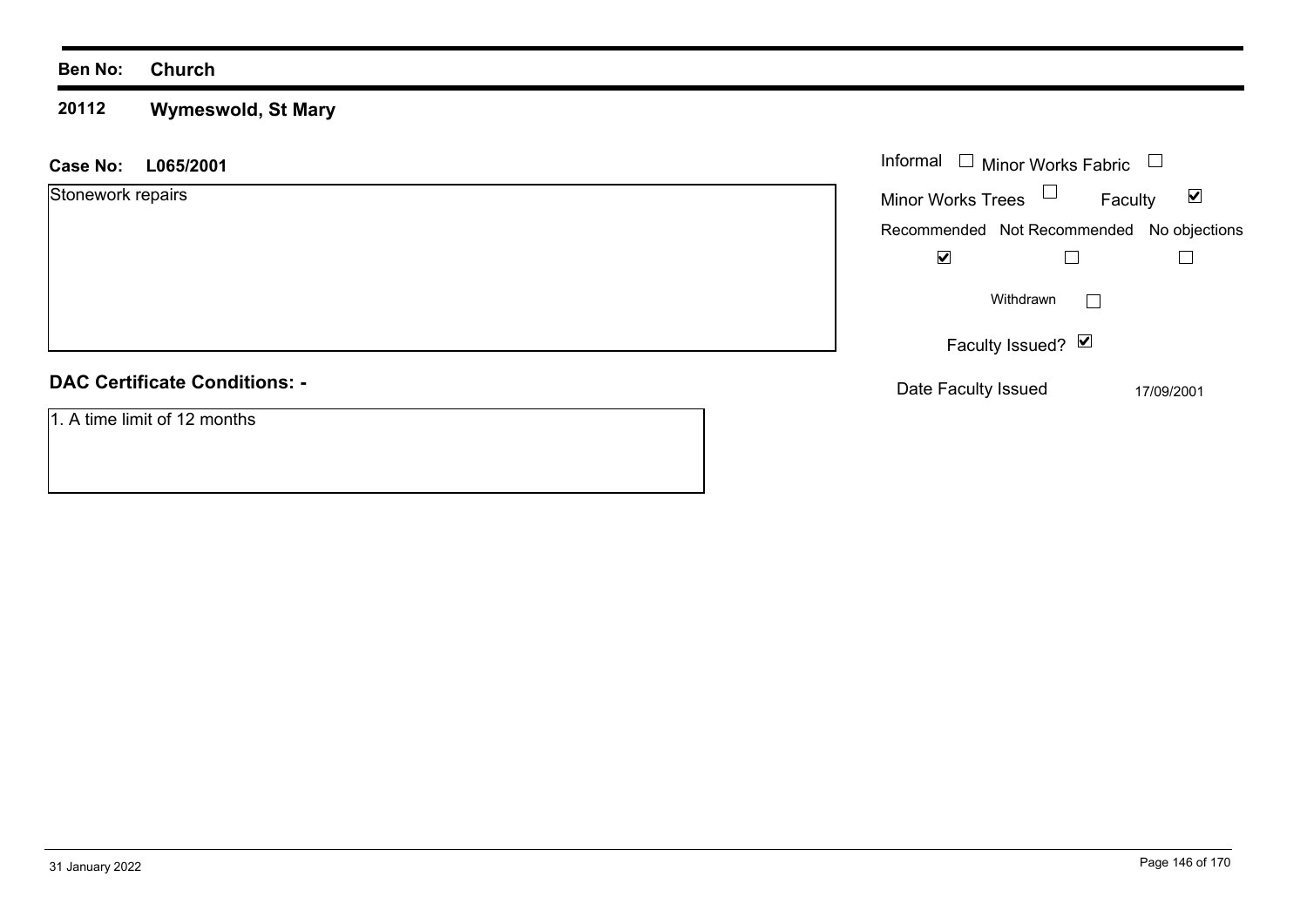| Case No: | L143/2003 |
|----------|-----------|
|----------|-----------|

| <b>Case No:</b><br>L143/2003                                                                                                                                                                                                              | Informal ⊠ Minor Works Fabric                               |
|-------------------------------------------------------------------------------------------------------------------------------------------------------------------------------------------------------------------------------------------|-------------------------------------------------------------|
| Installation of toilet in the base of the Tower and associated Trench Arch Drainage system                                                                                                                                                | $\blacktriangledown$<br><b>Minor Works Trees</b><br>Faculty |
|                                                                                                                                                                                                                                           | Recommended Not Recommended<br>No objections                |
|                                                                                                                                                                                                                                           | $\blacktriangledown$<br>$\Box$                              |
|                                                                                                                                                                                                                                           | Withdrawn<br>$\overline{\phantom{a}}$                       |
|                                                                                                                                                                                                                                           | Faculty Issued? Ø                                           |
| <b>DAC Certificate Conditions: -</b>                                                                                                                                                                                                      | Date Faculty Issued<br>02/04/2007                           |
| 1. A time limit of 12 months<br>2. That the damp-proof course referred to on the drawing is omitted<br>3. Limecrete is used in place of concrete<br>4. That no works shall take place until the petitioner has secured the implementation |                                                             |
| L046/2004<br><b>Case No:</b>                                                                                                                                                                                                              | Informal<br>Minor Works Fabric                              |
| Repair and restoration of 18th and early 19thC headstones in the closed graveyard                                                                                                                                                         | $\blacktriangledown$<br>Minor Works Trees<br>Faculty        |
|                                                                                                                                                                                                                                           | No objections<br>Recommended Not Recommended                |
|                                                                                                                                                                                                                                           | $\blacktriangledown$                                        |
|                                                                                                                                                                                                                                           | Withdrawn                                                   |
|                                                                                                                                                                                                                                           | Faculty Issued? Ø                                           |
| <b>DAC Certificate Conditions: -</b>                                                                                                                                                                                                      | Date Faculty Issued<br>22/06/2004                           |
| 1. A time limit of 12 months                                                                                                                                                                                                              |                                                             |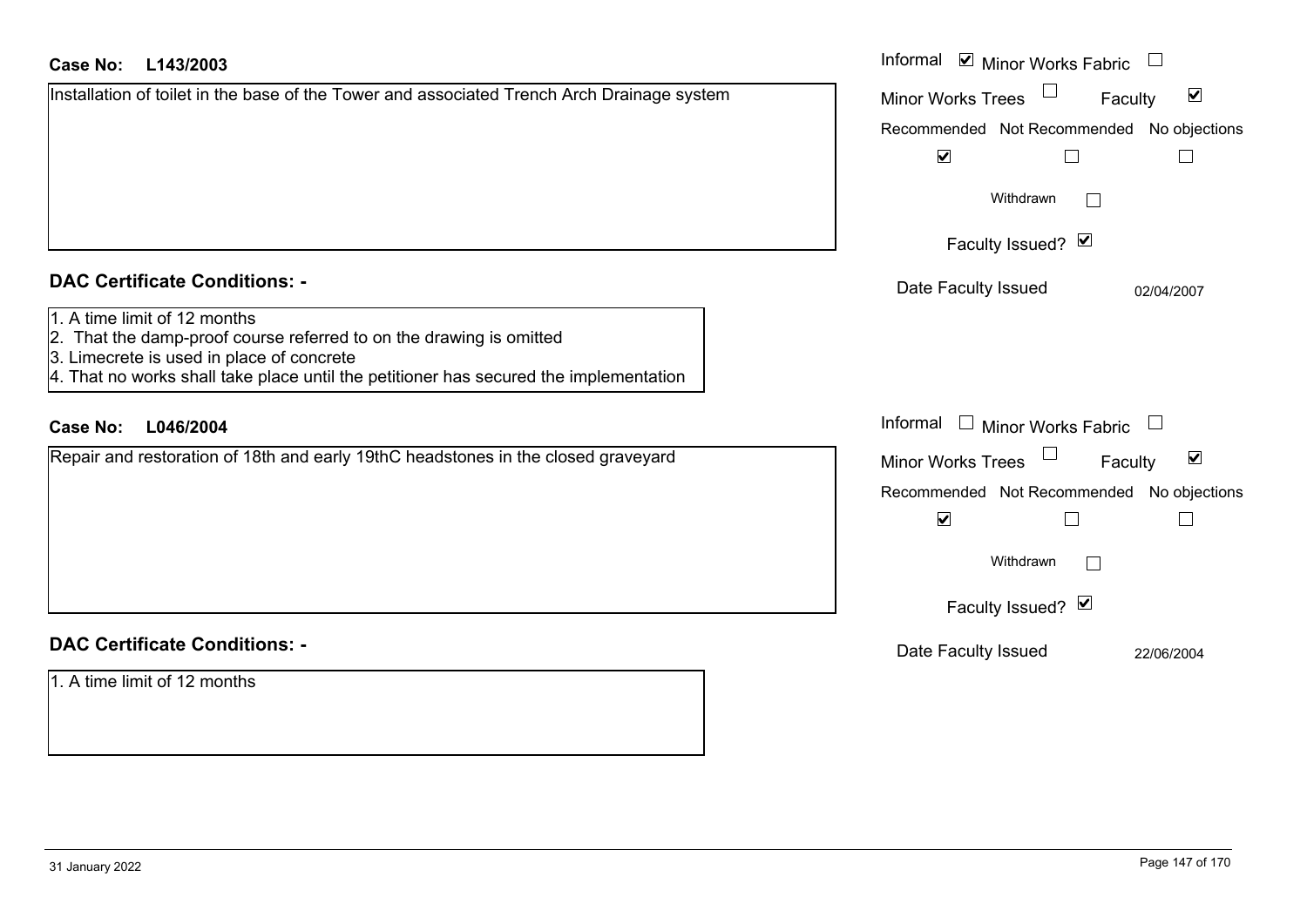| <b>Case No:</b><br>L068/2004                                                                                                                                     | Informal<br>Minor Works Fabric                       |
|------------------------------------------------------------------------------------------------------------------------------------------------------------------|------------------------------------------------------|
| Installation of PA system with Loop System                                                                                                                       | $\blacktriangledown$<br>Minor Works Trees<br>Faculty |
|                                                                                                                                                                  | Recommended Not Recommended No objections            |
|                                                                                                                                                                  | $\blacktriangledown$                                 |
|                                                                                                                                                                  | Withdrawn<br>$\mathbf{L}$                            |
|                                                                                                                                                                  | Faculty Issued? Ø                                    |
| <b>DAC Certificate Conditions: -</b>                                                                                                                             | Date Faculty Issued<br>22/07/2004                    |
| 1. A time limit of 12 months<br>2. That the wiring and speakers should be as unobtrusive as possible an of an<br>appropriate colour to blend with the background |                                                      |
| L047/2004<br><b>Case No:</b>                                                                                                                                     | Informal<br>$\Box$ Minor Works Fabric                |
| Repair of curtilage retaining wall on west side of graveyard "The Stockwell"                                                                                     | $\blacktriangledown$<br>Minor Works Trees<br>Faculty |
|                                                                                                                                                                  | Recommended Not Recommended No objections            |
|                                                                                                                                                                  | $\blacktriangledown$<br>$\sim$                       |
|                                                                                                                                                                  | Withdrawn<br>$\mathbf{L}$                            |
|                                                                                                                                                                  | Faculty Issued? Ø                                    |
| <b>DAC Certificate Conditions: -</b>                                                                                                                             | Date Faculty Issued<br>24/06/2004                    |
| 1. A time limit of 12 months<br>2. The mortar mix is to be 4:1 stiff mix of builder's sand and cement.                                                           |                                                      |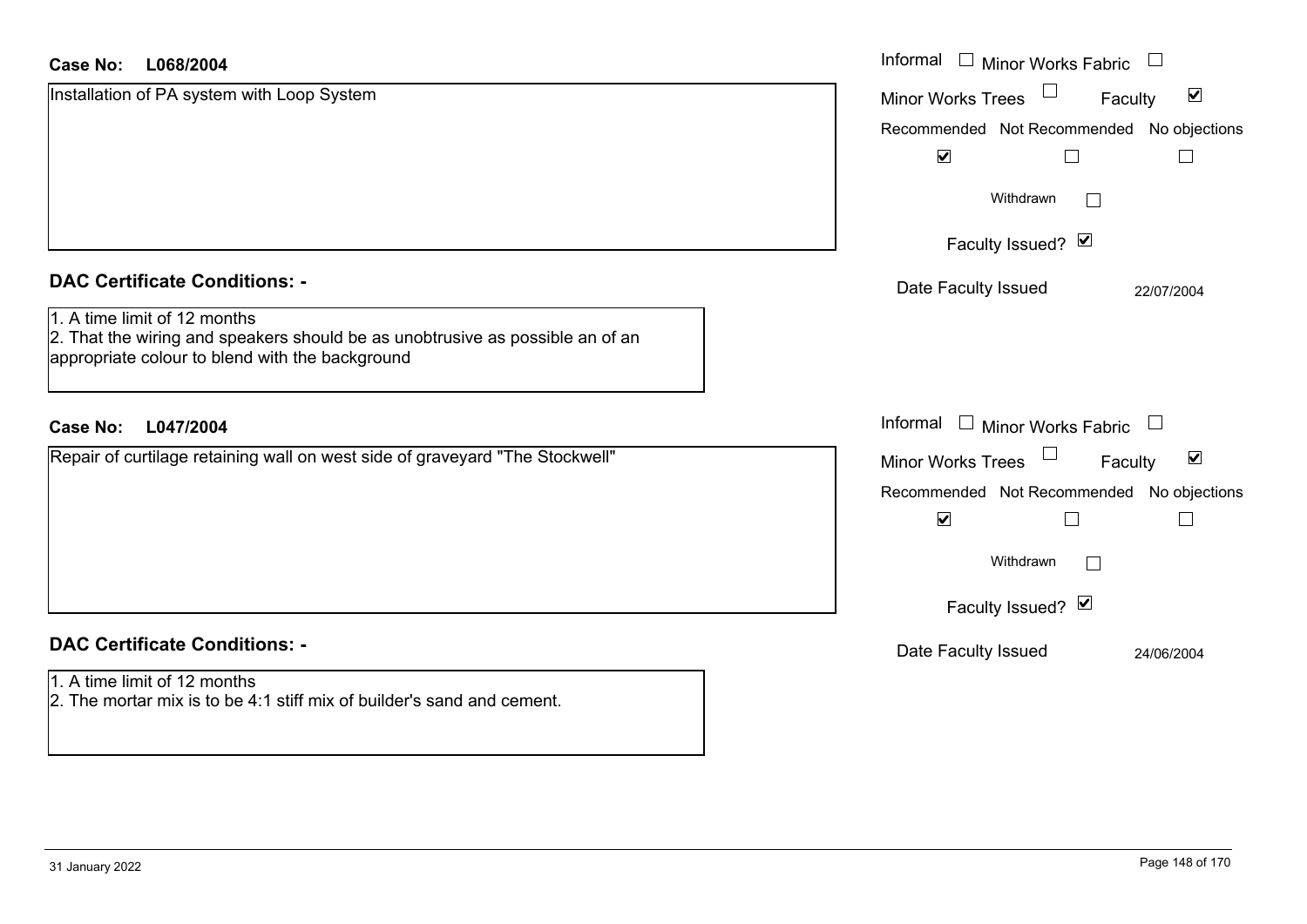| <b>Case No:</b><br>L045/2004                                                                      | Informal $\square$<br><b>Minor Works Fabric</b>      |
|---------------------------------------------------------------------------------------------------|------------------------------------------------------|
| Installation of new free-standing Altar Frontals cupboard                                         | $\blacktriangledown$<br>Minor Works Trees<br>Faculty |
|                                                                                                   | Recommended Not Recommended No objections            |
|                                                                                                   | $\blacktriangledown$<br>$\Box$<br>$\sqcup$           |
|                                                                                                   | Withdrawn                                            |
|                                                                                                   | Faculty Issued? Ø                                    |
| <b>DAC Certificate Conditions: -</b>                                                              | Date Faculty Issued<br>22/06/2004                    |
| 1. A time limit of 12 months                                                                      |                                                      |
| <b>Case No:</b><br>L071/2004                                                                      | Informal □ Minor Works Fabric                        |
| Repair of on south Chancel window by James Powell (Whitefriars) moulded quarrries window together |                                                      |
|                                                                                                   | Minor Works Trees<br>$\blacktriangledown$<br>Faculty |
| with associated stonework                                                                         | Recommended Not Recommended No objections            |
|                                                                                                   | $\blacktriangledown$<br>$\Box$                       |
|                                                                                                   | Withdrawn                                            |
|                                                                                                   | Faculty Issued? Ø                                    |
| <b>DAC Certificate Conditions: -</b>                                                              | Date Faculty Issued<br>22/07/2004                    |
| 1. A time limit of 12 months                                                                      |                                                      |
|                                                                                                   |                                                      |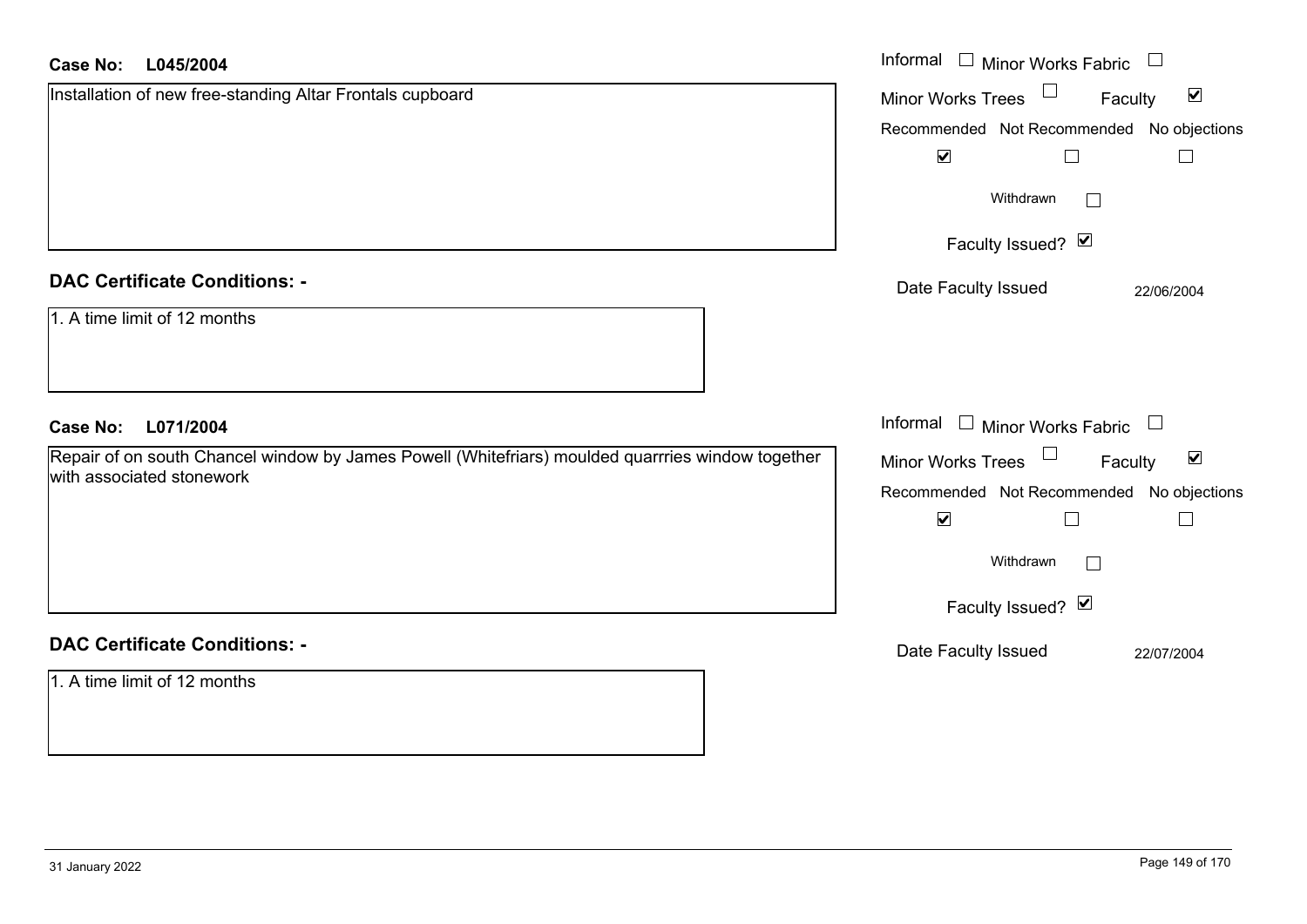| <b>Case No:</b><br>L070/2004                                       | Informal □ Minor Works Fabric □                                   |
|--------------------------------------------------------------------|-------------------------------------------------------------------|
| Repair of two "Pugin-Hardman" stained glass windows in South Aisle | Minor Works Trees <sup>1</sup><br>$\blacktriangledown$<br>Faculty |
|                                                                    | Recommended Not Recommended No objections                         |
|                                                                    | $\blacktriangledown$<br>$\Box$<br>$\Box$                          |
|                                                                    | Withdrawn<br>$\mathbb{R}^n$                                       |
|                                                                    | Faculty Issued? Ø                                                 |
| <b>DAC Certificate Conditions: -</b>                               | Date Faculty Issued<br>22/07/2004                                 |
| 1. A time limit of 12 months                                       |                                                                   |
| L069/2004<br><b>Case No:</b>                                       | Informal $\Box$ Minor Works Fabric $\Box$                         |
| Repair of leaking clerestory windows                               | Minor Works Trees $\Box$<br>$\blacktriangledown$<br>Faculty       |
|                                                                    | Recommended Not Recommended No objections                         |
|                                                                    | $\blacktriangledown$<br>$\overline{\phantom{a}}$<br>$\Box$        |
|                                                                    | Withdrawn<br>$\mathbf{L}$                                         |
|                                                                    | Faculty Issued? Ø                                                 |
| <b>DAC Certificate Conditions: -</b>                               | Date Faculty Issued<br>22/07/2004                                 |
| 1. A time limit of 12 months                                       |                                                                   |
|                                                                    |                                                                   |
|                                                                    |                                                                   |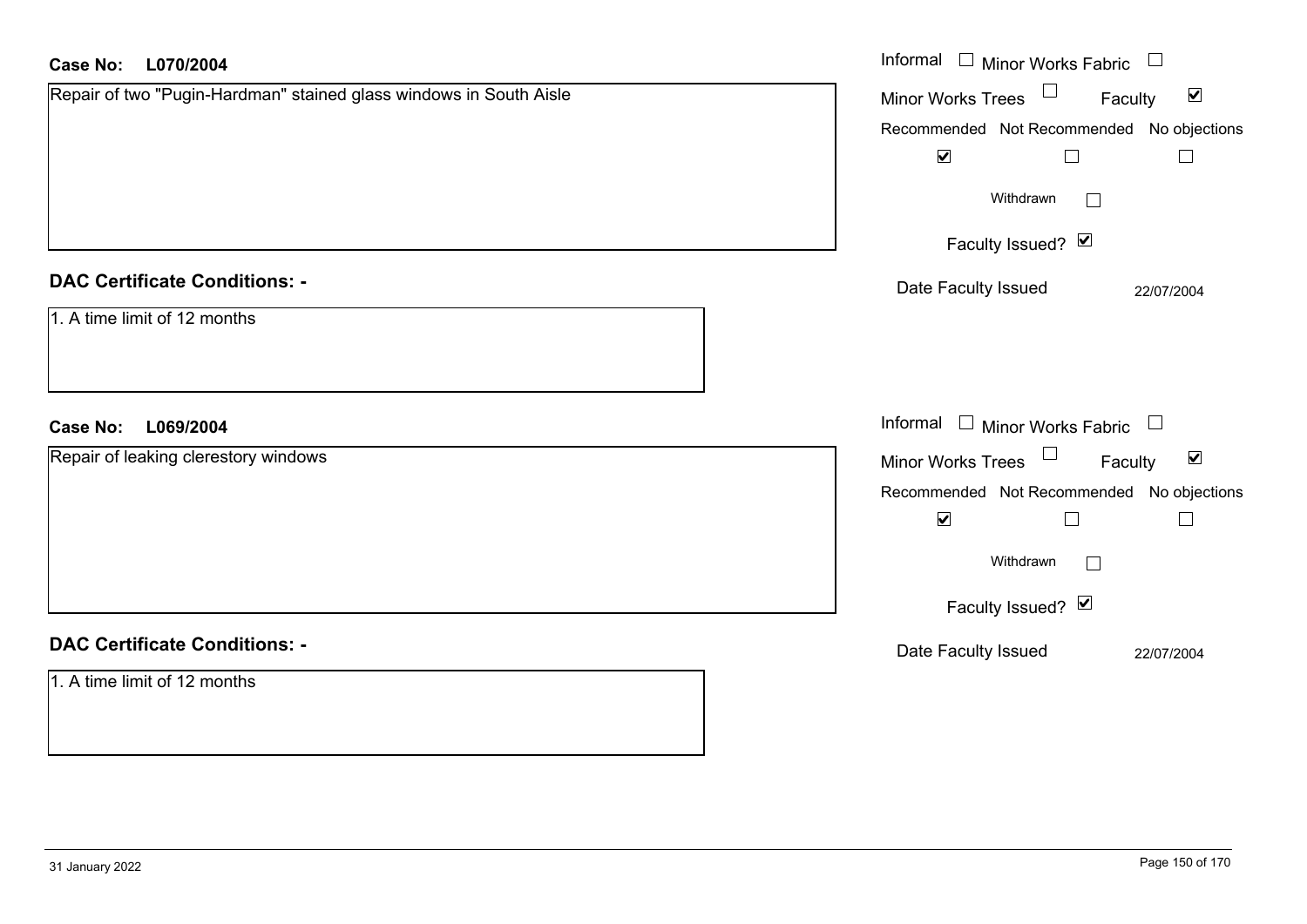| <b>Case No:</b><br>L009/2005                                                                                                                                                                                            | Informal $\Box$ Minor Works Fabric                                                                                                                                                      |
|-------------------------------------------------------------------------------------------------------------------------------------------------------------------------------------------------------------------------|-----------------------------------------------------------------------------------------------------------------------------------------------------------------------------------------|
| 1. To replace two steps into the churchyard<br>2. To re-gradient the path to the church to give access for the disabled                                                                                                 | $\blacktriangledown$<br><b>Minor Works Trees</b><br>Faculty<br>Recommended Not Recommended No objections<br>$\blacktriangledown$<br>⊔<br>$\mathbf{L}$<br>Withdrawn<br>Faculty Issued? Ø |
| <b>DAC Certificate Conditions: -</b><br>1. A time limit of 12 months                                                                                                                                                    | Date Faculty Issued<br>15/02/2005                                                                                                                                                       |
| <b>Case No:</b><br>L126/2005                                                                                                                                                                                            | Informal $\Box$ Minor Works Fabric $\Box$                                                                                                                                               |
| Replacement of oil-fired central heating with gas-fired Heating System                                                                                                                                                  | $\blacktriangledown$<br>$\Box$<br>Minor Works Trees<br>Faculty<br>Recommended Not Recommended<br>No objections<br>$\perp$<br>H<br>Withdrawn<br>$\Box$<br>Faculty Issued? Ø              |
| <b>DAC Certificate Conditions: -</b><br>1. A time limit of 12 months<br>2. That the flues are powder coated to match the stonework<br>3. That the DAC Heating Adviser is satisfied with the details of the installation | Date Faculty Issued<br>21/04/2006                                                                                                                                                       |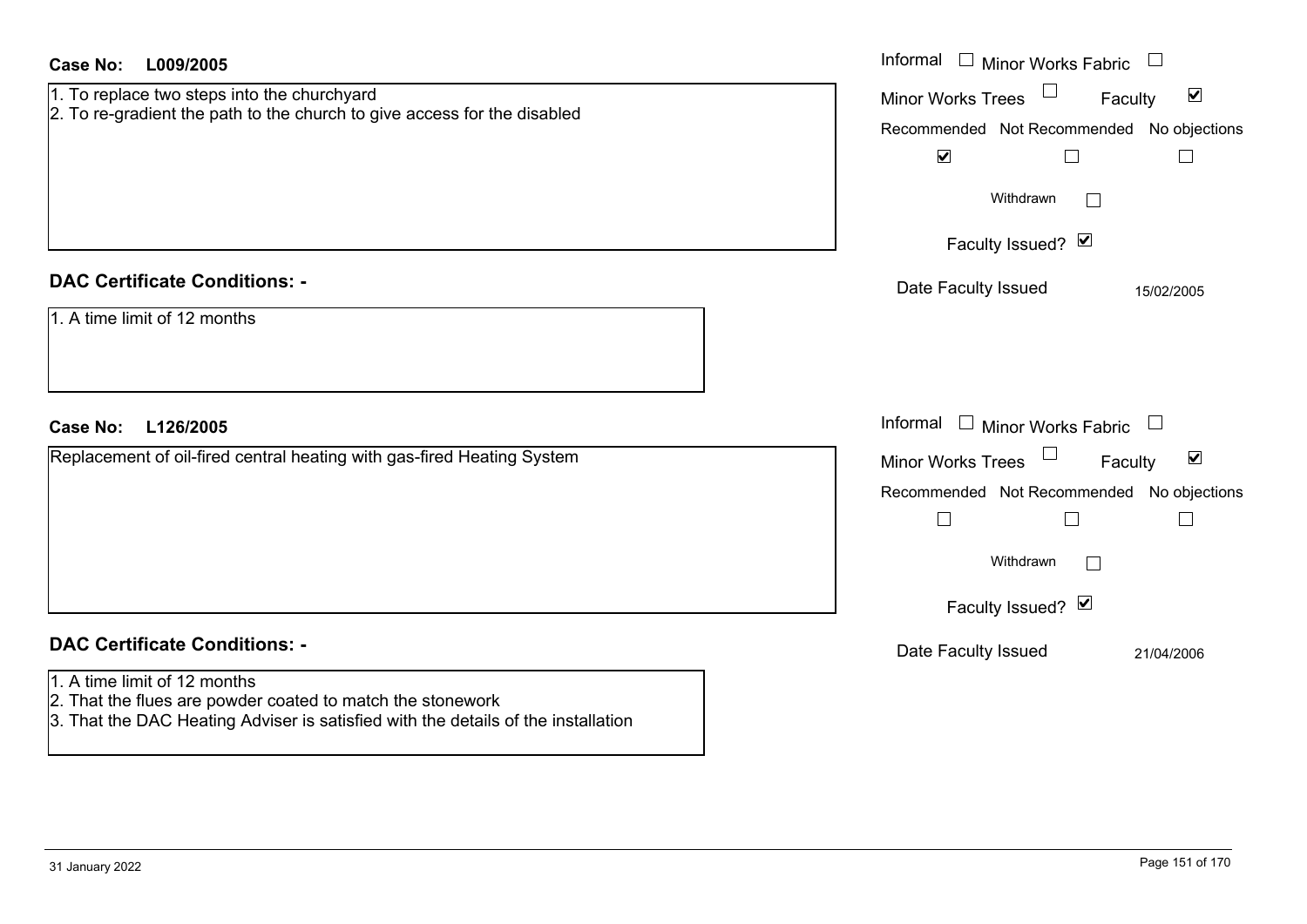| <b>Case No:</b><br>L127/2006                                                                    | Informal<br>$\Box$ Minor Works Fabric $\Box$         |
|-------------------------------------------------------------------------------------------------|------------------------------------------------------|
| Disposal of: -                                                                                  | Minor Works Trees<br>$\blacktriangledown$<br>Faculty |
| 1. 10 x pine Pews<br>2. Harmonium at west end of the church                                     | Recommended Not Recommended No objections            |
|                                                                                                 | $\blacktriangledown$<br>$\Box$<br>$\Box$             |
|                                                                                                 |                                                      |
|                                                                                                 | Withdrawn<br>$\vert \ \ \vert$                       |
|                                                                                                 |                                                      |
|                                                                                                 | Faculty Issued? Ø                                    |
| <b>DAC Certificate Conditions: -</b>                                                            |                                                      |
|                                                                                                 | Date Faculty Issued<br>26/09/2006                    |
| 1. A time limit of 12 months                                                                    |                                                      |
|                                                                                                 |                                                      |
|                                                                                                 |                                                      |
|                                                                                                 |                                                      |
|                                                                                                 |                                                      |
| <b>Case No:</b><br>L105/2006                                                                    | Informal $\Box$ Minor Works Fabric $\Box$            |
| Replacement of existing red curtains on frame around Altar with blue to match other furnishings | $\blacktriangledown$<br>Faculty                      |
|                                                                                                 | Minor Works Trees $\Box$                             |
|                                                                                                 | Recommended Not Recommended No objections            |
|                                                                                                 | $\blacktriangledown$<br>$\Box$<br>$\Box$             |
|                                                                                                 | Withdrawn                                            |
|                                                                                                 |                                                      |
|                                                                                                 | Faculty Issued? Ø                                    |
| <b>DAC Certificate Conditions: -</b>                                                            | Date Faculty Issued<br>14/11/2006                    |
| 1. A time limit of 12 months                                                                    |                                                      |
|                                                                                                 |                                                      |
|                                                                                                 |                                                      |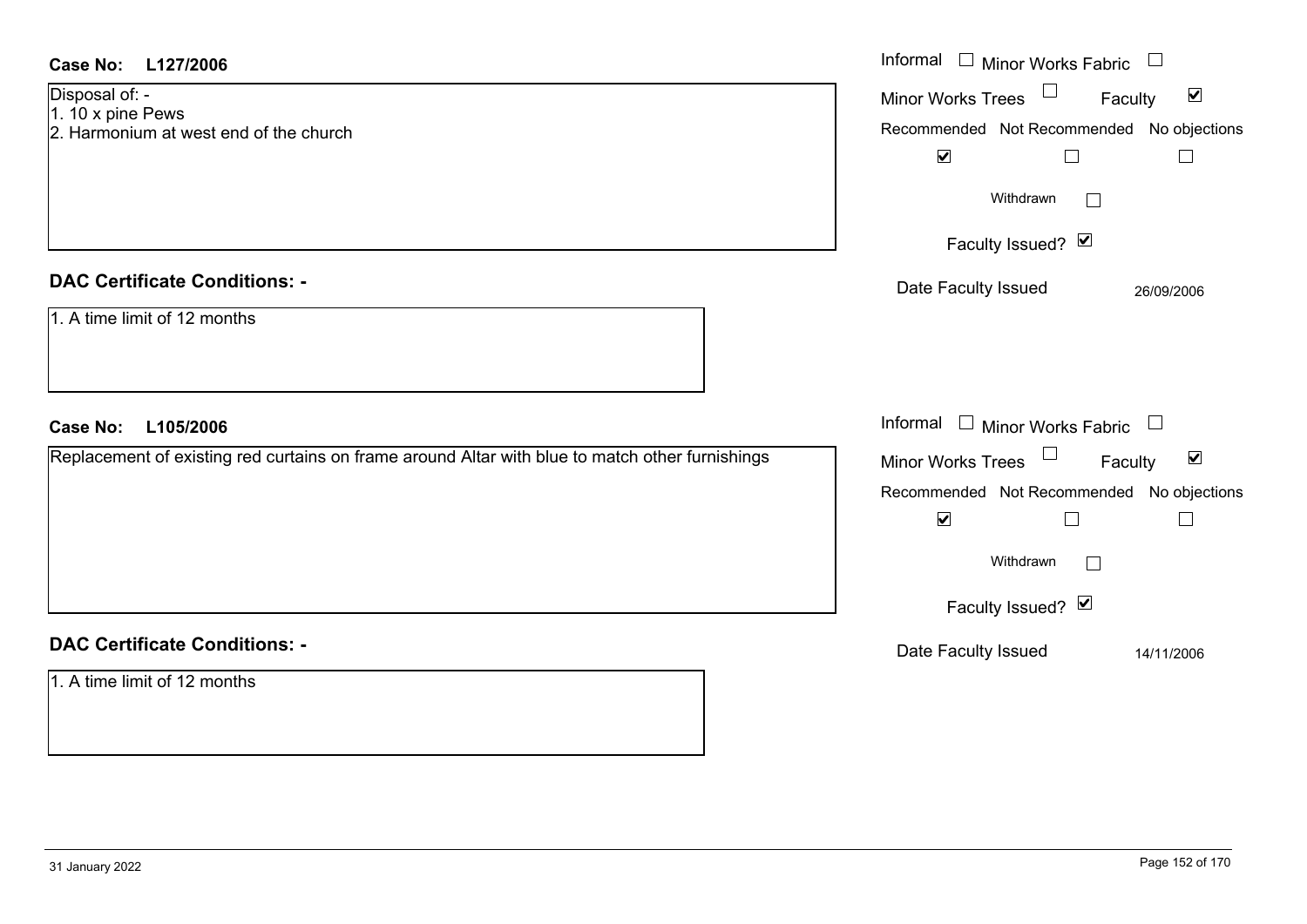| <b>Case No:</b><br>L075/2006                                                                                                                                                   | Informal<br>$\Box$ Minor Works Fabric                                                                                                                                                                    |
|--------------------------------------------------------------------------------------------------------------------------------------------------------------------------------|----------------------------------------------------------------------------------------------------------------------------------------------------------------------------------------------------------|
| 1. Removal of utility area from the base of the Tower<br>2. Installation of servery at west end of North Aisle                                                                 | $\blacktriangledown$<br><b>Minor Works Trees</b><br>Faculty<br>Recommended Not Recommended No objections<br>$\blacktriangledown$<br>$\Box$<br>$\Box$<br>Withdrawn<br>$\mathbb{R}^n$<br>Faculty Issued? Ø |
| <b>DAC Certificate Conditions: -</b><br>1. A time limit of 12 months<br>2. That no cupboards should be installed which are taller than the height of the<br>worktop            | Date Faculty Issued<br>14/11/2006                                                                                                                                                                        |
| L120/2007<br><b>Case No:</b>                                                                                                                                                   | Informal <b>v</b> Minor Works Fabric                                                                                                                                                                     |
| Repairs to the Tower roof                                                                                                                                                      | $\blacktriangledown$<br><b>Minor Works Trees</b><br>Faculty<br>Recommended Not Recommended No objections<br>$\blacktriangledown$<br>$\Box$<br>$\Box$<br>Withdrawn<br>$\Box$<br>Faculty Issued? Ø         |
| <b>DAC Certificate Conditions: -</b>                                                                                                                                           | Date Faculty Issued<br>22/08/2007                                                                                                                                                                        |
| 1. A time limit of 12 months<br>2. The weathervane be re-painted whilst it is off the roof for the repairs<br>3. The mortar should not contain any cement and be a lime mortar |                                                                                                                                                                                                          |

4. If necessary, stonework should be pinned for a stronger bond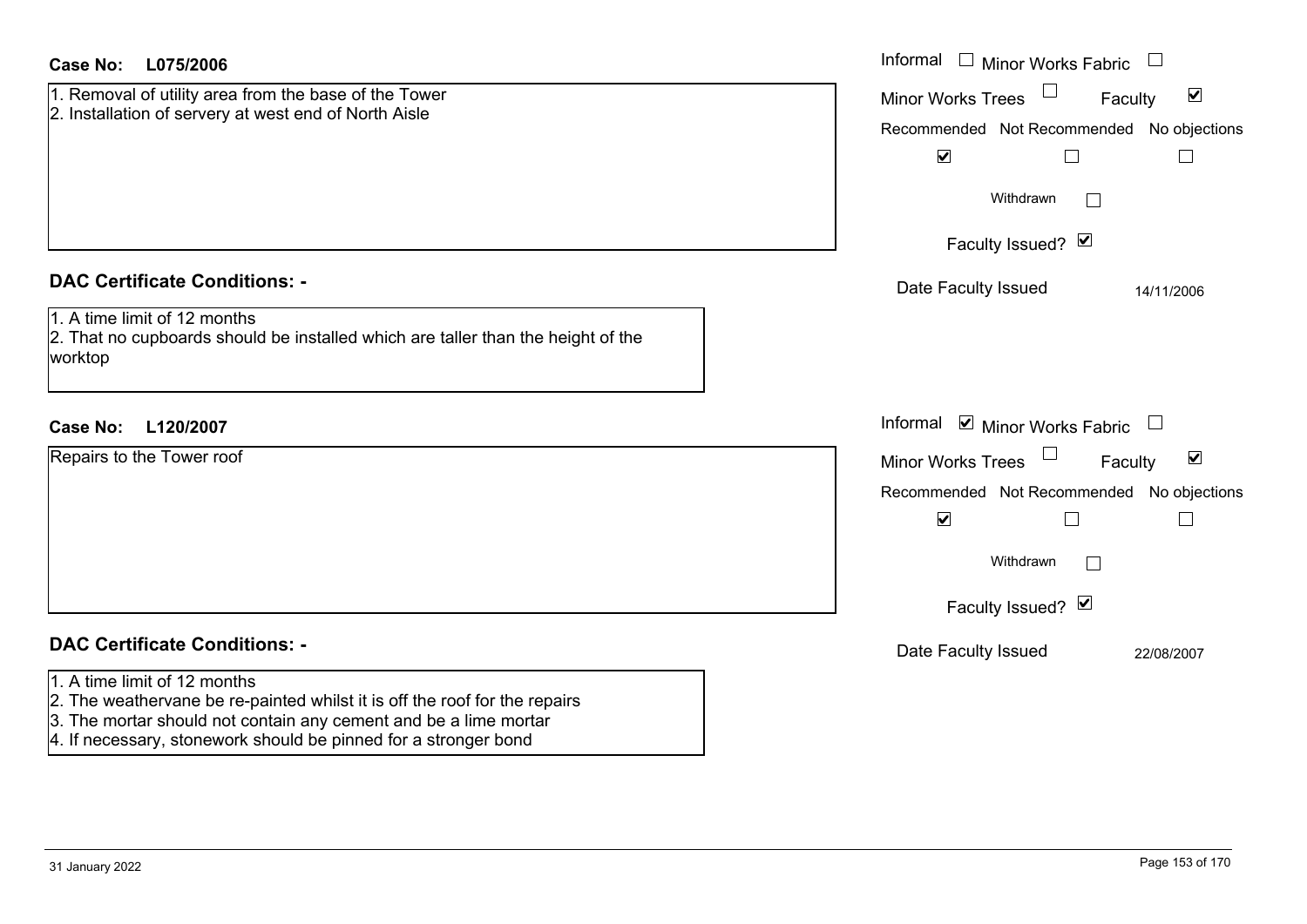| Case No:<br>L007/2008                                                                                                                                                                                                           | Informal $\Box$ Minor Works Fabric                                                                                                                                                 |
|---------------------------------------------------------------------------------------------------------------------------------------------------------------------------------------------------------------------------------|------------------------------------------------------------------------------------------------------------------------------------------------------------------------------------|
| 1. Replacement of existing Noticeboard<br>2. Installation of new Display Case for Church Notices                                                                                                                                | $\blacktriangledown$<br><b>Minor Works Trees</b><br>Faculty<br>Recommended Not Recommended No objections                                                                           |
|                                                                                                                                                                                                                                 | $\blacktriangledown$<br>Withdrawn<br>$\mathbb{R}^n$<br>Faculty Issued? Ø                                                                                                           |
| <b>DAC Certificate Conditions: -</b><br>1. A time limit of 12 months<br>2. That details of the works are entered in the Log Book so that a record is kept of<br>what has been done                                              | Date Faculty Issued<br>03/02/2009                                                                                                                                                  |
| <b>Case No:</b><br>L133/2009                                                                                                                                                                                                    | Informal<br>$\Box$ Minor Works Fabric                                                                                                                                              |
| Replacement of Organ blower                                                                                                                                                                                                     | $\blacktriangledown$<br><b>Minor Works Trees</b><br>Faculty<br>Recommended Not Recommended No objections<br>$\blacktriangledown$<br>Withdrawn<br>$\mathbf{L}$<br>Faculty Issued? Ø |
| <b>DAC Certificate Conditions: -</b>                                                                                                                                                                                            | Date Faculty Issued<br>08/02/2010                                                                                                                                                  |
| 1. A time limit of 12 months<br>2. That details of the works are entered in the Log Book so that a record is kept of<br>what has been done<br>3. That the PCC considers implementing Option 2 in the Quotation from R & S Young |                                                                                                                                                                                    |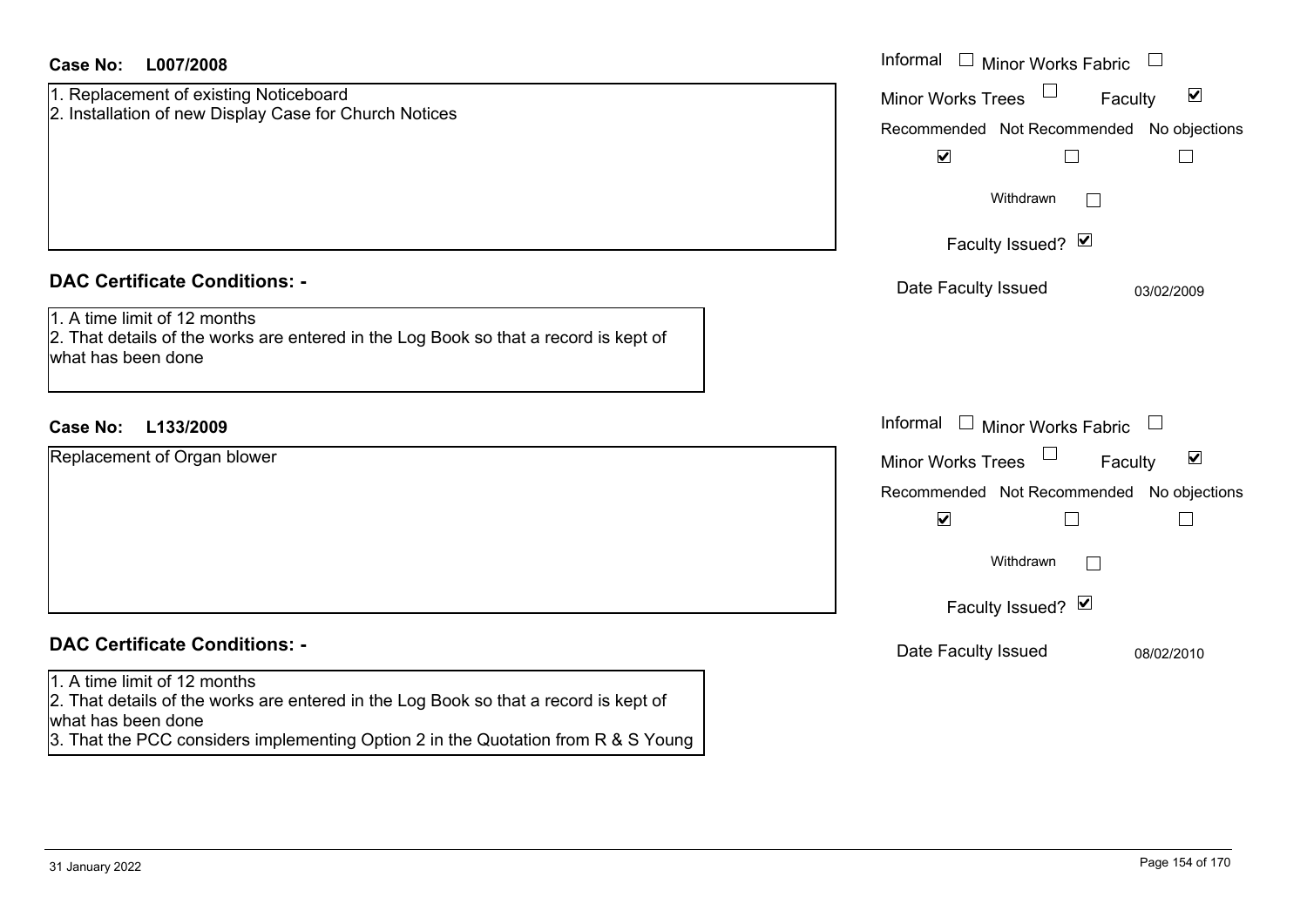| <b>Case No:</b><br>L080/2009                                                                               | Informal $\Box$ Minor Works Fabric $\Box$                             |
|------------------------------------------------------------------------------------------------------------|-----------------------------------------------------------------------|
| 1. Removal of stumps of 11 Lime Trees                                                                      | $\blacktriangledown$<br><b>Minor Works Trees</b><br>$\Box$<br>Faculty |
| 2. Removal of damaged Tree<br>3. Planting of 3 Acer campestre "Queen Elizabeth" Trees                      | Recommended Not Recommended No objections                             |
|                                                                                                            | $\blacktriangledown$<br>$\Box$<br>Ш                                   |
|                                                                                                            |                                                                       |
|                                                                                                            | Withdrawn<br>$\mathbb{R}^n$                                           |
|                                                                                                            | Faculty Issued? $\Box$                                                |
|                                                                                                            |                                                                       |
| <b>DAC Certificate Conditions: -</b>                                                                       | Date Faculty Issued                                                   |
| 1. That details of the works are entered in the Log Book so that a record is kept of<br>what has been done |                                                                       |
|                                                                                                            |                                                                       |
| <b>Case No:</b><br>L110/2009                                                                               | Informal $\Box$ Minor Works Fabric $\Box$                             |
| Following the 2008 Quinquennial Inspection: -                                                              | Minor Works Trees<br>$\blacktriangledown$<br>Faculty                  |
| Repairs to the Tower steps                                                                                 | Recommended Not Recommended No objections                             |
|                                                                                                            | $\blacktriangledown$<br>$\Box$<br>$\Box$                              |
|                                                                                                            | Withdrawn<br>$\sim$                                                   |
|                                                                                                            | Faculty Issued? Ø                                                     |
| <b>DAC Certificate Conditions: -</b>                                                                       | Date Faculty Issued<br>06/08/2009                                     |
| 1. A time limit of 12 months                                                                               |                                                                       |
| 2. That details of the works are entered in the Log Book so that a record is kept of<br>what has been done |                                                                       |
| 3. That the wood should be hard English oak with a low moisture content                                    |                                                                       |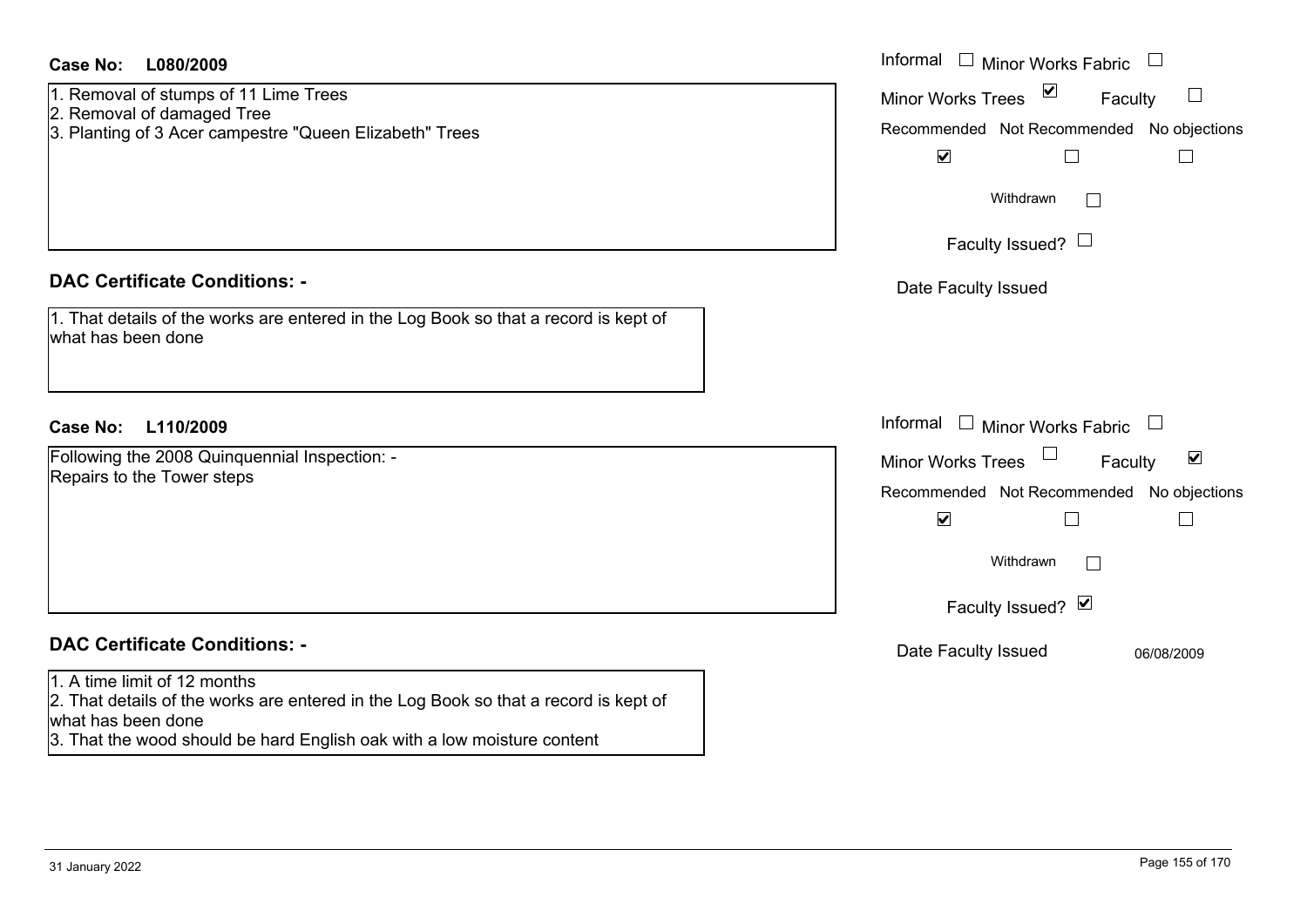| <b>Case No:</b><br>L216/2010                                                                                                                                                                             | Informal<br>$\begin{array}{c} \hline \end{array}$<br>Minor Works Fabric ⊠ |
|----------------------------------------------------------------------------------------------------------------------------------------------------------------------------------------------------------|---------------------------------------------------------------------------|
| Internal re-decoration                                                                                                                                                                                   | $\Box$<br>Minor Works Trees<br>Faculty                                    |
|                                                                                                                                                                                                          | Recommended Not Recommended No objections                                 |
|                                                                                                                                                                                                          | $\blacktriangledown$                                                      |
|                                                                                                                                                                                                          | Withdrawn<br>$\Box$                                                       |
|                                                                                                                                                                                                          | Faculty Issued? $\Box$                                                    |
| <b>DAC Certificate Conditions: -</b>                                                                                                                                                                     | Date Faculty Issued                                                       |
| 1. A time limit of 12 months<br>2. That details of the works are entered in the Log Book so that a record is kept of<br>what has been done<br>3. That the contractor uses specification 1 or 2 and not 3 |                                                                           |
| <b>Case No:</b><br>L038/2010                                                                                                                                                                             | Informal $\Box$ Minor Works Fabric $\Box$                                 |
| Window repairs to stonework and support bars: -                                                                                                                                                          | $\blacktriangledown$<br>Minor Works Trees<br>Faculty                      |
| 1. East window<br>2. West window                                                                                                                                                                         | Recommended Not Recommended No objections                                 |
|                                                                                                                                                                                                          | $\blacktriangledown$<br>$\Box$                                            |
|                                                                                                                                                                                                          | Withdrawn<br>$\sqrt{2}$                                                   |
|                                                                                                                                                                                                          | Faculty Issued? $\blacksquare$                                            |
| <b>DAC Certificate Conditions: -</b>                                                                                                                                                                     | Date Faculty Issued<br>12/05/2010                                         |
| 1. A time limit of 12 months<br>2. That details of the works are entered in the Log Book so that a record is kept of<br>what has been done                                                               |                                                                           |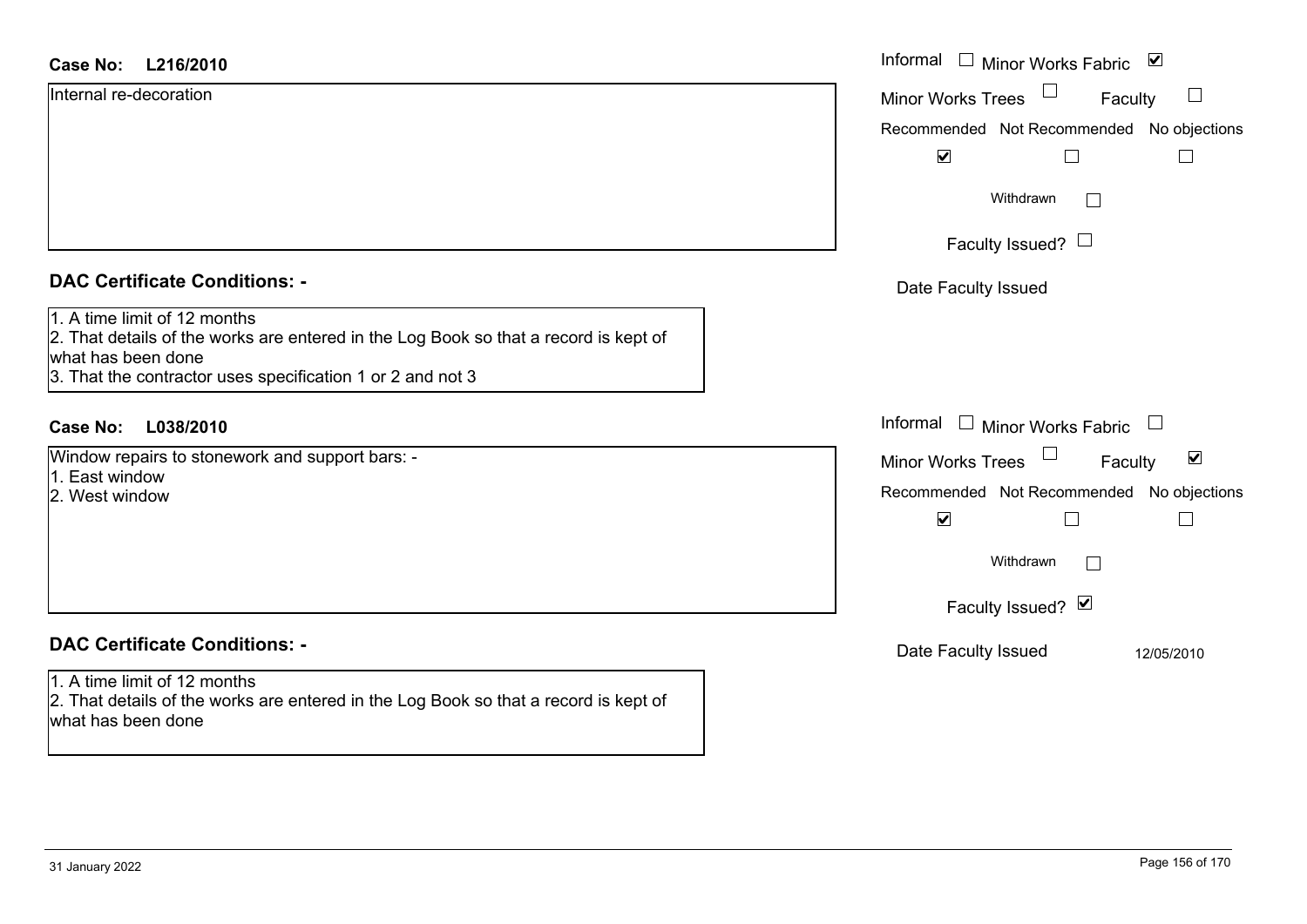| <b>Case No:</b><br>L201/2010                                                                                                               | Informal<br>$\mathcal{L}_{\mathcal{A}}$<br>$\blacktriangledown$<br><b>Minor Works Fabric</b>          |
|--------------------------------------------------------------------------------------------------------------------------------------------|-------------------------------------------------------------------------------------------------------|
| 1. Remove corrosion and repaint bell frame<br>2. Rebush clappers of five of the bells                                                      | <b>Minor Works Trees</b><br>$\Box$<br>Faculty<br>Recommended Not Recommended No objections<br>$\perp$ |
|                                                                                                                                            | Withdrawn<br>$\Box$<br>Faculty Issued? $\Box$                                                         |
| <b>DAC Certificate Conditions: -</b>                                                                                                       | Date Faculty Issued                                                                                   |
| 1. That details of the works are entered in the Log Book so that a record is kept of<br>what has been done                                 |                                                                                                       |
| <b>Case No:</b><br>L204/2010                                                                                                               | Informal $\blacksquare$ Minor Works Fabric                                                            |
| Creation of Nave dais involving: -<br>1. Removal of 2 pews from the east end of the north Nave                                             | <b>Minor Works Trees</b><br>$\Box$<br>Faculty                                                         |
| 2. Removal of 1 pew from the east end of the south Nave                                                                                    | Recommended Not Recommended No objections                                                             |
| 3. Installation of dais west of the Chancel step to be level with Chancel floor                                                            | $\blacktriangledown$<br>L<br>$\mathbf{I}$                                                             |
|                                                                                                                                            | Withdrawn<br>$\Box$                                                                                   |
|                                                                                                                                            | Faculty Issued? Ø                                                                                     |
| <b>DAC Certificate Conditions: -</b>                                                                                                       | Date Faculty Issued<br>23/06/2011                                                                     |
| 1. A time limit of 12 months<br>2. That details of the works are entered in the Log Book so that a record is kept of<br>what has been done |                                                                                                       |
| 3. That the Church Architect ensures that the dais is sufficiently ventilated to avoid                                                     |                                                                                                       |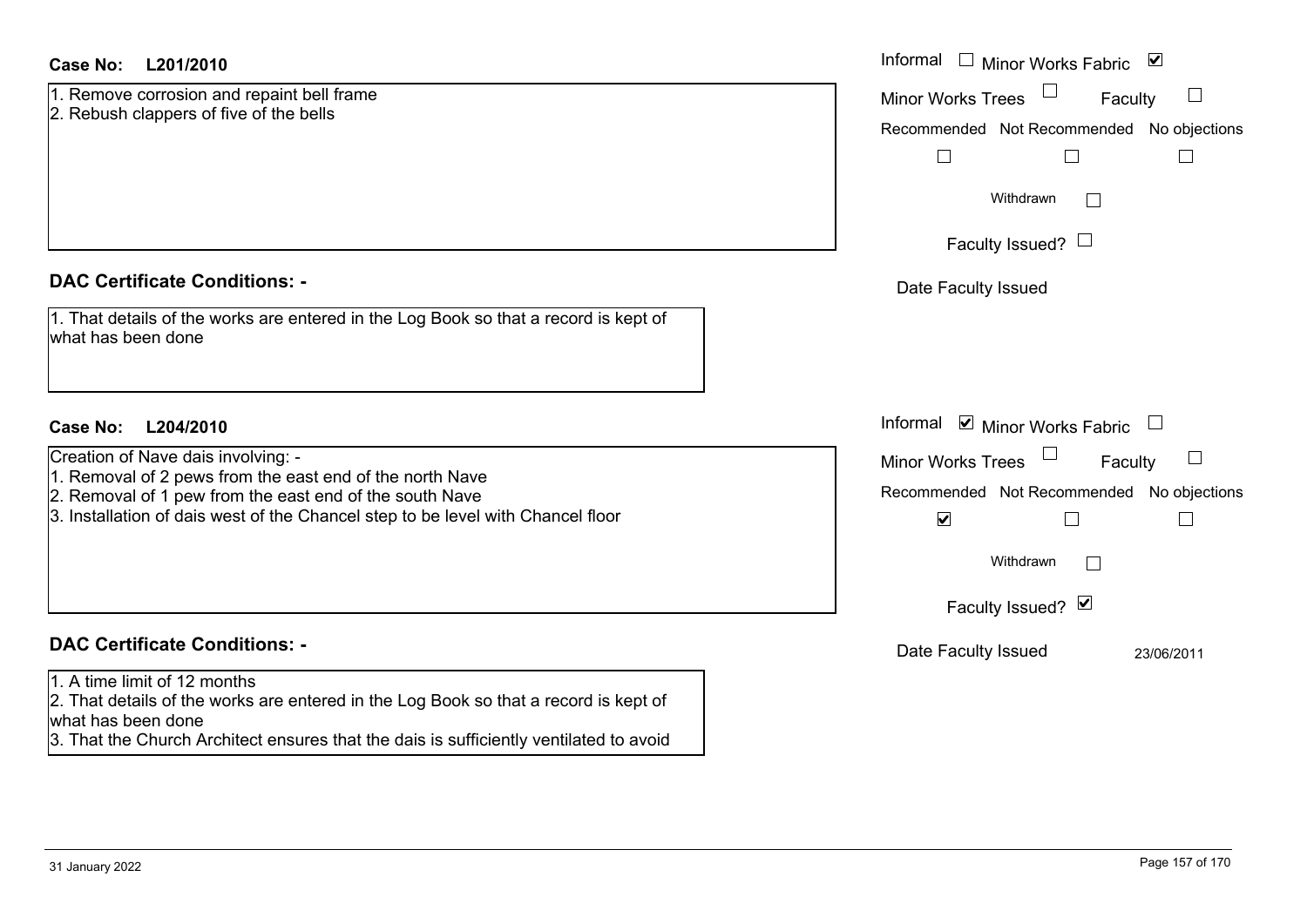| <b>Case No:</b><br>L083/2011                                                                                                                                                                                    | Informal $\Box$ Minor Works Fabric $\Box$                                                                                                     |
|-----------------------------------------------------------------------------------------------------------------------------------------------------------------------------------------------------------------|-----------------------------------------------------------------------------------------------------------------------------------------------|
| Repairs to: -<br>1. North Clerestory<br>2. Northwest parapet walls<br>3. North & South Transepts west window glazing support bars                                                                               | $\blacktriangledown$<br><b>Minor Works Trees</b><br>Faculty<br>Recommended Not Recommended No objections<br>$\blacktriangledown$<br>Withdrawn |
|                                                                                                                                                                                                                 | Faculty Issued? Ø                                                                                                                             |
| <b>DAC Certificate Conditions: -</b>                                                                                                                                                                            | Date Faculty Issued<br>26/07/2011                                                                                                             |
| 1. A time limit of 12 months<br>2. That details of the works are entered in the Log Book so that a record is kept of<br>what has been done<br>3. That the saddle bars are retained and conserved where possible |                                                                                                                                               |
| <b>Case No:</b><br>L084/2011                                                                                                                                                                                    | Informal<br>□ Minor Works Fabric $\vert \mathbf{v} \vert$                                                                                     |
| 1. To re-locate the Riddell Posts currently standing north and south of the Altar so that they lie flat                                                                                                         | $\Box$<br>Minor Works Trees<br>Faculty                                                                                                        |
| against the east wall<br>2. Introduction of new blue curtains to match the existing                                                                                                                             | Recommended Not Recommended No objections                                                                                                     |
|                                                                                                                                                                                                                 | $\blacktriangledown$                                                                                                                          |
|                                                                                                                                                                                                                 | Withdrawn<br>$\Box$                                                                                                                           |
|                                                                                                                                                                                                                 | Faculty Issued? $\Box$                                                                                                                        |
| <b>DAC Certificate Conditions: -</b>                                                                                                                                                                            | Date Faculty Issued                                                                                                                           |
| 1. A time limit of 12 months<br>2. That details of the works are entered in the Log Book so that a record is kept of<br>what has been done                                                                      |                                                                                                                                               |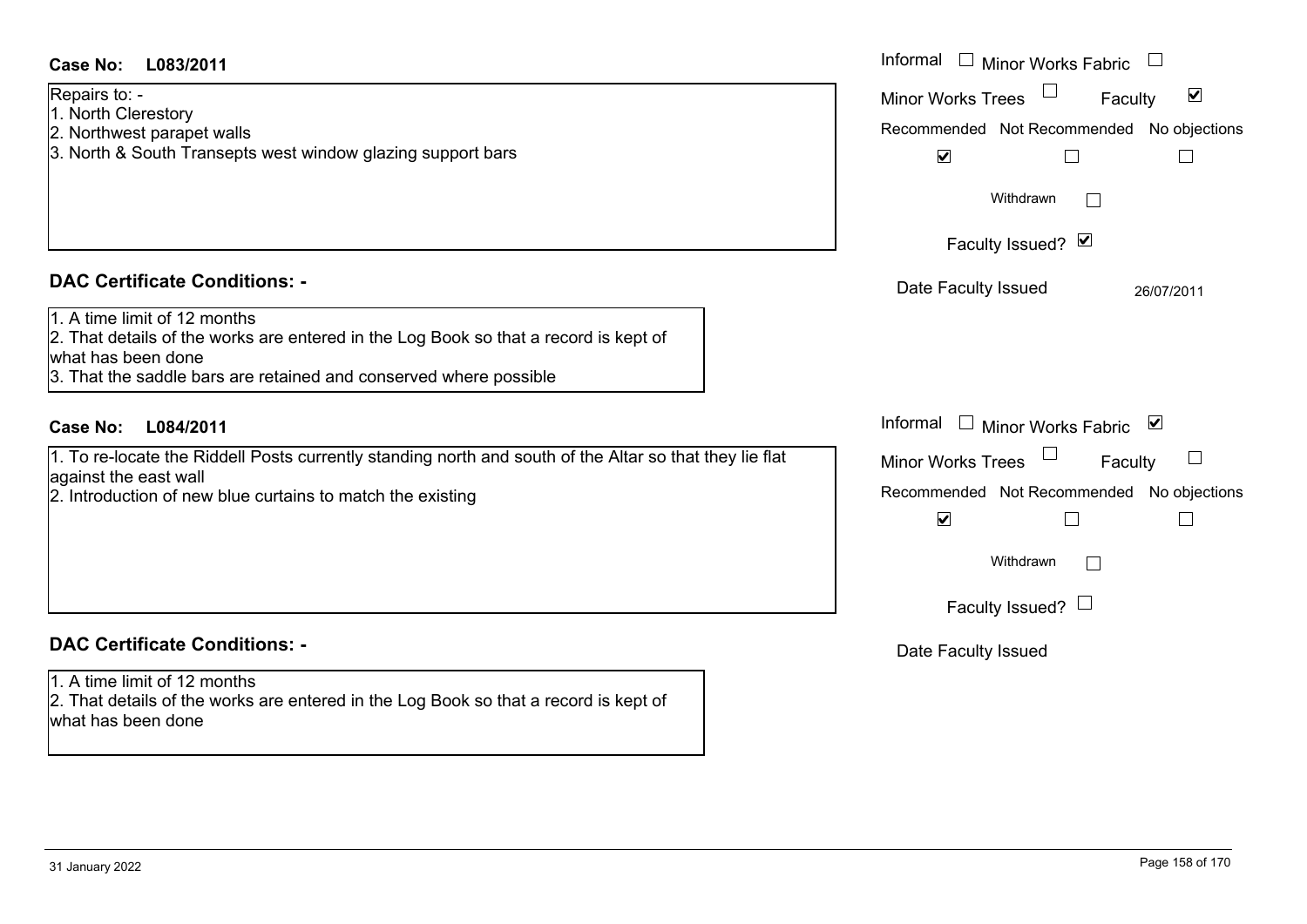| <b>Case No:</b><br>L019/2012                                                                                                                                                                                                                                | Informal $\Box$ Minor Works Fabric $\Box$                                                                |
|-------------------------------------------------------------------------------------------------------------------------------------------------------------------------------------------------------------------------------------------------------------|----------------------------------------------------------------------------------------------------------|
| Installation of lantern and arch above eastern churchyard gate                                                                                                                                                                                              | $\blacktriangledown$<br>Minor Works Trees<br>Faculty                                                     |
|                                                                                                                                                                                                                                                             | Recommended Not Recommended No objections                                                                |
|                                                                                                                                                                                                                                                             | $\blacktriangledown$<br>$\Box$                                                                           |
|                                                                                                                                                                                                                                                             | Withdrawn<br>$\mathbf{I}$                                                                                |
|                                                                                                                                                                                                                                                             | Faculty Issued? Ø                                                                                        |
| <b>DAC Certificate Conditions: -</b>                                                                                                                                                                                                                        | Date Faculty Issued<br>17/08/2012                                                                        |
| 1. A time limit of 12 months<br>2. That details of the works are entered in the Log Book so that a record is kept of<br>what has been done<br>3. That the feeder pillar, and particularly the electricity box, should be coloured to                        |                                                                                                          |
| L209/2014<br><b>Case No:</b>                                                                                                                                                                                                                                | Informal<br>$\Box$ Minor Works Fabric                                                                    |
| Installation of Handrail (vertical handles) in the Tower staircase between the ground floor and Ringing<br>Chamber                                                                                                                                          | $\blacktriangledown$<br><b>Minor Works Trees</b><br>Faculty<br>Recommended Not Recommended No objections |
|                                                                                                                                                                                                                                                             | $\blacktriangledown$<br>$\vert$ $\vert$<br>L                                                             |
|                                                                                                                                                                                                                                                             | Withdrawn                                                                                                |
|                                                                                                                                                                                                                                                             | Faculty Issued? Ø                                                                                        |
| <b>DAC Certificate Conditions: -</b>                                                                                                                                                                                                                        | Date Faculty Issued<br>22/09/2015                                                                        |
| 1. That details of the works are entered in the Log Book so that a record is kept of<br>what has been done<br>2. That, where possible, all fixings should be made into joints, not stonework, using<br>stainless steel or non-ferrous screws in fibre plugs |                                                                                                          |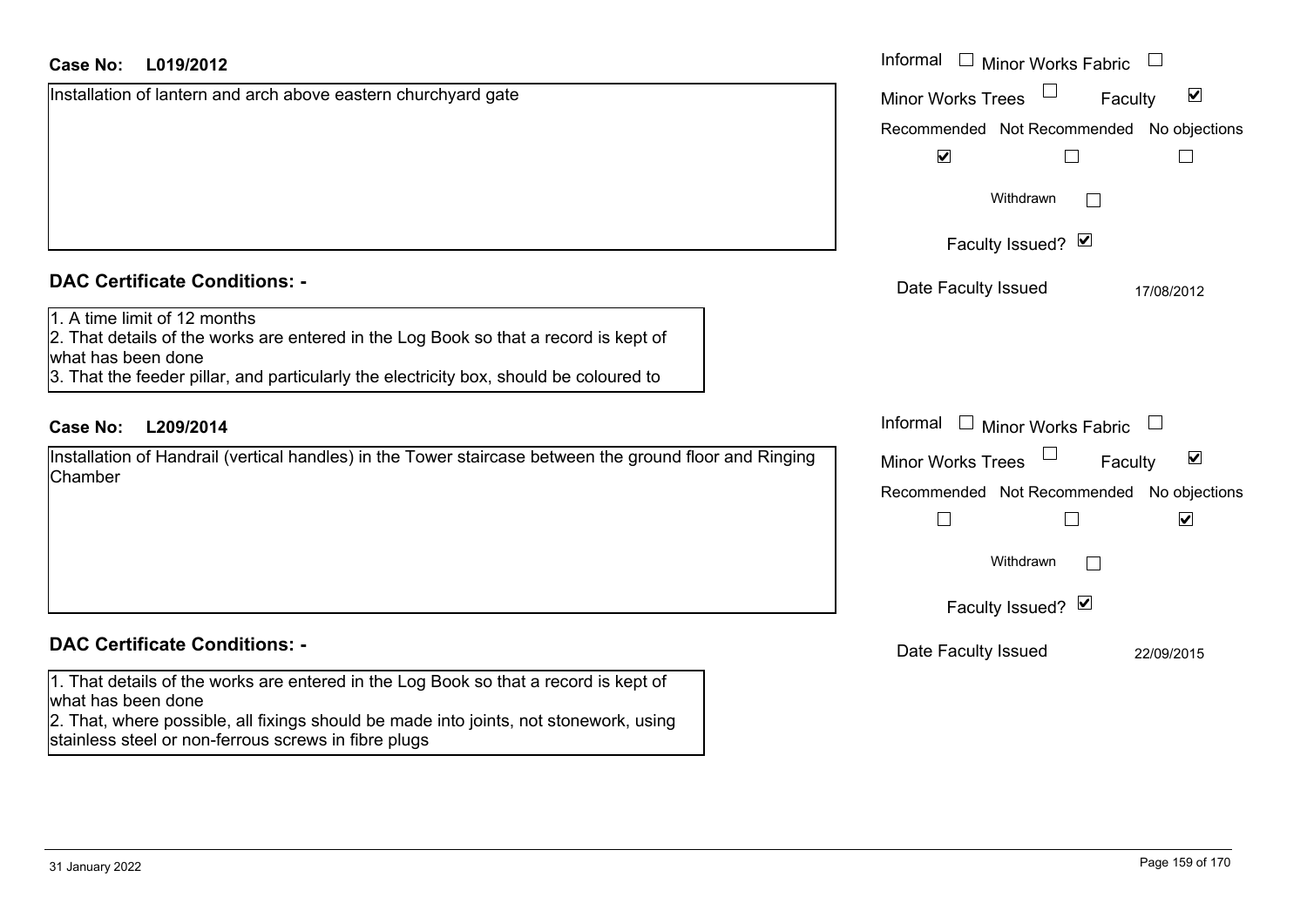1. Investigation 2. Repair works to the plaster in the Chancel

## **DAC Certificate Conditions: -**

1. That details of the works are entered in the Log Book so that a record is kept of what has been done

2. That details of any fungal treatment / timber repair must be provided for the approval of the DAC if it is discovered that a more substantial repair is required than

## **Case No:**

Repairs to windows

# **DAC Certificate Conditions: -**

1. That details of the works are entered in the Log Book so that a record is kept of what has been done

| L104/2015                                                                                                                                                                                                                                             | Informal $\square$<br><b>Minor Works Fabric</b>             |
|-------------------------------------------------------------------------------------------------------------------------------------------------------------------------------------------------------------------------------------------------------|-------------------------------------------------------------|
| gation                                                                                                                                                                                                                                                | $\blacktriangledown$<br><b>Minor Works Trees</b><br>Faculty |
| the plaster in the Chancel                                                                                                                                                                                                                            | Recommended Not Recommended No objections                   |
|                                                                                                                                                                                                                                                       |                                                             |
|                                                                                                                                                                                                                                                       | Withdrawn<br>$\blacktriangledown$                           |
|                                                                                                                                                                                                                                                       | Faculty Issued? $\Box$                                      |
| rtificate Conditions: -                                                                                                                                                                                                                               | Date Faculty Issued                                         |
| etails of the works are entered in the Log Book so that a record is kept of<br>been done<br>etails of any fungal treatment / timber repair must be provided for the<br>of the DAC if it is discovered that a more substantial repair is required than |                                                             |
|                                                                                                                                                                                                                                                       | Informal<br>□ Minor Works Fabric                            |
| o windows                                                                                                                                                                                                                                             | <b>Minor Works Trees</b><br>Faculty                         |
|                                                                                                                                                                                                                                                       | Recommended Not Recommended No objections                   |
|                                                                                                                                                                                                                                                       | $\blacktriangledown$                                        |
|                                                                                                                                                                                                                                                       | Withdrawn<br>$\vert \ \ \vert$                              |
|                                                                                                                                                                                                                                                       | Faculty Issued? $\Box$                                      |
| rtificate Conditions: -                                                                                                                                                                                                                               | Date Faculty Issued                                         |
|                                                                                                                                                                                                                                                       |                                                             |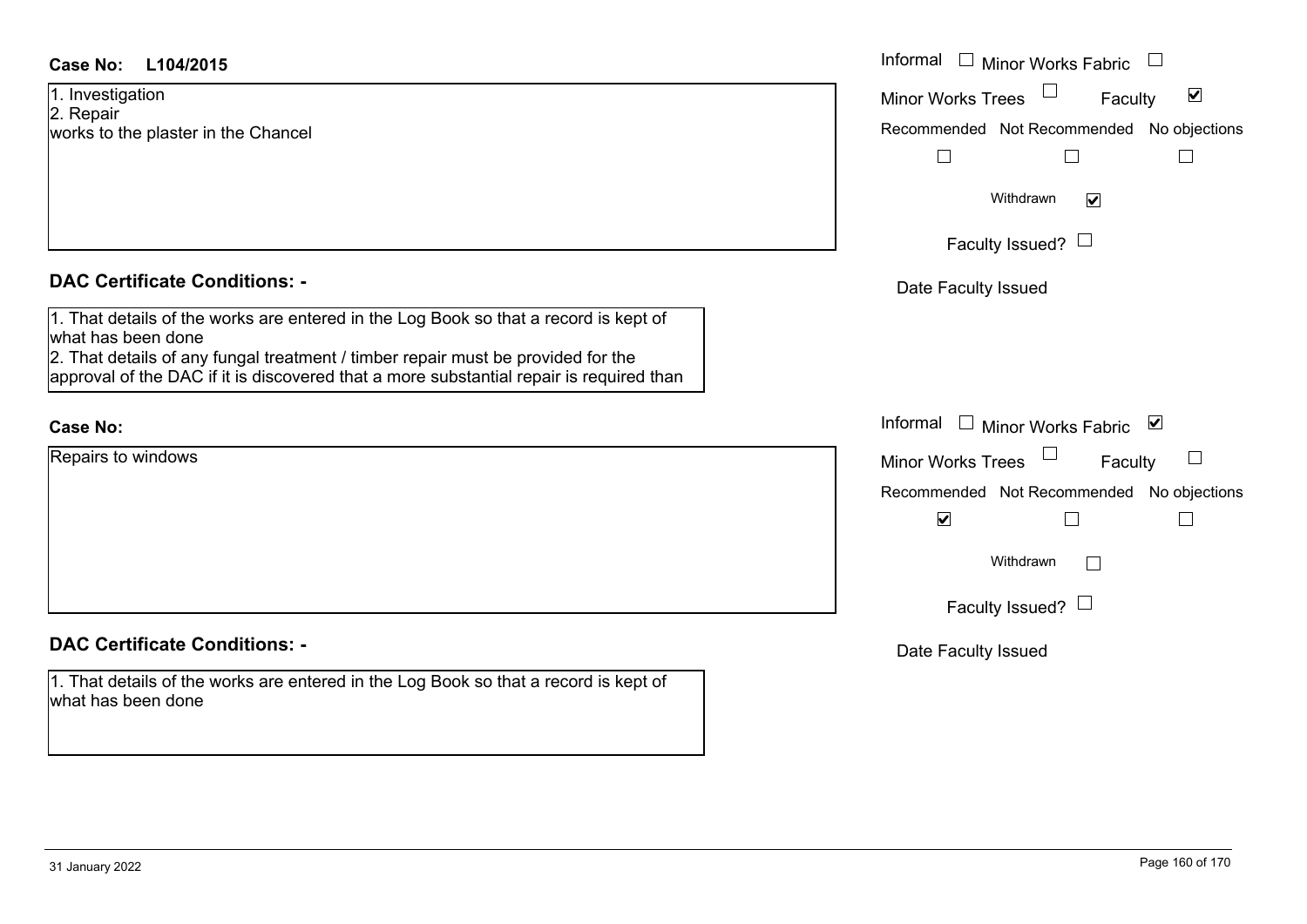| <b>Case No:</b>                                                                                                                                                                                                                                                                          | Informal □ Minor Works Fabric ☑           |
|------------------------------------------------------------------------------------------------------------------------------------------------------------------------------------------------------------------------------------------------------------------------------------------|-------------------------------------------|
| Installation of Roof wireless Alarm System                                                                                                                                                                                                                                               | <b>Minor Works Trees</b><br>Faculty       |
|                                                                                                                                                                                                                                                                                          | Recommended Not Recommended No objections |
|                                                                                                                                                                                                                                                                                          | $\blacktriangledown$<br>$\Box$            |
|                                                                                                                                                                                                                                                                                          | Withdrawn                                 |
|                                                                                                                                                                                                                                                                                          | Faculty Issued? $\Box$                    |
| <b>DAC Certificate Conditions: -</b>                                                                                                                                                                                                                                                     | Date Faculty Issued                       |
| 1. That details of the works are entered in the Log Book so that a record is kept of<br>what has been done<br>2. That, in line with the requirement and advice of the Ecclesiastical Insurance Group,<br>the installation and/or testing must be carried out by an electrician who is an |                                           |
| <b>Case No:</b>                                                                                                                                                                                                                                                                          | Informal $\Box$ Minor Works Fabric $\Box$ |
| Minor roof Repairs to Chancel and South Porch                                                                                                                                                                                                                                            | <b>Minor Works Trees</b><br>Faculty       |
|                                                                                                                                                                                                                                                                                          | Recommended Not Recommended No objections |
|                                                                                                                                                                                                                                                                                          | $\blacktriangledown$<br>$\Box$<br>$\Box$  |
|                                                                                                                                                                                                                                                                                          | Withdrawn                                 |
|                                                                                                                                                                                                                                                                                          | Faculty Issued? $\Box$                    |
| <b>DAC Certificate Conditions: -</b>                                                                                                                                                                                                                                                     | Date Faculty Issued                       |
| 1. That details of the works are entered in the Log Book so that a record is kept of<br>what has been done<br>2. That all lead work must take place under a ""Hot Work"" Permit                                                                                                          |                                           |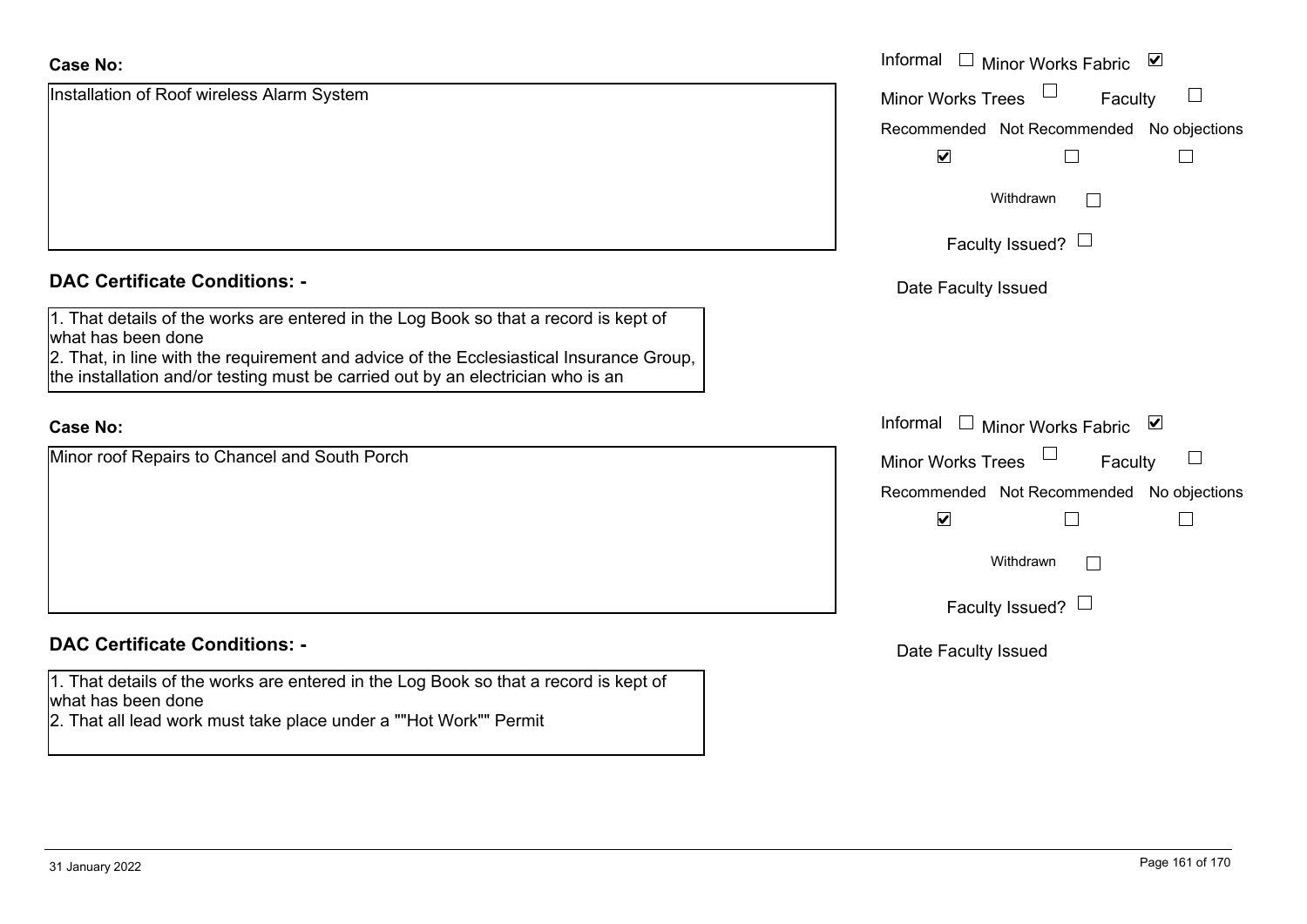- **Case No:**
- 1. Re-bedding the merlins on the Tower incorporating s/s pins
- 2. Re-pointing sections of the:
	- a) South Aisle south elevation
	- b) Chancel north and south elevation parapets
	- c) West doorway
	- d) South Porch west elevation buttress secure offsets/facings

## **DAC Certificate Conditions: -**

1. That details of the works are entered in the Log Book so that a record is kept of what has been done

2. That any stonework to be replaced is carefully checked for tool marks and, if found, the stones are set aside and Diocesan Archaeological Adviser is notified

### **Case No:**

Install a small commemorative plaque next to a donated Processional Cross

# **DAC Certificate Conditions: -**

1. That details of the works are entered in the Log Book so that a record is kept of what has been done

|                                                                                                                                                   | Informal<br>Minor Works Fabric<br>⊻                         |
|---------------------------------------------------------------------------------------------------------------------------------------------------|-------------------------------------------------------------|
| dding the merlins on the Tower incorporating s/s pins<br>inting sections of the: -                                                                | <b>Minor Works Trees</b><br>Faculty                         |
| th Aisle south elevation                                                                                                                          | Recommended Not Recommended No objections                   |
| ncel north and south elevation parapets                                                                                                           | $\blacktriangledown$                                        |
| st doorway                                                                                                                                        |                                                             |
| th Porch west elevation buttress secure offsets/facings                                                                                           | Withdrawn<br>$\vert \ \ \vert$                              |
|                                                                                                                                                   | Faculty Issued? $\Box$                                      |
| rtificate Conditions: -                                                                                                                           | Date Faculty Issued                                         |
| etails of the works are entered in the Log Book so that a record is kept of                                                                       |                                                             |
| been done                                                                                                                                         |                                                             |
| ny stonework to be replaced is carefully checked for tool marks and, if found,<br>s are set aside and Diocesan Archaeological Adviser is notified |                                                             |
|                                                                                                                                                   | Informal<br>Minor Works Fabric                              |
| small commemorative plaque next to a donated Processional Cross                                                                                   | $\blacktriangledown$<br><b>Minor Works Trees</b><br>Faculty |
|                                                                                                                                                   | Recommended Not Recommended No objections                   |
|                                                                                                                                                   | $\blacktriangledown$                                        |
|                                                                                                                                                   | Withdrawn                                                   |
|                                                                                                                                                   | Faculty Issued? $\Box$                                      |
| rtificate Conditions: -                                                                                                                           | Date Faculty Issued<br>04/09/2020                           |
| etails of the works are entered in the Log Book so that a record is kept of                                                                       |                                                             |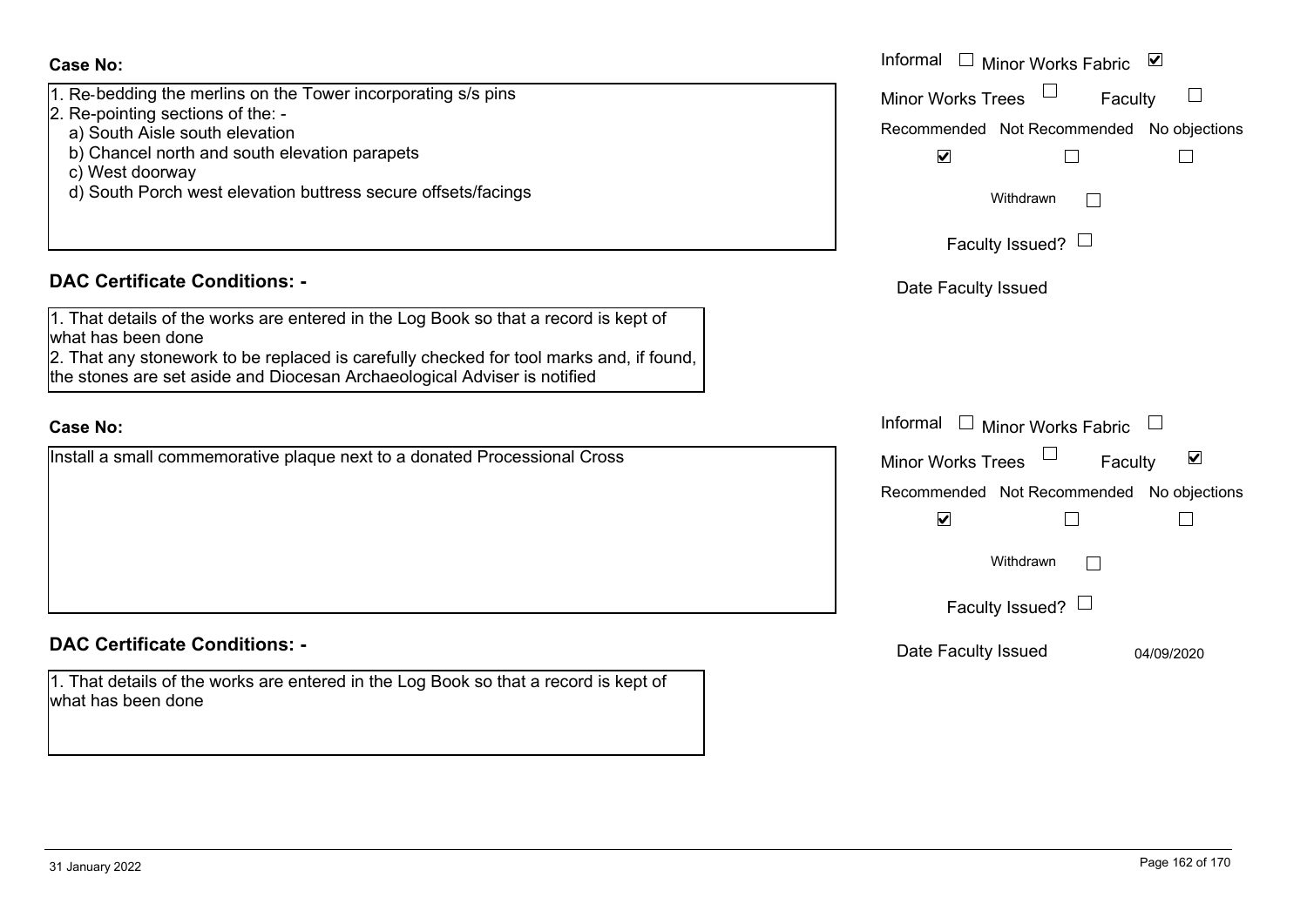## **Case No:**

- 1. CONFIRMATORY APPLICATION for works undertaken with Interim Faculty: -
- a) Propping of the Nave roof
- 2. Repairs to the Nave roof

# **DAC Certificate Conditions: -**

1. That details of the works are entered in the Log Book so that a record is kept of what has been done

2. That the affected roof timbers to be subject to photographic recording prior to the start of the works

|                                                                                                                   | Informal<br>Minor Works Fabric $\quad \Box$                                           |
|-------------------------------------------------------------------------------------------------------------------|---------------------------------------------------------------------------------------|
| IRMATORY APPLICATION for works undertaken with Interim Faculty: -<br>pping of the Nave roof<br>s to the Nave roof | <b>Minor Works Trees</b><br>M<br>Faculty<br>Recommended Not Recommended No objections |
|                                                                                                                   | $\blacktriangledown$                                                                  |
|                                                                                                                   | Withdrawn                                                                             |
|                                                                                                                   | Faculty Issued? $\Box$                                                                |
| rtificate Conditions: -                                                                                           | Date Faculty Issued<br>18/01/2022                                                     |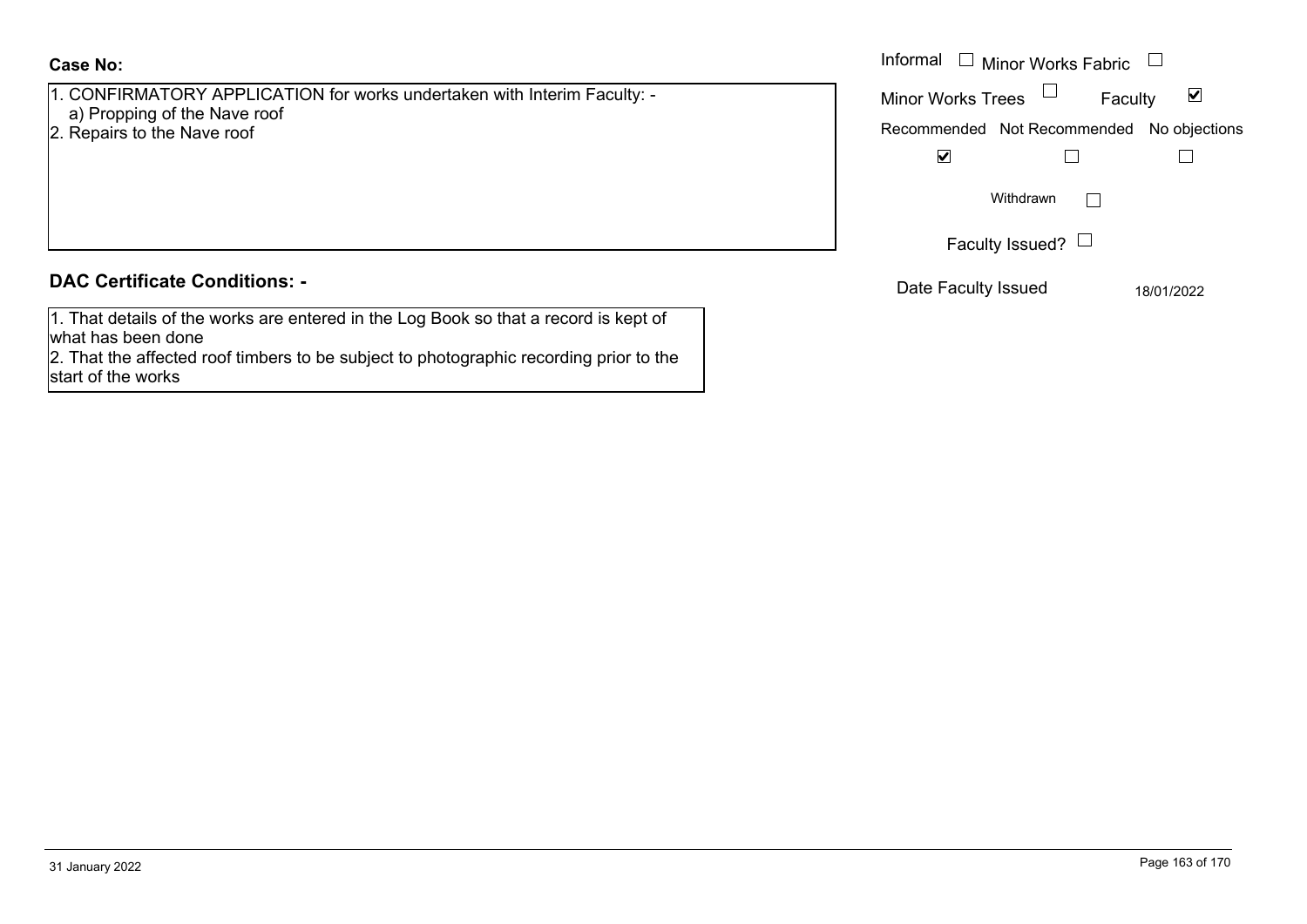### **Ben No: Church**

### **10210Wymondham, St Peter**

### **L132/2000 Case No:** Informal

1. New: -

- a) Spire light louvres
- b) Bird mesh
- 2. Re-gilding of Weather Vane

# **DAC Certificate Conditions: -**

1. A time limit of 12 months

| Informal<br>$\Box$ Minor Works Fabric |                                           |                   |         |            |  |
|---------------------------------------|-------------------------------------------|-------------------|---------|------------|--|
|                                       | <b>Minor Works Trees</b>                  |                   | Faculty | V          |  |
|                                       | Recommended Not Recommended No objections |                   |         |            |  |
|                                       |                                           |                   |         |            |  |
|                                       |                                           | Withdrawn         |         |            |  |
|                                       |                                           | Faculty Issued? Ø |         |            |  |
|                                       | Date Faculty Issued                       |                   |         | 14/03/2001 |  |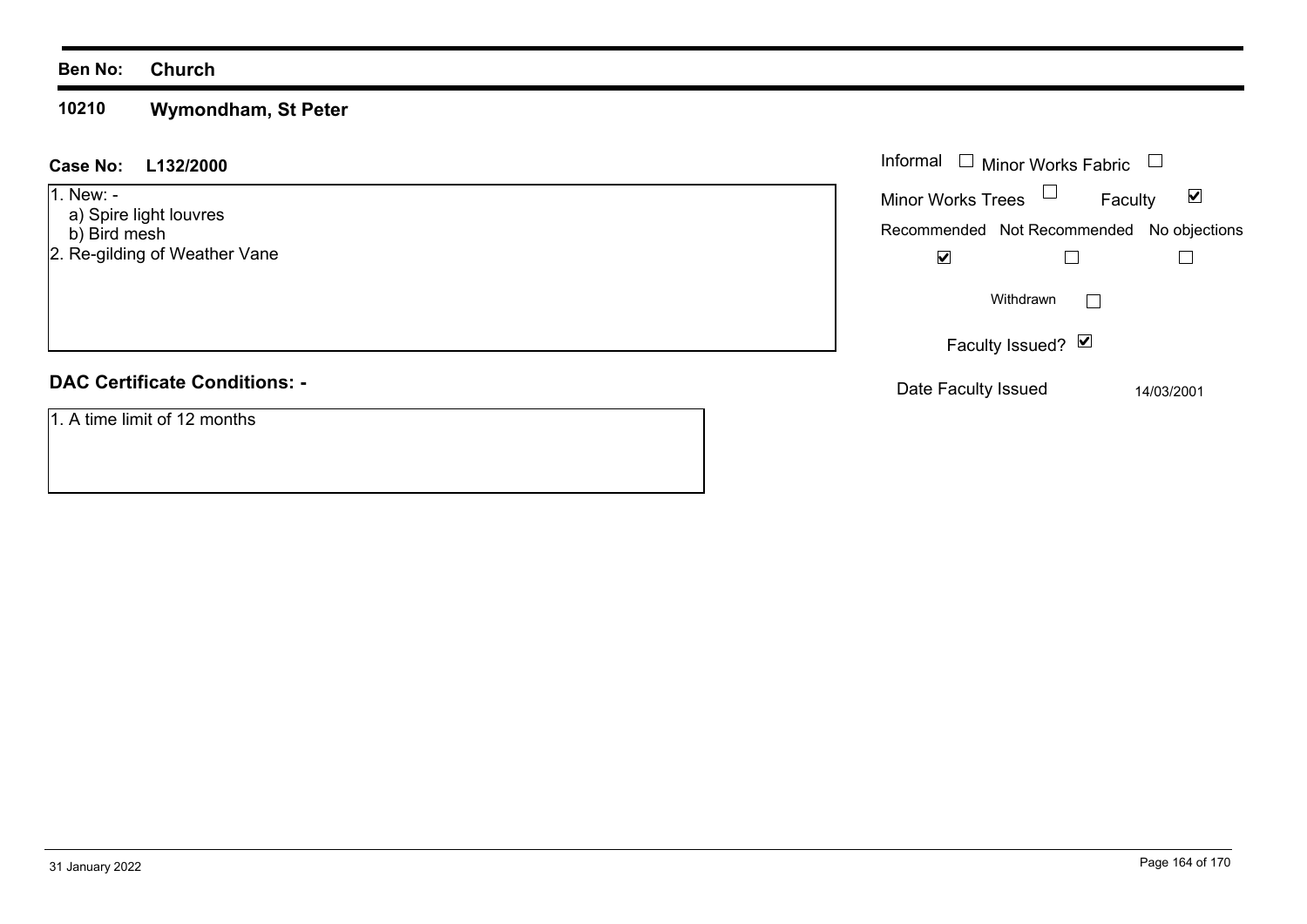| Case No:<br>L111/2001                                                                                      | Informal □ Minor Works Fabric                                         |
|------------------------------------------------------------------------------------------------------------|-----------------------------------------------------------------------|
| Minor repair work and re-leading to various windows in the: -                                              | $\Box$<br>$\blacktriangledown$<br><b>Minor Works Trees</b><br>Faculty |
| 1. North Transept<br>2. Aisle                                                                              | Recommended Not Recommended No objections                             |
| 3. Chancel                                                                                                 | $\blacktriangledown$<br>$\Box$<br>$\overline{\phantom{a}}$            |
| 4. Vestry<br>5. Clerestory                                                                                 |                                                                       |
|                                                                                                            | Withdrawn<br>$\Box$                                                   |
|                                                                                                            | Faculty Issued? $\Box$                                                |
| <b>DAC Certificate Conditions: -</b>                                                                       | Date Faculty Issued                                                   |
| 1. A time limit of 12 months                                                                               |                                                                       |
|                                                                                                            |                                                                       |
|                                                                                                            |                                                                       |
|                                                                                                            |                                                                       |
| <b>Case No:</b><br>L144/2001 & L055/2003                                                                   | Informal ⊠ Minor Works Fabric<br>$\Box$                               |
| Installation of toilet facilities into the church in the Vestry area                                       | Minor Works Trees<br>$\blacktriangledown$<br>Faculty                  |
|                                                                                                            | Recommended Not Recommended No objections                             |
|                                                                                                            | $\blacktriangledown$                                                  |
|                                                                                                            | Withdrawn<br>$\Box$                                                   |
|                                                                                                            |                                                                       |
|                                                                                                            | Faculty Issued? $\Box$                                                |
| <b>DAC Certificate Conditions: -</b>                                                                       | Date Faculty Issued                                                   |
| 1. A time limit of 12 months                                                                               |                                                                       |
| 2. Lime plaster to be used for all rendering<br>3. Re-decoration Original DAC Certificate 26 November 2001 |                                                                       |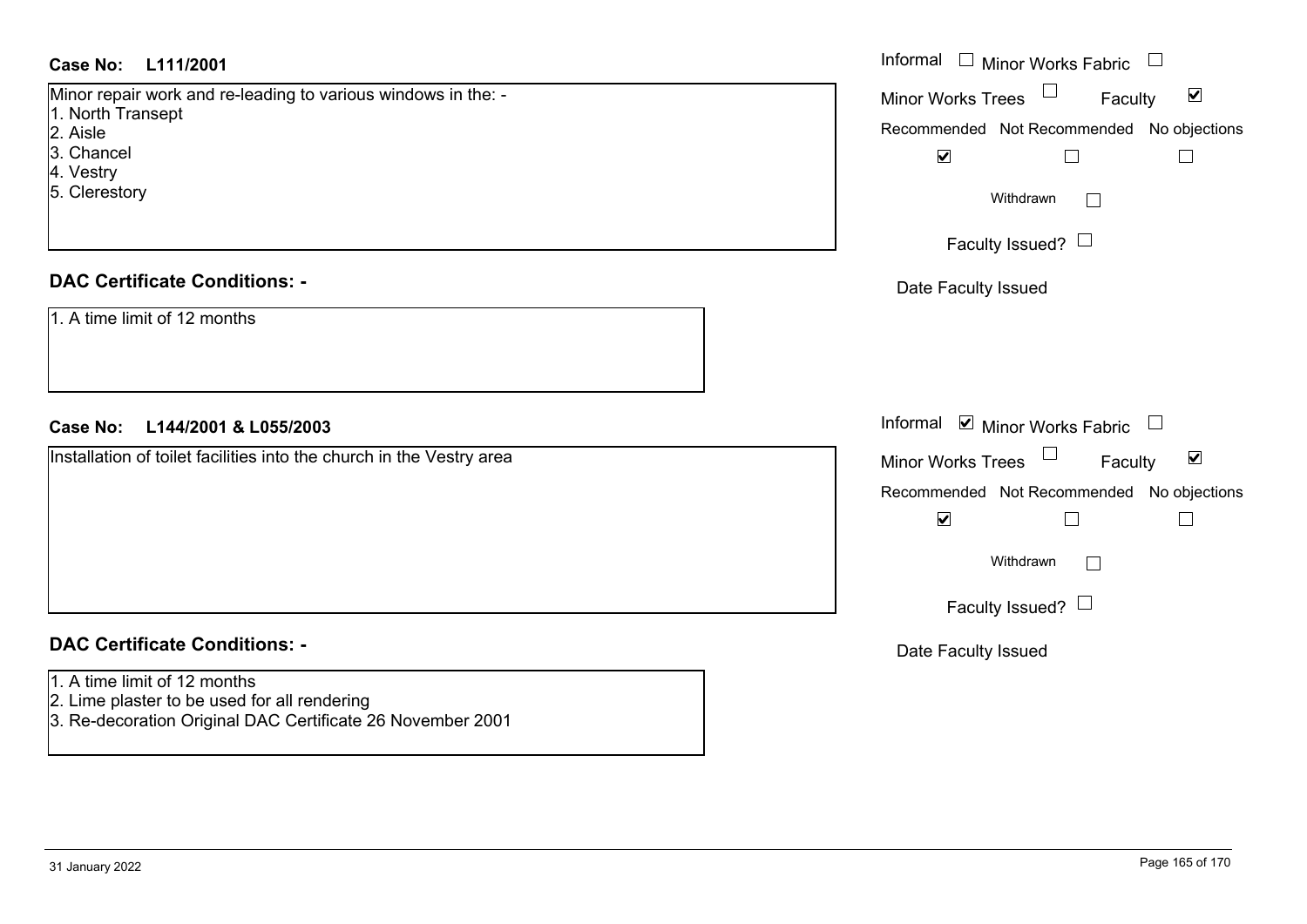| Designation of an area in the churchyard as a Garden of Remembrance for the interment of cremated |  |
|---------------------------------------------------------------------------------------------------|--|
| remains                                                                                           |  |

### **DAC Certificate Conditions: -**

|  |  |  |  |  | 1. A time limit of 12 months |
|--|--|--|--|--|------------------------------|
|--|--|--|--|--|------------------------------|

### **DAC Certificate Conditions: -**

1. A time limit of 12 months

| <b>Case No:</b><br>L092/2002                                                                                                                         | Informal $\Box$ Minor Works Fabric $\Box$                                                               |
|------------------------------------------------------------------------------------------------------------------------------------------------------|---------------------------------------------------------------------------------------------------------|
| Designation of an area in the churchyard as a Garden of Remembrance for the interment of cremated<br>remains                                         | Minor Works Trees<br>$\blacktriangledown$<br>Faculty<br>Recommended Not Recommended No objections       |
|                                                                                                                                                      | $\blacktriangledown$<br>$\Box$                                                                          |
|                                                                                                                                                      | Withdrawn<br>$\sim$                                                                                     |
|                                                                                                                                                      | Faculty Issued? $\Box$                                                                                  |
| <b>DAC Certificate Conditions: -</b>                                                                                                                 | Date Faculty Issued                                                                                     |
| 1. A time limit of 12 months                                                                                                                         |                                                                                                         |
| <b>Case No:</b><br>L073/2002                                                                                                                         | Informal $\Box$ Minor Works Fabric $\Box$                                                               |
| Re-routing of overhead electricity cable from The Reading Room to Jasmine Cottage underground<br>along the edge of the churchyard along the footpath | Minor Works Trees<br>$\blacktriangledown$<br>Faculty                                                    |
|                                                                                                                                                      | Recommended Not Recommended No objections<br>$\blacktriangledown$<br>$\Box$<br>$\overline{\phantom{a}}$ |
|                                                                                                                                                      | Withdrawn<br>$\mathbb{R}^n$                                                                             |
|                                                                                                                                                      | Faculty Issued? $\Box$                                                                                  |
| <b>DAC Certificate Conditions: -</b>                                                                                                                 | Date Faculty Issued                                                                                     |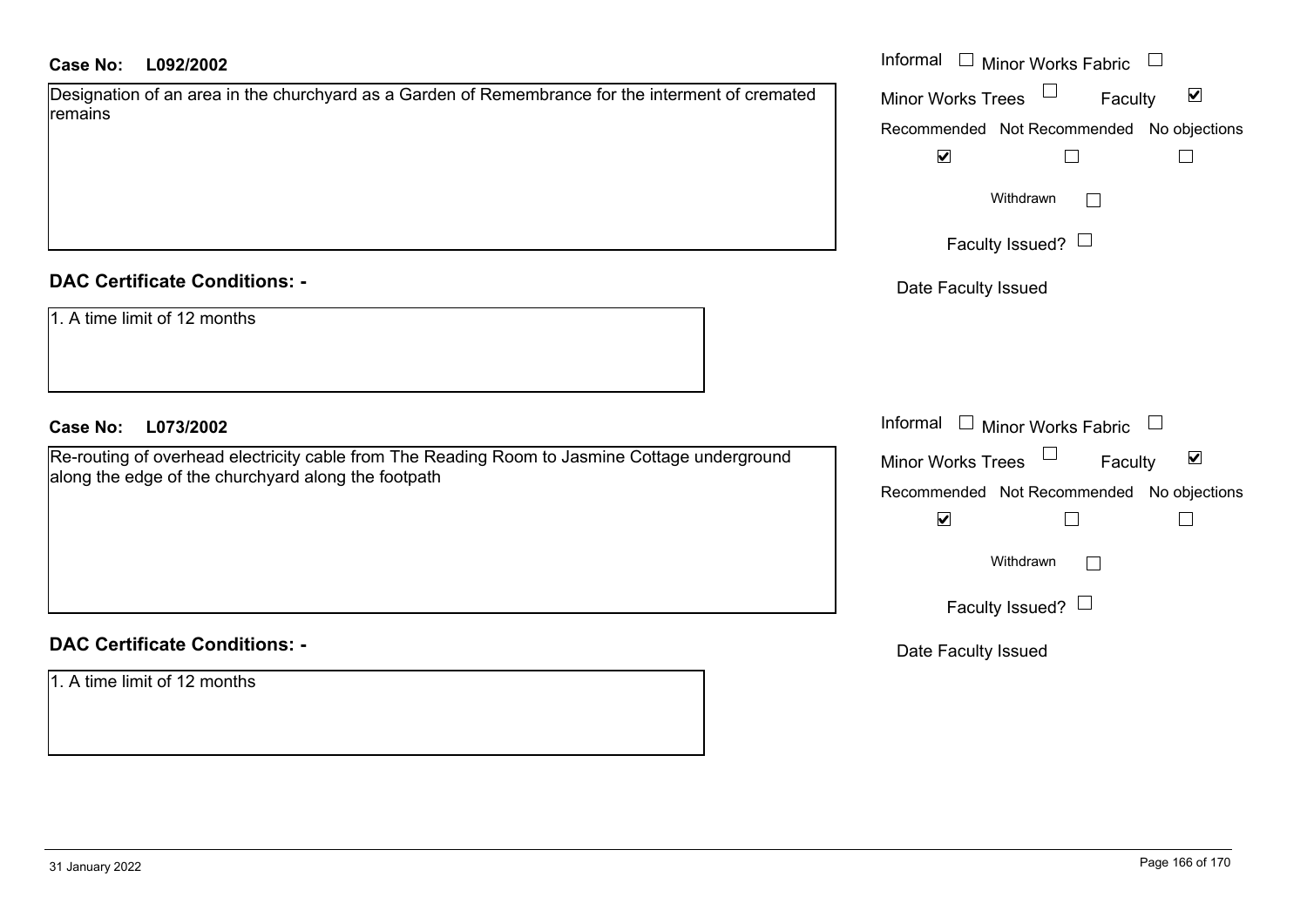| Case No: | L101/2002 |
|----------|-----------|
|----------|-----------|

| L101/2002<br><b>Case No:</b>                                                                        | Informal ⊠ Minor Works Fabric                             |
|-----------------------------------------------------------------------------------------------------|-----------------------------------------------------------|
| Stained glass window                                                                                | Minor Works Trees<br>Faculty<br>$\Box$                    |
|                                                                                                     | Recommended Not Recommended No objections                 |
|                                                                                                     | $\Box$<br>$\Box$<br>$\Box$                                |
|                                                                                                     | Withdrawn<br>$\Box$                                       |
|                                                                                                     | Faculty Issued?                                           |
| <b>DAC Certificate Conditions: -</b>                                                                | Date Faculty Issued                                       |
| 1. A time limit of 12 months                                                                        |                                                           |
| <b>Case No:</b><br>L105/2002                                                                        | Informal $\blacksquare$ Minor Works Fabric $\blacksquare$ |
| Re-location of headstones from the area of the churchyard to the west of the church to create a new | Minor Works Trees<br>$\Box$<br>Faculty                    |
| burial area                                                                                         | Recommended Not Recommended No objections                 |
|                                                                                                     | Г                                                         |
|                                                                                                     | Withdrawn<br>$\Box$                                       |
|                                                                                                     | Faculty Issued?                                           |
| <b>DAC Certificate Conditions: -</b>                                                                | Date Faculty Issued                                       |
| 1. A time limit of 12 months                                                                        |                                                           |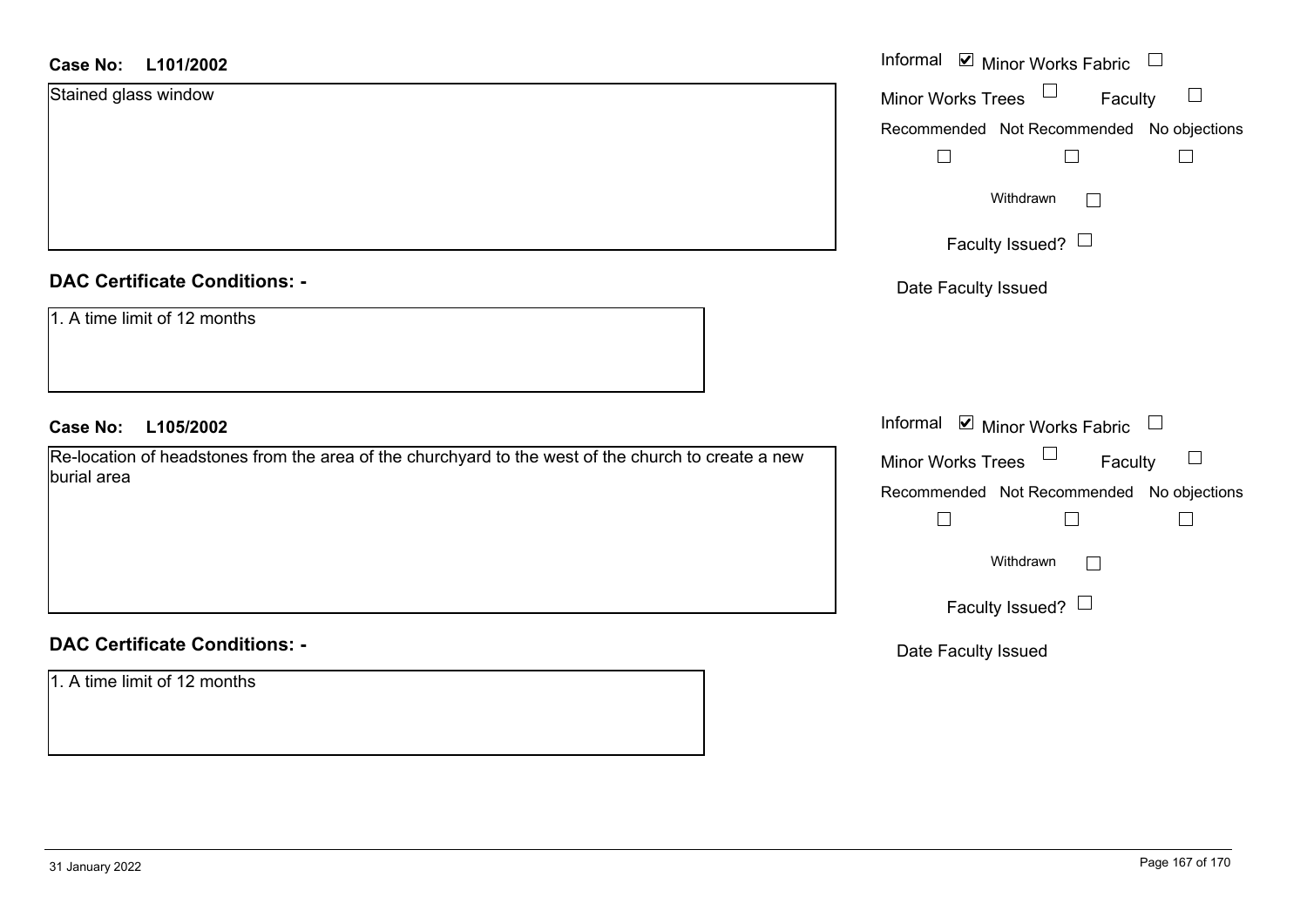| L036/2004<br>Case No:                                                                                                                                                                                            | Informal ☑ Minor Works Fabric                        |
|------------------------------------------------------------------------------------------------------------------------------------------------------------------------------------------------------------------|------------------------------------------------------|
| Installation of: -                                                                                                                                                                                               | $\blacktriangledown$<br>Minor Works Trees<br>Faculty |
| 1. WC, pantry/flower arranging facilities on ground floor of tower                                                                                                                                               | Recommended Not Recommended No objections            |
| 2. New first floor in tower to provide bell ringing floor with open balconies                                                                                                                                    | $\blacktriangledown$                                 |
|                                                                                                                                                                                                                  |                                                      |
|                                                                                                                                                                                                                  | Withdrawn                                            |
|                                                                                                                                                                                                                  | Faculty Issued? Ø                                    |
| <b>DAC Certificate Conditions: -</b>                                                                                                                                                                             | Date Faculty Issued<br>12/07/2004                    |
| 1. A time limit of 12 months                                                                                                                                                                                     |                                                      |
| 2. The PCC needs to satisfy itself about the safety aspects of the vertical ladder and                                                                                                                           |                                                      |
| whether hoops are required                                                                                                                                                                                       |                                                      |
| 3. That the work be the subject of an archaeological watching brief in accordance with                                                                                                                           |                                                      |
| <b>Case No:</b><br>L119/2004                                                                                                                                                                                     | Informal<br>$\Box$ Minor Works Fabric                |
| Replacing / upgrading oil-fired central heating boiler system by gas-fired involving: -                                                                                                                          | $\blacktriangledown$<br>Minor Works Trees<br>Faculty |
| 1. Connecting gas supply to the church, installing wall-mounted gas boiler(s) in the utility area of the<br>Bell Tower, with flues through the north wall, and associated water/pressure vessels, linking to the | Recommended Not Recommended No objections            |
| present wide-bore heating system at the west end of the North Aisle                                                                                                                                              | $\blacktriangledown$                                 |
| 2. De-commissioning and removing the present oil-fired boiler (from the external boiler room below the                                                                                                           |                                                      |
| north transept) and capping off the flow and return from the boiler                                                                                                                                              | Withdrawn                                            |
| 3. Draining and removing from the site the external oil tank and associated pipework                                                                                                                             |                                                      |
| 4. Dismantling and removing the present external flue (making good the stonework where brackets are<br>removed), the header tank in the vestry and other unwanted pipework. (See drawing no. 05.04.11A           | Faculty Issued? Ø                                    |
| <b>DAC Certificate Conditions: -</b>                                                                                                                                                                             | Date Faculty Issued<br>20/12/2004                    |
| 1. A time limit of 12 months                                                                                                                                                                                     |                                                      |
| 2. That all external flue terminals and guards should be finished to match external                                                                                                                              |                                                      |

stonework 3. That all wiring and pipework should be as unobtrusive as possible and of an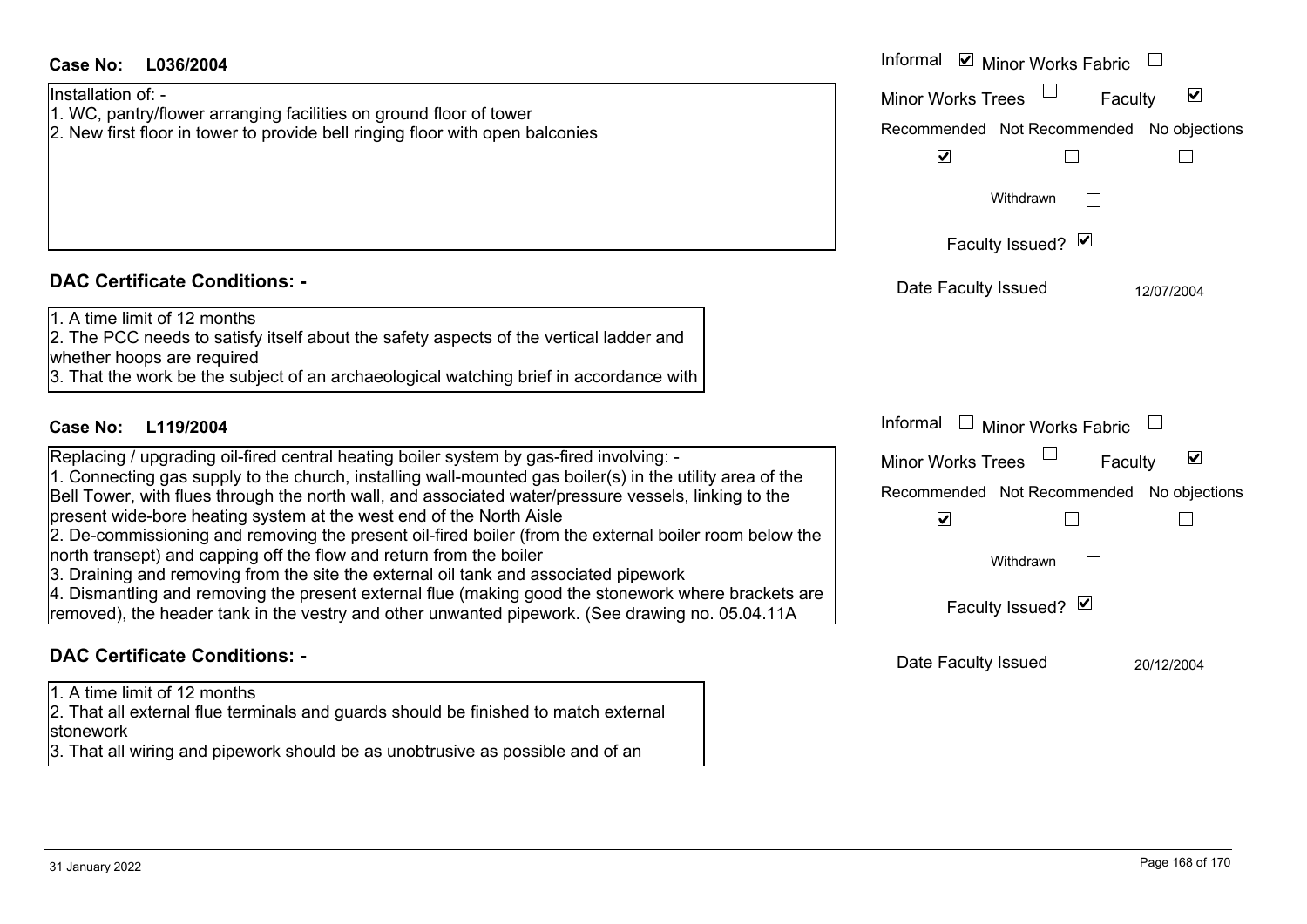| <b>Case No:</b><br>L066/2009<br>Stonework repairs comprising: -<br>Phase 1: - Repairs and re-pointing to Nave, Chancel, Vestry, North Transept & North Aisle<br>Phase 2: - Repairs and re-pointing to Tower<br>Phase 3: - Repairs and re-pointing to Chancel, South Transept, North Transept, North Aisle, South<br>Aisle & South Porch<br>All as per specification dated 04/12/2008 | Informal<br>$\Box$<br><b>Minor Works Fabric</b><br>$\blacktriangledown$<br>Minor Works Trees<br>Faculty<br>Recommended Not Recommended No objections<br>$\blacktriangledown$<br>$\Box$<br>$\Box$<br>Withdrawn<br>$\Box$<br>Faculty Issued? Ø |
|--------------------------------------------------------------------------------------------------------------------------------------------------------------------------------------------------------------------------------------------------------------------------------------------------------------------------------------------------------------------------------------|----------------------------------------------------------------------------------------------------------------------------------------------------------------------------------------------------------------------------------------------|
| <b>DAC Certificate Conditions: -</b><br>1. A time limit of 12 months<br>2. That details of the works are entered in the Log Book so that a record is kept of<br>what has been done<br><b>Case No:</b><br>L139/2010                                                                                                                                                                   | Date Faculty Issued<br>01/06/2009<br>Informal<br>$\mathbf{1}$<br>Minor Works Fabric<br>$\Box$                                                                                                                                                |
| Refurbishment of the Clock dial                                                                                                                                                                                                                                                                                                                                                      | $\blacktriangledown$<br><b>Minor Works Trees</b><br>Faculty<br>Recommended Not Recommended No objections<br>$\blacktriangledown$<br>$\Box$<br>$\Box$<br>Withdrawn<br>$\Box$<br>Faculty Issued? Ø                                             |
| <b>DAC Certificate Conditions: -</b><br>1. A time limit of 12 months<br>2. That details of the works are entered in the Log Book so that a record is kept of<br>what has been done                                                                                                                                                                                                   | Date Faculty Issued<br>11/10/2010                                                                                                                                                                                                            |